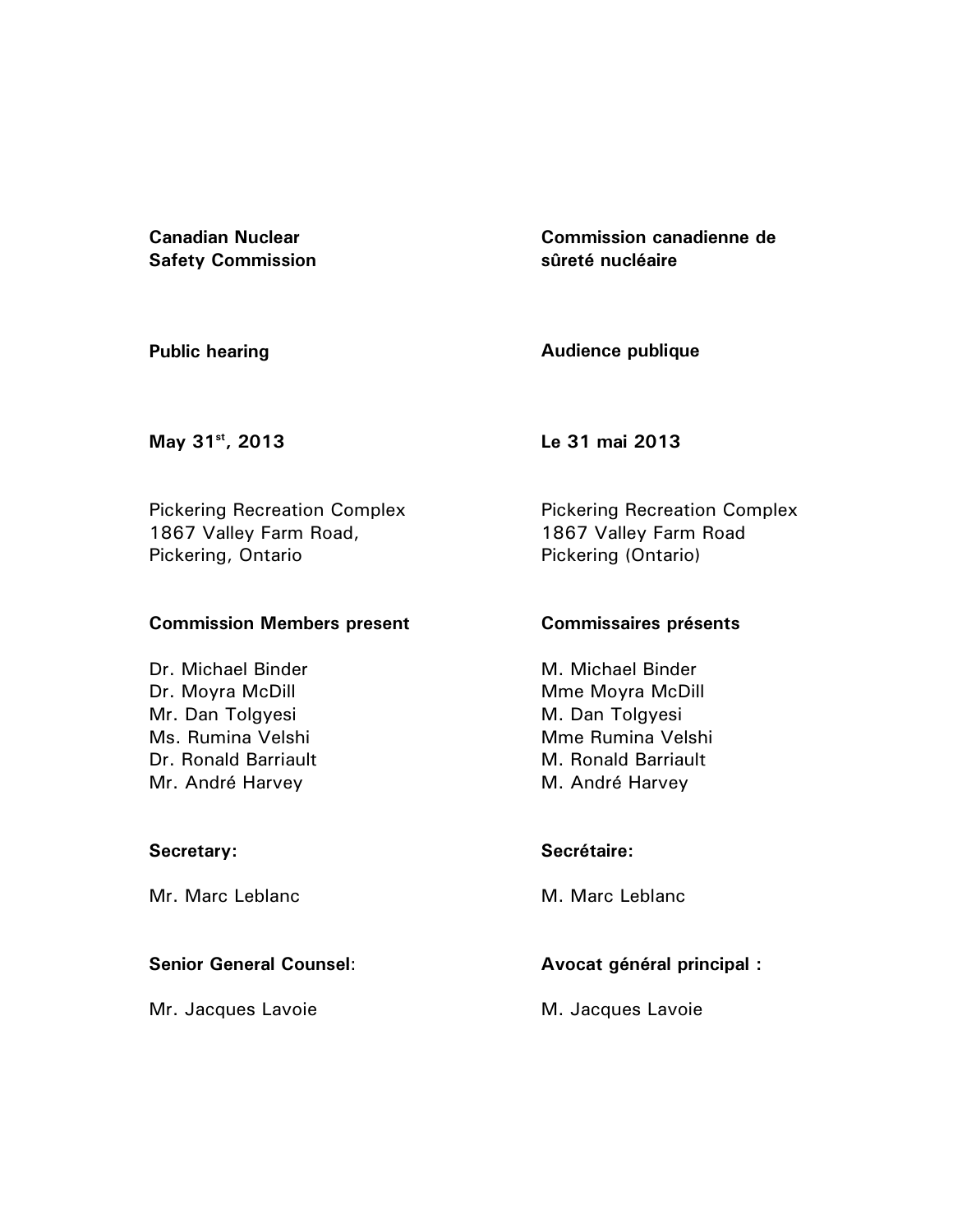#### (ii) **TABLE OF CONTENTS**

|                                                                                          | <b>PAGE</b> |
|------------------------------------------------------------------------------------------|-------------|
| Opening remarks                                                                          | 1           |
| $13 - H2.63$<br>Oral presentation by<br>Dr. Kathy Vakil                                  | 3           |
| 13-H2.121<br>Oral presentation by the<br>Pickering East Shore<br>Community Association   | 38          |
| $13 - H2.82$<br>Oral presentation by<br>Belinda Cole                                     | 49          |
| 13-H2.103<br>Oral presentation by<br>A.J. Kehoe                                          | 60          |
| 13-H2.126 / 13-H2.126A<br>Oral presentation by<br>The Society of Energy<br>Professionals | 70          |
| 13-H2.104<br>Oral presentation by<br>Gail Cockburn                                       | 95          |
| 13-H2.114<br>Oral presentation by<br>Barbara Pulst                                       | 98          |
| $13 - H2.122$<br>Oral presentation by<br>Louis Bertrand                                  | 109         |
| 13-H2.128 / 13-H2.128A<br>Oral presentation by<br>Brad Blaney                            | 121         |
| 13-H2.118<br>Oral presentation by<br>Carrie Lester                                       | 129         |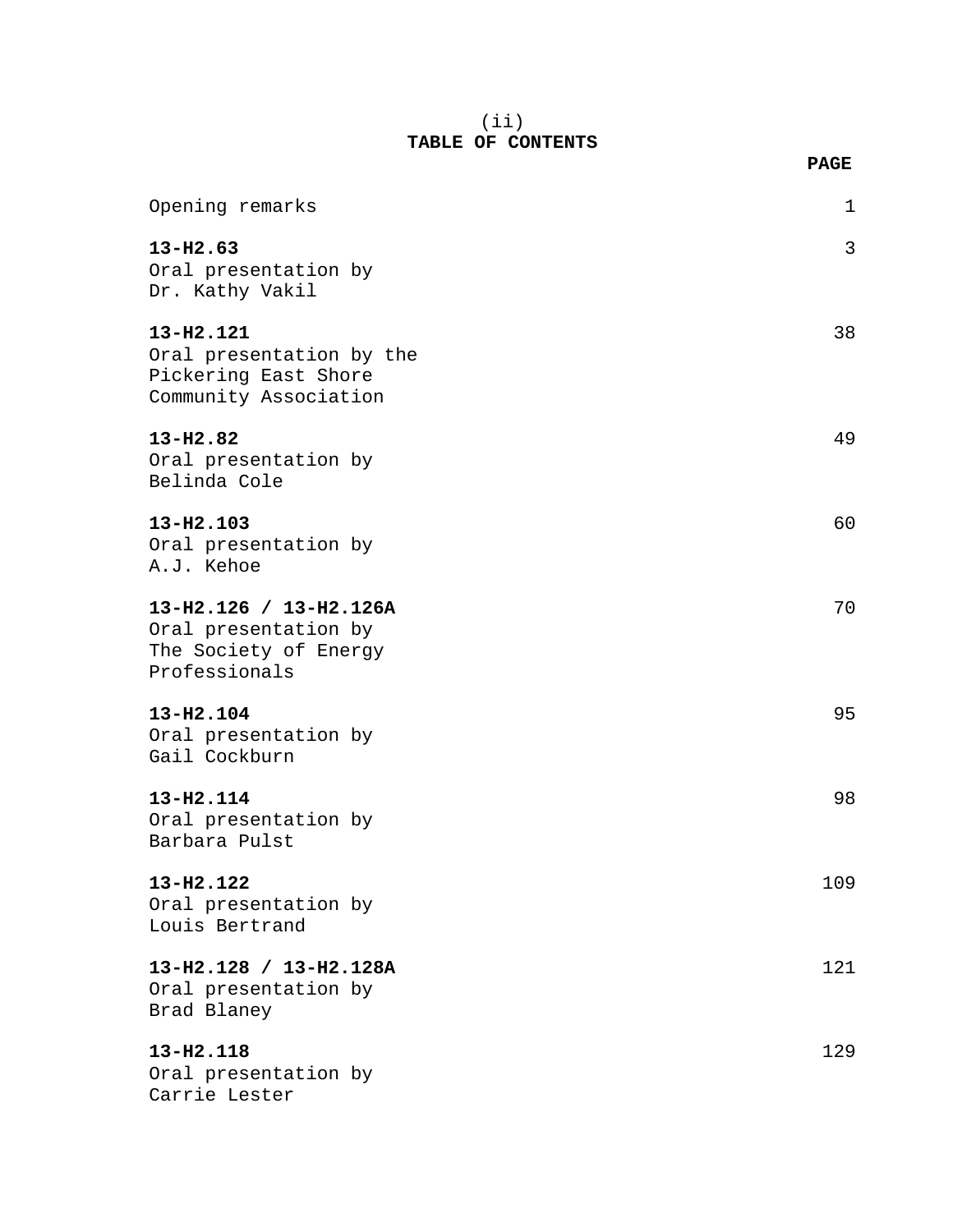#### (iii) **TABLE OF CONTENTS**

|                                                                                                    | <b>PAGE</b> |
|----------------------------------------------------------------------------------------------------|-------------|
| $13 - H2.93$<br>Oral presentation by<br>Dorothy Goldin Rosenberg                                   | 141         |
| 13-H2.111<br>Written submission by<br>Brenda Cross                                                 | 159         |
| $13 - H2.31$<br>Written Submission from<br>Zach Ruiter                                             | 168         |
| $13 - H2.69$<br>Written Submission from<br>Kelly Clune                                             | 168         |
| $13 - H2.53$<br>Written Submission from<br>Randi Luster                                            | 169         |
| $13 - H2.41$<br>Written Submission from<br>$\sim$ $\sim$ $\sim$ $\sim$ $\sim$ $\sim$ $\sim$ $\sim$ | 170         |

Just One World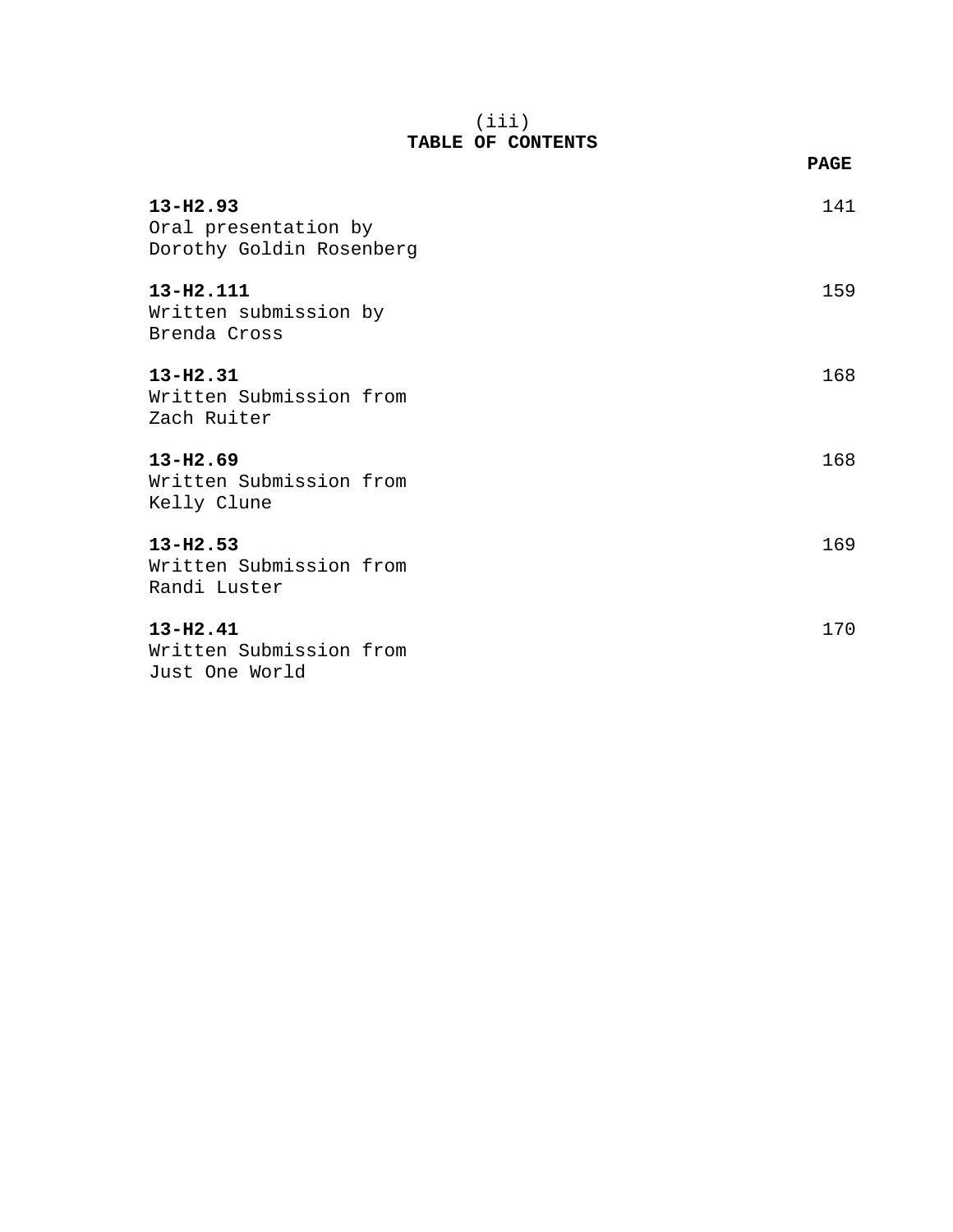Pickering, Ontario

--- Upon commencing at 8:30 a.m./

L'audience débute à 8h30

**MR. LEBLANC:** Can I start?

**THE CHAIRMAN:** Yes.

**M. LEBLANC:** Bonjour, mesdames et messieurs. Good morning. Welcome to the continuation of the public hearing on the Pickering Nuclear Generating Station Licence Renewal and Consultation.

The Canadian Nuclear Safety Commission will resume this hearing during today's morning. We have 12 oral presentations and then we will follow with the round of questions from the Commission members to the participants.

Les appareils de traduction sont disponibles à la réception. La version française est au poste 2 and the English version is on channel 1.

We would ask that you keep the pace of your speech relatively slow so that the translators have a chance to keep up.

This hearing is being video webcast and, as we've indicated in several occasions, the video webcast will be archived on our website for at least a three-month period. So it provides an opportunity to go back and see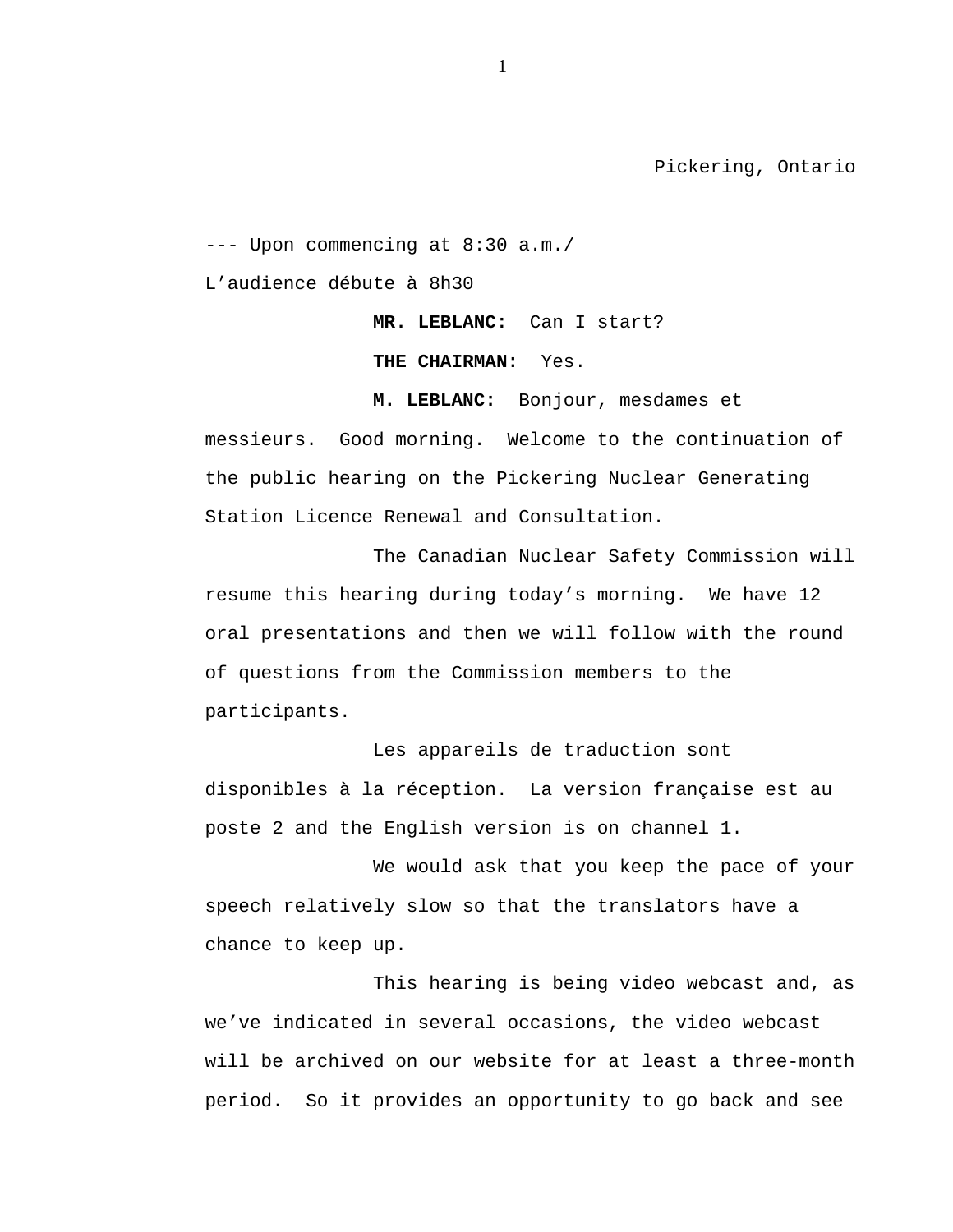some of the presentations from Day 1 -- from the first day on Wednesday or yesterday that were made by some of the presenters, for those that were not able to watch them or observe them yesterday or the day before.

To make the transcripts as meaningful as possible, we would ask everyone to identify themselves before speaking. We would also ask that you please silence your cell phones and other electronic devices.

M. Binder, président et premier dirigeant de la CCSN, présidera l'audience publique d'aujourd'hui.

Mr. President?

**LE PRÉSIDENT:** Merci, Marc, et good morning and welcome to the continuation of the public hearing of the Canadian Nuclear Safety Commission. And welcome to all of you joining us via the webcast and the teleconference.

Mon nom est Michael Binder. Je suis le président de la Commission canadienne de sûreté nucléaire. And I'd like to introduce the Commission members that are here with us here today: On my right, Dr. Moyra McDill and M. Dan Tolgyesi. On my left is Ms. Rumina Velshi, Dr. Ronald Barriault and M. André Harvey.

We just heard from Marc Leblanc, the Secretary of the Commission, and we also have with us here today M. Jacques Lavoie, Senior General Counsel.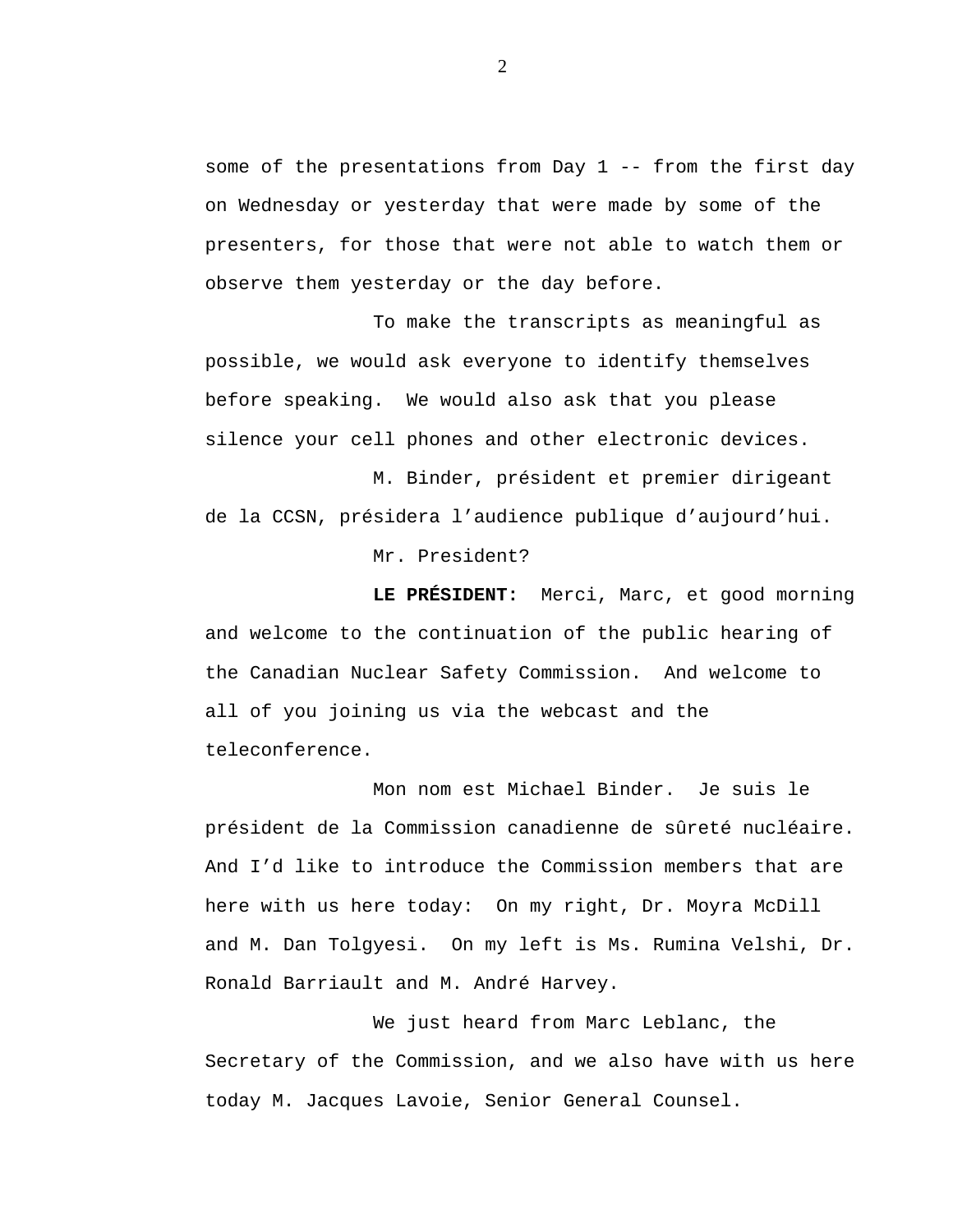I'd like to remind everybody that we have read all the written submissions intensely and we have some questions on most of them. So you don't have to repeat and re-read them.

And, therefore, I would -- and we allocate about 10 minutes for your oral presentation and -- and then, we'll get into the question period.

So I'd like to start with the next submission which is an oral presentation from Dr. Vakil as outlined in CMD 13-H2.63.

And I understand that Dr. Vakil is coming to us through a teleconference.

Can you hear us?

**DR. VAKIL:** Yes, I can hear you.

**THE CHAIRMAN:** Okay, please proceed.

**13-H2.63**

**Oral presentation by**

**Dr. Kathy Vakil**

**DR.VAKIL**: Okay. So I'd like firstly to thank the CNSC Commissioners and the staff as well as the OPG for allowing me the opportunity to speak today. I'm representing Canadian Association of Physicians for the Environment. I'm a family doctor.

Now, I submitted these slides and my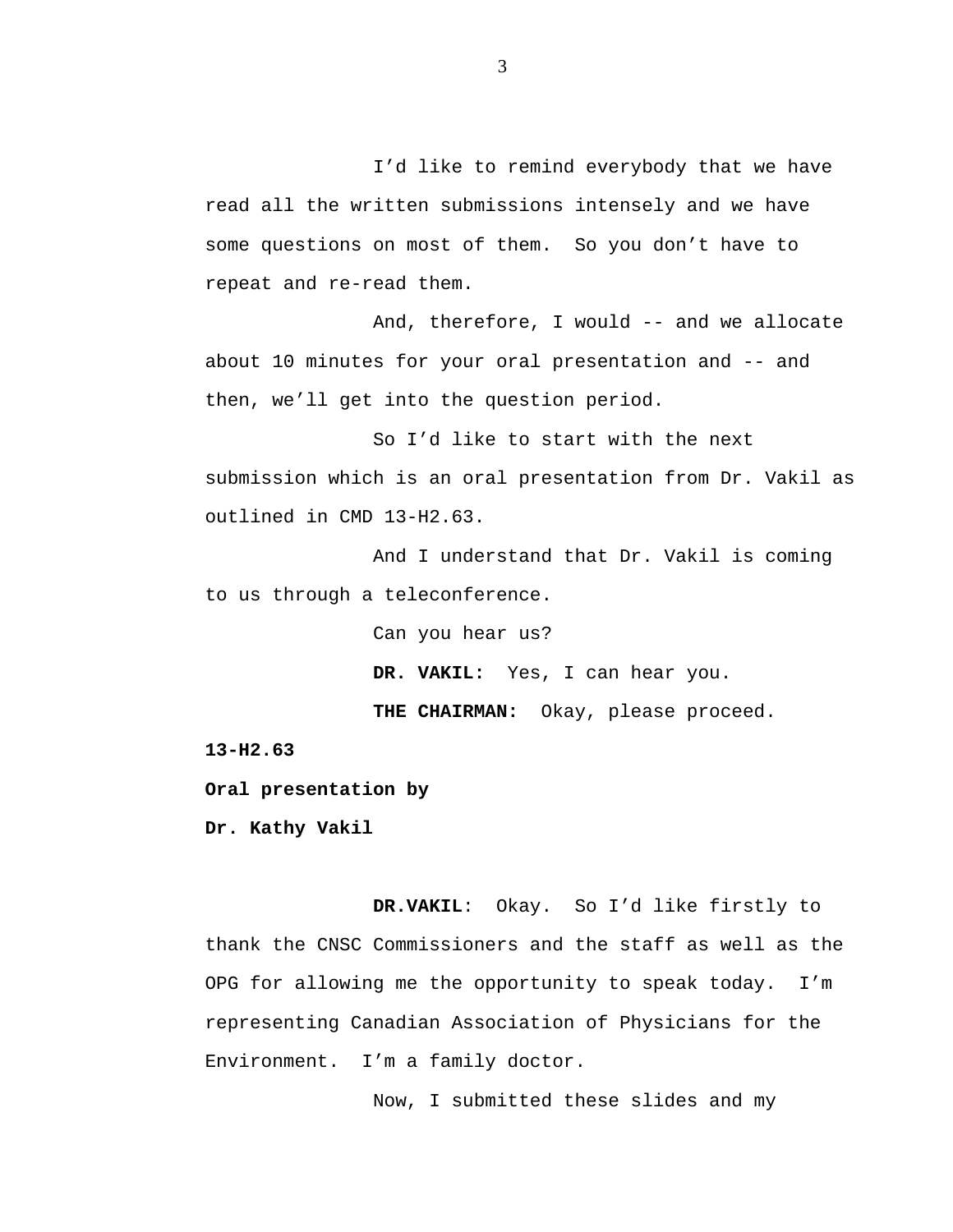presentation previously and, since then, the RADICON Study has come out -- has been released by the CNSC last week.

So I'm going to change my presentation a little bit. I'm going to zip through the slides and -- so I have a bit more time at the end to discuss this recent study. So please go to slide 2.

All I want to say here is that my -- I'm paying particular attention to the chronic low level emissions that could be causing illness in local populations.

Slide 3, please? We're going to skip that one. Go on to slide 4. All I want to say here is that it's well known that children and embryos and fetuses, because they are growing quickly, are extremely sensitive to the effects of radioactivity.

I want to skip slides 5, 6 and 7 and go to slide 8. Most of the studies that have been done around childhood leukaemia in areas close to reactors -- and this has been going on since the 1980s -- most of them have been ecological studies which epidemiologically is quite a weak type of study.

This study I'm going to talk about briefly here, the KiKK study, came out -- for anybody in the audience that has never heard of this -- it came out in 2008 from Germany and it was a case controlled study and,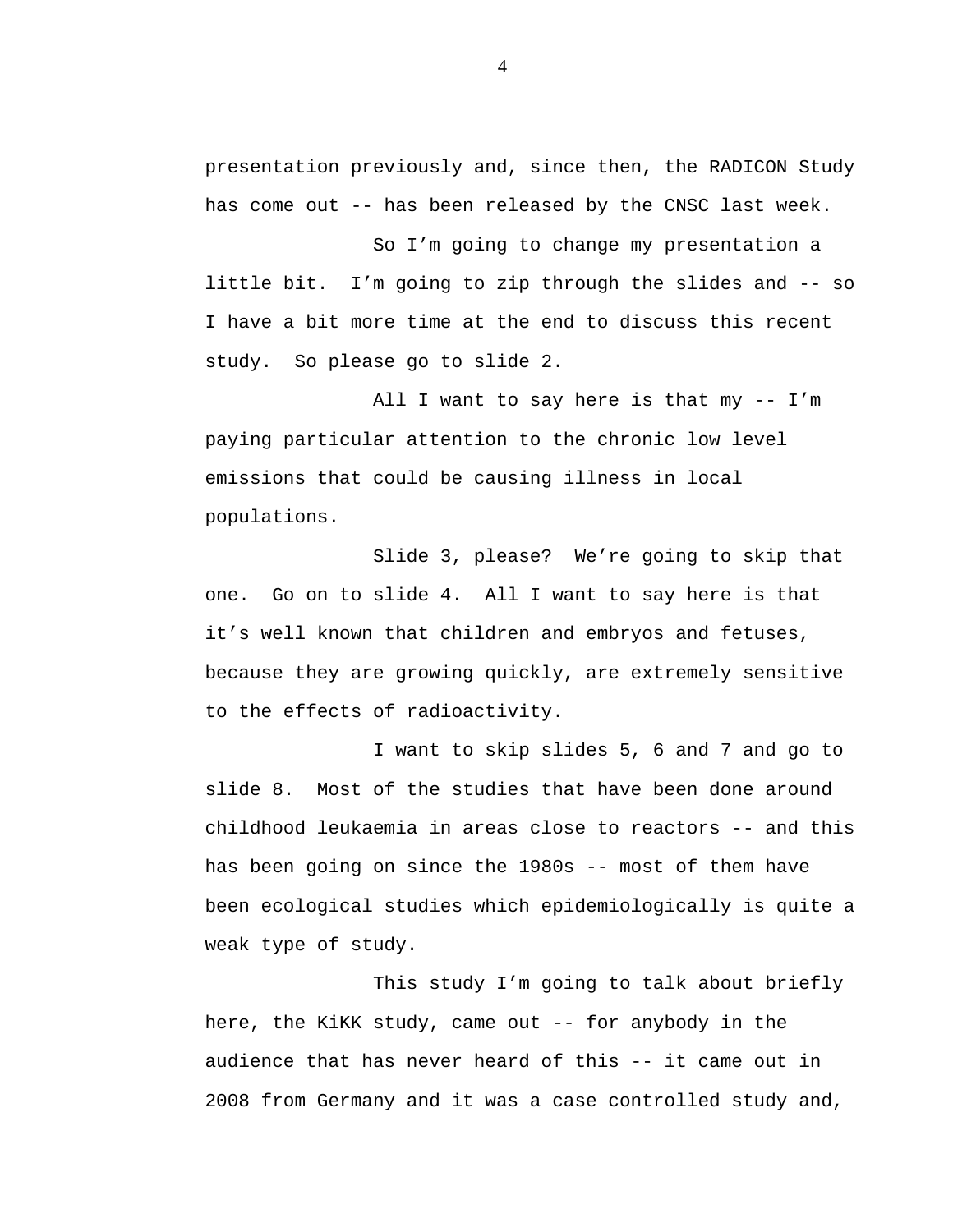epidemiologically, this is a much more robust kind of study.

And it -- go to slide 8. It showed quite unequivocally that there was an increased risk of children under 5 years old living within 5 kilometres of all 16 reactors in Germany there was an elevated risk of about twice of developing childhood leukaemia.

Please go to slide 10. This study was replicated last year in France, called the "Geocap Study". It was also a case controlled study and it showed an increased risk of childhood leukaemia in children under 15 living within 5 kilometres of all 19 of the French reactors to the tune of about double -- double the risk.

They also did some dose estimates of -- of areas around the reactors and in -- and they concluded that the radioactive emissions could not -- were too low to be causing -- and there was not a dose response relationship. So they couldn't be causing this increase in childhood leukaemia.

However, what I would like to discuss briefly is that these chronic low level emissions could be causing increased risk of childhood leukaemia.

Please go to slide 11 and on to slide 12. Firstly, the half-life of some of these radionuclides that are being emitted are very long.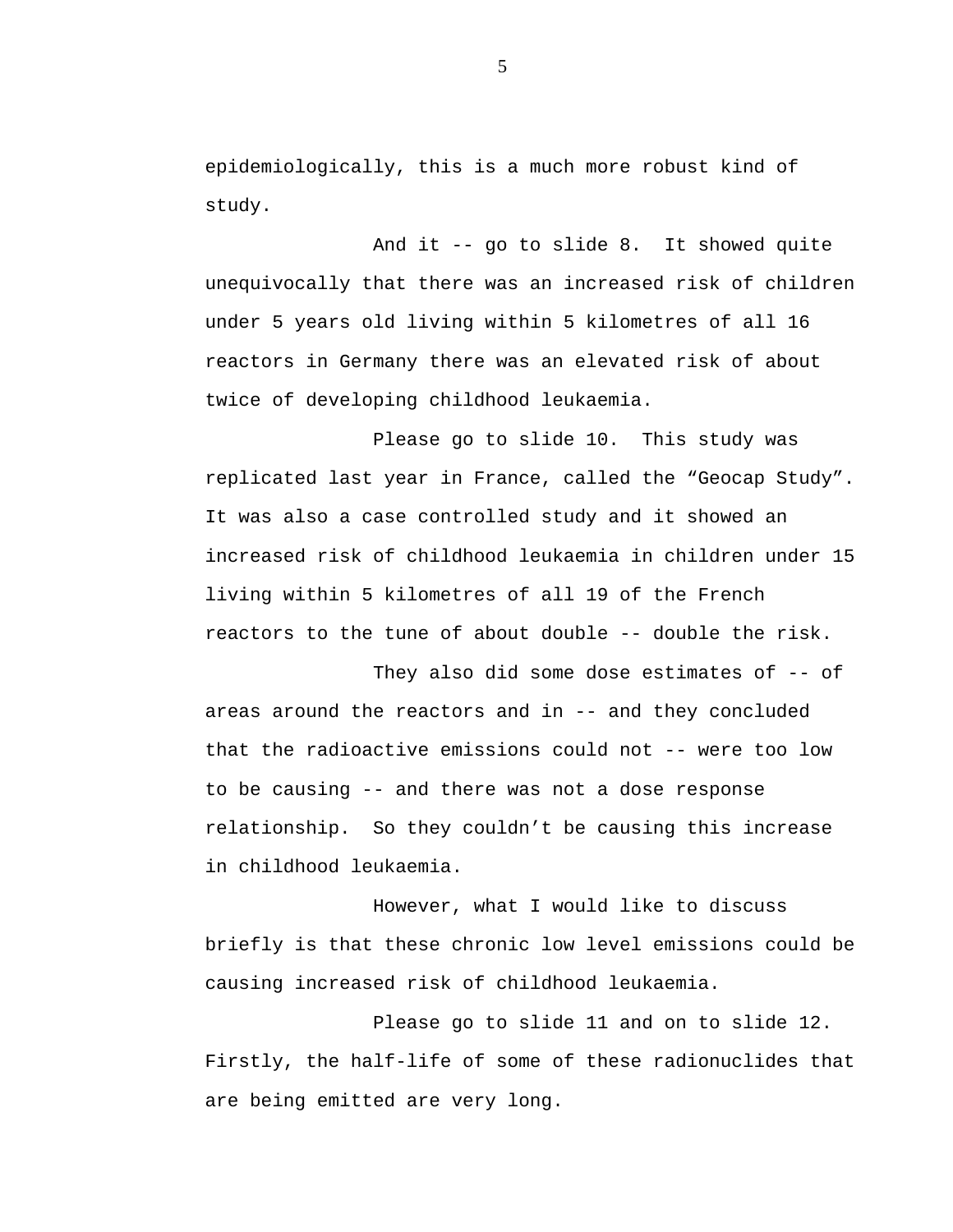Tritium is, particularly in Canada, is emitted in large quantities and it's thought now that, in fact, there might be a -- when it's -- when it's part of a -- it's radioactive hydrogen which is incorporated right into our bodies and if it's associated with an organic molecule, it's called "organically-bound tritium".

And the half-life of this, according to some models, could be as much as 500 days which means that it could be accumulating in our bodies and causing illness.

Please go to slide 13. This is just a slide of elevated -- a spike, what we'd call a "spike" - very high over a few days in September in 2011. This is a reactor in Germany. It was –- they opened it to refuel and then they got a big huge spike in emissions.

Now, the CANDU reactors in Canada are online so they don't have -- they're not opening them once a year to refuel but they must be opening them at least once a year for maintenance and this is when the spikes can occur.

Now, I understand that OPG is alerted when there's a spike over a certain threshold but, still, any -- even a small spike could be responsible for causing illness in local populations.

Slide 14, please. Now, I want to talk a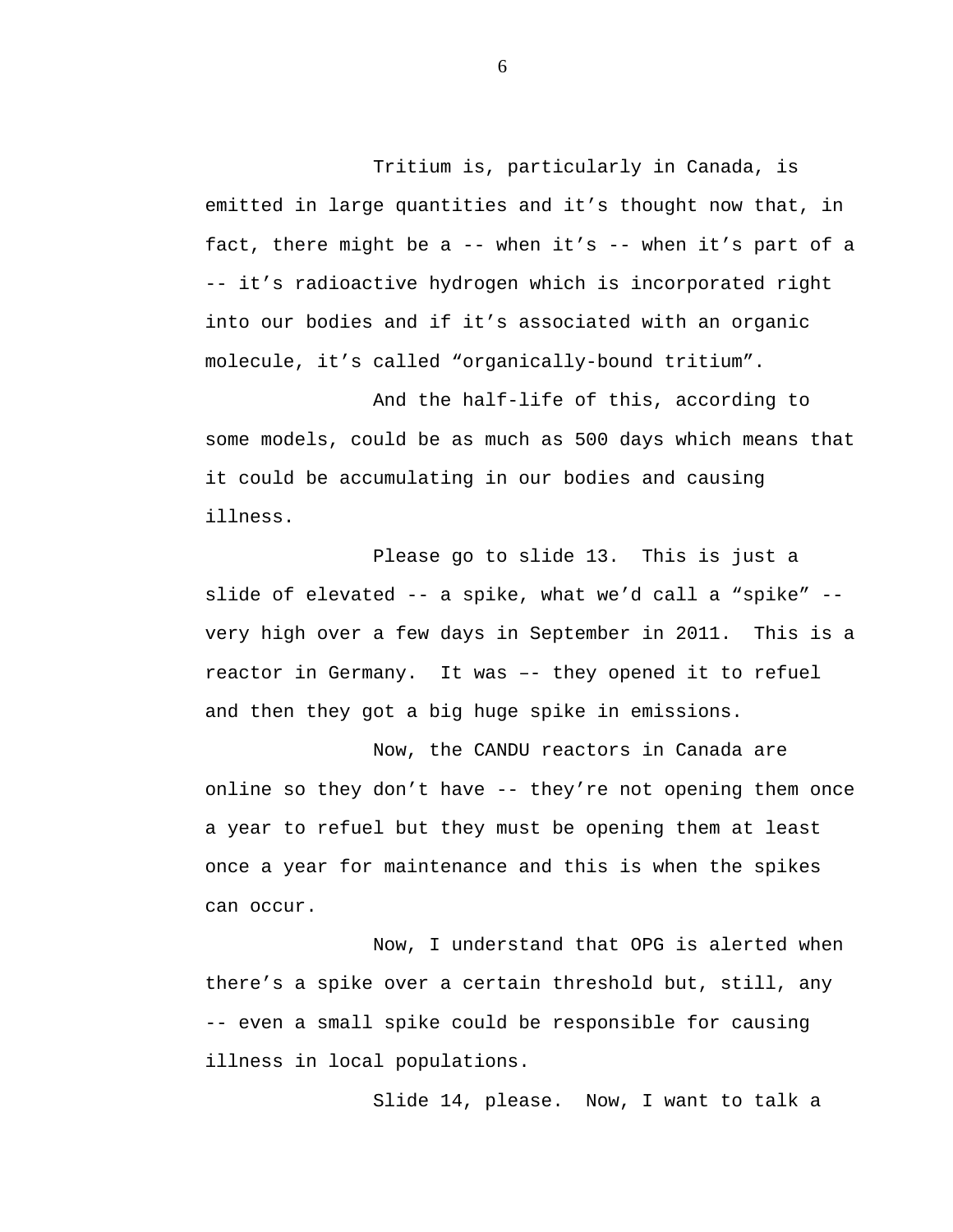bit about the emissions coming out of our reactors here in Ontario. I obtained some readings from -- through Freedom of Information from OPG.

Firstly, I don't think that I should be having to -- to go through Freedom of Information. I think that should be readily available to the public.

Bruce Power has refused to release any daily readings. You need daily readings to really see the -- if there are any spikes going on. They refused to release anything and just kept saying that everything is on their Web site which are mostly annual averages and, of course, you can't see spikes with those.

They refused to release anything and just kept saying that everything is on their Web site which were mostly annual averages, and of course you can't see spikes with those.

In any case, the only thing from Pickering and Darlington that is measured daily is airborne tritium releases from Pickering. Everything else is weekly or monthly or less often or even annual. So it is impossible to tell whether there are –- are any spikes in anything other than airborne tritium at Pickering, and I think this is a problem.

Having said that, when you look at the numbers from Pickering tritium releases there are spikes.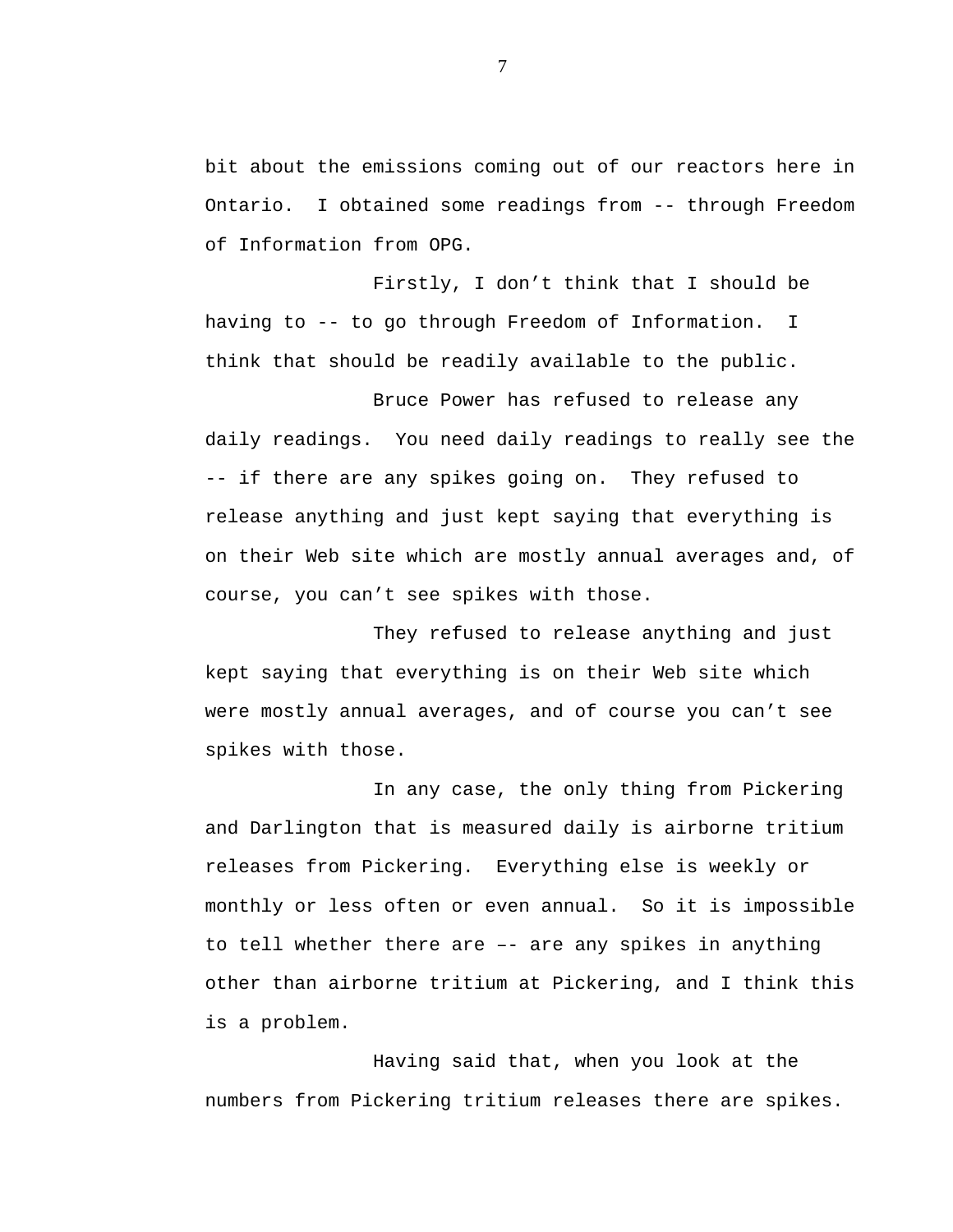They're on -- every few months there's a spike. Possibly this is when they open it for maintenance or one of the reactors for maintenance because there are six of them.

And they go as much as tenfold. And I think that, and maybe this didn't trigger an alert to OPG but my feeling is because of the sensitivity of some people that might be enough to trigger leukemia, certainly in fetus or in a child.

In addition the totals are very large. There are 14,300 curie of tritium released last year which is 5.2 times 10 to the  $14<sup>th</sup>$  Becquerel which is a lot of radiation. And that isn't including Darlington weekly airborne tritium which totalled 1.3 times 10 to the  $14<sup>th</sup>$ Becquerel, and that's a lot of radioactivity.

There's also the elemental tritium that they -- that they measure weekly from Darlington which adds another 2.5 times 10 to the  $13<sup>th</sup>$  Becquerel.

In addition, although it's very hard to tell spikes when it's only measured given weekly there was one week in 2012 when there was a 50 to 100 times the baseline rate of a spike of elemental tritium. And this is very concerning because this, again, could be causing - - triggering leukemia in a sensitive individual.

I also find it a bit disturbing that the -– it says right in the RADICON study that radioactive iodine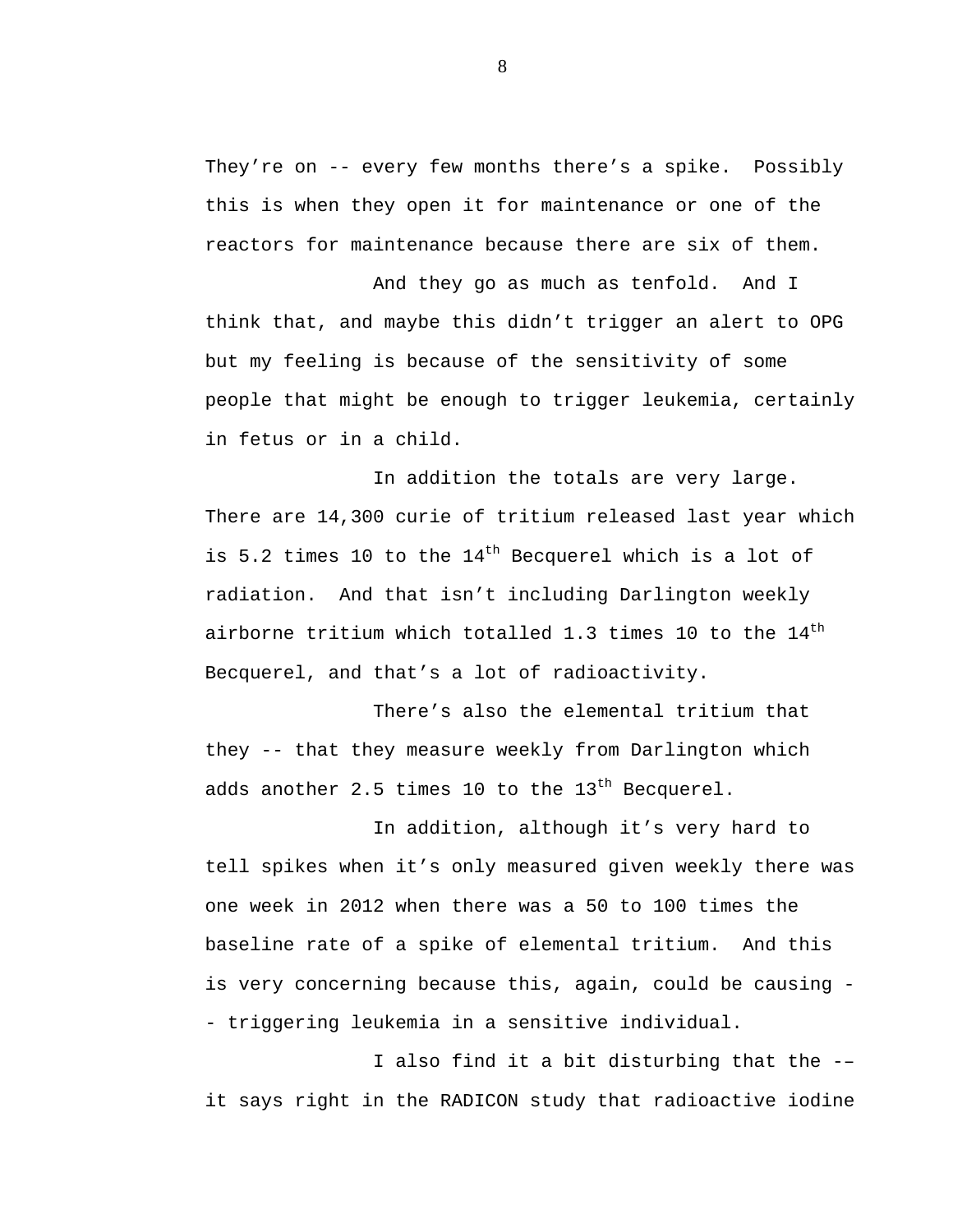was undetectable. However, here you can see that it is being detected now at Pickering and measured at Pickering and Darlington.

So I wonder why this is; if it's just that the device is used in the past where it's sensitive enough and if so how reliable is this RADICON study, if they could be underestimating a number of measurements.

So just going onto the RADICON study the -– just a word about the design; it is an ecological study which is the weakest form of study. But the biggest problem with it is that the -- they're looking at 25 kilometre radius. These other reliable studies the KiKK and the Geocap showed increases at 5 kilometres. So any increase that is going on at 5 kilometres is going to be diluted out when you're only measuring 25 kilometres.

So in other words this study is not strong enough, it's not powered enough to show an increase. This does not mean the increase isn't occurring.

I also think that on the Web site, the CNSC Web site calls this conclusive evidence that everybody's safe near reactors and there's no increase in childhood leukemia. This is unscientific and very misleading I think.

Having said all that, if you look at the paper -- and again the paper doesn't give any numbers of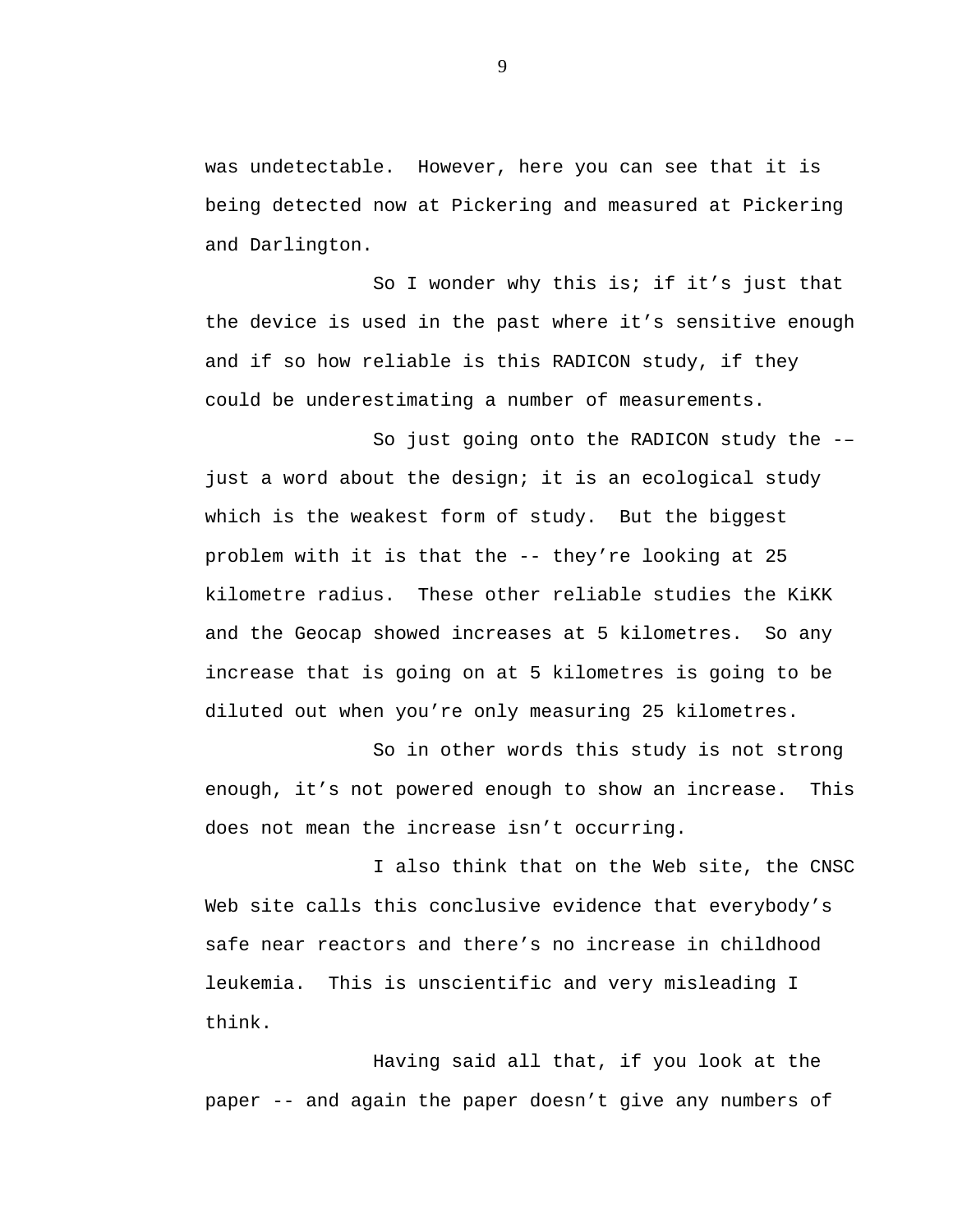charts of actual numbers of anything. There are these sort of line graphs that you can see but there are some statistically significantly elevated rates of cancer that they did measure in the study; thyroid, bladder, leukemia. Not children but anybody -- but people over 24; colon, lung and liver.

Now ecological studies by their nature cannot make assumptions or make associations between results and possible causes. In this study they talk about other causes and they seem to dismiss the radioactivity as a cause. And they conclude that all these cancers are from smoking, diet, lifestyle.

And I find -- as a physician I find this concerning because there's an elevated -- a statistically elevated rate of thyroid cancer which is a known to be radio-sensitive as well as leukemia and they seem to be dismissing these. And their conclusion is that there are no radioactive -- there's no relationship between radioactivity coming out of these reactors and these statistically significantly elevated radio-sensitive cancers. And I find this a very peculiar conclusion to draw.

Now, if this were a peer-reviewed medical journal a result like this would prompt recommendation for further study. But this is not what their recommendation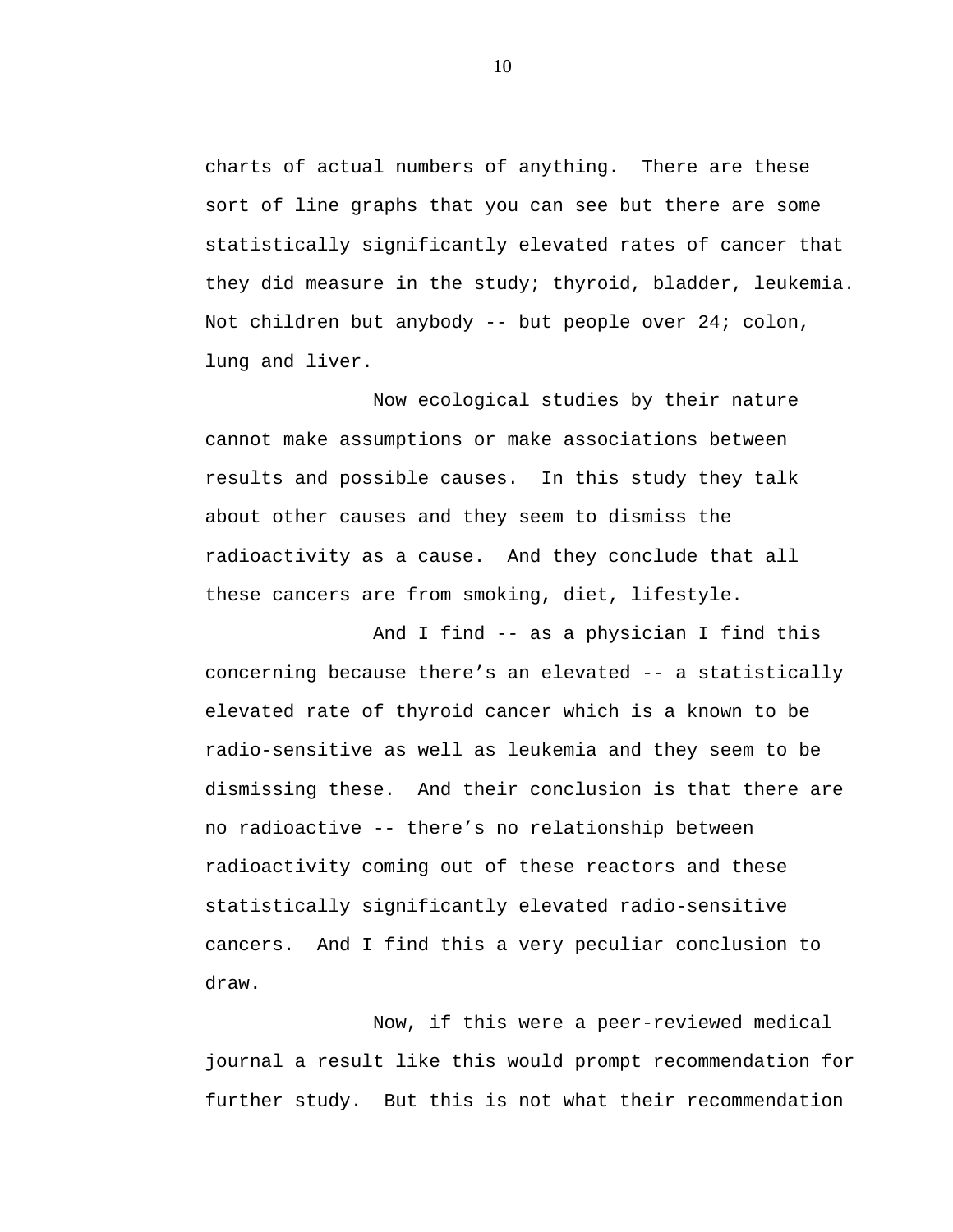is at all

Just a word about the dose estimates also because they did measure supposedly levels of radiation around these reactors. And again these are just estimates. They're based on estimates and assumptions, mathematical models, hypothetical adults and average nursing infants and average weather conditions. These are not actual measured exposures on actual people. They're only hypothetical exposures on hypothetical people. So I really question how reliable these are.

They also don't allow for different sensitivities of different people, people who have other radio -- radioactive exposures like medical imaging and they can't show up spikes in any emissions because they're just spot samples done on occasion, annual averages composites. So again, I really question how accurate they are.

And we have to be reminded of what happened -- I think it was last year -- in Peterborough at the tritium facility where the devices in the stacks were miscalibrated to the tune of a factor of 10; meaning that they were pumping out 10 times the tritium that they thought for 18 years.

Now, this does not instil confidence in the CNSC's ability to measure radioactivity emissions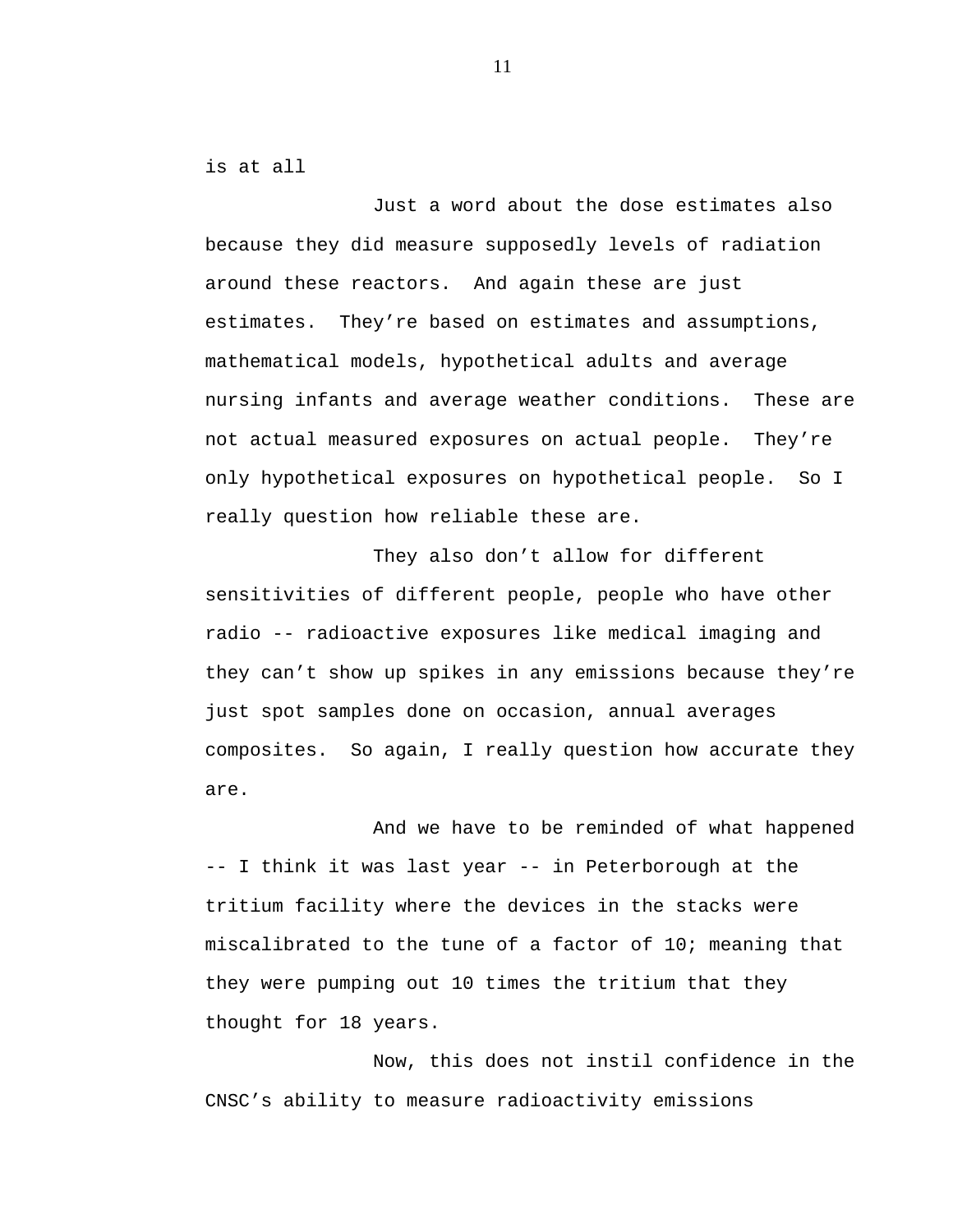accurately.

In conclusion, the CAPE whom I'm representing, our recommendations to the Commissioners are that all measurements of emissions should be done on a daily basis, not weekly, not monthly, not annually.

And they should be readily available to the public not for freedom of information, and perhaps put on the Web site, the CNSC or the OPG Web site on a daily basis, like the Weather Channel or something. So if people want to know what the daily readings are they can - - they can just see them on a daily basis.

In addition we insist -- we think the Commissioners should insist that Bruce Power publicize their daily readings which they're refusing to do now.

Secondly, our recommendation is that -- to the Commissioners, is that CNSC undertake a casecontrolled study, a well-designed study on childhood leukemia looking within 5 kilometres of these reactors.

They probably should be looking at all ages of leukemia and thyroid cancer because these were the findings of the RADICON study and these are very concerning from a medical point of view.

Also, another recommendation is that OPG should explain why the iodine levels previously were undetectable and now they're detectable.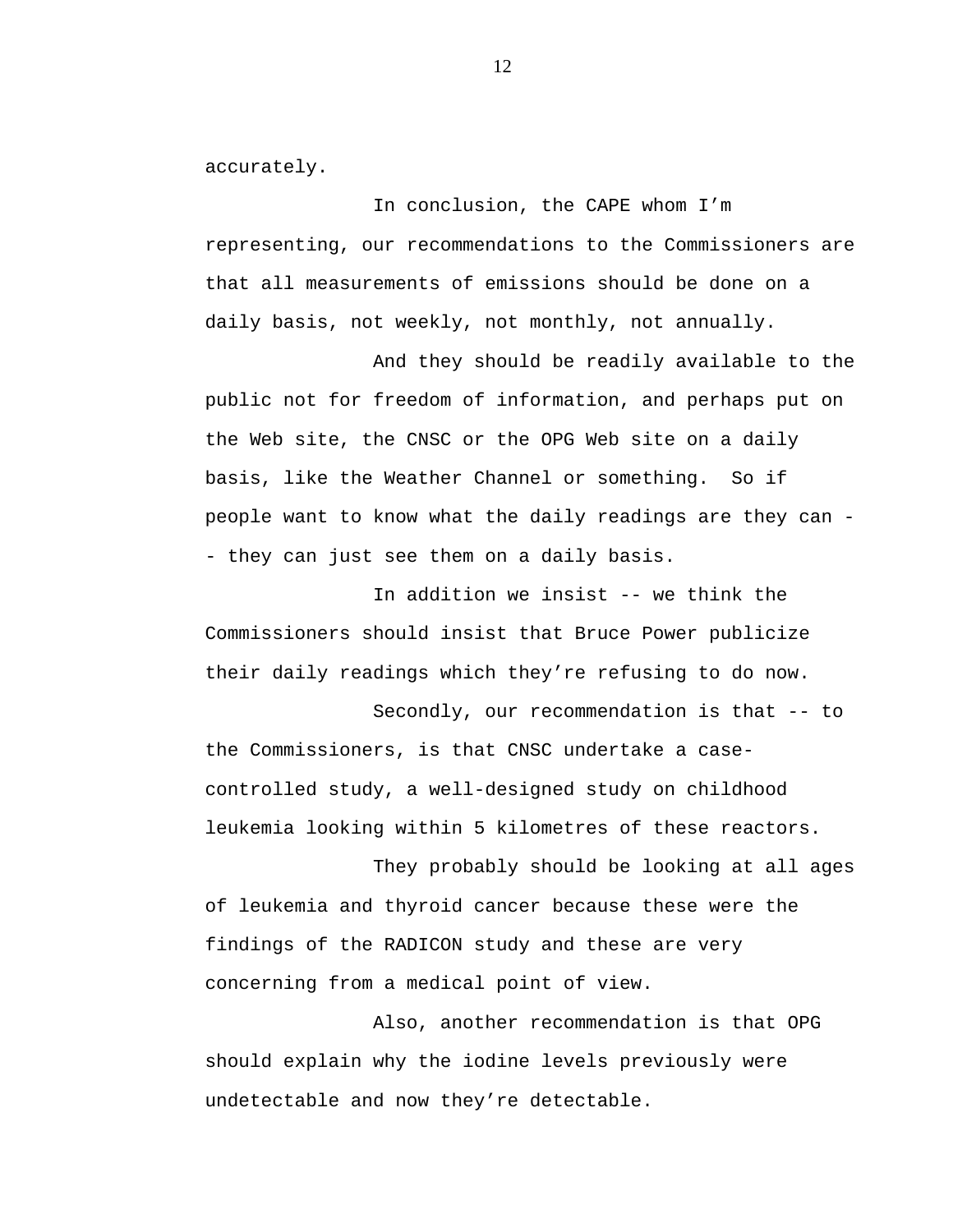And finally, that until these increases in cancers found in reliable studies like the KiKK and Geocap study and this recent fairly weak study, the RADICON study, until they're addressed relicensing of these Pickering reactors should not be approved.

Thank you very much.

#### **(APPLAUSE/APPLAUDISSEMENTS)**

**THE CHAIRMAN:** Thank you.

Going to the questions, who wants to start? Maybe we should start with staff making some comments on what you heard.

**DR. THOMPSON:** Patsy Thompson, for the record.

I'll start and then I'll ask Dr. Sandor Demeter to -- if he has any additional comments.

What I would like to start with is, again repeating that KiKK study did raise a lot of concerns, not just among the public but among the scientific community and among regulators when it came out.

That's why it was the subject of so much scrutiny and by, essentially, independent experts, the international committee, group of experts in the U.K. and in other places.

And even the authors of that study say that the -- what they found could not be related to radiation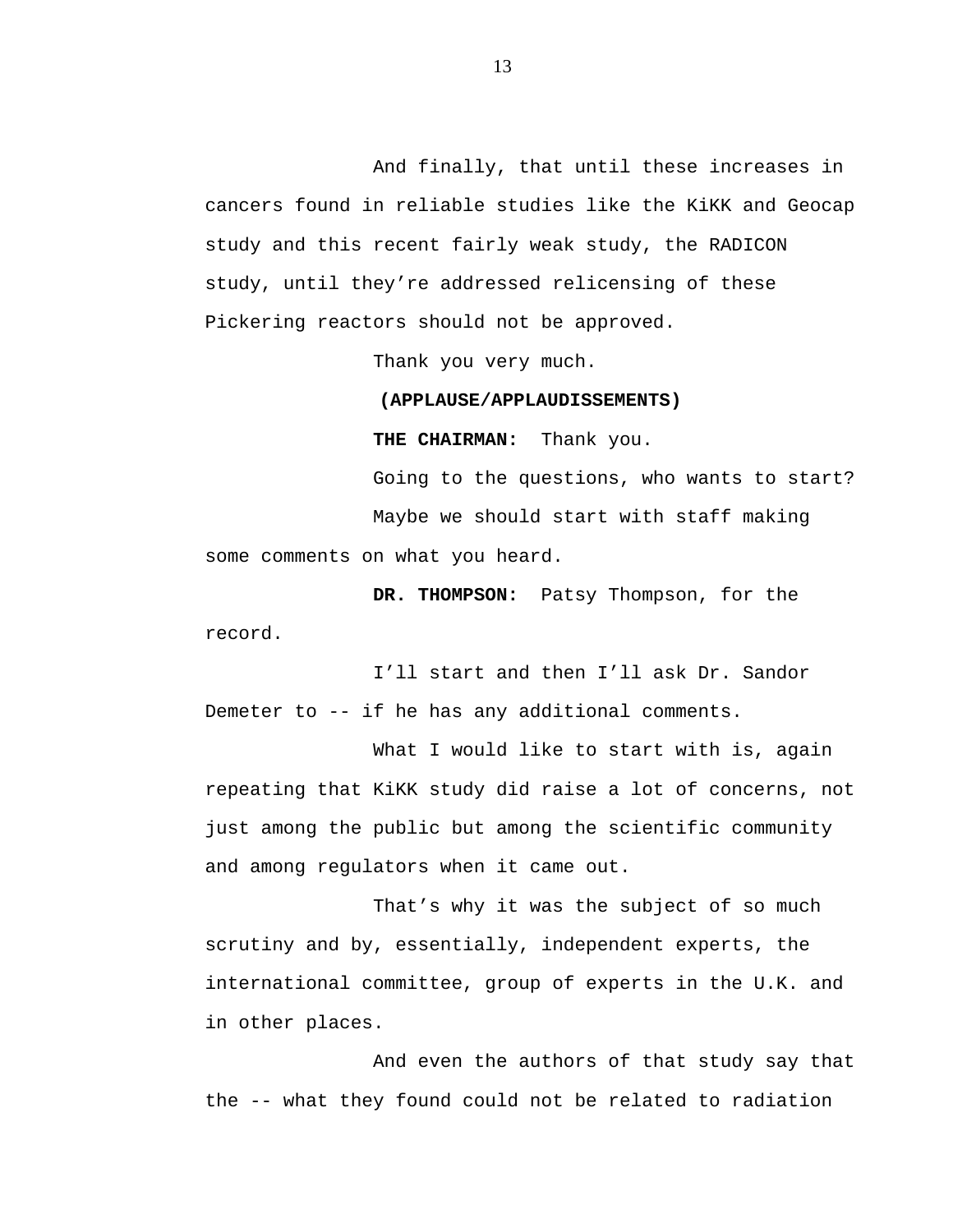doses because the doses were too small.

I know that the intervenor and others sort of allude to spikes in emissions. But although those graphs give the impression that -- because the spike shows up on a graph that it's a high release, the releases are actually quite small and are in a microsievert range when they actually reach people.

The Geocap study that was done is the - was the first study that actually looked at radiation exposures of people in the study not just looking at distance. And that study showed that when you took into consideration radiation doses there was no relationship between childhood leukemia and radiation exposures.

So there was a relationship with distance, there was no relationship with dose. There was no increase in childhood leukemia when you looked at exposure to radiation.

The study we put on our Web site last week, the summary, clearly shows that if you look at radiological doses to members of the public around Bruce, Darlington, and Pickering sites, that distance is actually not a good representation of those exposures because distance is only one factor that actually contributes to dose.

When we look at radiological exposures, Dr.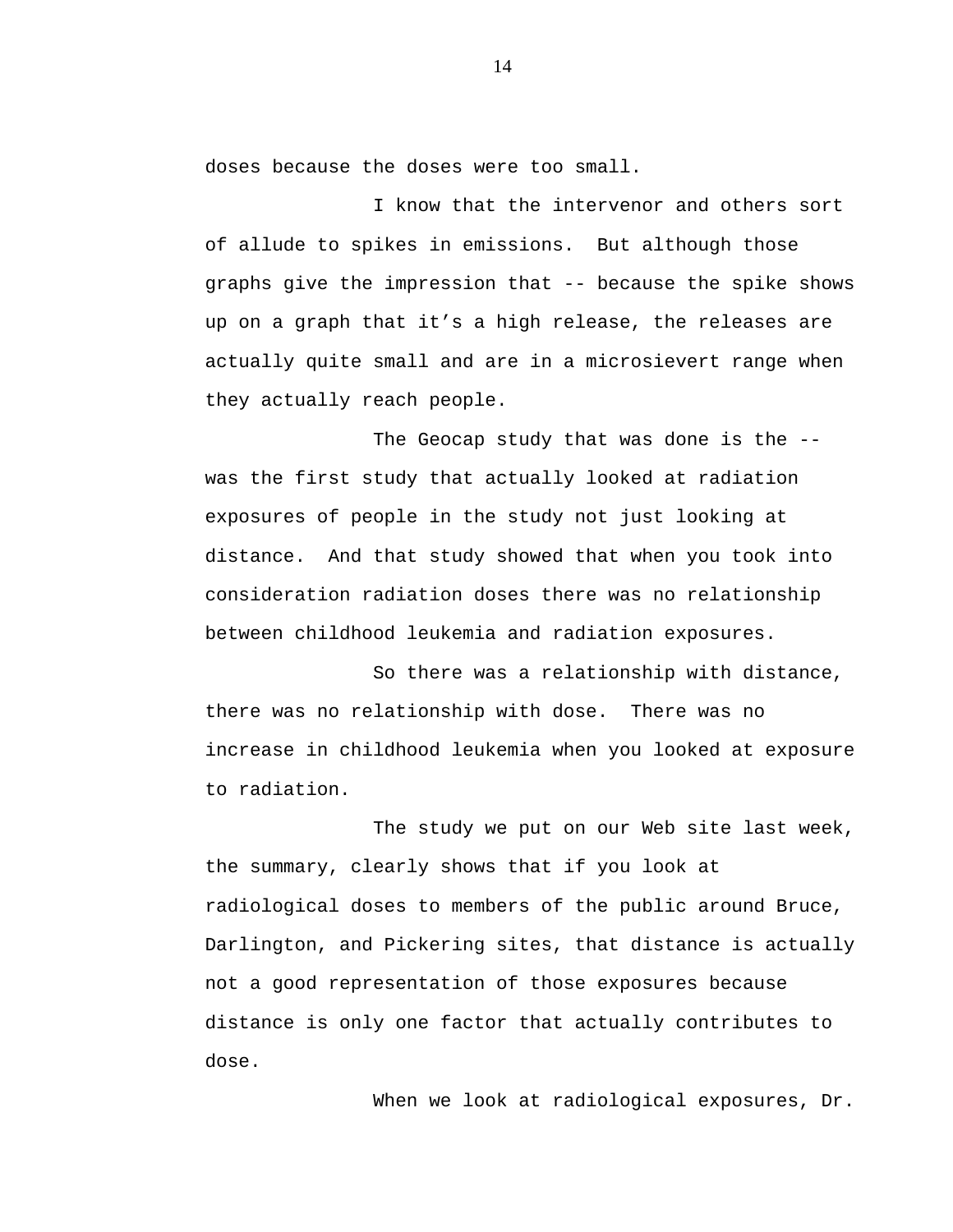Vakil sort of alludes that there's -- the dose are estimates from modelling and hypothetical -- the receptors that are considered for dose measurements are actually based on surveys in the region.

And the critical groups, or the critical receptors are identified to represent members of the public that live in the area that would be the most exposed because of either, where they live, or their lifestyles in terms of whether they have home gardens, whether they carry out activities around the site.

So the site-specific surveys are used to define lifestyle characteristics that would make people the most exposed in the region. And from that we essentially have critical groups or receptors that are representative of different age groups from infants to adults.

Those calculations are a combination of detailed environmental monitoring program. And so there's been monitoring of radio activity in the environment for many, many years. There's been air monitoring, there's monitoring of milk, drinking water, forage, vegetables, there's groundwater, and drinking water, drinking water supply plants and so we have years and years and years of monitoring data.

In many cases the data in the environment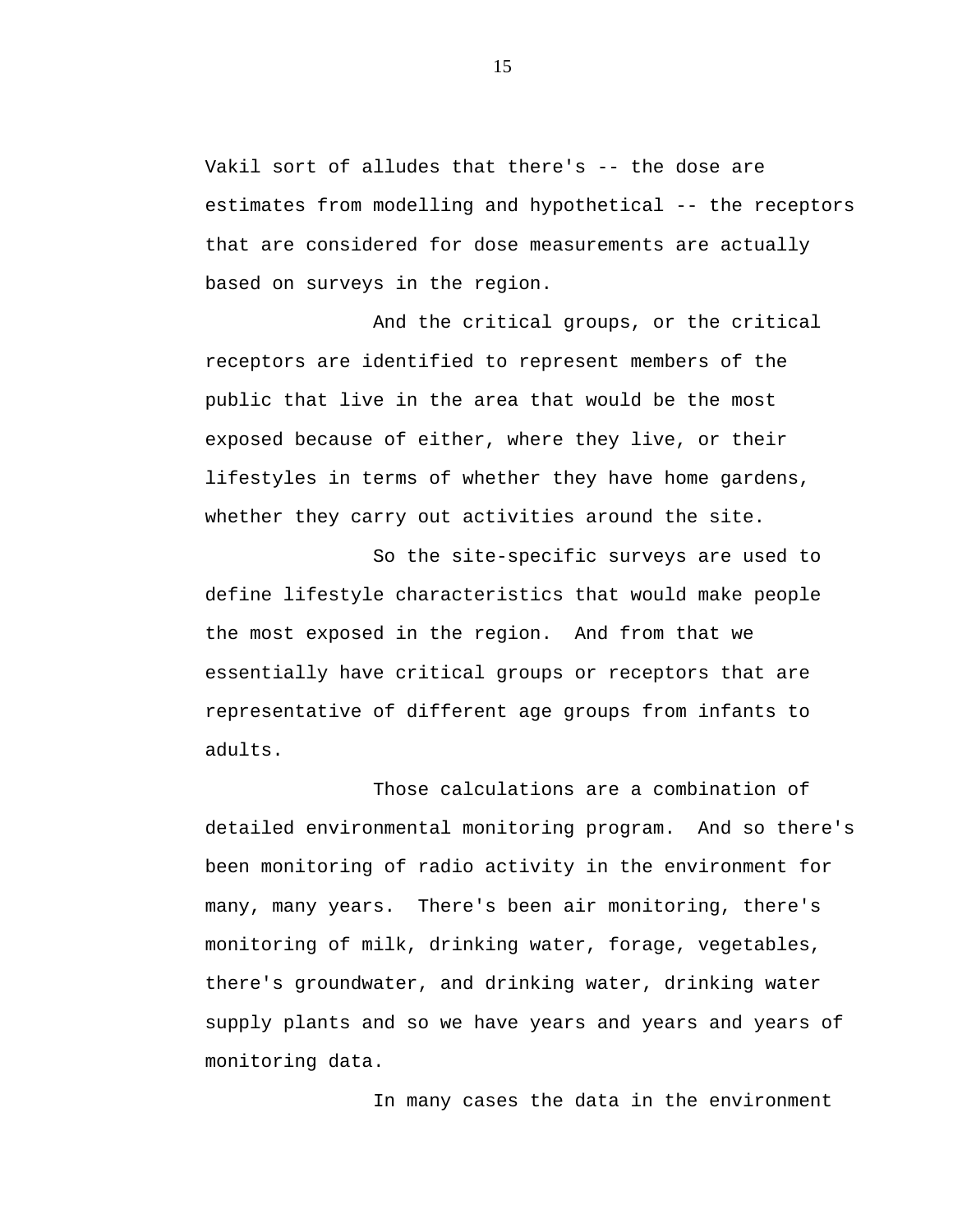is below detection level. And so for radionuclides which we can't detect -- that we can't detect in environmental measurements, we use stack measurements and then use a model to disperse the material that isn't -- is below detection level in the environment, to take it into consideration when we calculate a dose.

And so the doses that are represented on the maps actually represent a combination of monitoring data and stack monitoring data when things are not detectable in the environment.

And because of the lifestyle characteristics that are used, the assessments are very conservative, and ensure that the rest of the population are receiving doses that are lower than what we present.

You will see on the maps that the exposures are actually quite limited very close to the site. And also if we look at just air dispersion -- because there are some comments about spikes in emissions -- when you look at data from the spike and you assume that someone, either an infant, a child or an adult, is standing at the stack or wherever we measure air emissions, if someone is standing there 365 days a year, you get the blue dispersion map that is attached to the report.

And that map shows that actually most of the time or a good proportion of the time the doses and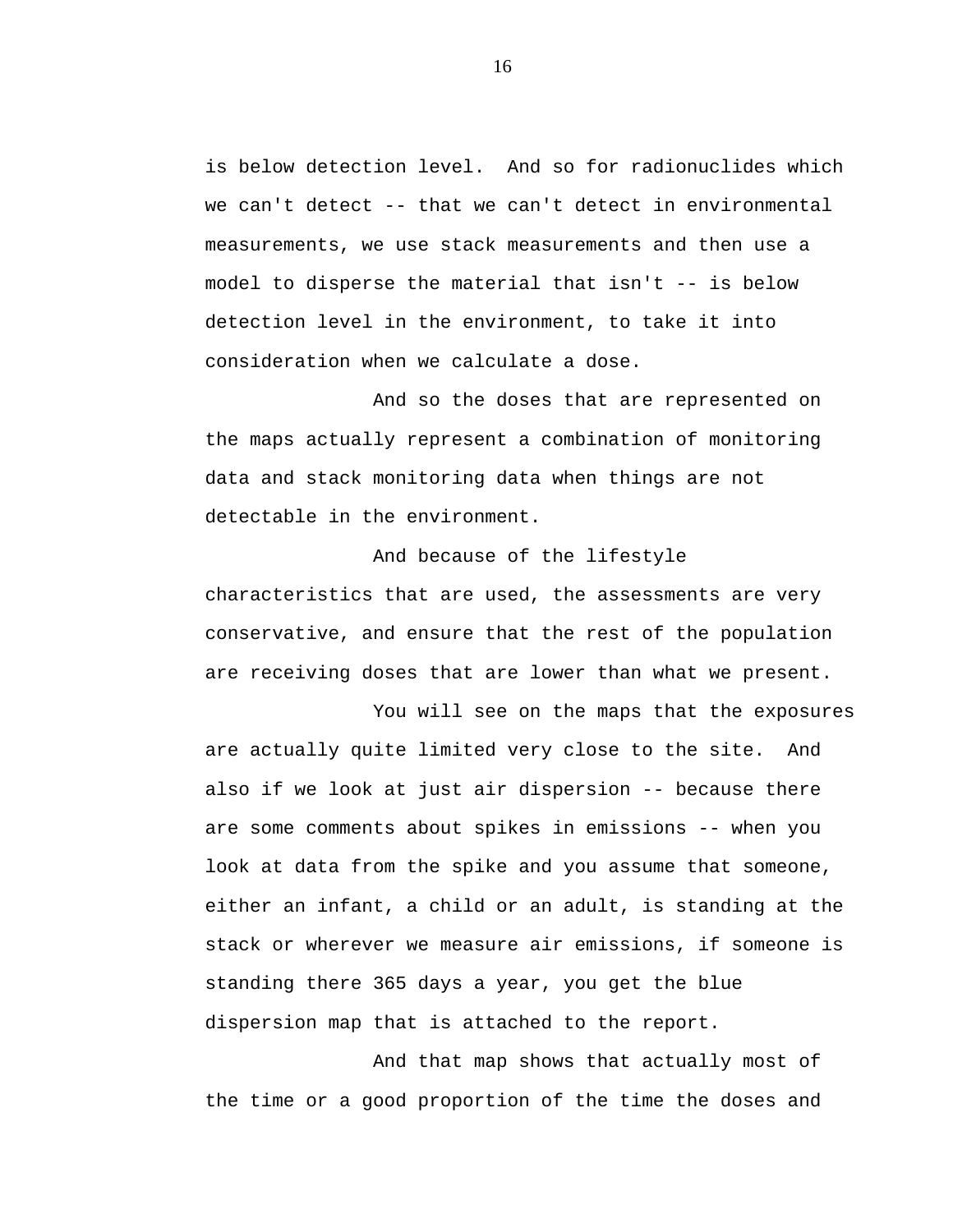the radionuclides are actually not towards the inhabited areas but towards the shore and towards the lake.

And so from air emissions there's actually not a lot of the area where people live that actually receive exposures.

And so to think that whenever there's a spike that someone will get exposed and can get -- and risk and trigger leukaemia just doesn't make sense from the stacks, the site-specific weather data and all the information that we have.

The study does show that there's no increased incidence in childhood leukaemia and other childhood cancers around the three nuclear power plants; Pickering, Darlington and Bruce. And we have presented cases where there are increased cases of cancers close to the facilities and cases where there are lower rates of cancer close to the facilities.

We have also presented for contextual information, rates of cancer in different regions in Ontario relative to the Ontario average. And you can see in those tables -- that's Table 2 and 3 in the report - that there are areas where there are no nuclear power plants that actually have rates of cancer that are quite a bit higher than the Ontario average.

And so what we see around the NPPs is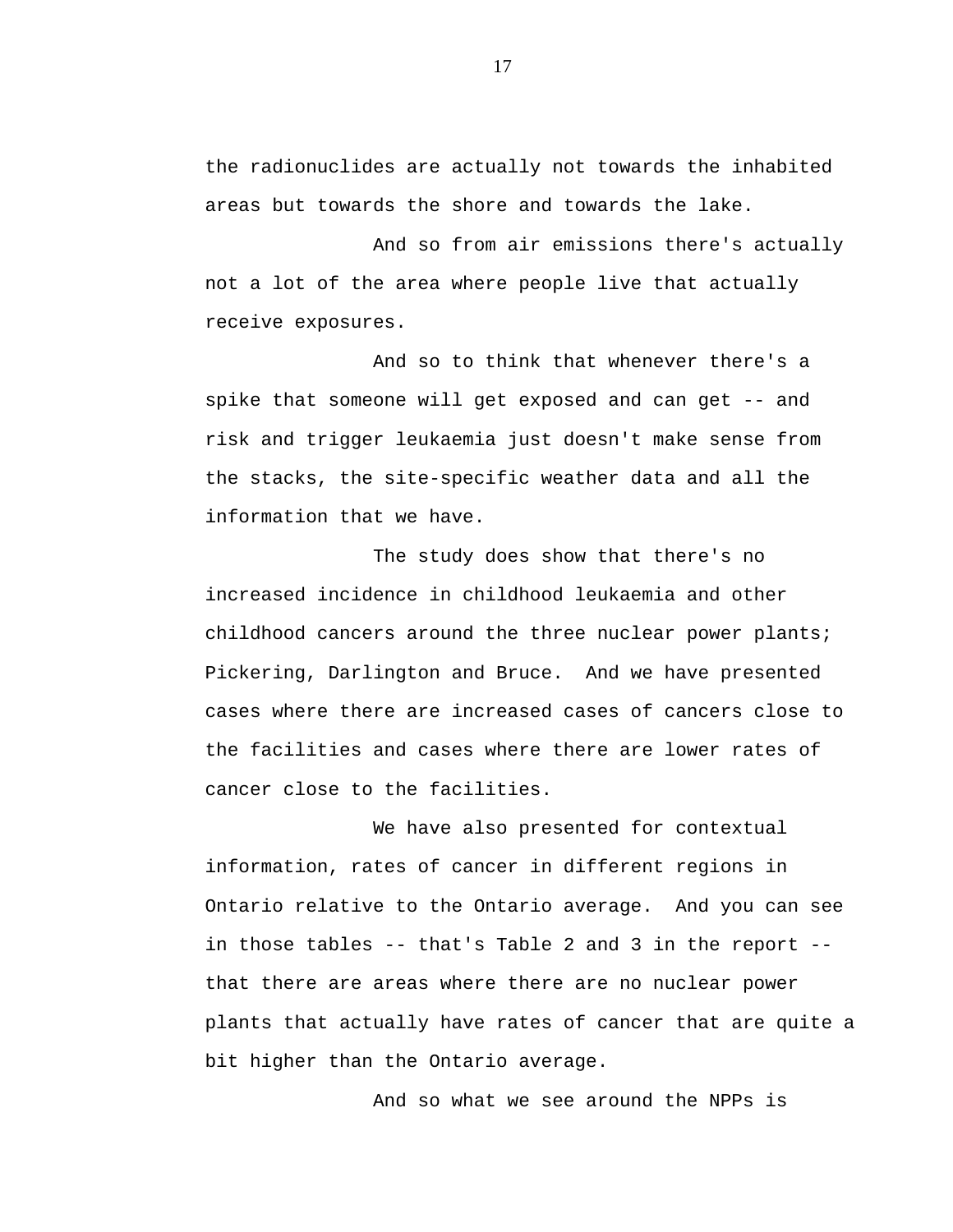actually observed in the rest of Ontario and is not related to any radiation exposures.

**THE CHAIRMAN:** Go ahead, please.

**DR. DEMETER:** For the record, Dr. Sandor Demeter; I'm a public health physician and a nuclear medicine physician and acting here as a physician advisor to the Commission.

I think one of the roles as a physician is to ensure that when speaking on health matters, is to provide a balanced approach to both the benefits or risks of proposed therapies or environmental exposures. And I think in this sense, the exposure from a nuclear power plant at .9 to 4.2 microsieverts needs to be put in context of radiation exposure in general.

Those exposures are three orders of magnitude lower than normal background radiation exposures from the ground, natural, and from the sky, cosmological.

And to put that into perspective, they are two to three orders of magnitude lower than a single set of chest x-rays or bone scan which I order routinely. That's the perspective.

If one uses the "Conservative Biological Effect on Ionizing Radiation Seven Report Linear No Threshold", which was mentioned, and extrapolate back to .9 to 4.2 microsieverts, one would expect an excess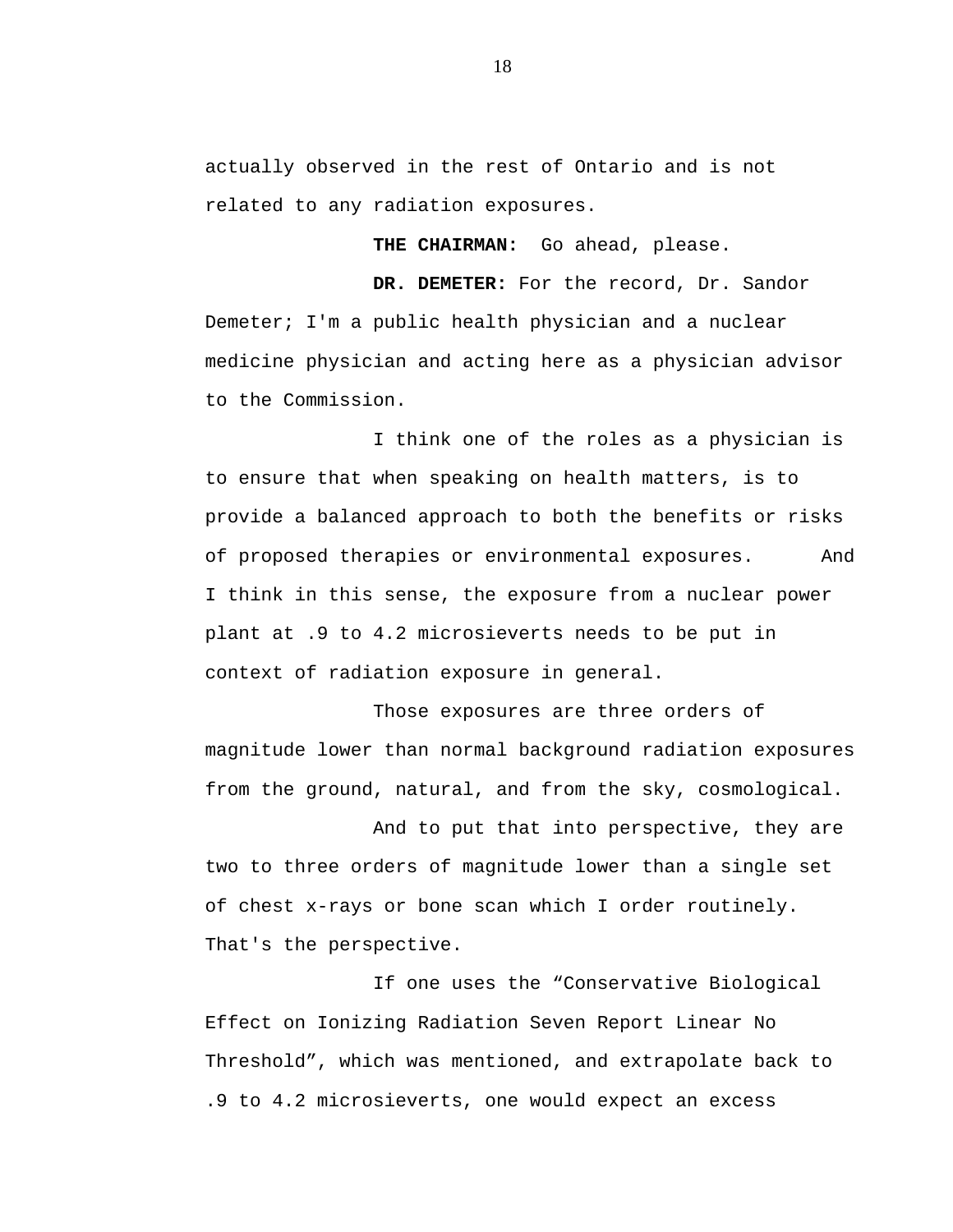lifetime risk of cancer in one per 10 million. And we don't have that many people in the catchment area. And that's in the area that's in the closer proximity to the power plants.

I read with interest -- and I really appreciate physicians getting involved as intervenors, because I think it brings a set of expertise to the Commission. And I read with interest in the intervenor's submission, the comment that -- the second page top; "this is despite the fact that it is well-known and accepted that any exposure to radioactivity causes cancer".

And I have to say as a practicing physician in a Canadian setting, especially if one works in a hospital setting, that would really hinder my ability to treat patients because if I truly believe that, I couldn't order a chest X-ray, I couldn't order a bone scan.

And so, I really think that the risks and benefits need to be put into perspective. And the perspective here is that these doses are three orders of magnitude lower than background.

And if you do see cancer clusters around a nuclear power plant with those doses, you really need to look further and harder as to why those clusters are there, whether it's a methodological issue, or whether there's another cause.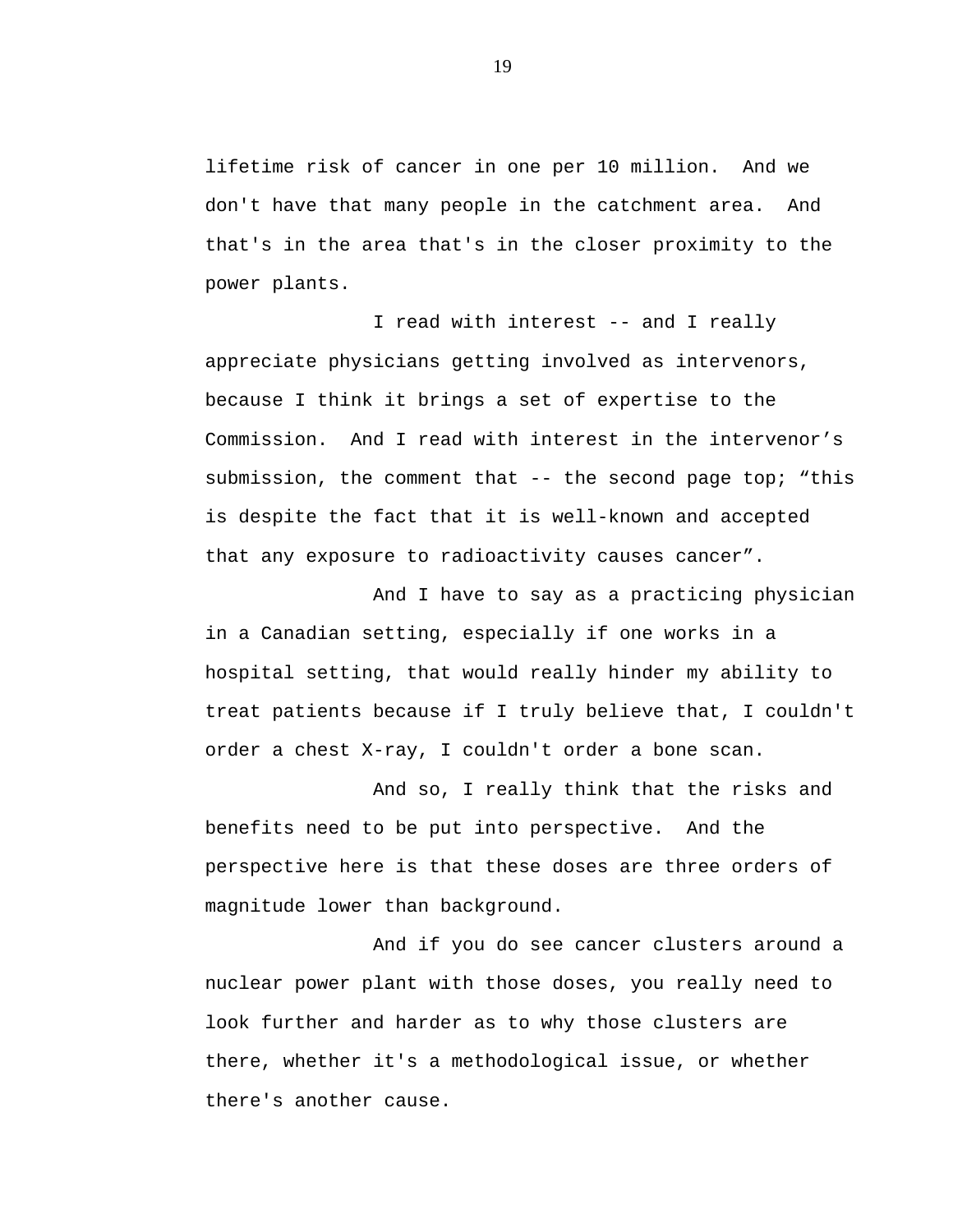And I agree that ecological studies by and large, are hypothesis generating, so if you find findings that are unexpected, you need to look further.

Thank you.

**THE CHAIRMAN:** Dr. Vakil, you want to react to this?

**DR. VAKIL:** Yes. Firstly, it is true that any exposure to radiation increases risk of cancer. It doesn't mean everybody who's exposed to radiation gets cancer, otherwise we would all have cancer.

It's just that it increases your risk. So the more you're exposed, the more your risk is. So it makes sense to minimize all exposures whenever possible.

It's like smoking, not all smokers get lung cancer, but their risk is elevated, okay? That's all I was saying.

Firstly, responding to the scrutiny of the KiKK study, clearly, the reason it was so scrutinized was because nuclear regulators, who are pro-nuclear, were very intent on showing that if the findings were false, and that if they were true -- which it was really hard to argue that they weren't true -- it couldn't be anything to do with the radioactive emissions. That's why it was so scrutinized.

And these -- what continues to be discussed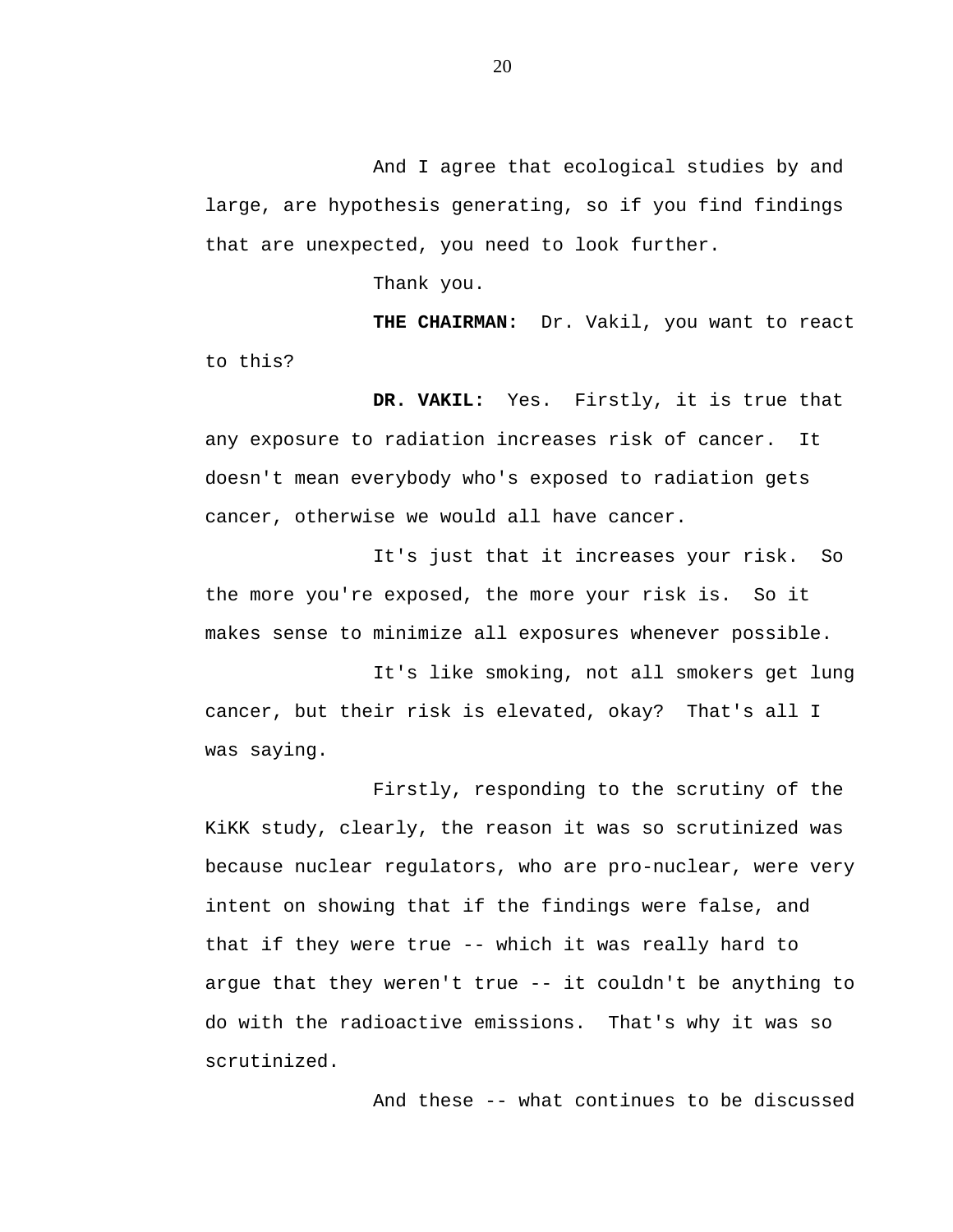is that these levels that are found around the reactors. The truth is, you cannot measure anybody's exposure who lives anywhere near reactors. It's impossible.

So what you do, you take these spot samples, your weekly milk samples, your annual averages, whatever you have, and you put them through mathematical models and you multiply by this, you do this estimate and this assumption. It's all very hypothetical and you come out with these minuscule doses that, quite frankly, I can't see that anybody could guarantee that they're accurate.

They are saying: "Most of the time, this is what happens. Most of the time, the air drifts the other way and people aren't exposed."

Well that isn't -- that doesn't count for the people who are in the time when the weather goes the other way, when the wind blows the other way. The monitoring is not ongoing. It's just this spot sampling.

And these critical groups, it's all hypothetical based on average people. And, as I have said, these are not actual measurements of actual people. They're hypothetical measurements of hypothetical people.

So I don't -- I cannot look at these numbers and feel that they are necessarily accurate. What I have is the numbers of what is actually coming out of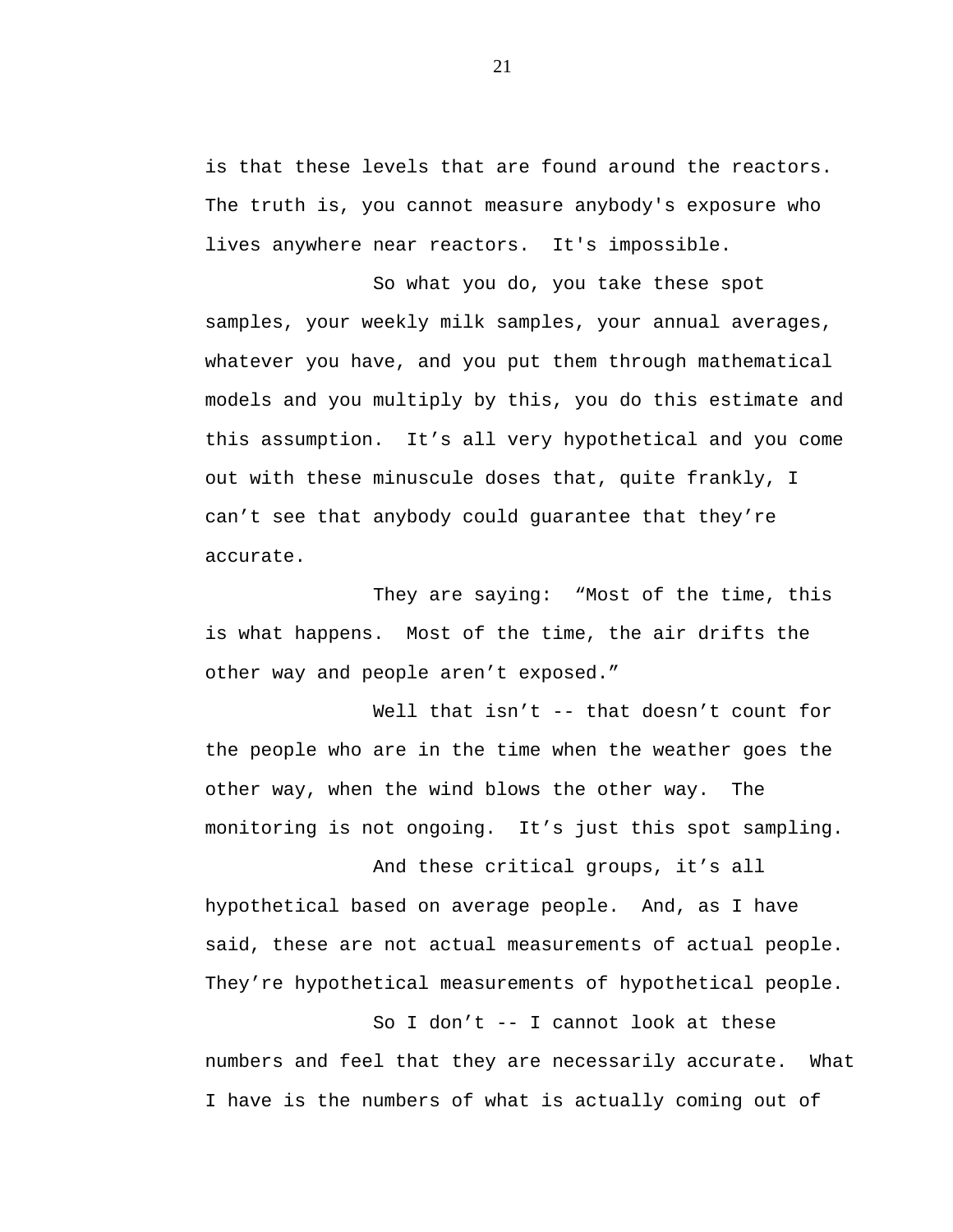the reactors, and these are very high amounts of radioactivity.

**THE CHAIRMAN:** Okay. Can we address that point?

**DR. THOMPSON:** Patsy Thompson, for the record.

I'll just say a couple words and then OPG I think would be in a good position to describe their stack monitoring and their environmental monitoring.

What I would say is that the CNSC regulations require effluent and emission monitoring as well as environmental monitoring. There are standards that exist.

The CNSC reviews -- our specialists review the monitoring equipment, the monitoring frequency, the details of the analytical methods to make sure that they're robust, and we do audits and inspections of the programs to make sure that they are carried out appropriately.

I think OPG could describe how that's actually done and the frequencies and what is actually measured and whether or not there are spikes.

**THE CHAIRMAN:** Can we also get really specific rather than get into the science and measurement? I would like to know, the intervenor raised a couple of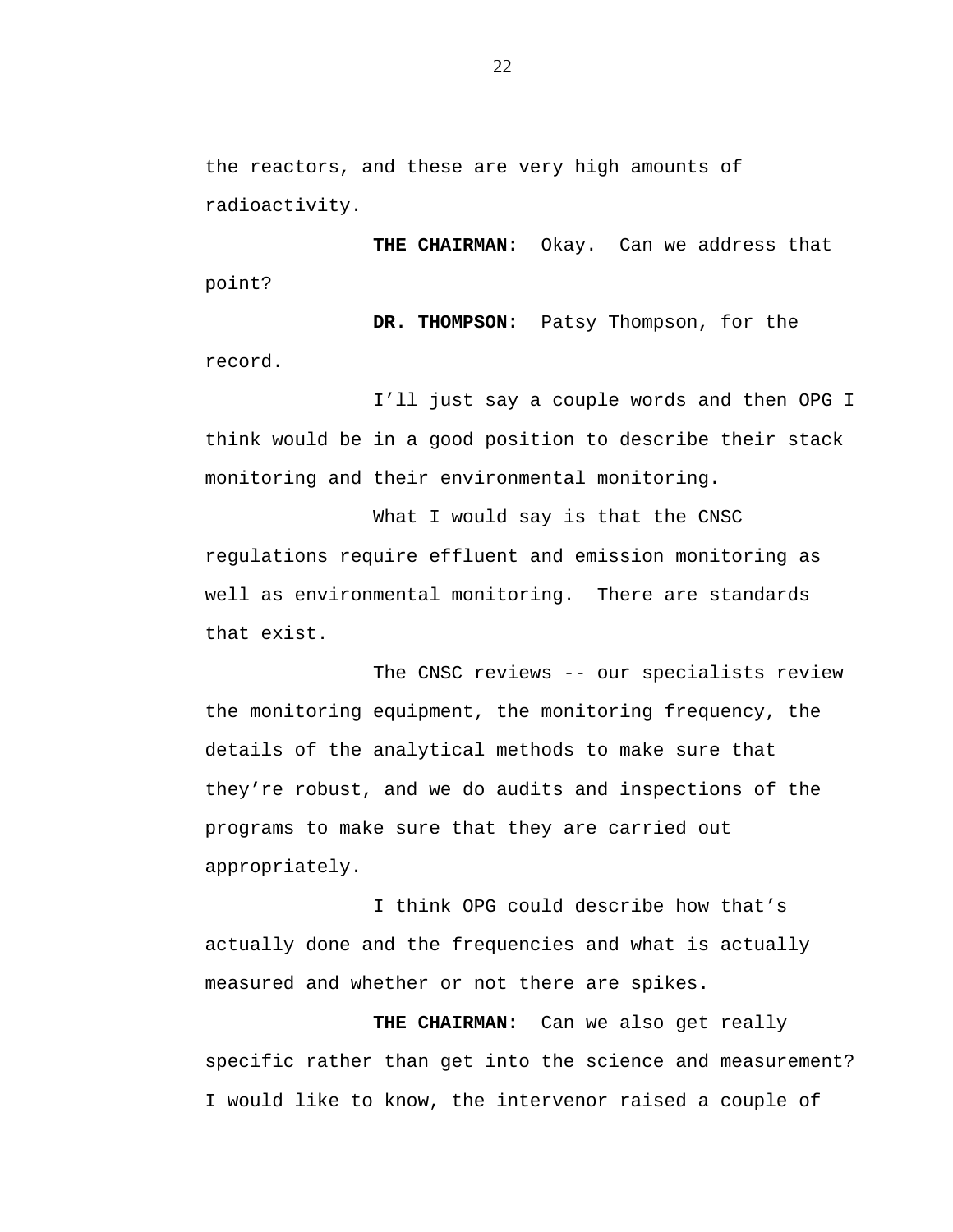questions about actual measurement, becquerel per, I don't know, you know, into the air, becquerel into water, whatever you measure. I thought you're measuring all of this. I thought the data is available.

And also please explain that iodine is undetectable as somebody said. I thought you had a handle on all this material.

And maybe also address the intervenor talks about daily data. I don't know if you want to publish it daily, but at least the daily data, is that available or not? Could you please address all this?

**MR. JAGER:** Glenn Jager, for the record.

Before I turn it over to Barb Reuber to talk about our environmental monitoring program and monitoring of emissions, I would like, as described before, talk about plant operations. And we're very keenly aware of our emissions and actually manage the plant very closely long before any emissions.

In other words, we monitor activities and conditions within the plant to minimize our emissions. We monitor tritium levels, for example, inside the reactor building. We minimize leaks. We minimize tritium within the systems that could result in those emissions. So we work very hard to manage the emissions as low as possible. I would also say that all our effluent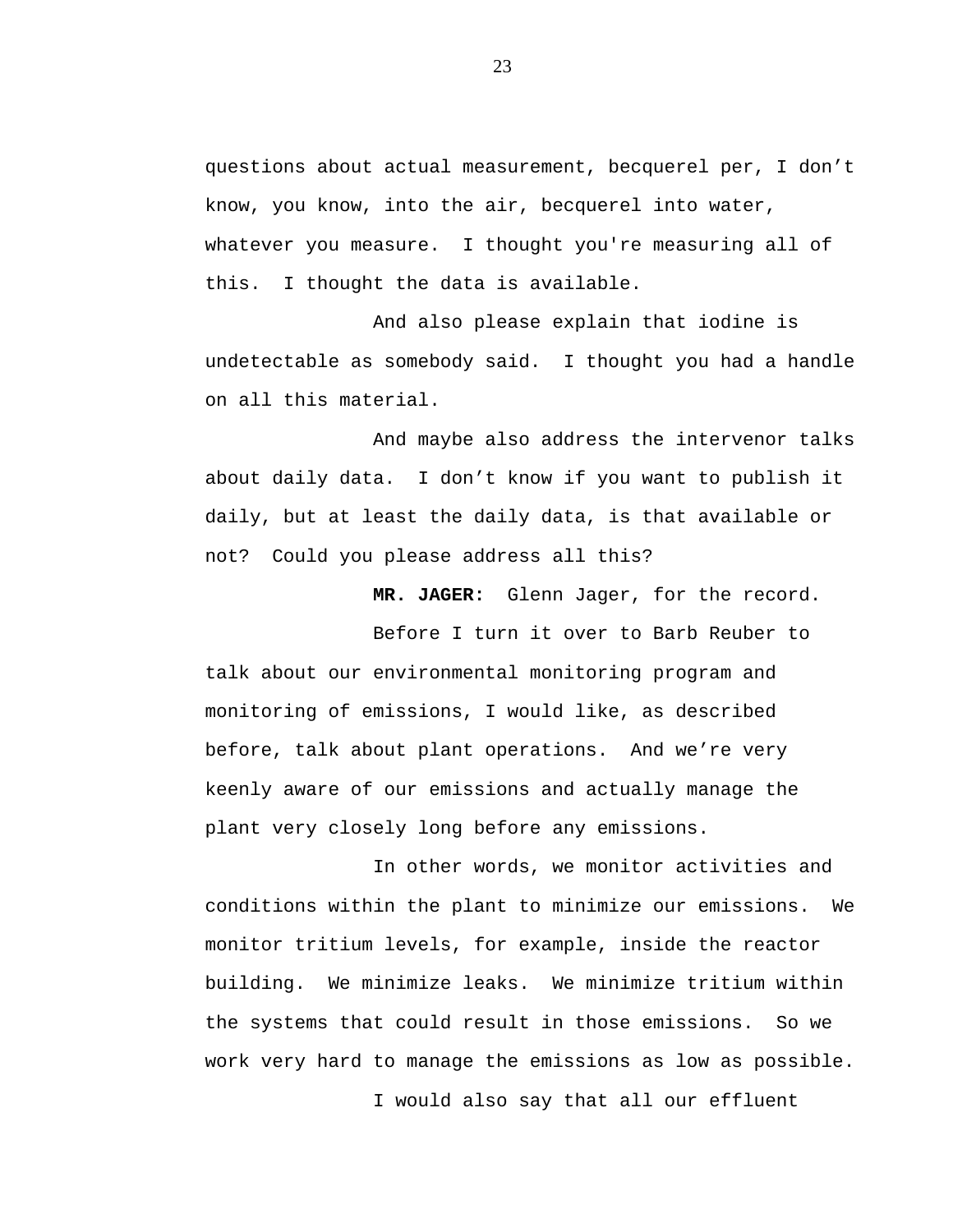pathways are continuously monitored and we do collect daily samples in addition to the online monitoring that is performed to allow us to manage those emission pathways.

Our performance is very good and we've been able to achieve reductions in very -- already very low emissions, as was spoken to earlier. In tritium, for example, we have achieved a 24 percent reduction year over year.

And I would say that, you know, generally speaking, we -- daily, the plant leadership daily monitors our emissions and takes action right down to the individual employees are constantly monitoring emissions within the plant to manage this. It's very important to us.

I'll ask Barb Reuber to speak about the environmental monitoring program and the data that we publish and have available.

**MS. REUBER:** Thank you. Barb Reuber, for the record.

As Mr. Jager has said, environmental performance is integral to our operation and extremely important to us. And we are well below all regulatory limits both for environmental emissions and dose to the public.

I'll address first the emissions program,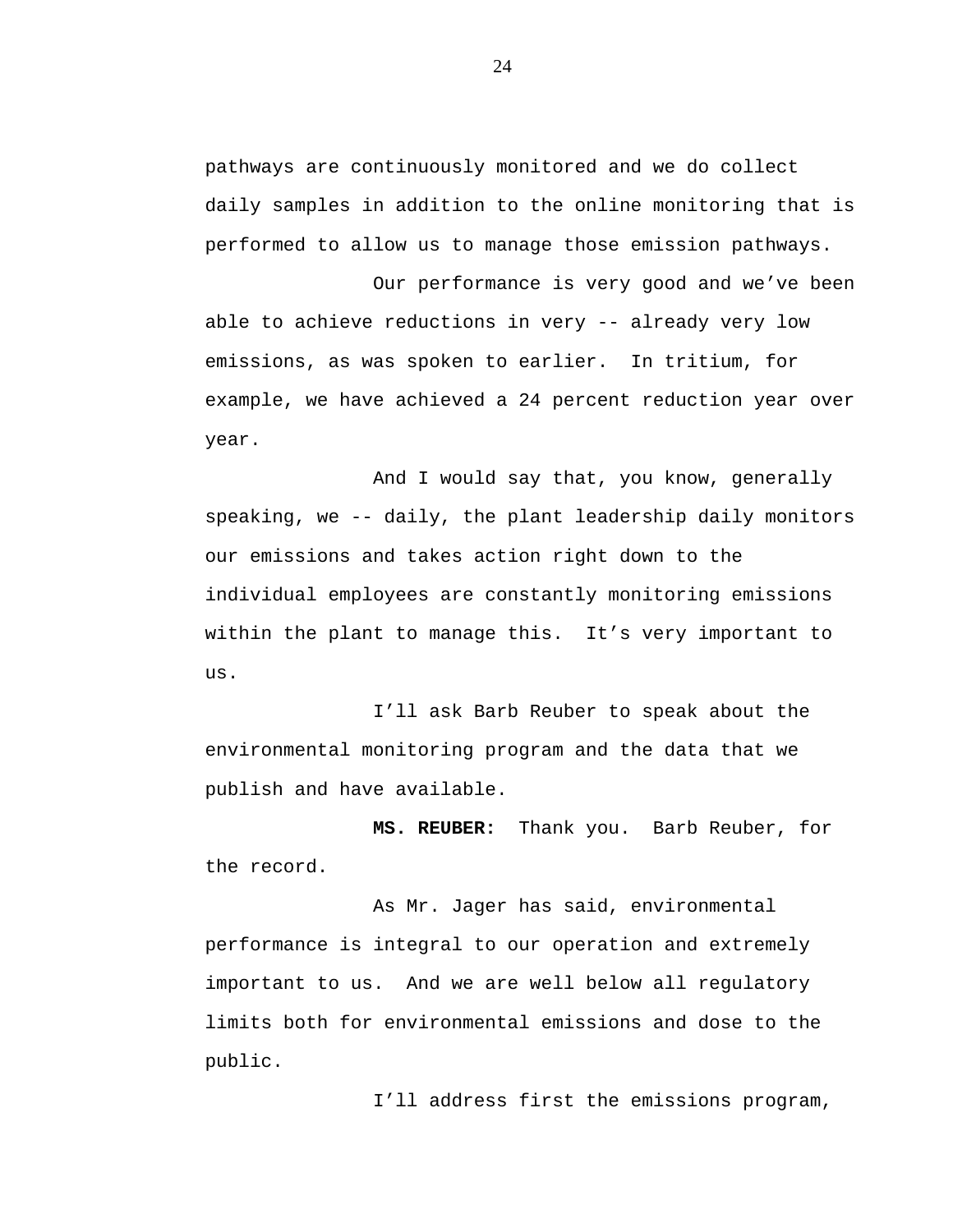the environmental emissions. As Mr. Jager says, we have continuous monitors in place so they are continuously monitoring, but the data comes back on a weekly basis.

However, we have levels well below the regulatory threshold both for investigation or action. So if a threshold value is achieved, that information comes when the emission rises to that level. First there would be an investigation and if it hits an action level, actions are taken immediately to respond to it. And in some cases, these are automated actions where the plant equipment performs to take an action in recognition that an emission has gone up.

With respect to the environmental monitoring program that we use to determine public dose, we collect thousands of points of data in -- coming up with those evaluations based on a risk assessment.

So there are CSA standards in place that set out how we do our risk assessments. We do specific surveys every five years. So it's not a theoretical basis. We go out, we speak to people, we understand who the people are that are around the facility, what their patterns are in terms of consumption of food, and their exposures. We follow a CSA standard to determine what those pathways are and integrate that data into a dose. And the results of that have been doses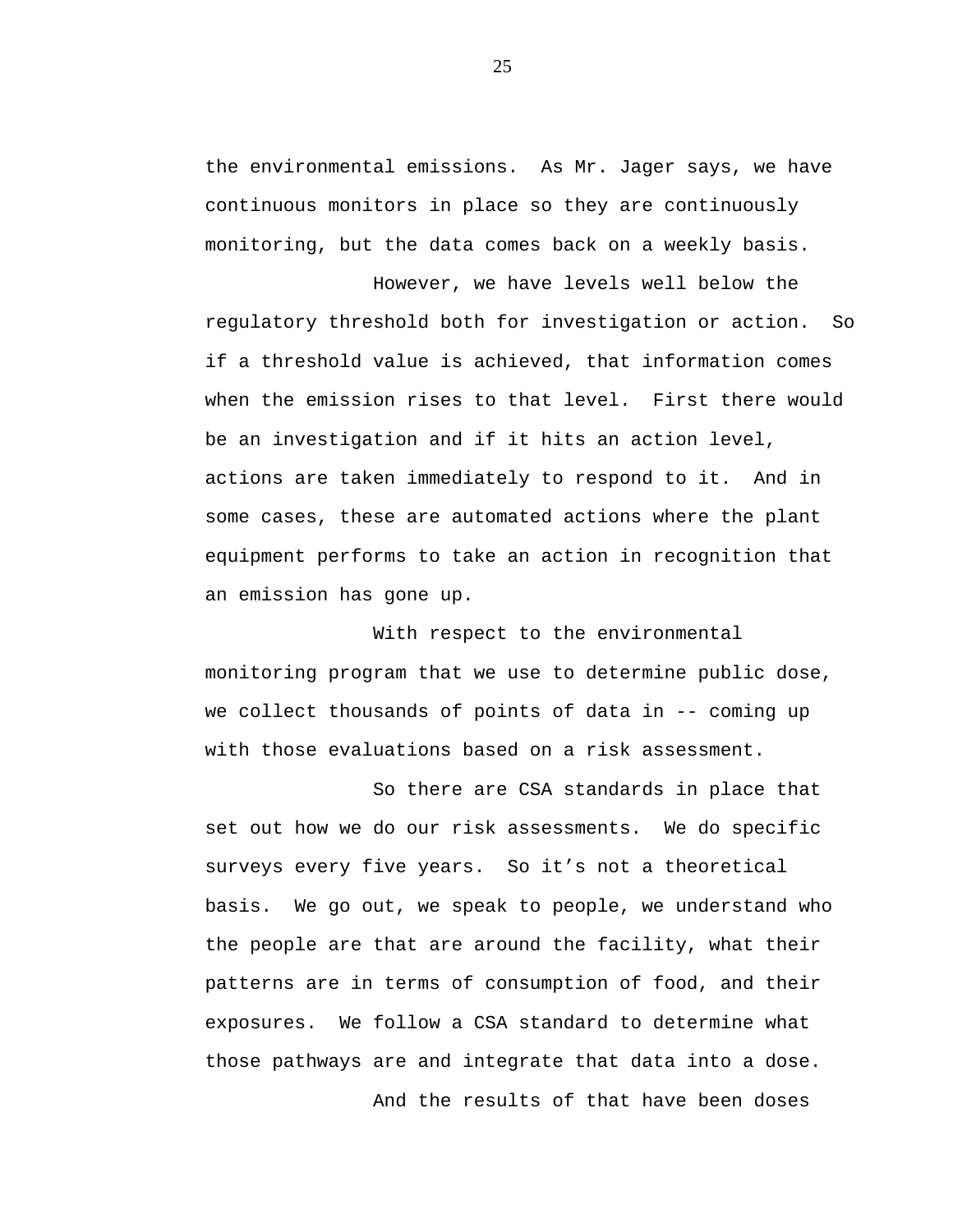that are significantly below the regulatory limit and, in fact, less than 1 percent consistently over the last 10 years of the dose limit.

**THE CHAIRMAN:** Look, I understand all of this. I'm looking about raw data, raw data. Do you publish any raw data?

**MS. REUBEN:** The data we publish is on an annual basis, as the intervenor said.

**THE CHAIRMAN:** What's the problem with releasing it on a more frequent basis?

**MS. REUBEN:** The data is well, well below the regulatory limit and ---

**THE CHAIRMAN:** So I understand that. But what's the problem with releasing it.

**MS. REUBEN:** The ---

**THE CHAIRMAN:** I'm trying to understand whether we are missing something in there. Is there anything about the data that can be misunderstood, misread, et cetera?

**MS. REUBEN:** The data is reported quarterly to the CNSC through our regular reporting to the CNSC after the appropriate quality control/quality assurance has been conducted, but it does not go to the public. At very low emission levels, they could I guess be assessed as being of concern where variations may still remain well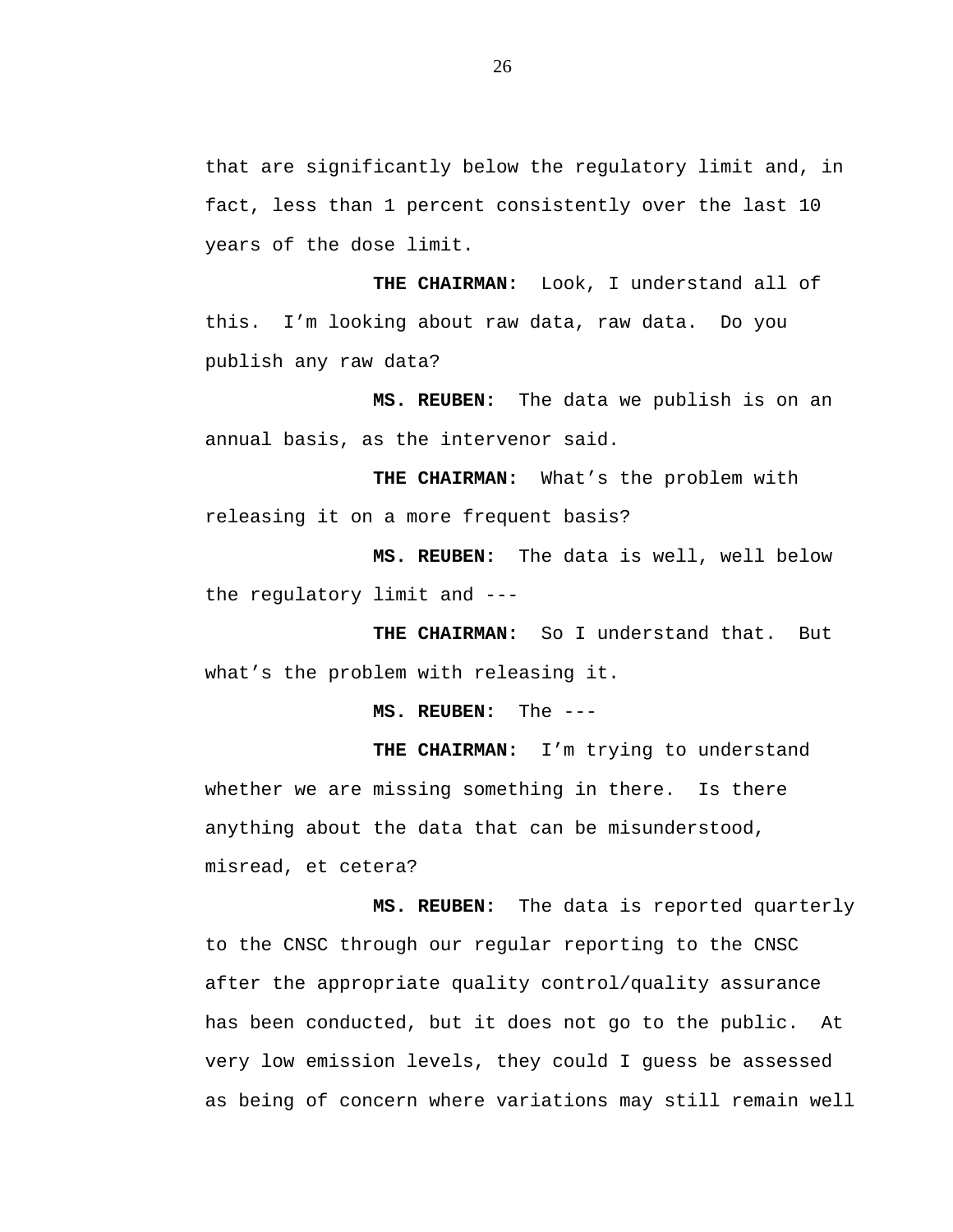below 1 percent of the emission limit.

**THE CHAIRMAN:** Is CNSC in -- possess this particular data?

**DR. THOMPSON:** Patsy Thompson, for the record. Yes, we do. As OPG just stated, we get quarterly reports of data. We get an annual report with data interpreted. We also are notified if there are exceedances of action levels and those are very few and far between.

And I had mentioned that the CNSC was doing -- was launching an independent monitoring program and we're working with our communications and IM/IT group to put data on our Web site that is informative.

And we've also spoken with Health Canada and our licensees to have data on the CNSC Web site that would provide the information that intervenors are looking for.

Our plan is not to put daily information or more frequent information, but at least to have a common place where monitoring information can be located and interpreted.

What I forgot to mention when I was talking about the results, there were some questions about iodine and OPG does measure iodine in milk samples, and generally those are below -- the iodine is below detection levels.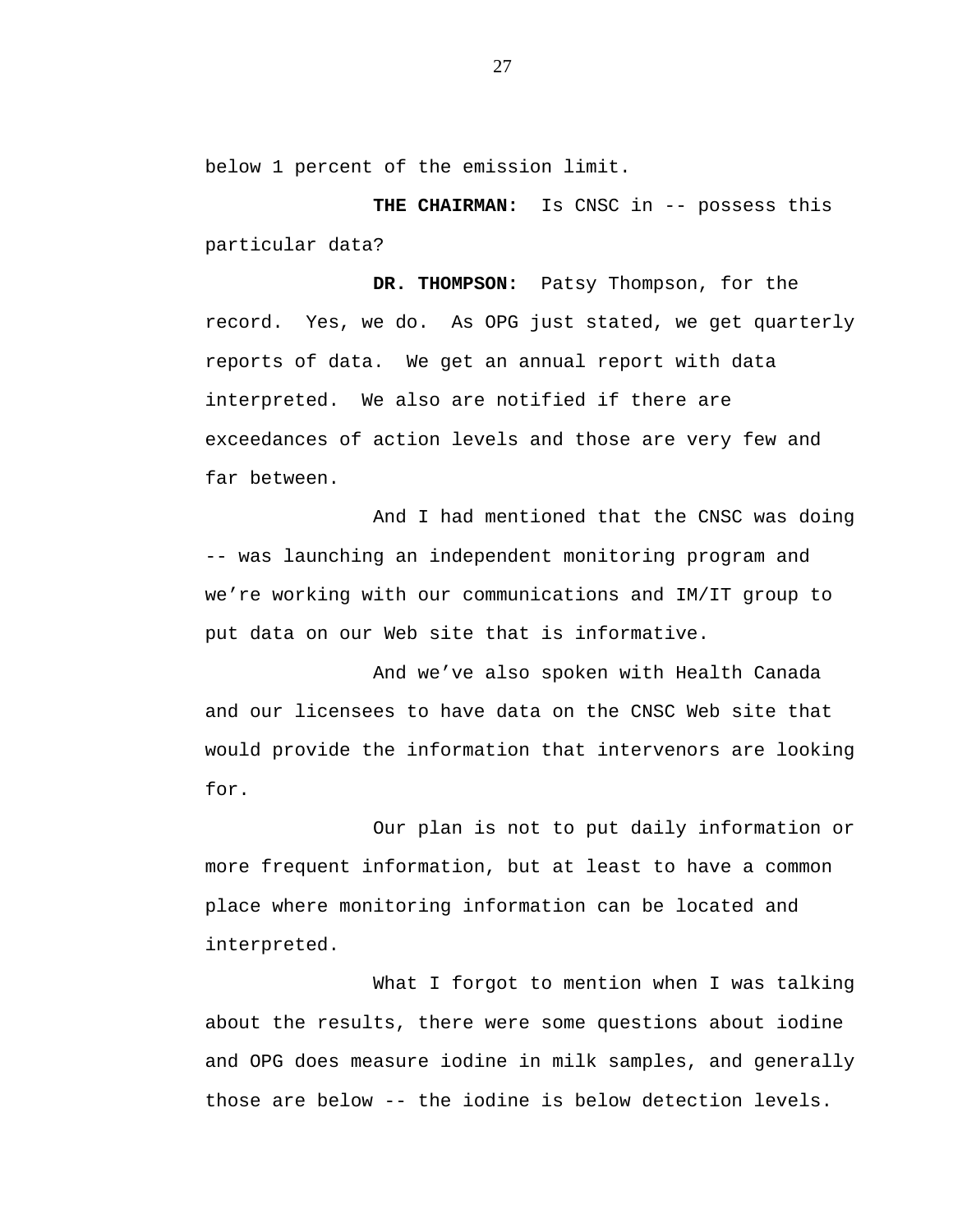I also forgot to mention that Health Canada has for years now done independent monitoring around all Canadian nuclear facilities and the data Health Canada collects has validated the monitoring programs that OPG has in place.

There's never been cases where Health Canada has detected levels of radiation in -- gamma radiation, for example, or tritium that would be out of spec with what the licensees are reporting to us.

**THE CHAIRMAN:** Is Health Canada data posted?

**DR. THOMPSON:** Patsy Thompson, for the record.

Health Canada data is posted and we are working with Health Canada to -- for them to transfer the data to the CNSC so it could be added to our own; but it is posted and available on the Health Canada Web site.

And you'll recall, at Darlington, that the Ontario Ministry of Labour also came and presented their monitoring program around facilities as well where they're set up to detect anything that would be out of the ordinary.

**THE CHAIRMAN:** Okay, thank you. We need to move.

Commissioners? Anybody?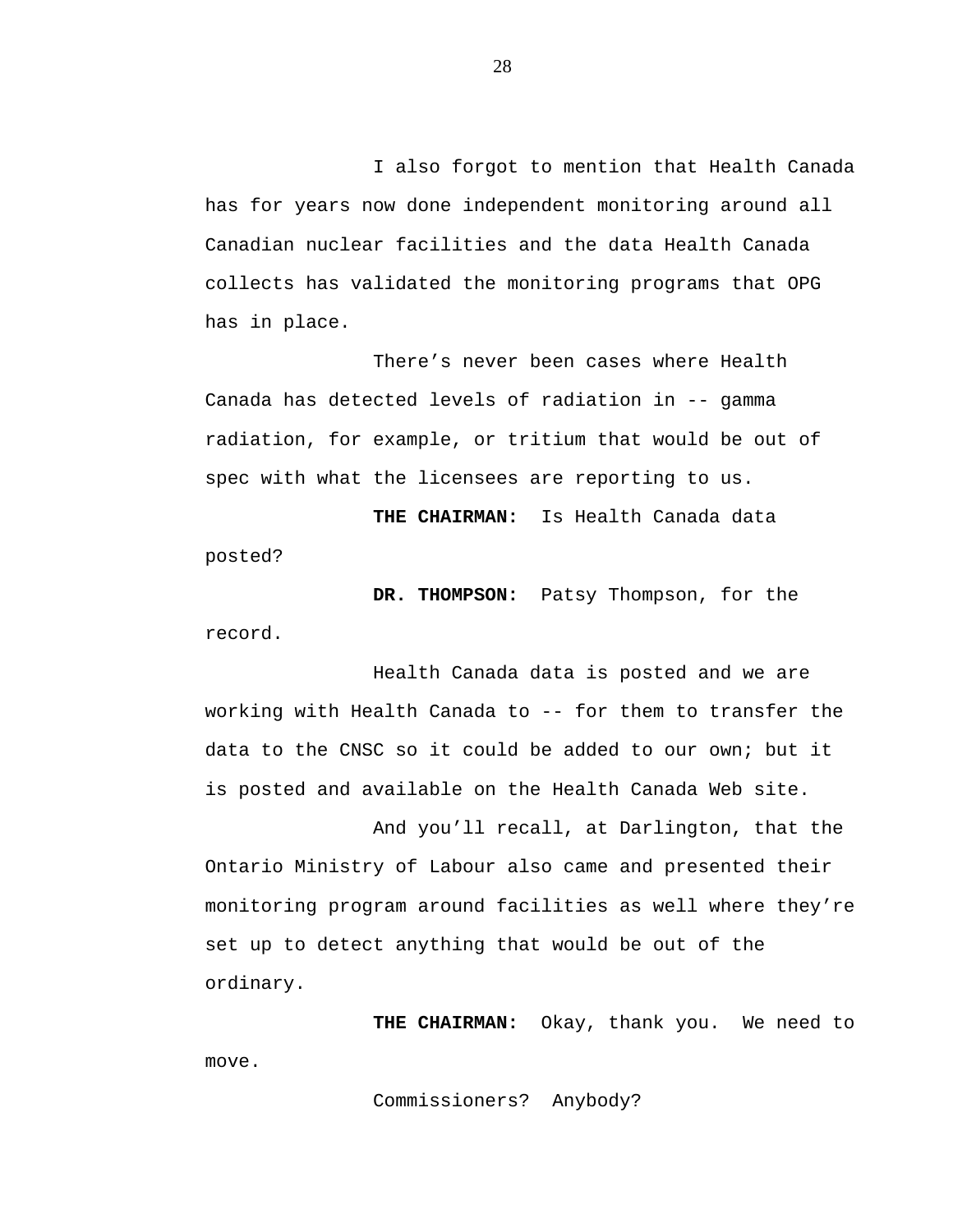Any questions?

Dr. McDill?

**MEMBER McDILL:** With respect to the -- the fence line, how many kilometres out is the fence line? **MR. JAGER:** Glenn Jager, for the record. The exclusion zone is 900 metres. **MEMBER McDILL:** And then, around the

exclusion zone?

I'm looking -- the intervenor raised the question of 5 kilometres. I'm trying to figure out, within the 5 kilometres that the intervenor is discussing, what's there?

I mean, obviously, on the lake side, it's pretty clear.

**MR. JAGER:** Glenn Jager, for the record.

There are people living certainly within a 5-kilometre radius of the -- of the power plant. The exclusion zone is the area around the power plant as defined in our licence where nobody would -- would occupy or -- or live in.

**MEMBER McDILL:** And -- and for Darlington? I know you're not Darlington, but maybe staff has them.

**DR. THOMPSON:** Patsy Thompson, for the record.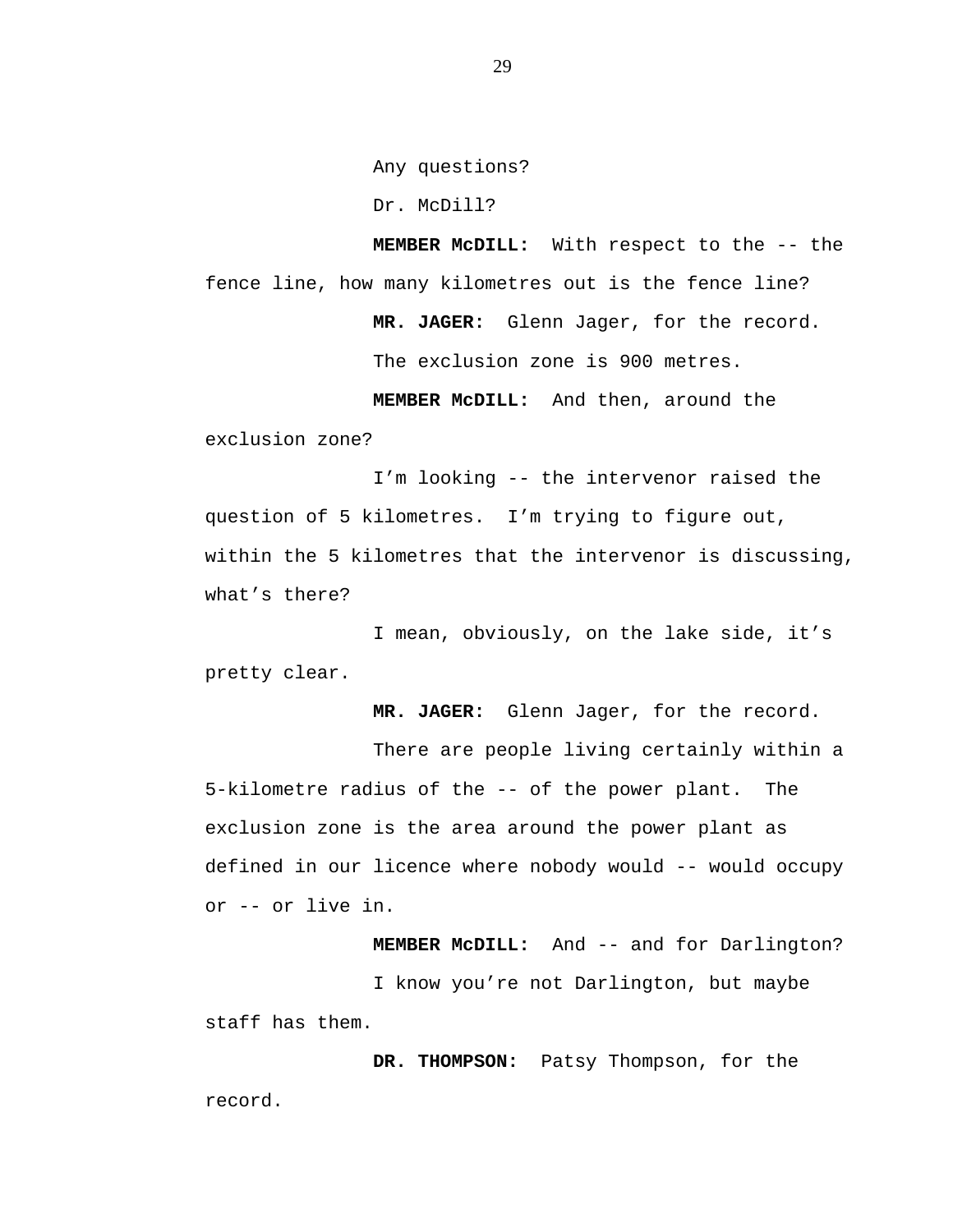We did collect data for populations going out from the Pickering and Darlington with distance. I have the data back in the office.

My recollection under -- around Darlington is that within the 3 kilometres, it's -- there's very very few people. It's mainly industrial. I can't recall the numbers for Pickering, but it's certainly something I believe OPG would have.

When the intervenor talked about the -- the fact that we -- we went further out than what the KIKK study did in terms of distance, the -- the reality in Canada is -- is at the Bruce site because we -- we wanted to have similar methodology for all three -- all sites we looked at -- So Port Hope, the three MPPs and Chalk River -- and we also wanted to have methodology that was similar to the -- the studies that were done in the '90s so we could have reference points.

Looking at, you know, 5 kilometres from the site doesn't give us a level, you know, a number of people sufficient to do this type of study.

**MEMBER McDILL:** That was my question.

So it would be very difficult to have a - a reasonable sample of -- particularly around Bruce and - and Darlington, less so for Pickering, perhaps?

**DR. THOMPSON:** Patsy Thompson, for the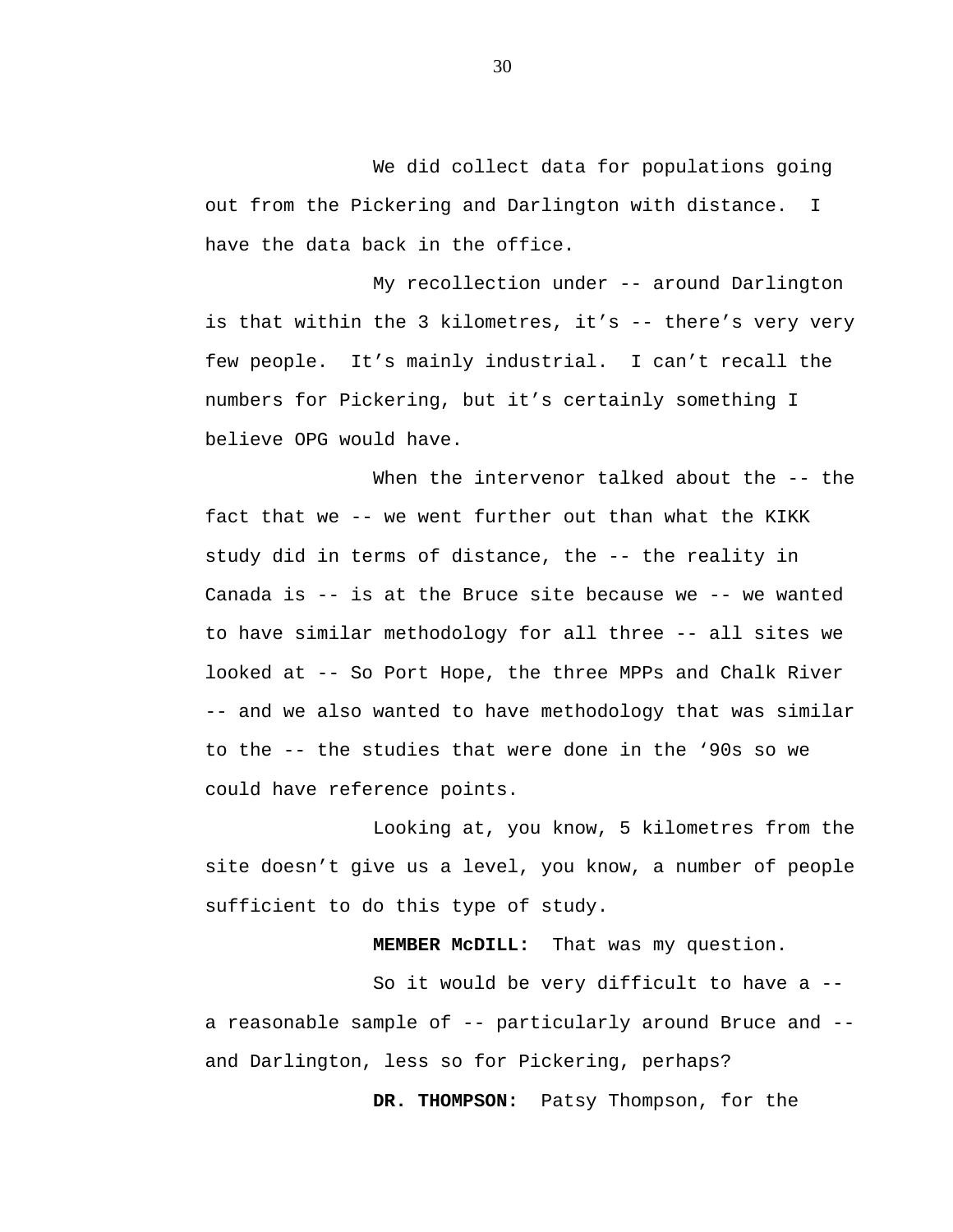record.

The protocol was discussed with the Public Health Agency of Canada and -- and also Cancer Care Ontario has to agree to -- to release the data, and the data would not be released to the CNSC when there are fewer than six cases of a given cancer because then you - you're in confidentiality issues.

And so the protocol was developed to make sure that we were able to -- to do the study, respecting confidentiality issues and, in some cases, as you will see on our report, we had to pool data because the number of cases were too few.

**MR. JAGER:** Glenn Jager, for the record.

In answer to the question of how many people are living around the Pickering site, it's -- the data that we have is 14,500 people are within 3 kilometres of the site.

And I'll ask Barb Reuber if she has any other additional details around the fact.

**MS. REUBER:** Barb Reuber, for the record.

I hope this is responsive to your question. Through our Radiological Environmental Monitoring Program, we have a series -- we have the continuous emission monitors right at the site, then, we have a series of environmental -- we call them -- "boundary monitors" right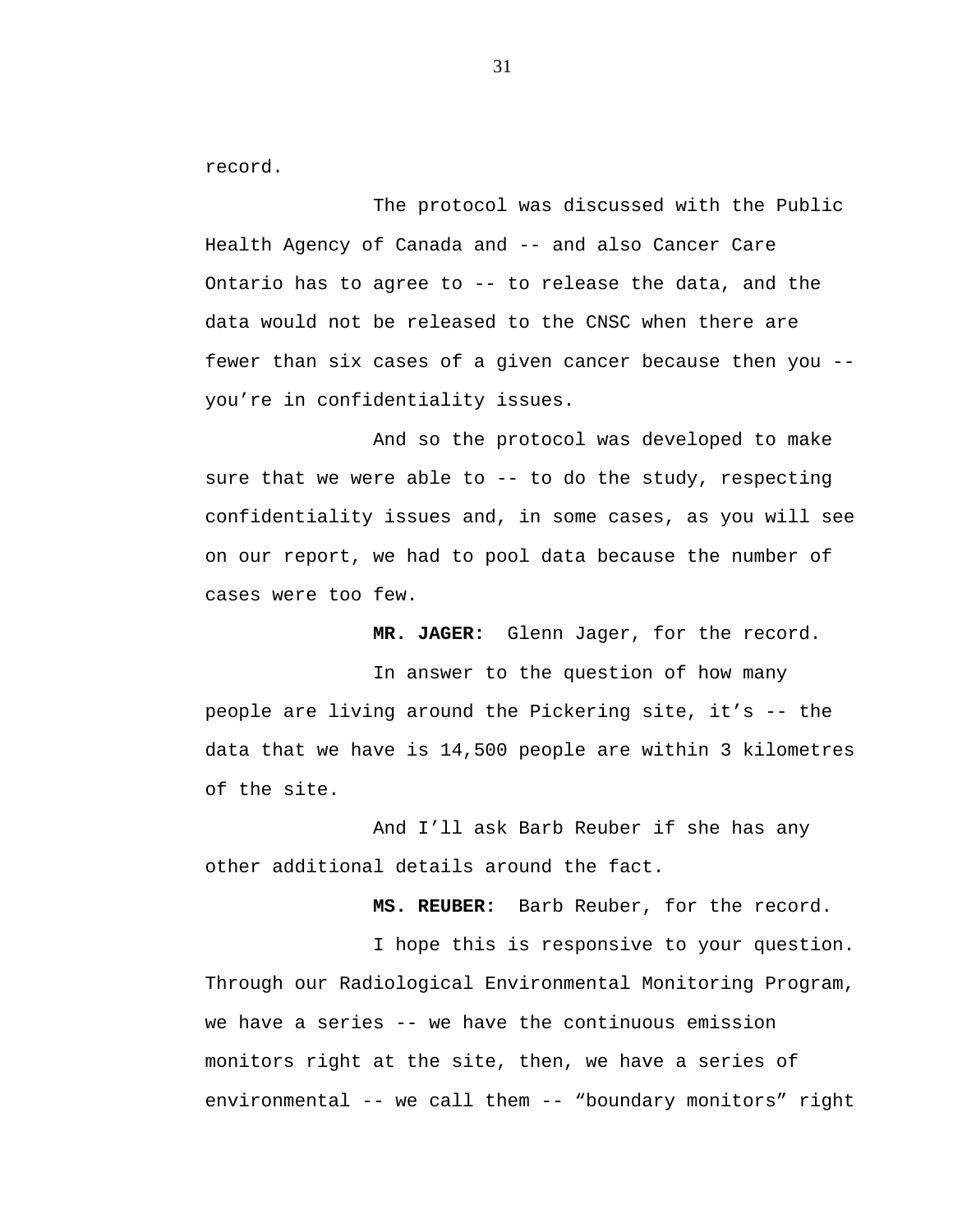at the perimeter of the site and, then, an extensive network and -- and we do our site-specific sampling out to 10 kilometres from the site.

And then, in addition to that, we have a series of environmental monitors across the province where we pick up background data for comparison.

So we have a sampling program that goes from -- from the emission point at the boundary and then out to the 10-kilometre region.

THE CHAIRMAN: Again, I -- again I come out of curiosity.

Since you have all those monitors all over the province and Health Canada has it and we collect it, why wouldn't we post them?

What's -- I don't get it.

**MS. REUBER:** Barb Reuber, for the record.

We have produced our data consistent with the requirements and published the annual data which has extensive interpretation and analysis.

The raw data we don't post. It's well below detection limit.

**THE CHAIRMAN:** So let -- let everybody else do the analysis.

Anyhow, this is something that we'll have to consider. I don't -- you know that, as a regulator,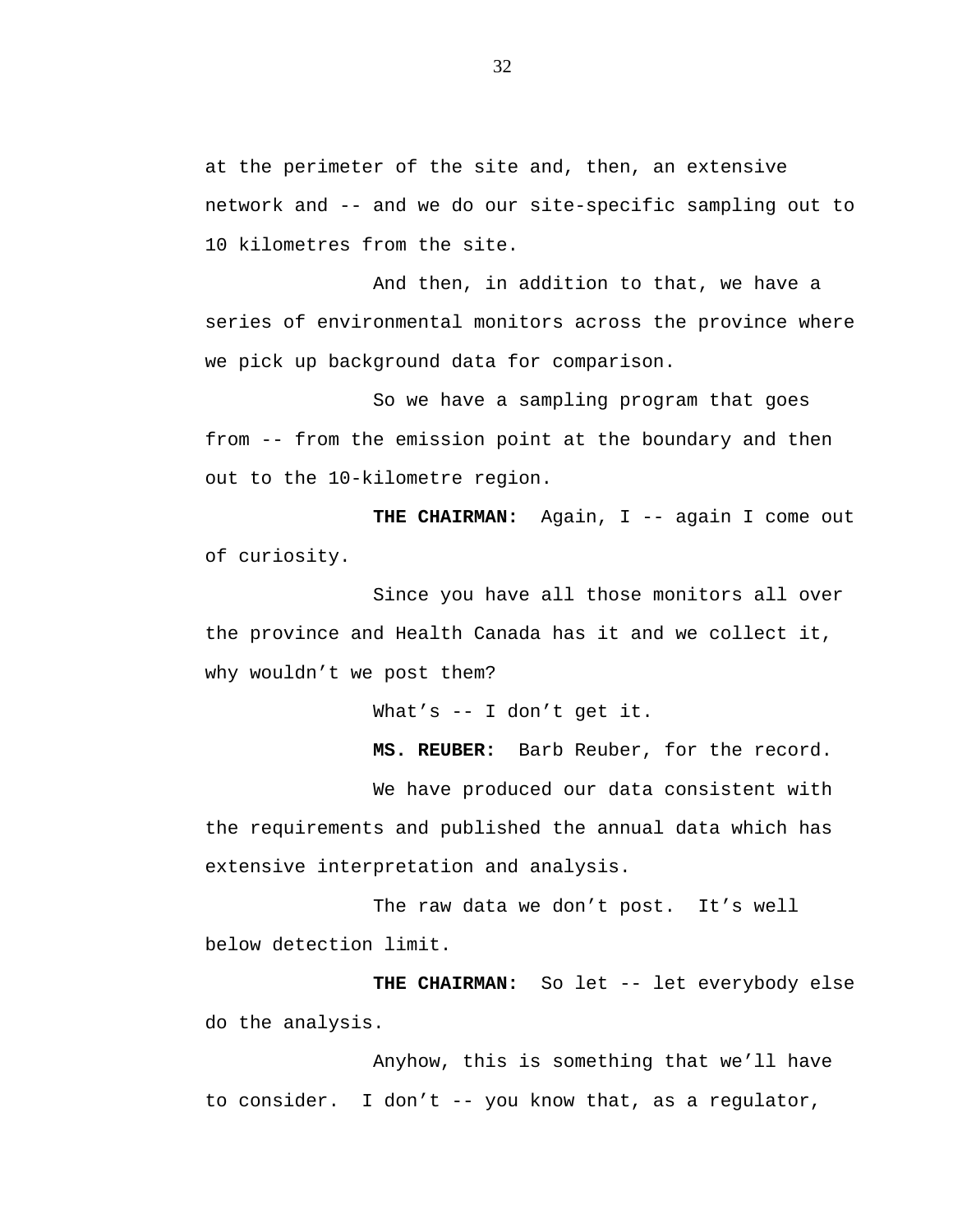whatever material and data we get, normally, we post unless there's good reason for not doing it.

So I still don't understand why this material is not posted.

**DR. THOMPSON:** Patsy Thompson, for the record.

As I mentioned, we have a plan to post the data. We have spoken to Bruce Power and OPG to be able to receive the data in a form that is easily integrated to a -- a mapping or GIS interface and the monitoring information that Health Canada has, we've started discussions with Health Canada so that the data is transferred in a manner that can be integrated with GIS as well as our own ---

**THE CHAIRMAN:** You have got a time? You have got a time objective here?

**DR. THOMPSON:** We have a work plan internally to start putting data -- having the -- the interface and the mapping tools in place for fall 2013.

**THE CHAIRMAN:** Thank you.

Dr. McDill?

**MEMBER McDILL:** I think I need to go back to the intervenor as we have been doing this week.

**THE CHAIRMAN:** Dr. Vakil?

**DR. VAKIL:** Yes, I -- just listening to all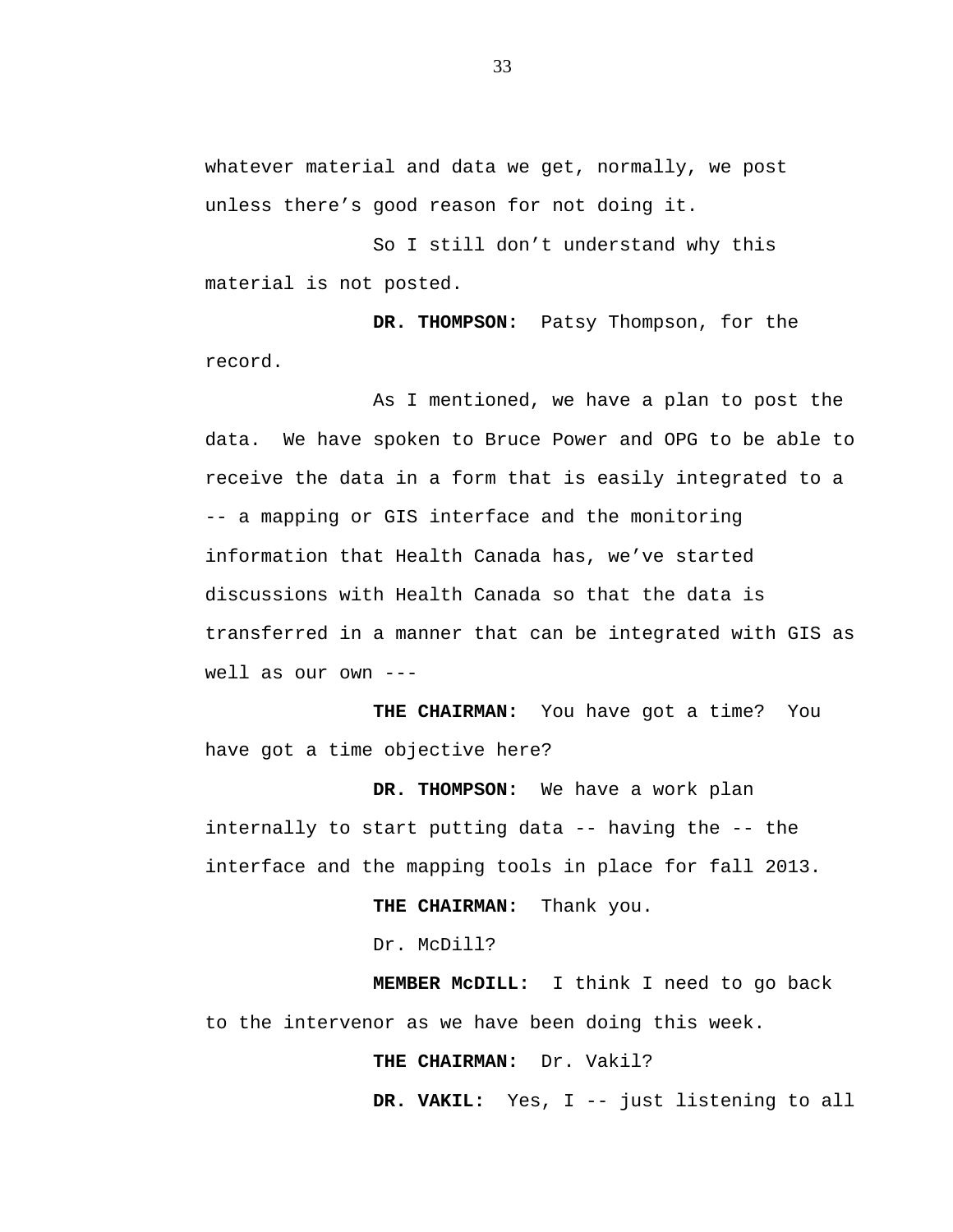of this, I mean, I don't know what goes on between the CNSC and the OPG.

I just know, from my point of view, as a physician, this all leaves me very concerned. You have studies that show -- concerning risks to children living near reactors and these are very reliable studies done in other countries. We have a very weak study here that, despite its weakness, shows concerning evidence of elevated risks of thyroid cancer and leukaemia near our reactors and yet, we -- there is -- nobody seems to be reacting to this and suggesting we do anything more.

All we're saying is that: Oh, you know, we can't do a case control study. We can't do a good study. There aren't enough people living within 5 kilometres.

Well, I mean, if we can't come up with a way to deal with this, then perhaps we shouldn't be - certainly should not be relicensing these -- these reactors and perhaps should really consider acting with caution as we are supposed to and as the CNSC is supposed to, and consider just saying this -- this industry is too dangerous to be -- if it -- if there are any concerns about children developing leukaemia.

You know, as a physician, in the medical world, studies -- far less robust than any study we've talked about, if it were indicating -- if some drug we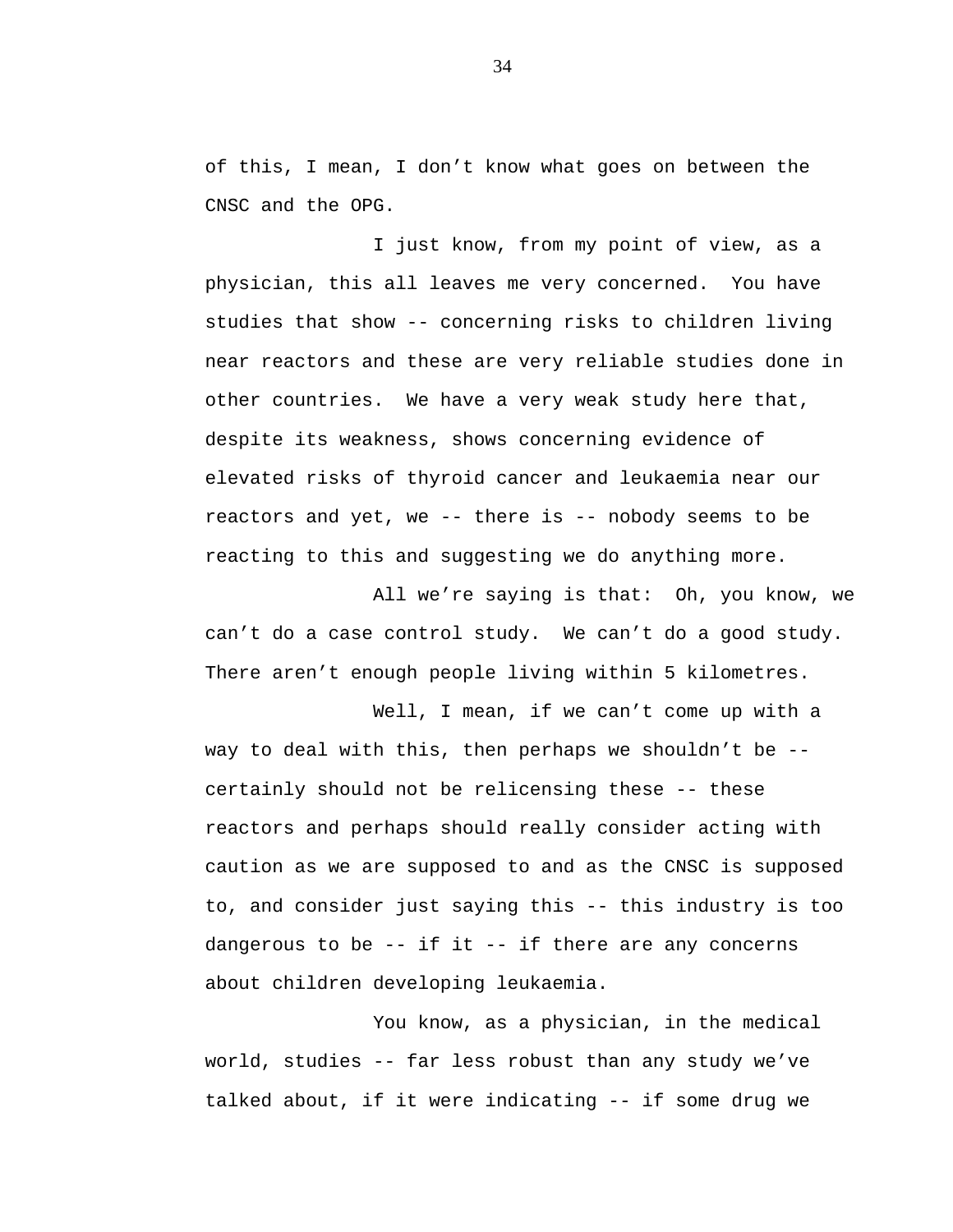were using were indicating that children were getting leukaemia from it, it would be pulled from the market immediately.

We wouldn't be dithering about this and saying: Well, we can't do this and, you know, maybe it's wrong. Maybe it's right.

You know, we'd be acting with caution as is our role to protect the public health and I don't see this happening here. I find it very disturbing that this is brushed off and saying: Oh, all these -- these cancers we're finding can't be from these radioactive emissions because of the spot sampling we're doing, because of the modeling upon modeling upon modeling.

The fact is I have numbers here given to me by OPG of large amounts of radioactivity coming out of these stacks and coming -- and detectable rates of Iodine 131.

They are not -- they may be undetectable in the occasional milk sample that's seen, but they're coming out of these stacks along with all these other radioactive elements.

So I just find -- this doesn't leave me with confidence about the way this industry is dealing with this evidence of illness that has been found in Ontario around our reactors.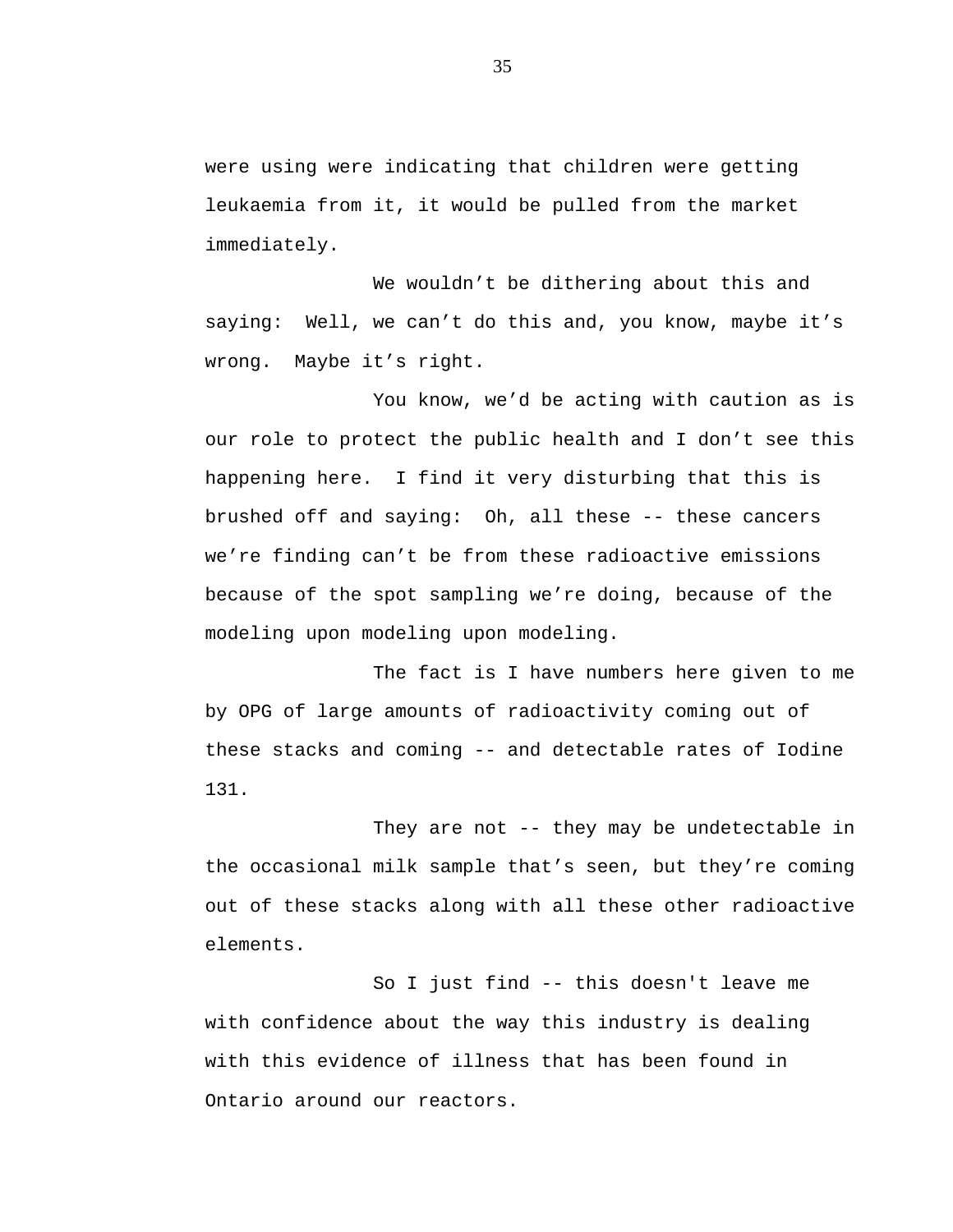**THE CHAIRMAN:** Okay, thank you. Okay, we've got to move on. Anybody has any other questions? Okay. Any final words? Dr. Thompson? **DR. THOMPSON:** Patsy Thompson.

I hate to belabour the point, but when I hear the intervenor say "studies" with an "s", that have shown that there's childhood leukaemia around NPPs, I take exception to that.

The only studies that have shown, with distance, is the KiKK. There's been a study in Finland that showed no relationship with distance. There's been a study in Switzerland, no distance. There's been many studies in France, no relationship with distance. There's been a study in France done that shows no relationship with dose.

And so I think we need to put things in perspective, and the study we have done shows no childhood leukaemia, and the work that the Durham Public Health Agency has done has also shown that there is no health risks for people living in the region.

> **THE CHAIRMAN:** Okay. Thank you. Dr. Vakil, you have the last word. **DR. VAKIL:** Okay, first of all, with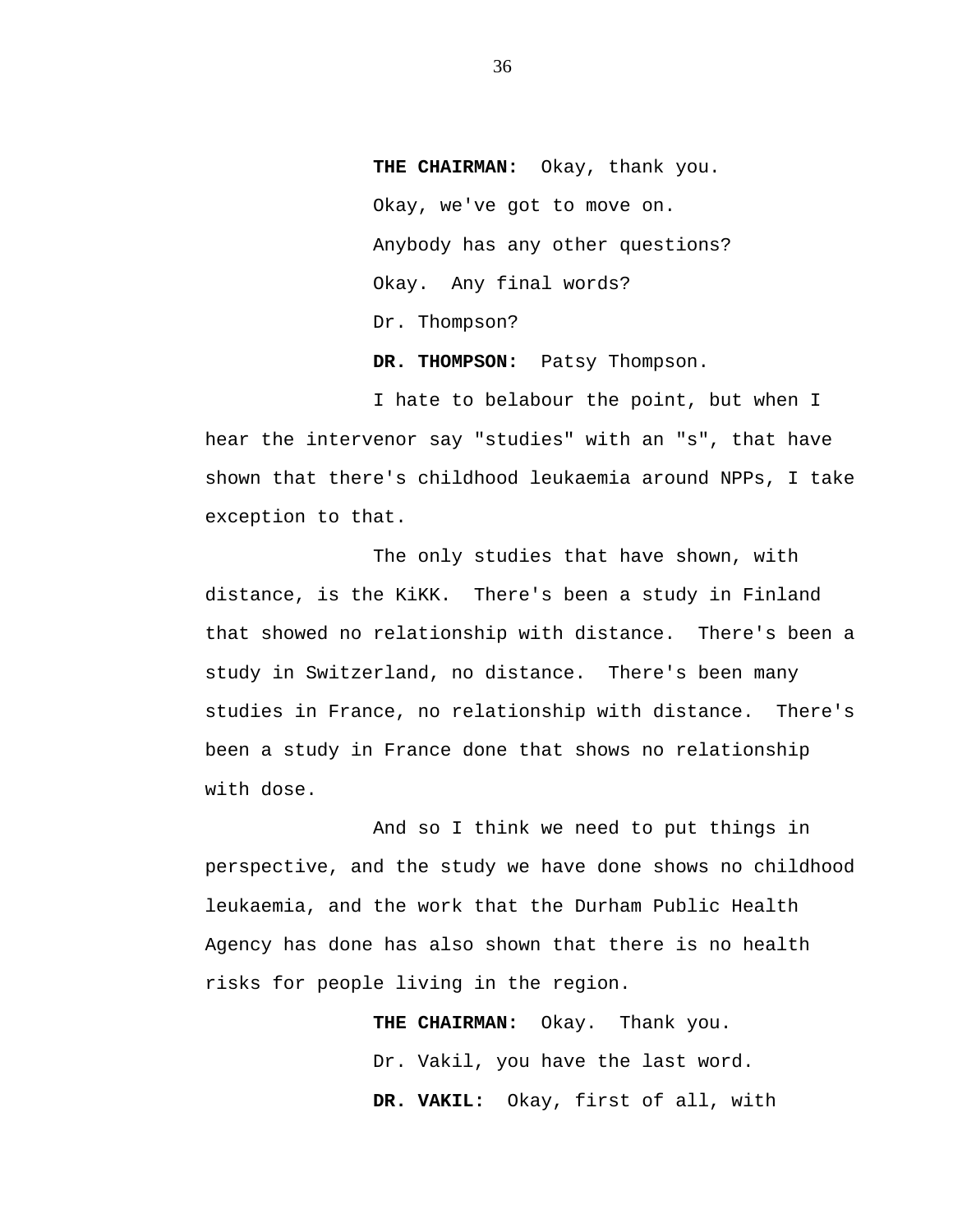respect to other studies, the Swiss study that was alluded to was a very small study of a resident cohort which, with small numbers, was not a case controlled study. So it is not as strong as the KiKK study or the Geocap study.

The Finnish study was the same. The case control part of it was only 16 cases, very small, too small to show any increase.

The French study that was done in 2008 was not a case controlled study either.

The strongest studies that we have seen, the KiKK and the Geocap, have both been markedly, almost unequivocally positive. We now have a weak study from Canada showing maybe not an increase in childhood leukaemia but an increase in adult leukaemia as well as thyroid cancer, and this is, I gather, going to be completely dismissed.

And this is what I find disturbing about all of this.

**THE CHAIRMAN:** Okay, thank you. Thank you for your intervention.

## **(APPLAUSE/APPLAUDISSEMENTS)**

**THE CHAIRMAN:** I would like to move now to the next submission by the Pickering East Shore Community Association, as outlined in CMD 13-H2.121.

And I understand that Mr. Falconer will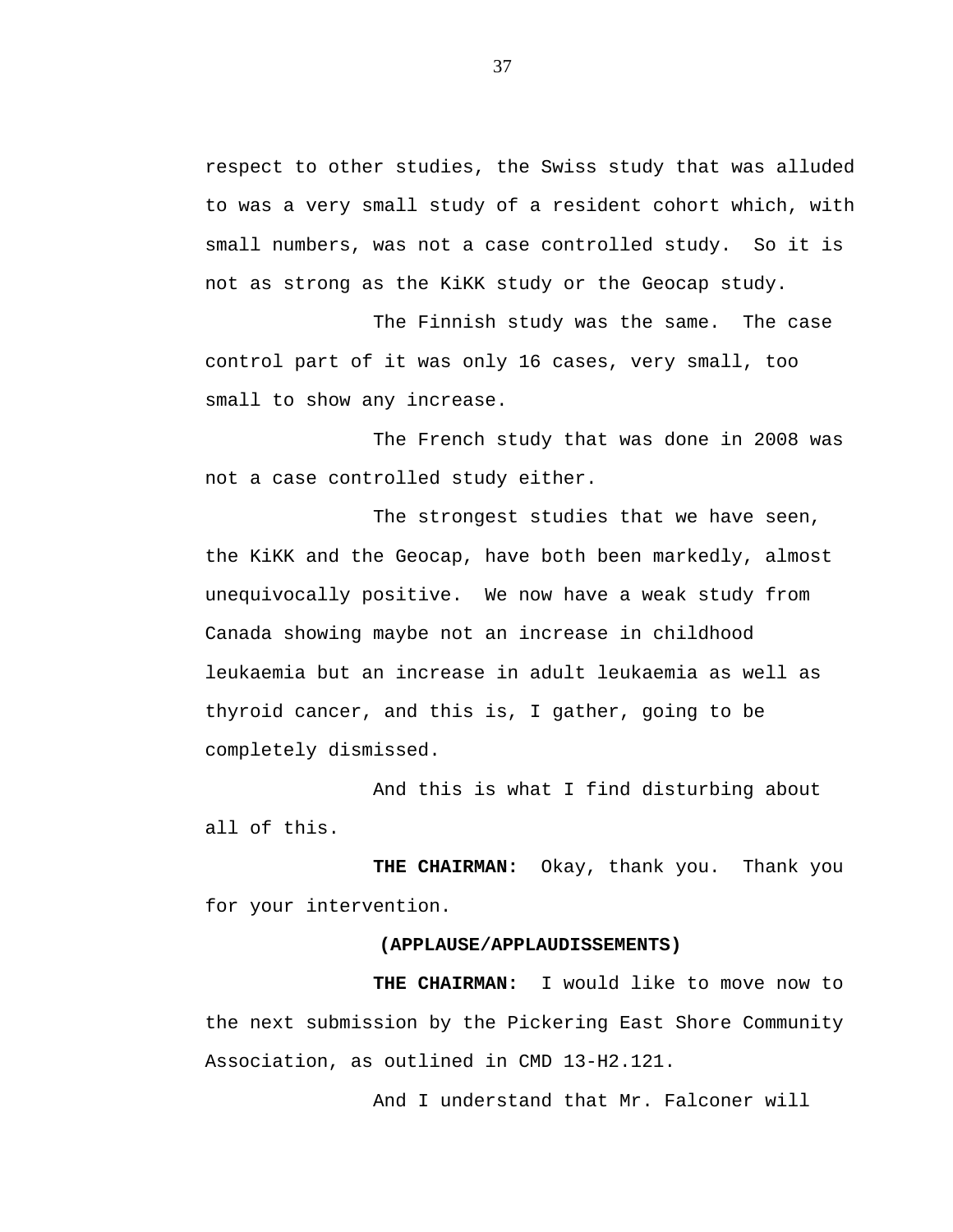make this presentation. Please proceed.

**13-H2.121**

**Oral presentation by the**

**Pickering East Shore** 

**Community Association**

**MR. FALCONER:** Keith Falconer, for the record.

Good morning, President Binder and Members of the Commission. My name is Keith Falconer, and I'm President of the Pickering East Shore Community Association.

I would like to introduce you to a few members of our 11-member executive group that have taken the time to present to you this morning.

To my right is Ms. Debra Amos. Debra is our treasurer and has lived in Durham Region for 13 years and has spent the last three years living and operating her own business in our community. She is the owner and operator of Community Dental Hygiene on Liverpool Road in our community of Bay Ridges.

Ms. Kayte McCafferty is to my left. She is our secretary and graduate of the U of T Computer Honours Program and has lived in the City of Pickering for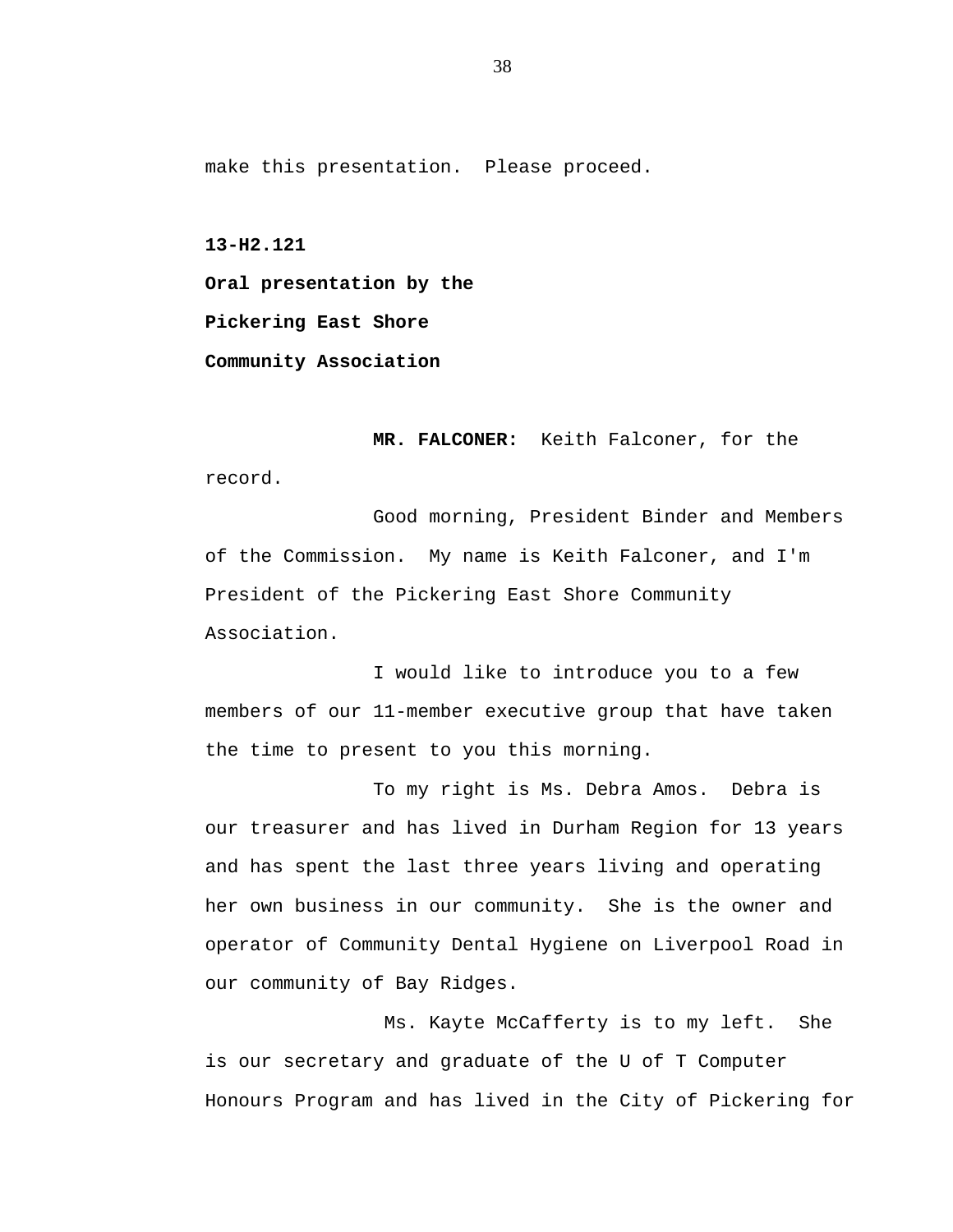31 years, the past seven of which is in Bay Ridges.

I myself have lived most of my life in Bay Ridges for 26 years.

And it is important to note that all three of us live within that 5-kilometre zone that we were talking about as well as all of our executive and all members of our community group, and we're proud to do so.

Firstly, I would like to recognize and thank the Commission for holding these hearings in the City of Pickering. As you have acknowledged, our residents, businesses and community groups are arguably the primary stakeholders with respect to nuclear generation in our community.

The Pickering East Shore Community Association wishes to support the Application of Ontario Power Generation's Pickering Nuclear Plant licence renewal.

As a community, we saw Pickering A constructed in the 1960s and then entered into service during the years '71 to '73. As well, our community experienced the construction of Pickering B beginning in '74 with the four units coming into service from '83 to '86.

PESCA is a community association representing the residents of and persons carrying on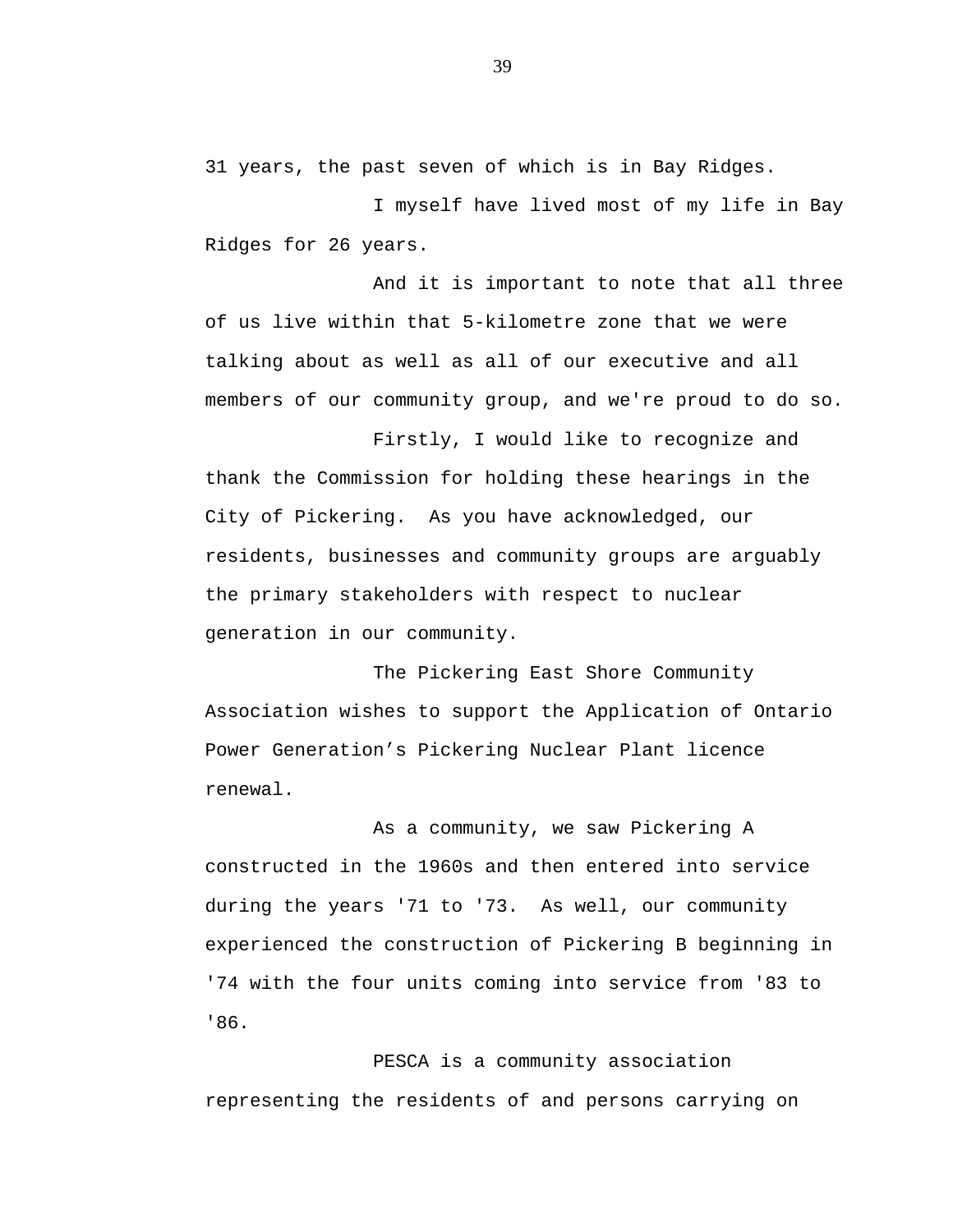business in the community of Bay Ridges, Pickering, Ontario. Our community is the closest neighbour of Pickering Nuclear.

Please let me give you some background on our organization, as contained in Appendix A of our written submission.

The Pickering East Shore Community Association is an organization representing the residents of Bay Ridges. Our boundaries are: to the south, Lake Ontario; to the West, Frenchman's Bay; to the North, the Highway of Heroes, 401; and East, Squires Beach Road.

Our goals are to promote and enhance the cultural, civic, social and recreational life of the City of Pickering and, more particularly, within Bay Ridges itself.

All citizens of our area are automatically members of the association at no cost to the individual. PESCA is involved in representing the community. As such, we welcome and encourage residents in our area to either come to our monthly meetings and/or join the executive. It's their chance to participate in decisions that impact their neighbourhood.

Our mission statement is to promote and enhance the cultural, civic, social and recreational life of the community of Pickering; to develop and give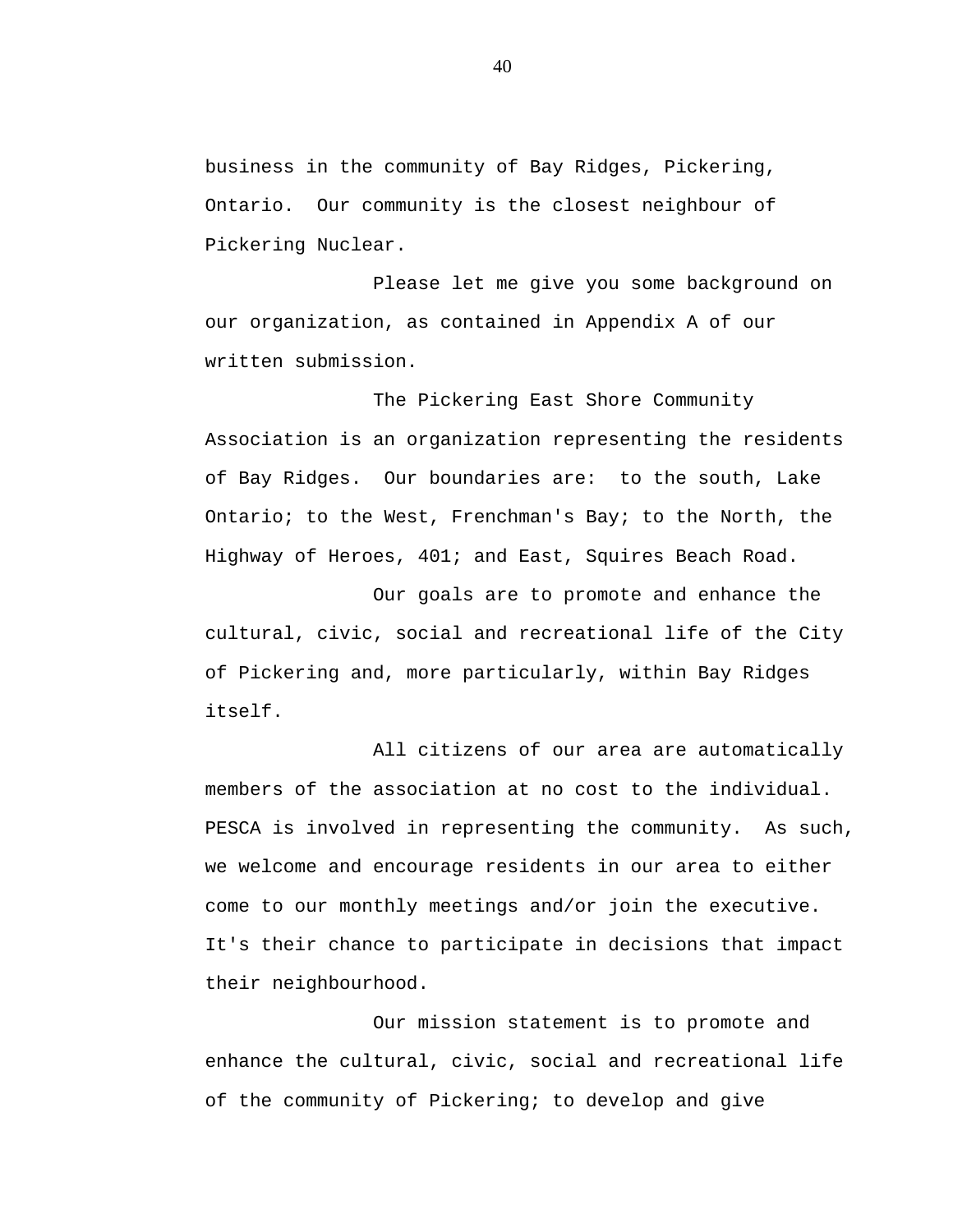oversight to cultural and recreational facilities that the City of Pickering designates, and that's currently a portion of the East Shore Community Centre.

We solicit and raise funds for the purposes that I mentioned above and to operate the Association as a non-for-profit and eligible for donations, grants and contributions from individuals, groups and other organizations.

It's important to note that our executive is elected by the people of Bay Ridges, and this is a completely voluntary position whereby no remuneration is received.

As one of the major employers in Durham Region, the Pickering Nuclear Plant is located in Bay Ridges, where many local residents are employed directly and indirectly by OPG. The PESCA executive does not claim to have any professional expertise in the operation at the site but, through a recent tour and several presentations, they have become more aware.

I would now like to ask Ms. Debra Amos to give her take on the operations at the site.

**MS. AMOS:** Good morning, Mr. President, and Members of the Commission.

My name is Debra Amos and I am the treasurer of Pickering East Shore Community Association.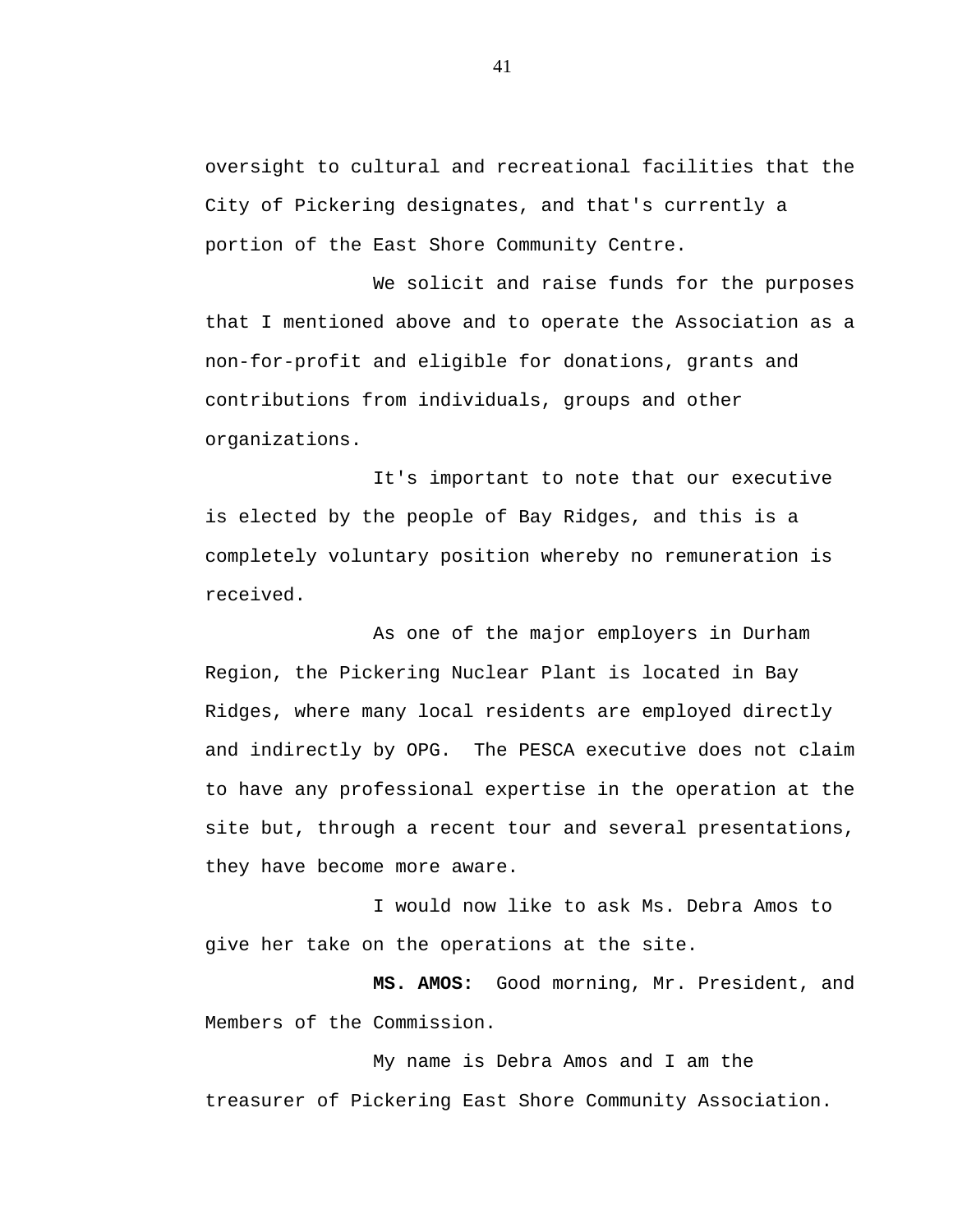Thank you for the opportunity to speak and support the Pickering Power Plant.

I've lived in Ajax/Pickering for several years and presently live and own a business at the bottom of Liverpool Road. I first moved to Pickering in the '80s and, like most residents, have seen the power plant safe to live by. I saw so many changes in Pickering and many people have made Pickering their homes, knowing that we have the power plant here.

The plant helps to build the community and it's a shame to see it go. Many jobs have been provided and the hydro has been a big presence in our activity in Pickering. I was lucky to enjoy a tour through the facility. The plant was very clean and secure. I was impressed with the facility and the safety methods.

It was such a great opportunity that we are -- we'll be encouraging other residents and organizations to take the same opportunity that I was given.

Thank you.

**MR. FALCONER:** Thanks, Debra.

I will now ask Ms. McCafferty.

**MS. McCAFFERTY:** In April, several members of our executive, myself included, attended a tour of the plant offered by the Public Affairs staff. Everyone was very impressed with the facility.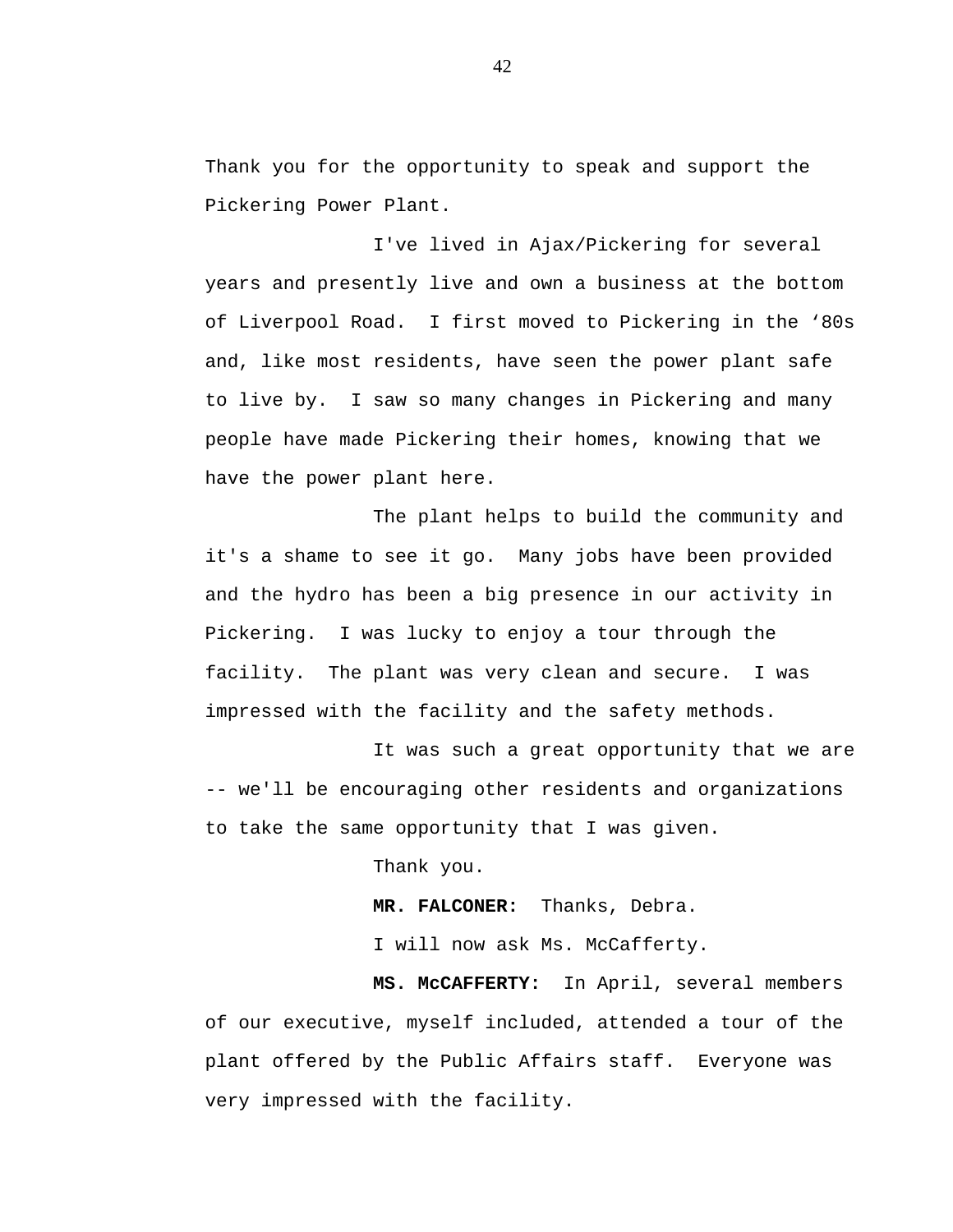It was such a great learning opportunity that it really was a shame to see that the plant will be closing within the next decade. It is an icon in this city and it helped build this community.

In an effort to demonstrate OPG's open communication with the public, members of the OPG Public Affairs Department have addressed the PESCA executive from time to time and have made public presentations at several of our annual general meetings. At these meetings, they have shown dedication to deal with concerns and questions raised by residents.

It is important to mention that OPG maintains a strong relationship with the community as a whole. OPG is a member of the Board of Trade, supports local groups, charities, the local hospital and the Rotary breakfast -- which is actually happening this weekend - and provides educational opportunities to students and their families at the Energy Information Centre.

They also award bursaries to high school graduates, make presentations to City Council and encourage employees to get involved with charitable fundraising activities.

PESCA is an active member of OPG's Community Advisory Council and the Environmental Stewardship Pickering Initiative.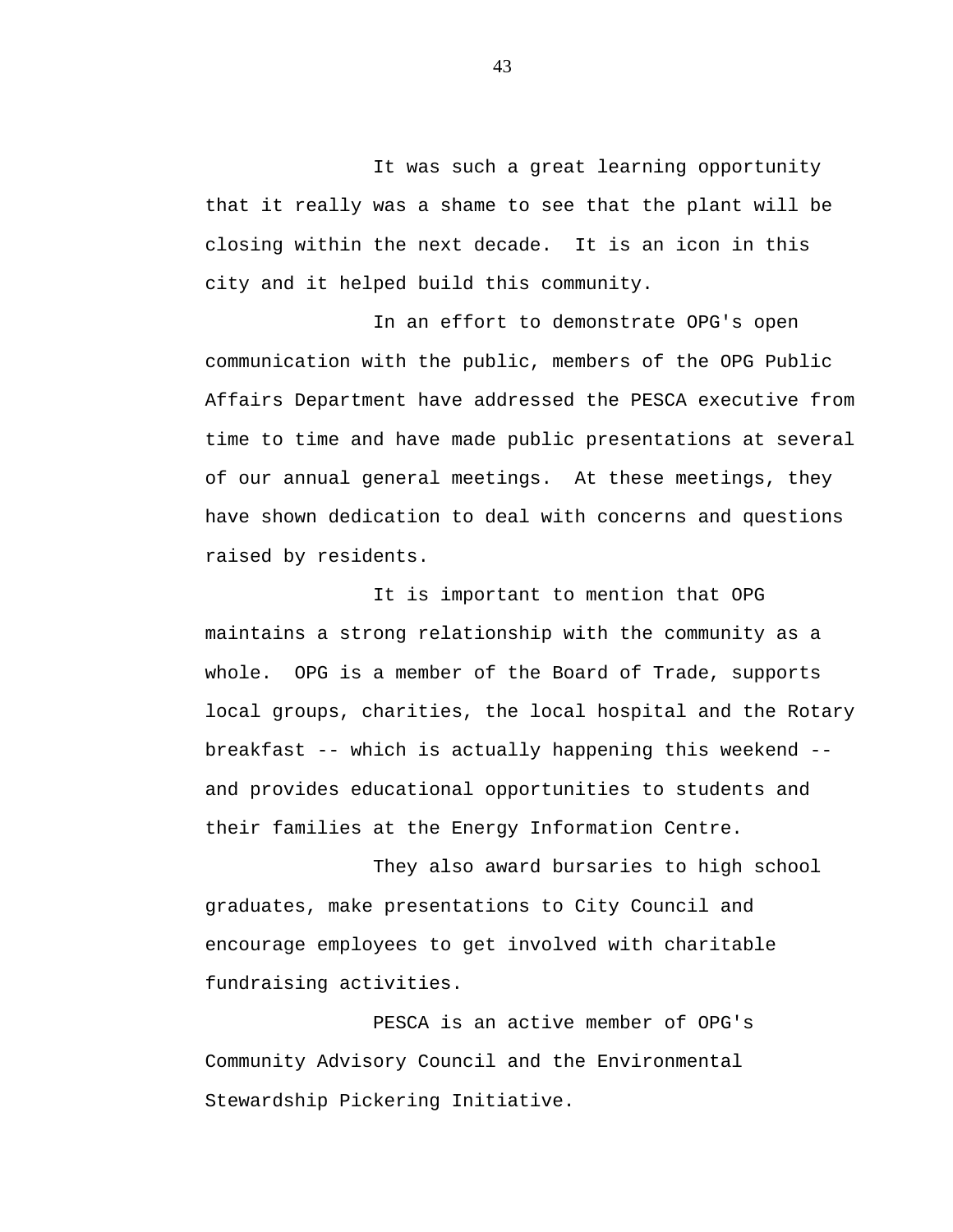In addition, OPG employees can be seen at many local activities volunteering their time.

A few examples are tree planting, parades and helping senior citizens at home.

OPG and staff are a significant benefactor to the community and a major contributor to our local economy. Their partnership with our community is invaluable.

Almost every street in Bay Ridges has someone who works at the facility, and we are proud to call these people friends, family and neighbours. They keep us safe and tell us nuclear power has proven to be a reliable source of electricity in Ontario. Its long-term usage is undeniable.

Thank you for allowing me the opportunity to speak to you today.

**MR. FALCONER:** Thank you, Kayte. Keith Falconer, for the record.

In conclusion, OPG has won recognition for their sustainable and environmental initiatives through awards presented by the City of Pickering, the Town of Ajax, the Region of Durham, and the Board of Trade. OPG's support of Pickering's waterfront development is a significant environmental contribution.

We believe that community residents want a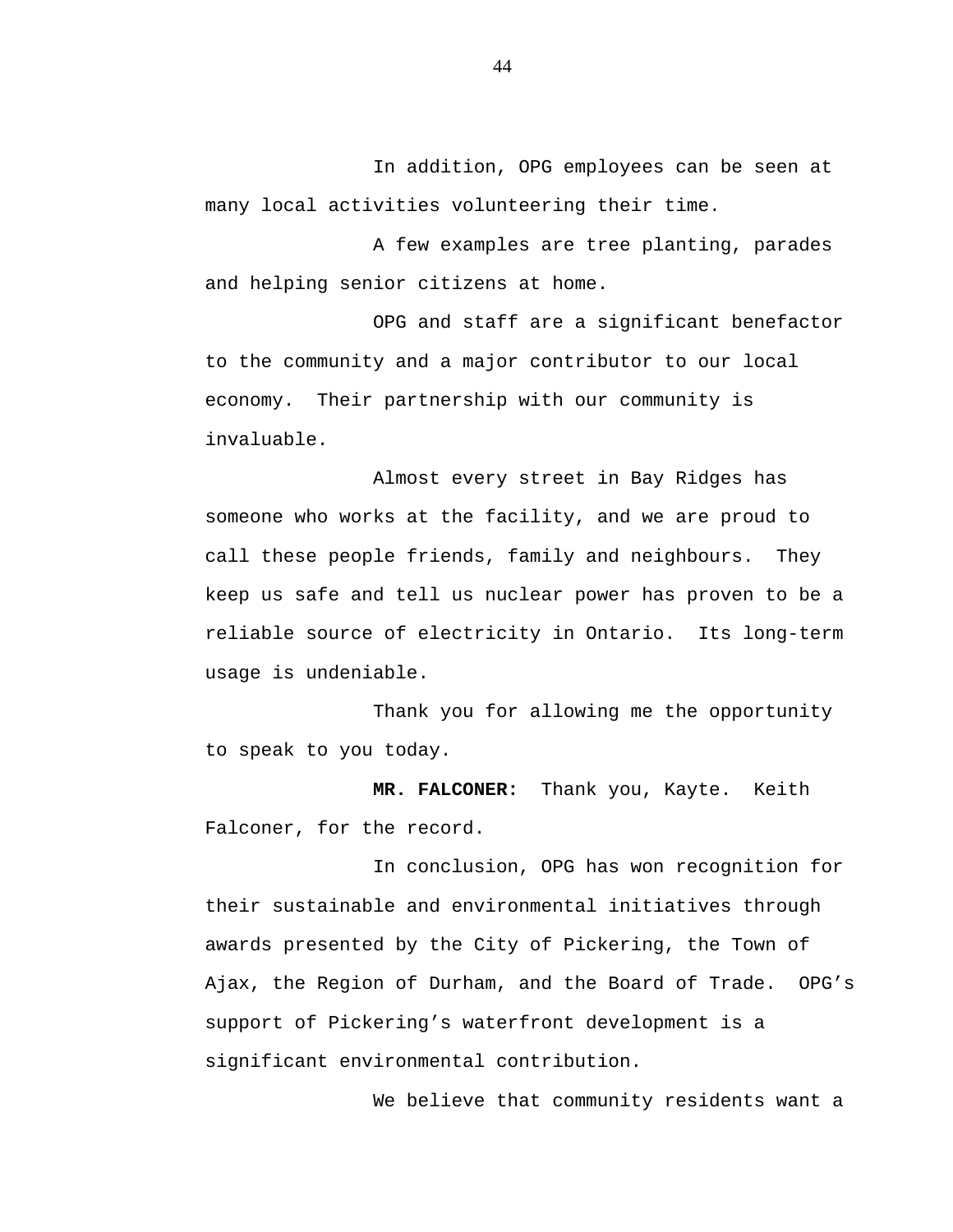greener environment, one that has a goal of reducing carbon gas emissions as well as a reliable and economic energy supply. The continued operation of Pickering will go a long way towards achieving this goal.

Many employees and their families live in our community near this facility, which shows their level of confidence in CANDU technology. Their safety record proves their level of expertise in their field and the workers' ability to manage a safe and productive plant.

Our local community will continue to benefit from the Pickering plant. We suggest that the Canadian public and true environmentalist would be in full support of this nuclear power plant.

For these reasons, PESCA supports the licence renewal for Pickering and the executive thanks the Commission for the opportunity to be part of this process and we're willing to answer any questions you may have.

Thank you.

**THE CHAIRMAN:** Thank you. Questions? Dr. Barriault?

**MEMBER BARRIAULT:** Thank you for your presentation.

I have a question, not dealing with your presentation, but dealing with the fact that you live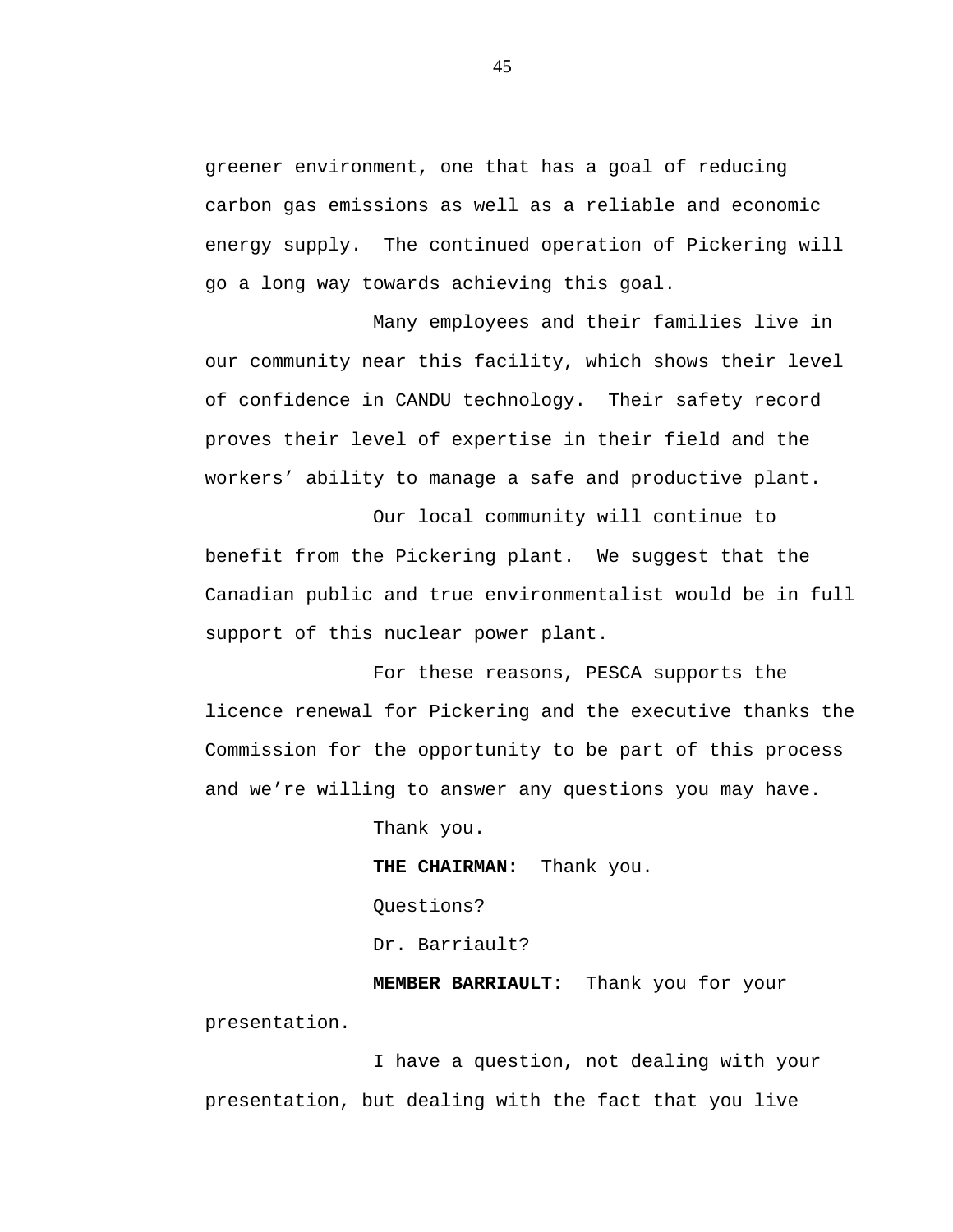within the 5 kilometres of the plant and what you heard earlier this morning, how do you feel about that?

**MR. FALCONER:** Keith Falconer, for the record.

I would actually say that I find it disturbing. I've lived there 26 years myself, as well as previous members that we've had on our executive team that have lived there since the houses were built in the late sixties.

And it doesn't fit with the community outlook that we'd like to put forward. We're proud to have that plant in our backyard and as our neighbour.

**MEMBER BARRIAULT:** Thank you.

Thank you, Mr. Chairman.

**THE CHAIRMAN:** Ms. Velshi?

**MEMBER VELSHI:** Can anyone of you three or maybe all three tell us what you know about the emergency plans around Pickering nuclear plant?

**MR. FALCONER:** Keith Falconer, for the record.

The Region of Durham, I believe, just earlier this month or the previous month, had distributed their pamphlet to all the homes within our community.

We are aware that the -- more sirens have been installed in the local area. They did do testing,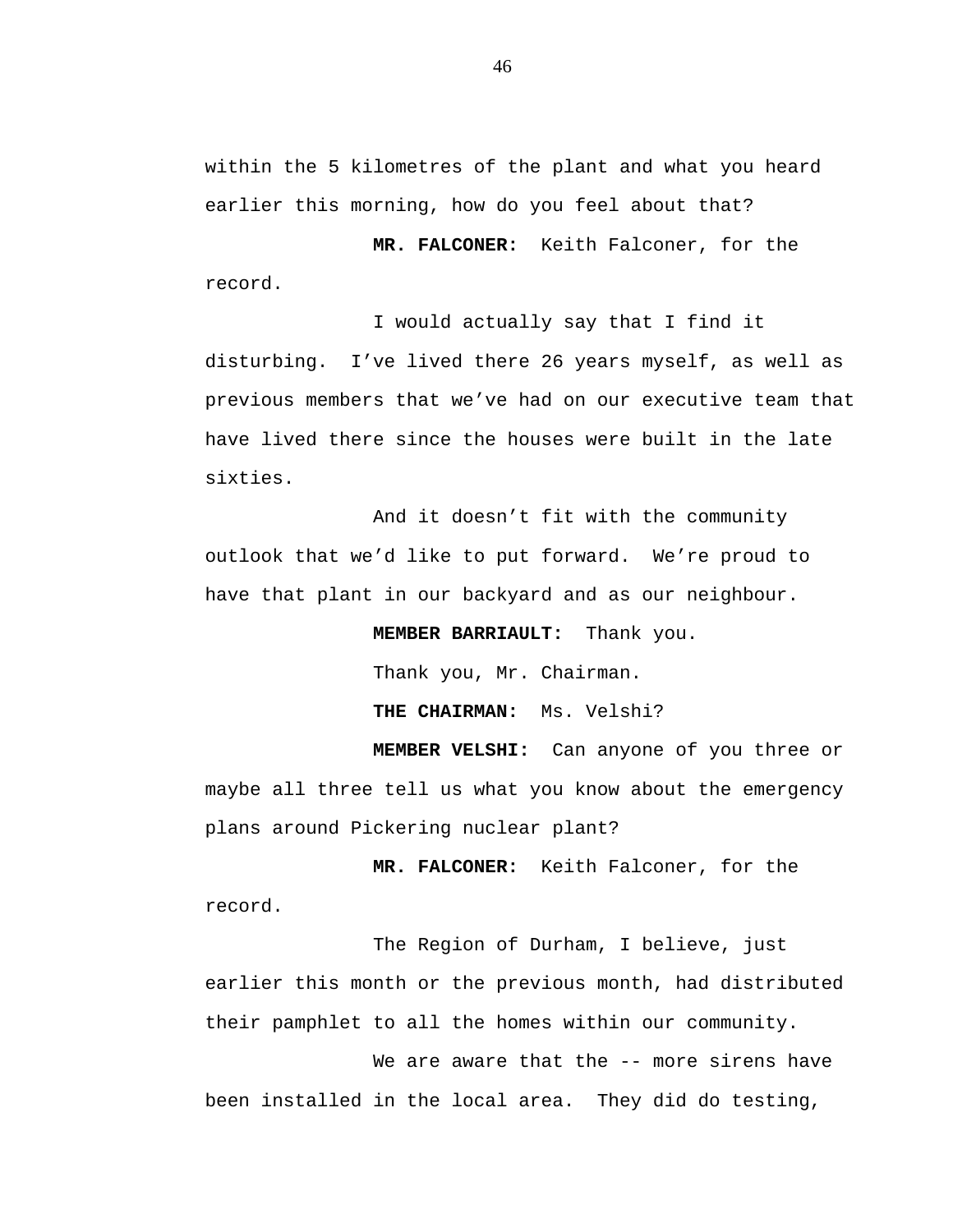what was it, about two weeks ago. Yeah, just recently within the last two weeks to ensure that full coverage is within the boundaries. So we do -- we are well aware of the emergency preparedness plan.

We're also aware of some of the conditions with regards to how emergencies are called with various levels of, I think -- I believe there's four levels of emergencies. But I believe there's also an American model program that OPG has worked on with regards to evacuations and evacuation centres.

And we've had, in the past, presentations from the emergency preparedness staff. And our executive team has felt that's adequate. So any questions and the concerns that they've had, they've addressed those to those staff members.

## **MEMBER VELSHI:** Thank you.

**THE CHAIRMAN:** Just to add, do you know where you can get your -- should you need it -- KI pills?

**MR. FALCONER:** Keith Falconer, for the record.

The KI pills are available at the local pharmacy, right in Bay Ridges. So anybody that -- and they're free of charge and they're not out of supply. Anybody who wants them can go pick them up there, although I wouldn't suggest people take them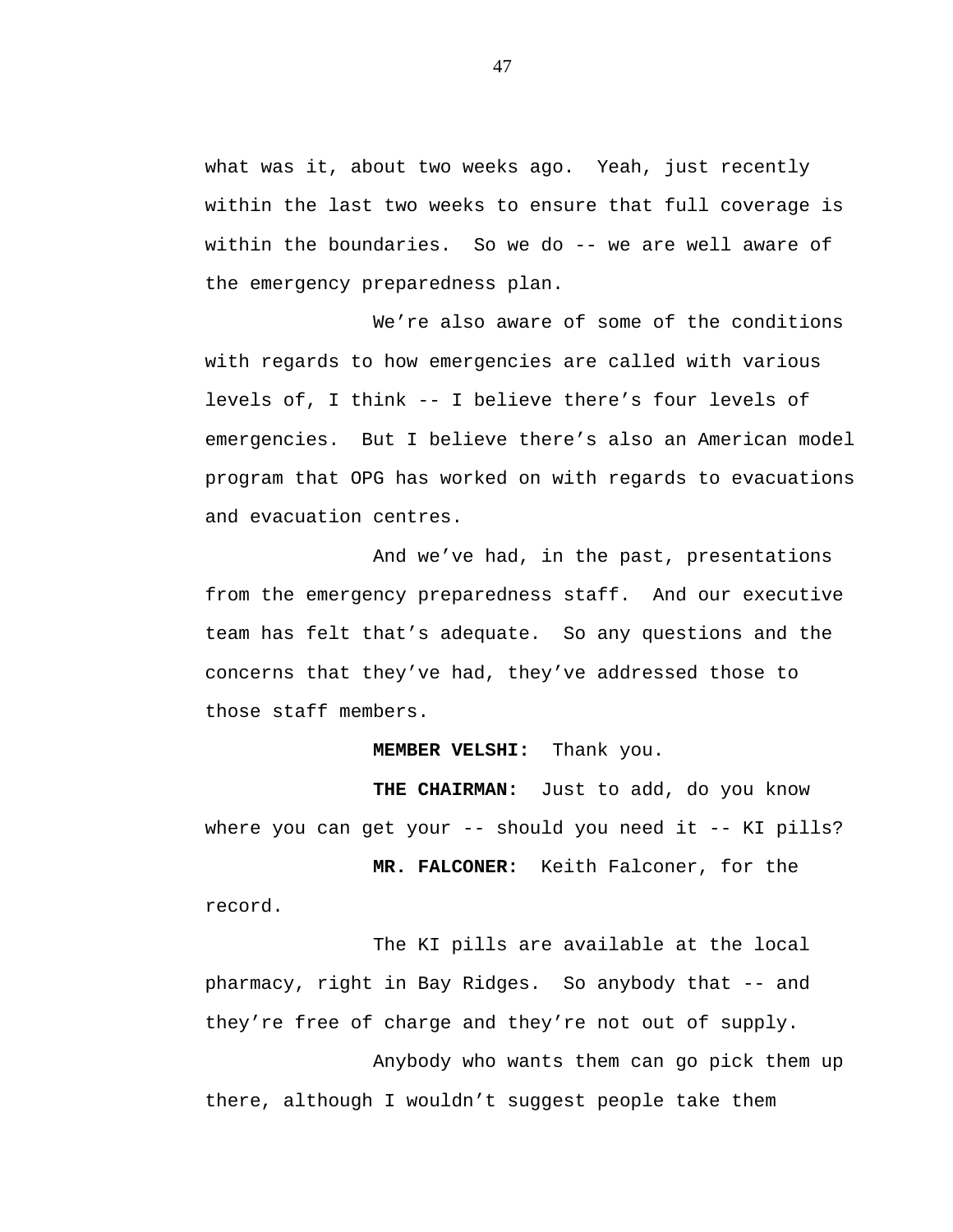because you're not supposed to take them unless there's an emergency.

**THE CHAIRMAN:** Thank you.

Anybody else?

Thank you for your presentation.

**MR. FALCONER:** Thank you very much.

**THE CHAIRMAN:** Marc?

**MR. LEBLANC:** Yes. The next presentation is supposed to be by Ms. Brenda Cross. We have not identified her in the room this morning.

Is Ms. Cross in the room?

If not, we're going to change a little bit the order of presentation this morning.

We have Ms. Belinda Cole, which is CMD 13- H2.82. Members, that's at the end of your binders, that will switch place with Ms. Cross. And if Ms. Cross does not show up this morning, we will consider her intervention as a written submission only.

Thank you.

So the President will, in a few seconds, introduce Ms. Cole.

**THE CHAIRMAN:** Thank you, Marc.

So we'll move to the next submission, which is an oral presentation from Ms. Cole, as outlined in CMD 13-H2.82. And I understand that Ms. Cole is joining us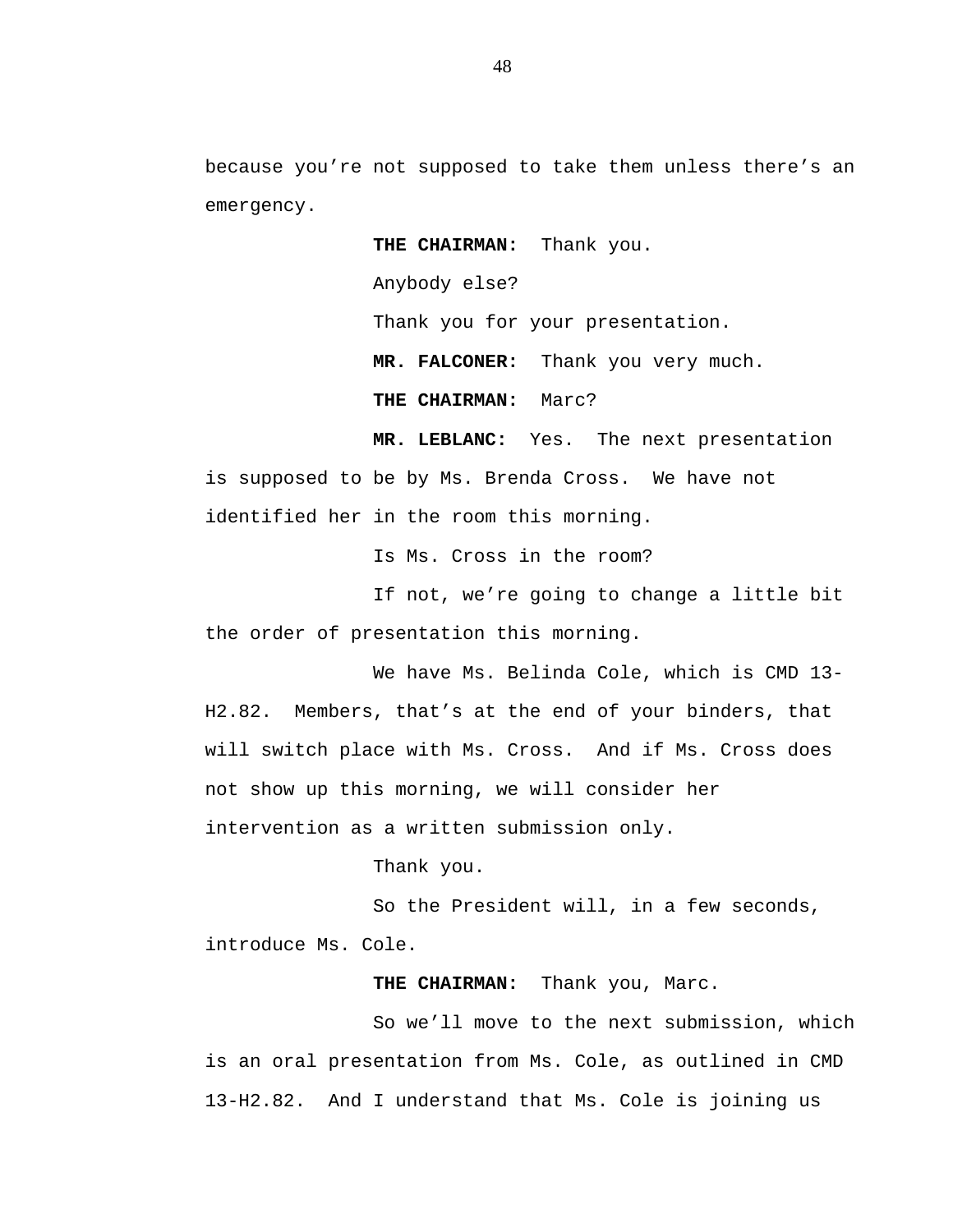via teleconference. Can you hear us?

**MS. COLE:** Yes, I can. Thank you.

**THE CHAIRMAN:** Okay, please proceed.

**13-H2.82**

**Oral presentation by**

**Belinda Cole**

**MS. COLE:** Thank you. First of all, thank you very much to you and to the CNSC staff for making sure I had an opportunity to present this morning. I'm not available this afternoon.

First of all, I would like to ask you to grant Ontario Power Generation a temporary licence with instructions to prepare to close Pickering by 2014.

If you are not prepared to do that, I would ask that Pickering's continued operations be granted only once citizens have approved an emergency plan.

As a mother of four children, I am not prepared to accept either the risk of running the Pickering reactors beyond their design life nor the further payment of what is billions of dollars in public subsidies.

I have come to understand that this is an industry that leaves a wake of devastation, both in local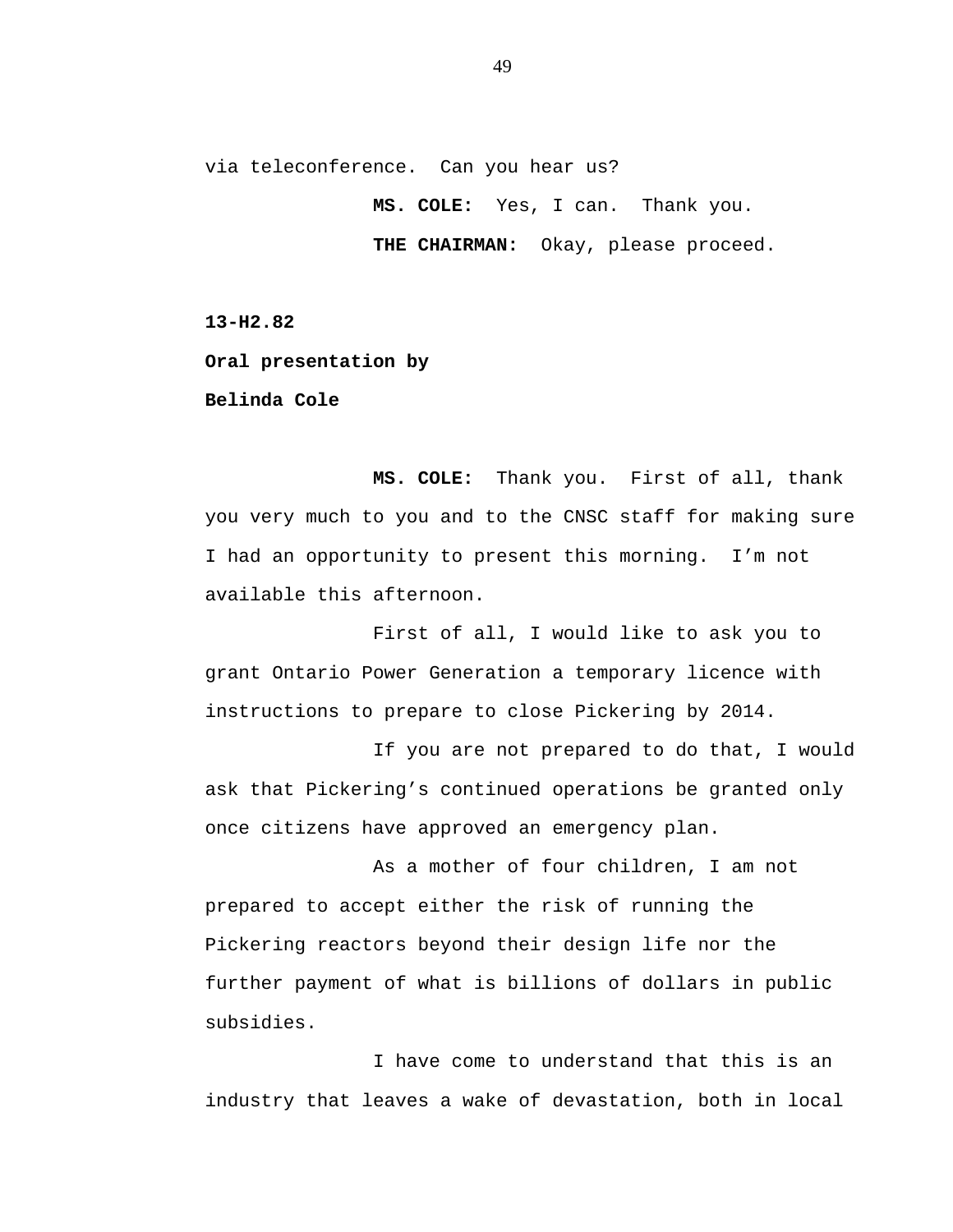communities and nature all the way along the Yellowcake Trail.

I would also urge you to rescind the 10 year licence of the GE Hitachi plant in Toronto and to prepare for its closure in 2014, or alternatively, to order that its continued operation be granted only after our neighbours, those of us in the area and in the City of Toronto, have approved an emergency plan.

My goal here -- I'm coming from the point of view that both as a mother and as a neighbour in my community, as a citizen, my goal is to safeguard the gift that we've been given. It's the clean soil, the water and the clean air. And I want to make sure that these are available, not just for my children, but for all children and for the generations to come.

And given my goal, I have to say no to any further investment of our public money in the nuclear industry, that includes no more licence renewals. Licence renewals are a particularly sore spot in our neighbourhood.

In 2010, the CNSC granted GE Hitachi further 10-year licence to operate in the neighbourhood with no notice to anybody that I have met at the three neighbourhood meetings that I have been to.

The CNSC does not require any signage that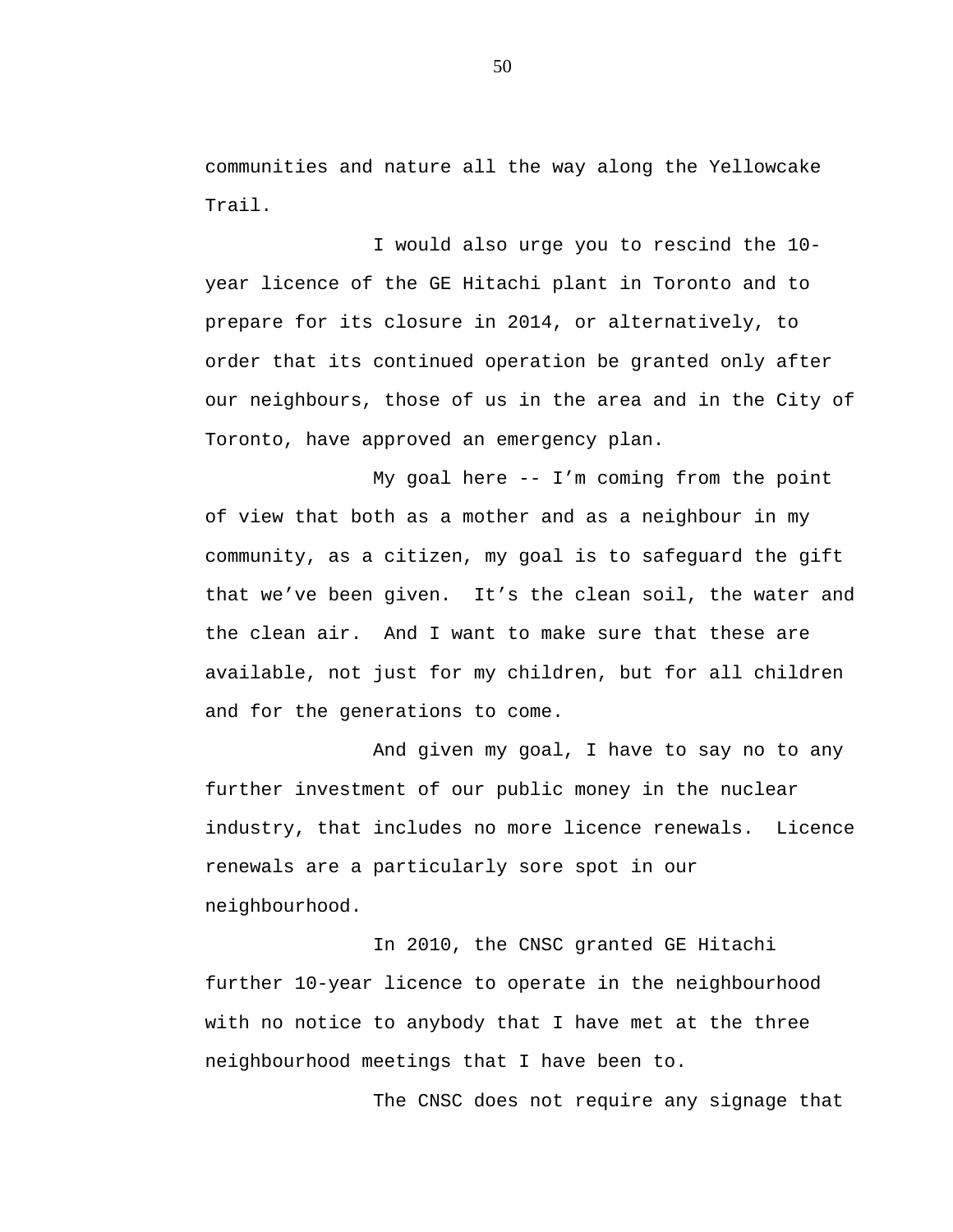would have alerted us to the presence of the nuclear facility in our own neighbourhood and has since refused to re-open these hearings to ask our neighbourhood and other Torontonians for our views.

I'm very grateful for the diligence and commitment of people who have offered their time and energy to alert us about the real dangers of the ageing Pickering plant, reactors and the GE Hitachi plant.

And I am aware that all across the country, from the First Nations who suffer the effects of mining in Saskatchewan, to those of us who get our drinking water from Lake Ontario.

I'm very concerned about the consequences of chronic lower level poisoning from Ontario's reactors that are leaking tritium into Lake Ontario right now.

I am not prepared to risk another Fukushima-like disaster this time at Pickering that will poison our drinking water, our soil and our air.

Pickering is Canada's oldest and most dangerous nuclear station. Extending its operation is, in my view, reckless and entirely unacceptable.

The proposal also asks me and my fellow Canadians to add to our multi-billion dollar tab and much more importantly to the legacy of existing toxic waste that we will pass along to our children.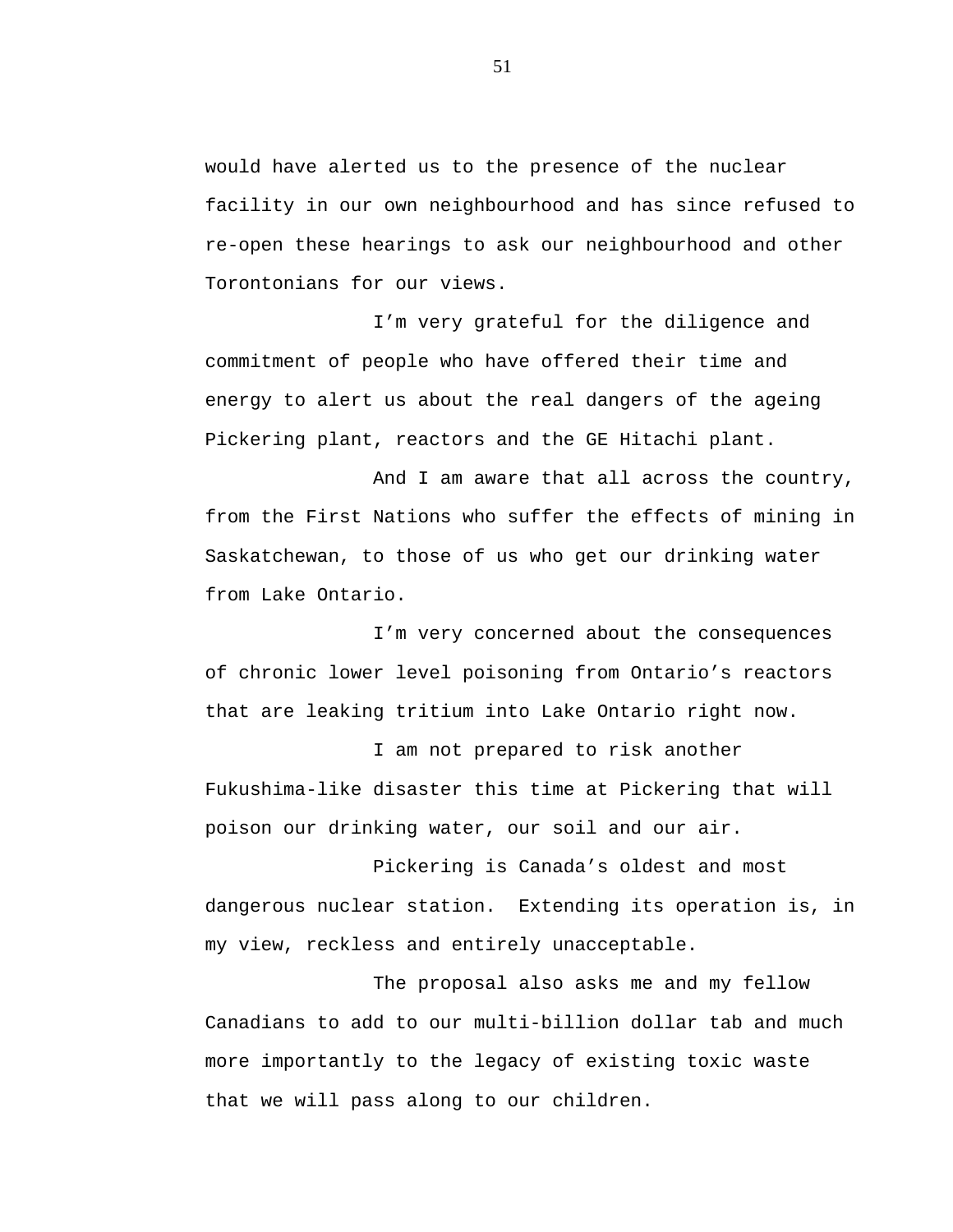And that waste threatens the soil and the water and the air right now and these are wastes that the government plans to ship by truck across rivers and lakes that our lives depend upon to get rid of toxic waste that none of us wants buried anywhere near our communities or our water.

I would like to see the \$850 million in annual savings from shutting down the Pickering A and B nuclear stations to conservation retrofit and readily available alternative energy.

I am also calling the financing for the closure of the GE Hitachi operation. Right now in our community, we're living with a reverse lottery.

We know that babies and young children and women of child-bearing age are the most vulnerable to cellular damage and cancer that come from GE Hitachi's day-to-day releases of low-level ionizing radiation into our water and our air; from emissions at the plant, from the waste that is emptied into the sewers that flow into Lake Ontario, from the particles that escape as the trucks are loaded and unloaded at the plant, and as they travel through the city.

We know that some people in our neighbourhood will suffer this damage and get cancer from breathing in and eating food polluted by this low-level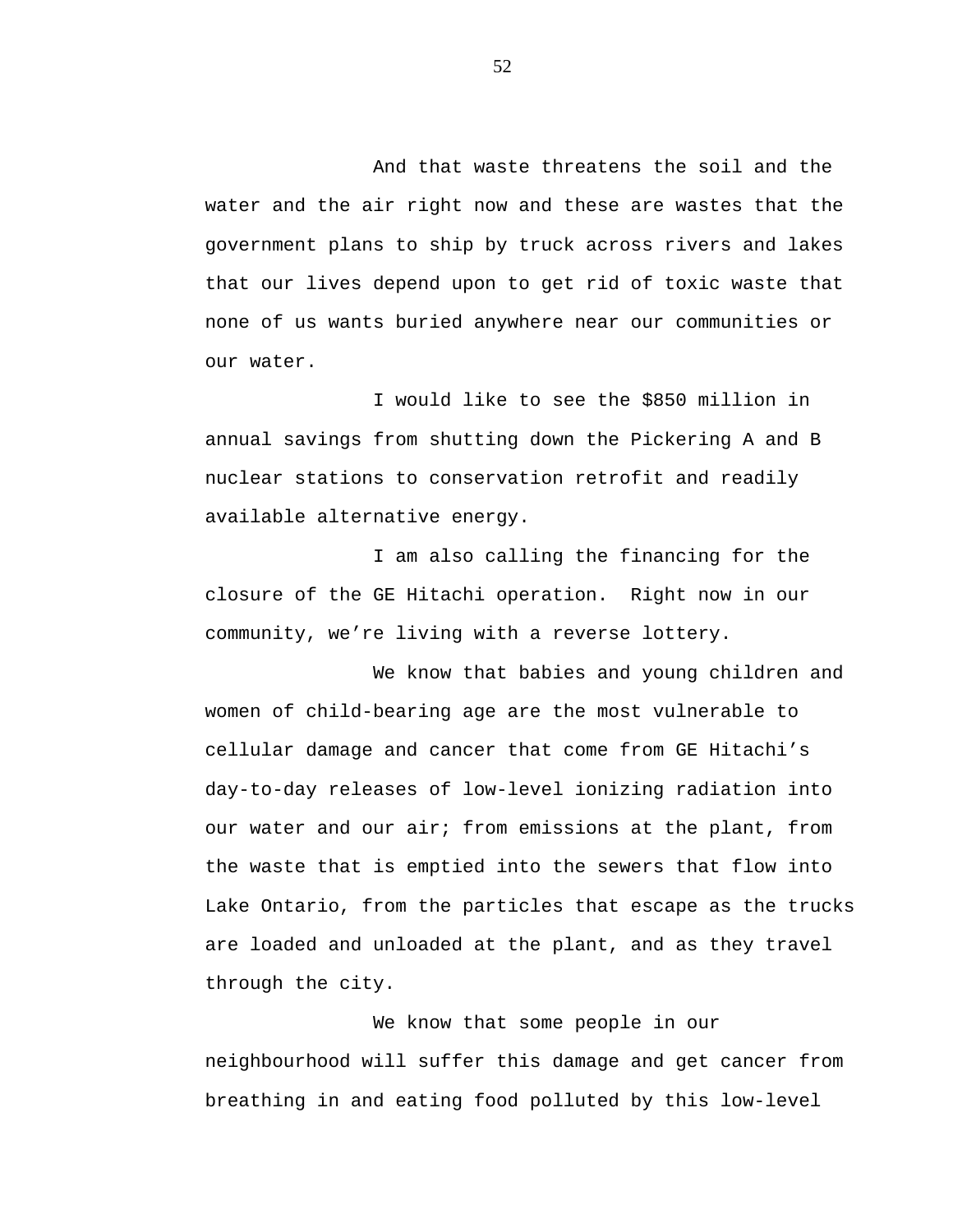ionizing radiation. What we don't know is exactly who will get it.

I am particularly worried, my children and I gather apples on a nearby hillside in the vicinity of the plant. I am worried about eating the apples this year.

I'm very concerned about the silence and misinformation around the real cost of nuclear power, about the day-to-day accumulating poison and the threat to our drinking water. I am also very concerned about the inseparable waste of the nuclear weapons industry.

Now, I would note that neither the CNSC nor GE Hitachi disclosed the danger of the alpha particles that the GE Hitachi plant emits. Instead, GE Hitachi ---

**THE CHAIRMAN**: Excuse me, can you stay on topic? We're not talking about GE Hitachi here. We're talking about Pickering.

So can you please stick to topic?

**MS. COLE**: Yes, will you -- will we be

given an opportunity to make public submissions because the reason I need to speak on it here is we have been denied a public hearing in our neighbourhood. So if that's going to happen, I would feel greatly reassured.

**THE CHAIRMAN**: As I said, we are not dealing with GE topic here now. So could you please stick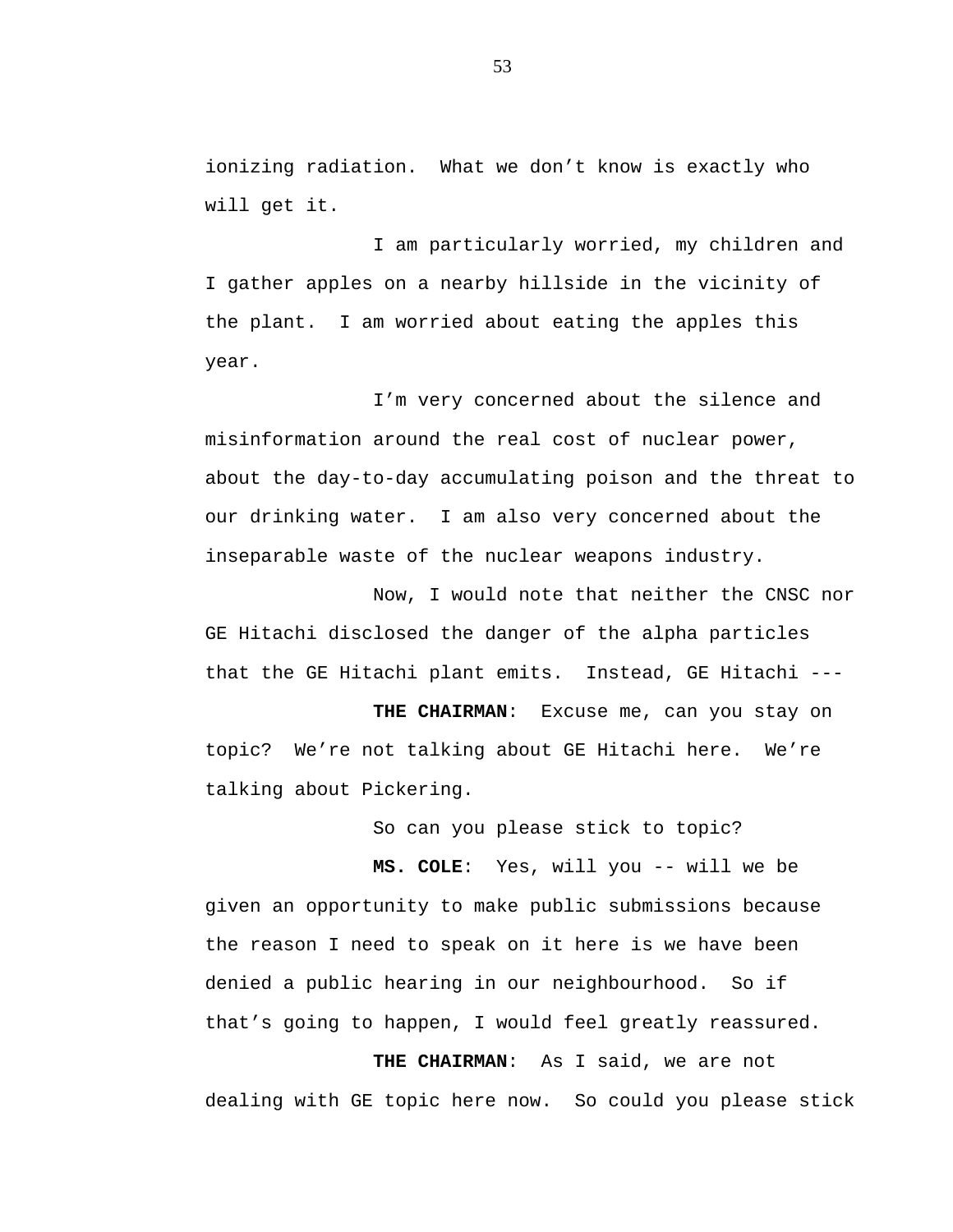to Pickering?

**MS**. **COLE**: All right. Now, I realize that as I call for the shift and the shutdown of the Pickering reactor, it's my job to replace the 58 percent of the nuclear source energy that my family uses. It's my job and I'm working very hard together with my neighbours right now to work on increasing our conservation, retrofitting our homes, and finding out where we can meet our remaining energy requirements with alternative energy sources. Our efforts are well under way and we are talking to one another as neighbours.

I am very, very concerned about emergency planning for the Pickering reactors. I am aware of the comments by Toshimitsu Homma of the Japan Atomic Energy Agency who said that the most important lesson of Fukushima was that there was an implicit assumption that such a severe accident could not happen and that insufficient attention was paid that such an accident by authorities.

Now, I was very concerned. I listened to the CELA presentation which outlined very, very specific concerns about evacuation of people in the Pickering area, in the Toronto area, concerns about people who don't have cars being able to evacuate, concerns about sheltering, and what I heard, I was quite alarmed. I'm new to these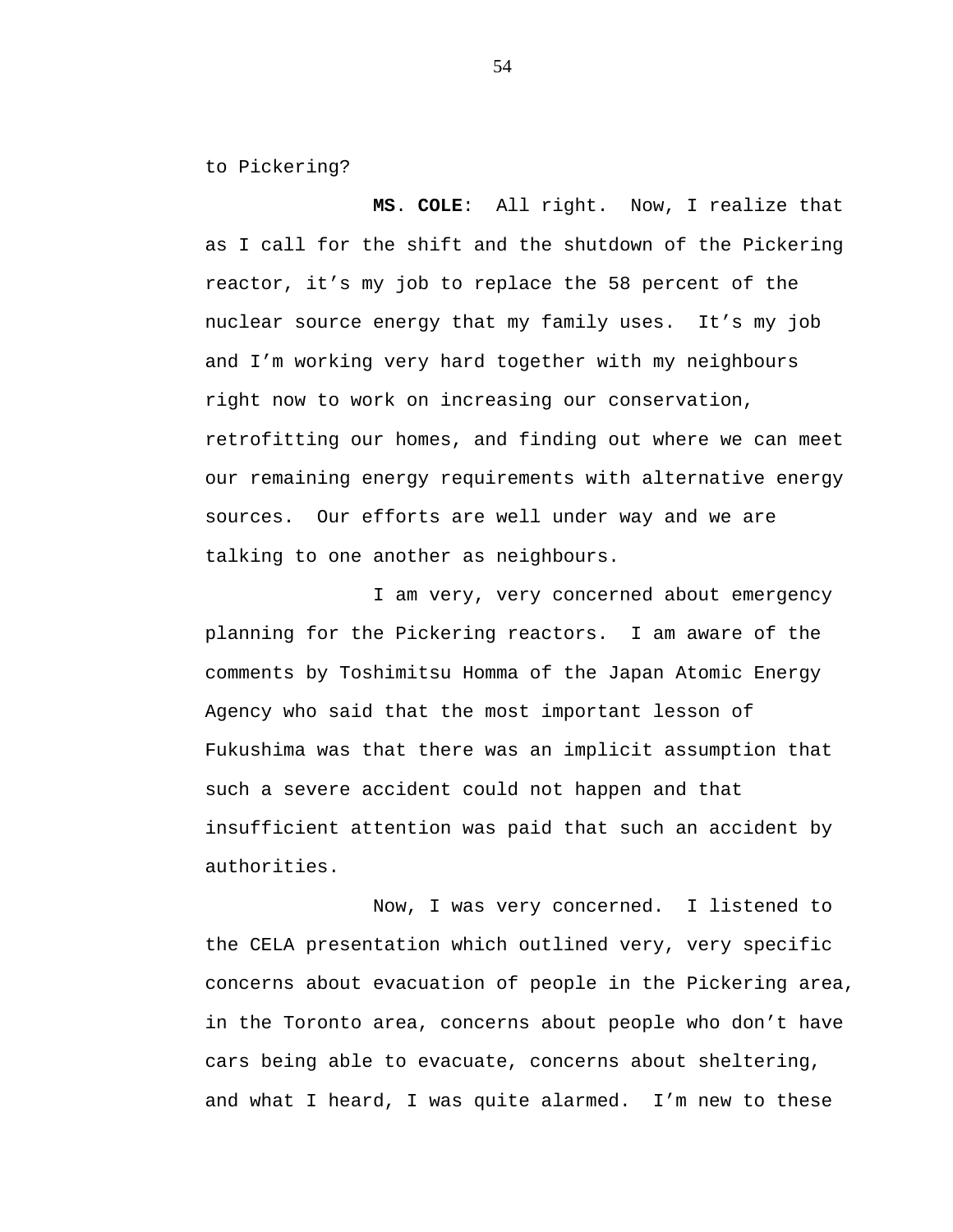regulatory hearings. What I heard in response was promises of discussion and I heard promises of ongoing preparation of plans and new standards.

This is two years, more than two years after the Fukushima accident and we're talking about trying to get a plan in place now. We're talking about this in the context of ageing nuclear reactors. This is entirely unacceptable.

I feel that my family is in immediate danger as long as the Pickering plant continues to - continues to go. Just to give you a sense of my own, I have very good reasons to be concerned about this.

In my own neighbourhood, there is an emergency plan for the -- around the GE Hitachi plant. I called this morning -- on Page 33 of 44 of the emergency plan for our -- supposedly for our neighbourhood. On page 33 there is a mention that if there's a need to declare a community emergency, they give us three numbers.

Now, I called all those numbers this morning to see what that emergency plan looked like. The first number I called I got a voice mail asking me to leave my information and I would be called back.

The second number I called and I was told that this was a federally-based organization. The person said to me it sounds like you need -- you're talking about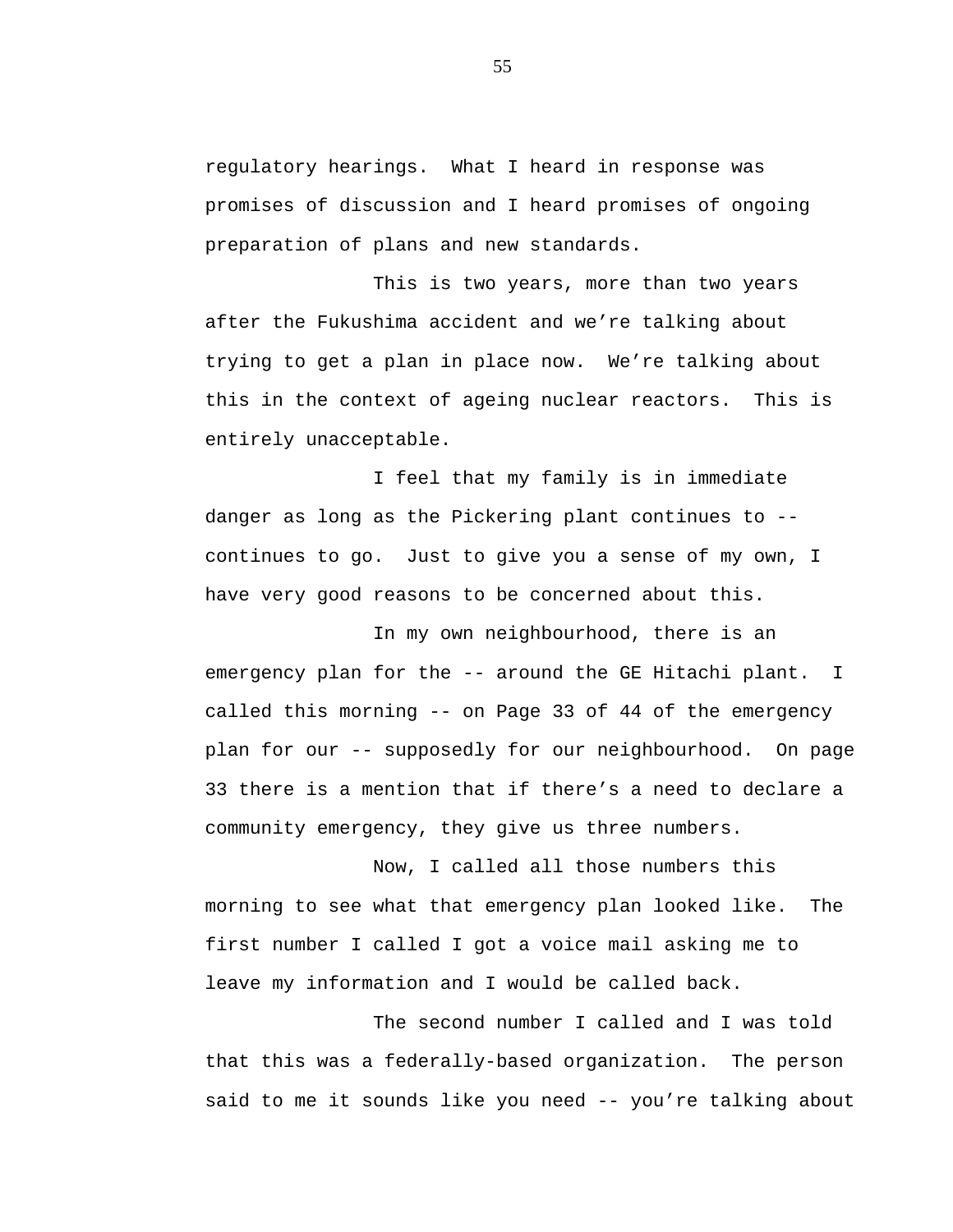local energy management. Right now you're dealing with the federal government. Would you please call the public enquiry number?

I called the -- and the public enquiry number was the first number I had already called with a voice mail.

Finally, I called the last number that talks about community emergency response in our neighbourhood and I spoke to somebody from the province who said that what I needed to do was call the Toronto Fire Service. And after that he told me that actually what I needed to do was to call the City of Toronto. I asked if I could have the number for that, for the Department of Energy, Emergency Management. He told me that he didn't have it, that I should call 3-1-1.

So here is a practical example of emergency planning in my neighbourhood. I have not heard that emergency planning either in my neighbourhood or at Pickering is anything that I certainly can rely on.

I do know that in the event of a spill in our neighbourhood that GE Hitachi's first steps are to contact its own corporate public relations department and its legal representative.

**THE CHAIRMAN**: Can you please wind -- can you please complete your presentation? You're way over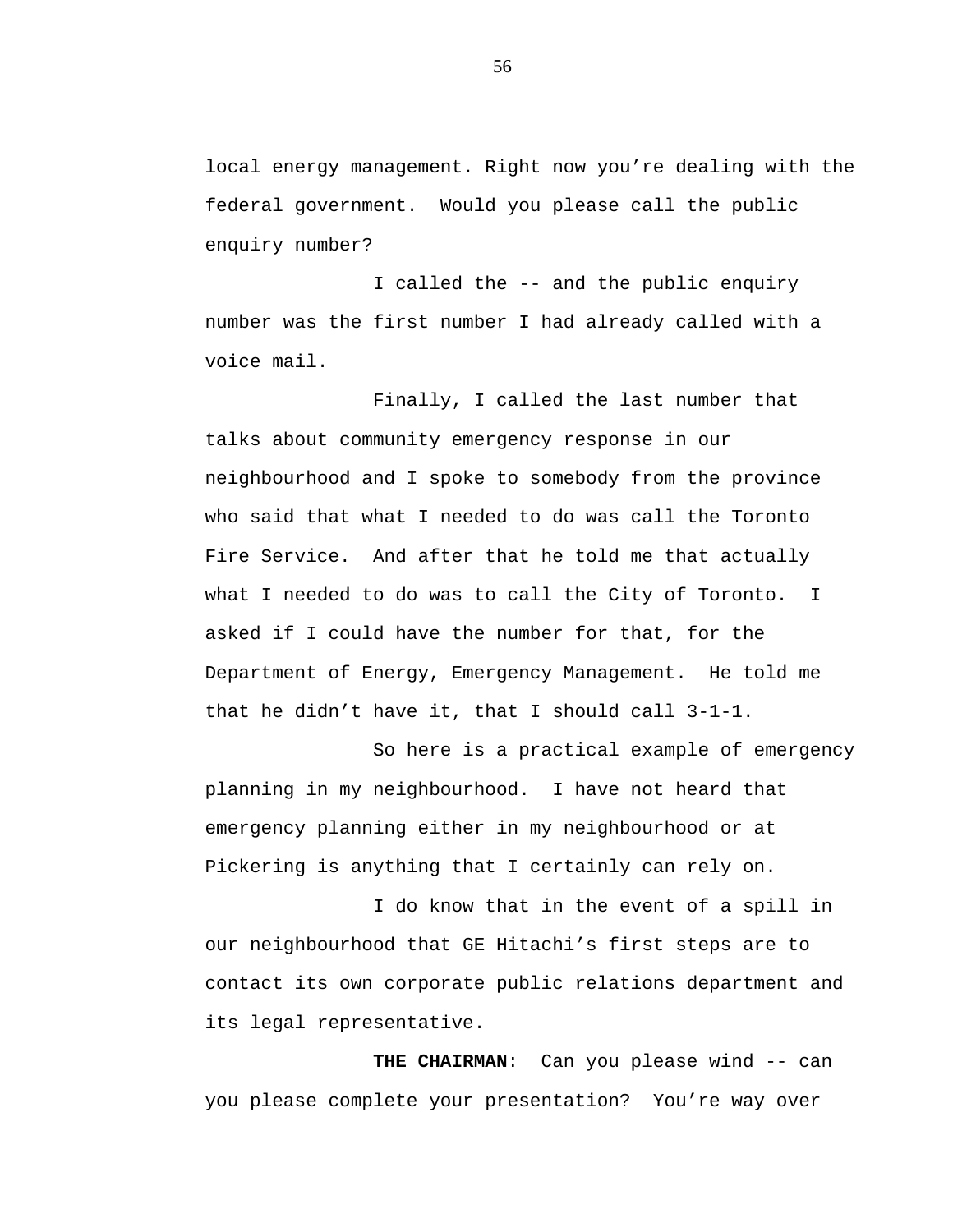time.

**MS. COLE**: Yes. So I would just like to call on the CNSC to provide us with a plan for closing and immediately decommissioning both the Pickering operation and GE Hitachi plant in our neighbourhood.

I would also call on the CNSC to provide our neighbourhood with a copy of the cost of decommissioning both Pickering and the GE Hitachi plant and a copy of GE Hitachi's letter of credit that will ensure the coverage of full cost of decommissioning.

Thank you very much for this. I appreciate the opportunity to present.

**THE CHAIRMAN**: Thank you.

Anybody? Question? Go ahead, Mr.

Tolgyesi.

**MEMBER TOLGYESI**: Just one short one. It's to OPG. When you do your public meetings, do you discuss emergency measures or evacuation measures or these pills distribution?

**MS. COLE**: I'm sorry. Would you please speak up?

**THE CHAIRMAN**: This is to OPG, please. **MR. JAGER**: Glenn Jager, for the record. Yes, we do. We have a community advisory council and, as a matter of fact, just last meeting there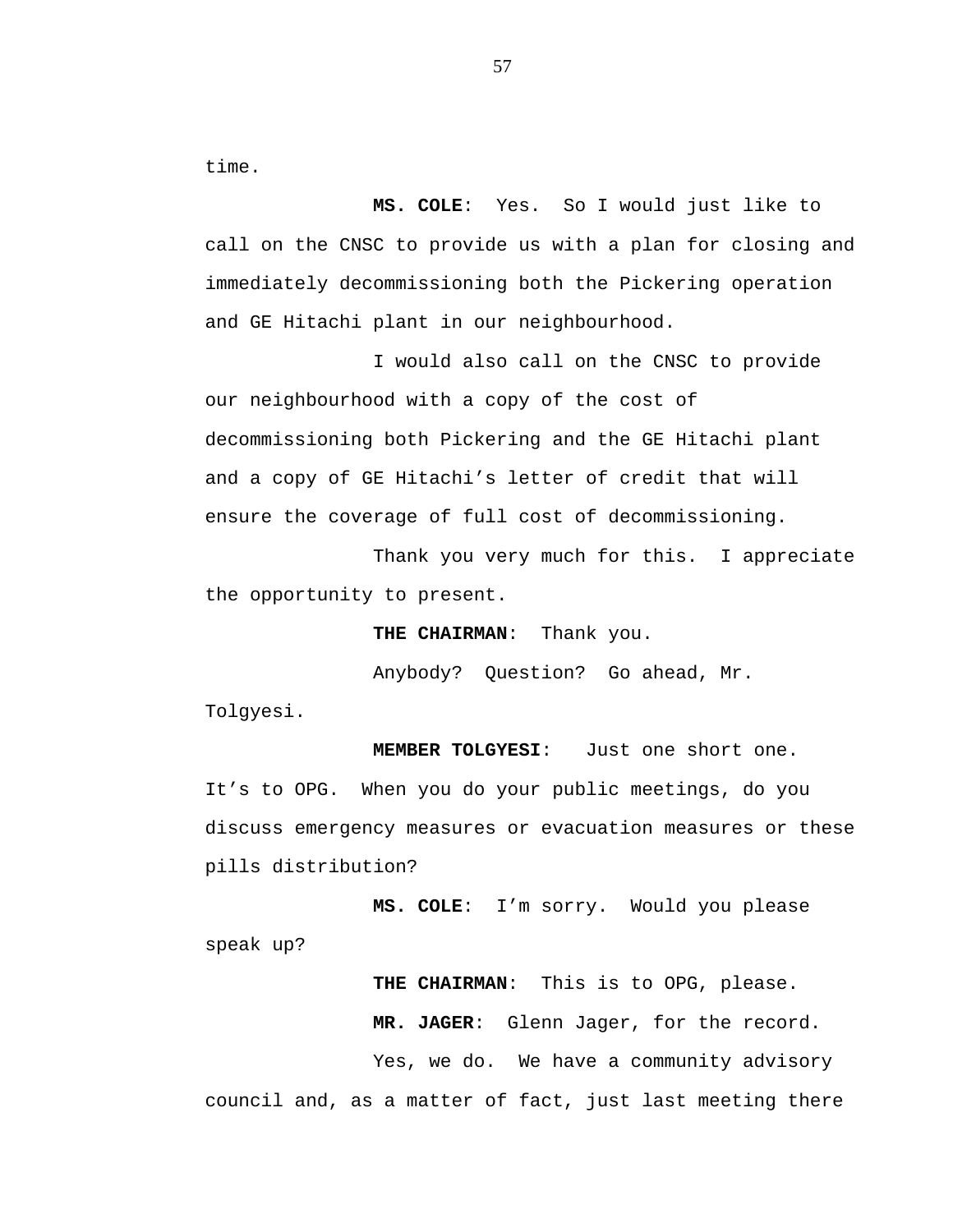was a presentation by DEMO on emergency planning and what that all entails.

I'll ask Kevin Powers to speak in more detail about generally how we interact with the community and provide information around emergency planning.

**MR**. **POWERS**: Kevin Powers, for the record.

As Glenn noted, we do meet regularly through the CAC, and recently have spoken to emergency planning.

In addition to that, we have been undergoing a campaign over the past several weeks around emergency planning, which has included updates to our Web site, updates to our brochures, videos on emergency planning, as well as ads throughout the community sending, people to the Web site to find out more about emergency management plans and what they could do in the event of an emergency.

In addition, we have sent out a newsletter, our "Neighbours Newsletter", a special edition, to all of those around Pickering. And in that, there are articles on emergency planning, preparedness, and what they can do in the event of an emergency.

**MR. JAGER:** Glenn Jager, for the record. I think I'd just add that -- you know - based on what we've heard from intervenors over the last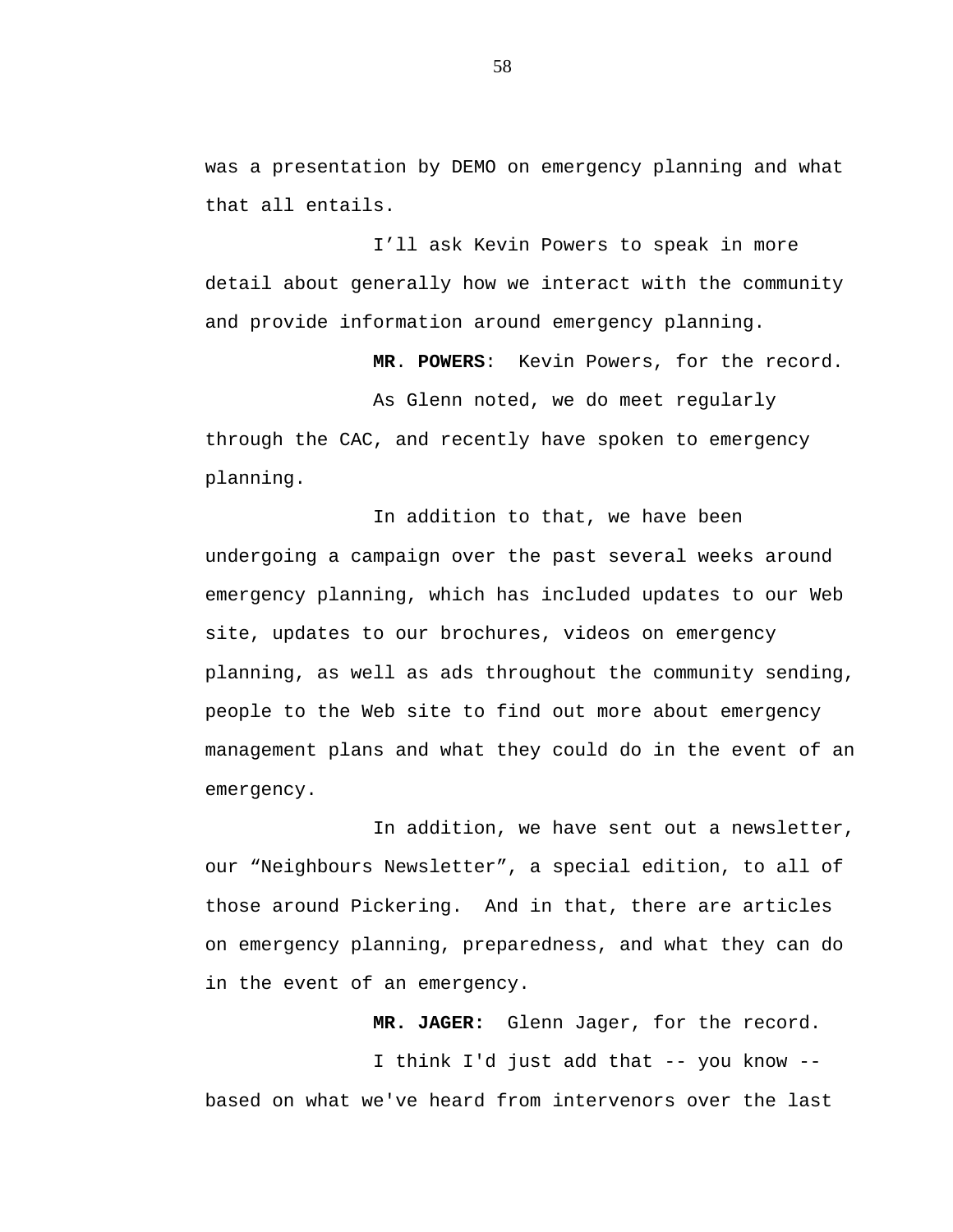day or so, it's clear to us that we need to increase our outreach in communication on emergency planning. And we'll work with DEMO and EMO on that to improve our efforts there.

**MEMBER TOLGYESI:** Ms. Cole, did you participate in the public meeting, did you receive these pamphlets which were distributed?

> **THE CHAIRMAN**: She is from Western Toronto. **MEMBER TOLGYESI**: Oh, I'm sorry.

**THE CHAIRMAN:** Okay, Ms. Cole. You have a final word?

**MS. COLE:** I'm very concerned. I don't feel that I'm in any way protected by the regulatory process. I don't think that's due to any bad will on anybody's part, I think we're all doing the best we can. I simply don't believe, nor do I see any evidence that large bureaucracies or government organizations will keep us safe.

What will keep -- what I'm going to count on to keep my family and I safe is that we have a plan in place, we talk to each other about it, we know about it.

In my children's schools, they have fire drills. They have fire drills so that if there is an emergency, everybody has gone through it and done it so they're prepared. Everybody knows what to do. That's for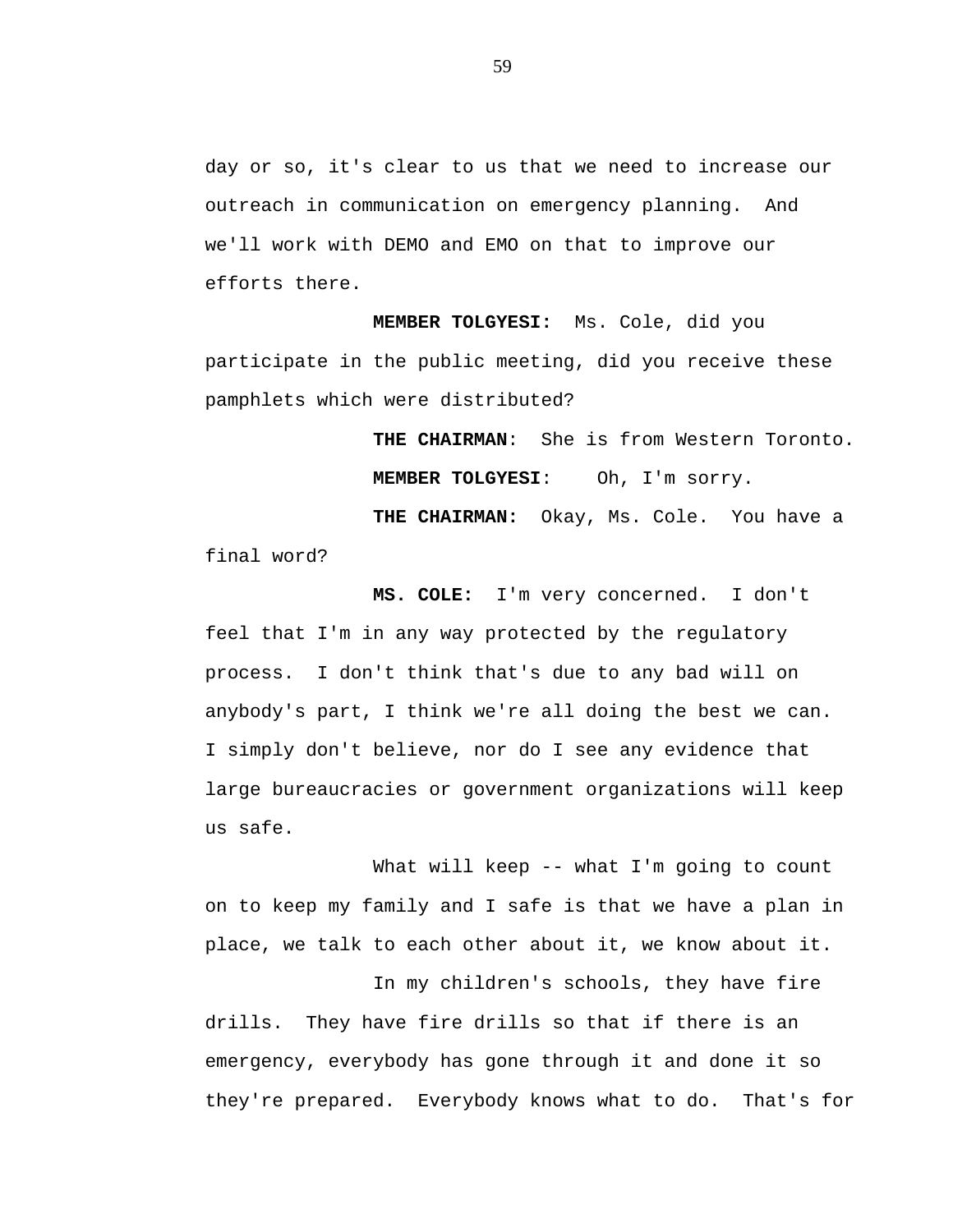schools of 200 to 1,200 students.

We are talking about areas the size of Pickering and Toronto where thousand's upon millions of people, and there is no plan that I feel is reliable.

Thank you very much.

## **(APPLAUSE/APPLAUDISSEMENTS)**

**THE CHAIRMAN:** Okay. Thank you.

I'd like to move on to the next submission which is an oral presentation for Mr. Kehoe, as outlined in CMD 13-H2.103.

Please proceed.

**13-H2.103**

**Oral presentation by**

**A.J. Kehoe**

**MR. KEHOE:** My name is -- oh, I guess I should start my watch shouldn't I because I only have 10 minutes.

**MR. LEBLANC:** And Mr. Kehoe, I remember from Darlington, the interpreters, you're going too fast, or is it because you are really timed within your 10 minutes?

**MR. KEHOE:** I'm really limited, and it's already starting.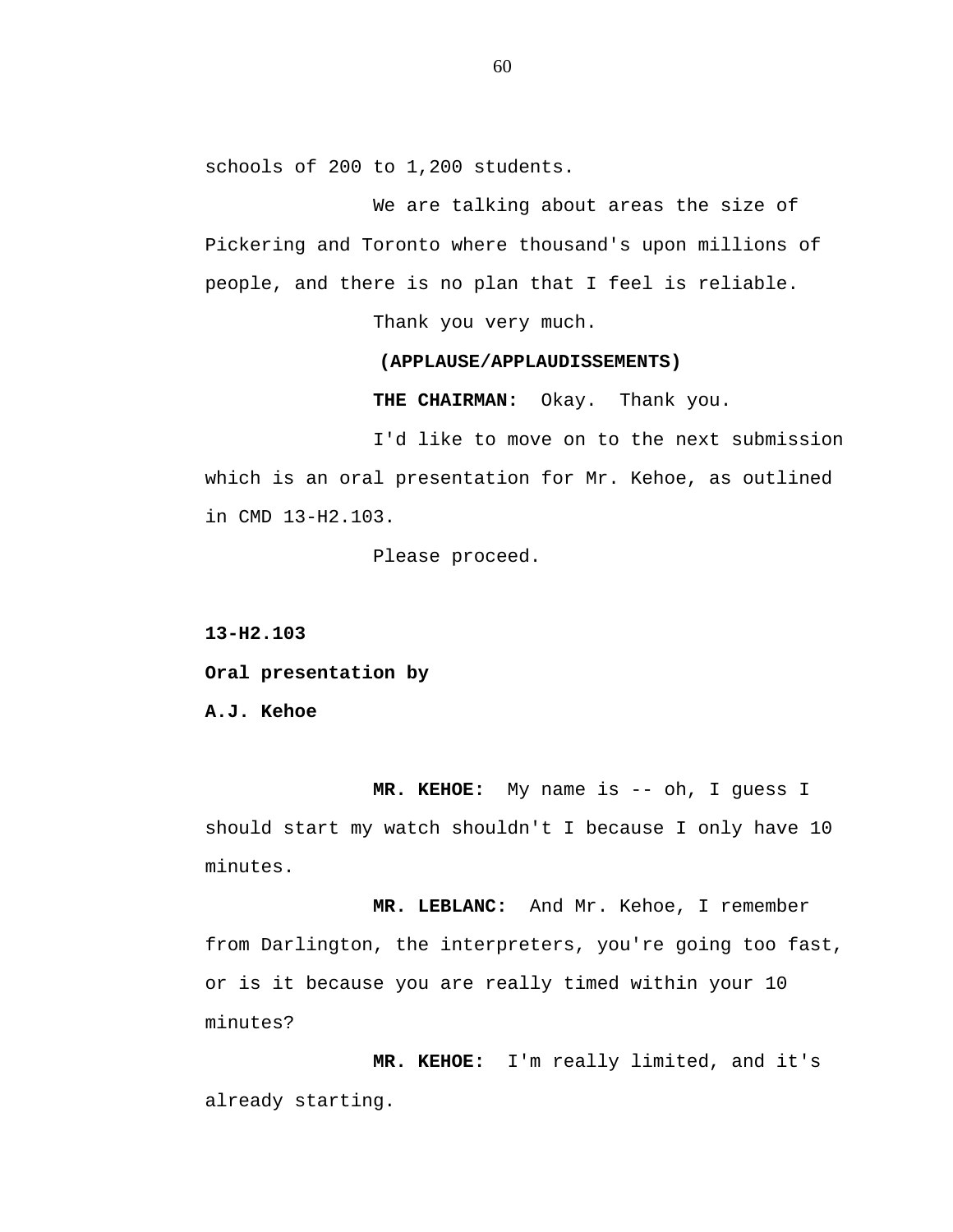**MR. LEBLANC:** What if we give you 11 and you go just a bit slower for the interpreters?

**MR. KEHOE:** Sure.

**MR. LEBLANC:** Because it's webcast and people are listening all across the country.

**MR KEHOE:** I'll stop my watch.

**MR. LEBLANC:** Thank you.

**MR. KEHOE:** Okay. My name is A.J. Kehoe.

Since 1994, people have been hiring me to look after their computer systems. I used to support Microsoft servers and I hated it. These systems constantly had problems, thereby causing a very expensive downtime for my customers. Sure, it meant a never-ending supply of work for me, but it was a very dishonest way to earn money.

I was like a doctor helping patients maintain fast-food diets, knowing it will only perpetuate their health problems.

In the late 1990s, becoming increasingly fed-up with Microsoft's lack of resolve to fix the problems in their software, I began dabbling in Unix based operating systems like FreeBSD and OpenBSD.

What attracted me to these BSD systems was their reputations for being highly reliable, their histories dating back to the 1960s, and best of all, their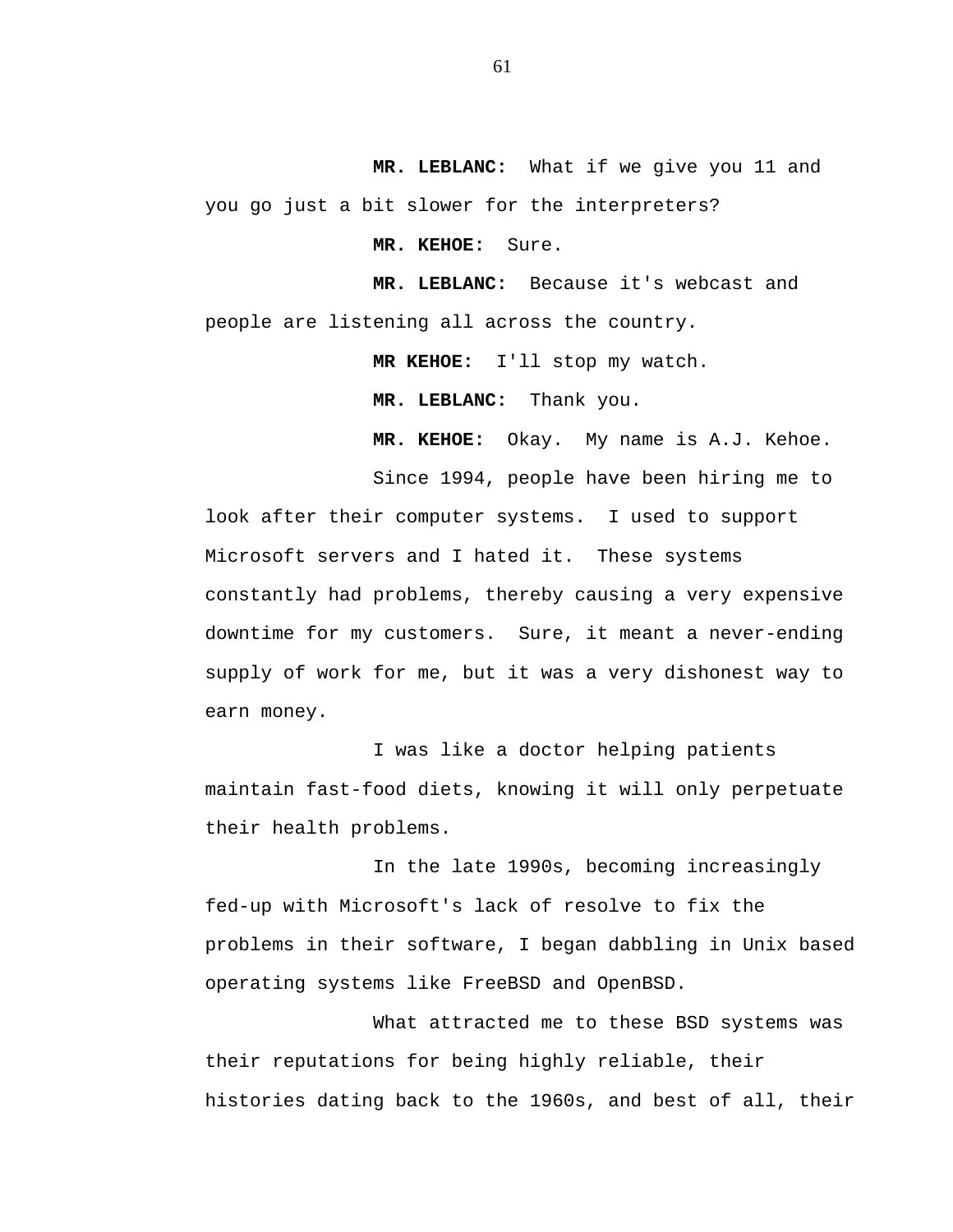open-source nature.

For those of you who don't know, "sourcecode" is the term to describe the programming instructions that are used to create computer programs. It's like a recipe. Having a copy of the source code allows you to see exactly how a program works, to find problems that may arise, and to make substitutions where necessary.

At first, I was overwhelmed by these BSD systems. They were so different from everything that I'd been using for years, and many of the conventions familiar to me were suddenly no longer applicable or relevant.

I soon realized that these systems were remarkably elegant in their simplicity, and vastly more efficient and more powerful than anything I'd seen from Microsoft.

In 2002, I ended my support for Microsoft servers. I upgraded all 50 Microsoft servers in my care, from Windows to FreeBSD, and the reliability and performance of these machines improved dramatically.

Furthermore, the high efficiency of this software meant that these systems could do more with less powerful hardware thereby reducing electricity usage and the need for hardware upgrades. Today, I am responsible for over 300 FreeBSD servers across Canada.

The internet is powered by open-source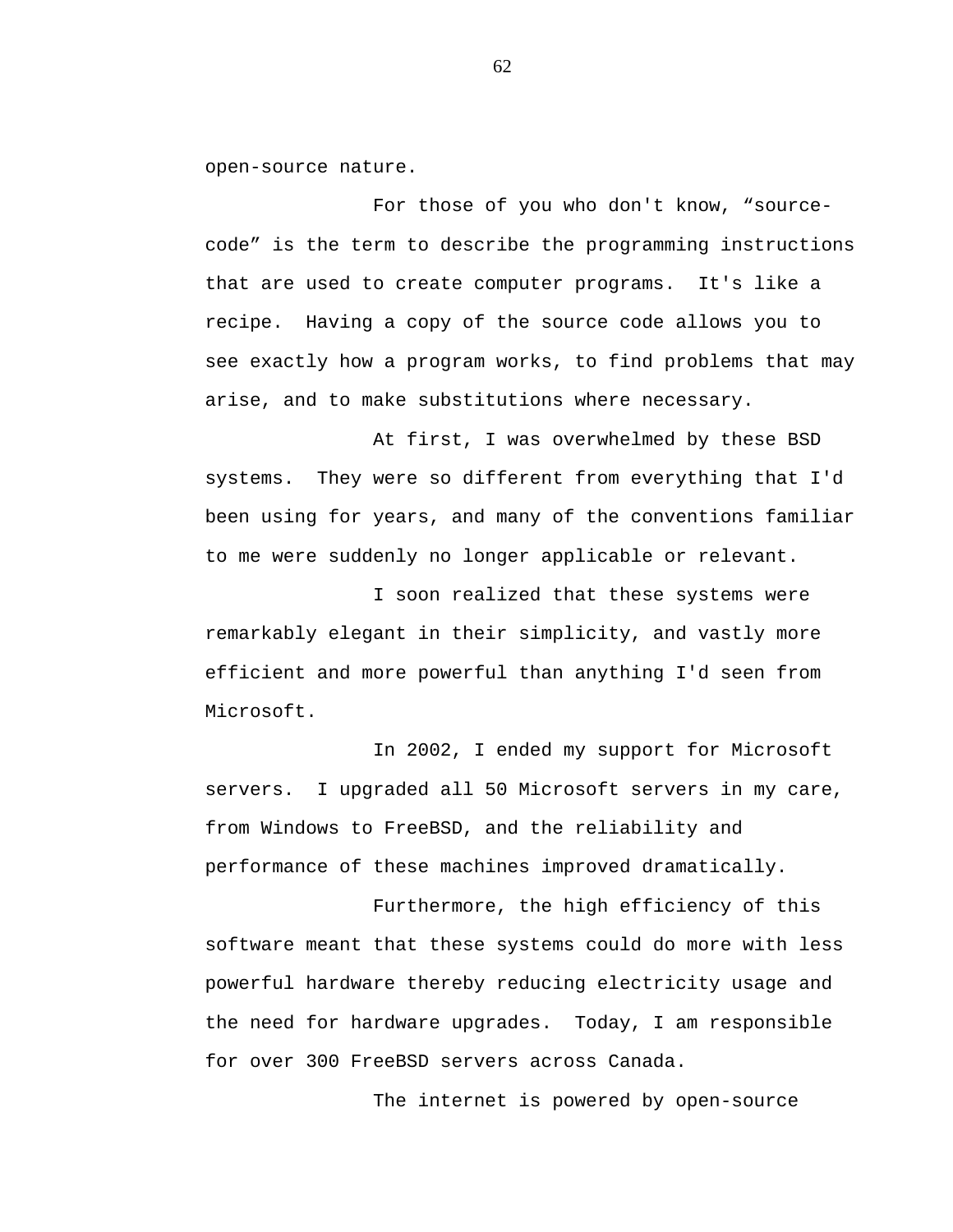software. All 13 of the internet root servers are powered by BSD software, as are most of the components comprising the Internet's backbone.

If you place a high value on security and reliability, then you are going to want to use software that has had its source code thoroughly scrutinized by as many people as possible.

The most critical control and communications systems used by the Military, NASA, the White House, Google and countless other organizations are all powered by open-source software.

With open-source software you have access to the recipe that was used to create it, whereas, with closed-source software you don't.

Closed-source software companies like Microsoft, don't allow anyone to access their source-code, so for mission critical applications, closed-source software cannot be trusted. Using closed-source software is like driving a car with its hood welded shut.

I have friends and customers who work at OPG nuclear power plants. I care about these people, and I want them and their families to live long and happy lives.

So you can imagine how stupefied I was when I learned that they were using closed-source Microsoft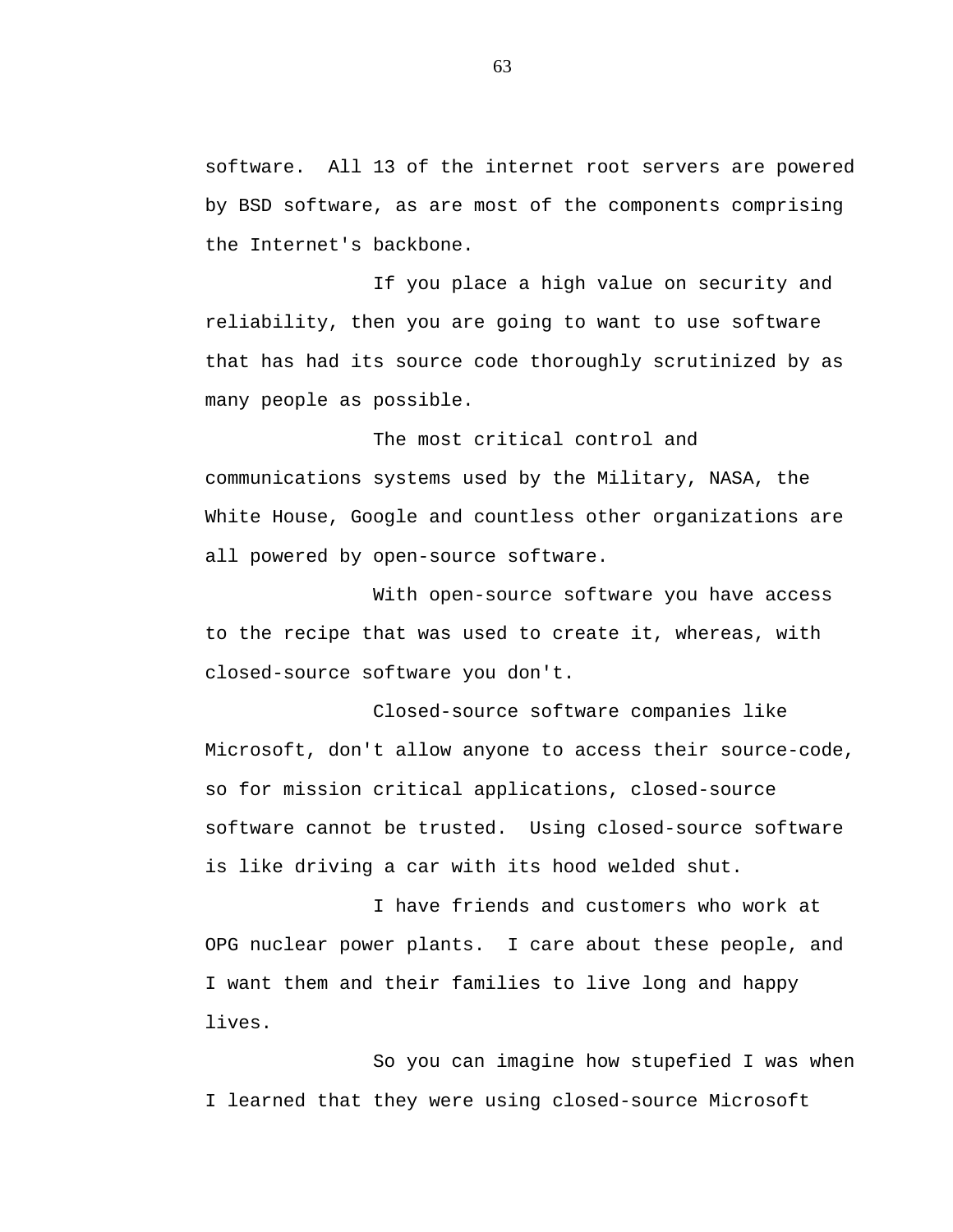software at work. They are using the wrong tools for the job and it's putting us all at risk.

OPG can make their nuclear plants less dangerous by simply requiring their software vendors to release their source-code for public scrutiny. If OPG's current software vendors refuse to do so, then OPG can find plenty of other software vendors who'd be willing to release their source-code in exchange for OPG's business.

In December, I asked the CNSC to order all nuclear facilities to stop using closed-source software like Microsoft Windows. The CNSC responded by saying that they are satisfied with the closed-source software that OPG uses.

Neither the CNSC or OPG have access to the source-code for the software, so neither of you know exactly how the software works, and yet you say it's acceptable?

I recently asked a CNSC staff member how many people you employ to do source-code auditing and they told me that you don't employ anyone for this task.

Software plays an intrinsically crucial role in plant operations, communications, security, safety et cetera, but OPG and the CNSC seem to downplay its importance. We're talking about the operation of a nuclear power plant, not a video game.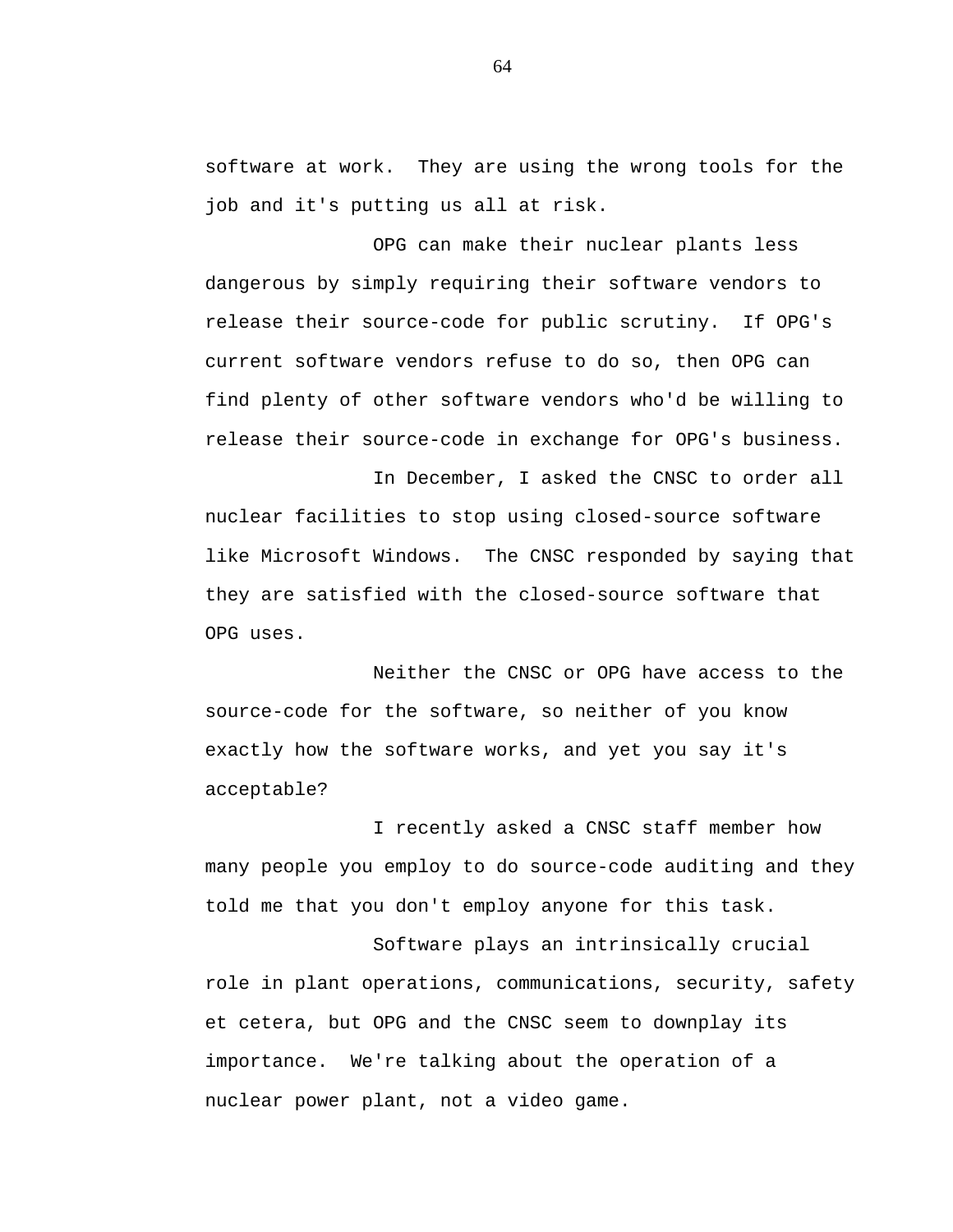In October, Louise Levert discovered a very bizarre bug in her email program that prevented her from reading non-encrypted digitally signed email.

She couldn't figure out how to fix it, but neither could your IT department. I offered to help, and after numerous attempts I eventually got through to someone.

Like most Canadian IT professionals, the person I spoke to was dreadfully lazy and showed total disinterest in fixing the problem. Several times, I instructed -- I sent a list of instructions that explained how to fix the problem for free, but they wouldn't reply, let alone fix it.

Two months later, Louise still couldn't open digitally signed messages, so I brought up the issue at the Darlington hearings.

It quickly became apparent that when it comes to software, it's both laughable and disturbing how the CNSC sheds any semblance of common sense it may have.

After insinuating that her upbringing was superior to my own, Moyra McDill called me an uninvited threat for offering my professional assistance at no charge.

Is this how your organization responds to everybody who tries to help you?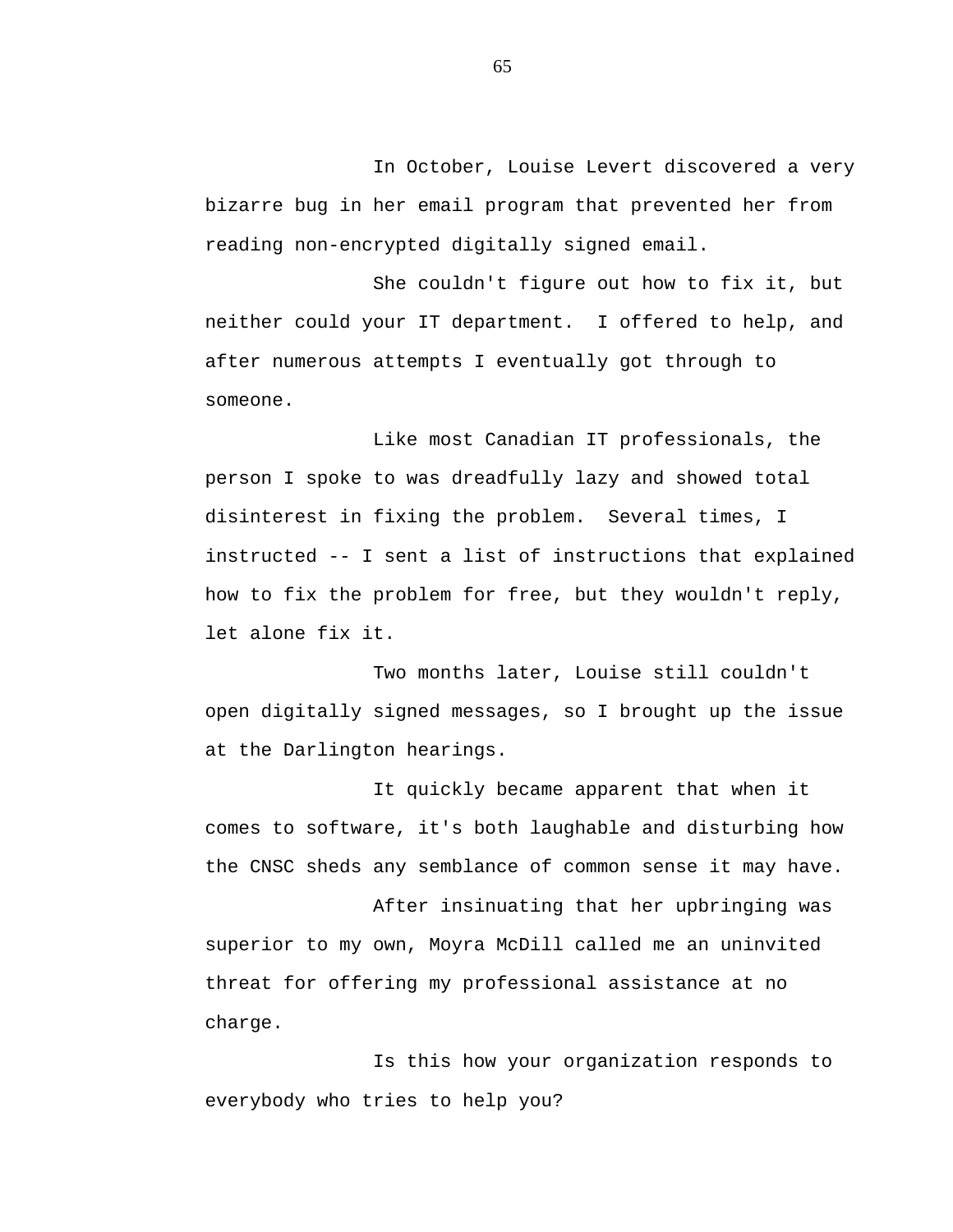If your vehicle breaks down on a busy road, and the only person who stops is a professional mechanic offering free suggestions, do you ignore their advice and call them an uninvited threat?

## **(APPLAUSE/APPLAUDISSEMENTS)**

**MEMBER MCDILL:** I'm sorry; I've got to say something. I think I said you might be "perceived" to be that way. I didn't say that you were. At least we could check the transcript.

**MR. KEHOE:** Feel free.

**MEMBER MCDILL:** Sorry, 30 seconds there Mr. Chair.

**MR. KEHOE:** It wasn't until February, four months after I originally reported the problem, that the CNSC IT department had finally corrected the digital signatures issue on Louise's computer.

If this is how long it takes the CNSC to fix a simple problem, I cringe at what time would be needed to correct something more dire.

And what's ridiculous about the way they fixed it, is that they spent our taxpayer dollars on an expensive and lazy solution. They could have had my instructions peer-reviewed, tested and implemented within an afternoon, and it wouldn't have cost us any more than maybe an hour or two of their time.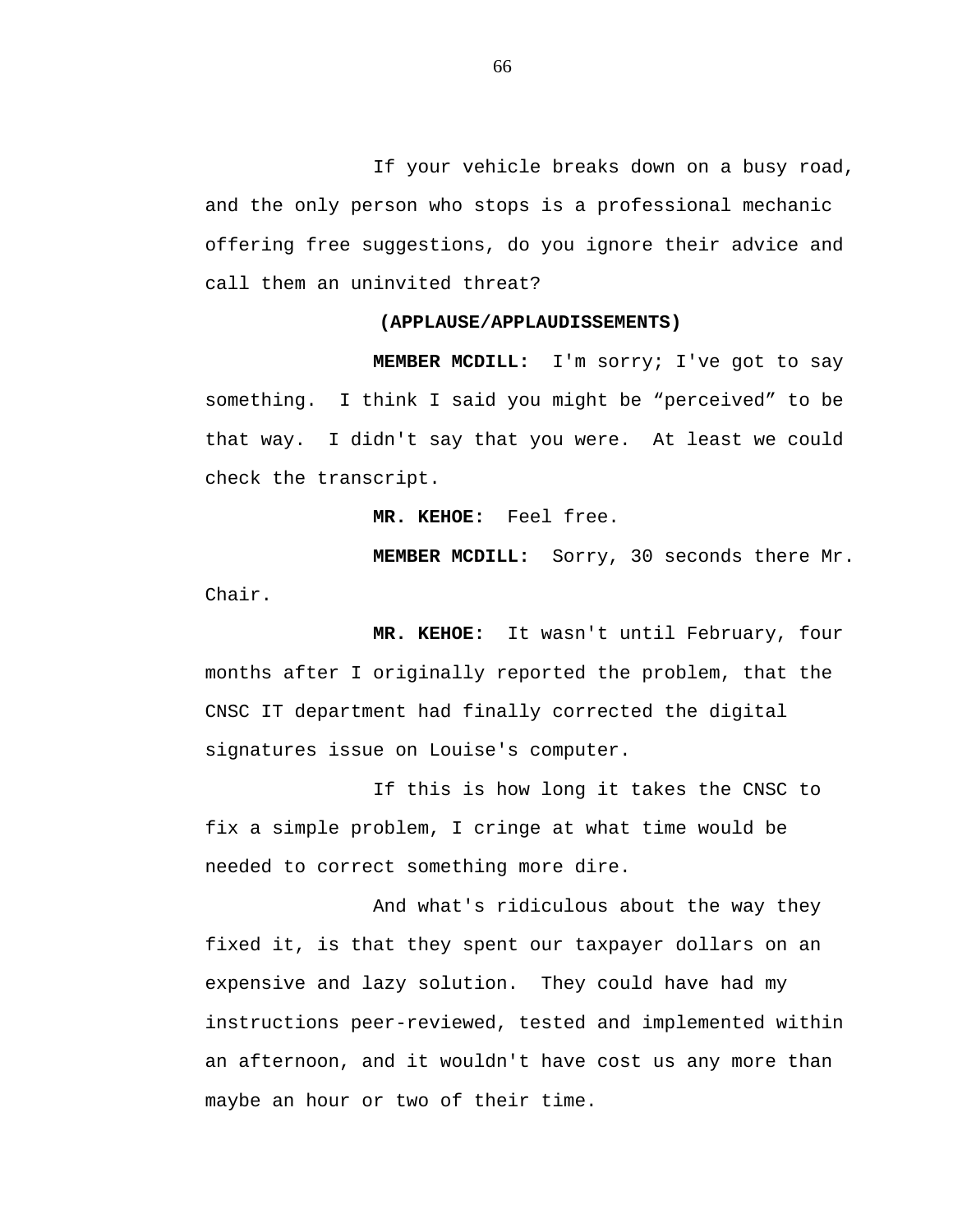Instead, like most Canadian IT professionals, they exhibited and irrational aversion to learning.

Speaking of education, I find it incredible that some of you graduated high school. In grade 10 science class we were taught that a carcinogen is something that causes cancer and that any amount is harmful. Ionizing radiation is not only carcinogenic, it's also a mutagen.

I recognize that radioactivity is all around us, but we can't do anything to prevent it.

With nuclear power, at least we have the ability to stop creating more radioactivity.

If you use a Geiger counter to examine the face of a cathode ray tube television, you'll see that it registers about 100 counts per minute. Thanks to all the radioactivity your industry has vomited onto this planet, the radioactivity in rainwater can now be measured in hundreds to thousands of counts per minute.

When you're out soaked in the rain, it's like you have dozens of tube televisions pressed against your whole body. The radioactive vapour that you breathe in is many times as harmful when it's inside your body and that can lead to all kinds of health issues.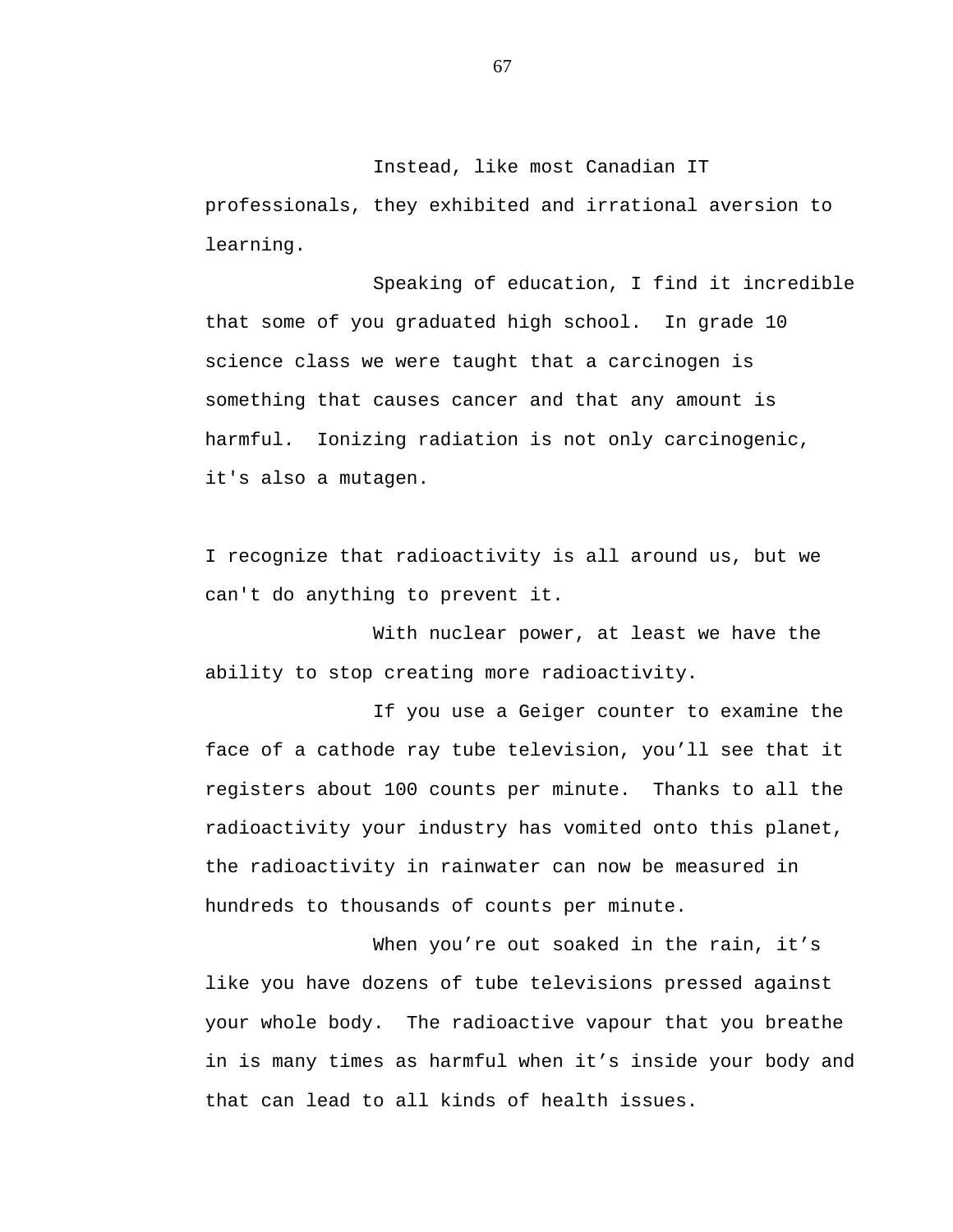It's worth noting that most of that radioactivity is from alpha and beta particles, which aren't measured by your gamma monitoring stations.

Any amount of this poison that the industry defecates onto us is wholly unacceptable. When I hear the CNSC say things like "acceptable dose" or "safe level", I'm reminded of the campaigns by the tobacco industry that said how many cigarettes can be safely smoked per day.

Would it be okay to dispose of cyanide in baby food if you didn't notice a decline in infant health?

I ask the CNSC to do six things: Number 1, close Pickering Nuclear Generating Station by 2014. Number 2, order all nuclear operators to stop advertising nuclear power as clean, safe or cheap. Every time they make such bogus claims, there are people who get lulled into a false sense of security and this compromises safety.

The tobacco industry is forbidden from advertising their products in a positive light and the same laws need to apply to the nuclear industry's filthy, dangerous and expensive electricity.

I asked you to do this back in December, but you did nothing to stop it and today they're advertising gratuitously.

There's a billboard at Pickering that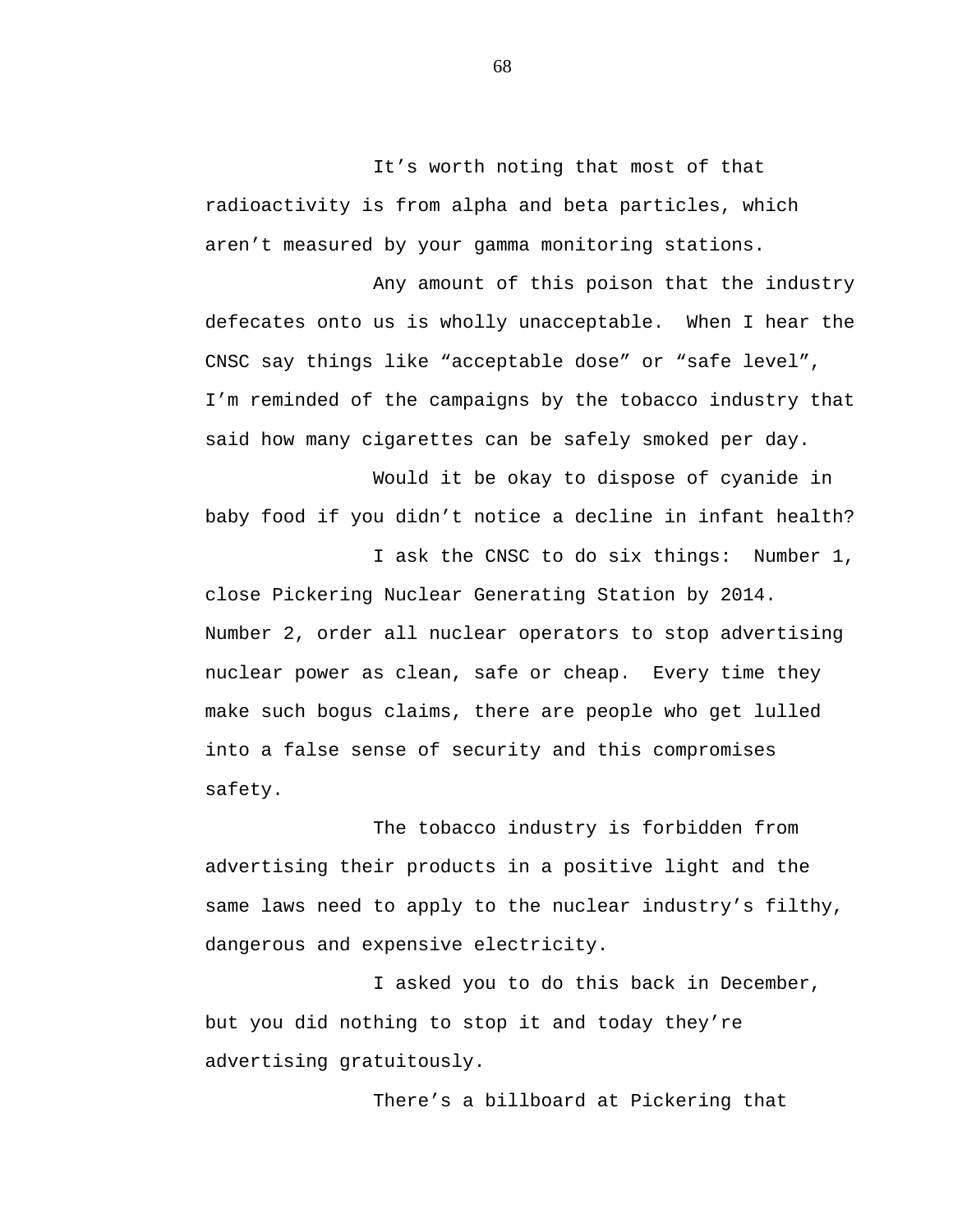reads: "40 years of safely generating power for Ontario". This is false information, but I guess it depends on your definition of "safety".

If you define the hitherto absence of an inevitable disaster a sign of safety, then I guess a few uneventful rounds of Russian roulette makes it a perfectly safe game to play.

Number 3, order all nuclear operators to stop using Microsoft Windows and closed-sourced software. How many times do I have to explain this until you finally get it through your heads that this is a serious problem.

Number 4, order OPG to develop an accelerated decommissioning plan for Pickering that will be open to public consultation by the end of 2014. This will give my Pickering nuclear friends and customers a few more decades of lucrative employment.

Number 5, stop using GoDaddy.com for your Web server security certificates. GoDaddy.com kills elephants and doesn't respect their customers.

And number 6, stop forcing the public to depend on closed-source and proprietary software to view your Webcast and video archives.

I asked you to do this last time, but you failed to do so. By failing to use open and royalty-free formats like Theora or WebM, the CNSC is limiting Canada's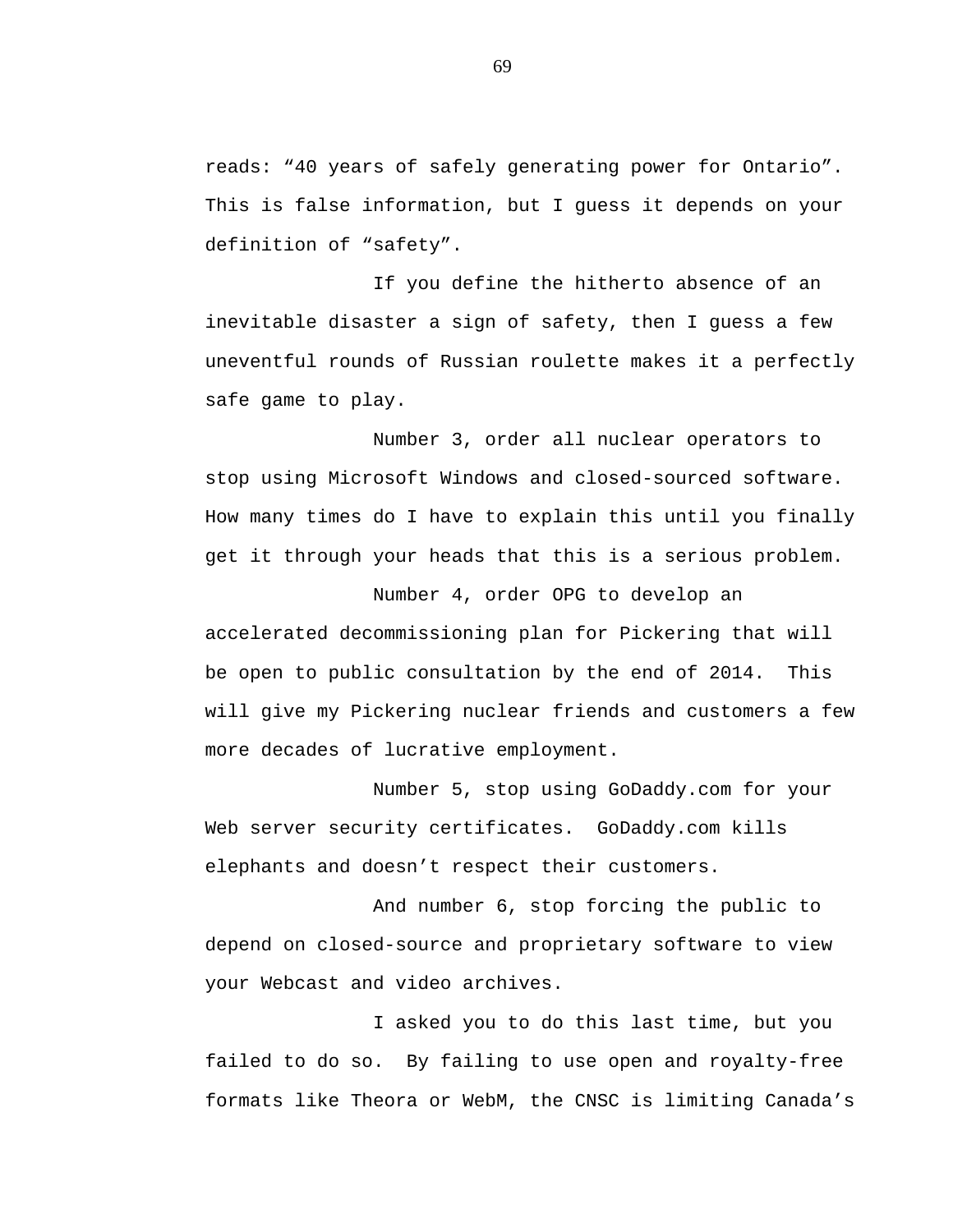ability to watch these hearings. Selecting a different format when creating these videos is so easy that even a nuclear proponent can do it.

Okay, time for questions.

**THE CHAIRMAN:** Thank for your ---

**(APPLAUSE/APPLAUDISSEMENTS)**

**MR. KEHOE:** No problem.

**THE CHAIRMAN:** Thank you very much.

I'd like to move on to the next

presentation.

You don't ask questions, we ask the

questions. So thank you for your presentation.

**MR. KEHOE:** Do I get my closing statement?

**THE CHAIRMAN:** That was your closing

statement. Thank you.

**MR. KEHOE:** Oh!

**THE CHAIRMAN:** Okay, I'd like to move on to the next submission by the Society of Energy Professionals as outlined by CMD 13-H2.126 and 13-H2.126A.

**(SHORT PAUSE/COURTE PAUSE)**

**THE CHAIRMAN:** I understand that Mr.

Travers will make the presentation. Please proceed.

**13-H2.126 / 13-H2.126A**

**Oral presentation by**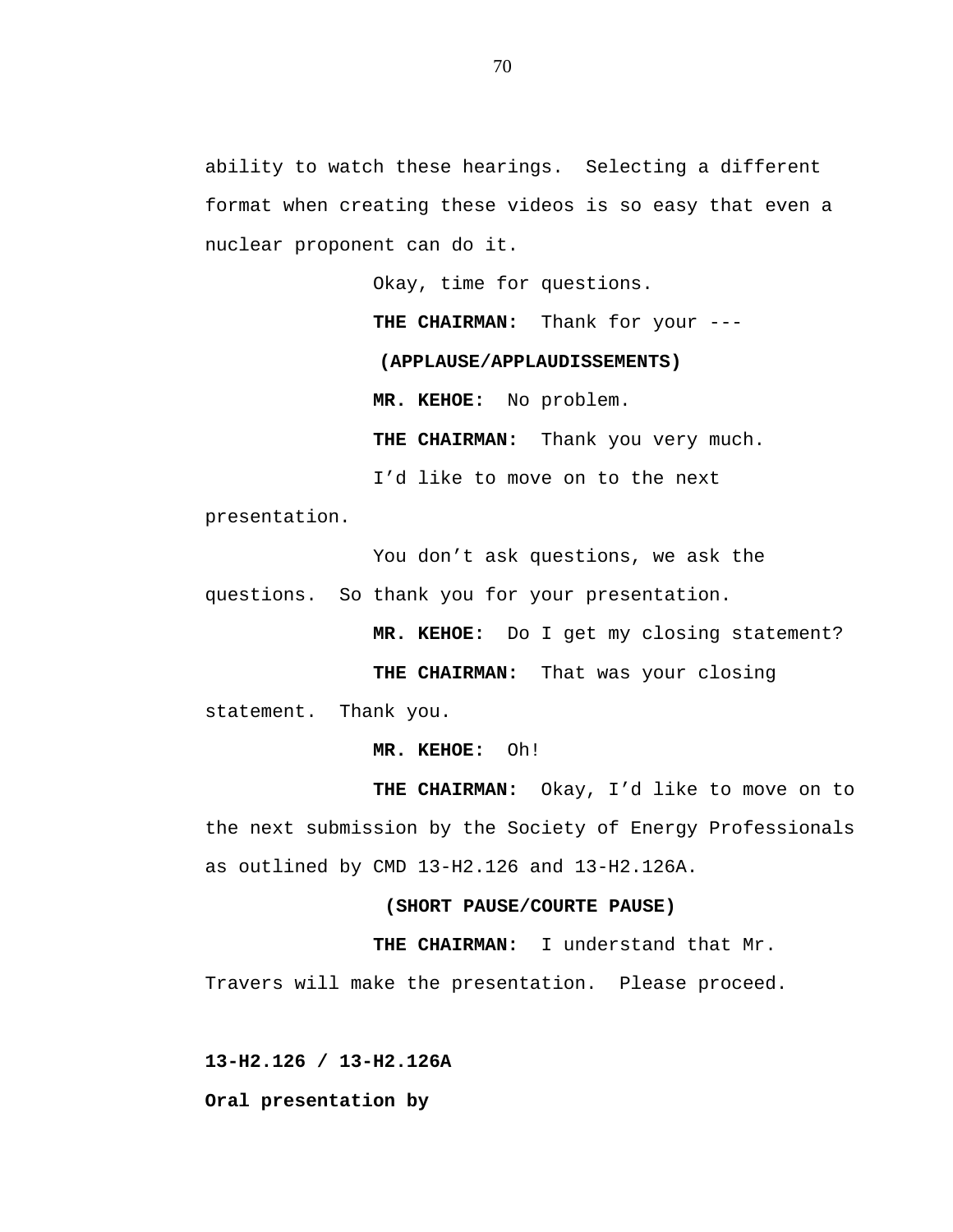**The Society of Energy**

**Professionals**

**MR. TRAVERS:** Thank you very much. My name is Scott Travers, President of the Society of Energy Professionals.

With me here today, I have to my right Joe Fierro, local Vice-president of our Ontario Power Generation Local; to his right, Dave Romanowitz, Unit Director at Pickering Nuclear; and to my left, Victor Chetcuti, Unit Director at Pickering Nuclear.

Thank you for the opportunity to come and speak today. The Society is in a position of concurrence with the conclusion of CNSC's CMD 13-H12. We are supporting the Application for Renewal for Pickering for a 5-year licence.

It's our position that OPG is qualified to operate the Pickering facilities. OPG has implemented adequate provisions for the health and safety of persons and the protection of the environment and that they have maintenance of national security and measures required to implement international obligations.

We do not believe an environmental assessment is required and we support the Commission's renewal for the Pickering re-licence operation for five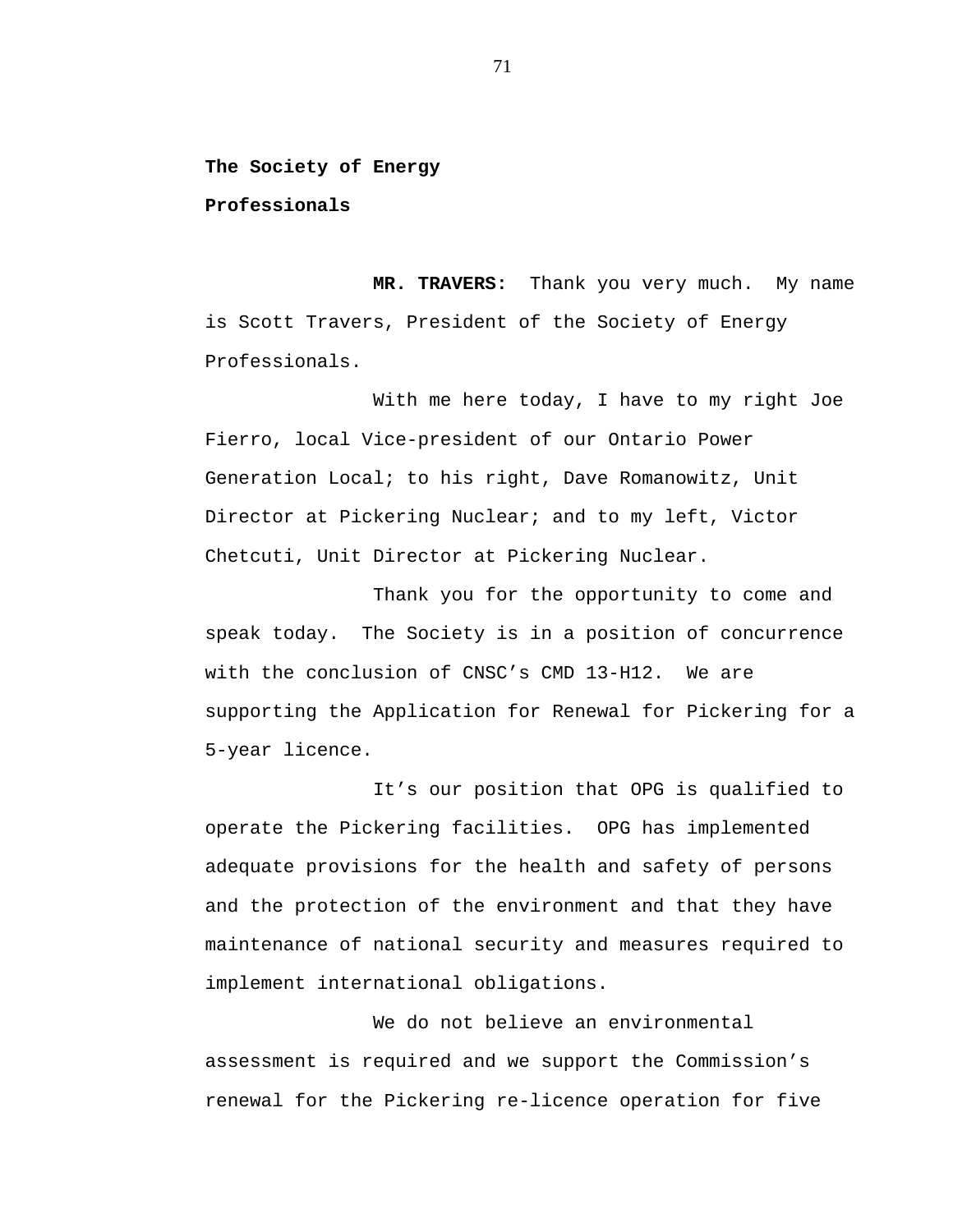years.

Just a quick word about who the Society of Energy Professionals are. We represent more than 8300 employees working within Ontario's electricity industry. We have members at Ontario Power Generation, Hydro 1, Bruce Power, nuclear waste management operations, AMEC Nuclear Safety Solutions, Connectrix and various other organizations within the electricity sector.

Our members are employed as first-line managers, supervisors, professional engineers, scientists, information system professionals, economists and auditors, as well as many other professional and administrative positions within the nuclear industry and the electricity sector?

At OPG in particular, the Society represents more than 3900 members. Approximately 2600 members are employed in the nuclear division of OPG with close to 1700 of those attached to Pickering NGS.

professionalism, their integrity and their commitment to excellence in all areas, particularly, workplace safety, public health, environmentalism and environmental sustainability.

We stand behind our members'

At OPG, our members provide technical expertise in areas of conventional health and safety,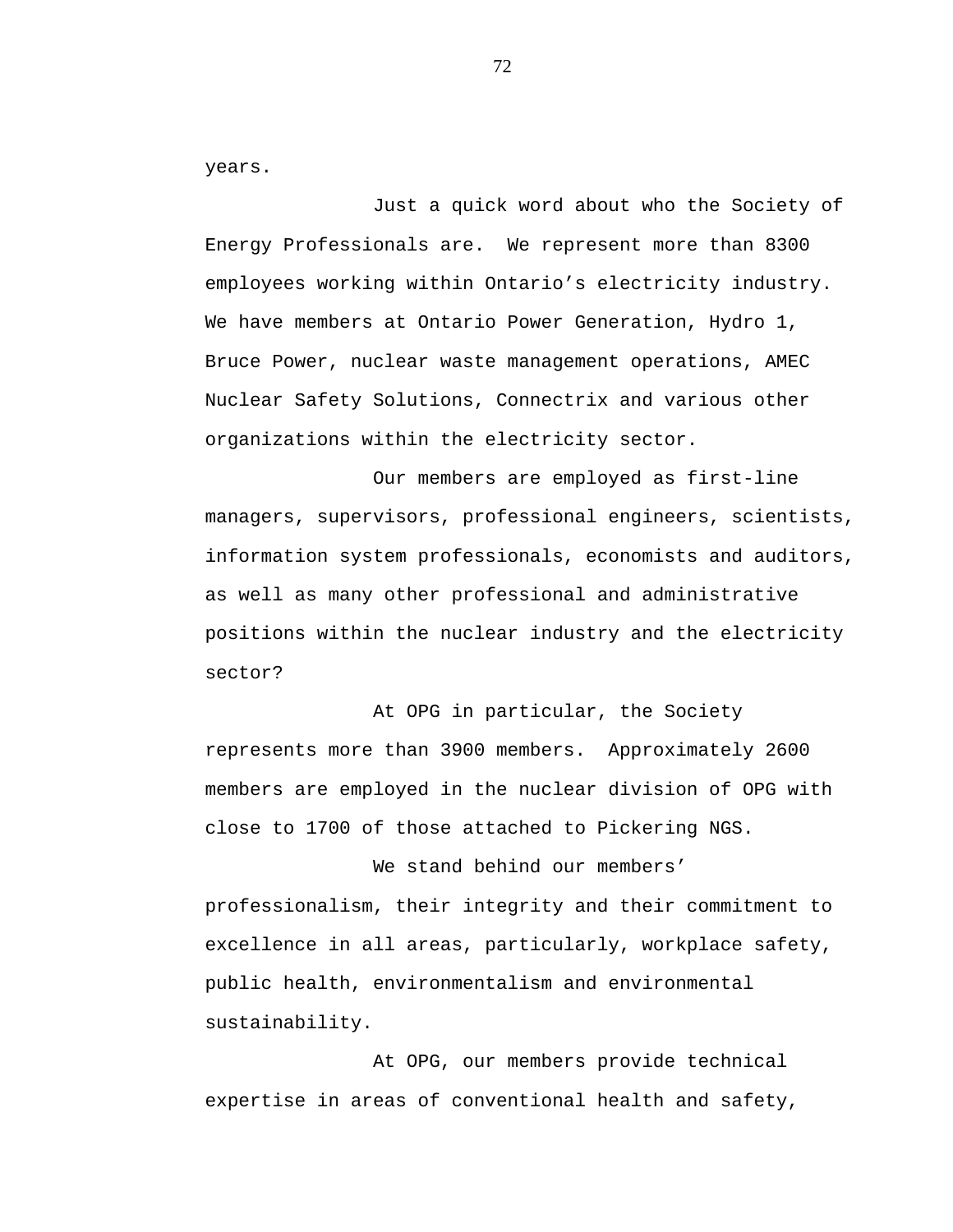radiation safety, emergency preparedness and environment. Society-represented staff are involved in sensitive occupations, including ergonomists -- I always have trouble with that word -- safety specialists, industry hygienists, safety officers, health physicists, emergency managers, environmental scientists and environmental engineers.

Our members are at the heart of nuclear safety at Pickering NGS and our members in our union are uniquely motivated and uniquely situated to act as an additional safeguard to the public trust.

Our members work in OPG's nuclear facilities and they would be the first in harm's way if there was ever a problem at those stations. We ensure that the stations are run to the highest standards of safe operation and that occupational health and safety are adhered to.

Our members live in the Pickering and surrounding Durham County communities and their children and our members drink the same water and breathe the same air as all the local residents. We live here, we work here, we maintain the safety of the stations.

Because of our occupational positions, our training and our expertise and thanks to our independent role and the internal responsibility systems established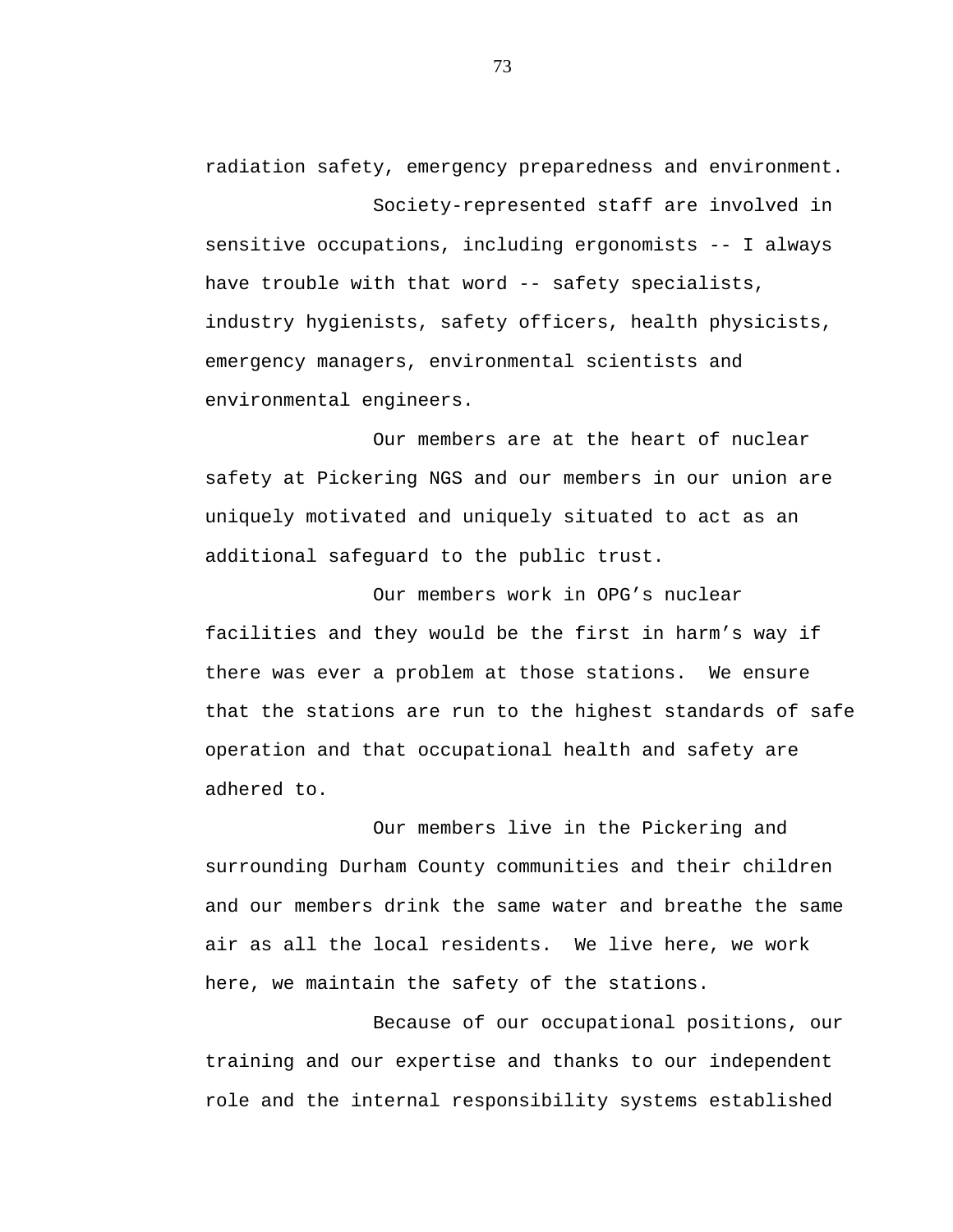within OPG, we are in a position to enforce the most stringent of standards and we take our position and our responsibilities extremely seriously.

So we are in support of the renewal of the licence, but we do have a couple of issues that we would like to raise with the Commission.

The first one relates to the scope of the CNSC. We do have some concerns that the scope of the CNSC may be too limited. Safety at the nuclear stations is not just the preserve of the regulator -- of the licence and the process that's happening here today with a handful of community stakeholders.

There are other people who can have influence on the safety at the stations. There are significant actors, such as the Ontario Energy Board with whom the CNSC does not regularly interface. Those kinds of actors can have an influence and, in fact, are attempting to influence the way in which OPG operates its facilities.

We applaud OPG for maintaining its safe -high safety standards, but we believe that the OEB's overriding concern with consumer price moderation has led it to penalize OPG financially for behaving in ways that are consistent with the highest standards of prudence and nuclear safety.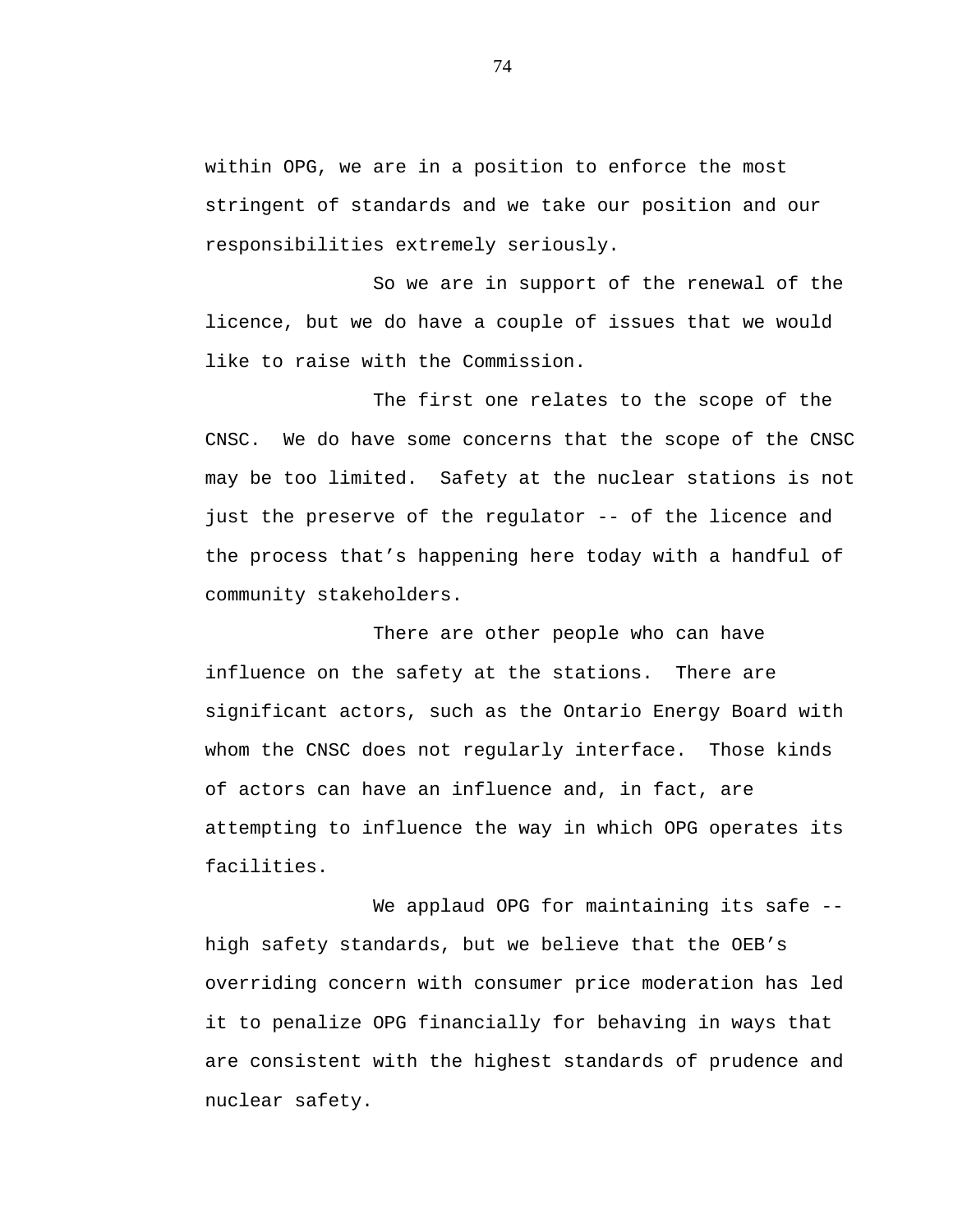So we would like to recommend that the CNSC, prior to the next round of OEB rate hearings, that the CNSC should exercise its educational mandate to take outreach and education activities focussed on enhancing the nuclear safety awareness of key OEB decision-makers.

Turning to health and safety at Pickering, Pickering NGS is a model for environmentalism and health and safety.

By March 2013 Pickering has exceeded 9 million hours worked without a lost time accident. Safety performance measures were better than target in almost all measured categories.

The members of our Joint Health and Safety Committees are all certified workers which is a higher level of training than those required under the *Occupational Health and Safety Act*. And this is part of the demonstration of the commitment to safety at OPG.

These certified status workers on the Joint Health and Safety committees can halt unsafe work under the *Occupational Health and Safety Act*.

We're confident that our efforts, along with those of the Power Worker's Union and OPG management, will continue to ensure that important metrics such as dose limits of radiation remain lower than the minimum limit mandated by the CNSC.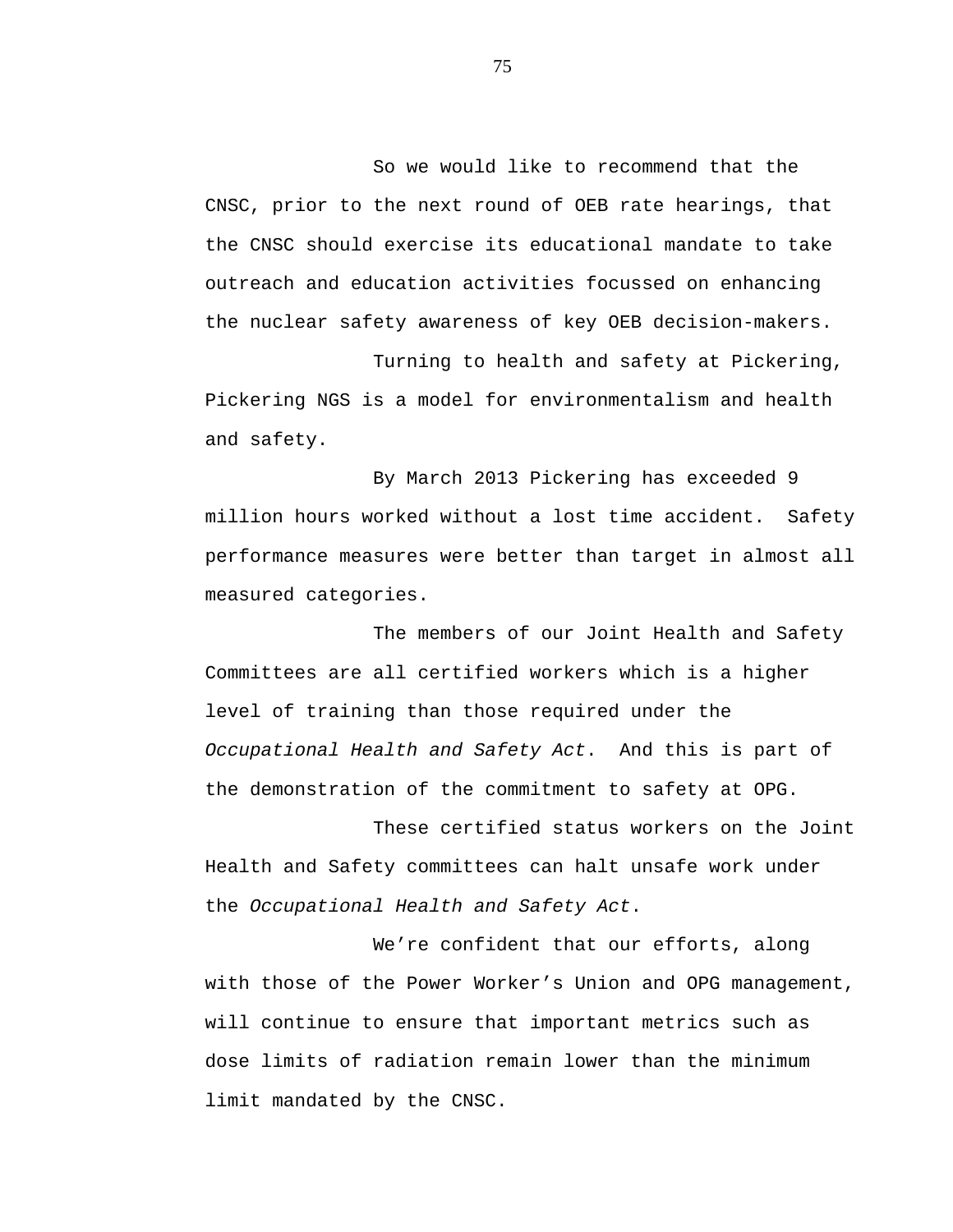We're also pleased and supportive of the performance improvement activities that have been performed at Pickering nuclear generating. Improved preventative and predictive maintenance programs have enhanced Pickering's equipment availability and reliability.

This has yielded major improvements in reliability which in turn improved capacity and forced loss factors. Improvements in human performance achieved through adopting event three tools and greater emphasis on operation and maintenance fundamentals have resulted in dramatic reduction and forced loss related to human performance.

Much improved use of operating experience from OPG's screen data to the CANDU Owner's Group is also being integrated into supervisory training. All of this is evidence of the commitment to safety and the inherent safety culture at Pickering NGS.

In addition Pickering A and B amalgamation has provided further improvements in the work environment at Pickering.

The merging of work groups from the two different plants into a single work group has resulted into consolidations and integration of work practices. Most importantly, it's fostered increased information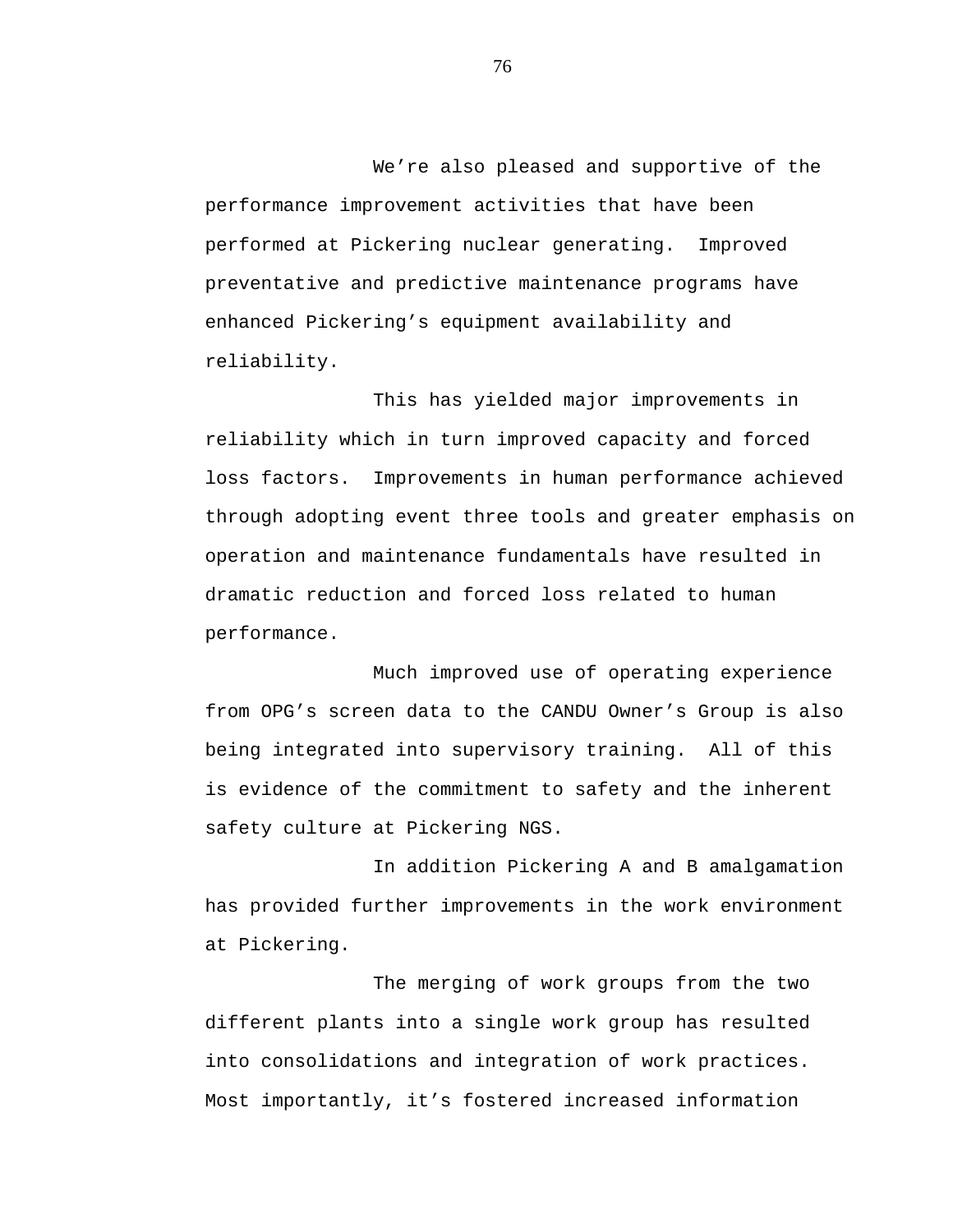sharing and allowed the adaption of best practices from the two stations. So it's allowed for encouraged crosslearning from one station to another.

There's an increased sharing of expertise and experience and issue resolution which is drawing from the larger body of expertise and the experienced personnel.

The amalgamated station and day-to-day based maintenance arrangements have created additional opportunity for cooperation and communication between engineering and specialized maintenance crews.

So the amalgamation, coupled with the improved OPEX has led to an improved operating environment.

At this point I'll turn over the presentation to my colleague, Joe Fierro.

**MR. FIERRO:** For the record, Joe Fierro.

With the transition from the Pickering nuclear plant to a station that's approaching its end of life, OPG is moving to a model of using greater contractors. And this slide just talks about the need for OPG and the society to continue to work through this process as it moves forward to ensure that we work together to make this work as best we can.

On the next slide there is a slide about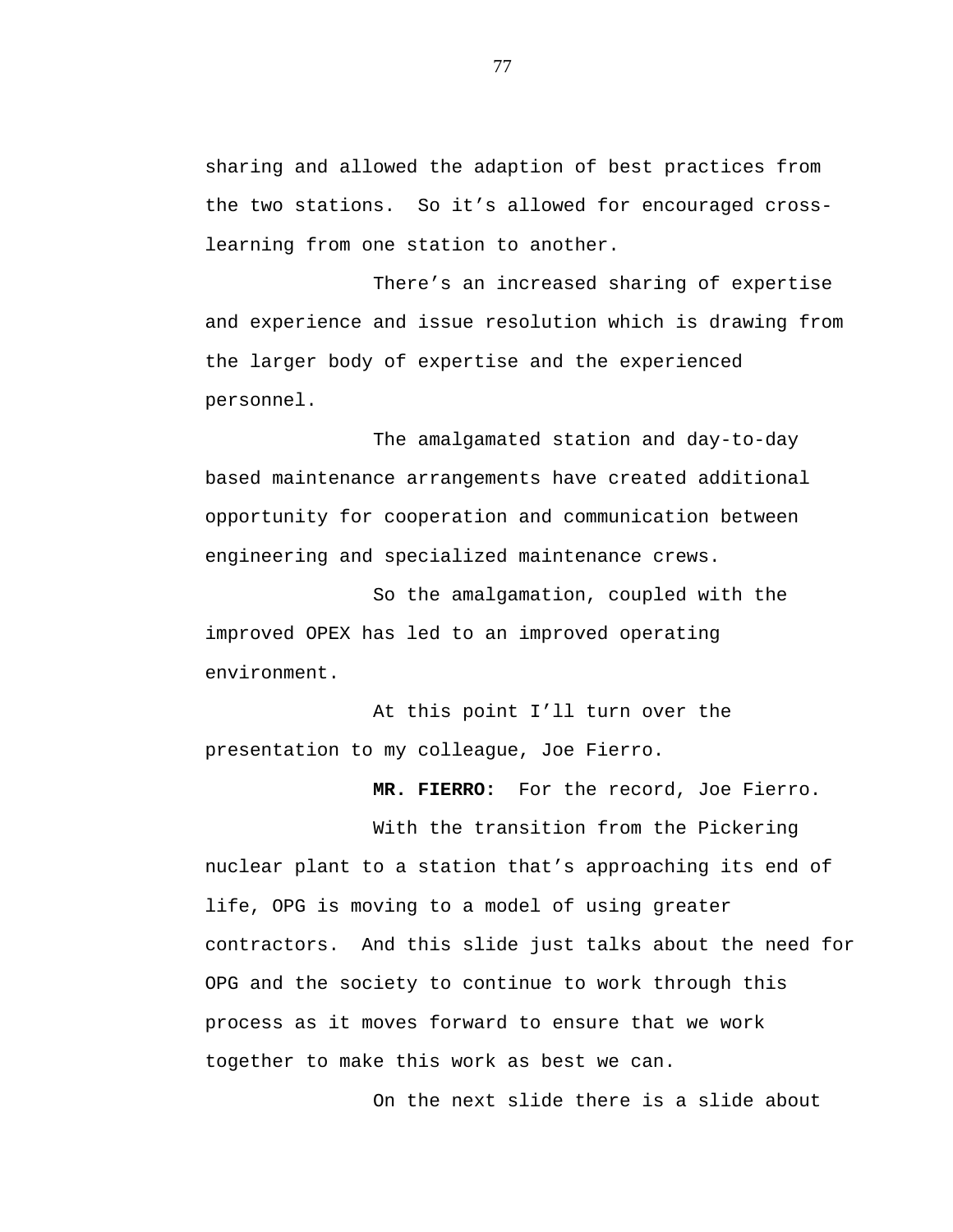end of life plans for staff. And this is something that came up in the 2010 hearings, in I guess, paragraphs 55 and 56. And we believe that this is something that in the current rate -- the current licence application needs to be confirmed that in this five-year period greater work needs to be done in this area so that the society and PW workers who are working at these plants today, who will work at these plants until the last day of operation clearly understand what happens to them at the end.

Without such knowledge or information or plans it will lead to people looking for other opportunities and could cause greater chaos than required to ensure that transition plans are developed as people move to other positions and work still needs to get done.

So we did something very similar to this for the coal plants at Lambton, Nanticoke, Atikokan and at Thunder Bay which the provincial government mandated be shut down by 2014.

And as a result of that the society and OPG reached an agreement which is attached as part of one of our submissions to deal with those staff and the PW have a similar agreement for those plants.

And what this did was allow everyone to understand what happens at the end of the shutdown. And what this did is allow people to remain, work at those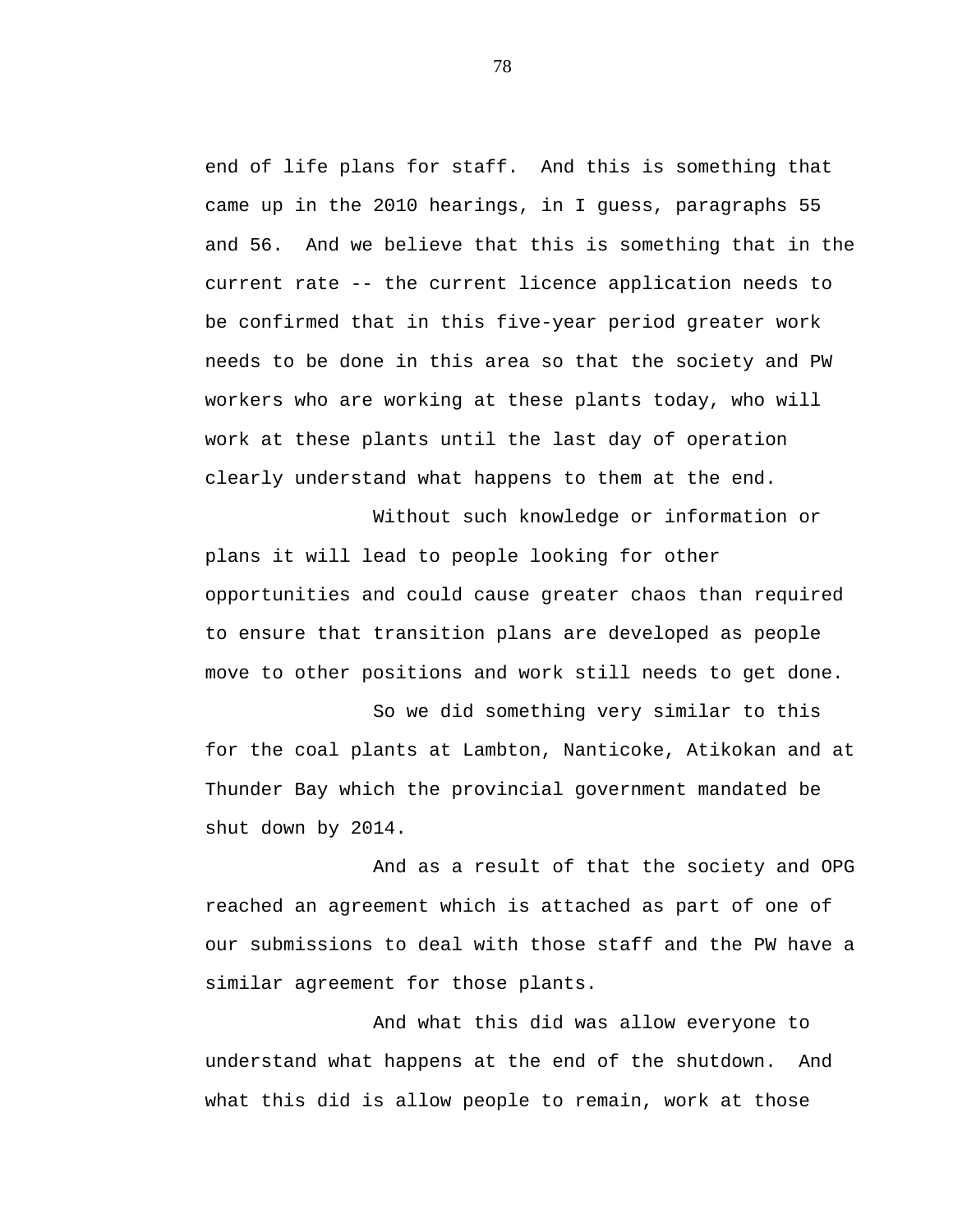plants with an understanding of the processes that would occur after, and people with their minds clear and not worrying about the future state is helpful to a safe and confident operation of these plants.

So in conclusion the society strongly supports the application of OPG for a five-year licence for the combined Pickering A and B plant.

The society is very pleased with the safety performance of the plant and the operational improvement of the plant over the last three years.

The society is pleased with OPG's desire to maintain the safety record and safety performance even when the OEB is looking forward to reduce staffing and cut costs in this area. And this is -- this is a true sign that OPG is putting safety first by taking a financial penalty to not do what the OEB wants but to run the plant safely.

And finally, the society will continue to work on behalf of its members with OPG to ensure that the plant runs safely, operates in a safe reliable manner, and that staff are engaged, motivated, properly trained and that the community and the employees continue to benefit from low cost, affordable, reliable, safe nuclear power.

And I'd like to thank the Commission for giving us this opportunity to prepare this presentation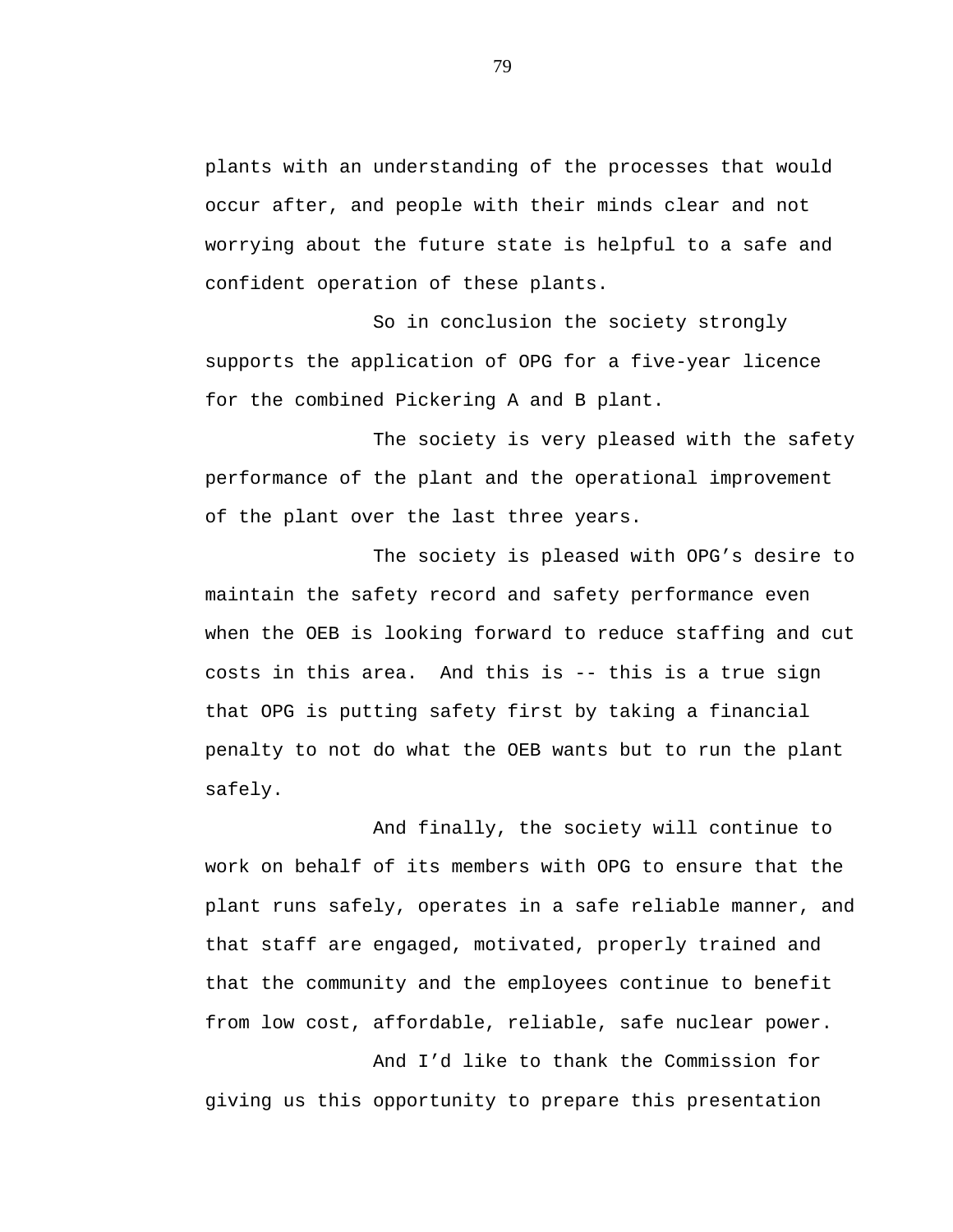and submit it to you. And we are willing and able to answer any questions you may have.

**THE CHAIRMAN:** Thank you.

Questions?

Ms. Velshi?

**MEMBER VELSHI:** A question for OPG. I think it would be helpful if you could give us some specific examples of work that -- safety work that was planned that the OEB didn't believe was prudent or cost effective. And do you normally run into this tension between what the CNSC may require and that the OEB would not approve?

**MR. JAGER:** Glenn Jager, for the record.

The OEB is -- sets our rates. We're the only rate-regulated electricity generator in the province.

They did have -- in doing that they review every aspect of our operation. They did -- and in part of our submissions we do benchmarking externally and we provide that data and they compare our operations, as do we. Because that's how we establish gaps to industry benchmarks and develop improvement plans.

They did have some specific comments on radiation technicians where we had different numbers of staff to benchmark and they may have comments in other areas. And what -- generally speaking, that's an input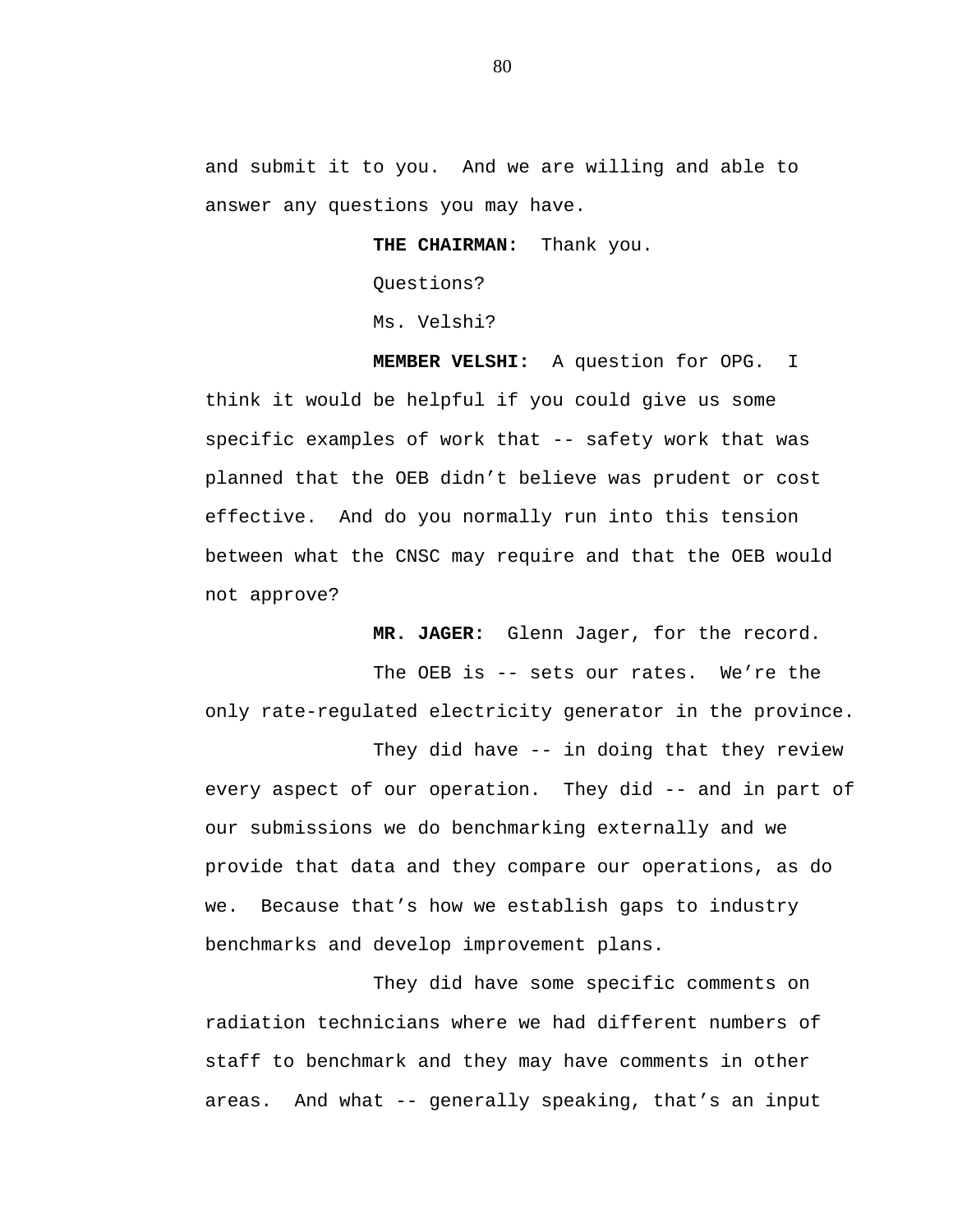into the overall rate -- rate structure that's provided.

The specifics of establishing staff levels are really left to us in how we improve to close or obtain improvements in other areas to really offset perhaps what we're doing.

So there is no specific direction to us to -- to alter staff numbers, that is left to OPG. And as was presented in the society presentation here we do set the final staff numbers.

In the end we're left to deal with the financial consequences of that. And OPG, as a company as a whole, deals with that in terms of the impact of any decisions we might make.

Not sure if that answers your question.

THE CHAIRMAN: Can I -- can I be more

specific; on the Section C of the presentation, Item Number 8, they -- the intervenors are giving specific numbers; 55 million reduction in 2011 and 90 million in 2012. And they imply I don't if it's the OEB words, but an implication here that OEB, in essence, financially penalized OPG for putting safety first. I would like to know whether that is true or not.

## **MR. JAGER:** Glenn Jager.

Was that directed -- are you directing that at OPG or…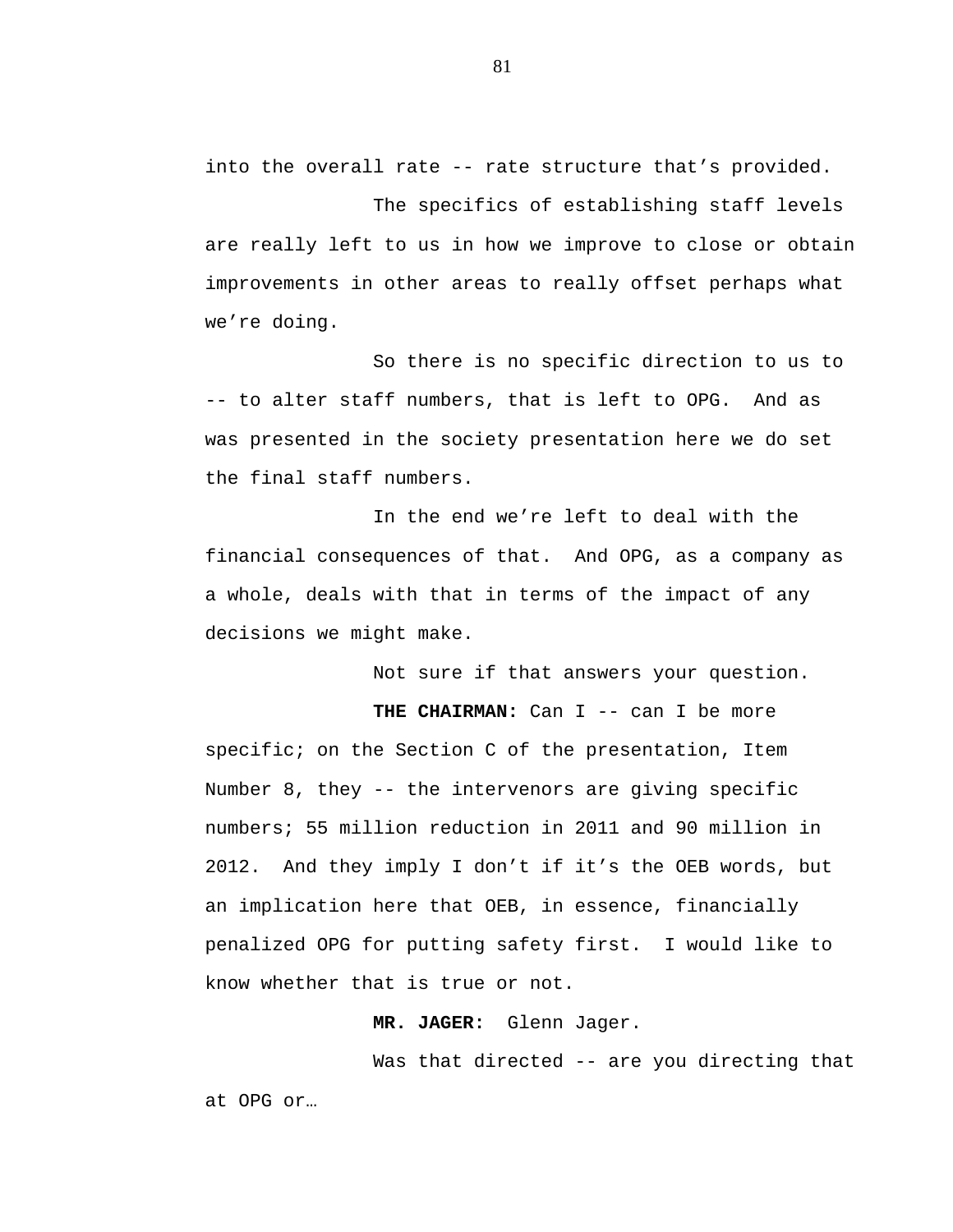**THE CHAIRMAN:** Actually, well, let me start with maybe the intervenor.

**MR. FIERRO:** For the record, Joe Fierro.

What actually happened was they looked at some benchmarking data around radiation protection technicians and they said you have 12 or 13 too many of those and OPG said, no, no, we need them because there's this alpha radiation project we're working on and -- and they said, no, because of that, you are losing this amount of money and because you have other positions like this, we're assuming you're also overstaffed there and so the total reduction was going to be that \$55 million number.

So they used one specific job -- one specific situation and extrapolated a financial penalty to OPG and assumed that they were potentially overstaffed in other areas.

## **THE CHAIRMAN:** OPG?

**MR. JAGER:** Glenn Jager, for the record.

Before I ask Barb Reuber to comment further on the OEB process, what I would say is, again, OEB sets financial -- the rate that we receive for the production of electricity and that sets our financial targets and it's -- it's left to OPG to set the necessary staffing levels in all the different areas to operate the facility and, of course, meet our financial goals.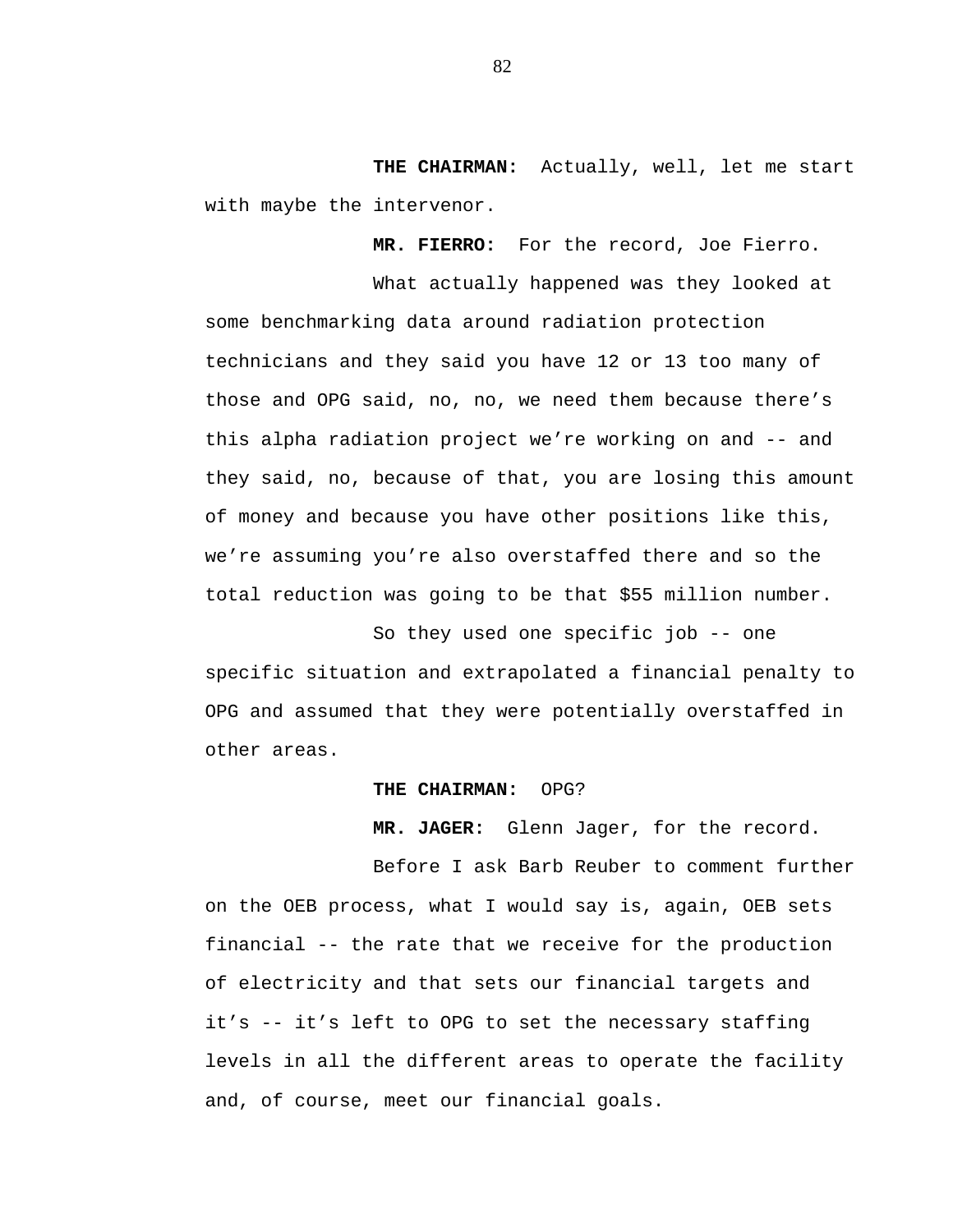I would say that there is no area in which we have set staffing levels that compromise safety in any way nor would we ever do that.

I think in this specific example of the RP techs, we had a program and the CNSC is familiar with this, where we brought in an entire alpha program, therefore that required additional staff and -- and we set the staff levels to accomplish that.

But just to reiterate, you know, financial targets are something that we obviously strive to hit. We're held accountable by the province to -- to meet our financial objectives and -- and generally, we do so.

But we will never ever put safety behind that and safety is first and we set our staff levels, we manage our operations to achieve all of our safety objectives.

And I think if you look at our performance over the licensing period, particularly at Pickering, we have met all of our safety objectives and with margin.

So I'll turn it over to Barb Reuber to discuss the OEB process in more detail.

**MS. REUBER:** Barbara Reuber, for the record.

As Mr. Jager says, the OEB sets rates and they are very clear that after having set those rates,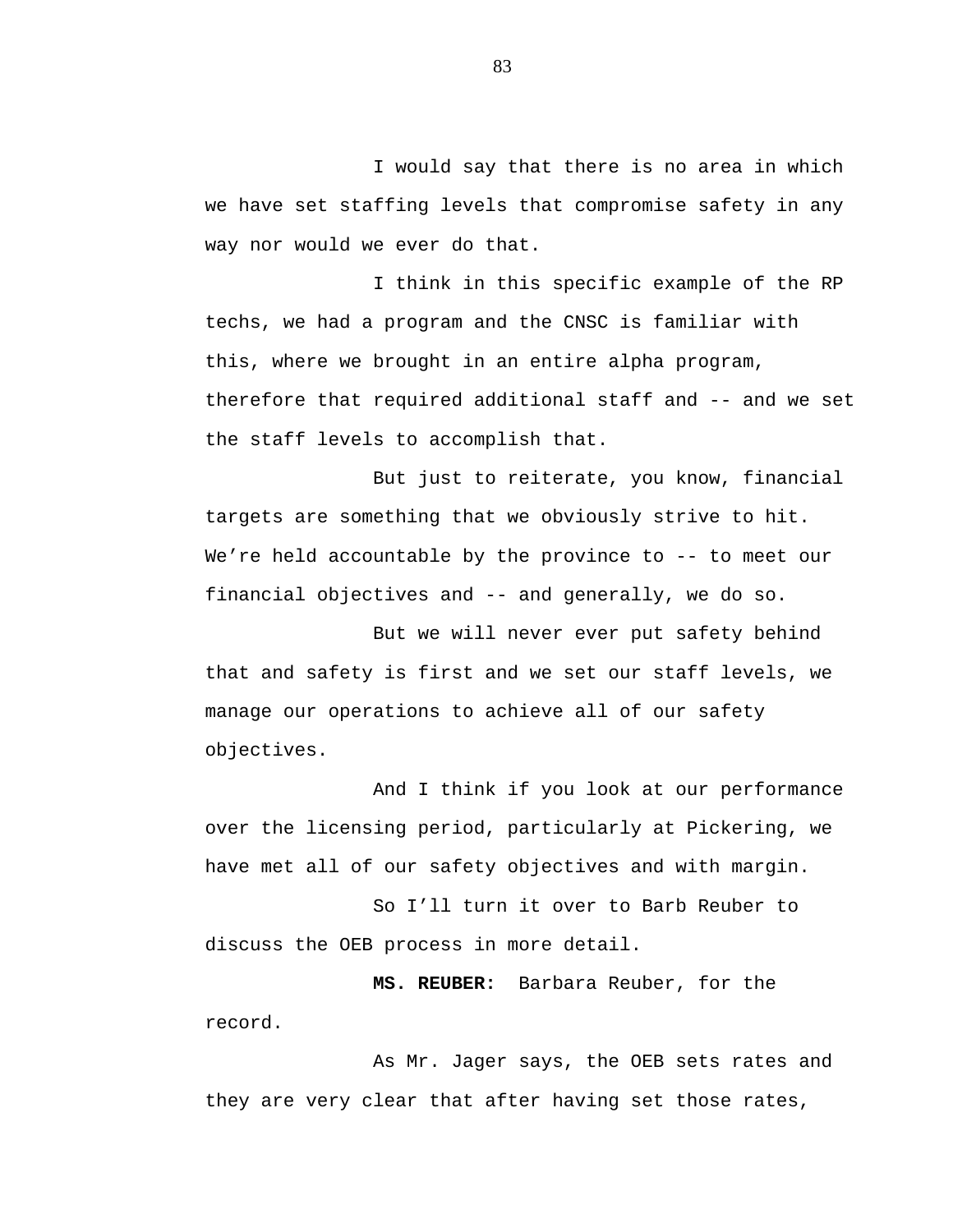it's up to the management to determine how they use the revenues that result to manage their company. Those are management's decisions.

The disallowances cited are -- were compensation related for OPG writ large and they determine, based on a prudence review of our forecast compensation costs at the highest level that those amounts were imprudent.

But it -- it was not at all directive as to how OPG would respond and I would add that OPG disagreed with that determination and that matter is currently before the Court of Appeal in Ontario.

**THE CHAIRMAN:** So do you think it'll be useful or required for CNSC to talk to OEB about our expectations?

**MS. REUBER:** Barbara Reuber, for the record.

I actually do think it would be useful to have a forum for interface between the CNSC and the OEB so that the OEB had a strong appreciation of the mandate of the CNSC and the -- and the safety role, their -- their role in safety for the public and the environment.

> **THE CHAIRMAN:** Thank you. Ms. Velshi? Anybody else? Monsieur Harvey?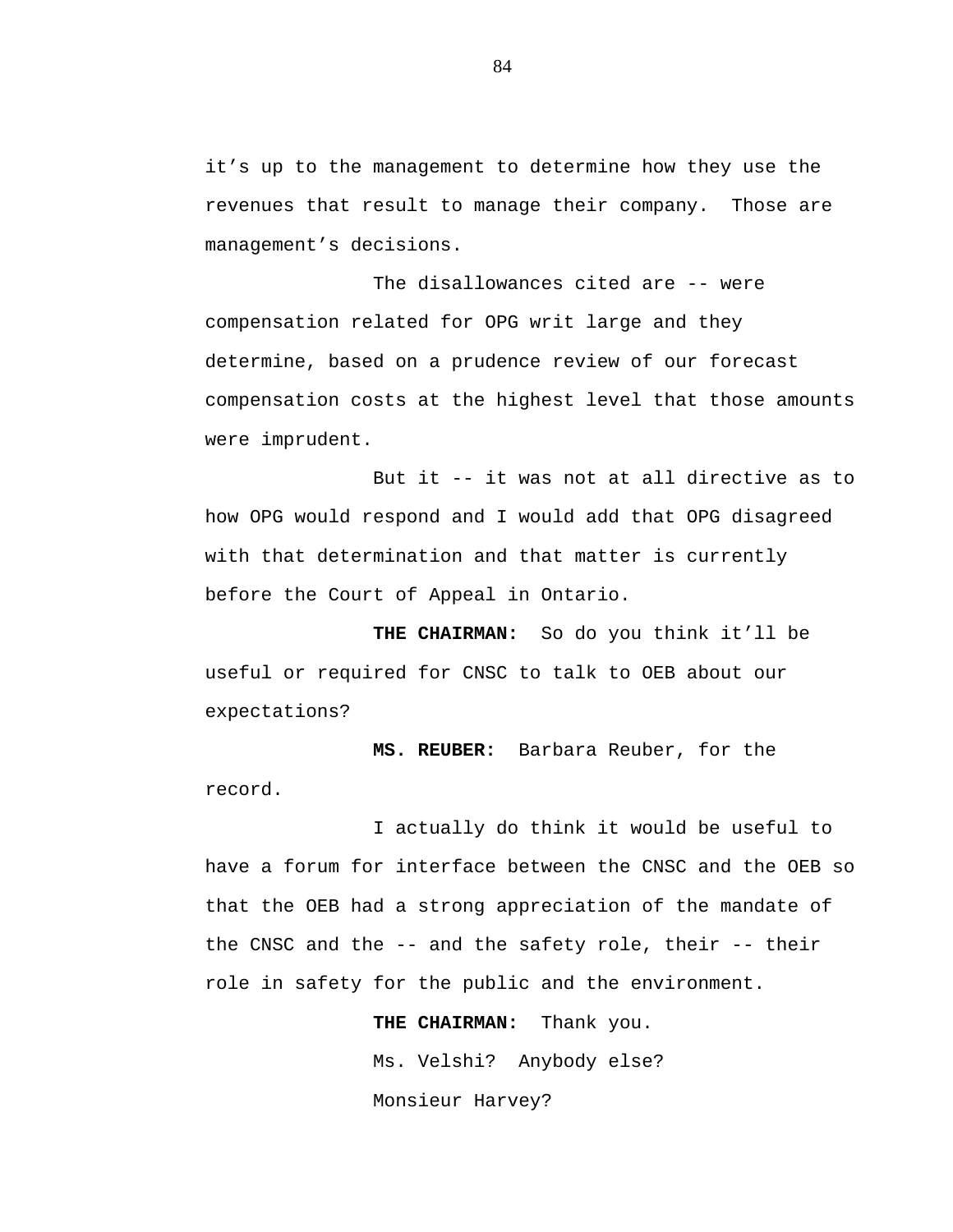**MEMBER HARVEY:** Just to follow with that, I would like to have the staff comment on that because with the example, minimum shift complement, I suppose the staff has -- has always an eye on the minimum resources in the area related with safety. So I suppose OPG cannot do what it wants in certain fields.

**DR. RZENTKOWSKI:** Greg Rzentkowski, for the record.

Of course, we monitor very closely safety performance of the station. At this point in time, we have no concern that the -- that the safety is being maintained and the station is being operated safely and reliably.

Nevertheless, if the situation like -- like this one persists for a longer time, it may eventually impact on the safety performance of the station. So we take this action as a result of the discussion here and definitely we have to talk to the Ontario Energy Board not necessarily educate them, but at least explain better what is our regulatory framework, how it is implemented and what the licensee has to do to maintain safety.

**MEMBER HARVEY:** Because I was to touch that point at the end in the round because in your text, in your submission, under "Business transformation initiative", there is a sentence: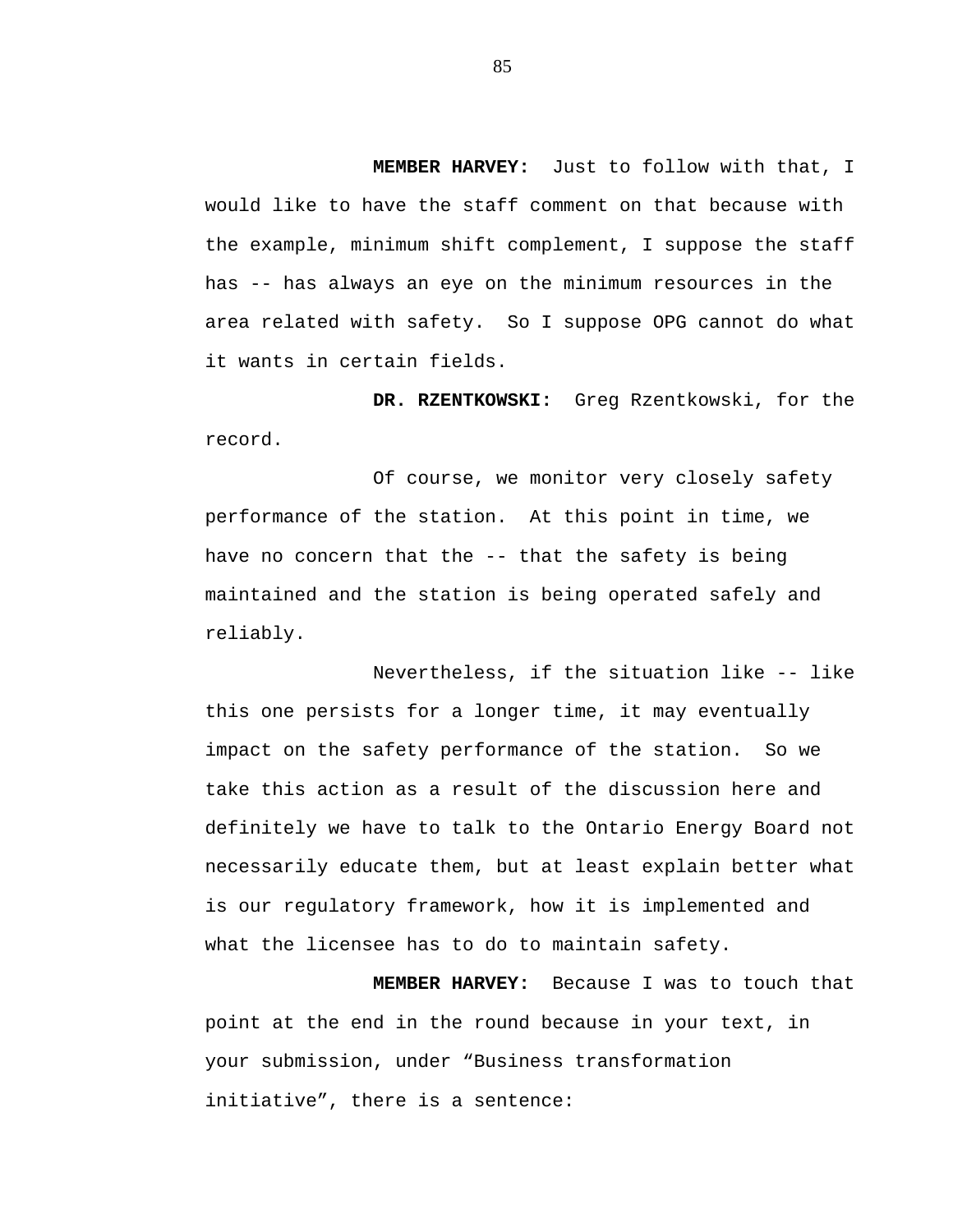"The design of the organization will meet business needs with fewer resources."

So we want to be sure that the fewer resources would not compromise the safety.

**MR. JAGER:** Glenn Jager, for the record.

Just to back up a bit on the -- on the minimum shift complement, that is met at all times and ensures the safety of the power plant and -- and I would add that we're the only utility that has, thus far anyway, met the requirements of the CNSC in terms of G323 and the analysis -- supporting analysis for minimum complement and this was in support of our days base maintenance program.

This is a very exhaustive analysis that supports our minimum shift complement. It took a number of years to complete, and we went through that exercise to assure the safety of the plant and that it's adequately staffed at all times.

But as well, that initiative accomplishes and increases the effectiveness of our operation.

The -- in terms of business transformation, that is a company-wide initiative, not just specific to nuclear, but really speaks to a restructuring of the entire company and it's a consolidation, if you will, of functions across the company that recognizes the fact that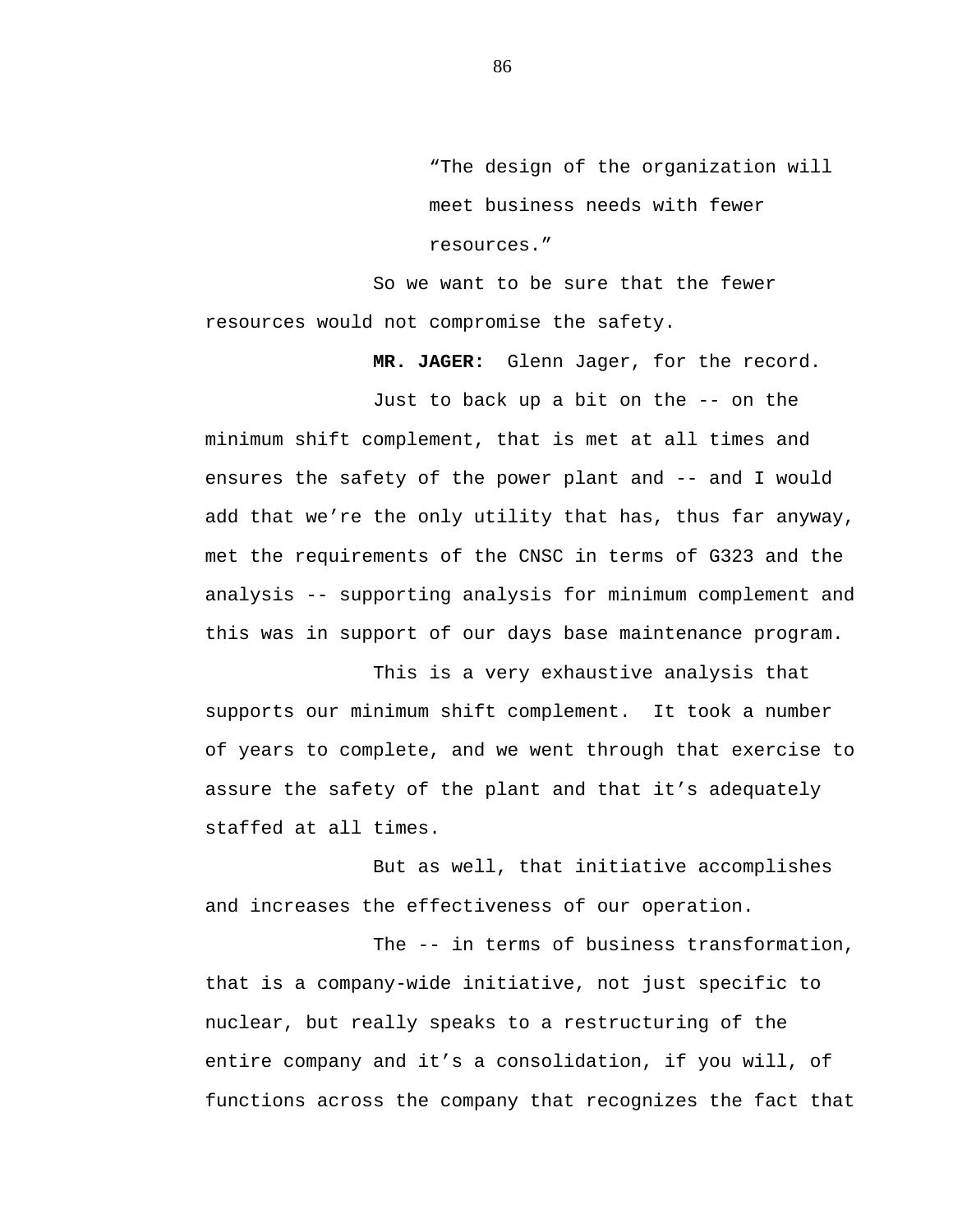we have closed or are closing the coal-fired plants and, of course, we have to readjust all the different support functions within the company to match the generation mix and the level of support that's needed across the company.

We're partway through that process. We, as a result of it, have achieved a number of economies in a - - in many different support functions.

It was directed just at that -- primarily at that segment of the business, the support area to the generating stations. The generating stations themselves were largely unaffected by -- in staff numbers, that is the personnel that directly operate and maintain the plant; we're not directly affected in terms of business transformation.

So it's a process we're still going through, mainly directed at the support functions and this is a company-wide effort and we have been able to achieve a number of economies in the business, and that factors into the rate discussion that we have with the OEB and it's how we achieve our financial goals and -- and remain accountable to the -- the Province of Ontario and the ratepayers to achieve safe production of electricity at competitive costs.

-

**THE CHAIRMAN:** Mr. Jammal, you wanted to --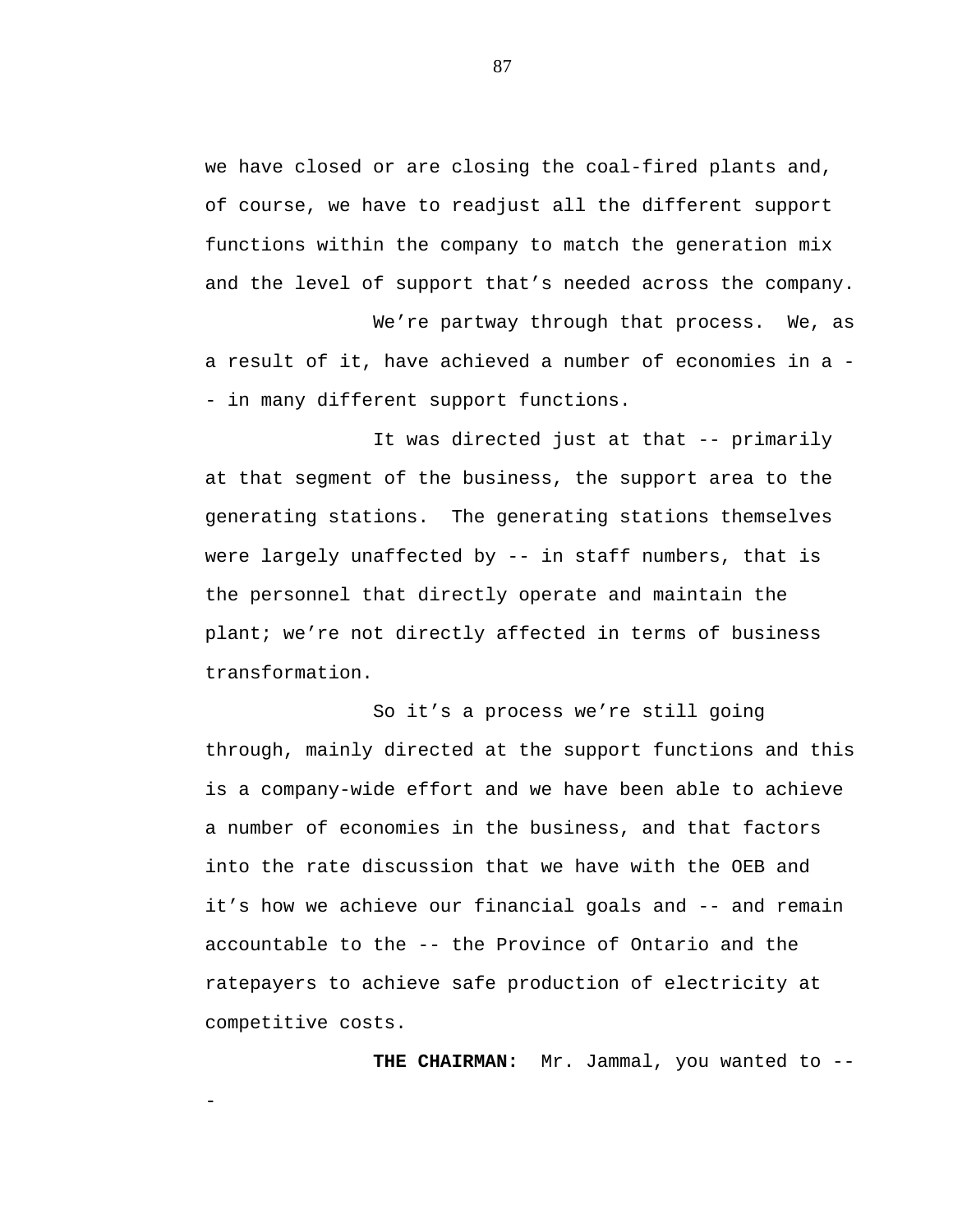**MR. JAMMAL:** It's Ramzi Jammal, for the record. Thank you, Mr. President.

I just would like to reiterate one important fact that the safety is the responsibilities of the operators responsibility, and specific OPG. Even though I fully support the outreach to the OEB, I just want to make it very clear that the CNSC is not going to be between OPG and the OEB. We will set our requirements. It's OPG's responsibility to meet them.

We have staff onsite who carry out inspection at any time we feel that there has been any potential impact on safety, we will take regulatory actions in accordance with the resources in place, let it be derating, let it be licensed limitation of their activities.

But the key point here is, yes, we're open for discussions, overall the safety and OPG's role is responsible to operate safely.

**THE CHAIRMAN:** Okay, thank you.

Anybody else?

Monsieur Tolgyesi?

**MEMBER TOLGYESI:** Considering, you know, you have a large membership, you said 8,300 people. Considering the end of operations in a few years, what you consider -- what measures or actions should be undertaken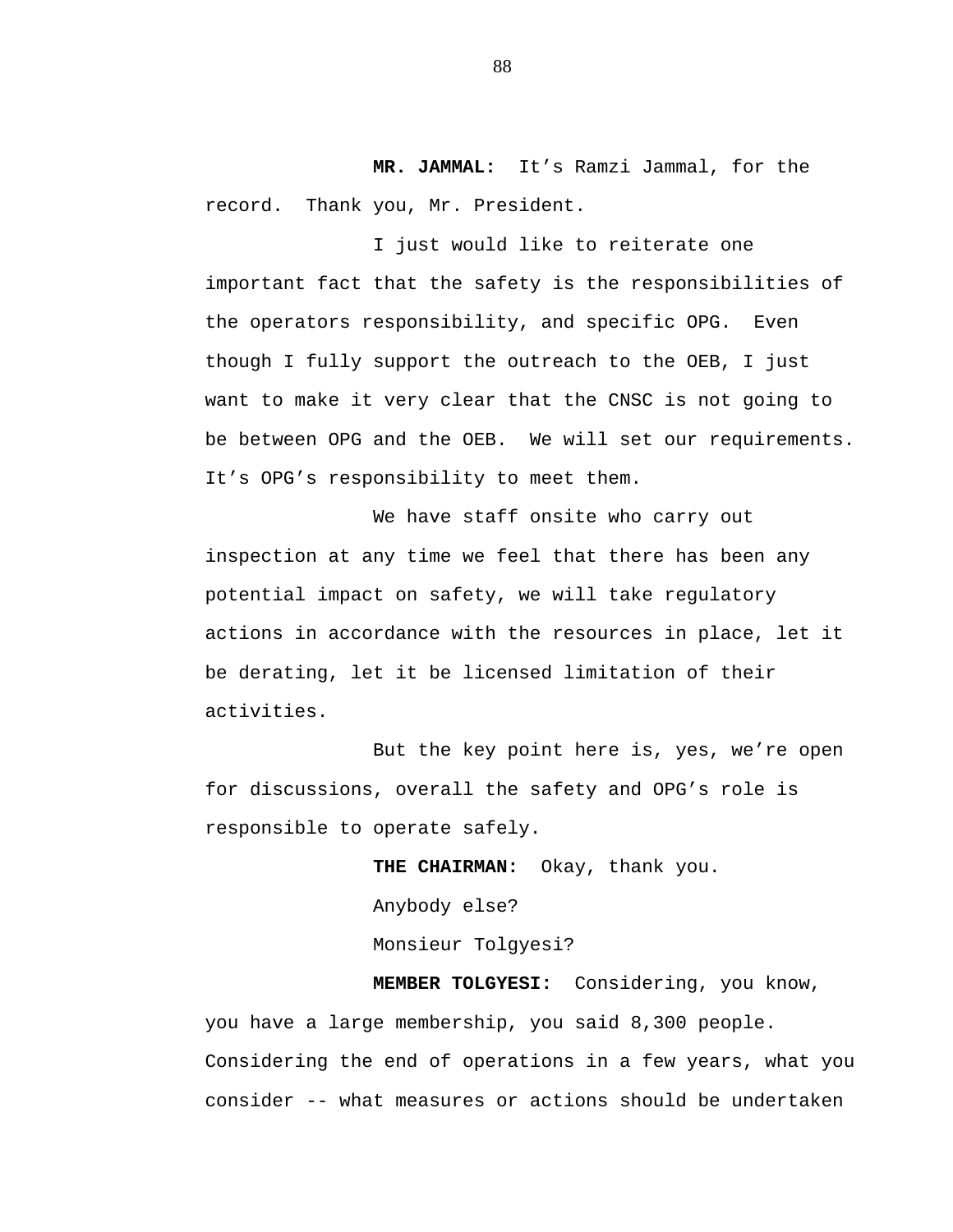to maintain the minimum shift complement and the availability of appropriately trained employees right to the end of operations?

Because usually, you know, you cannot commit -- you cannot just decide that: Okay, you will have so many operators. We should make sure that they are available -- they are ready to work for us although the operations are getting close to the end.

**MR. FIERRO:** So this is a fairly complicated question because there's different people doing different roles and some roles require significant training.

But, in the end, I believe this is something that OPG and the unions have to work on together so there is a plan. It may not be a perfect plan, but it is something that we did for the coal plants, which would give people a certain level of certainty.

And, obviously, the people who work at the plant, some of them will be required for some period beyond 2020 but, in reality, unless there's an opportunity to go to a new nuclear plant that's under construction, there's only so many other spots that people can move to.

So it will be -- it won't be easy to find employment opportunities for everyone, but we also have the advantage of some demographic where we have people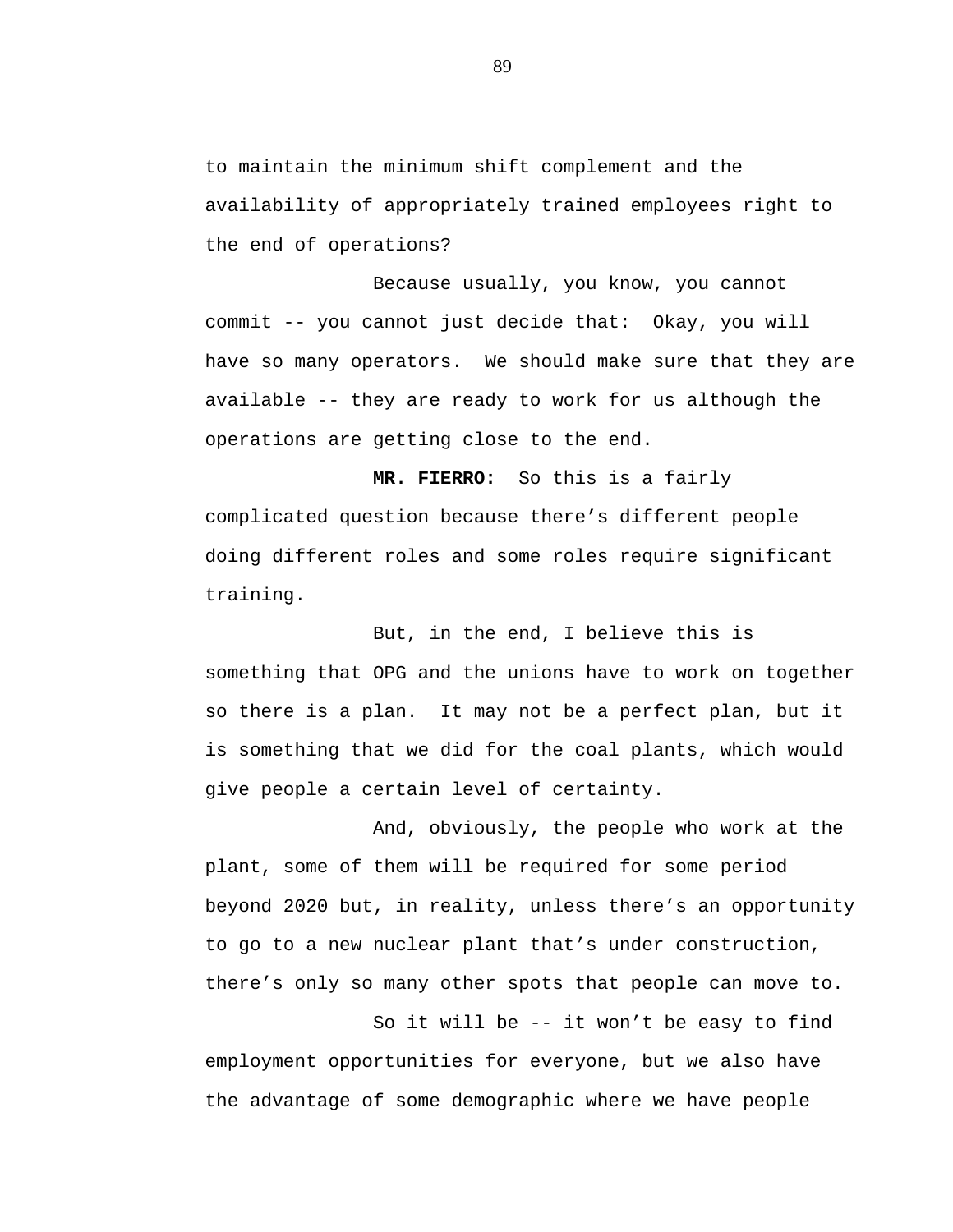who, in the next five, maybe 10 years, will be retiring. So it may work in well with other plants.

So we are prepared and willing to work with OPG to find a plan that works for OPG to operate the plant safely up until 2020 and for our members to be treated fairly with respect and with dignity at the end of their careers.

**MEMBER HARVEY:** My question was mainly about what you think should be done to make sure that you maintain the labour because, you know, when you have opportunities you know that it's ending, you leave.

So it's not necessarily because of demographics; so, eventually, it will be less employees. Demographics could work against you because there's lots of openings. Here is you have to maintain the person in place right to the end of operations.

**MR. FIERRO:** Joe Fierro, for the record.

What we did at the coal plants, which have similar requirements, is we worked out a process to allow some contract employees or some external hires as temporary employees to migrate into certain roles that were of a short-term nature and to allow people to move to other positions.

So there is a combination of perhaps a temporary workforce being introduced at some point along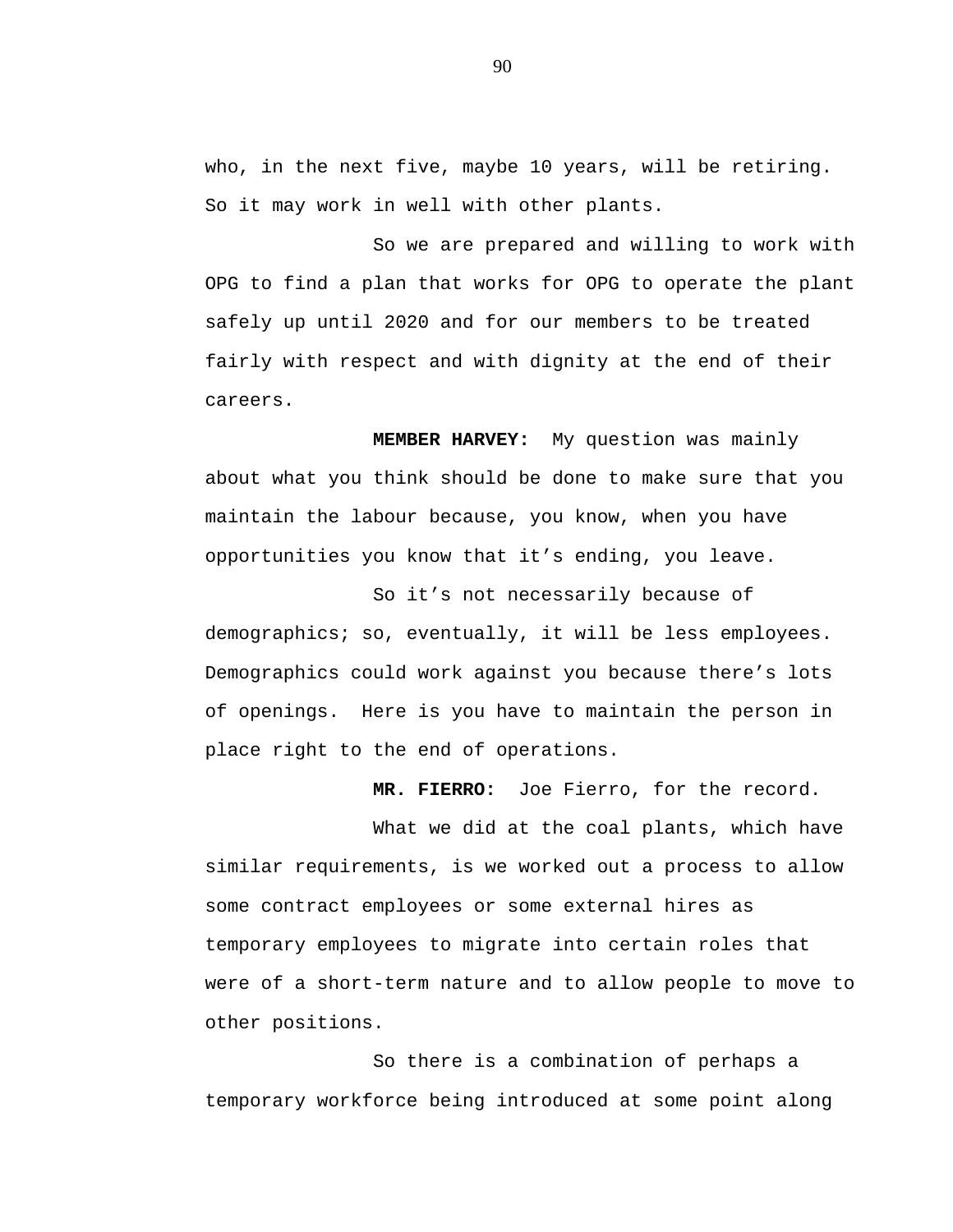with potentially some contractors and then allowing people to move to new permanent positions so that, you know, they can go to where they need to go to.

So there isn't a simple answer and it's going to require significant effort to figure out how to deal with a large group of people like this. But we are prepared to look at different options to ensure this works for both OPG and for the workers.

**THE CHAIRMAN:** Just piggybacking on this, in your submission on section -- I wish you had page numbers, there's no page numbers -- section I2, you are -- I understand you're working up those modalities of end of life staffing and personnel.

But here you say:

"The CNSC must most specifically require OPG to deal with the issue surrounding the human resource aspect of the plant."

I'm just trying to say: What did you have in mind here?

And it's not the first time that it was raised that there's an issue between your Union or your workers about the end of life. And I understand they're eager to get a deal or an understanding with your guys. So you're not suggesting that we make them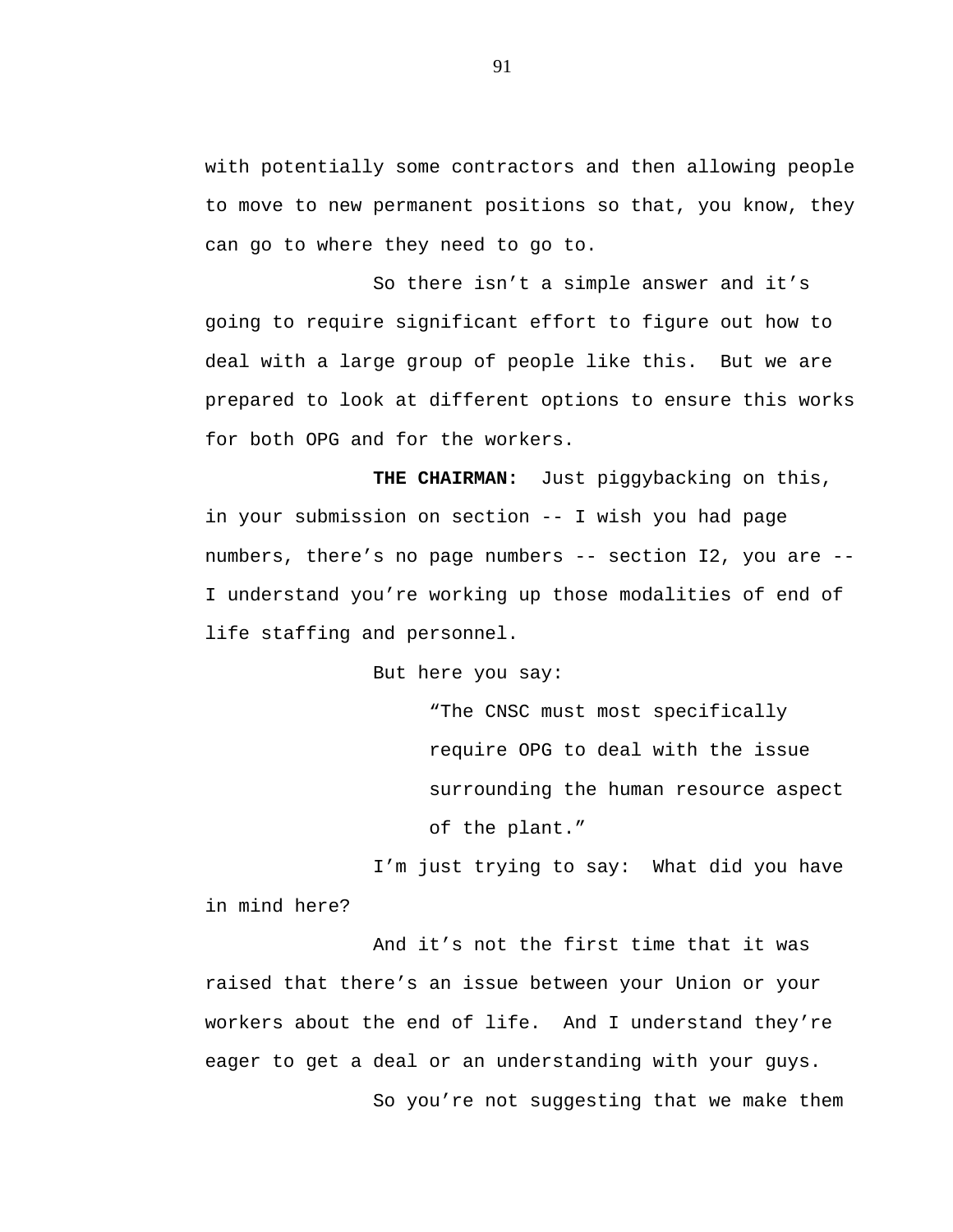sign a deal, kind of a thing?

**MR. FIERRO:** No, we're not saying you make them sign a deal.

**THE CHAIRMAN:** I just want to make sure --- **MR. FIERRO:** You could encourage them that an agreement with the workers or the workers' representatives is something that the CNSC sees as a positive thing because, obviously, in a 5-year period, it's something that would have to be done because, if we're talking the middle of 2018 when this 5-year licence would be over, you're now within two, two-and-a-half years of the end of life.

I think employees have a right to know what's going to happen with them and I know OPG has been working on some things, but there needs to be a little bit more of an onus or an interest or a desire to do something within this licence period so that the certainty of those workers' future is known by all so that they can rest assured what's going to happen to them, continue to work there safely and with the right attitude and not have to necessarily worry about what might happen.

## **THE CHAIRMAN:** OPG?

**MR. JAGER:** Glenn Jager, for the record. I guess two things and I'll turn it over to Mr. Tulett to talk about the specifics of what our plans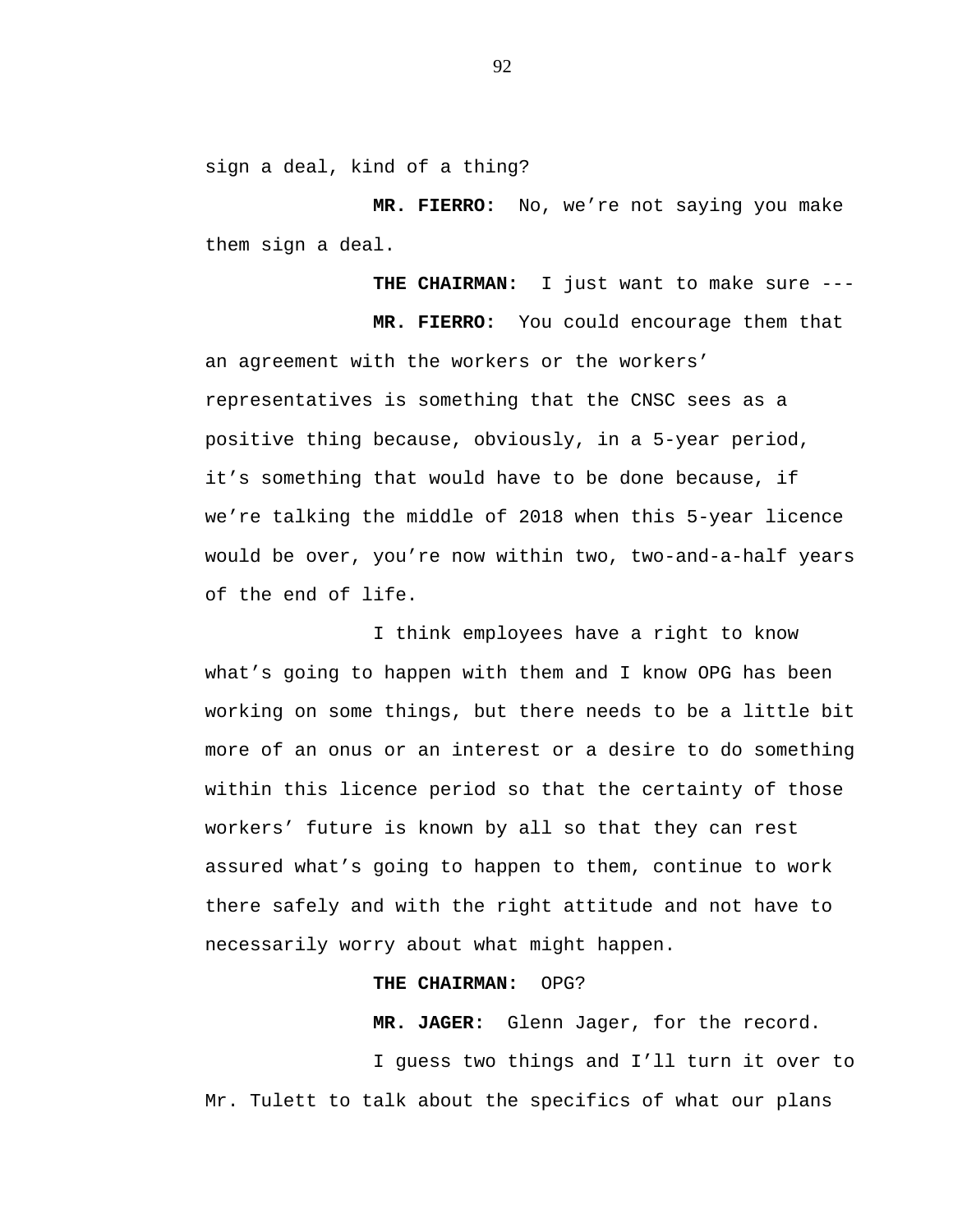are and what we intend to do.

But, for the Commission, this is an action in our Sustainable Operations Plan that we need -- that we've identified that we need to complete and we'll complete as part of the overall Sustainable Operations Plan to take the site out to 2020.

And I'll ask Mr. Tulett to speak a little further on that.

**MR. TULETT:** Mark Tulett, for the record.

So as I said for the record yesterday, the Sustainable Operations Plan actually commits us this year to develop 10-year staffing plans for all employees for the whole company.

We would traditionally do staffing plans on a 5-year basis, but recognizing the shutdown period in 2020, we deliberately extended our staffing plans out past the 2020 period and, really, to capture all the issues the Society has talked about.

It's not going to be a simple solution, we've got needs for Darlington refurb increasing, needs for Pickering decreasing.

And as I said yesterday, our goal is really to keep the force engaged in useful work, which we don't believe is an issue, but also that every employee understands their fate so that, if they want a retiring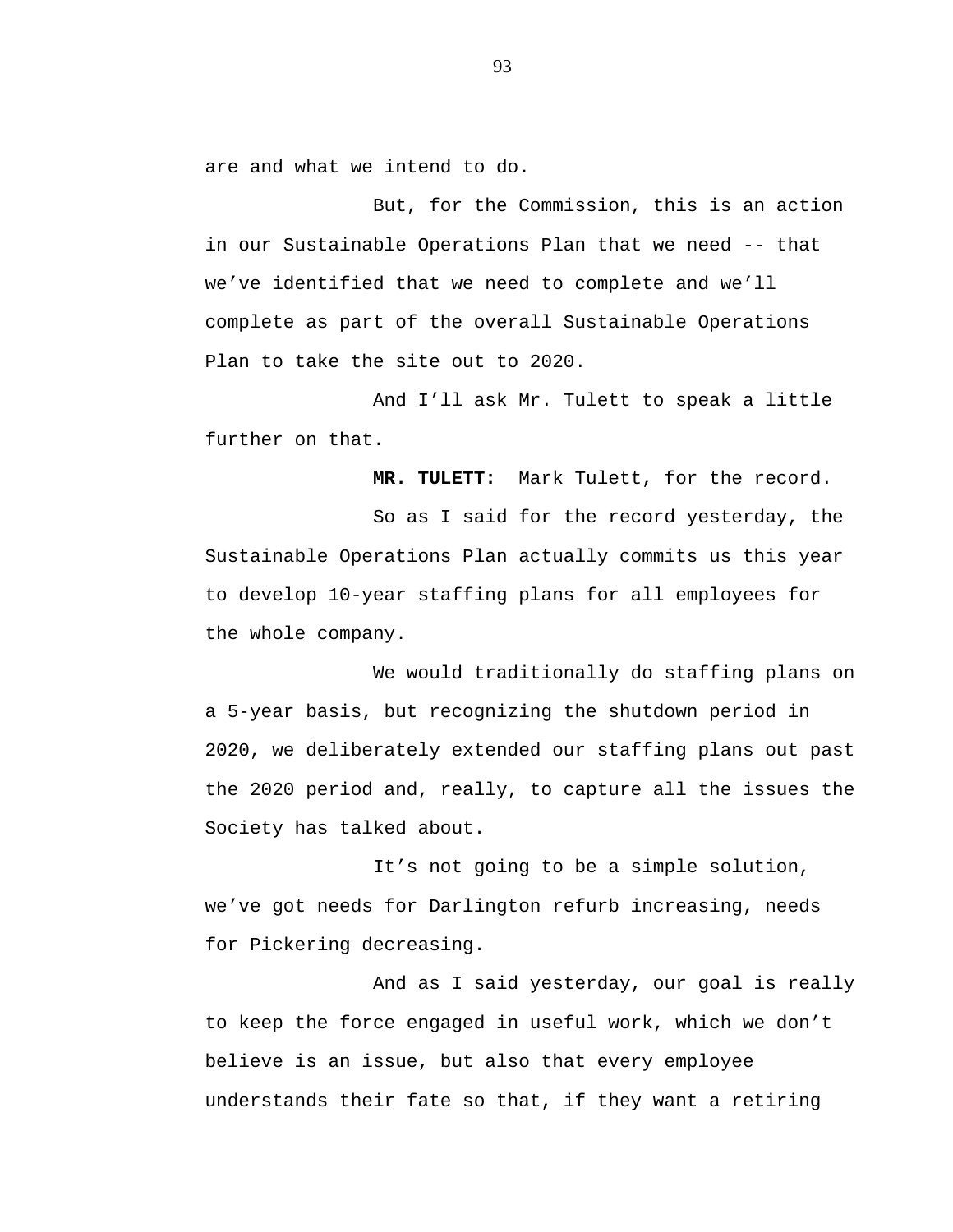role at Pickering, then there will probably be a spot to do that.

If they want to move on to Darlington refurbishment, then that's got to be built into the staffing plans.

And as the Society pointed out, it's probably a mixture of temporary staff and contract staff so that you're not hiring people that you won't need later.

So we are committed to working with the unions this year and working out that 10-year plan and working through this 2020 period.

**THE CHAIRMAN:** Thank you.

Final words to you guys. Anything else you want to add?

**MR. FIERRO:** We'd just like to thank the Commission for this opportunity to make this presentation and we'd like to thank you for your time today.

Thank you.

**THE CHAIRMAN:** Thank you.

We shall take a 15-minute health break here. That's it, 15 minutes.

--- Upon recessing at 10:37 a.m.

L'audience est suspendue à 10h37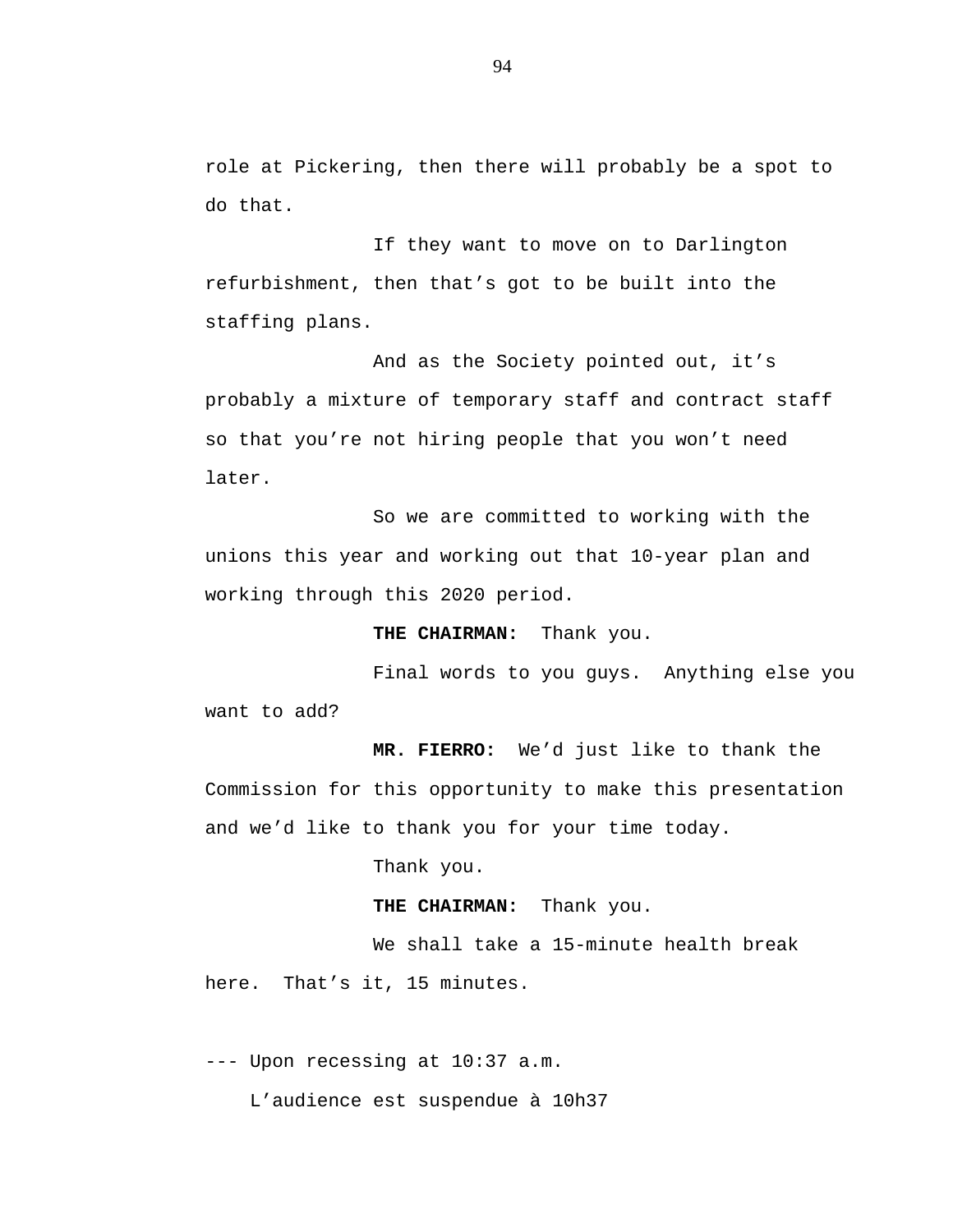--- Upon resuming at 10:54 a.m.

L'audience est reprise à 10h54

**THE CHAIRMAN:** Settle down and we can get going. We can go without it.

We'll move on to the next submission, which is an oral presentation from Ms. Cockburn, as outlined in CMD 13H-2.104.

Please proceed.

**13-H2.104**

**Oral presentation by**

**Gail Cockburn**

**MS. COCKBURN:** Good morning. My name is Gail Cockburn and I'm here to say a few words in addition to my written submission.

I live in Whitby and have been concerned about the safety of the nuclear power plants in our community and their effect on our health.

I'm part of a small group, Durham Nuclear Awareness, dedicated to raising awareness about nuclear issues. As part of this hearing process, Durham Nuclear Awareness received funding to engage an expert, Mr. Arnie Gundersen of Fairewinds Associates. He has made a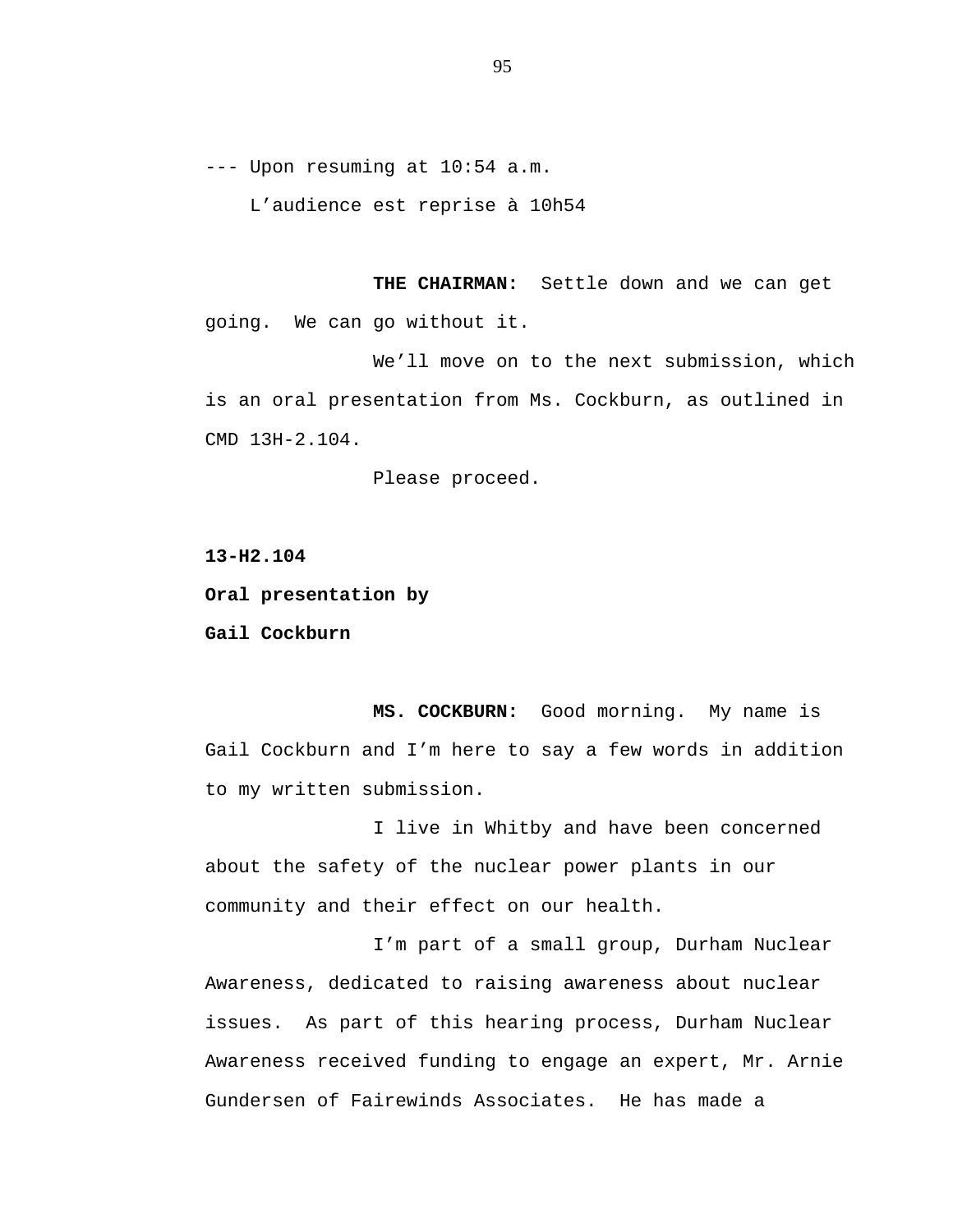submission on DNA's behalf.

Mr. Gundersen makes it clear that the request by OPG for a 5-year licence should be denied due to the many safety issues of the ageing multi-unit Pickering station, which is situated so close to a major population.

To compound his concerns about the safety of an ageing reactor, the nuclear emergency plans for Durham Region and Toronto are completely inadequate to protect the population from a major accident.

Theresa McClenaghan, of the Canadian Environmental Law Association, submitted a well-researched expert submission about nuclear emergency planning, which should guide the Commission in order to protect the residents in Durham Region and Toronto.

Shawn-Patrick Stensil's submission for Greenpeace, among many issues raised, outlined recent information about an intolerable risk relating to the predicted frequency of large accidental radiation releases, which is significantly higher than previously thought.

Here, we have three expert well researched submissions being presented before the Commission asking questions and raising issues that need to be addressed. What they are each asking, because of these concerns, is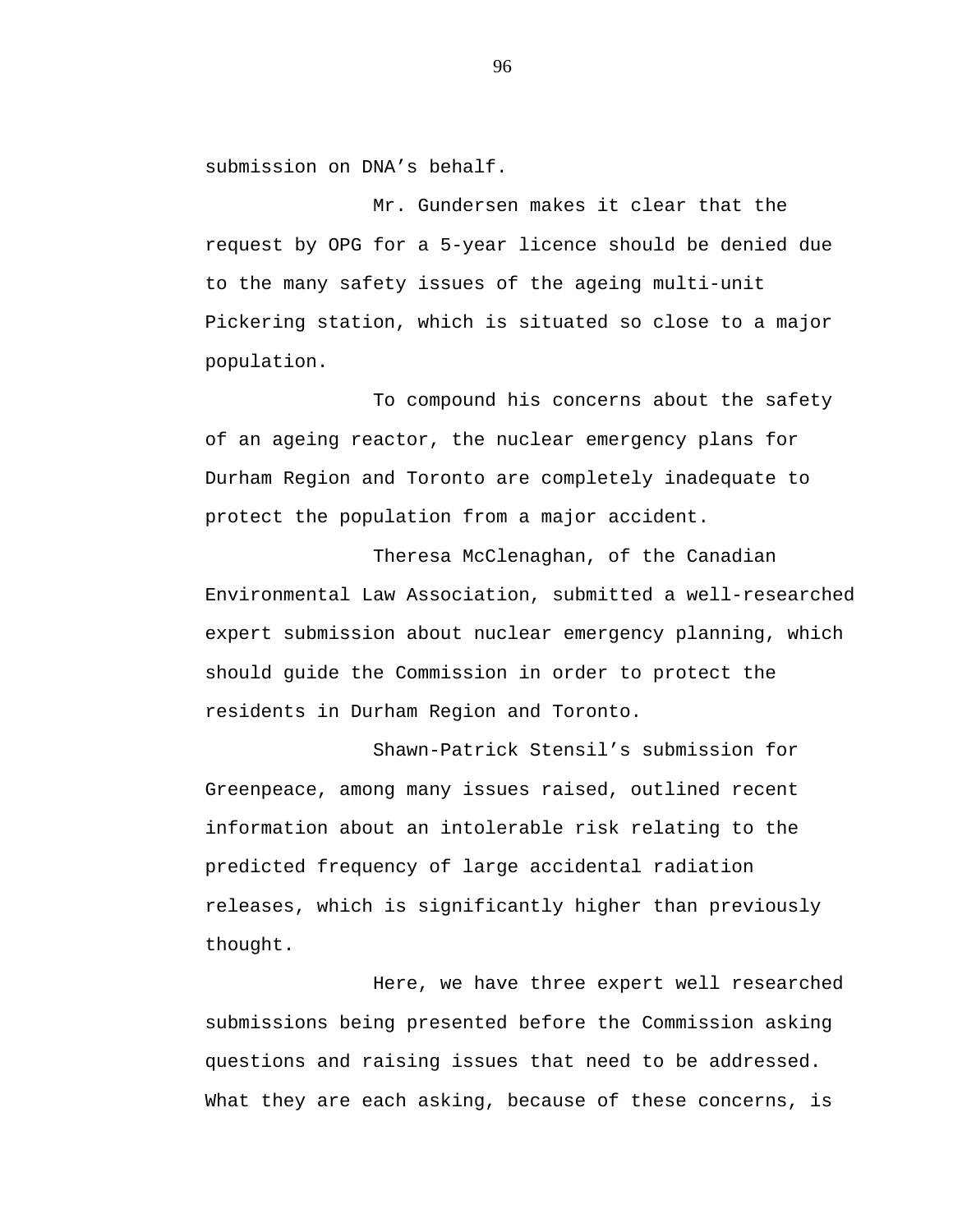that the five-year licence be denied.

After attending the hearing for the past two days, I've listened to OPG's and CNSC's explanation to the intervenors' legitimate concerns, and I'm not reassured that an ageing plant can operate safely beyond its design life and keep the public safe.

I request that the five-year licence be denied. Thank you.

**THE CHAIRMAN:** Thank you.

Anybody want to add a question here?

Questions?

Okay, thank you. Thank you very much.

I would like to move to the next

submission, which is an oral presentation from Ms. Pulst, as outlined in CMD 13-H2.114. Please proceed.

**MR. LEBLANC:** And I'll just note for the record, you provided us a document, which is an extract I guess from the original Municipality of Durham document. I'll distribute it ---

**MS. PULST:** That is correct because the one I sent was 200 pages, I'm so sorry.

THE CHAIRMAN: Go ahead.

**MS. PULST:** So I just press and leave it on, okay.

**THE CHAIRMAN:** That's it.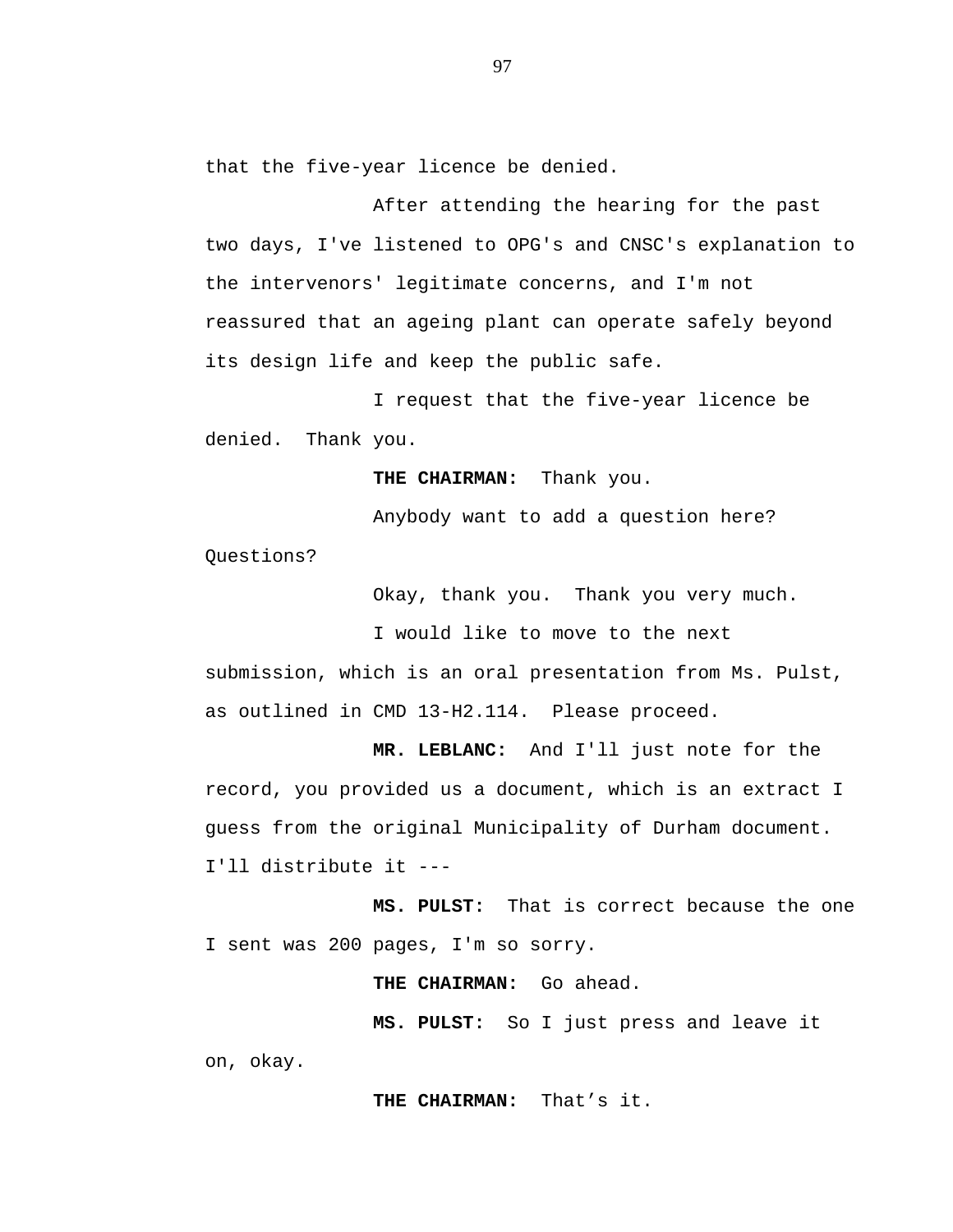**13-H2.114**

**Oral presentation by**

**Barbara Pulst**

**MS. PULST:** Honoured Members of the Canadian Nuclear Safety Commission, thank you so much that you have extended this another day so that people such as myself could submit our requests.

I am just going to tell you briefly about myself and then I will talk about the democratic process that I felt was circumvented and about water, and then, number three, about community partnership population and growth.

I am deeply concerned by Ontario Power Generation's proposal to run the ageing Pickering reactors beyond their design life, particularly while April 22<sup>nd</sup> and  $24<sup>th</sup>$ , I observed a process of decision-making that was underhanded and lacked respect for the people who live very close to the plant.

My name is Barbara Pulst, and I live at 909 Vistula Drive in the West Shore area of Pickering. A family of six, we live less than 1 kilometre from Pickering nuclear power plant. And when we moved here, we had no qualms about living near the power plant but that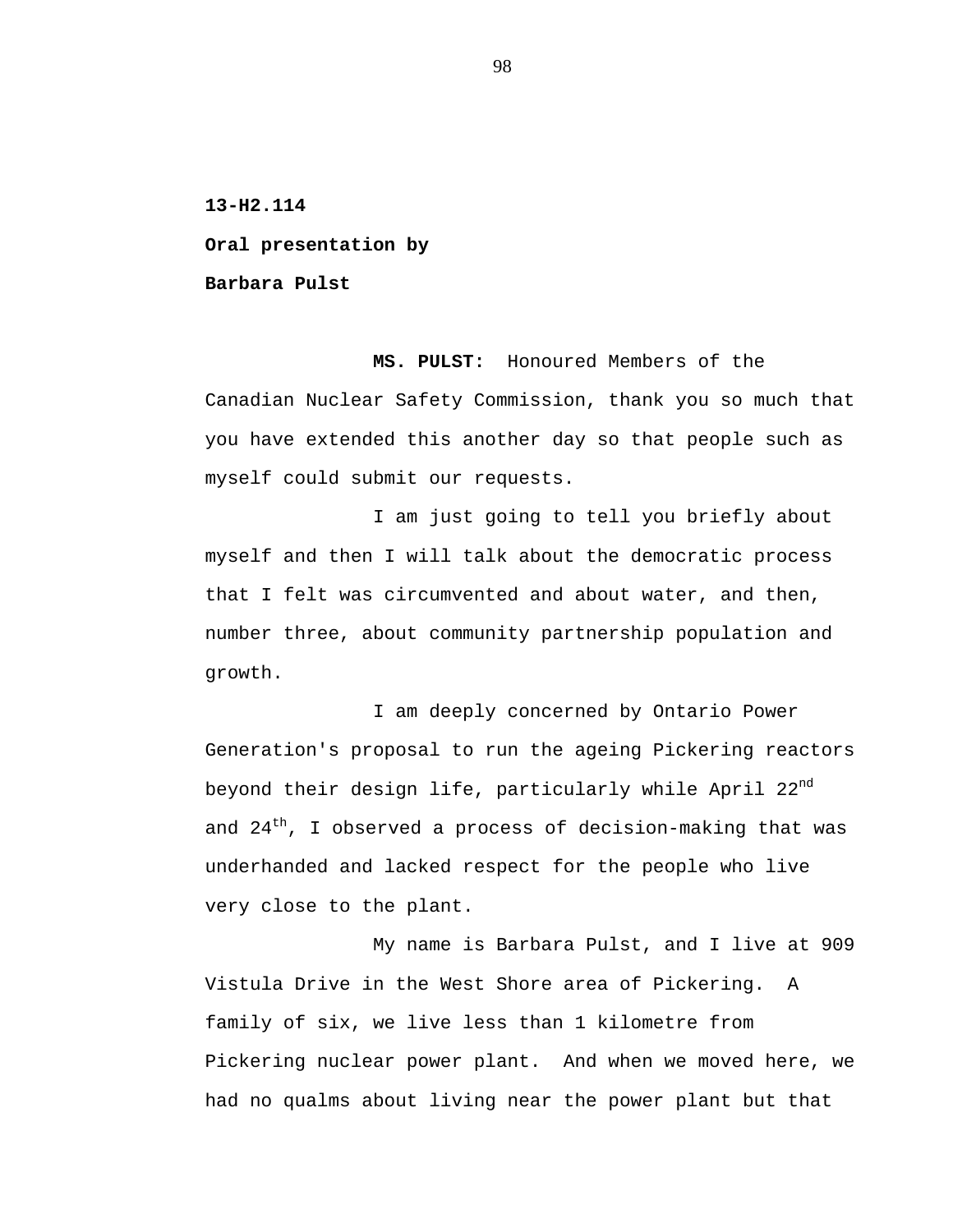changed dramatically that week.

I'm interested in open dialogue between local government and OPG regarding emergency planning, a realistic evacuation plan for the unspeakable, as I have three children attending local schools, and the environmental and social impact on people and nature in the surrounding area. Managing an ageing plant made of ageing metal and ageing concrete, involving such great sums of money requires accountability.

Local elected officials are our only opportunity to hold the OPG energy giant accountable. Municipal Council decision did not follow due process. I'm concerned about the process by which Pickering Council, on April  $22^{nd}$ , arrived at a consensus to support the five-year relicensing agreement with OPG.

Surely, such an important decision should have been put on the agenda and should have been discussed with prior notice to the counsellors and the public.

This was not the case, as it was slipped in by Mayor Ryan on Monday, April 22<sup>nd</sup>, 2013, at the eleventh hour under "Other Business".

And you'll see that is one attachment I had at the end of the -- and I'll read it here.

> "Mayor Ryan also stated he was seeking the consensus of Council with respect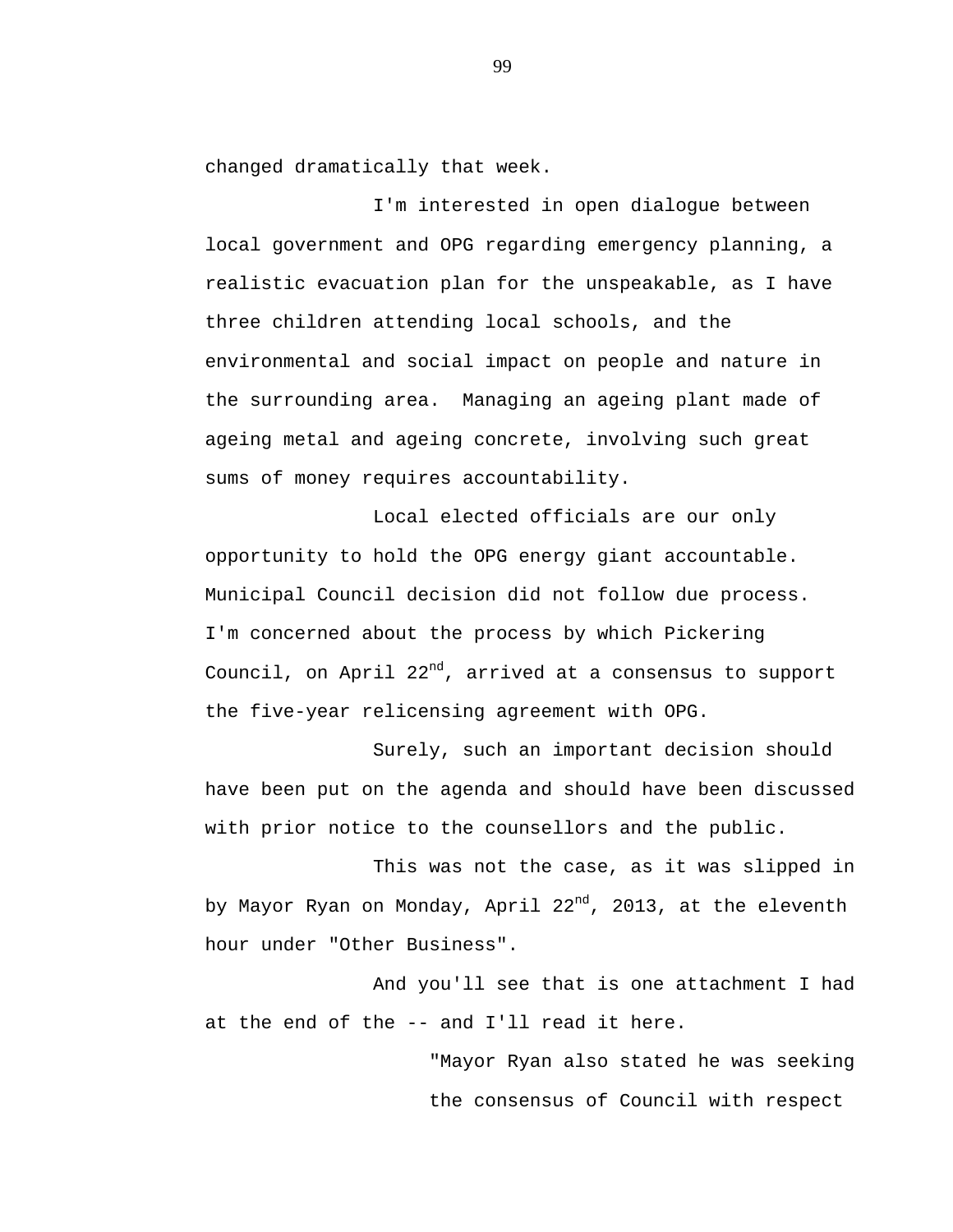to support of a five-year relicensing agreement with OPG. It was the consensus of Council that Pickering support the renewal."

That was the second-last item at 10:27 before it finished the meeting.

Further, at the Durham Regional Council meeting on April  $24<sup>th</sup>$ , the recommendation from the report of the Finance and Administration Committee -- that's the piece of paper you just had there -- was amended to remove the bottom three bullet points. So you see there are four bullet points under "3" and so the first one was to stay, which was -- full support:

> "The region's strong support for the five-year renewal process."

And then the discussion went on to remove the region's one concern related to uncertain timeframe for the removal of used fuel and other wastes from the Pickering site.

The other point to be removed was the region's interest in being informed about and -- involved in planning for the eventual closure and decommissioning.

And the third point removed was that the region looked forward to working with OPG to mitigate community effects of the plant closure.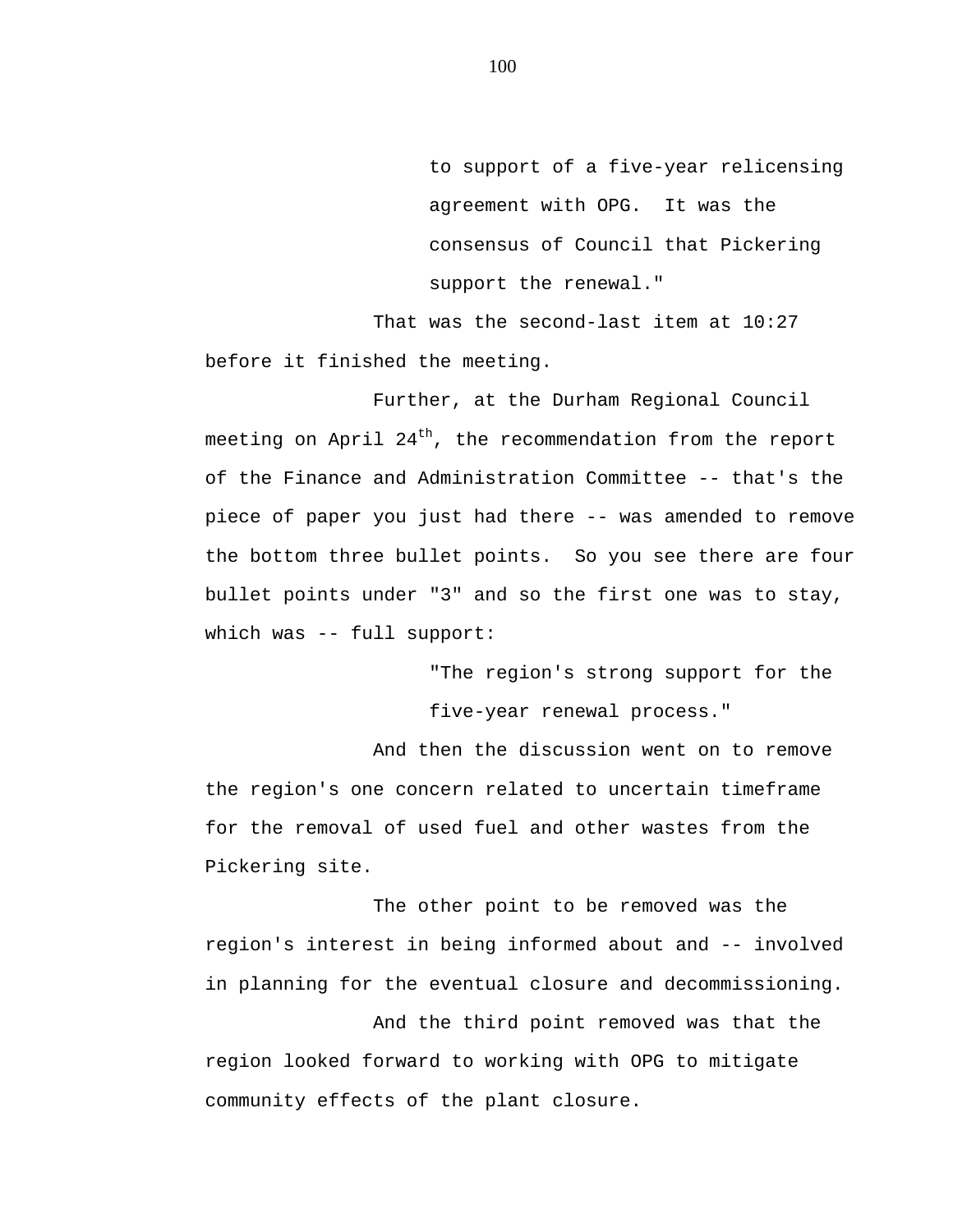I still, to this day, don't understand why it was so essential to remove those points. There was quite discussion, not about the actual issues, not about the actual waste question or not about the emergency plans; there was really only a discussion, even at the meeting, about removing the points.

And perhaps that is something the CNSC is able to better determine why that was so important to remove those points.

I encourage you, if you like, to watch the Regional Council meeting from that day and it's -- the discussion is in the first hour and in the last half before they took the vote. So that's regarding the meeting.

The second point I was going to say was about water. And I have here -- it was released 2012; it is "Proposed Source Protection Plan - CTC Source Protection", submitted to the Minister of Environment, October  $22^{nd}$ , 2012. They say here  $-$  it's a question on page 127 in the PDF, which is 120 on the actual -- under 10.12.2:

> "Why is a tritium spill a threat to drinking water sources? Tritium is not removed in the treatment process in municipal drinking water plants.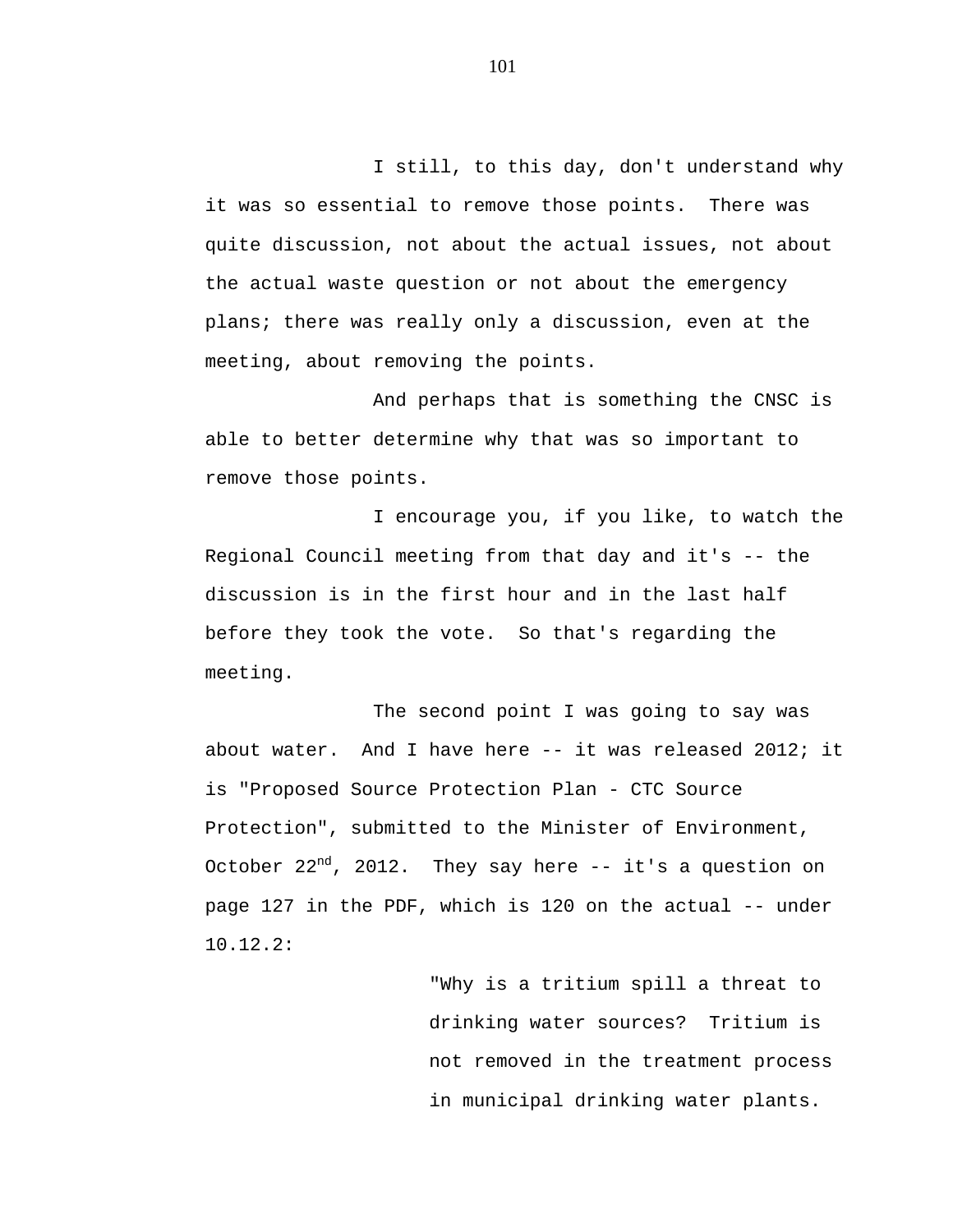In order to meet the ODWS in the finished water, municipal operators --  $\mathbf u$ 

Oh, my eyes, sorry.

"In order to meet the ODWS in the finished water, municipal operators may need to shut off pumps at the intake during a spill event to avoid bringing raw water containing elevated tritium levels into the treatment plant."

We had our water shut off once for 24 hours. We had to go to a hotel. If you know in advance, it's not a problem because you can stock up but if you don't know in advance, having your water shut off -- so just think a little bit -- I mean, this is not insulting; I'm just saying just imagine with me -- 4 million people suddenly having their water turned off. That needs to be part of emergency planning.

You know, just telling people they need three days' worth of water at their home is a simple solution but it needs addressing.

And I found that -- I don't find that they were too transparent because -- okay, so we had Pickering Advisory Council here, and I checked their minutes and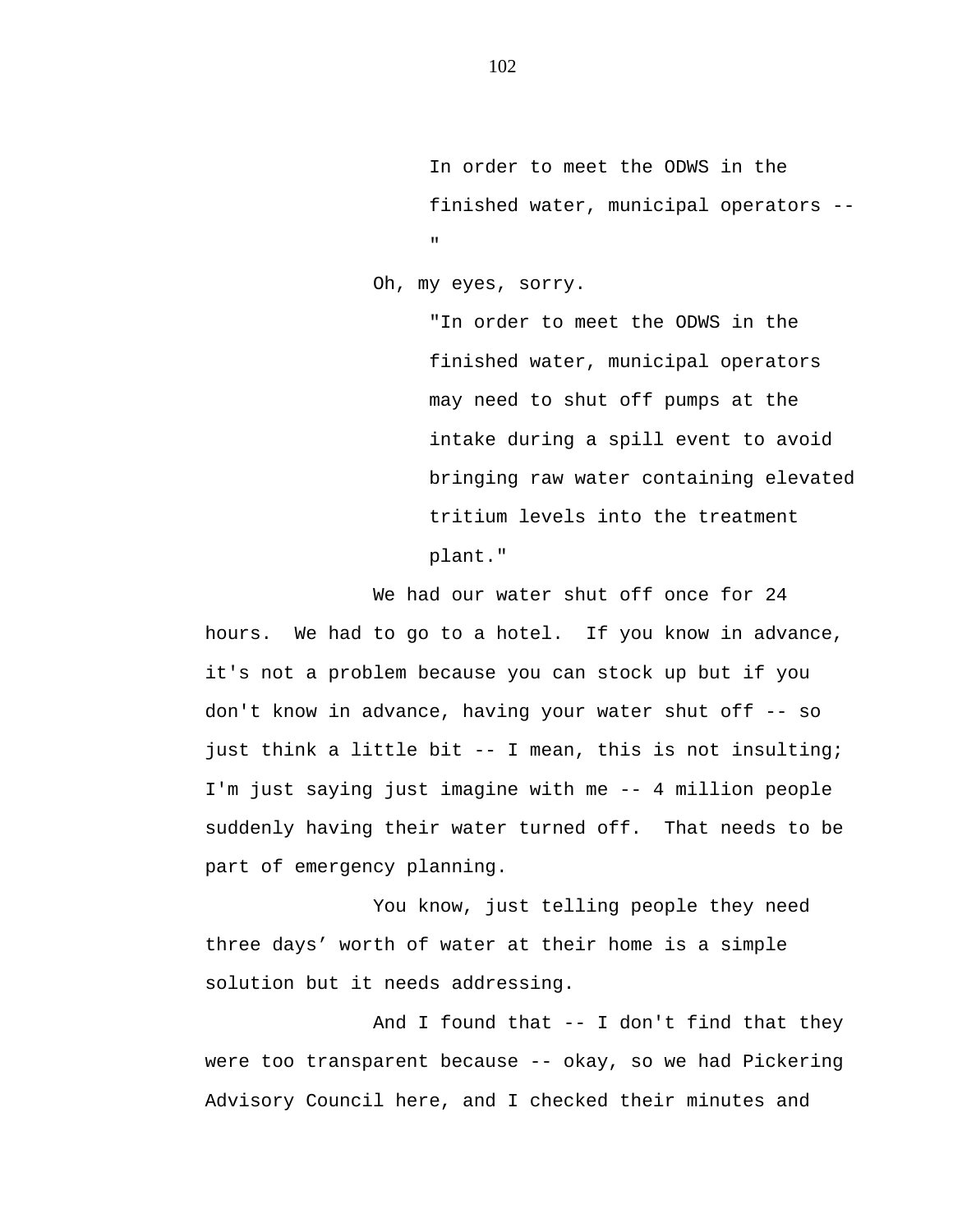immediately following March 2011, April 2011, May 2011, June 2011 minutes there was no discussion of the March 2011 minor -- what do you call it -- minor leak of tritium laden water into -- the 73,000 litres that went into Lake Ontario; there was not even a mention made at the Pickering Advisory Council meeting.

So that is disappointing to me. Terms like "very low", "as low as possible", all those kinds of things are, again, issues you probably are better able to address than me. That was the spill. It wasn't discussed.

Again, on the Toronto Web site, they say Lake Ontario is their main source of drinking water. That's three point something million people.

So I think the water issue, other people can explain better but it definitely has to be in the emergency planning.

My third point. I'm so sorry. Okay. So, my third and last point was the community outreach. And my kids have been to building Darth Vader in the Lego plant there, I mean when they've got Lego in summer. So they have a lot of outreach plans and environmental groups, and so if this whole licensing renewal was to talk about their outreach to the community, then I think they would probably get an A plus. That's definitely there.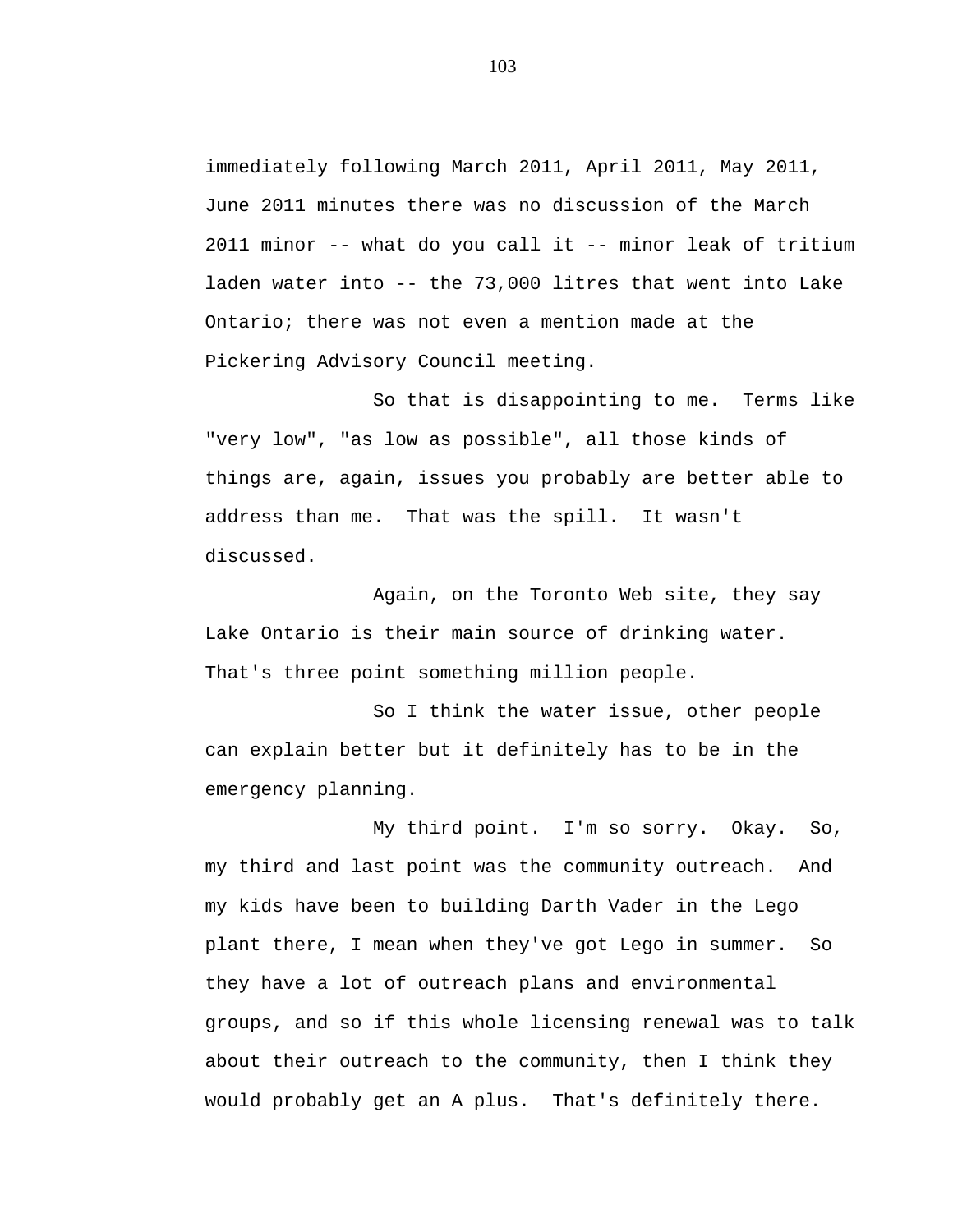Plus there are also at least -- I've got at least 25 submissions here of intervenors who have funding, who are funded by OPG, who receive funding. So that might be something you would need to look into.

So I don't think there's any problem with their involvement with the community, but this is a discussion about risk. This is a discussion about 90,000 thousand people. This is a discussion about –- there are –- I delivered flyers to 2500 homes in our area. This was for another group. And so I live on the west shore. So if there's 2500 on our side and there's probably about the same on the east side, you figure about 2500 north, you're looking around 10,000 homes in the 3-kilometre zone, easily.

And I am not sure if that 3 kilometres if they mean as the crow flies –- maybe somebody could answer that –- if that's as the crow flies or if that's map.

So community outreach, there's lots of programs but we are talking about risk. We are talking about risk to our drinking water.

In closing I would like to say, I feel that we are playing a little bit Russian roulette here. Their liability is covered, \$75 million. I don't know how -– what is that \$75 million, okay, for per incident.

Emergency planning is supposedly looked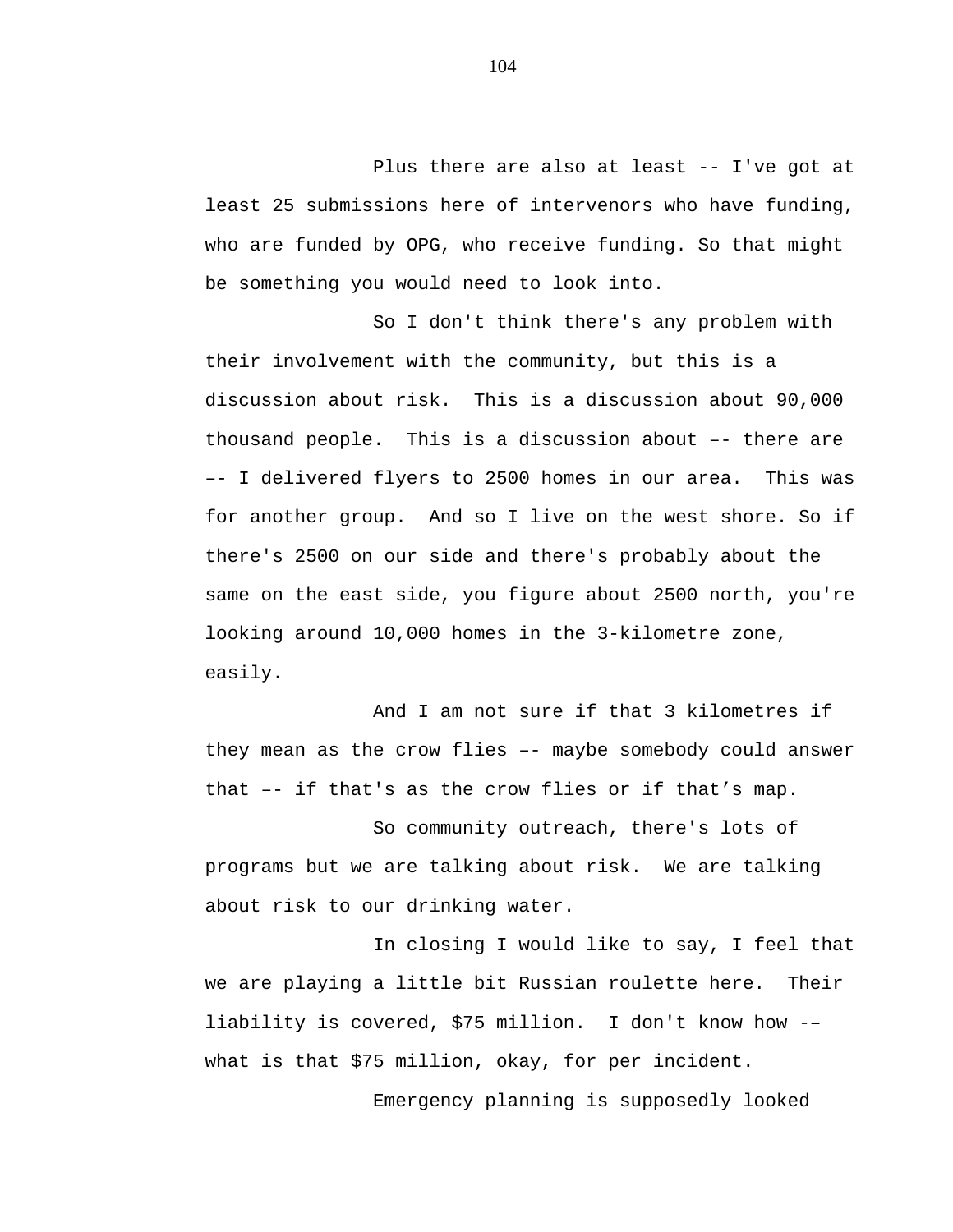after by Durham Region. I might note that the Pickering Council is not included in very much planning, and I take great –- I would encourage you to include them in some way because when something happens in a community, the first people to get the phone call is the councillors and the Mayor.

So these really should be an integral part of the planning and they were not part of discussions, as I showed you, at their meetings. There was no reason that there was a sudden hurry and I am sure the Mayor and others knew that this CNSC panel was happening. I don't think it needed to be, you know, a week before the submission. So that does not show transparency to me.

So number one was liabilities coverage. Emergency planning, Durham Region is looking after that and the province. The waste, the NWMO, that's long term waste. We have no definition and no discussion on the 30 years between now and the initiation of the NWMO project.

So I feel this is a little bit Russian roulette happening here with this. If we were talking about community partner...

**THE CHAIRMAN:** Can you please conclude?

**MS. PULST:** I am closing up, but we are talking about continuing to operate a nuclear, not a bonbon power plant, past its design life, on the shores of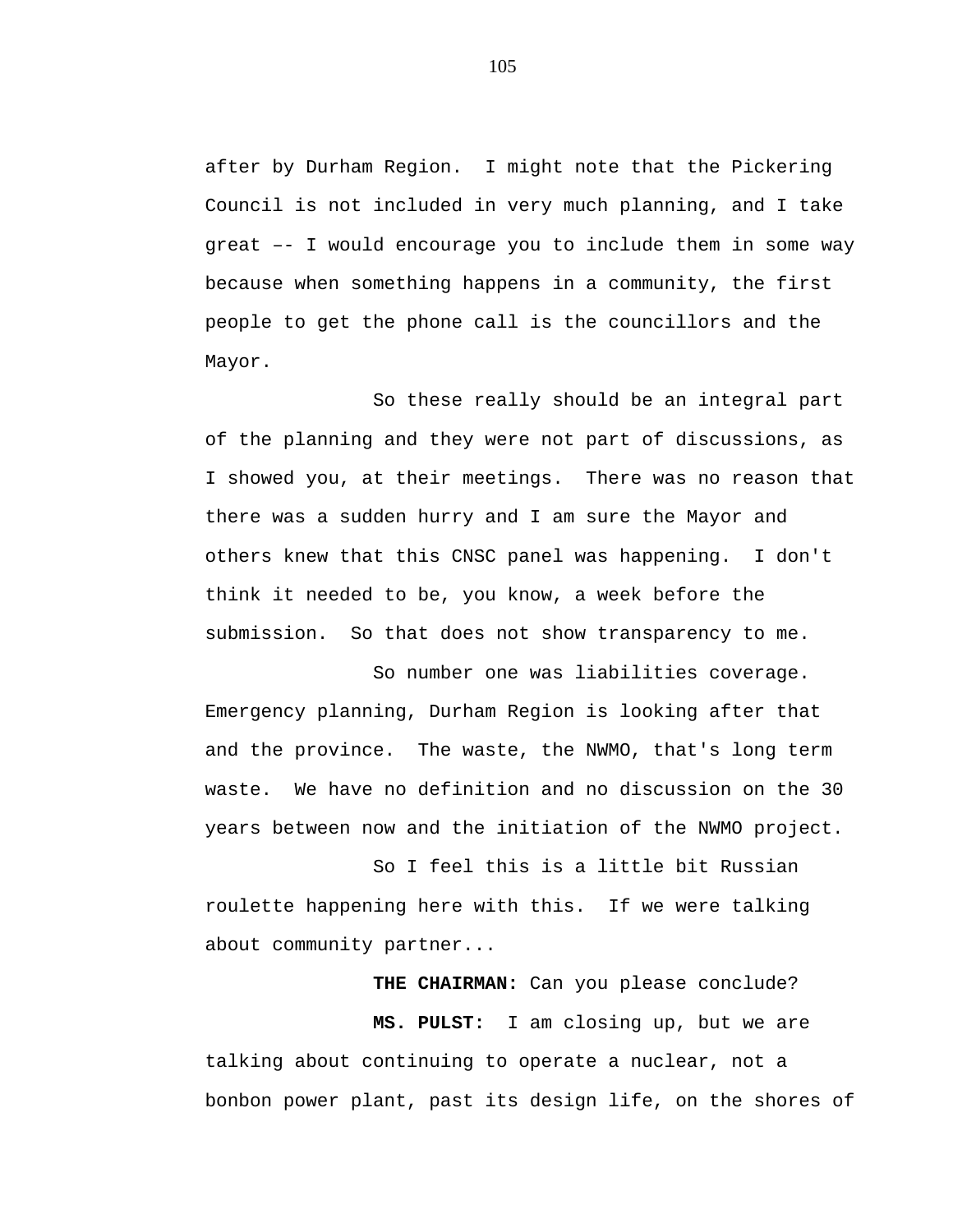a drinking water source of over 4 million people, and trying to achieve this licensing with circumvention of data, discussion and open democratic process.

And just as a note, I think it would be wise for future panels that intervenor status should, in the future, include a declaration if one is funded or employed by OPG.

Thank you.

**THE CHAIRMAN:** Thank you.

Maybe now is the time –- I understand, Dr. Thompson, you have an update for us on drinking water in from Lake Ontario. Maybe now is the time to get this update.

**DR. THOMPSON:** Patsy Thompson, for the record.

That's correct. Last night there was a request for information from concentrations of tritium in the Toronto drinking water supply plants.

And so we have gone on the Toronto Web site. There are four drinking water supply plants that measure tritium and there's between 193 to 207 samples a year that are taken and measured for tritium.

Generally there's about 80 samples that are below detection level. And so there's less than 50 percent of the samples that are taken in which you can actually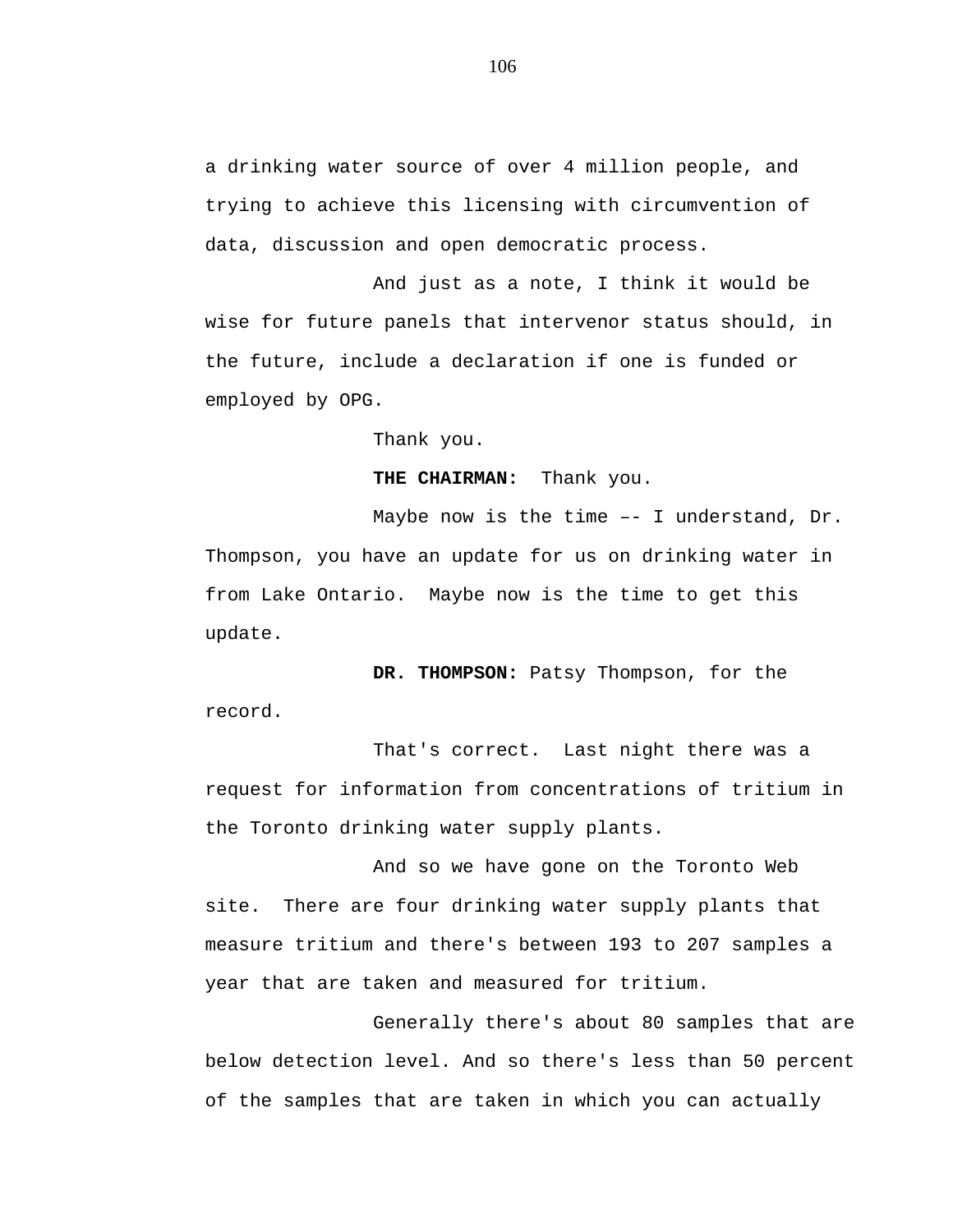detect tritium.

Their detection limit for the purpose of drinking water quality is five becquerels per litre. The range for the years we were able to have readily on the Toronto Web site, the maximum values were 9.1, 10 and 11, and that's for 2009, 2010, and 2011. And the annual average was 2.3, 2.3 and 2.8 becquerels per litre, and that is including the non-detectable samples.

**THE CHAIRMAN:** How often is this published? **DR. THOMPSON:** It's on the Toronto Web site. I don't know. I can check and get back to you, but the information is readily available, and it's available for the four drinking water supply plants, and there's a link on the Web and you can get that data.

**THE CHAIRMAN:** And it's up to date, up to 2013?

**DR. THOMPSON:** It's up to 2011, is the most recent complete year that we could find.

**THE CHAIRMAN:** That doesn't sounds very good. I mean we are now –- that's two years almost. Okay. Anyhow, why don't you check to see how often they put it up?

**DR. THOMPSON:** I will. Just maybe, if I could, the intervenor talked about the spill in March 2011, and just to say that, during that spill, the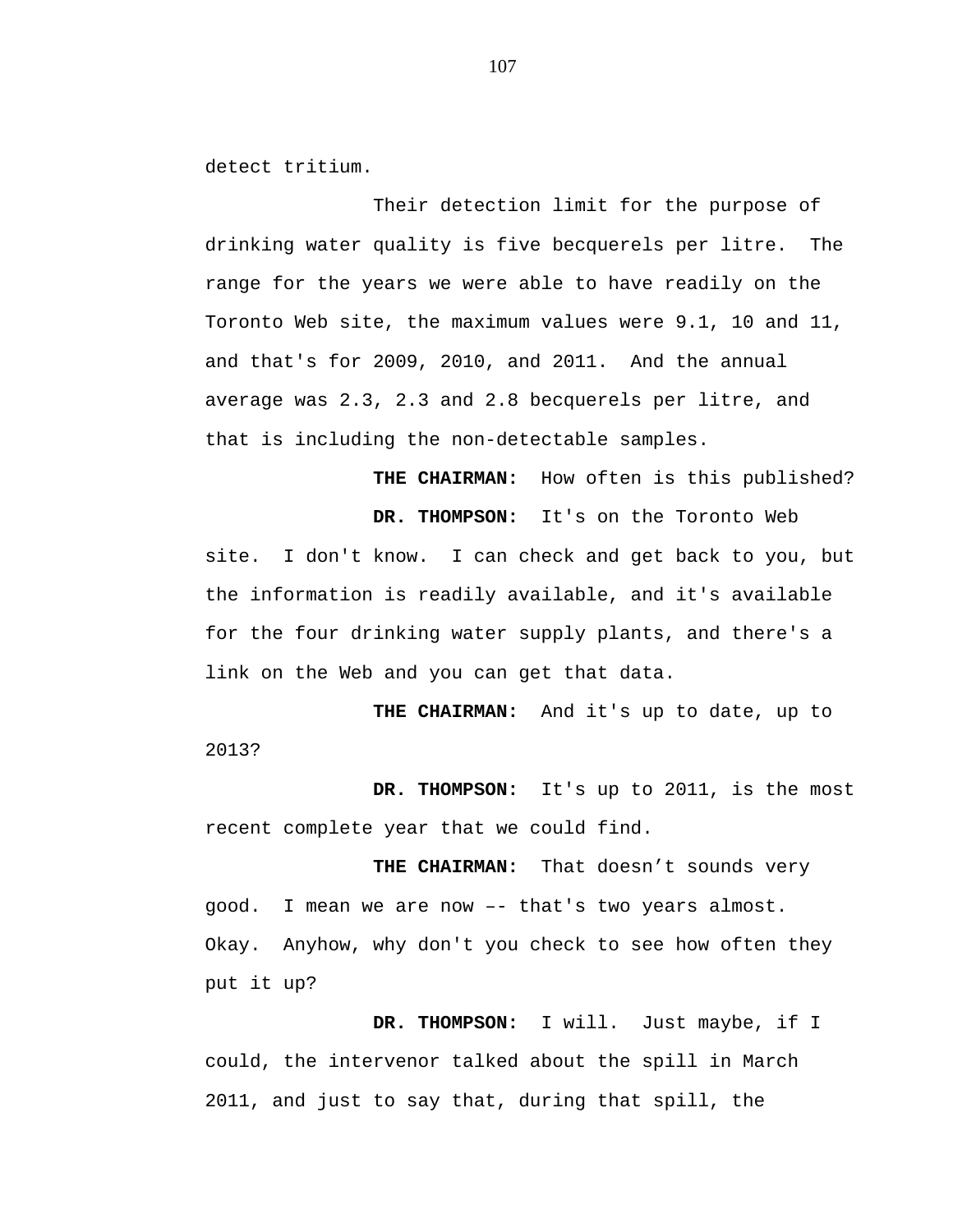drinking water supply plant closest that was the most affected, what we saw in terms of increase in tritium concentration was an increase of 0.56 becquerels per litre above what is normally measured at that drinking water supply plant.

So there's a very, very low incidence of that spill on drinking water.

**THE CHAIRMAN:** Thank you.

Question? Ms. Velshi?

**MEMBER VELSHI:** Just a quick question. Did you say that the average for the 3 years is 2.3, 2.3 and 2.8 becquerels per litre?

**DR. THOMPSON:** Dr. Thompson.

That's correct.

**MEMBER VELSHI:** So if the detection limit is 5 or less, how can you get an average that's lower than that?

**DR. THOMPSON:** What they do is –- the detectable levels, they use the number in the average, and the values that are not detected, they use zero. So they average the 207 or –- all the values are put into the average.

> **THE CHAIRMAN:** Ms. Velshi, that's it? **MEMBER VELSHI:** That's it.

**THE CHAIRMAN:** Anybody else? Question?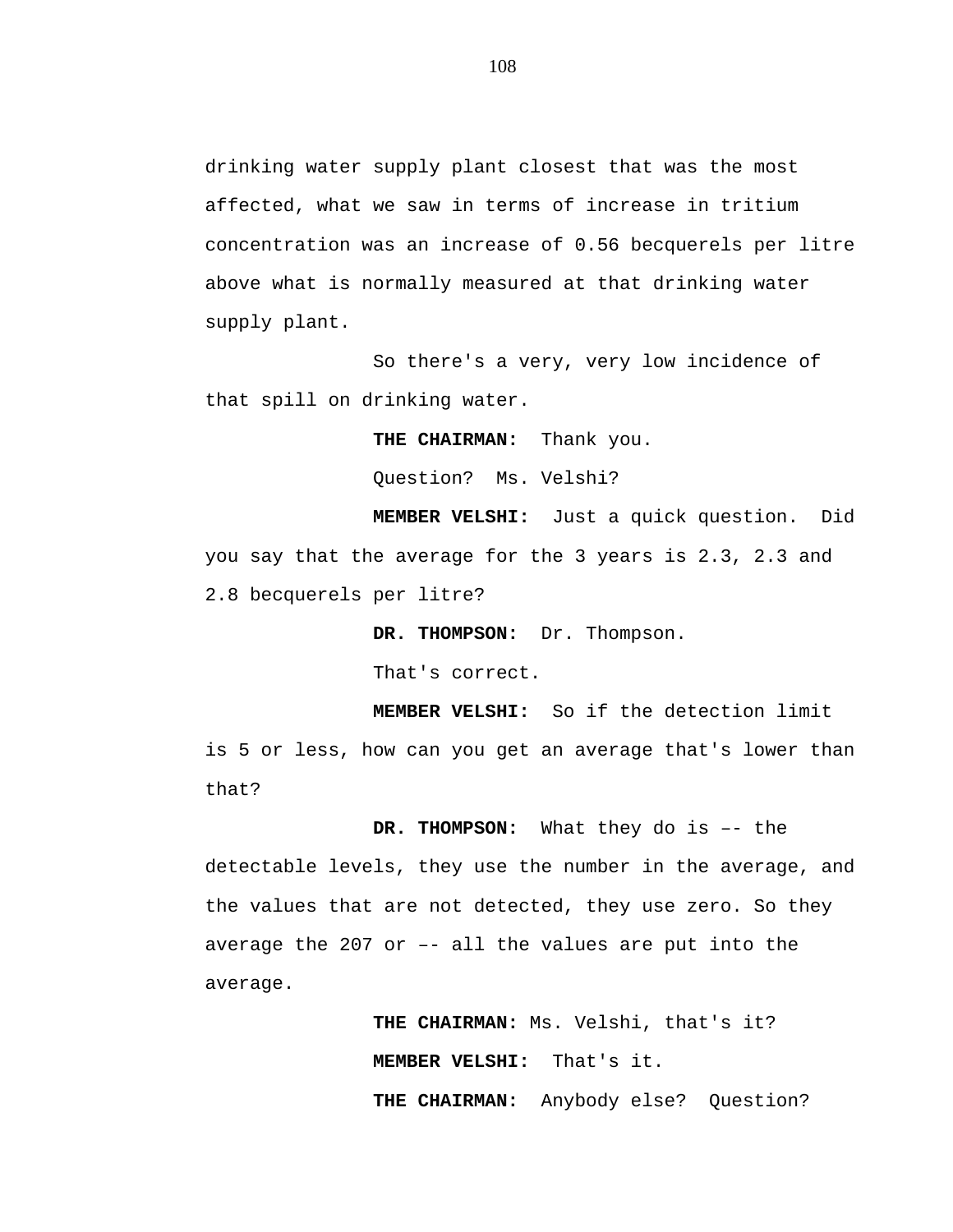Okay. Thank you. Thank you very much. I'd like to move on to the next submission which is an oral presentation from Mr. Bertrand, as outlined in CMD 13-H2.122.

Mr. Bertrand please proceed.

**13-H2.122**

**Oral presentation by**

**Louis Bertrand**

**MR. BERTRAND:** Thank you, Mr. Chair. Louis Bertrand, for the record.

Mr. Chairman, Members of the Commission, good morning. My name is Louis Bertrand and I am a resident of Durham Region. I am a professional engineer with experience in software development and internet security.

Monsieur le président, membres de la Commission, je vous souhaite bonjour et je vous remercie de l'occasion de m'exprimer au sujet de cette demande de renouvellement du permis d'exploitation pour la centrale nucléaire Pickering.

Chers commissaires francophones, je regrette mais je dois continuer en anglais. Si on me pose une question en français, j'essaierai dans la mesure du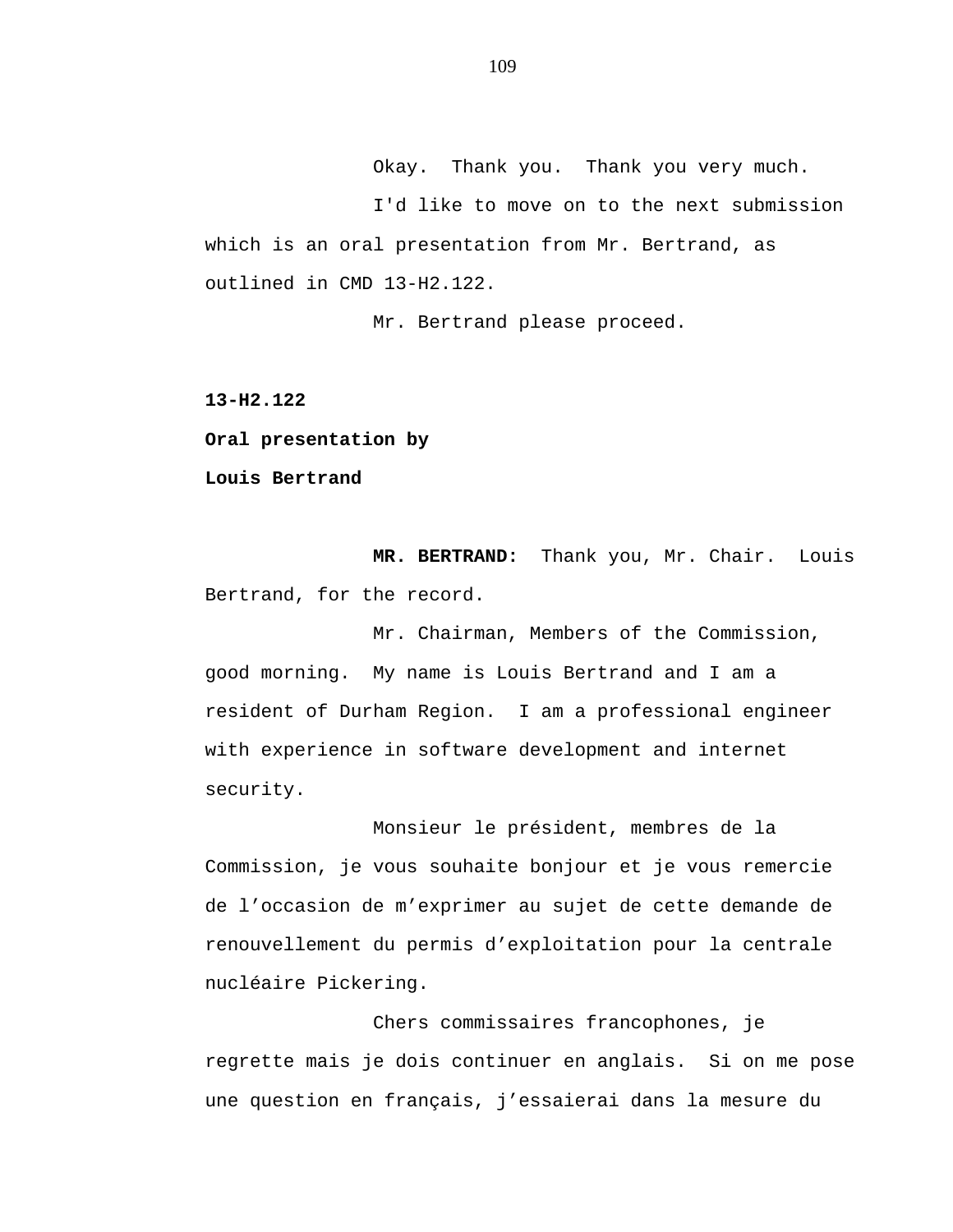possible d'y répondre pareillement.

Previous intervenors have commented at length about the age of the Pickering B reactors and the increased potential for the accidental release of radioactive contaminants. They brought forth technical arguments that were, in my opinion, well researched.

Yes, I am aware that the licensee downplays the much discussed 210,000-hour expected lifespan, framing it instead as a business goal.

But I'm uncomfortable with the fact that these would be the oldest operating CANDU reactors in the world.

However, emergency planners do not seem to share my misgivings. In emergency planning, as the saying goes: You hope for the best, but do plan for the worst.

As I mentioned in my written submission, the speed at which rumours can be propagated by social media -- Twitter, Facebook, so on -- as well as person-toperson text messages should be a factor in emergency planning.

In the event of an evacuation order, authoritative messages may be drowned out by rumours propagated at network speed. In the event of a minor accident, the opposite might happen, resulting in people choosing a so-called "voluntary evacuation" when none is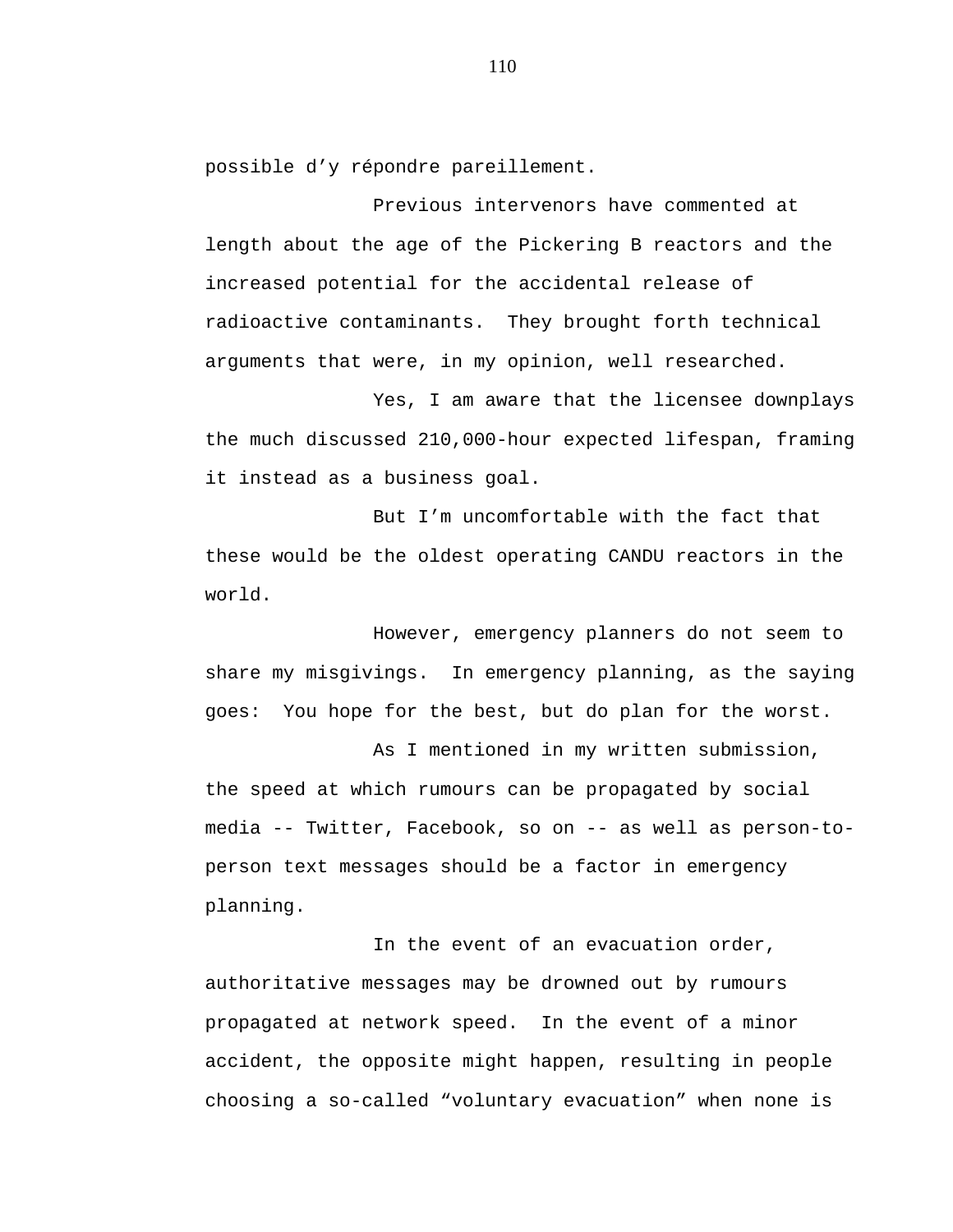needed.

In the case of a major accident, let me express my doubt that an evacuation would be possible. Even if police and emergency personnel direct traffic, turn all lanes of city streets and Highway 401 into unidirectional routes, it seems to be that fender-benders and breakdowns would stall the flow of traffic.

And, in fact, if you would like to see what an evacuation looks like, I invite you to stand on the pedestrian bridge just down the street from here and observe Highway 401 this afternoon. And for a simulation of a mass evacuation, just wait for a Friday afternoon before a long weekend.

Many intervenors, in particular municipal officials from Durham Region and its constituent municipalities, have praised the licensee as a good employer and corporate citizen. As well, Durham Region, in its submission Wednesday, noted that the licensee provides regular updates to Durham Region Council.

However, as was pointed out in a recent letter to the editor -- in fact, by Ms. Pulst who just spoke -- and later in an editorial, Pickering Council as well as Durham Region have expressed their support for the Application without studying the Application in depth. To my knowledge, the motions to support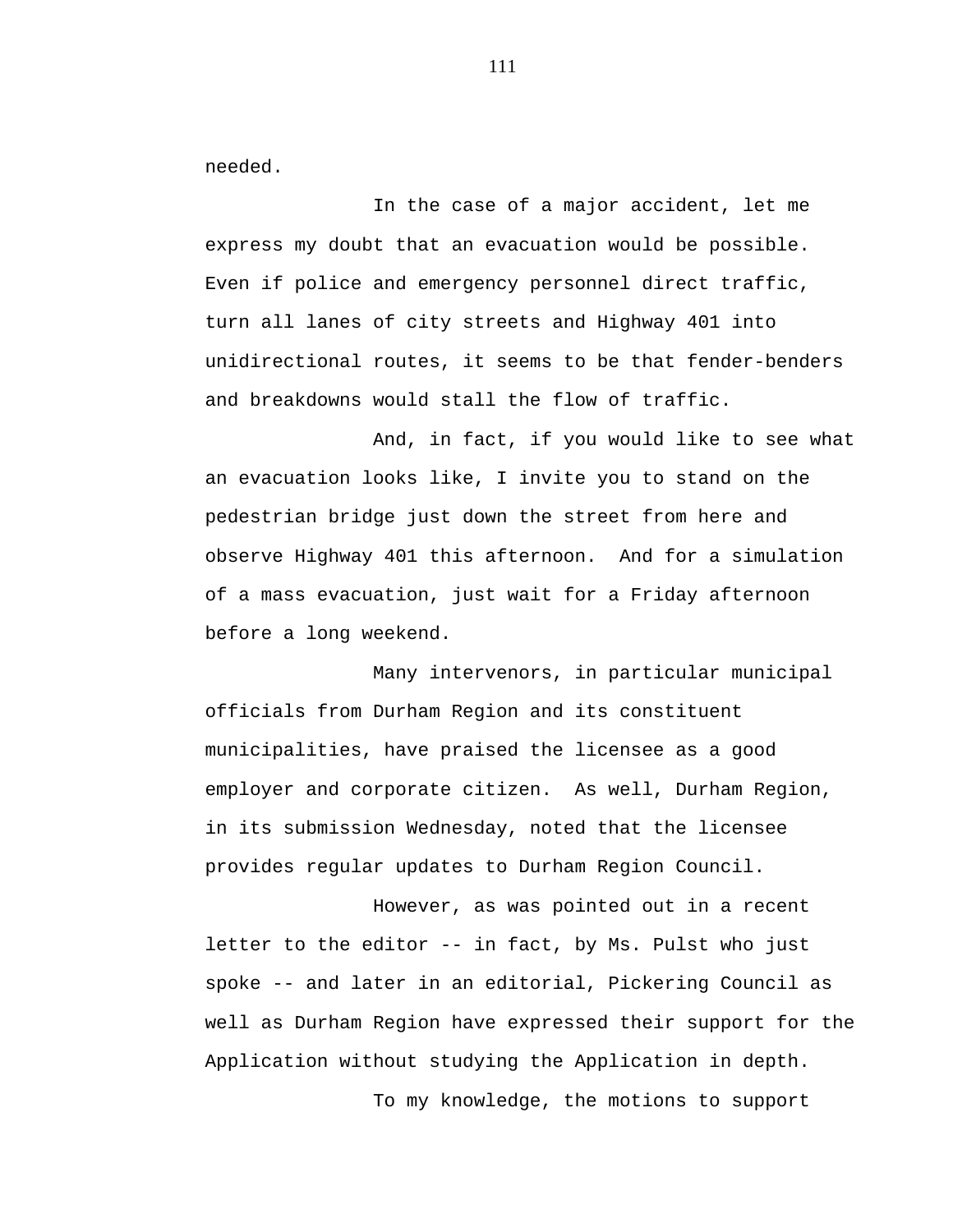were hastily presented and councillors who wished more time to study the proposal were outvoted. This blind faith in the licensee troubles me.

Even more troubling is my experience last October with the Mayor of Clarington. As a resident of Clarington, I accompanied a spokesperson for Durham Nuclear Awareness for a meeting with the Mayor to discuss the emergency planning and zoning recommendations from the Joint Review Panel on the Darlington new build; specifically, those recommendations which are within municipal jurisdiction.

To our surprise, the Mayor had invited officials from the licensee to attend, saying something to the effect that: Well, he didn't know much about the subject and relied on his experts.

My point is that there is no critical engagement whatsoever with the licensee on safety and emergency issues at the municipal level. It's a code of silence and everyone is asking as if -- acting as if nuclear plants are just another factory.

It's almost as if everyone is hoping to relive the heyday of the construction phase of the Pickering and Darlington stations -- those good hydro jobs -- and to speak of any risks would be to dash any hopes of economic revival.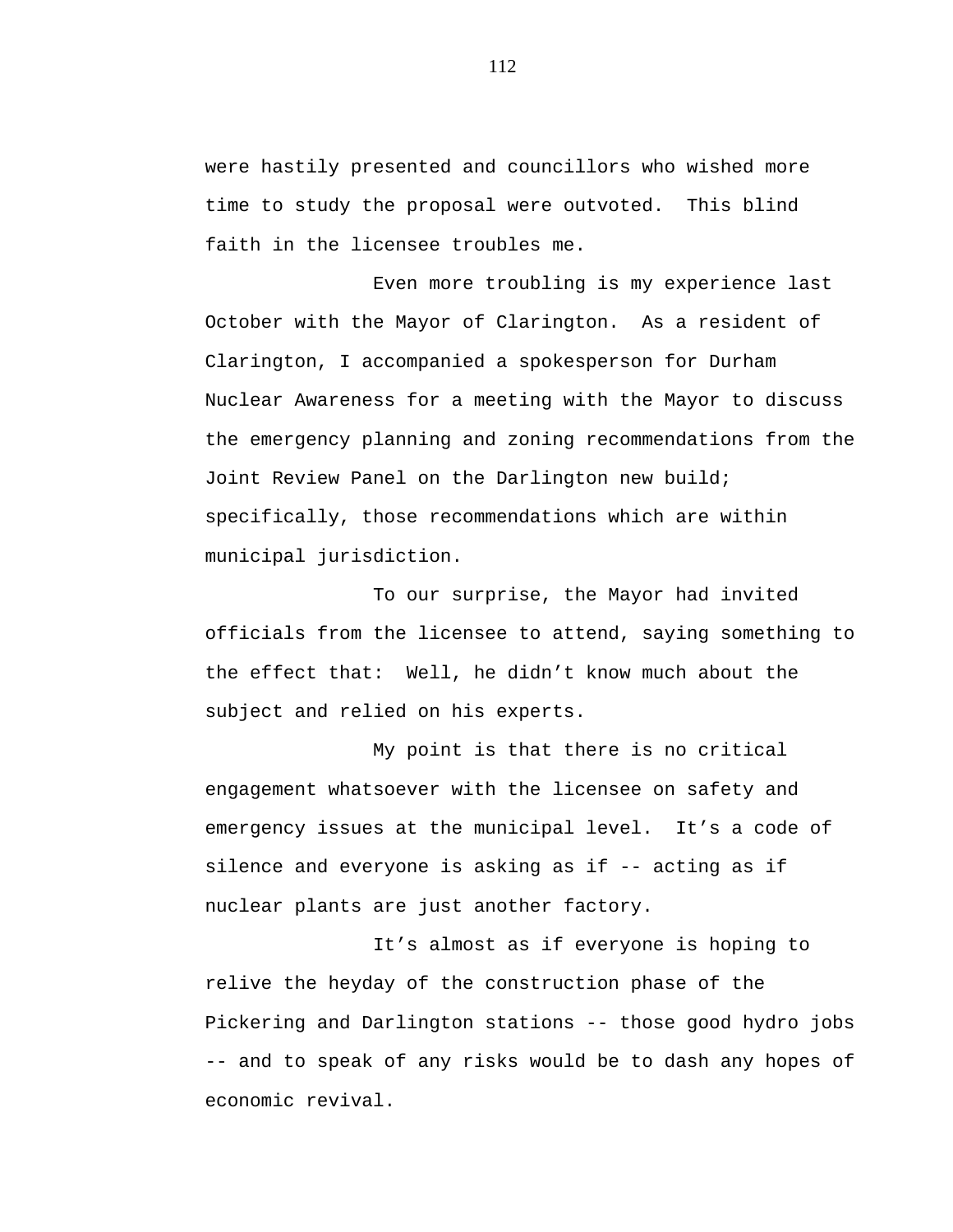As evidence, I point out the fact that emergency planning is stalled at every opportunity and those JRP recommendations seem to have been ignored.

In fact, members of the Commission, if it wasn't for hearings like this today, there would be next to no opportunities to raise concerns locally.

For the moment, let's leave aside the possibility of a large release accident and consider smaller scale incidents or failures that would cause a shutdown of one or more reactors.

The age of the reactors makes those incidents more likely. Once shut down, the outage would be of indefinite length. It entirely depends on the nature of the failure and the extent of the repairs.

There are subsystems that are shared between multiple reactors and even the entire station. The vacuum building is the obvious example, but there are others. A failure in common systems could cause multiple reactors to be shut down.

This is not farfetched. The station occasionally must shut down if there is too much algae in the water clogging the common cooling water intake. Similarly, a systemic defect in a component or class of components -- pumps, valves and so on -- could impose a multiple reactor shutdown out of concern for multiple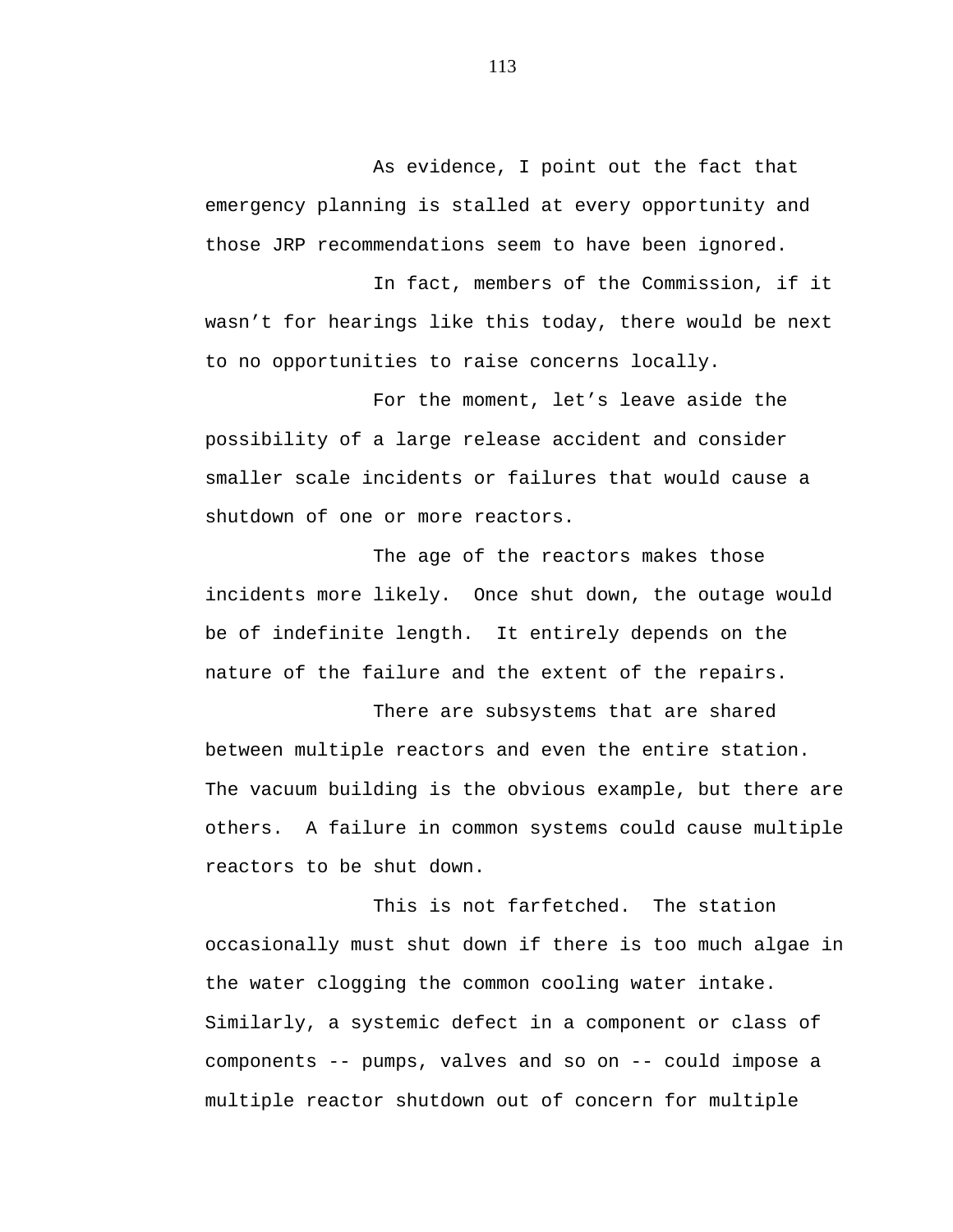common cause failures.

These unplanned, indefinite outages would have effects beyond the fence line of the Pickering Station.

But first, I need to address the socioeconomic factors and I will return to the matter of outages in a moment.

Now, before I begin this section of my presentation, I wish to make clear that I'm not presuming to instruct the Commission about its mandate. Rather, I would like to initiate a respectful conversation about the decision criteria in light of the socioeconomic arguments brought forward by many intervenors both in support of and against the application.

Quoting from Section 9 of the *Nuclear Safety and Control Act*, I see that the Commision's mandate is in part to:

> "...regulate the development, production and use of nuclear energy..."

And, in particular, per subparagraph 1, to: "... prevent unreasonable risk, to the environment and to the health and safety of persons, associated with that development, production,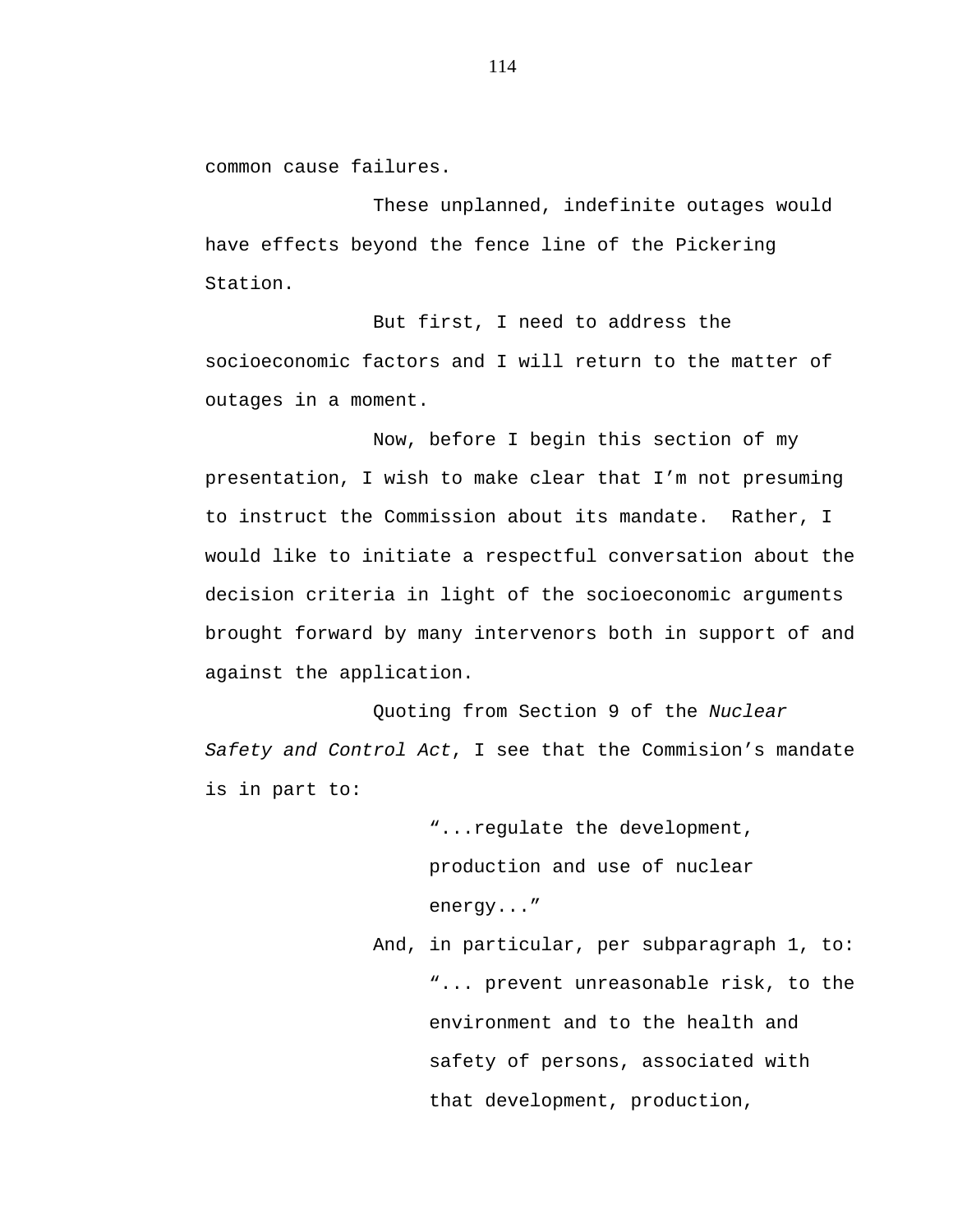# possession or use."

I want to focus on the term "unreasonable risk", which is open to a very wide interpretation. The licensee's plan to extend the operation of Pickering is to provide the electricity to make up for long-term outages of the Darlington reactors during their planned refurbishment expected to begin in 2016.

What happens if there is a failure or incident that forces one or more Pickering reactors offline for an indefinite outage?

Also, what happens if the Darlington refurbishment extends beyond the 5-year licence extension?

Twenty sixteen (2016) to twenty twenty (2020) does not leave Darlington with much of a margin in case of delays in refurbishment.

And either case, this would leave Ontario with an unpredictable shortfall of nuclear-generated electricity, which would, according to the current Ontario government's electricity supply mix directive of 50 percent nuclear, leave Ontario with a possible overall electricity shortfall.

Now, for the purposes of this discussion, I will leave aside the apparent oversupply that has been in the news lately. The situation is complicated enough as it is.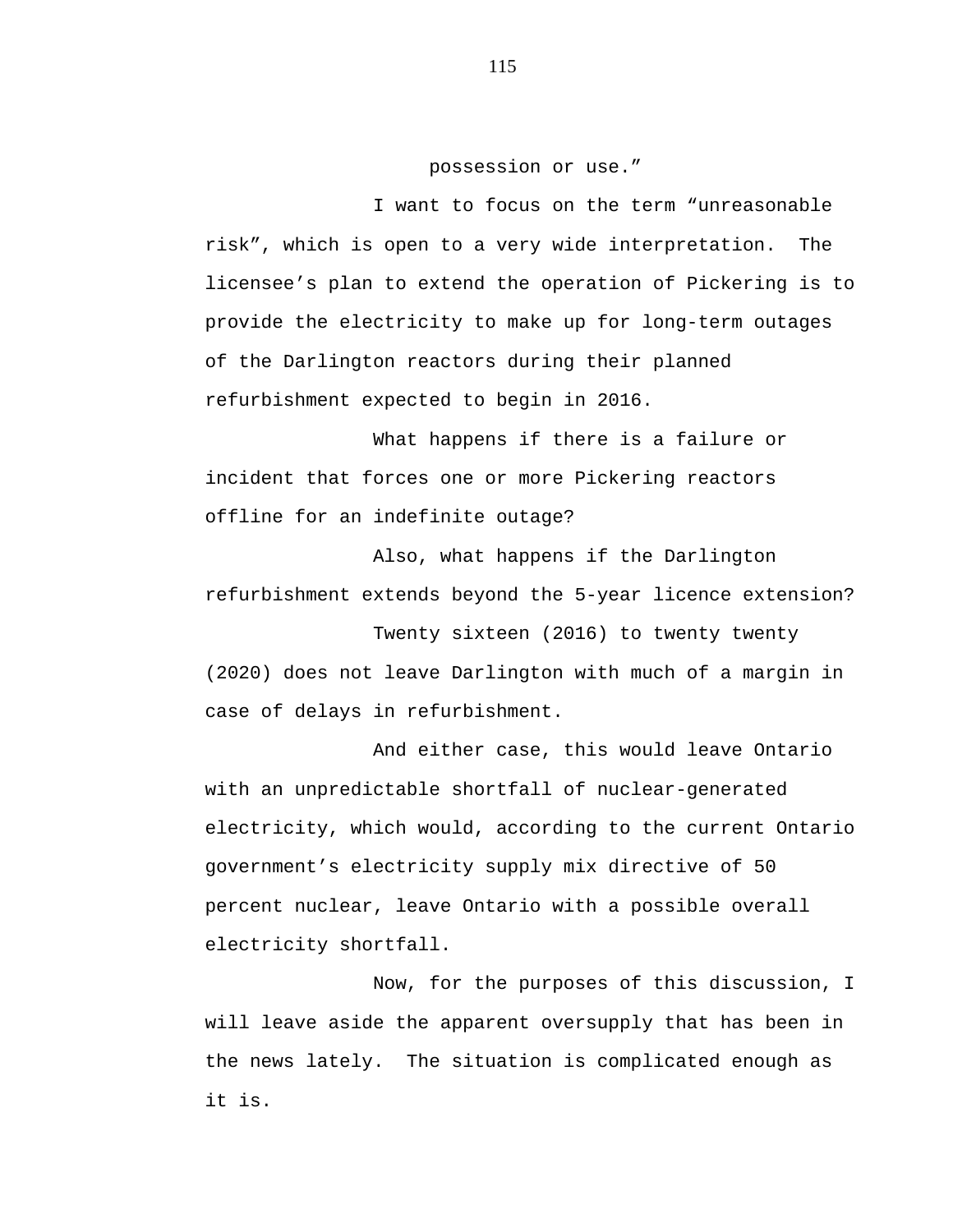The alternative scenario is to mandate an orderly shutdown according to the original schedule. This predictable scenario would give the Ontario government time to plan for a ramping up of truly sustainable electricity sources -- wind, solar, geothermal -- as well as a program of electricity conservation that would relieve the grid of wasteful loads, the so-called "megawatts of savings".

Now, the CNSC Web site echoes the legislation by emphasizing that economic matters do not play a role in CNSC's mandate. However, it seems that the socioeconomic factors mentioned earlier are out of place here. They should be discussed at the Ontario Energy Board, as was mentioned, or the Ontario Power Authority, or, as appropriate, in the Ontario legislature.

Yet, many intervenors at this hearing point out the employment provided by the licensee and just as many decried a high cost of nuclear operations. It seems to me that the Ontario government is hiding behind this Commission, as if to say that if the safety is demonstrated, then the project is viable.

Perhaps we are indeed back in the heyday of Ontario Hydro, an organization that has been called a "government on its own that could swagger into Premier Davis' office and make demands for blank cheques".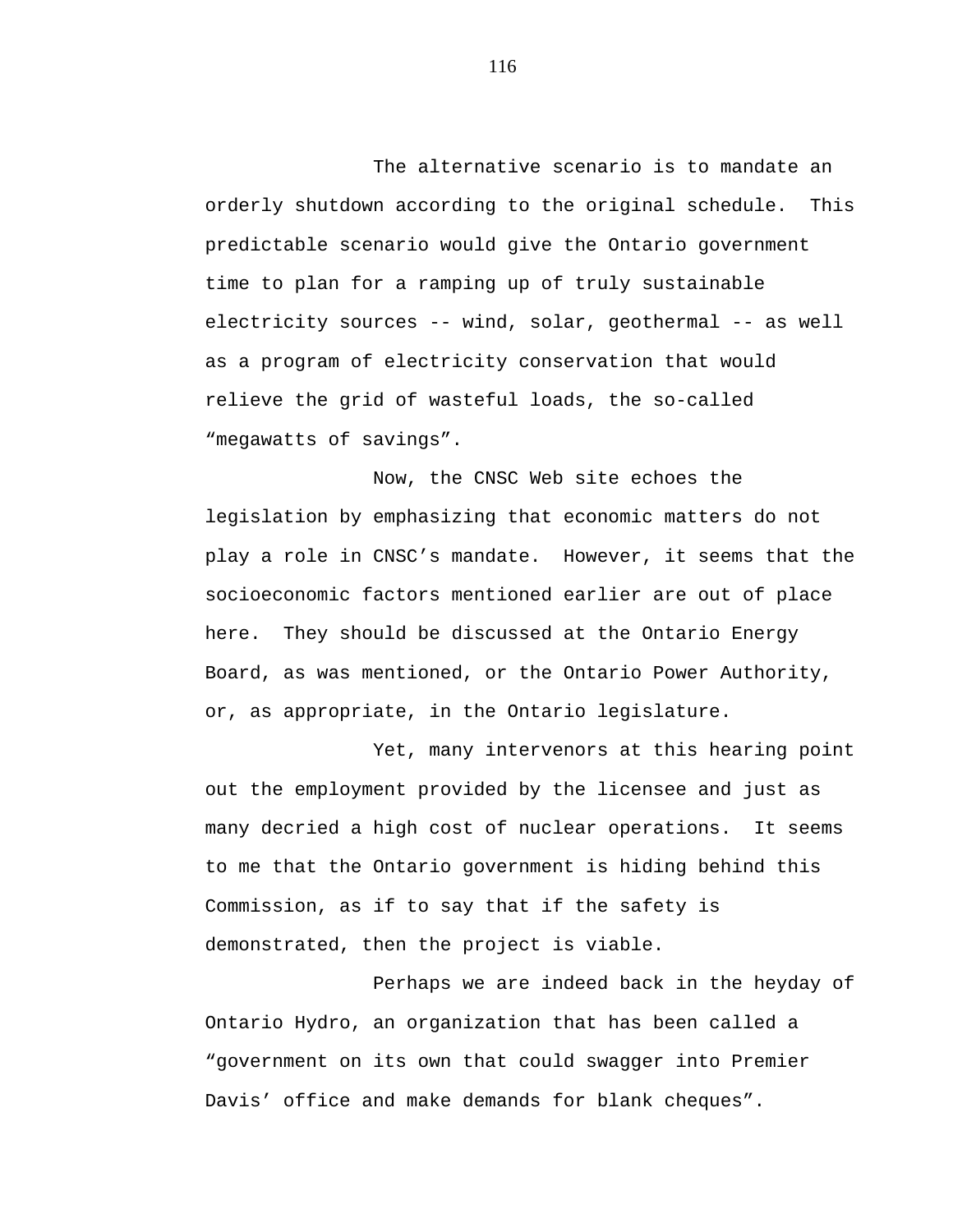I think that this Commission is being put in an unfair position of being one of the few public forums, perhaps the only one, to discuss the future of electricity generation in Ontario.

Monsieur le président, membres de la Commission, avec la réticence du gouvernement ontarien de parler franchement au sujet de l'avenir du système d'électricité ainsi que le refus des élus municipaux d'accepter qu'il pourrait se produire un accident sérieux, il paraît qu'on fait de nous les dindons de la farce.

Mr. Chair, Members of the Commission, given the reluctance of the Ontario government to open up the discussion on the electricity system and the state of denial of municipal officials regarding the potential for a serious accident, it seems to me that we're being taken for a ride.

Je vous prie de refuser la demande et plutôt insister au déclassement de la centrale nucléaire de Pickering à la limite de la vie utile prévue pour les réacteurs de type CANDU, soit les 210 000 heures.

I ask you to turn down the Application and instead insist on decommissioning the Pickering Station at the end of the planned operating span of CANDU reactors, namely the 210,000 hours.

Thank you. Merci.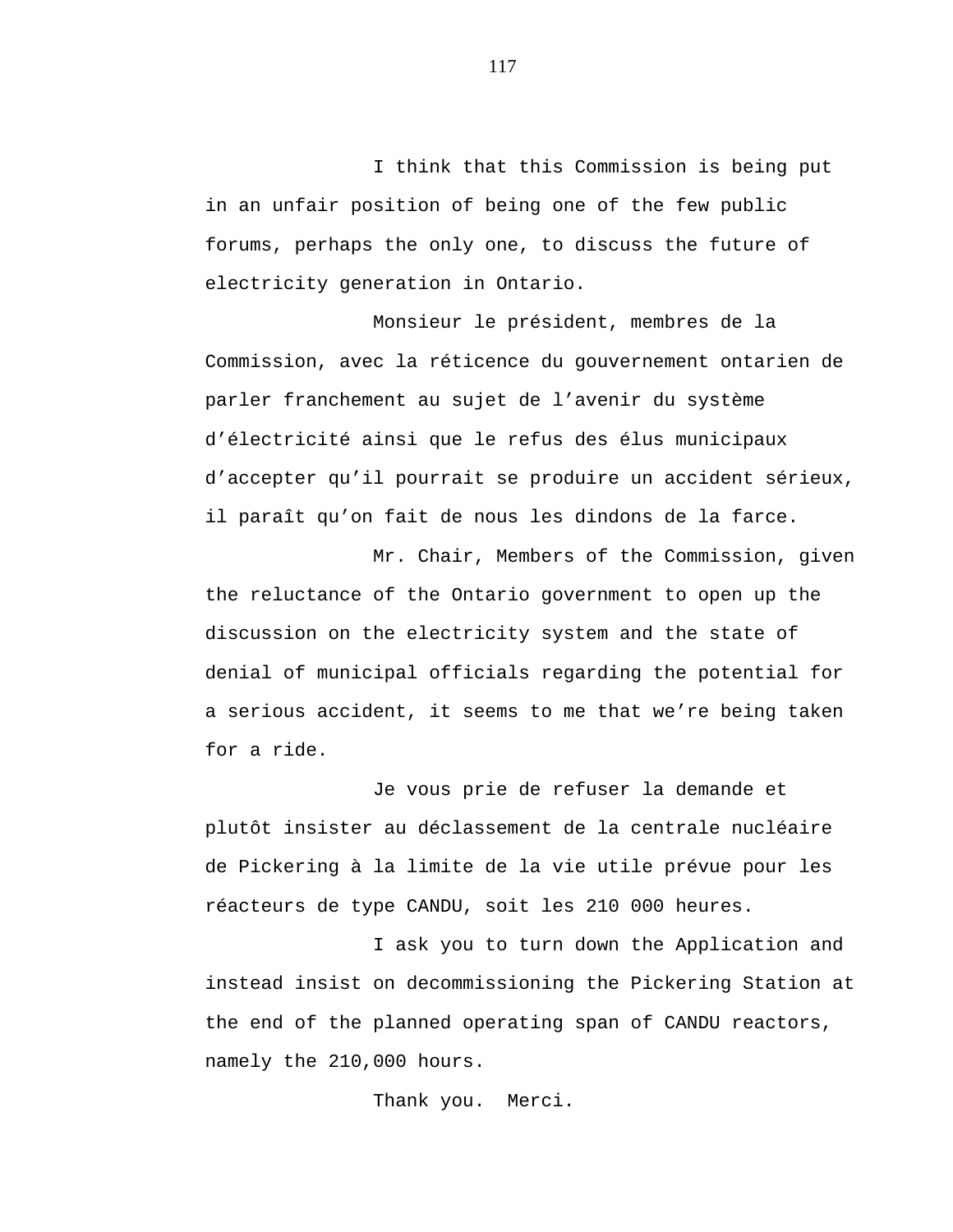### **(APPLAUSE/APPLAUDISSEMENTS)**

**LE PRÉSIDENT:** Alors, merci beaucoup. Des questions? Questions? Dr. Barriault.

**MEMBER BARRIAULT:** Just briefly,

brièvement.

What I'm hearing really is that there's dialogue between the municipal people and OPG, but it doesn't go down to the community.

Do you have good newspapers in the area to report on what's going or what's happening or is there other means that you could identify to have the communications going down to the people of the community.

**MR. BERTRAND:** Well, obviously I'm privy to any private conversation between elected officials and the licensee. However, in my experience of attending let's say Clarington council where I live, the statements by the -– by the licensee the annual report as well as the Liaison Committee, rarely discuss emergency issues. They discuss you know the worker safety record, right. And it's a safe –- you know I'm not arguing that it's not a safe workplace.

But there's very little talk of what would happen in case of a release of radioactive material. That really -- that discussion just does not occur. And this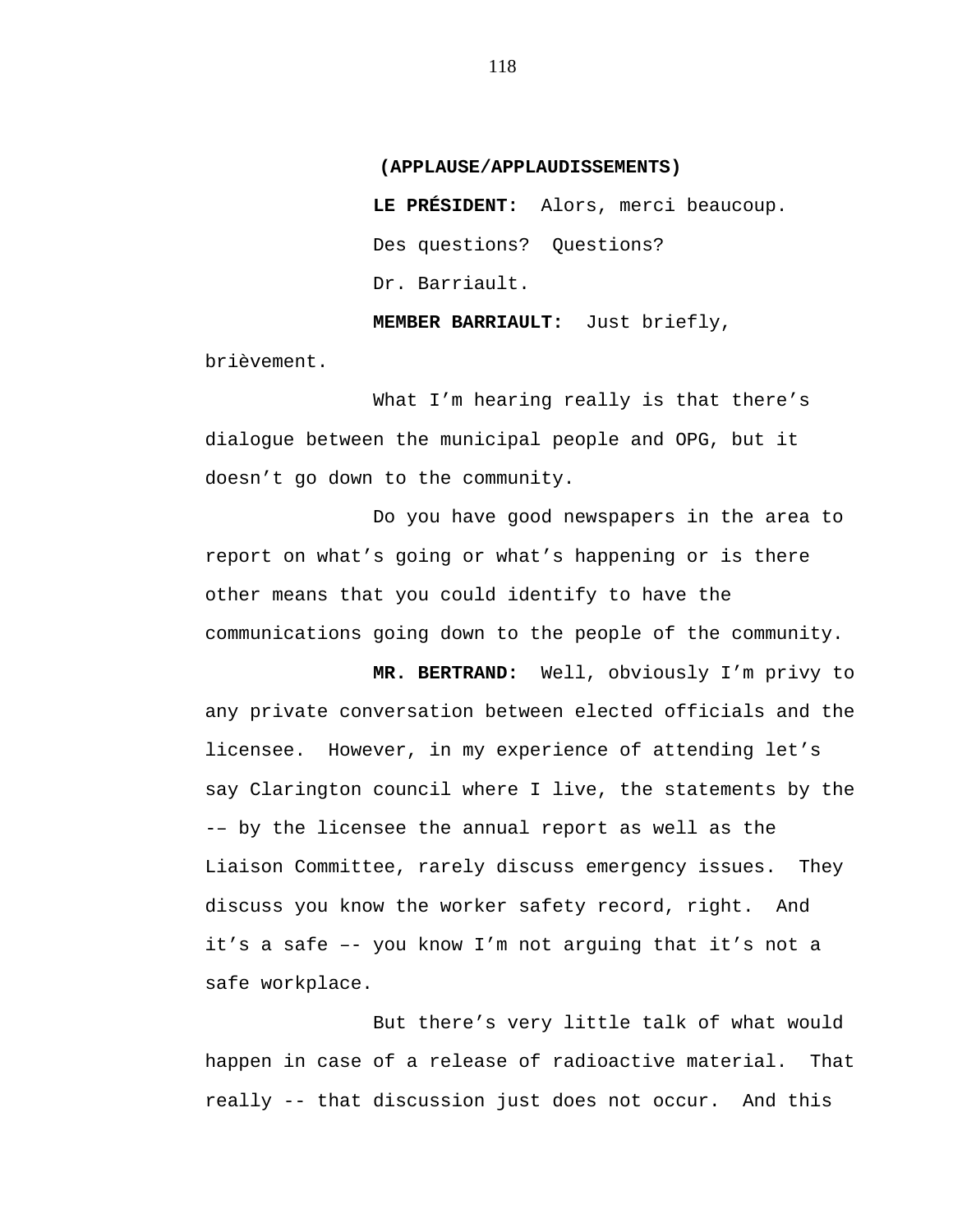is a public discussion in council when the licensee makes a presentation, councillors are quite welcome to make – to ask questions. And I've seen some pretty aggressive questioning by councillors of other presenters but generally not the licensee.

Same thing happens at regional council when I've attended those meetings; it's code of silence on those specific issues that directly concern the safety and the continued operation.

**MEMBER BARRIAULT:** Have you raised those issues with OPG or with the council?

**MR. BERTRAND:** Well, as I mentioned -- Louis Bertrand, for the record.

As I mentioned, I tried to raise those issues with my mayor, and it was basically it was -– he was quite willing to listen to fairy tales not -– not the hard facts.

> **MEMBER BARRIAULT:** Thank you, Mr. Chairman. **THE CHAIRMAN:** It's interesting, you're

pretty well-organized. You have a pretty good cheering gallery here and you know and a lot of people feel passionately about that.

Why don't you go to a council meeting en force and try to kind of ask for some discussion about those subjects?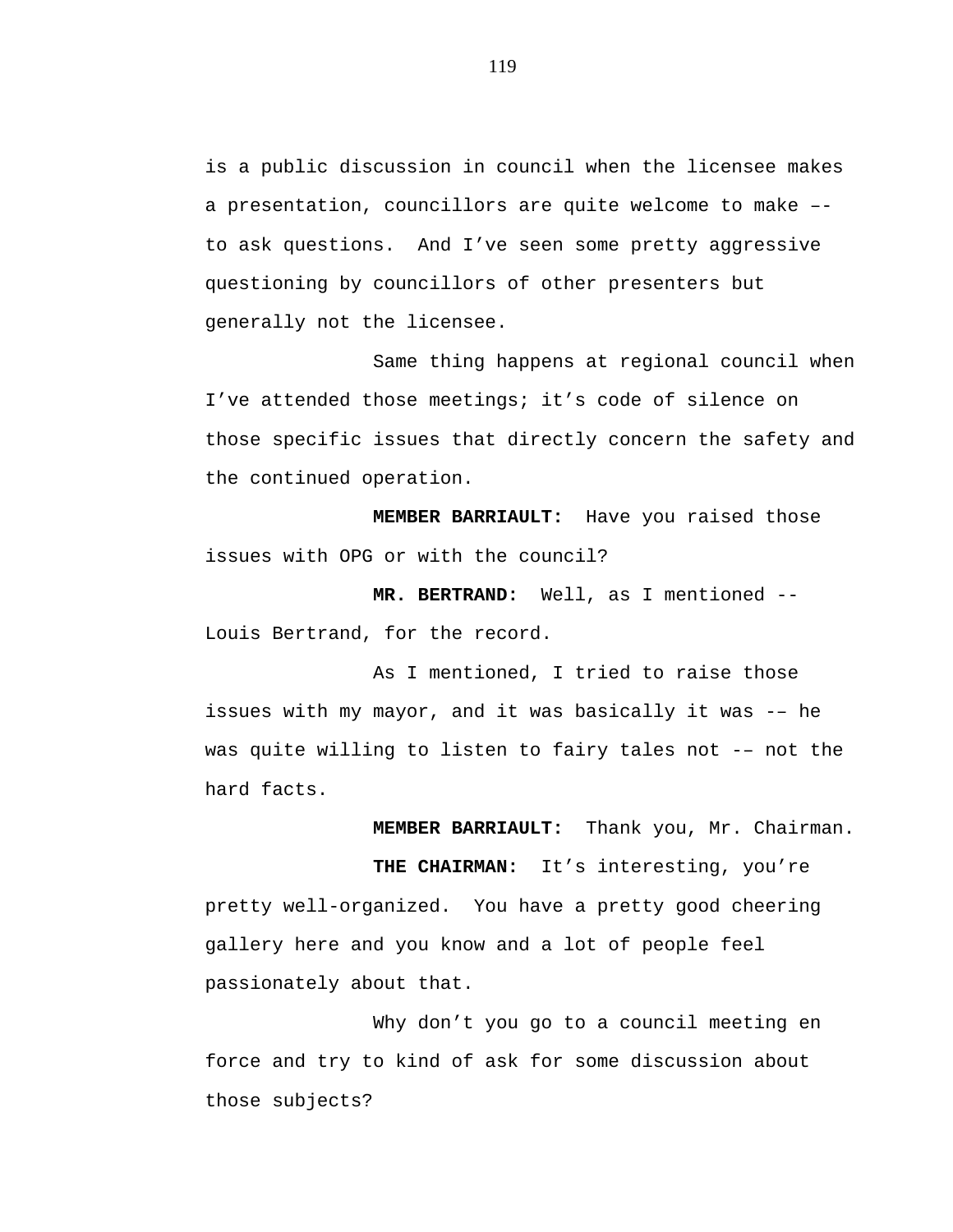**MR. BERTRAND:** Well, I have made many delegations to my municipal council, as well as regional council on the subject of the Durham Region incinerator, which is just right across the street from the new OPG building.

You might have noticed that construction site. That is going to be a garbage incinerator that's going to take garbage from all the way up into York region.

And it -- I basically refuse to put myself in a situation like this where there is a power imbalance between elected officials and  $a$  -- and a person -- I do not make delegations to my councils anymore because it's - - of the built-in power imbalance.

I appear there as a supplicant. And it's their council, their rules and to quote Sun Soo, "You don't fight on the enemy's ground".

And I basically refuse to -- I've tried to raise it privately and you just don't get anywhere.

We did have some interesting talk with the mayor of Oshawa who seems to be a lot more open. And part of his background training is as a firefighter in emergency -- in hazardous situations. So he gets the - but he's one of the few people who get it.

**THE CHAIRMAN:** Thank you.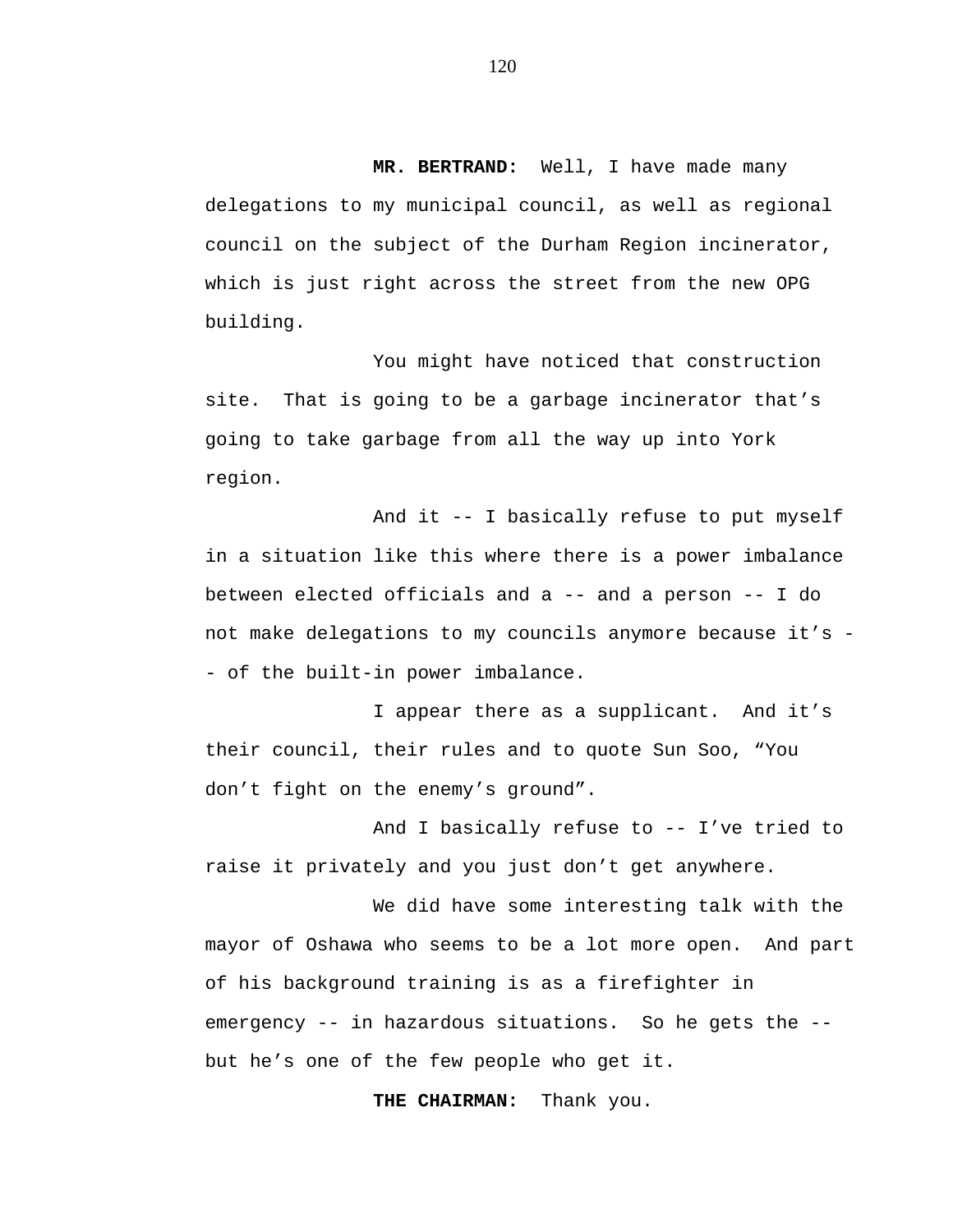Anybody else, question? Question? Thank you. Thank you for the presentation.

# **(APPLAUSE/APPLAUDISSEMENTS)**

**THE CHAIRMAN:** I'd like to move onto the next submission which is an oral presentation from Mr. Blaney, as outlined in CMD 13-H2.128 and 2.128A.

**13-H2.128 / 13-H2.128A Oral presentation by Brad Blaney**

**MR. BLANEY:** Thanks Louis, you're the best.

Okay, I'm Brad Blaney, for the record. I'm here to declare concerns about the ability for CNSC to oversee the nuclear power industry in Canada.

The CNSC mandate is to hold accounters - operators to the highest standard in terms of safety and accountability. Now I speak as someone who has followed - - closely followed and participated in the intervention for the Darlington retrofit, where it became clear that the only standard in this regard is the level which OPG believes that it can achieve despite its unlimited public financial resources.

The fact that the final decision to retrofit Darlington saw this Commission rubberstamp the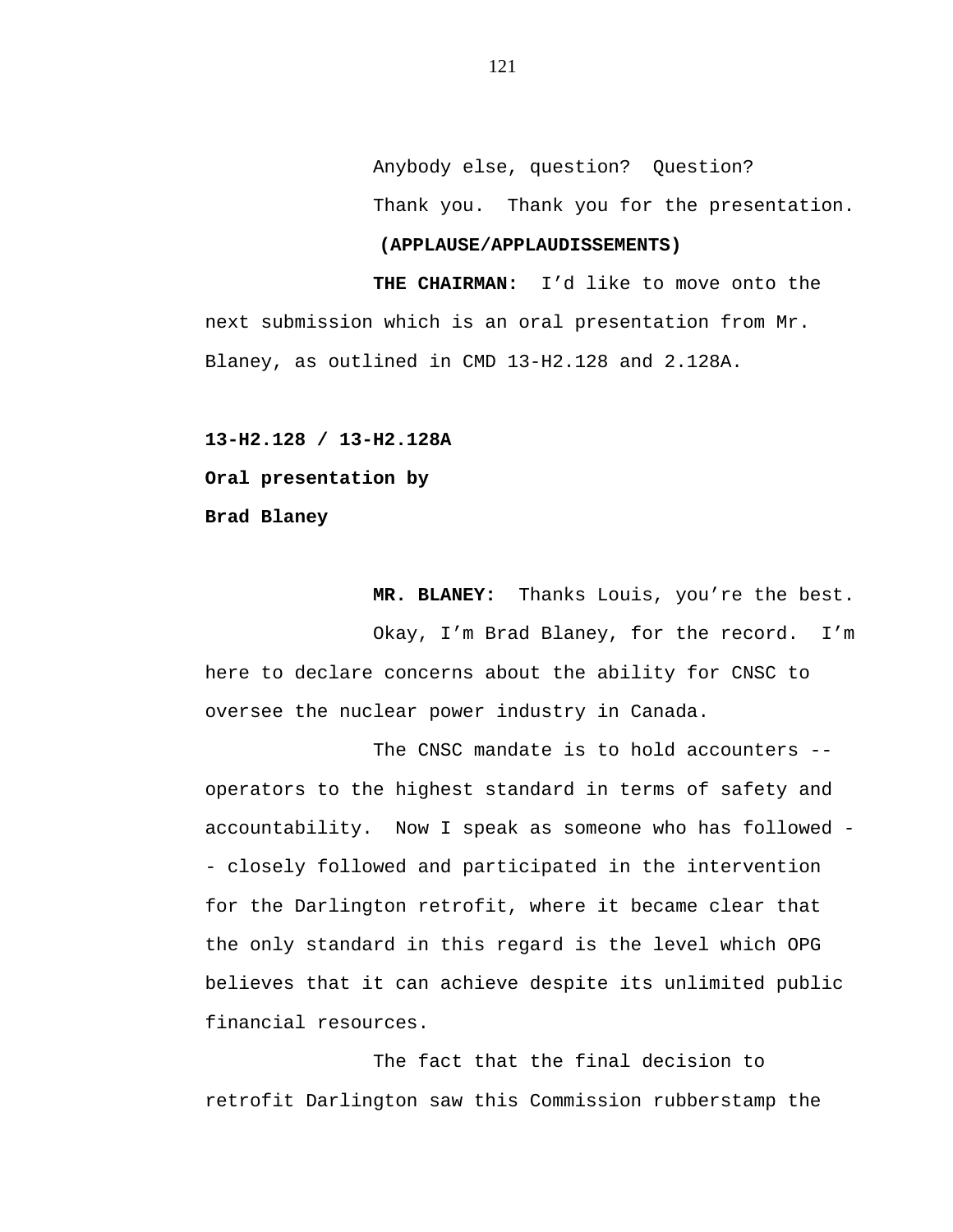shoddiest environmental business case presented to it by OPG is an insult to taxpayers who pay your \$50 million budget.

Surely CNSC Committee Members, their friends at OPG, their friends at the Power Worker's Union and the industry shared some fine wine to toast the CNSC approval of OPG Darlington plans. The taxpayers of course were not invited. But no doubt they paid for the celebrations.

The Darlington intervention process showed me that there are many brilliant people in the back row willing to take time to read the OPG and CNSC documents to be educated about what is being proposed, and to come to these fake hearings to ask the CNSC to challenge OPG assertions and to make them accountable for them.

### **(APPLAUSE/APPLAUDISSEMENTS)**

**MR. BLANEY:** In the recent CNSC decision regarding -- regarding Darlington, it's clear that the Commission simply ignored every single concern raised by intervenors. I could not help but see the impatience with intervenors, the Commission, the OPG and various other government agencies had for intervenors during the public sessions in Courtice.

The written decision by CNSC proved to me that this isn't really impatience but an outright contempt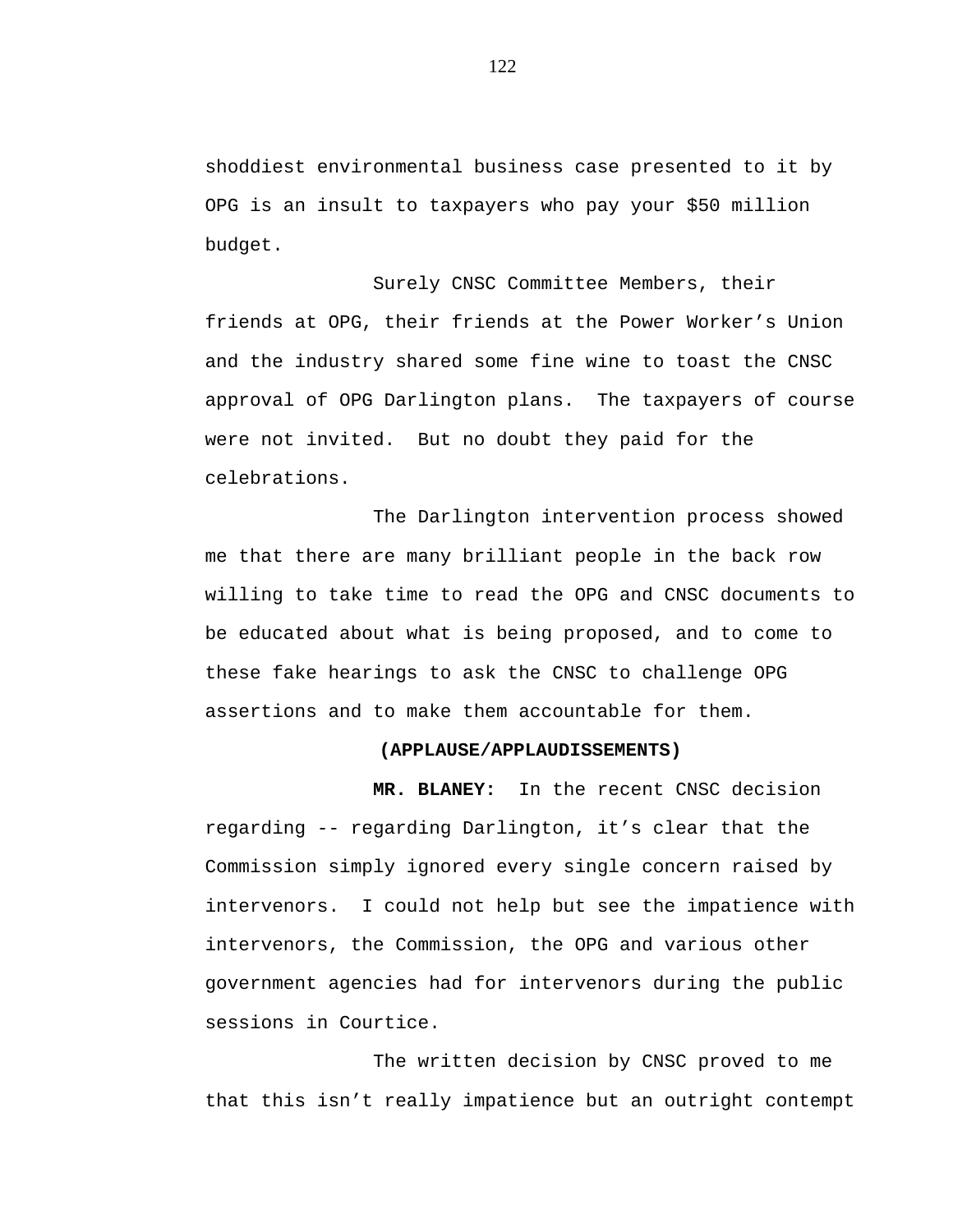for anybody challenging the garbage presented by OPG as their environmental assessment and which was signed off by CNSC.

#### **(APPLAUSE/APPLAUDISSEMENTS)**

**MR. BLANEY:** Contempt of over -- contempt by over-paid bureaucrats is something we citizens, taxpayers have to suffer through everyday.

**THE CHAIRMAN:** Can you please be respectful of this particular ---

### **MR. BLANEY:** Yeah, sure.

What's truly gnarling is the contempt shown in this process that we pay the CNSC budget to see that it acts as a highly-paid whistleblower for the Canadian public. And what we get is a cheerleader for a multihundred billion dollar business with a lobby that can take care of its own disinformation campaigns.

To regurgitate the nuclear power message that radioactive emission is safe is not your mandate, it's the mandate that -- it's what you do but it's not your mandate.

The CNSC Web site is rife with sciencefiction scientific reports that espouse only the industry mantra; cancer in communities surrounding nuclear plants is not caused by radioactive materials coming from the plants.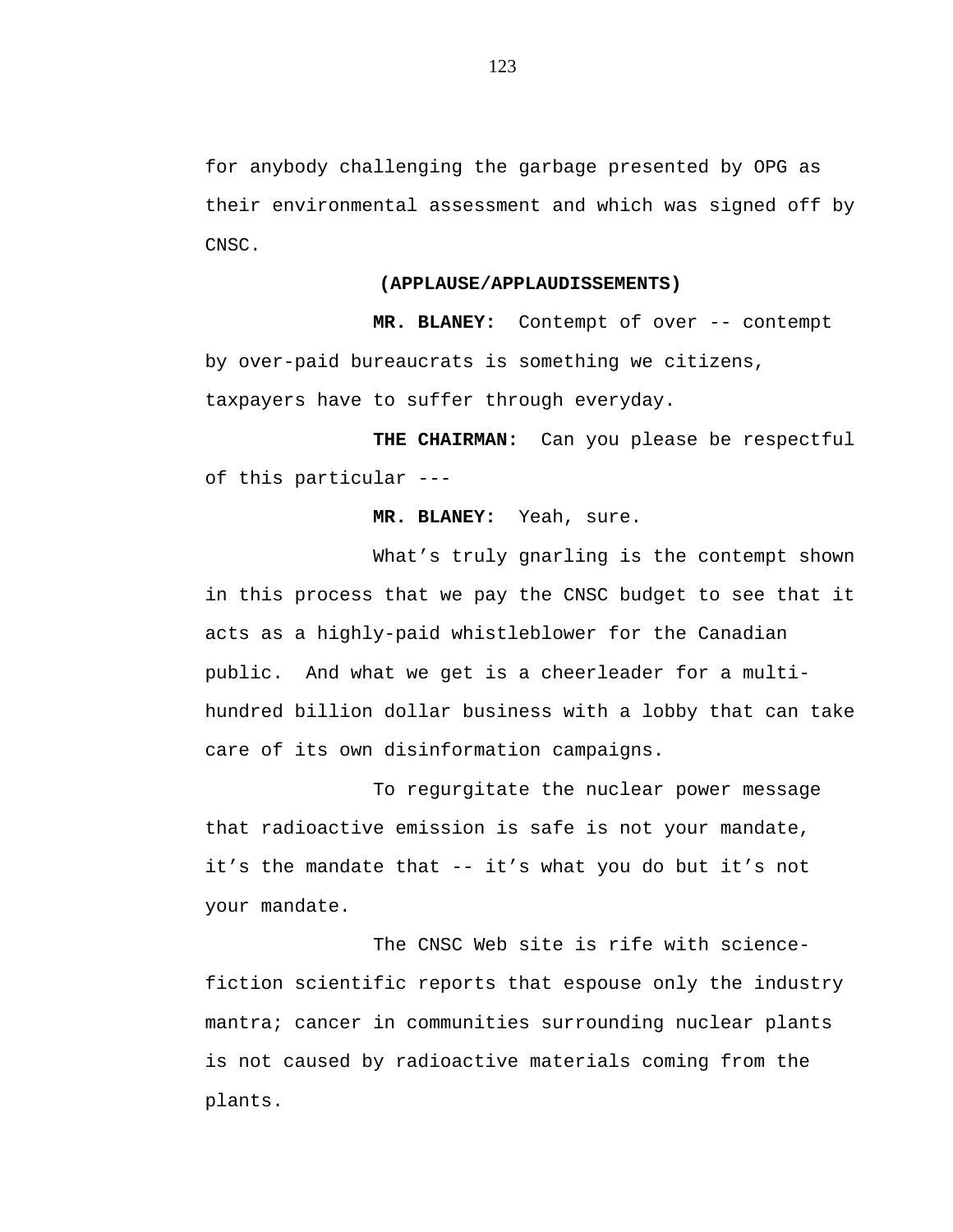In fact, it goes further to tout on its Web site that some of the questionable recent science-fiction studied by RADICON that there is no childhood leukemia near nuclear power plants.

In fact, the report doesn't say this at all but CNSC chooses to spin this clearly shows the bias to the position of the industry friends. And it has header deliberately misinforms the public to hide the real results of this complex RADICON report and its highly subjective analysis of cancer rates.

In regard to the intervention today it's a given that CNSC will approve OPG's request to extend the operation of the plants beyond the original manufacturer's specifications.

The fact that OPG will be able to do without submitting reports about potential risks to the public and this Commission willing to accept this half-ass effort by OPG to fast-track this approval clearly illustrates the Commission's lack of credibility and its bias toward the OPG and the CNSC complete disregard to protect the safety of citizens.

While I'm on the topic of credibility, the CNSC mandate I noticed, Dr. Binder, that you visited that NRA -- NRC Secretary General of Japan, that crook Shunichi-Tanaka, to sign a so-called IEE -- IAE Code of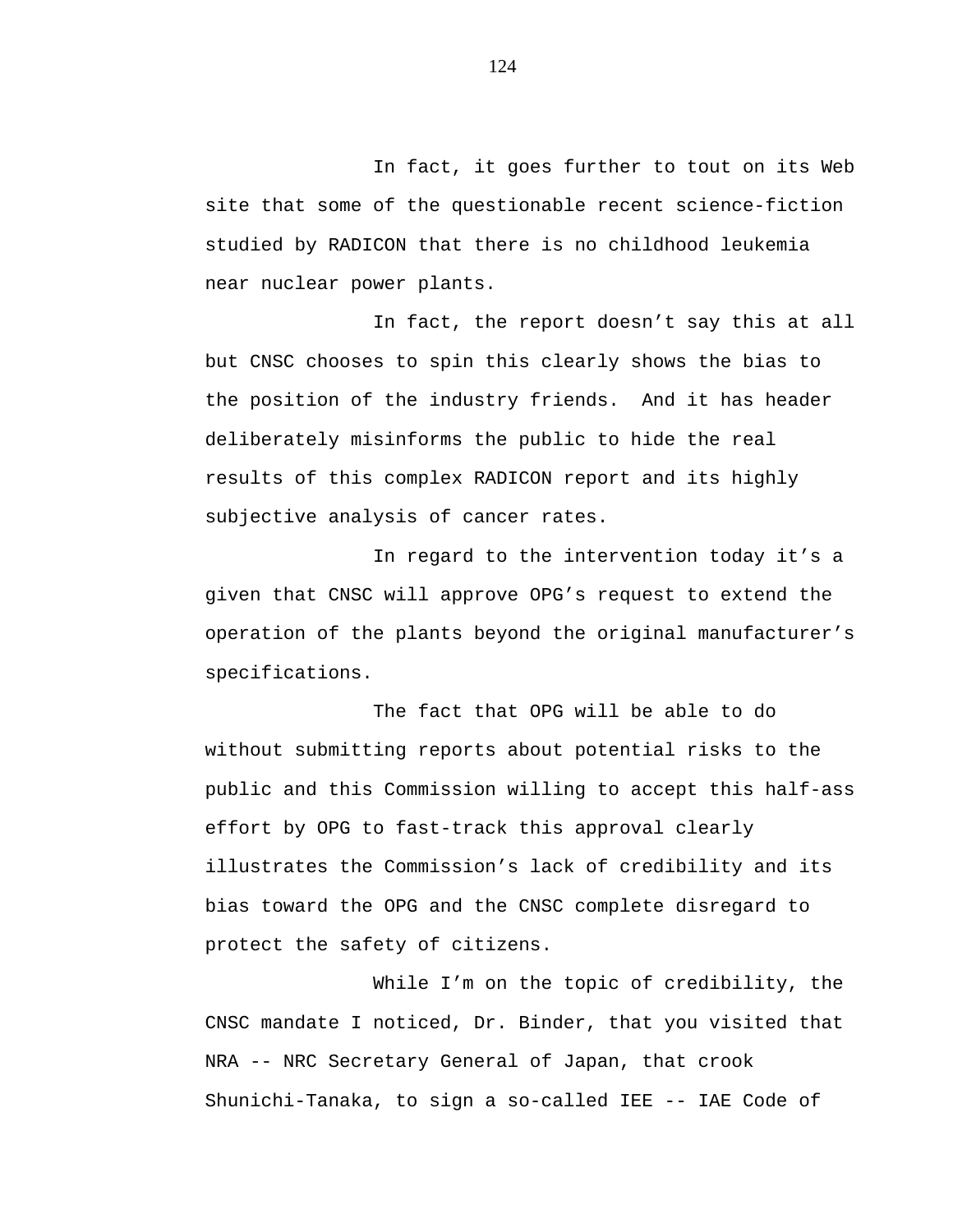Conduct.

In light of the recent -- in light of the request by OPG to simply continue operating these plants beyond the specification it came to mind that you probably flew first-class on a jet with engines that had been maintained as per the jet engine manufacturer.

I presume that you would not knowingly fly on a plane where the engines had not been maintained or rebuilt to the specifications of the manufacturer.

Yet, OPG will have approved -- CNSC's approval to operate this -- a request to operate these nuclear plants beyond their approved lifespan and without preparing any reports that really are entering into an unchartered territory. The pattern of regulatory malaise of the CNSC, IAEA and NRC, is the way of the world.

One example is that CNSC -- under CNSC oversight the operators at Chalk River failed to file dosimeter readings for 1,650 badges between 2009 and 2012. And there were late files recently of some 7,000.

How is it -- how is one to know whether there's been an incident between 2009 and 2012 that the operators simply chose not to report? The dosimeters are one main tool to keep the operators honest.

CNSC failed to -- failed the public as did Chalk River operators and this is either irresponsible or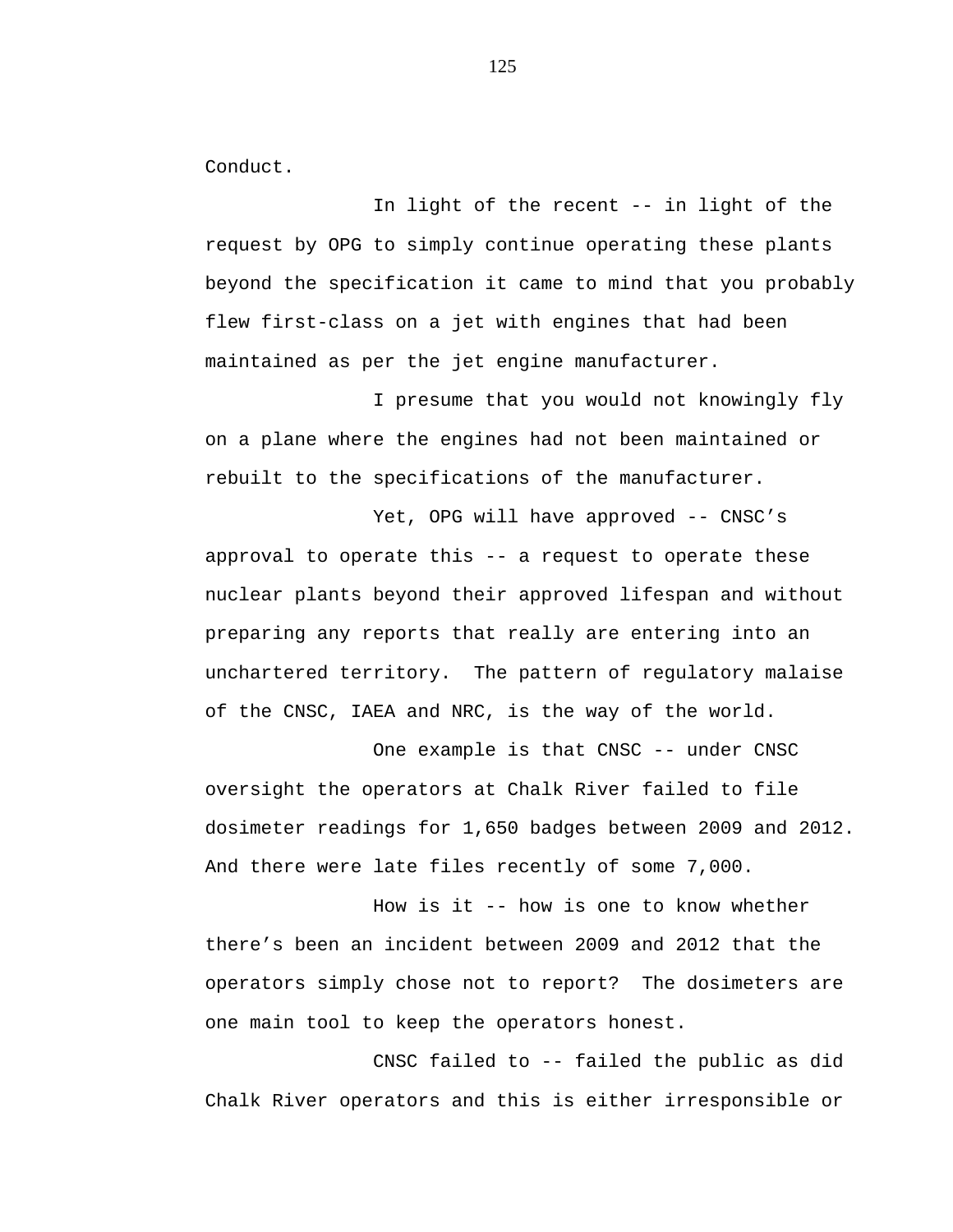criminal or both.

In the absence of meaningful sanctions, oversight by CNSC, these plant operators would do and say what they want, when they want.

TEPCO has proven this, as has -- as has OPG, the Power Worker's Union. The only difference between TEPCO and OPG now is that OPG has not, at least currently, engaged in the mismanagement of a catastrophic meltdown of three nuclear reactors and one spent fuel pool.

If it was, the same lies would be coming out of OPG as are coming out with the CNSC running blocker for the operators.

In fact, your recent -- you recent visit that with that crook Tanaka you signed the IAEA code of conduct which put to test -- was put to test very recently in an experimental reactor in Japan in the last few days where the operator clearly violated Section 5A Number 2 and 5A Number 3.

The accident resulted in exposing some 30 workers directly to the radiation -- to radiation circulated in the plant and the operators simply released the gases into the atmosphere without telling anyone.

One can only guess what these brainiac Japanese nuclear fission freaks were trying to do at the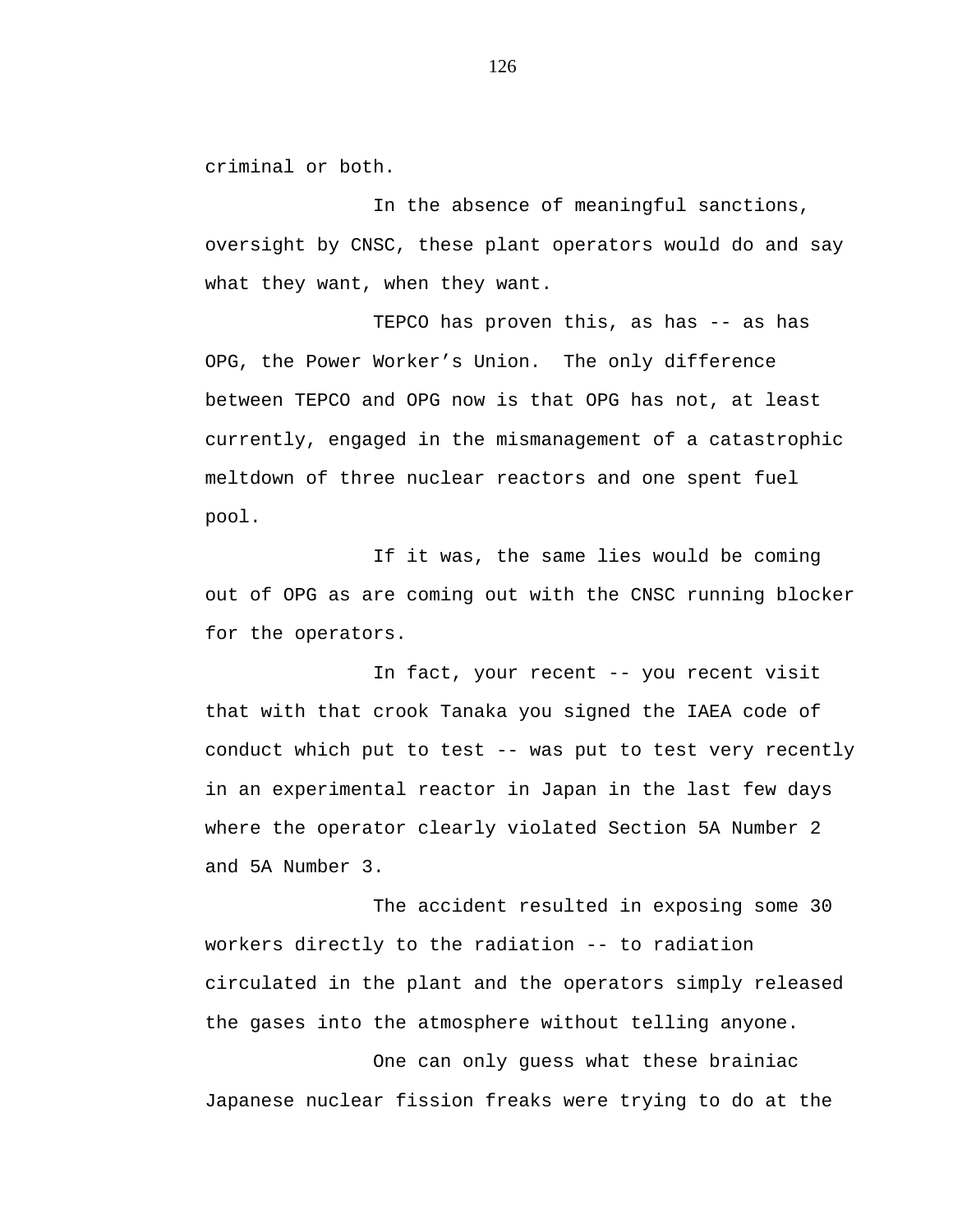plant by exposing gold to radiation, indeed some 400 times more than required or why these science-fiction scientists reset the alarms and then continued the experiment, melting away the gold, resulting in these dangerous gases being released.

The Code of Conduct is: release gases first, lie to the public 48 hours later with apologies.

In fairness the complete disregard for public safety is also found at our provincial and regulatory emergency management planning bureaucrats and this is due to complete incompetence. The Darlington submissions by these agencies were simply laughable. The truth is, if there's a nuclear accident you're on your own.

Regardless of with or without the IAEA code Bruce -- the OPG Bruce operative, like TEPCO, would surely vent gases without warning into the surrounding area.

 Anyone who believes the operators here would do anything different than the Japanese operators did in this case where an emergency venting is required is an -- is an imbecile.

CNSC would not reinforce any sanctions against a commercial plant operator to failure to warn the surrounding communities about emergency venting, just in the same way the IAEA and NRC regulator, Japanese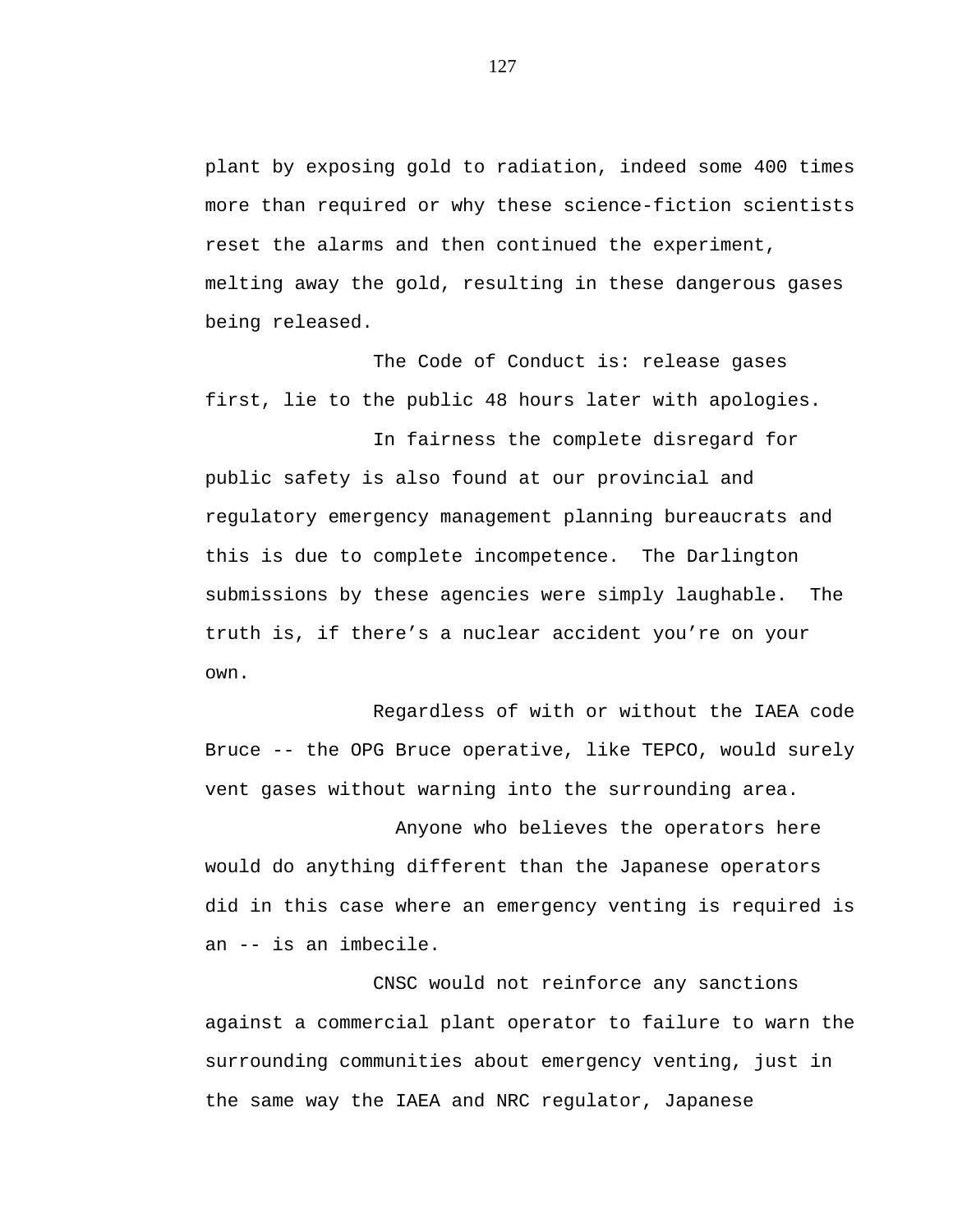regulators, did. They'll tell the public a few days later with apologies to the pregnant women and children.

By holding OPG's feet to the fire on the Darlington retrofit and now the extension to -- of the use of the dilapidated Pickering facility, the CNSC exposes the public to great danger.

There are no half-measures. If there's a failure at an aged pipe under the pressure at Pickering, or OPG cuts corners on the Darlington retrofit, it's only the unsuspecting trusting public that will bear the pain and suffering much like the Japanese people.

It's not comfort that this Commission's report is to be tabled to Minister of Natural Resources Joe Oliver. Minister Oliver is an idiot who seeks to satisfy only the interests of the nuclear power industry.

**THE CHAIRMAN:** Okay. You just ran out of time.

**MR. BLANEY:** All I can say is that ---

**THE CHAIRMAN:** Security, please escort this gentleman -- and I use the word "gentleman", right out of here, please.

Security, get here.

You've just finished your time allocation. You'll never appear in front of us again. Next I'd like to move to an oral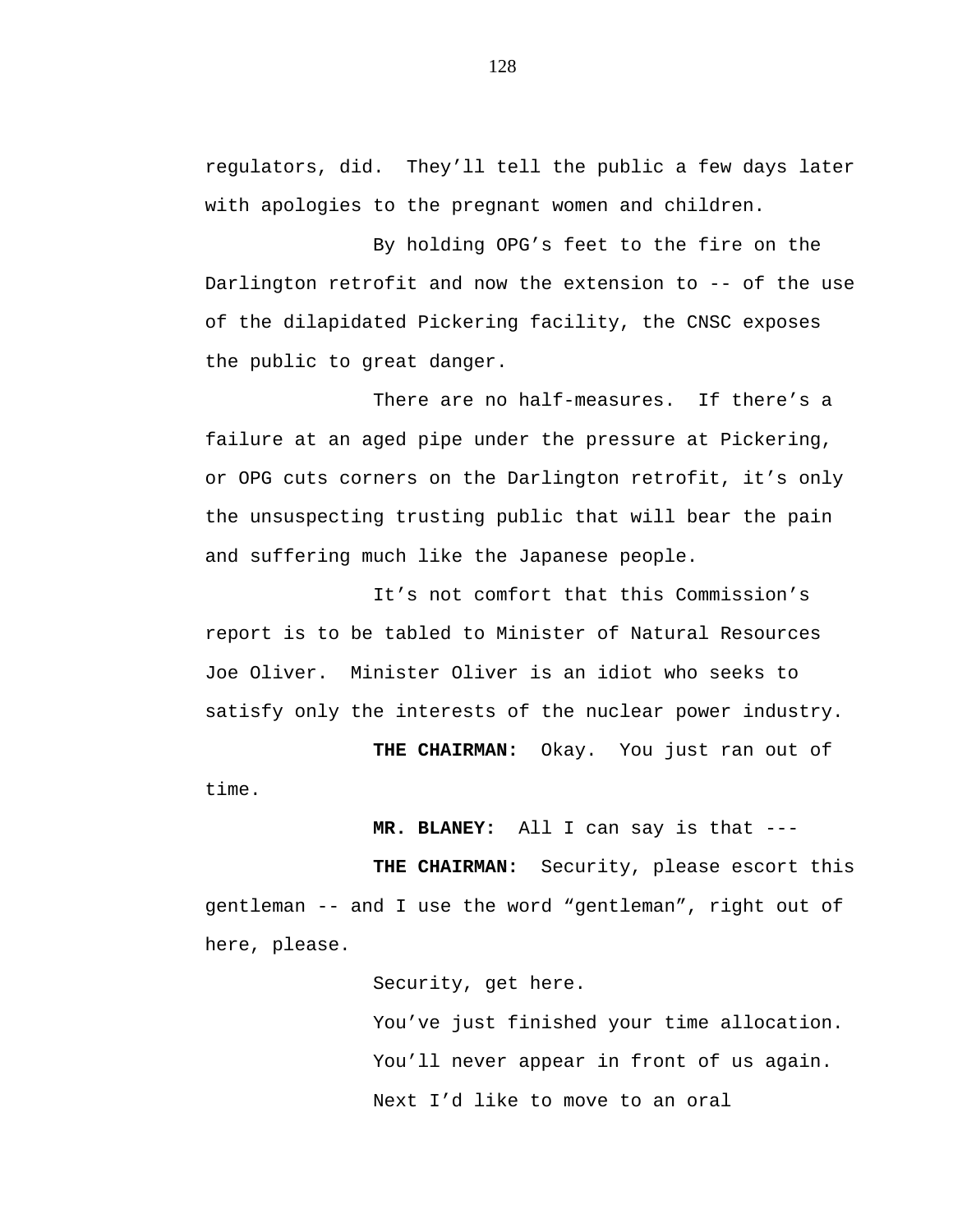presentation from Ms. Lester, as outlined in CMD 13- H2.118.

### **(SHORT PAUSE/COURTE PAUSE)**

**13-H2.118**

**Oral presentation by**

**Carrie Lester** 

**MS. LESTER:** Yes, okay. Greetings to the Panel Members of the Canadian Nuclear Safety Commission, the Ontario Power Generation panel members, Pickering Nuclear panel members I suppose are here, members of the public who have come as intervenors and witnesses to the - - and to the online viewing public.

And in recognition and honour to all the other beings around us, without whom we would not exist; the aquatic beings, the swimmers; the terrestrial beings, the walkers and the crawlers, and to the air dwelling beings, the flyers.

I'm deeply concerned with OPG's proposal to extend the operating life of the Pickering nuclear reactors beyond their designed life expectancy.

It's time to move from nuclear energy to renewable energy for the sake of the 9 million or so people living around Lake Ontario and the other beings who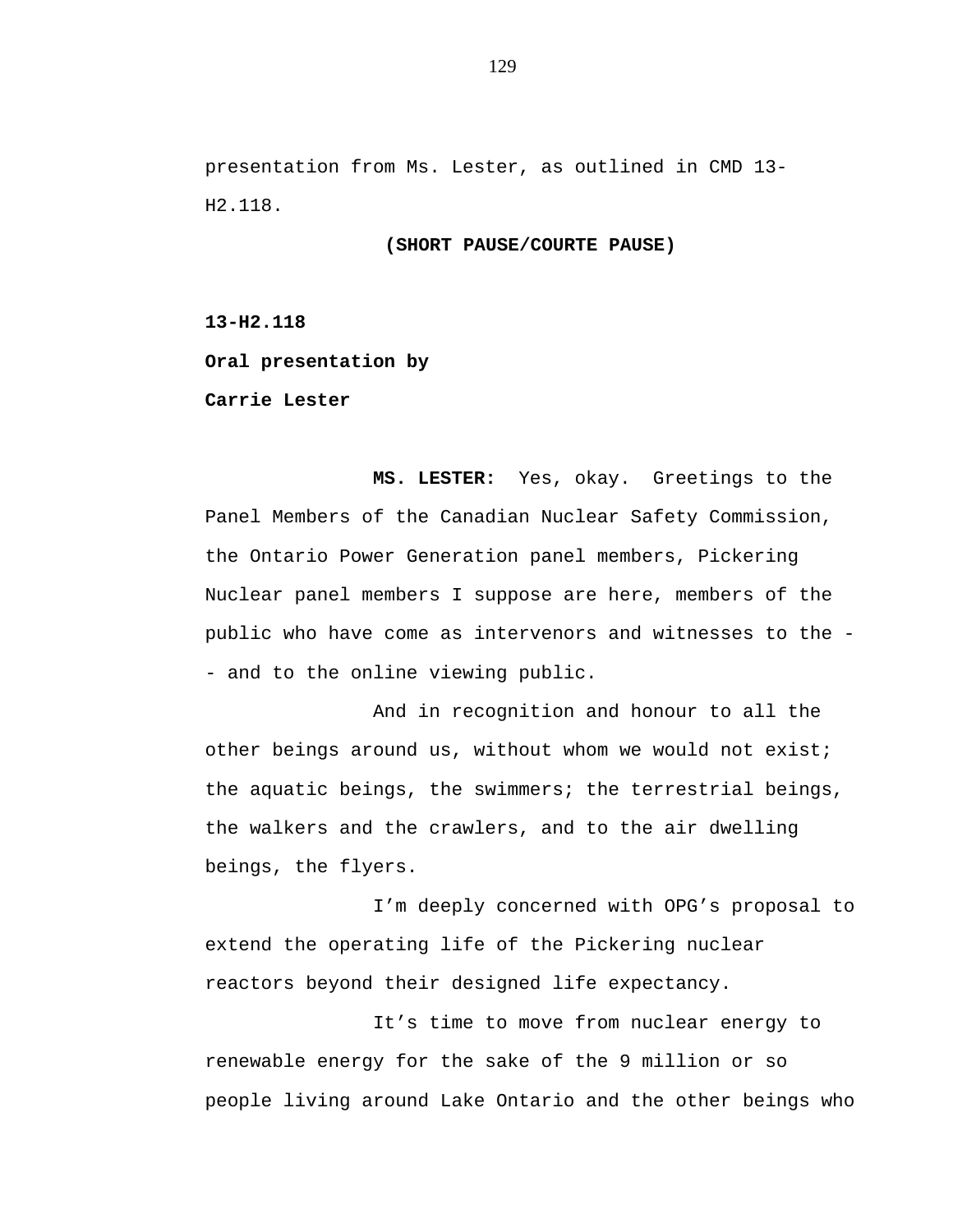receive their drinking water from this beautiful lake. We must move away from the continued destruction of it.

(Speaking in native language). That's my name, my clan and my nation. I'm from Onondaga, I'm Bearfoot Onondaga from Six Nations territory.

I am called Carrie Lester. I'm a mother, a sister, an aunty and a daughter to parents who have both died from cancer. I'm a granddaughter to grandparents no longer with me, some of whom also died from cancer.

As I said earlier, through my mother and her mother I am Bearfoot Onondaga from Six Nations Iroquois Confederacy of the Grand River territory. Previously of the lands of the Kaniekehake (Mohawk) and the Onondaguaiga, on the other side of the Beautiful Sparkling Waters, which is the name for Lake Ontario.

Through my mother and her mother's family our families have lived in this region of Lake Ontario for thousands of years and we have benefited from and supported and loved the natural beauty and bounty of this region for those many years.

It deeply saddens us that within a matter of only a couple hundred years most lakes and rivers of this land, that we are only borrowing from our children and our grandchildren and those faces yet to come, have become undrinkable for both human and animal and harmful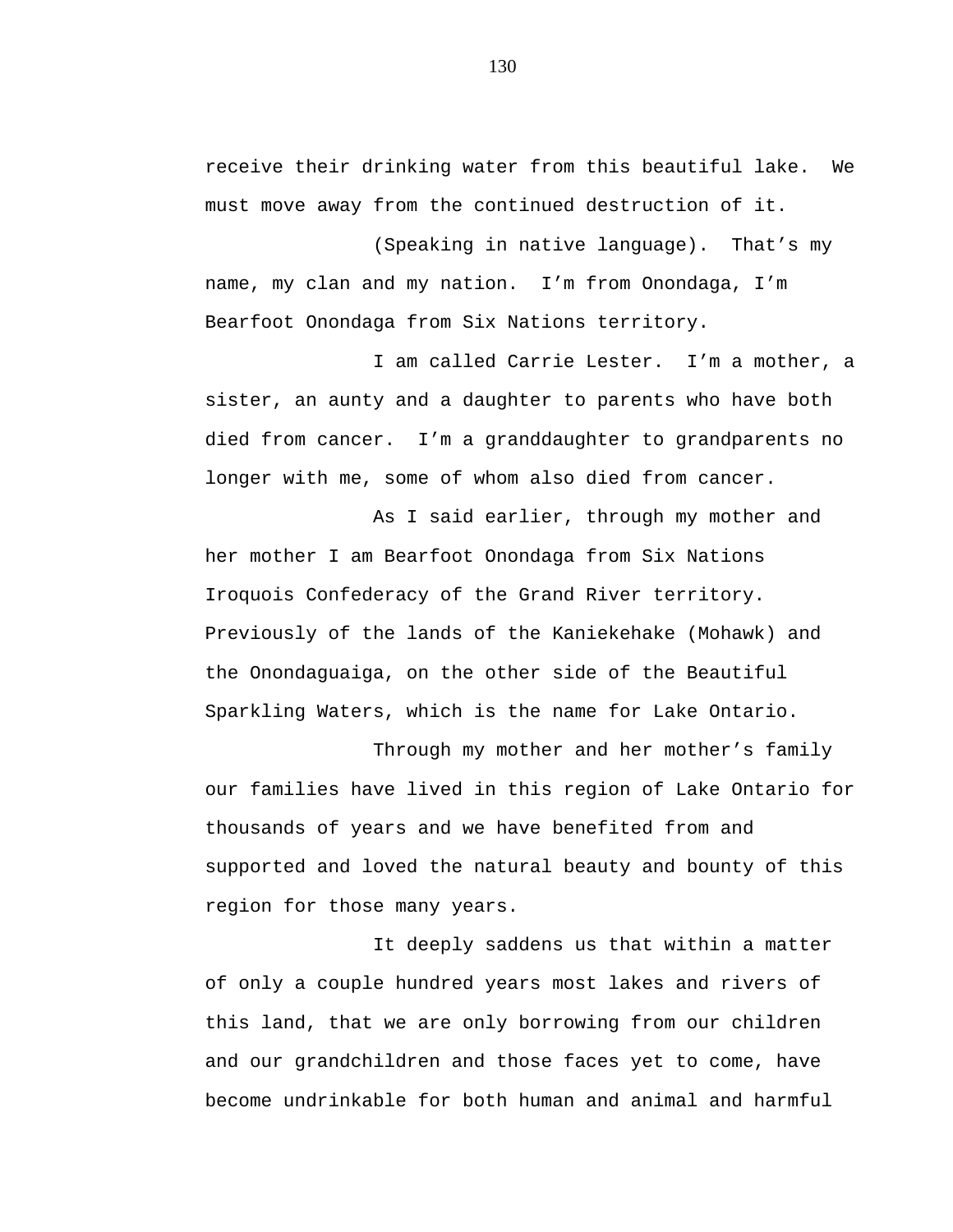to plant life.

This very month there are people from a Dene community in Saskatchewan who are walking across the country to bring attention to their situation, where uranium is being mined and their lives and health are at risk.

Their community is also one which is targeted to receive Ontario's nuclear waste. This is a common situation in which the government instituted ban council makes decisions without community involvement. These walkers will be arriving in Toronto on their way to Ottawa in just a couple of weeks.

I'm also concerned about our position in the nuclear fuel chain here in Toronto. That being Toronto's uranium fuel plant in the west end.

Besides working with special needs children in the school board, I also work with my school's ecoschool's team of which their project is to work on greening the energy grid of Toronto's schools, using a combination of several ideas, including conservation, auditing the energy use, solar energy, green roofs and greening of the school environment.

I would like to see -- sorry, I would like for our children to see that in their lifetime nuclear energy and the uranium extraction that is needed for its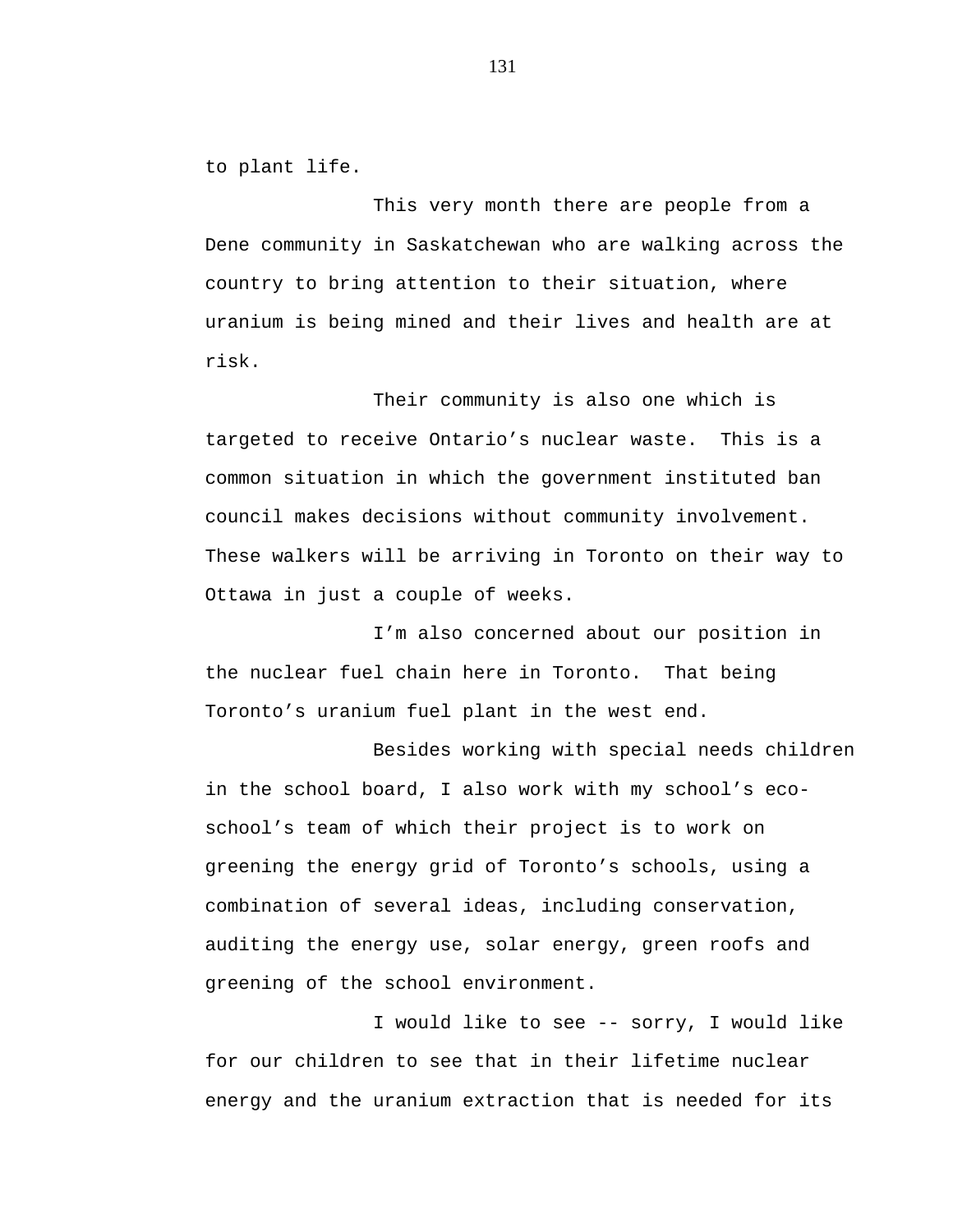existence is put to rest and green renewable energy takes its rightful place.

Today's elementary students are bringing up -- bringing these ideas up through the grade levels and the universities had better be ready for this. They will not tolerate lies and obfuscation; they already see through the propaganda advertisements of the Alberta tar sands.

How amazing it would be for the Province of Ontario and OPG to be seen as leaders in this regards. If the OPG and CNSC were to do the right thing and begin decommissioning and dismantling of nuclear energy engineering students would not be put in harm's way when they enter the energy workforce. They would not have to have it on their conscience that an accident on their part, if they survived, might cause a catastrophic radioactive contamination of their community and communities beyond and the immediate chaotic evacuation of said members.

I truly cannot imagine what an evacuation of that proportion would look like considering what a typical day or night on our highways already looks like. And make no mistake, all it takes is human error to cause such an accident.

We know that small accidents happen all the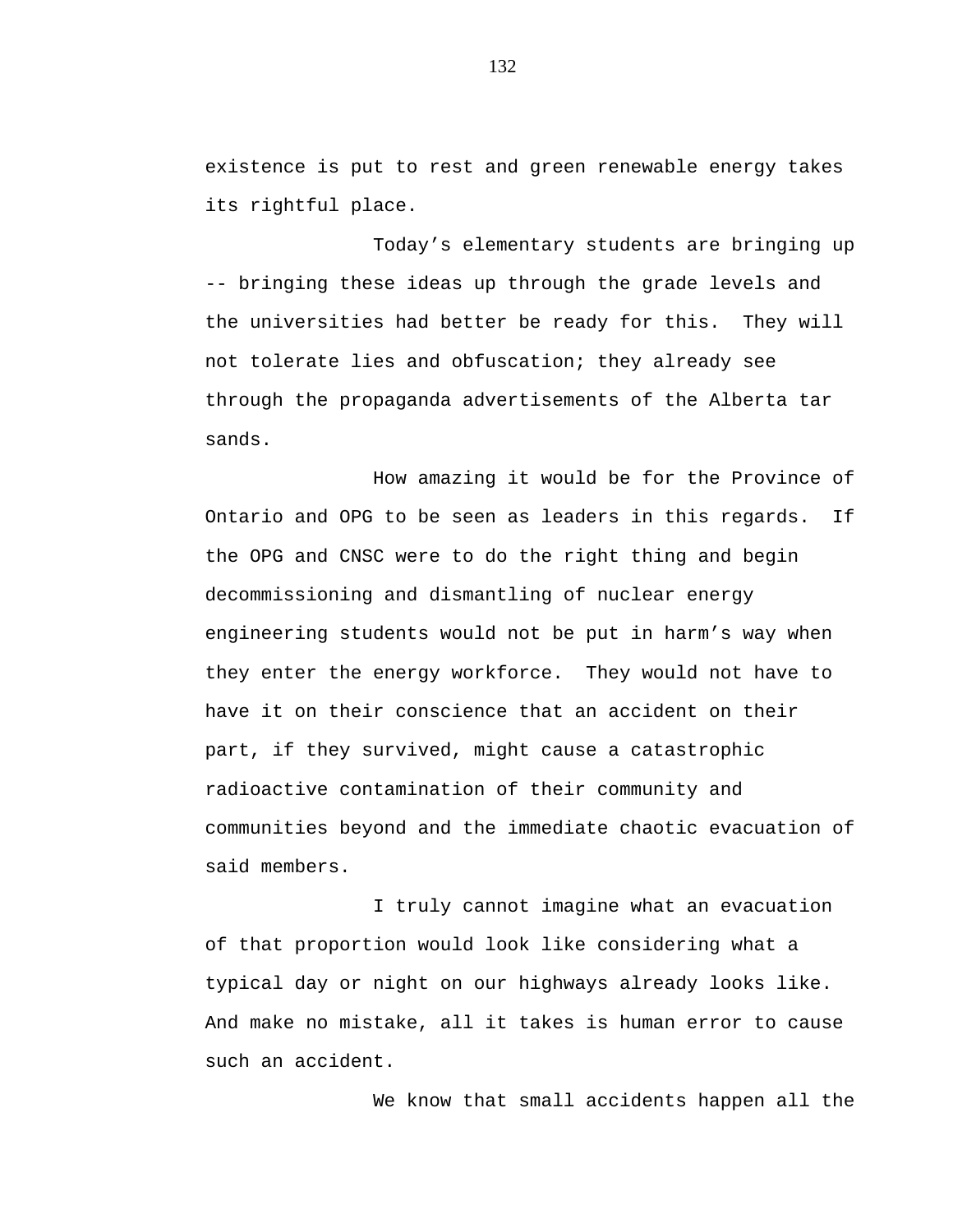time. Lake Ontario supports nuclear reactors on both sides of the border, and all these small accidents contribute to that contamination.

I'm going to briefly list a few such accidents that have had happened at Pickering that I'm aware of.

August  $1^{st}$ , 1993, a metre long break ruptured a pressure tube in Pickering Reactor 2, spilling 17 kilograms of heavy water per second onto the floor of the reactor vault.

November 22<sup>nd</sup>, 1988, a fuel failure occurred when a Pickering Reactor -- when Pickering Reactor 1 operator working with incorrect operating instructions increased reactor power from 65 to 87 percent, causing 36 fuel bundles to fail.

March of '89, workers discovered that 100 square centimetre hole had existed between the moderator purification room and the moderator room since early 1988, a year before. If a serious loss of coolant accident had occurred at some point during those 15 months, the resulting leakage of water between the two rooms would have damaged the sump pumps, which are required to recirculate water to the emergency core cooling system during a loss of coolant accident.

September 25, 1990, Pickering Reactor 2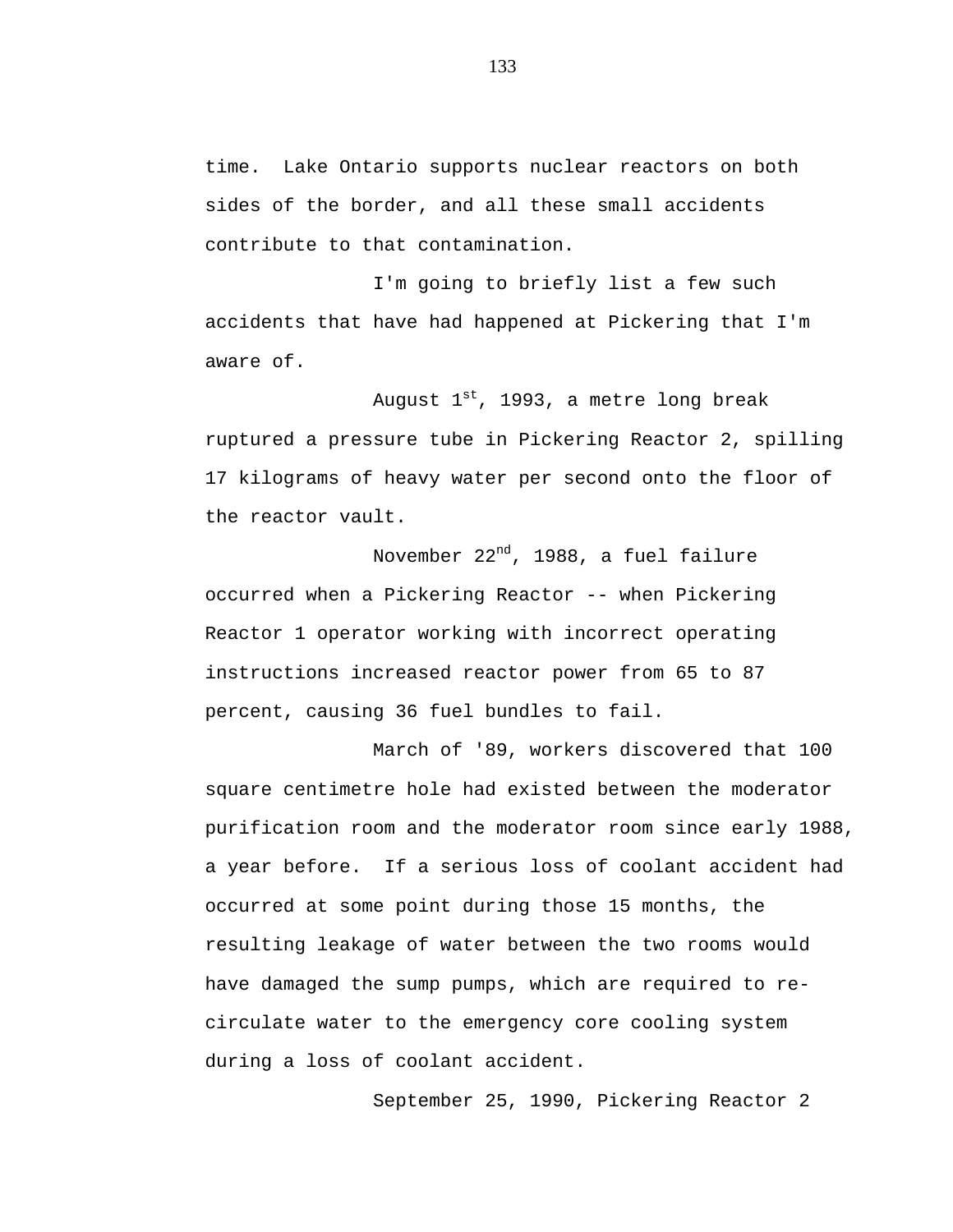experienced a severe flux tilt, which means an unstable and unbalanced nuclear fission following the insertion of an adjuster rod into the core. Operators spent two days trying to stabilize the reactor by changing fuel bundles, reactor power and configuration of the adjustor rods.

November 1990, moderator room pumps were found ceased up at Pickering Reactor 4. This situation was estimated to have disabled the emergency core cooling system of that reactor for the previous 11 months.

Reactors A and B of 1990; during a test of the containment system at Pickering that is carried out only once every 10 years, a seal on the pressure relief duct failed at about one-half the pressure it was designed to withstand.

June 1991, a faulty valve on a steam generator resulted in a 15,000 litres leak of heavy water at Reactor 3.

August 2, 1992, heat exchanger was damaged by debris from a broken strainer, spilling over 2,000 litres of radioactive heavy water into Lake Ontario, that lasted for six hours.

April 15, 1996, a leaking heat exchanger spilled 100 litres of radioactive heavy water into Lake Ontario. The leak was discovered at 9:40 in the evening and halted two hours later.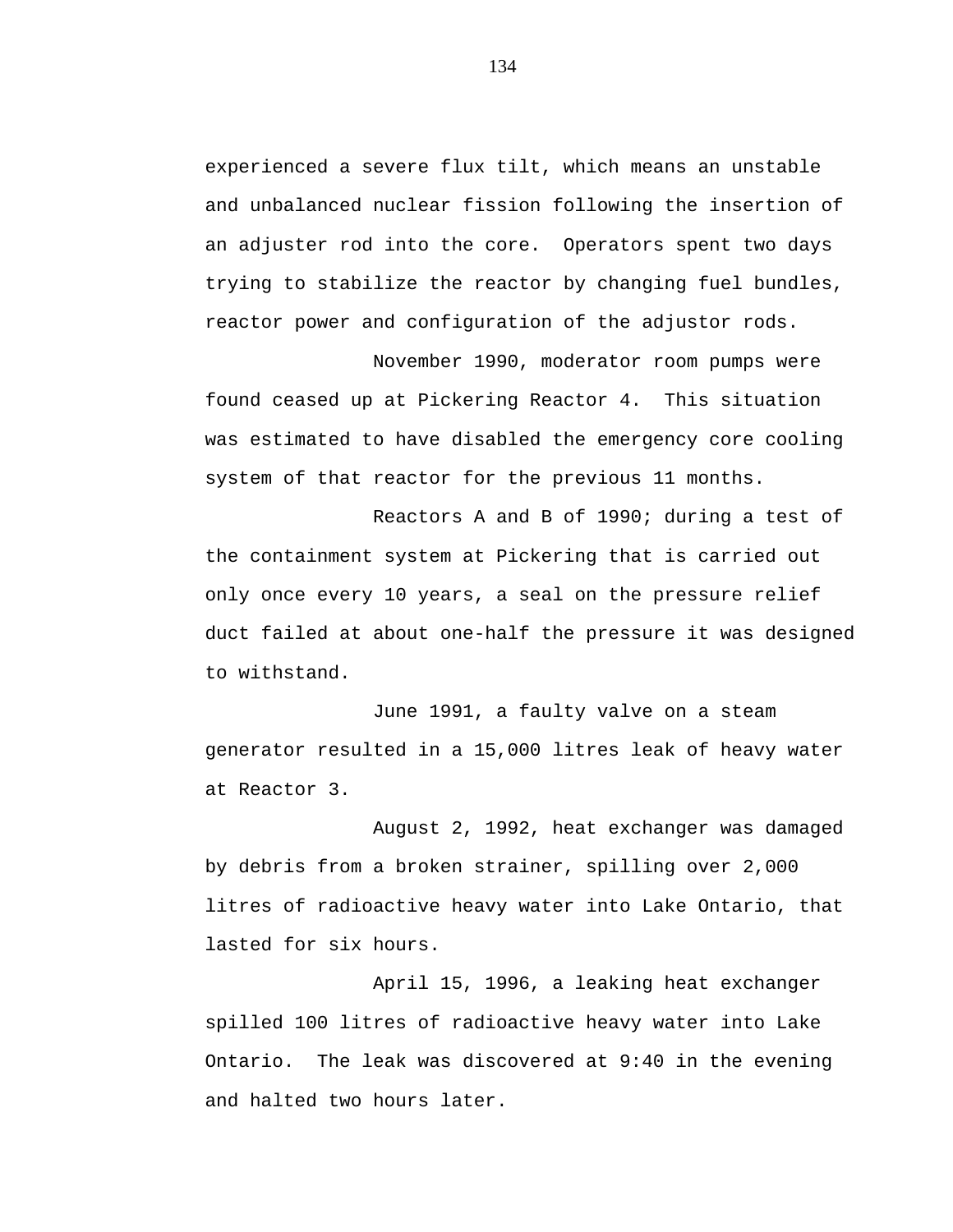Reactors A and B, April 16, 1996; workers discovered a malfunctioning valve associated with emergency core cooling system. After delaying several days -- while Former Prime Minister Chrétien was promoting CANDU reactors in Eastern Europe -- Ontario Hydro announced the first unscheduled shutdown of all the reactors of both Pickering nuclear stations. The shutdown took place on April  $20^{th}$  and  $21^{st}$ .

August 14, 2003, during the great blackout, there was a significant flaw -- a design flaw in the Pickering station's emergency shutdown system, and it was underscored by the blackout.

The U.S./Canada Power System Outage Task Force noted that equipment problems and design limitations at Pickering B resulted in a temporary reduction in the effectiveness of some of the multiple safety barriers.

December 26, 2003, it was discovered that the emergency core cooling system would have been unavailable in the case of loss of coolant accident and loss of electricity supply incident because of problems with the site electrical system. The system was unavailable for seven hours -- a little over seven hours.

March 16 of 2011, the Ontario Power Generation notified the Nuclear regulator late that evening that there was a release of -- what we talked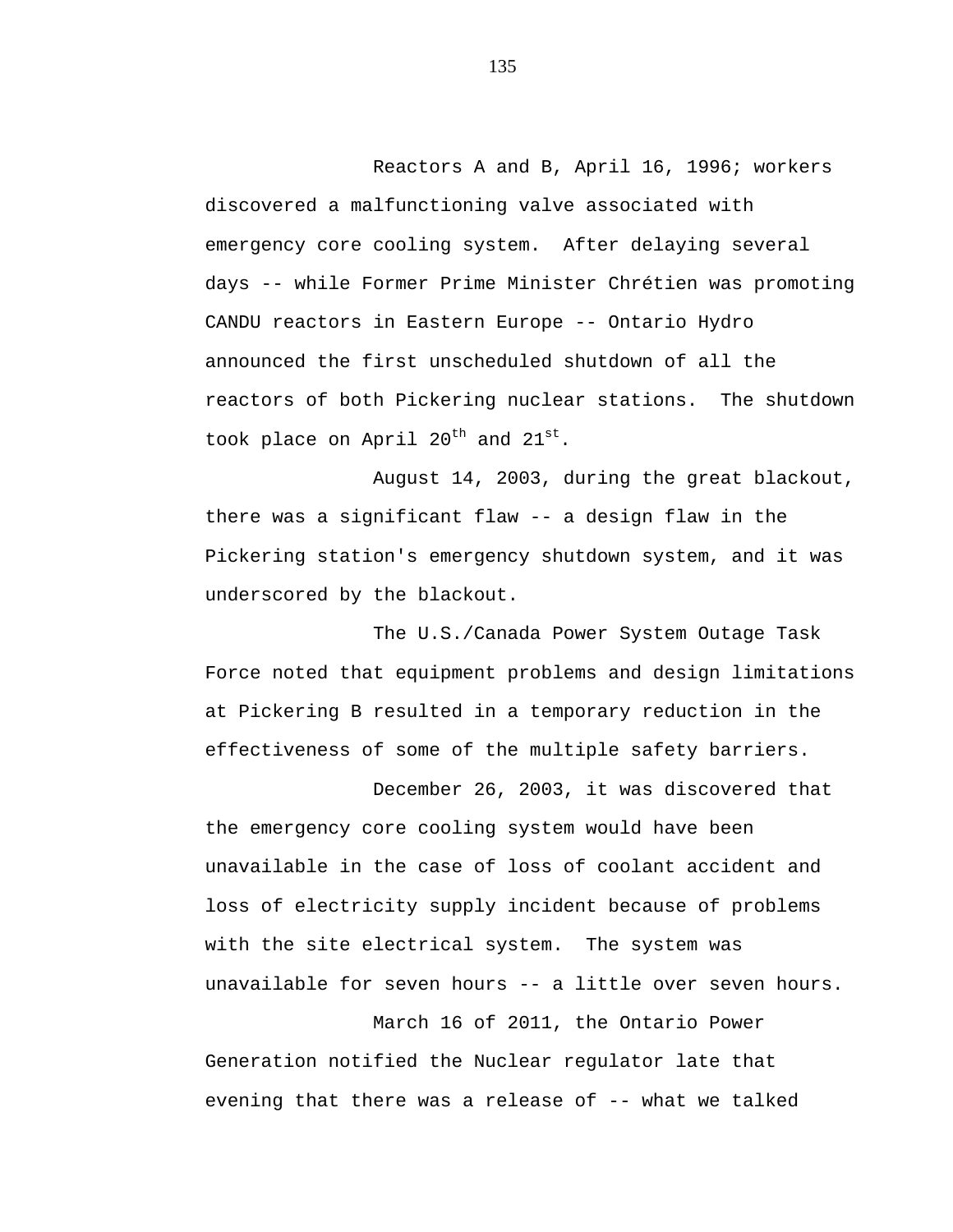about earlier, the 73,000 litres of demineralised water at Pickering A earlier that day. And we know in the newspaper accounts that it was all considered to be of no consequence.

And I know that many intervenors must have addressed and asked about the emergency plans for Pickering. I haven't had time to view the discussions online but I certainly have been here today and that has certainly been discussed.

I would like to say that from what I understand, sirens within a 3 kilometre radius would be sounded; some robocalls would go out to households within a 10 kilometre radius giving information about either suggesting, endorse or to evacuate to several designated locations.

But I've also read that there's not enough sirens, and I question the ability of robocalls to reach citizens if they are at work or school or on the road.

And what about the people who don't live in the area but are passing through it? I would like to hear more about the emergency plans for Pickering and the GTA.

I would also like to address the previous intervenor, Barb Pulst, when she mentioned the \$75 million liability. She was thinking that might be enough liability insurance but as we know, most of us with our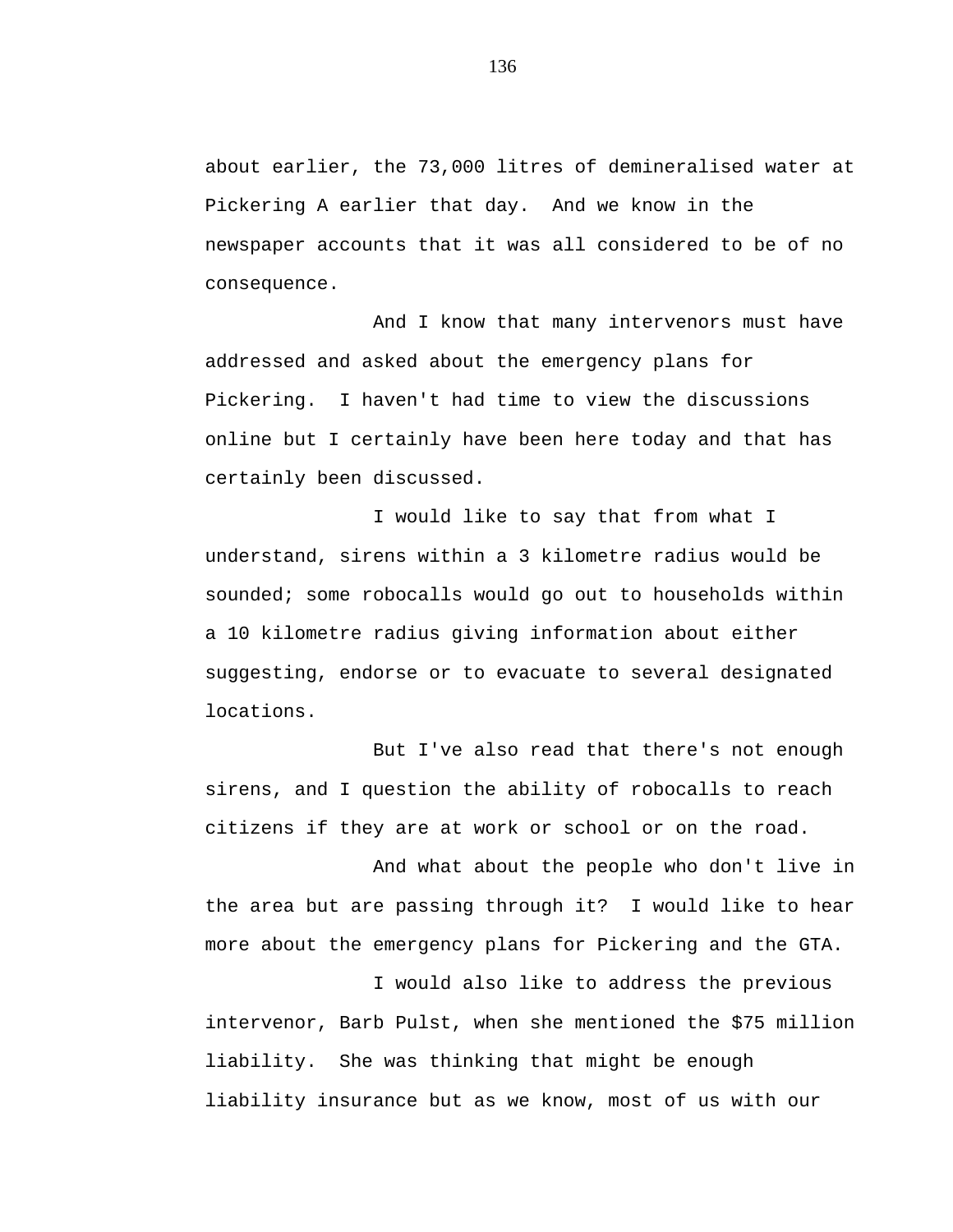car insurance we're usually insured up to about \$1 million. So \$75 million would only cover about 75 people.

I would like now to bring up the CNSC news release -- CNSC news release from several days ago, which was to address the German study about leukemia rates among children living near nuclear plants. And I know this was talked about earlier today, but this is what's in my notes.

The press release states that there is no -

--

# **THE CHAIRMAN:** Can you ---

**MS. LESTER:** I just want to add a little bit to it, if I may, Mr. Binder.

### **THE CHAIRMAN:** Please.

**MS. LESTER:** The press release states that there is no consistent pattern across the three facilities studied. When looking at all age groups, some cancers were higher than expected and some cancers were lower than expected.

And the lead researcher and Epidemiologist, Rachel Lane, states that 60 percent of all cancers in Ontario are due to smoking, obesity, poor diet and physical inactivity.

I haven't read all through this study yet, but I do question it. First, the way this press release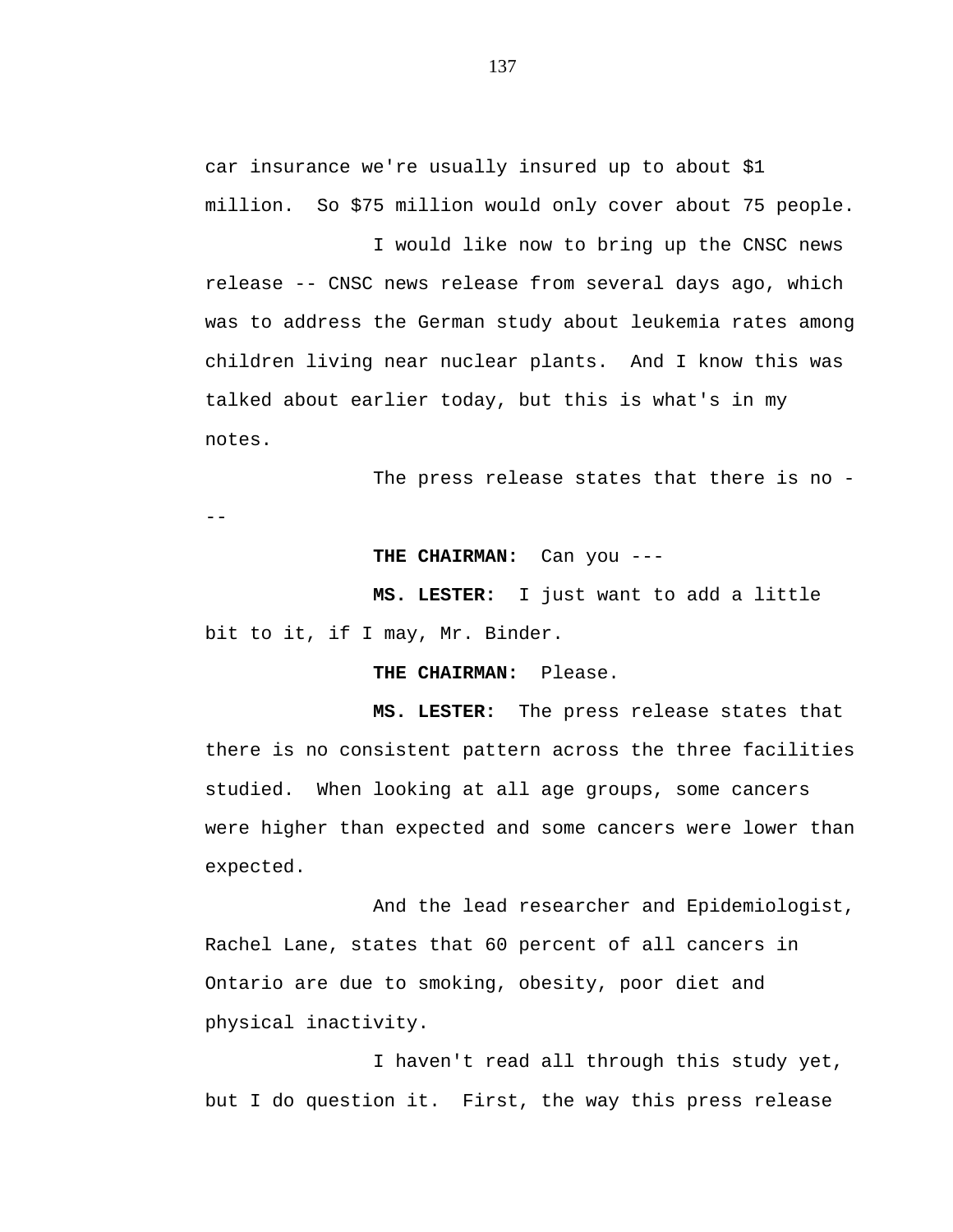is written, it makes it sound like it's going to be all about the childhood leukemia rates around nuclear plants.

But it quotes Rachel Lane as saying that the majority of cancers in Ontario are due to the smoking, obesity, poor diet and lack of physical activity. We're talking about childhood leukemia and leukemia from birth.

Children and infants are not smoking at those ages and nor would they necessarily fall into the other categories for ill health. I find this very misleading and insulting.

I also wonder if any long-term case studies have ever been taken from around the nuclear plants in which subject have been followed throughout their lives, even if they move about.

We have a very transient population in Ontario, so I wonder about the information in this study by your epidemiologist. We all know that numbers and statistics can be manipulated to suit a study for whoever is paying for it. It also worries me that Rachel Lane is heading a study of Saskatchewan uranium miners.

Which brings me to this other point. As I look up ---

**THE CHAIRMAN:** Could you please complete? **MS. LESTER:** --- at these Panel Members in front of me, I see members of the CNSC, members of OPG and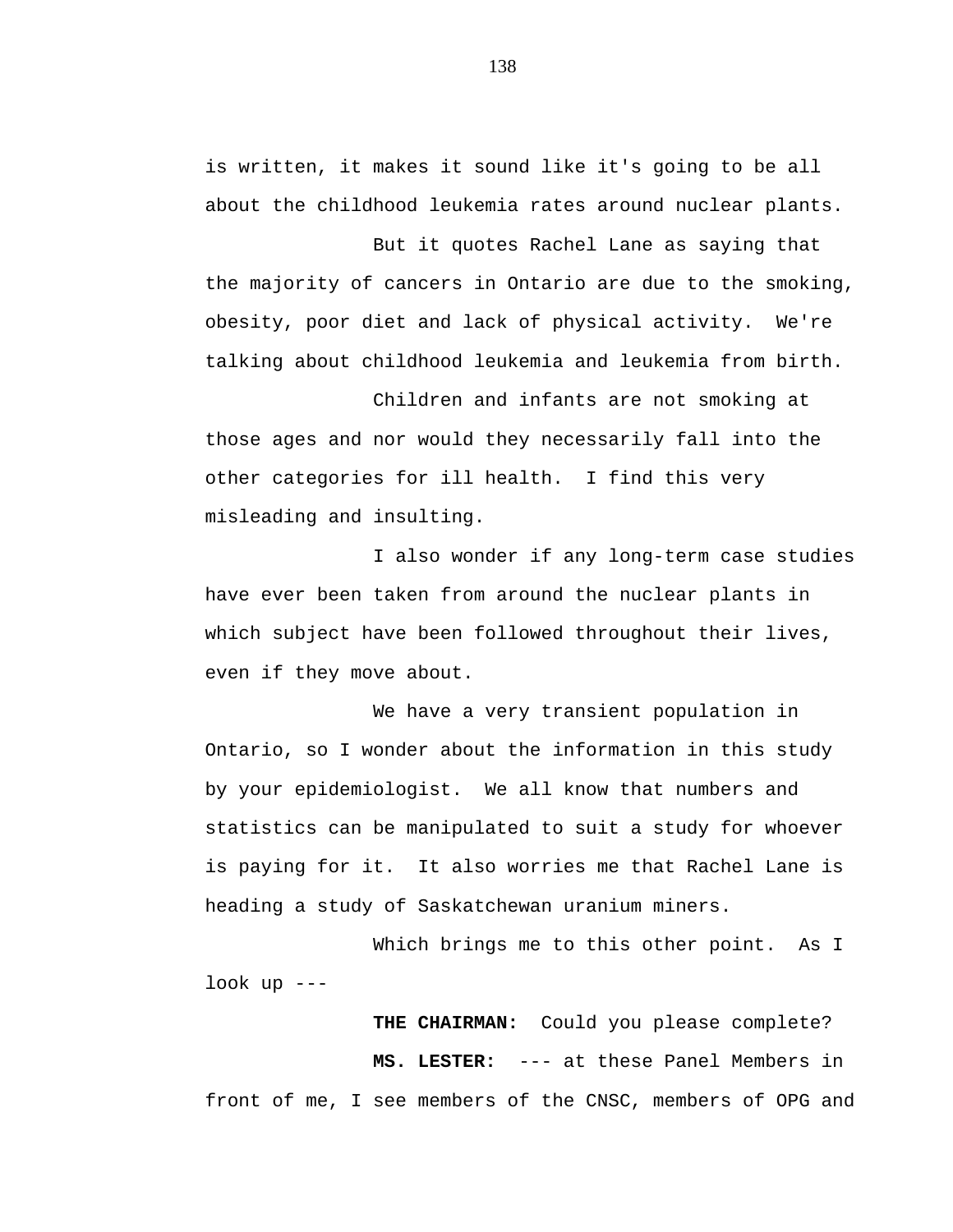Pickering, but I don't see any independent panellists nor do I see panellists from the anti-nuclear side.

And I, for one, would like to see panellists who represent the other side, whom we could call upon to answer our questions as well. It doesn't seem fair for us to only hear -- to hear them as intervenors and not to be able to question them as well.

We are all not -- we are not all able to be here every day nor have we been able to watch the live feed every day.

The only intervention that I did see last night ---

**THE CHAIRMAN:** Can you please conclude?

**MS. LESTER:** --- when I watched -- I'm almost there, sir -- when I watched with great interest the discussion that was generated because of Dr. Gordon Edward's intervention against Pickering nuclear's fiveyear extension.

His thinking was clear and concise as was another CNSC Panel Member, who recognized -- and I think it was you, sir, Mr. Barriault -- sorry, who recognized where Dr. Edwards was coming from. And I think you must have some business in the aircraft manufacturing point of view, because mechanical parts have a limited lifetime. One cannot simply extend that life on hopes and dreams.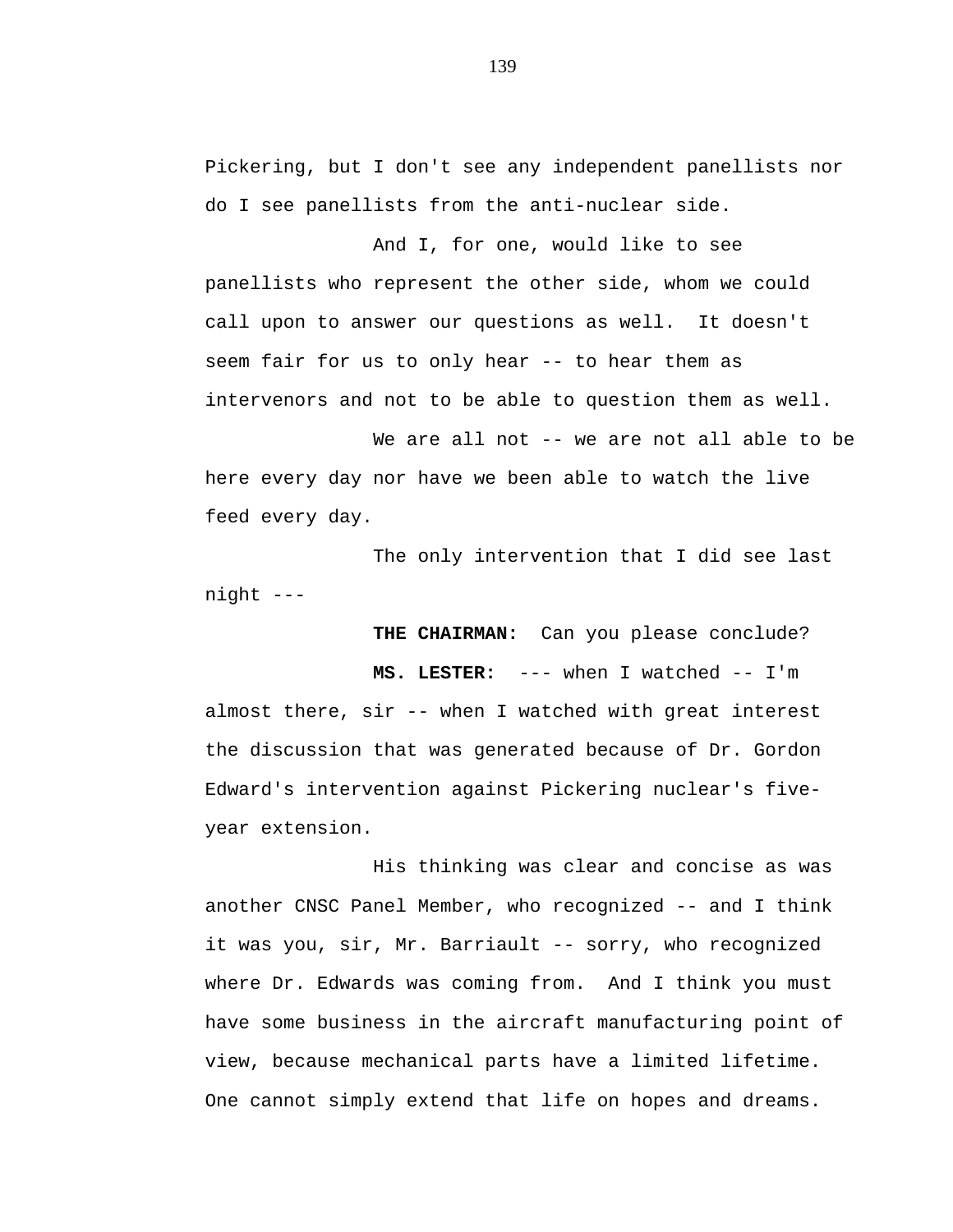Lives are at stake and both aircraft and nuclear reactors, as both would have an immediate detrimental and deadly effect, and the latter would have an ongoing, forever damaging, deadly effect.

If the CNSC and OPG thought that there was use for Pickering to continue, it should have applied for refurbishment and not just the extension.

One final thought in thinking about the title of the CNSC, it reminds me of a policy in many public schools.

And this may sound weird but hear me out; it's something called the "Safe School's Act". It sounds like this Act is to ensure the safety of the larger school community but in reality it was set up to ensure the safety of violent students who had very volatile natures and who were to receive the best education that could be given to them with a safety plan built into their day.

What this policy doesn't properly address, in my humble opinion, is the safety of other students. These said students are simmering unpredictable and explosive ---

**THE CHAIRMAN:** Okay, do you want me to shut down the mic?

**MS. LESTER:** --- and this is how I see the nuclear industry simmering, unpredictable and explosive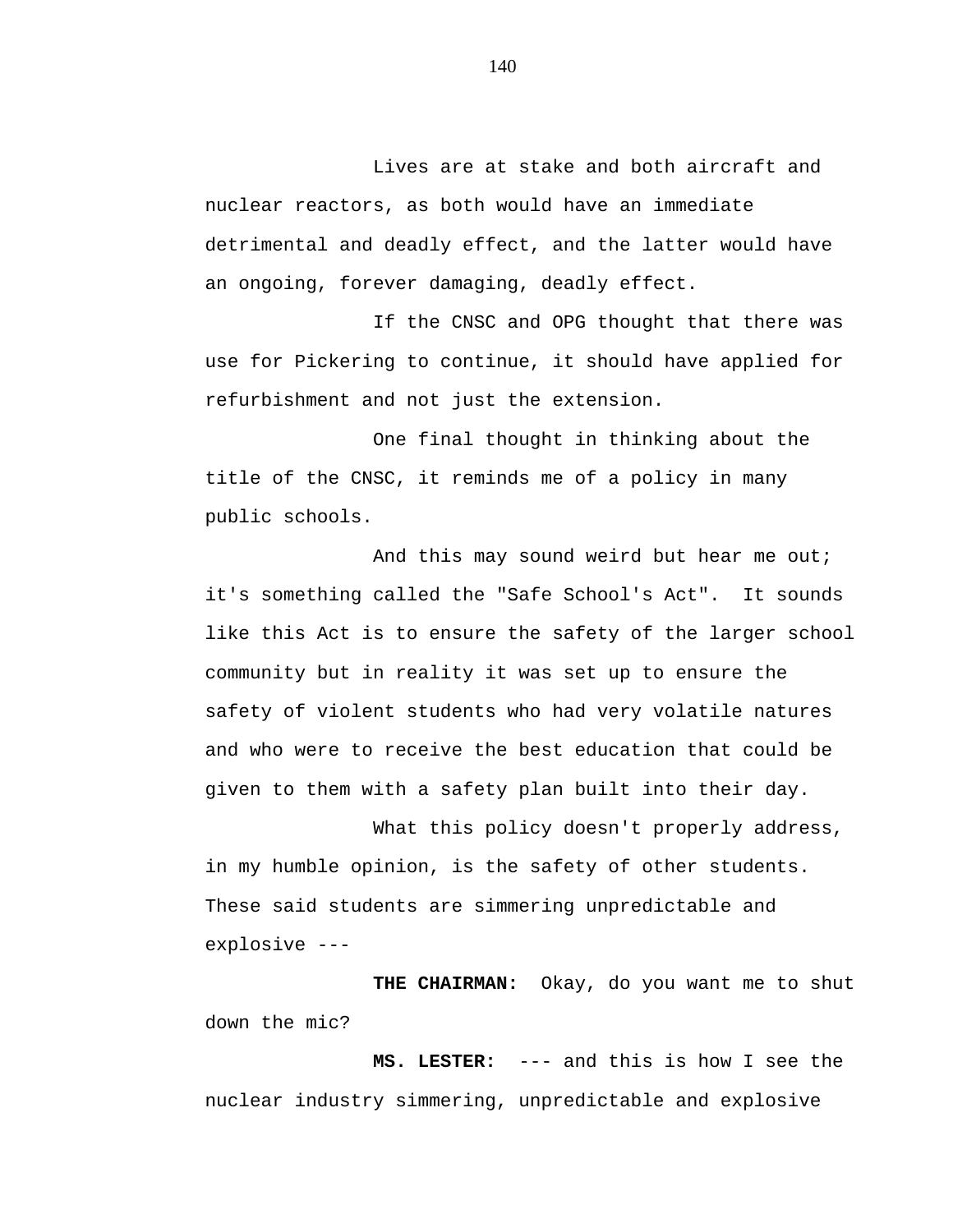and this is how I see the nuclear ---

**THE CHAIRMAN:** Could you please cut the mic please?

**MS. LESTER:** --- (off mic).

**THE CHAIRMAN:** Thank you.

Anybody has a particular burning question here? Thank you very much.

I'd like to move to the next submission which is an oral presentation by Dr. Goldin Rosenberg, as outlined in CMD 13-H2.93.

Please proceed.

**13-H2.93**

**Oral presentation by**

**Dorothy Goldin Rosenberg**

**DR. ROSENBERG:** There we go, thank you. Well, greetings Commissioners of the Canadian Nuclear Safety Commission, greetings once again. I have been before you a number of times and here we go.

So I am Dorothy Goldin Rosenberg and I teach about environmental and ecosystem health to graduate students at the Ontario Institute for Studies in Education at the U. of T. and my presentation is on behalf of the Women's Healthy Environments Network, of which I am the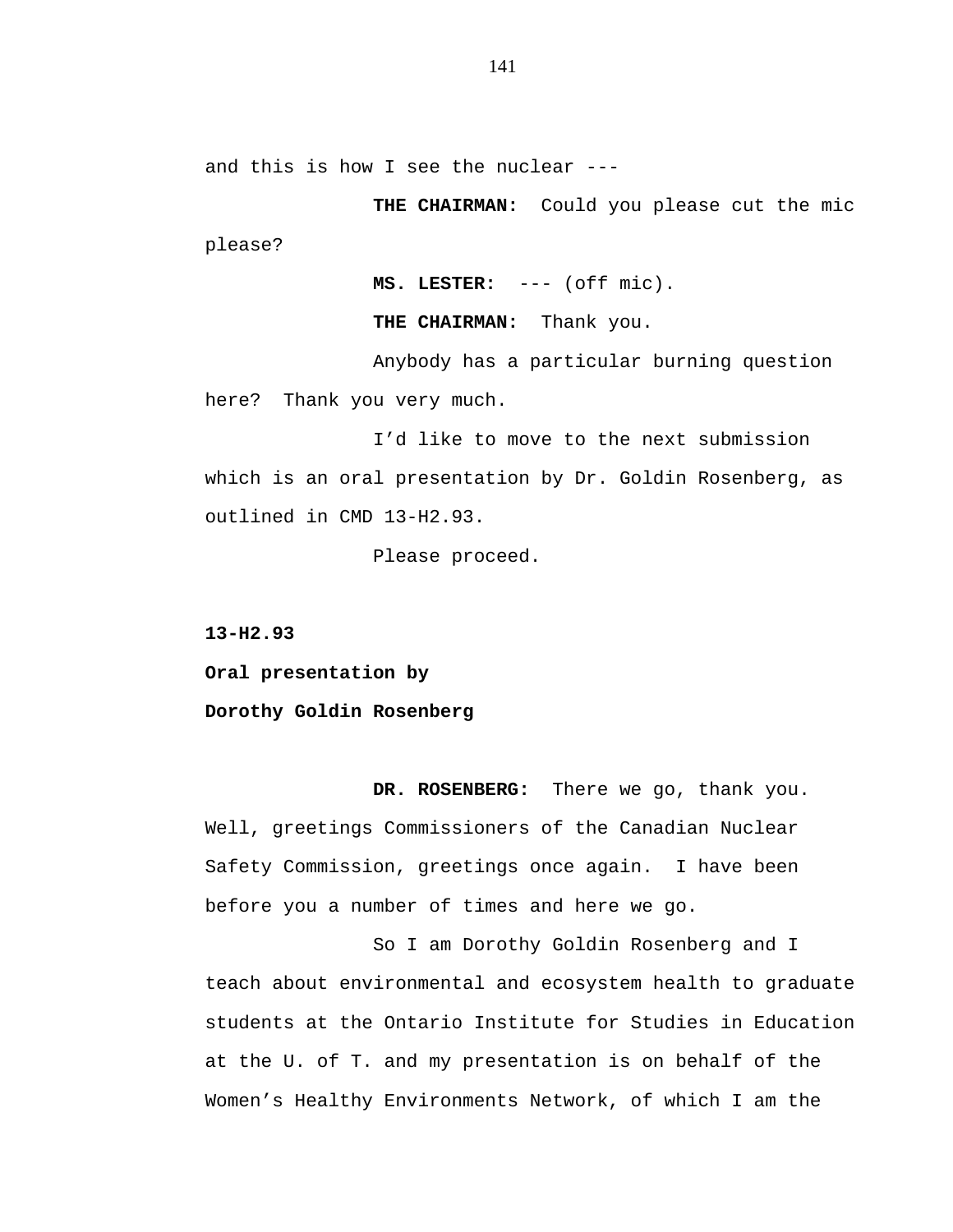volunteer education coordinator.

We promote a safe, clean environment in the use of the precautionary principle with regard to contaminants causing harm to our health and the ecosystem on which we depend. And the reason I am doing this is because I believe and WHEN believes that individuals can make the difference when they take action for prevention in their homes and communities, but that there is also an important role for our governments and their agencies in protecting human health and the environment.

And once again, I am coming to you with my knowledge and understanding about health and safety impacts relating to nuclear reactors in Ontario. And this time, along with many other interventions, I am here because I am deeply concerned, in this case, by the Ontario Power Generation's proposal to continue to operate the ageing Pickering reactors beyond their design life.

As such, I believe it's imperative that the CNSC deny OPG's request for a five-year licence renewal for the many reasons that I'll note below.

My concerns peaked when I read the statement, the 2012 Ontario Energy Board stating that the Pickering A and B plants have among -- have amongst the worst -- and on some measures the worst operating measures among nuclear generating stations worldwide, that really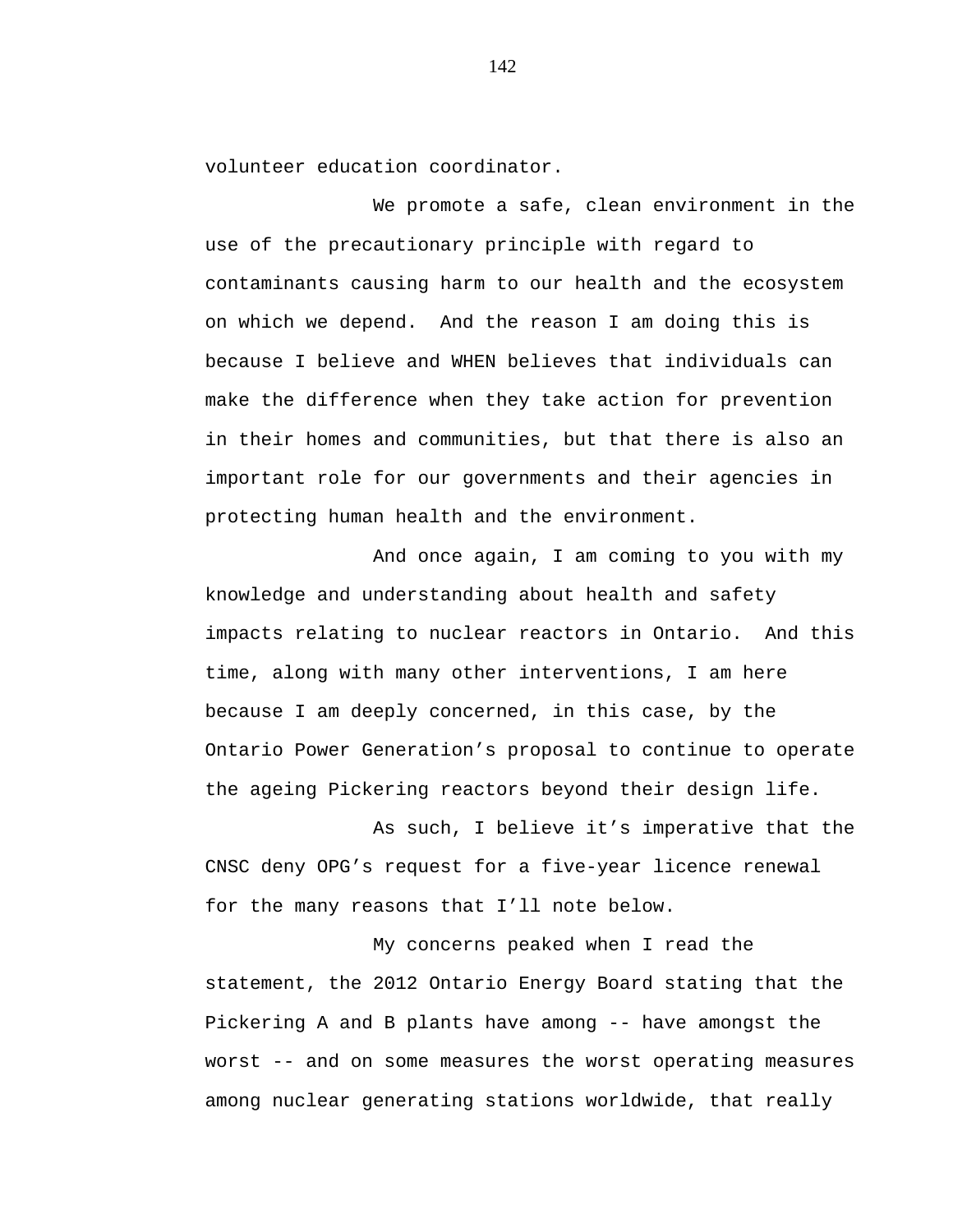frightened me.

And as again, I say to you, that I am not paid to be here as many of you in this room are. I come here as a volunteer at a great expense in terms of time to myself and to my work and I come here because of my and WHEN's deep concerns for the present and future of all life on earth, today, in particular, relating to the above-mentioned request.

As an environmental health researcher, educator and film producer, I am aware that we have many more scientific evidence studies and so on and growing numbers of diseases and conditions related to the preventable exposures of toxic materials, such as and including ionizing radiation.

And as I have said to you many times in previous deputations, CANDU reactors routinely release ionizing radiation in the form of tritium and you know that it's a known human carcinogen according to the International Agency for Research on Cancer, IARC, of the World Health Organization. And IARC lists a number of radionuclides as proven causes of cancer, including those produced from mining, milling, manufacturing and the use of uranium fission in nuclear power plants.

And it's now known that there is no safe dose of radiation and even the smallest dose can cause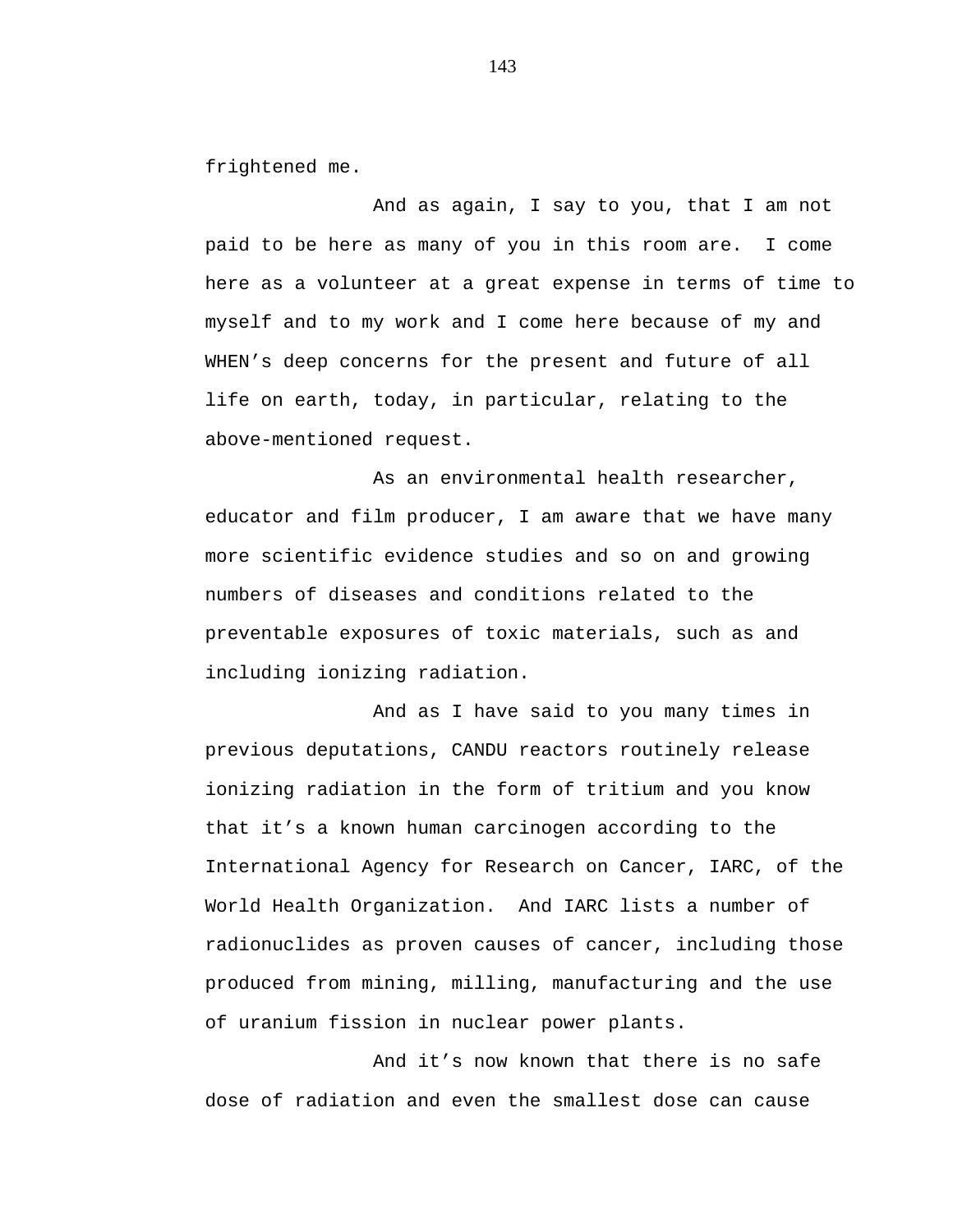cancer and other health effects, and this is from the Biological Effects of Ionizing Radiation 7, BEIR 7, National Academy of Sciences 2005.

I provided this evidence to you in several previous sessions. So I won't go into great detail about it, but it's really an important consideration which needs to be attended to.

We know that ionizing radiation is routinely discharged into water and air from reactors and it directly affects all life, but in particular women and the developing foetus and young girls' breasts in puberty.

With all the commentary relating to Pickering continuum, there's little about these health impacts specifically, while billions of dollars are being designated to a radioactive carcinogenic, mutagenic and teratogenic technology rather than a sustainable energy plan, one which will not deny our children and theirs the safer conservation efficiencies renewable energy that we know so much about and which they deserve.

And I'll just add a comment here that I have been freezing in here all morning because it's so cold and the air conditioning is an example of a waste of energy.

Since the Fukushima nuclear disaster in Japan, many countries are already embracing these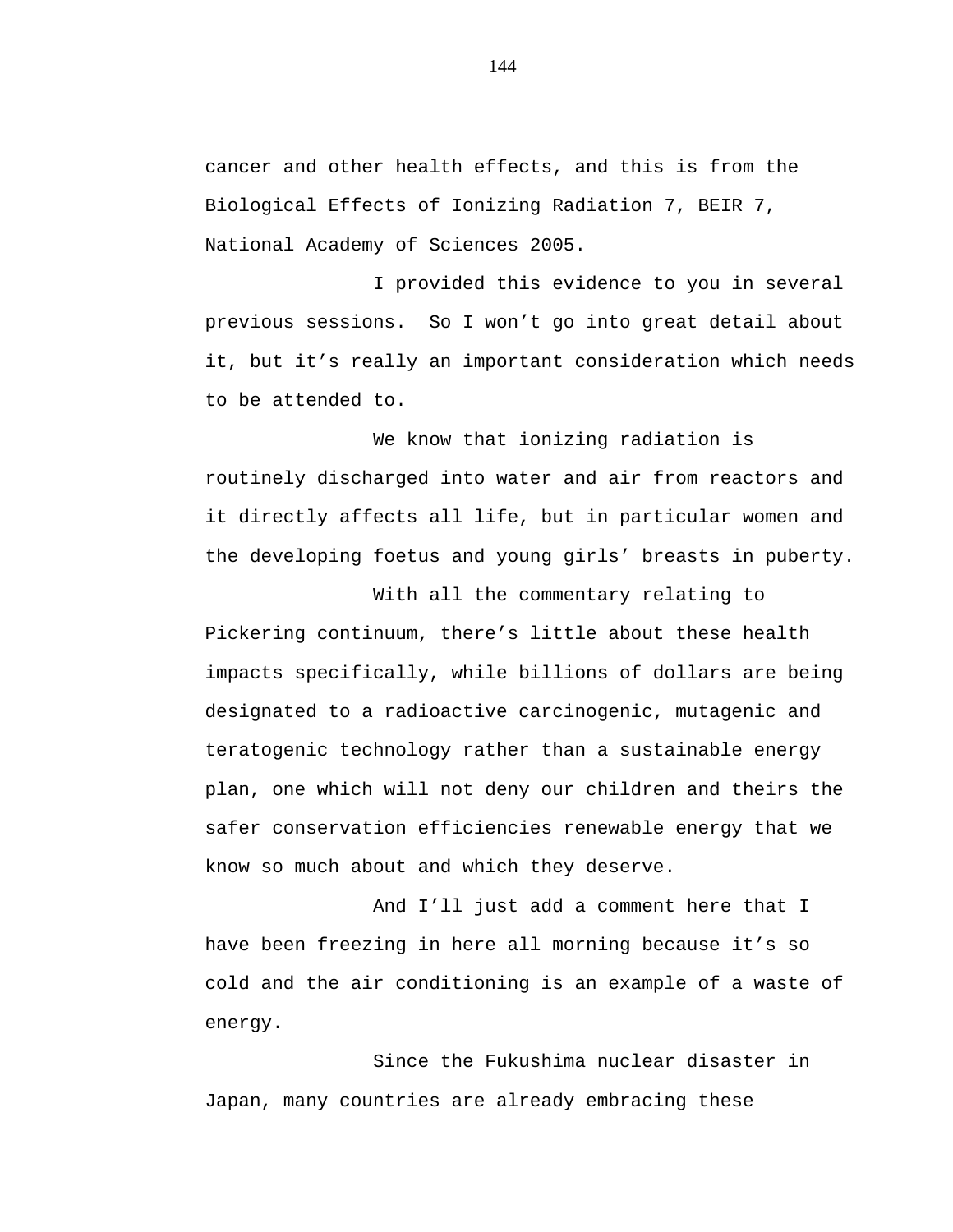policies. However, we're way behind in Ontario, still pouring billions of dollars into the radiation-related nuclear path.

I teach about environmental and ecosystem health and I am currently teaching my course. Last night, we had an incredible presentation from José Etcheverry. He teaches at the Faculty of Environmental Studies at York University. He did an amazing presentation on how renewable energy is growing all over the world and how we are lagging far behind because the billions of dollars that are going into nuclear should be actually going into energy efficiency and conservation.

So with regard to safe alternatives, it's very disturbing and disappointing that, during this review, there hasn't been an adequate public assessment of the need for or actual alternatives to the Pickering continuum to justify such a project.

In critical pedagogy in education, we ask what's missing? This is a point. It's now well known that the safe energy technologies are evolving quickly and are already more cost effective than prolonging the existence of ageing plants. Therefore, is it not prudent to promote more of such sustainable options?

So the concerns about this have been evidenced with many, many deputations and I won't go into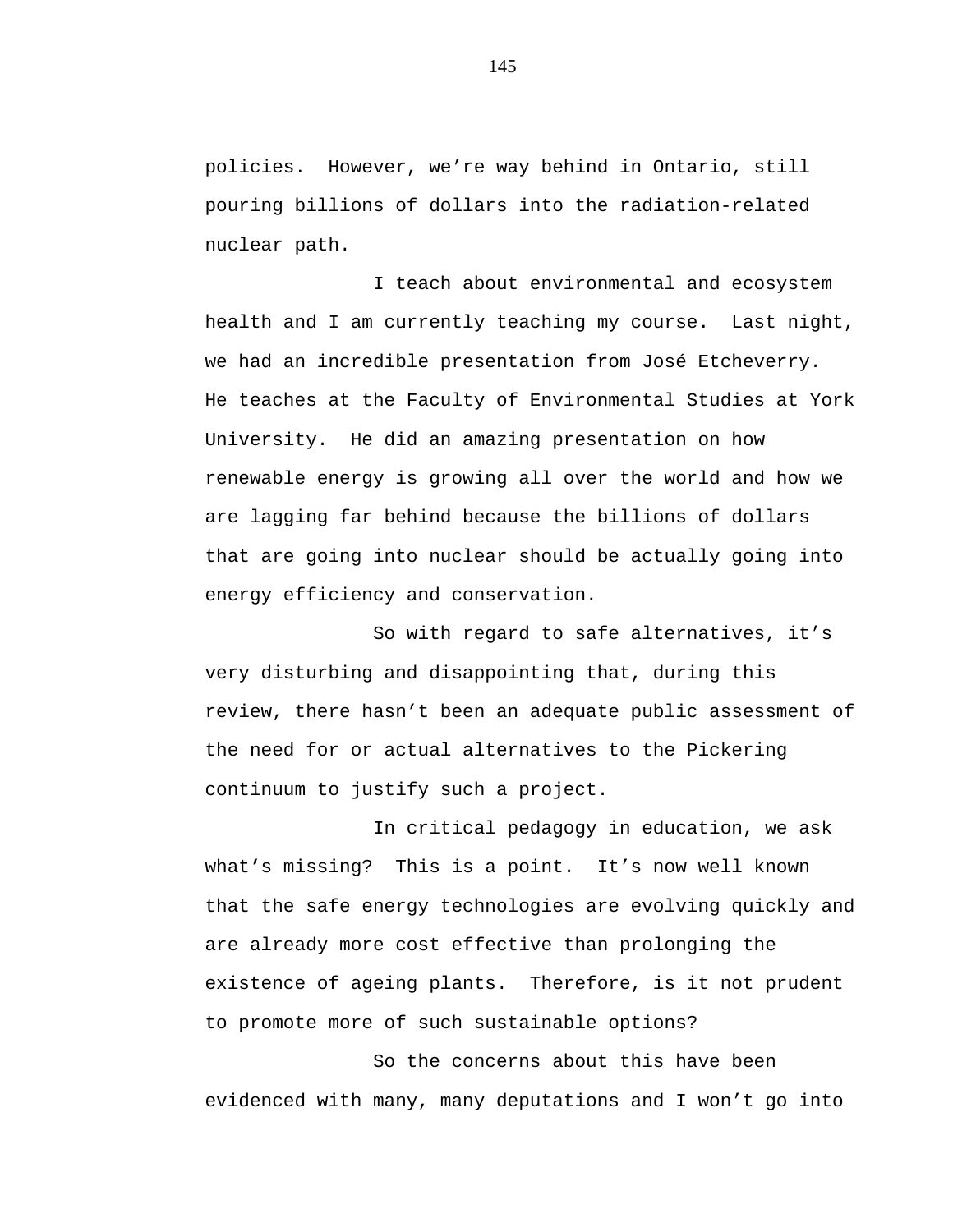detail, but in addition to the likes of the Clean Air Alliance and others, Dr. David McKeown, the Medical Officer of Health, he has sent several letters to the then Premier Dalton McGuinty regarding the Ontario Power Authority supply mix.

And in his -- even back to the 2006 report, he called for a sustainable energy strategy for the province composed of a combination of measures in the following order of priority: demand management, energy efficiency and conservation approaches, and supply from low-impact ecological sustainable renewable sources rather than by nuclear -- rather than by nuclear energy.

And as I have noted, I have a long history. I won't even go into it, but with the ACES report, the Advisory Council on Environmental Standards, in 1994, they called for that reduction and we pointed out that, at that time, the disregard for public opinion can only serve to dissuade citizens' participation in such important processes, which was hoped it would not be the case in this instant.

The recent decision on the previous Darlington hearings have not been reassuring that serious well-researched deputations challenging Ontario's electricity policy are being regarded.

Sorry, just let me see what I have to do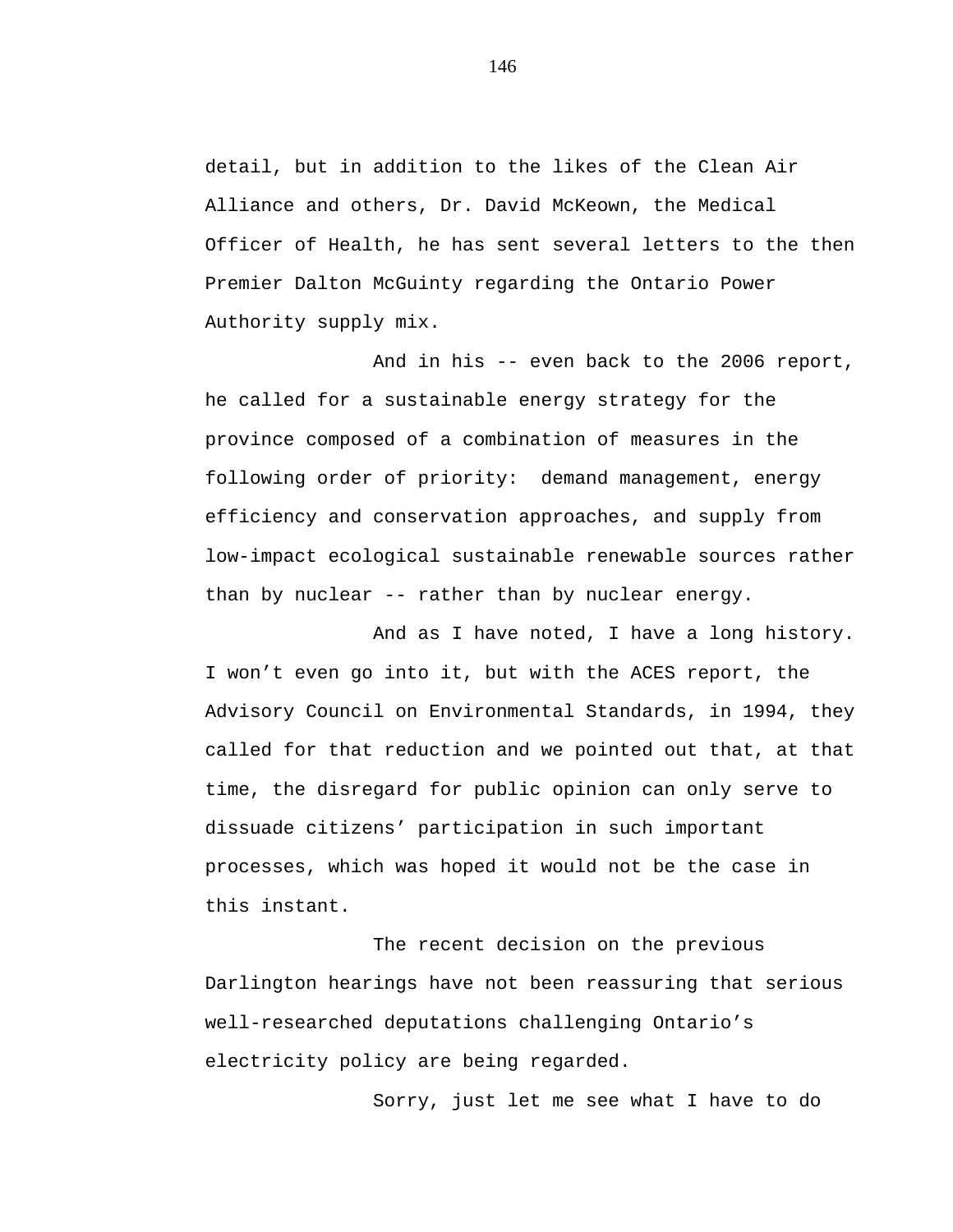here.

I wanted to talk about our Toronto Cancer Prevention Coalition and we were very involved in bringing the whole notion of tritium to Ontario Drinking Water Advisory Council, through our work with Toronto Public Health and the Medical Officer of Health and the letter that went to the then Minister of the Environment, Laura Broten, to bring the issue of tritium to the Ontario Drinking Water Advisory Council.

The working group, our Toronto Cancer Prevention group, exemplifies the knowledge and persistent concern of well-informed and engaged citizens on the subject at hand, the radioactive carcinogen tritium in the drinking water. And we want confirmation from the provincial government that it accepts the Ontario Drinking Water Advisory Council recommendations to reduce the amount of tritium into the drinking water, and the group continues to be very concerned -- also the Medical Officer of Health -- concerned that this issue of tritium is a major health concern.

The nuclear industry has told the Ontario Drinking Water Advisory Council they already comply with lower standards. So why is there a delay in changing it? Despite all of our letters and so on, and I

have a whole list of the letters that our Toronto Cancer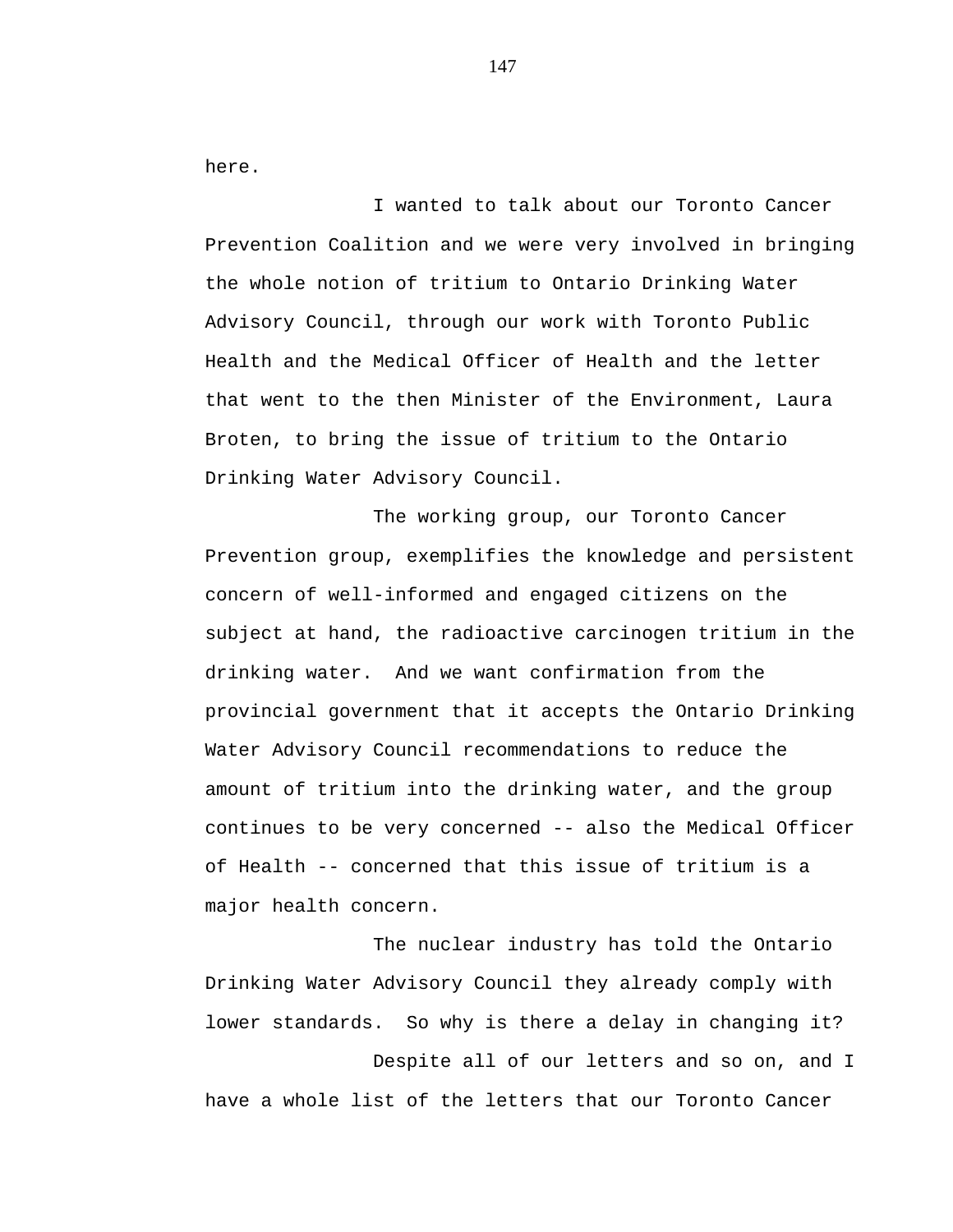Prevention Coalition has sent to the various ministers, there has been no change in the standards. Why have the standards not been changed?

Can it be that there are pressures building for exempting new expanded facilities from requiring to meet current best practices or excusing Pickering, the older ones, from having to go to best practices?

In previous deputations, you have heard many calling for a phase out and decommissioning of nuclear reactors and the allocation of the billions slated for nuclear refurbishment and building new ones to the healthier options.

And several deputations called for zero discharge of radionuclides into the drinking water in five years, based on the precautionary principle of requiring proof of safety beforehand.

Recommended at the time was that if it cannot be achieved, the existing reactor should be phased out and decommissioned and no new ones built. And Dr. Vakil's, I think, presentation this morning had a lot of very valuable information.

I'm just wondering if the Panel here is familiar with the recommendations from the European Union report "*Late Lessons from Early Warnings*", the report that was just put out in 2013? Science precaution and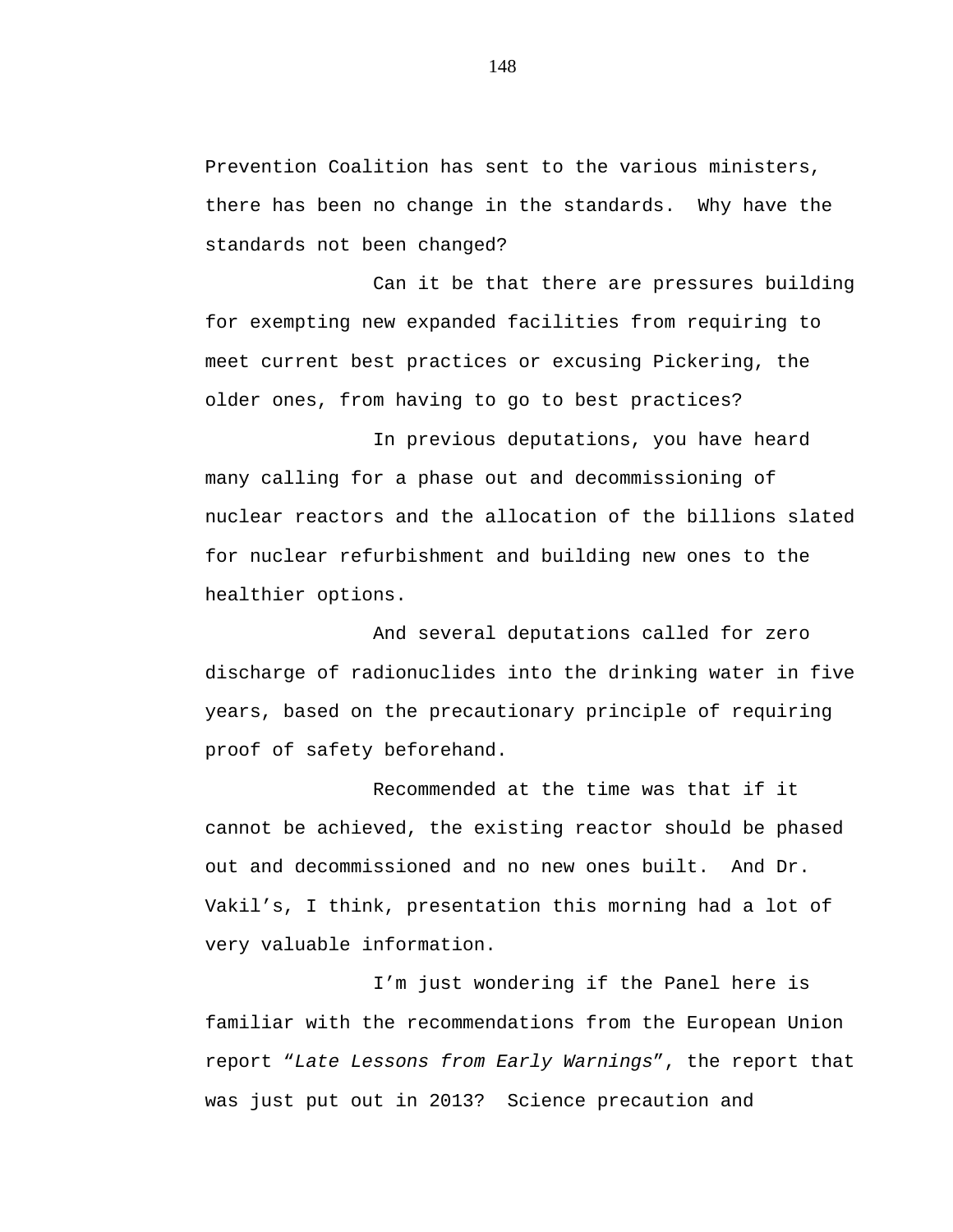innovation and the title of this section is "*Eighteen Late Lessons from Chernobyl – Early Warnings from Fukushima*".

And I'd like to know if any of you have read that report with its recommendations.

Let me just see where I am here with my  $-$ -I'm looking at just a few things more.

I won't elaborate on any of the accident recommendations and details because you have heard a major report from the Canadian Environmental Law Association which went into great detail about these problems but I wanted to mention that it is well known that major nuclear accidents are happening in approximately every decade and it could happen here undoubtedly.

At an IAEA -- International Atomic Energy Agency regulators conference in Ottawa, in April 2013, Mr. Homa of the Japan Atomic Energy Agency stated in a conference panel on emergency management that the most important lesson of Fukushima was that, before the accident, there was an implicit assumption that such a severe accident could not happen and thus insufficient attention was paid to such an accident by authority.

What are the guarantees that a nuclear disaster will not happen here?

And, of course, there is not even a mention of the routine radioactive emissions in the so-called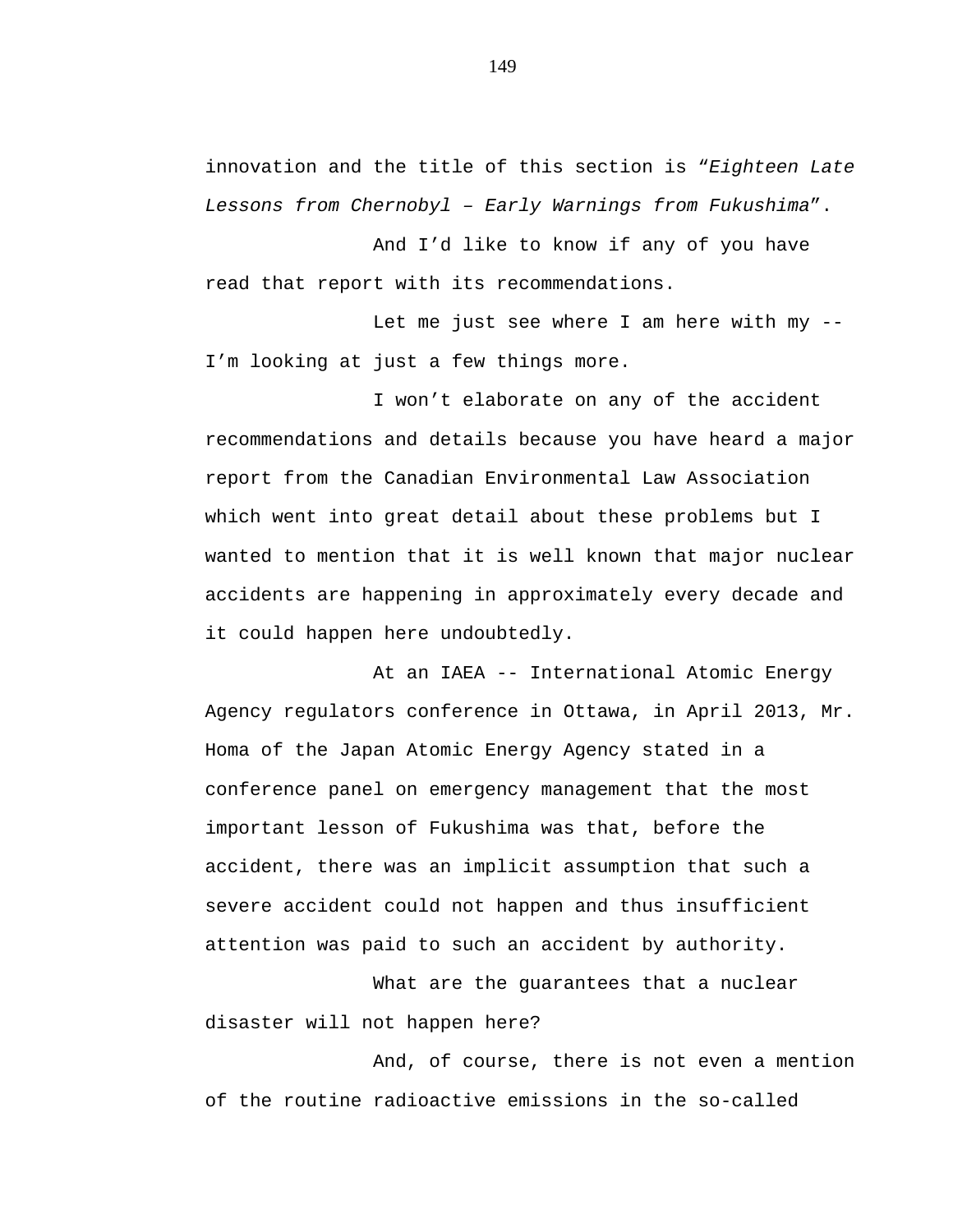"normal operations".

So just to move on, I won't discuss waste because I have them -- I've put it in my written brief so you can read that but a good example of what could and should be done is that of Quebec, where the government recently directed Hydro-Quebec to develop an accelerated decommissioning plan for the Gentilly-2 reactor.

To date alas OPG, however, has developed no such plan. Therefore, CNSC should direct OPG to develop an accelerated decommissioning plan for the Pickering reactors which should be made public for public consultation by the end of 2014.

You heard Dr. Gordon Edwards' major presentation. I would just say that I'm from Montreal myself, and so I know the Quebec situation quite well and that the CEO of Hydro-Quebec said that he was very concerned about the 210,000-hour design limitation and he said, very clearly ---

**THE CHAIRMAN**: Please do not repeat this. We already heard it.

> I do not know if you had a chance --- **MS. GOLDIN**: Okay. **THE CHAIRMAN**: --- to actually observe. **MS. GOLDIN**: Okay. Well, what I --- **THE CHAIRMAN:** All of those issues ---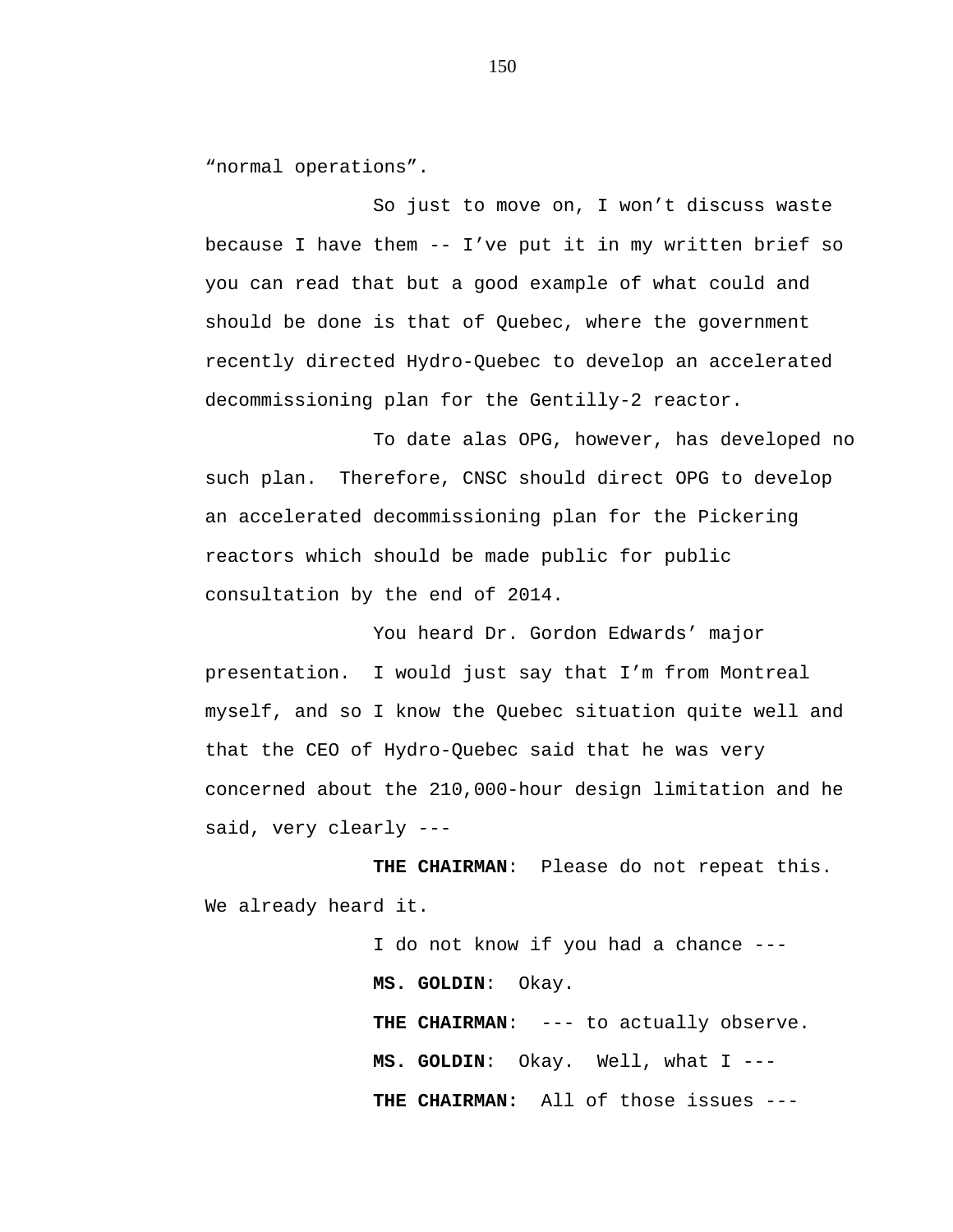**MS. GOLDIN**: What I will do --- **THE CHAIRMAN**: --- were discussed at length.

> **MS. GOLDIN**: --- I will ask --- **THE CHAIRMAN**: Can you --- **MS. GOLDIN**: --- the question --- **THE CHAIRMAN**: --- finalize your ---

**MS. GOLDIN**: Yeah, I will just ask the questions about what are you folks going to do?

What is the CNSC going to do after all the things that you've heard from all of us and from so many people and, you know, you've asked people, you asked that gentleman to leave because he was being very critical.

Carrie here was carrying on maybe too long but she was also asking critical questions.

I read some of the deputations. I am a founding member of the CCNR with Gordon Edwards in Montreal; 35/40 years ago. We've been at this stuff for a long time. So our concerns are real.

You have basic information here. What are you going to do?

Are you going to continue as usual with no changes? Are you going to have the fortitude, as Gordon Edwards asks, to do something different and put public safety second to administrative expedience?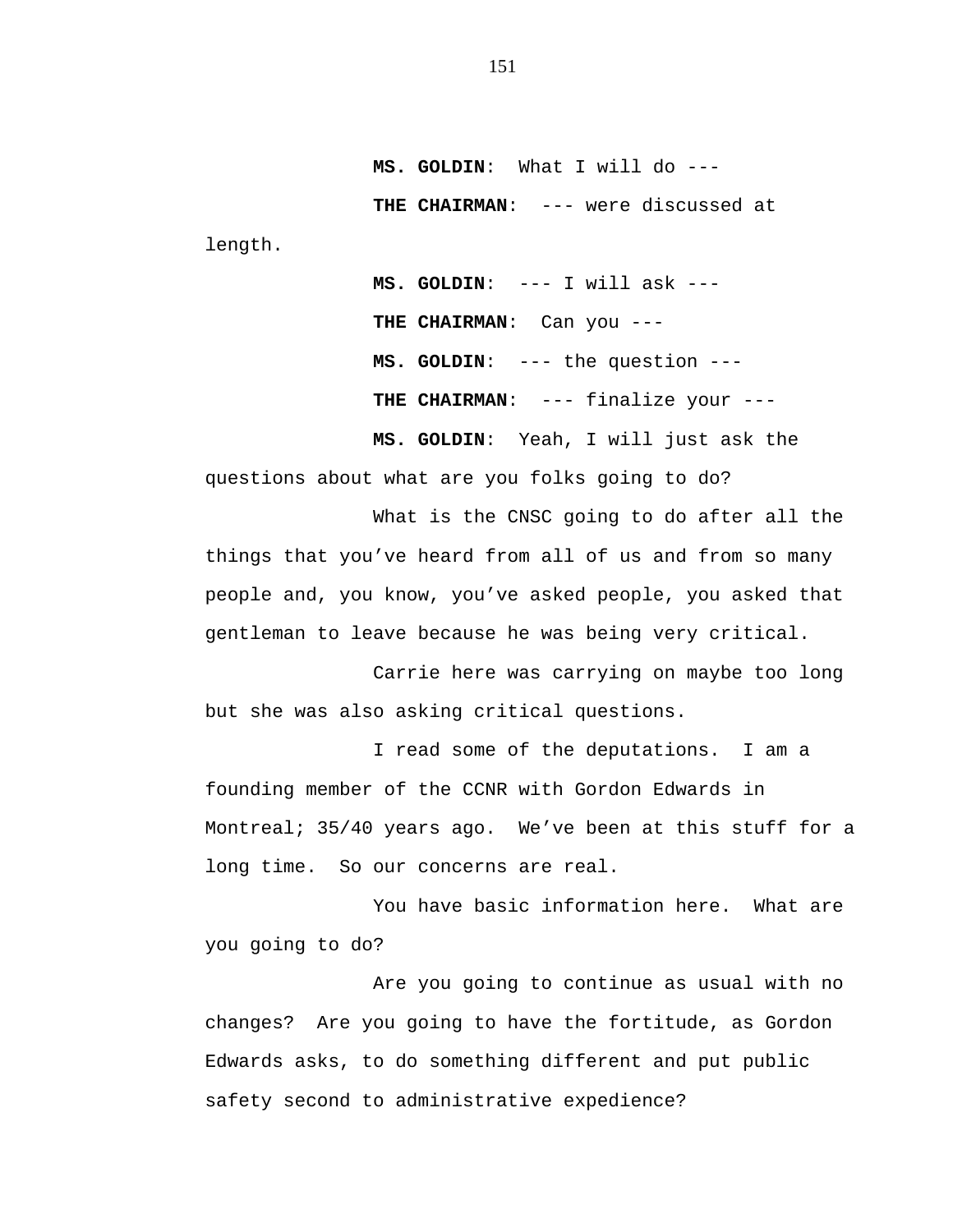So in closing, I just want to say that we hope that you will act accordingly.

I thank you for attention and I look forward to your decision which I hope will reflect responsibility to the safety and health of all life in the eco-system of the Pickering reactors in particular to future generation and that includes your grandchildren and mine and millions more in this beautiful land.

Thank you.

**THE CHAIRMAN**: Thank you.

## **(APPLAUSE/APPLAUDISSEMENTS)**

**THE CHAIRMAN:** Okay. Question?

Anybody? Question?

Okay, I just think that, one more time, I think one more time, I don't know if you were here for the tritium discussion about, first of all, there are no safe level of radiation.

Can we hear one more time the discussion that already I think we done twice. And it's made reference to you on, in your page, there's no page number. On your health section you quote the BIER VII, the biological effect, et cetera.

> I'd like staff to comment on that. **DR**. **THOMPSON**: Patsy Thompson, for the

record.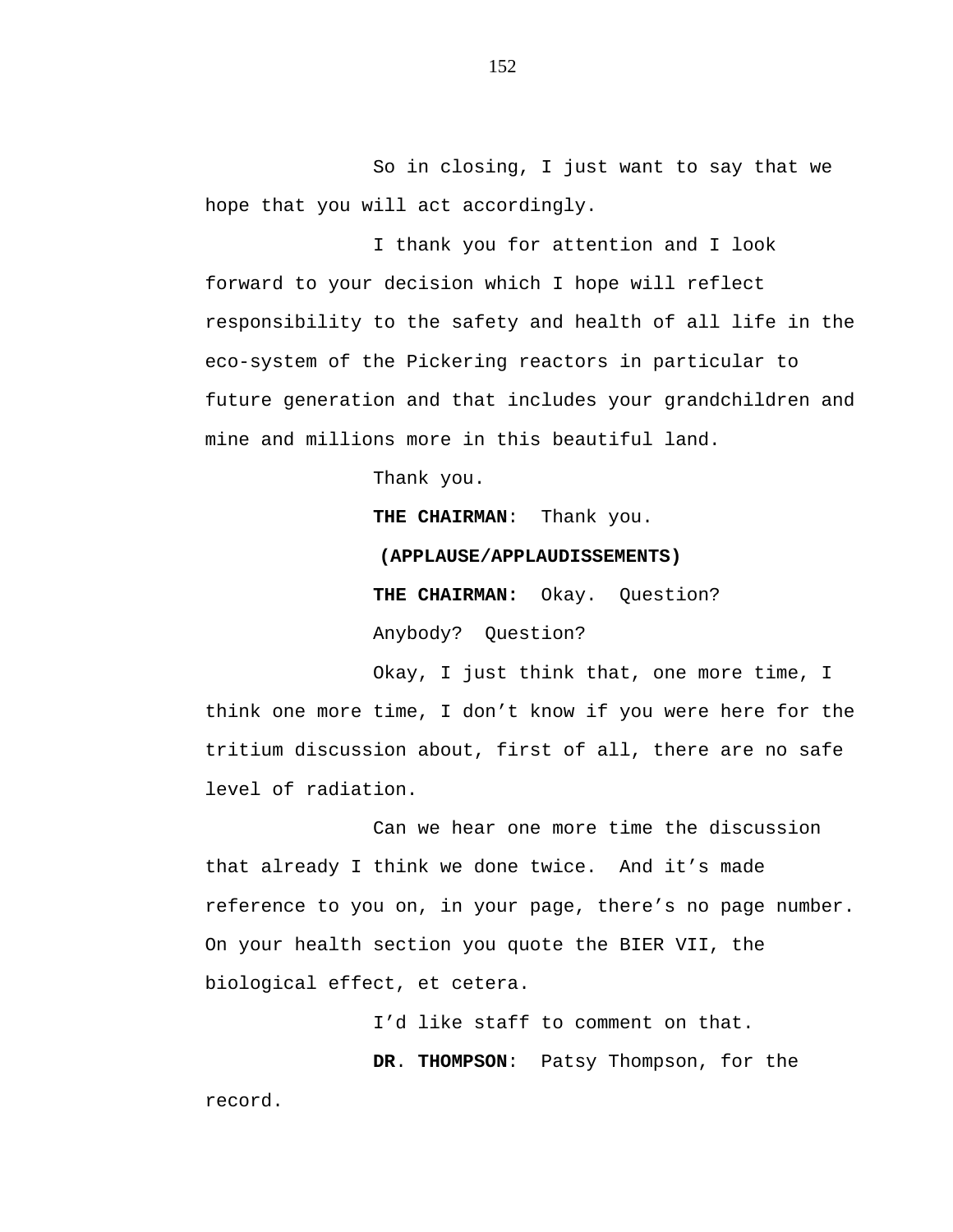Before I let Dr. Demeter speak to it, I'd just like to reiterate that the staff does take into consideration all the scientific literature that is published on a regular basis including major reviews like the BIER VII and other reviews.

So we are well aware of the report. We are well aware of the science. And the science had very low doses of radiation is not clear. There is evidence for adaptive responses and other types of responses but the CNSC, like other nuclear regulators, does use the linear/no threshold relationship as a conservative, prudent radiation protection tool.

That's the reason why we insist on licensees having ALARA programmes and this results in very little doses to both workers and members of the public.

> **MS. GOLDIN**: Can I just ask --- **THE CHAIRMAN**: Just --- **MS. GOLDIN**: --- you to respond to my

question?

**THE CHAIRMAN**: just, can you -- no, can you just wait a second?

> **MS. GOLDIN**: Oh, I'm sorry. **THE CHAIRMAN**: Dr. Demeter. **MS**. **GOLDIN**: Oh, I thought she was

finished.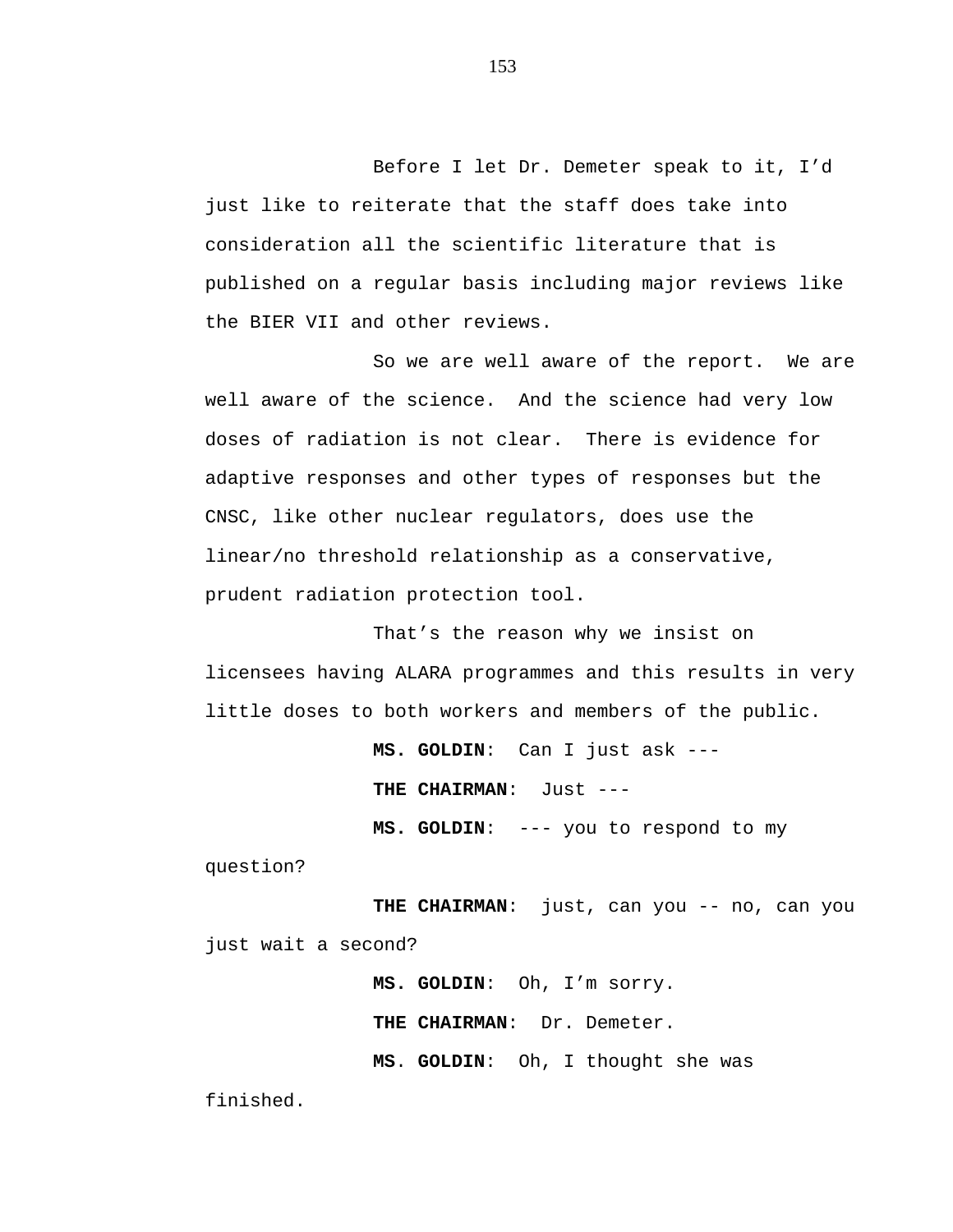**DR**. **DEMETER**: Dr. Demeter, for the -- Dr. Demeter, for the record.

I think risks has to be put into perspective. The dose, the incremental increase dose from the tritium is calculated at .9 to 4.2 microsieverts.

Understanding that living on this earth from the sky and the ground you get between 1 and 3 millisieverts per year just from natural background radiation -- and that's an order of magnitude of 1,000 times more than the dose from the tritium.

If there is a risk from the tritium, based on the BIER VII conservative estimates, if you calculate that risk back down to these microsievert levels, you're down to about 1 in 10 million additional lifetime risk of cancer.

So can I say that that's zero? That's pretty darn close to zero from a reasonable pragmatic point of view based on what we, what we're exposed to just from our day-to-day living on this earth.

You know just to put this in perspective. I live in Winnipeg. And Winnipeg, if you look at radon doses across Canada, has the highest rate of radon doses because of the natural background. My kid spends a lot of time in the basement. We've measured the radon. It's at the level but I take precautionary measures in reducing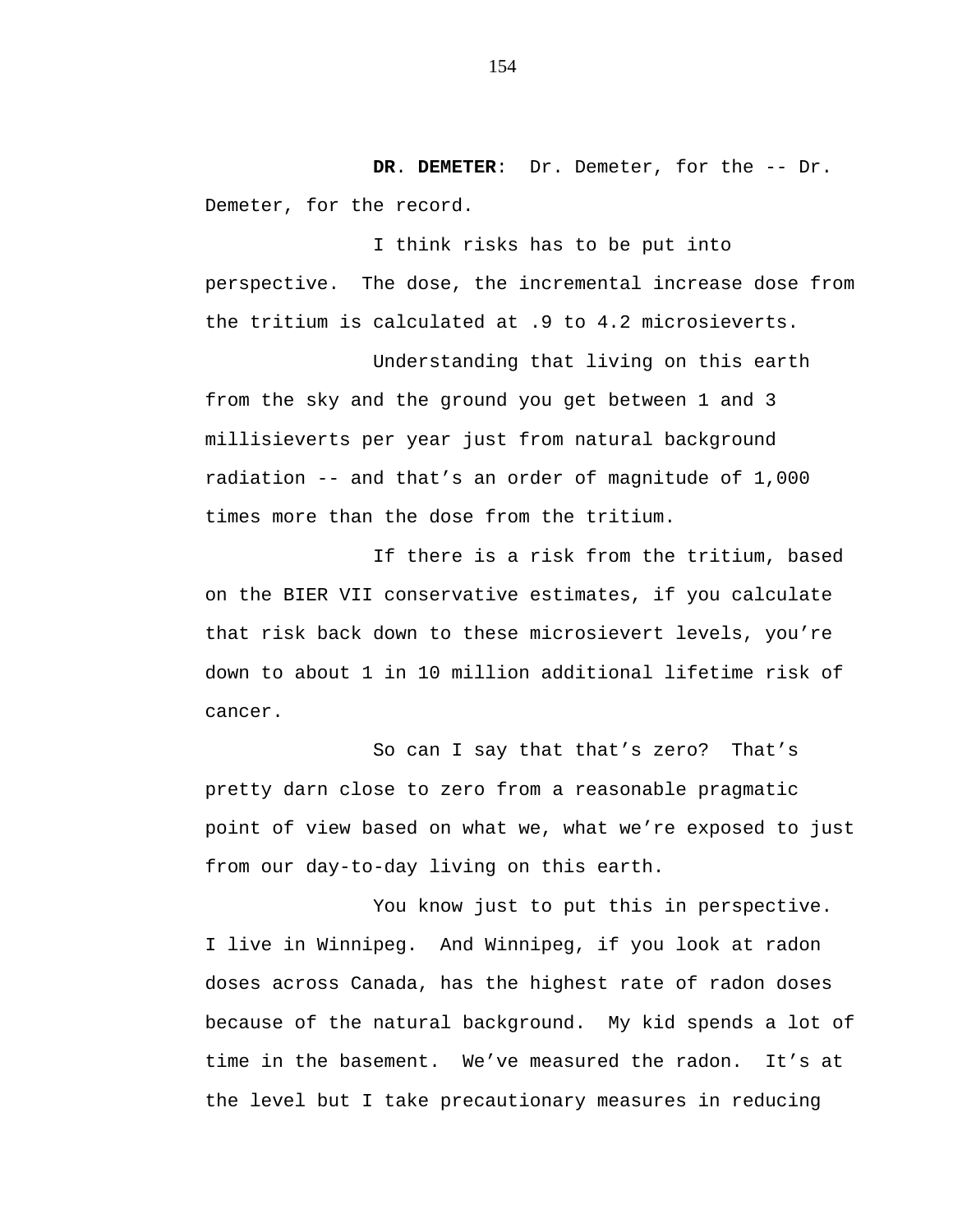it, not because I think he's at any significant increase risk but because I think it's prudent.

I think the levels of tritium in the water here are at such a low level they're approaching sometimes the background level of tritium which is in water just based on interaction of cosmic rays in the sky which cause natural tritium.

So from a BIER VII point of view, the risks conservatively are as close to zero as you can get.

Thank you.

**THE CHAIRMAN**: Over to you.

**MS. GOLDIN**: So I would say that this is an example of your scientist versus my scientist and we've been hearing these arguments way back.

I want to ask these people are they taking into consideration the developing fetus, growing children, young girls breasts in development at puberty?

Those are the kinds of vulnerable stages in life where the tiniest amounts of radiation and chemicals can cause havoc not only on that child themselves but on future generations.

So these are really important questions you ask. It's not just a general population. But it's your scientist versus my scientist and you know that there are major discrepancies in people's evaluations.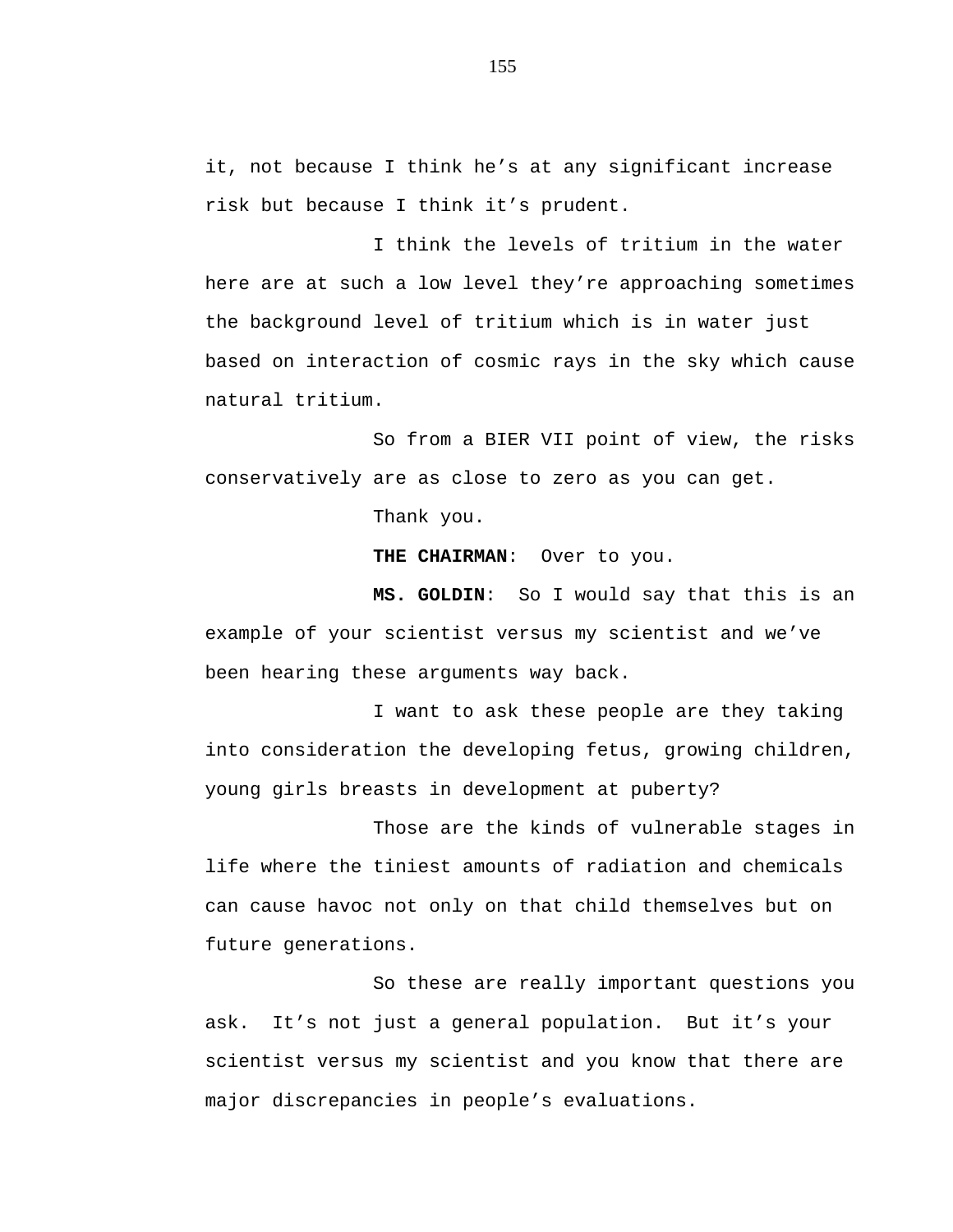I want to ask, in particular, 'cause I asked the question: Have any of you read that report from the European Union "*Late Lessons from Early Warnings. Eighteen Late Lessons from Chernobyl – Early Warnings from Fukushima"*?

#### **THE CHAIRMAN**: Staff?

**MS. GOLDIN**: Have any of you read that? **THE CHAIRMAN**: Okay, let somebody answer.

Staff?

**MR**. JAMMAL: Ramzi Jammal, for the record.

Yes, a section pertaining to the intervenor has been reviewed.

Actually, I, myself read it as part of the conclusions recommendations. It's a very well-written report. As a matter of fact, a lot of the conclusions is being implemented by the CNSC from International Cooperation or Regulatory Effectiveness.

With respect to put the emphasis on mitigation and the -- as everybody is aware, the Commission has never accepted from staff a probabilistic assessment and so on and so forth but the President, what he calls a "doomsday scenario", to be taken into consideration.

So the CNSC regulatory philosophy and policy and oversight is based on prevention and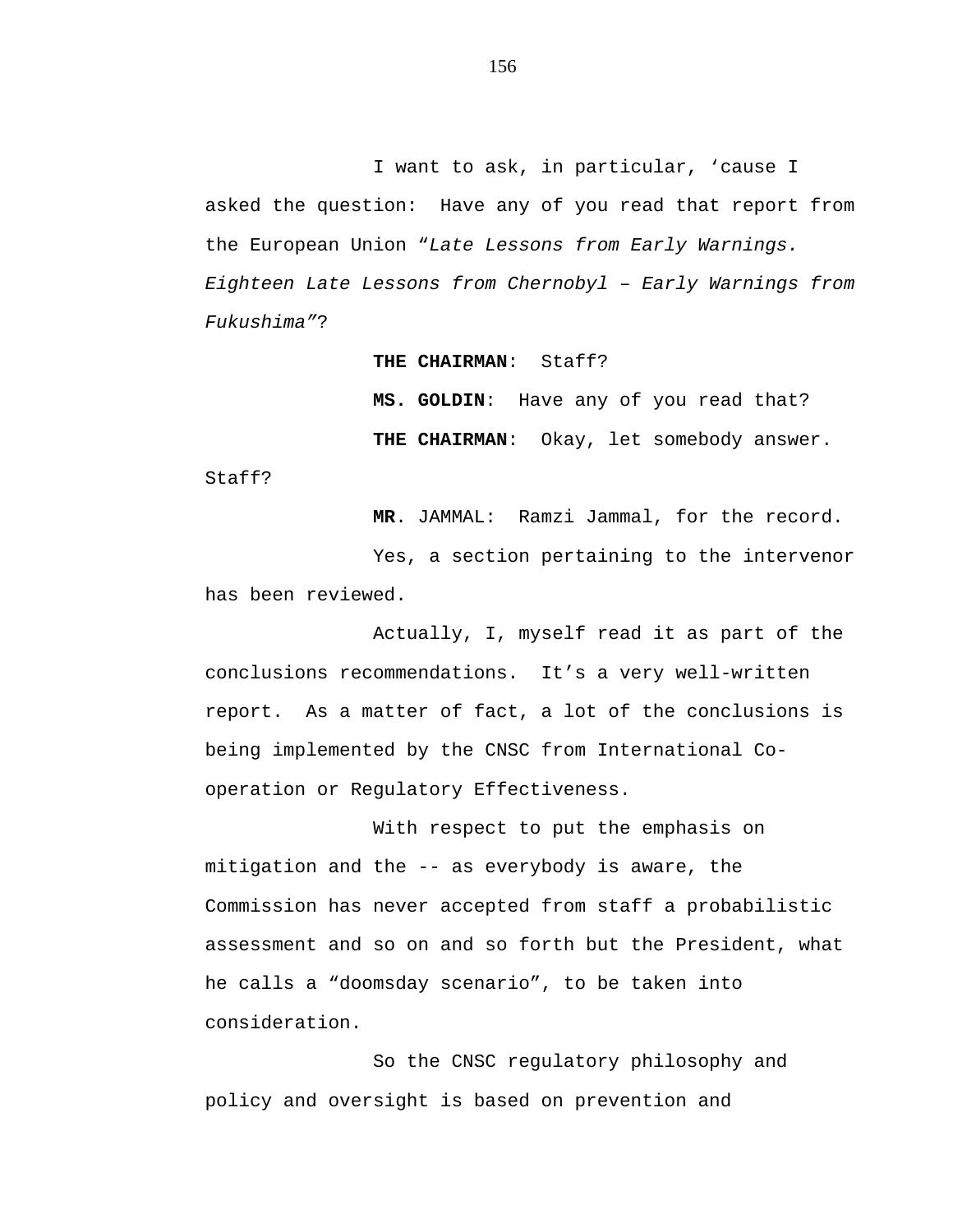mitigation.

So we accept the fact that an accident is going to happen and that's why in our Action plan, the CNSC Action Plan that was endorsed by the Commission, has required action items to be implemented in facilities recognizing that an accident is going to happen and there will be mitigation to respond to the accident.

So, overall, the conclusion makes a lot of sense and the conclusions are being implemented as we speak and the CNSC, as a regulatory body first in the world, is far ahead of any other regulatory body.

**THE CHAIRMAN:** Okay.

Anybody? Any other questions? Okay, you've got final words.

**DR. GOLDIN-ROSENBERG:** Yeah, I just want to say that we really need to take this very seriously. I have spent decades of my life working on environmental health issues and primary prevention using the precautionary principal.

Even if we don't have 100 percent proof of safety, we need to take precautions based on weight of evidence, based on ways of looking at things in a way that: Why take the chance?

So I would only, say in conclusion: Stop that Pickering continuation. Close it down in 2014, the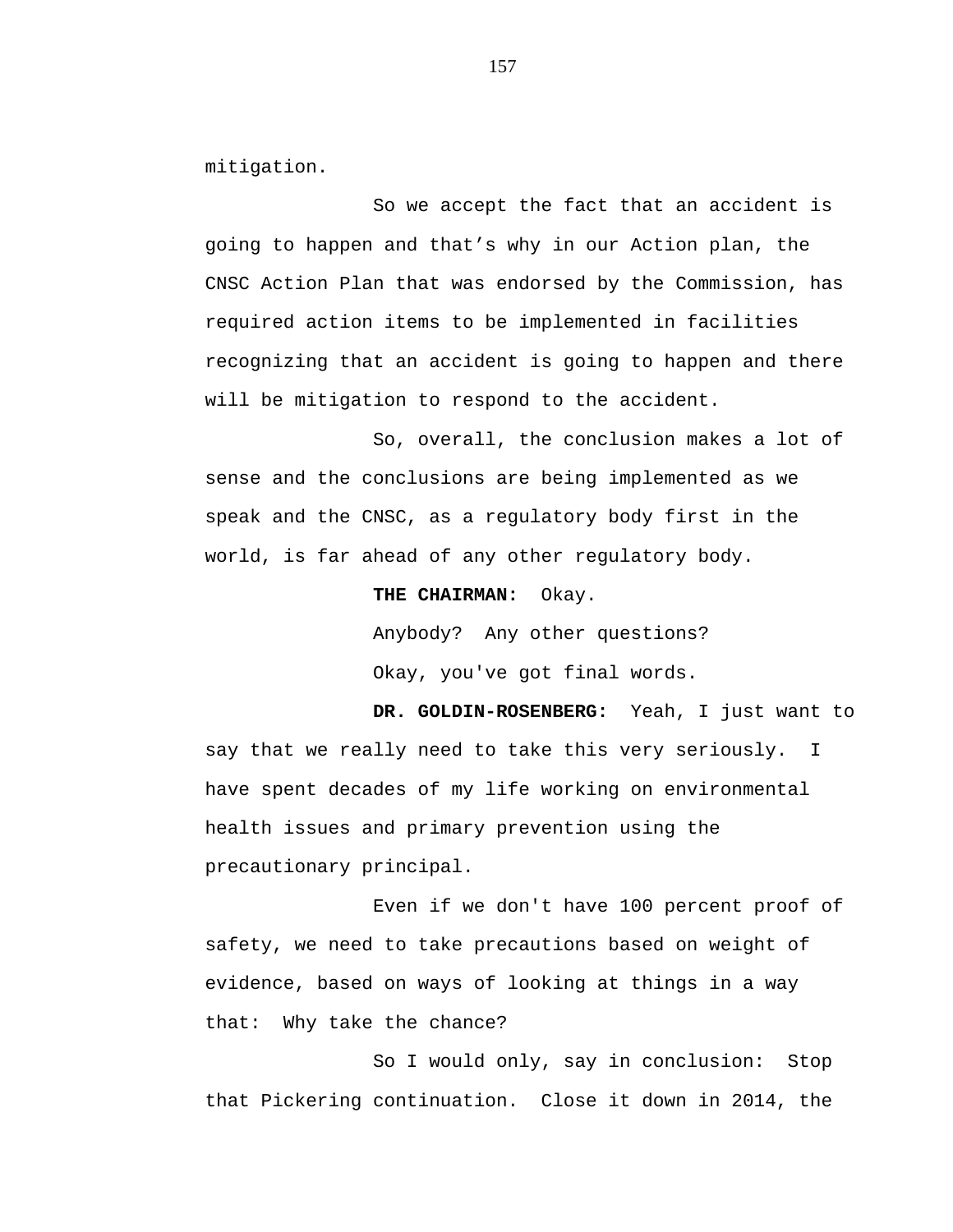way it was supposed to be, and let's have some safety in our drinking water and in our air.

I live in Toronto, I know that it's far away, but it's certainly within the realm of distance should there be a major accident.

> **THE CHAIRMAN:** Thank you. **DR. GOLDIN-ROSENBERG:** Thank you very much. **THE CHAIRMAN:** Thank you.

Okay, Marc?

**MR. LEBLANC:** Yes. This concludes the oral presentations for this hearing.

There were 5 persons or organizations that have asked to make oral presentations, but were not able to present so we will consider their oral presentation -– or their submission as written submissions only.

And I will go through a list -- but there's 5 of them –- with the Commission members. I recognize that it's a bit everywhere in your material, so I'll give you the chance to retrieve them one by one.

The first one, is one that was to be presented about two-thirds of the day on May 29. It's from Just One World.

**THE CHAIRMAN:** Why don't you work it backwards?

**MR. LEBLANC:** From the closest today?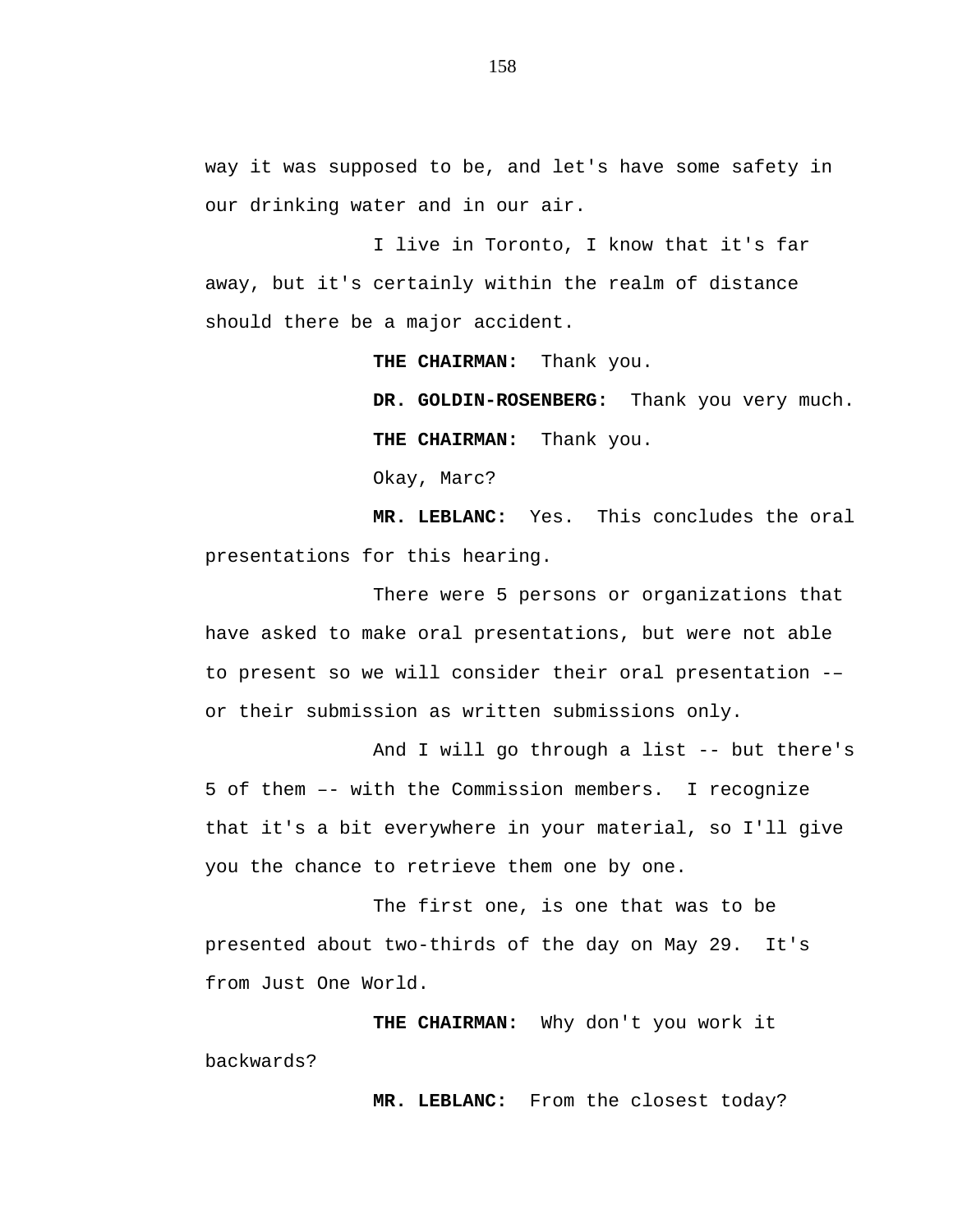**THE CHAIRMAN:** Yeah?

**MR. LEBLANC:** I can do it. I'll do it

backward.

**THE CHAIRMAN:** Yes.

**MR. LEBLANC:** So why don't we start with someone for today? Good idea.

So we will then start with the presentation by Mrs. Brenda Cross or submission which can be found at CMD-13-H2.111, which was scheduled for today.

**13-H2.111**

**Written submission by**

**Brenda Cross**

**MR. LEBLANC:** So any questions from the members?

Dr. McDill.

**MEMBER MCDILL:** Thank you.

In this intervenor's submission, towards the end, there is a specific question referring to *Nuclear Liability and Declarability Act* and the recovery of assets.

So I thought I would direct to staff and perhaps to OPG the question: How does the Nuclear Liability Act work?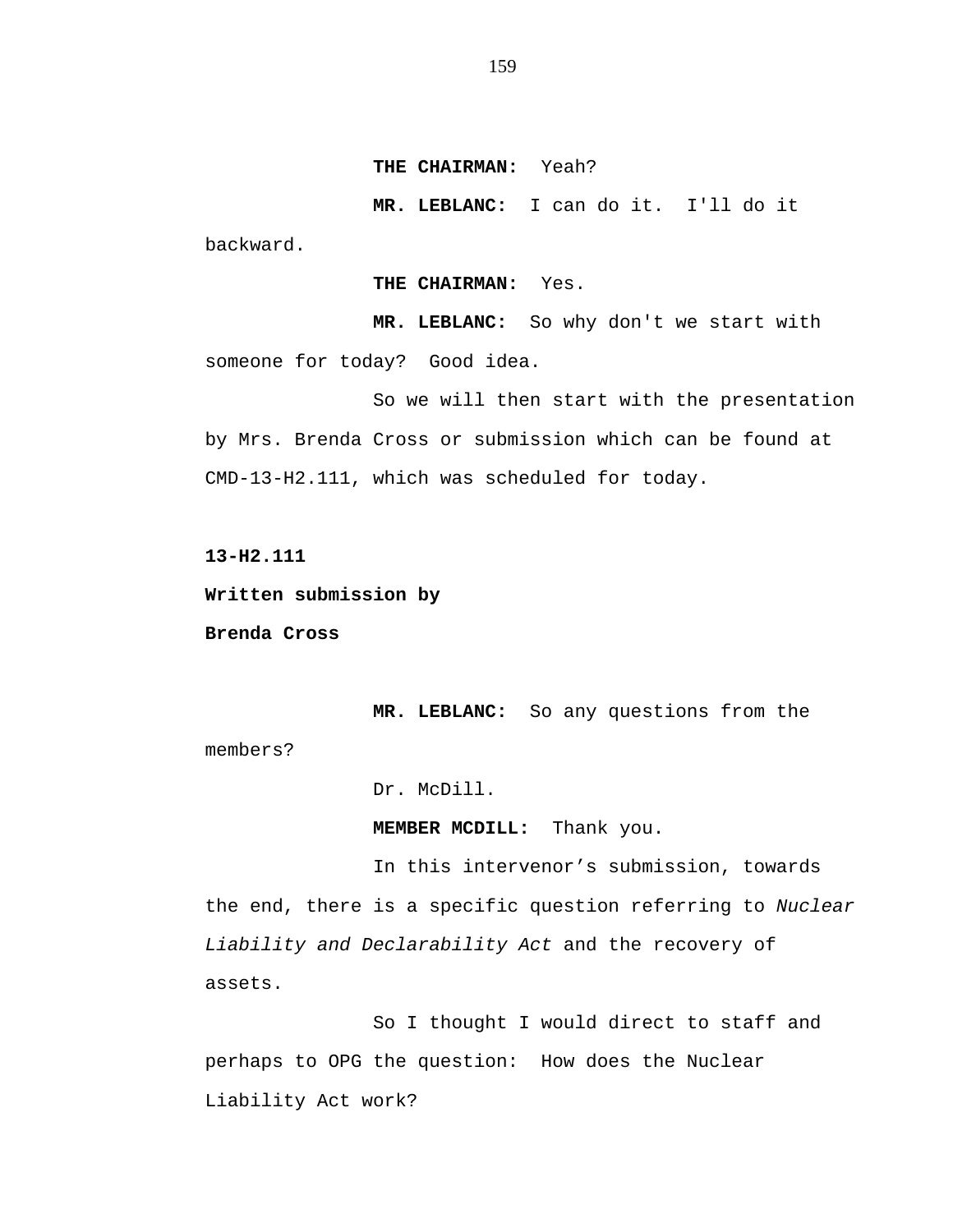Where is the state of the Act going through Parliament?

And after the current \$75 million is consumed, what then?

Thank you.

This also refers to a question raised by one of the intervenors who spoke just a few moments ago.

**DR. RZENTKOWSKI:** I understand a

representative from NRCan is on the line and is prepared to respond to this question.

**THE CHAIRMAN:** Can you hear us, NRCan? Anybody from NRCan? I guess not.

**MEMBER MCDILL:** Maybe we could have the question –- we are coming back after lunch –- so we could ask ---

**DR. RZENTKOWSKI:** Maybe we can start from OPG until we resolve this problem. In the meantime and Mr. Jacques Henault should be present on the line.

**(SHORT PAUSE/COURTE PAUSE)**

**THE CHAIRMAN:** OPG?

**(SHORT PAUSE/COURTE PAUSE)**

**MS. SWAMI:** Laurie Swami, for the record.

Perhaps you could repeat the question for me, as I was shuffling through to get up here.

**MEMBER MCDILL:** Thank you.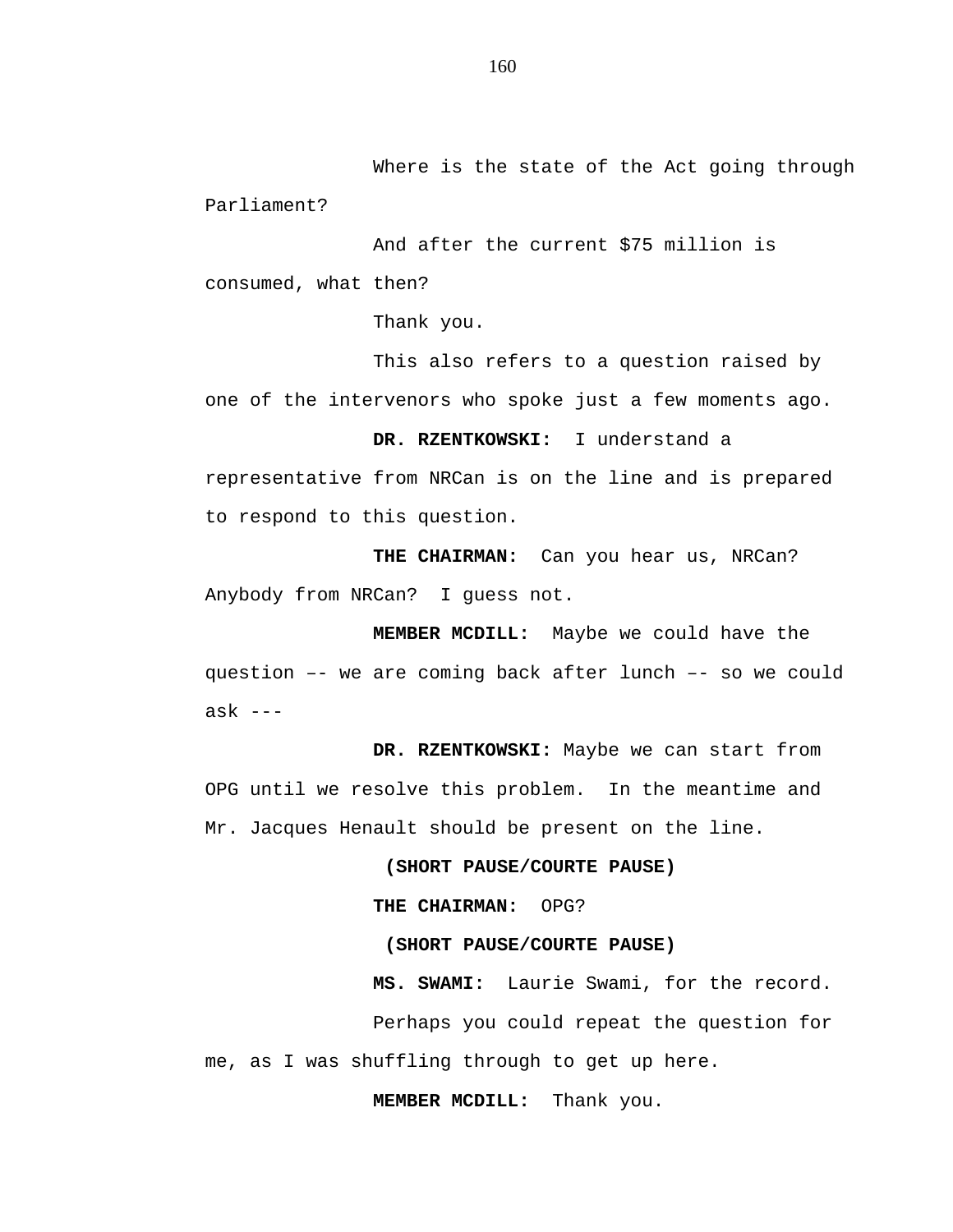In brief, the *Nuclear Liability Act*, when the amount is exceeded, where does OPG fit in?

Where does the Federal Government fit in? And I did ask for the state of the current -– I think the Act is in Parliament again -- but we can let NRCan answer that question.

**MS. SWAMI:** Laurie Swami, for the record.

The current level of nuclear liability is \$75 million. We are ultimately accountable for the events and the Act provides provisions so that individuals can apply immediately for financial relief through the Act. That is assured.

Should that amount be exceeded, the Federal Government would step in to support any additional liability that is required to be paid.

#### **MEMBER MCDILL:** Mr. Jammal?

**MR. JAMMAL:** Ramzi Jammal, for the record.

Just to add, as you mentioned, Dr. McDill, the *Nuclear Liability Act* is under review. It's a policy decision by the Government of Canada and drafts are in place, and it's being tabled in Parliament.

I don't have the exact -– I know the number –- I don't have the exact details with respect to the process itself, but all I know, it's been tabled in Parliament, and it's undergoing review.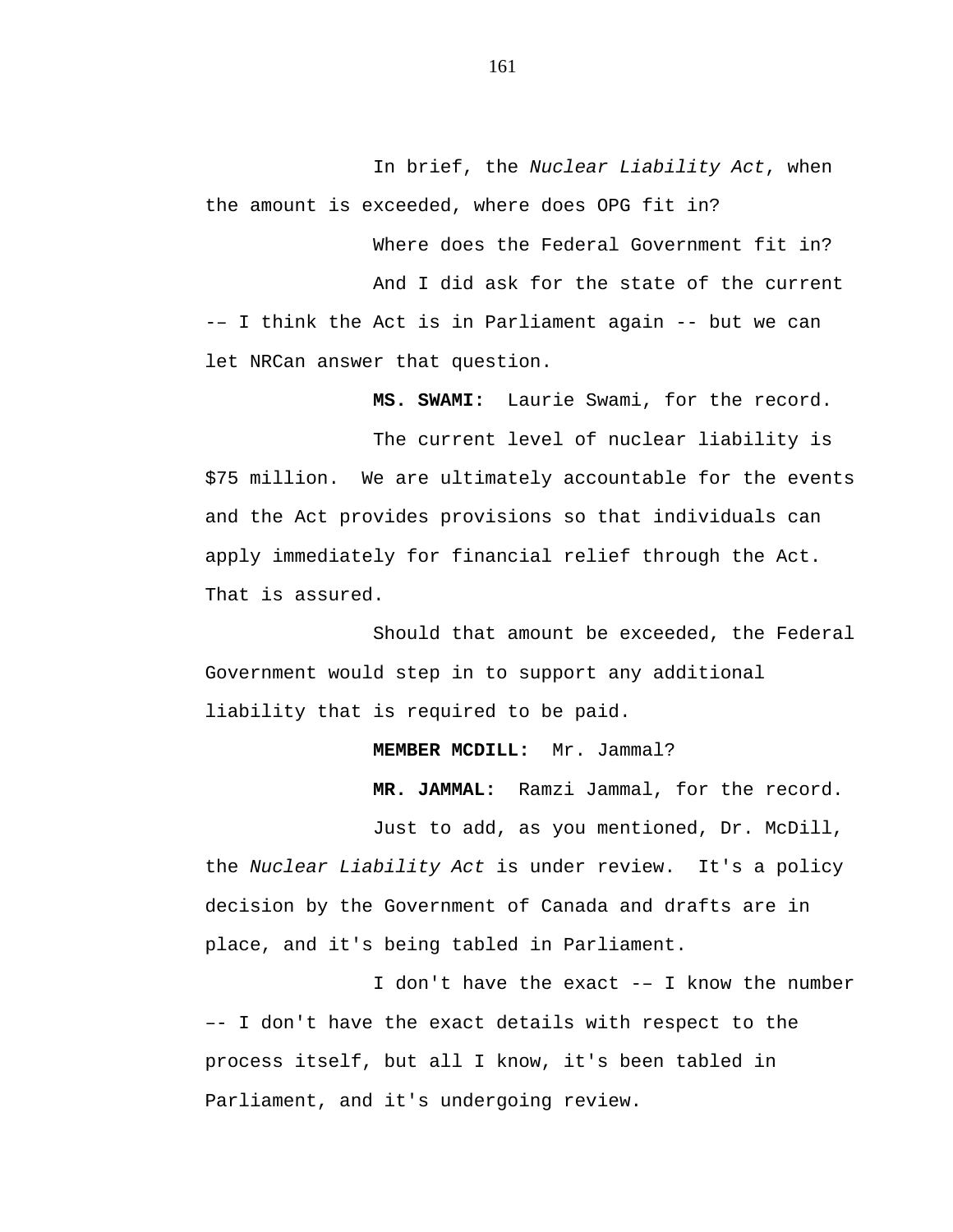So we'll -– if you give us a few minutes, we'll get the precision from Ottawa.

Can we ask then Clare Cattrysse from Ottawa to expand if there is anything else to be added?

**MS. CATTRYSSE:** Hello, this is Clare Cattrysse from the Canadian Nuclear Safety Commission.

I'm the Director of the Policy Aboriginal International Relations Division.

Just with respect to the Act, we are trying to get NRCan on the phone but I can clarify.

Natural Resources Canada actually did table on four different times the *Nuclear Liability and Compensation Act* to replace the *Nuclear Liability Act* but due to prorogation within the government, it did not make it through.

So it has not been tabled yet, there is -– I just want to clarify that there are plans to try and retable the Act, but that is not something that we can speak to. This is not what the CNSC does with NRCan.

But if it is tabled in the near-term future, there are plans to increase the liability numbers. Thank you.

> **THE CHAIRMAN:** Okay. Anybody else? Ms. Velshi?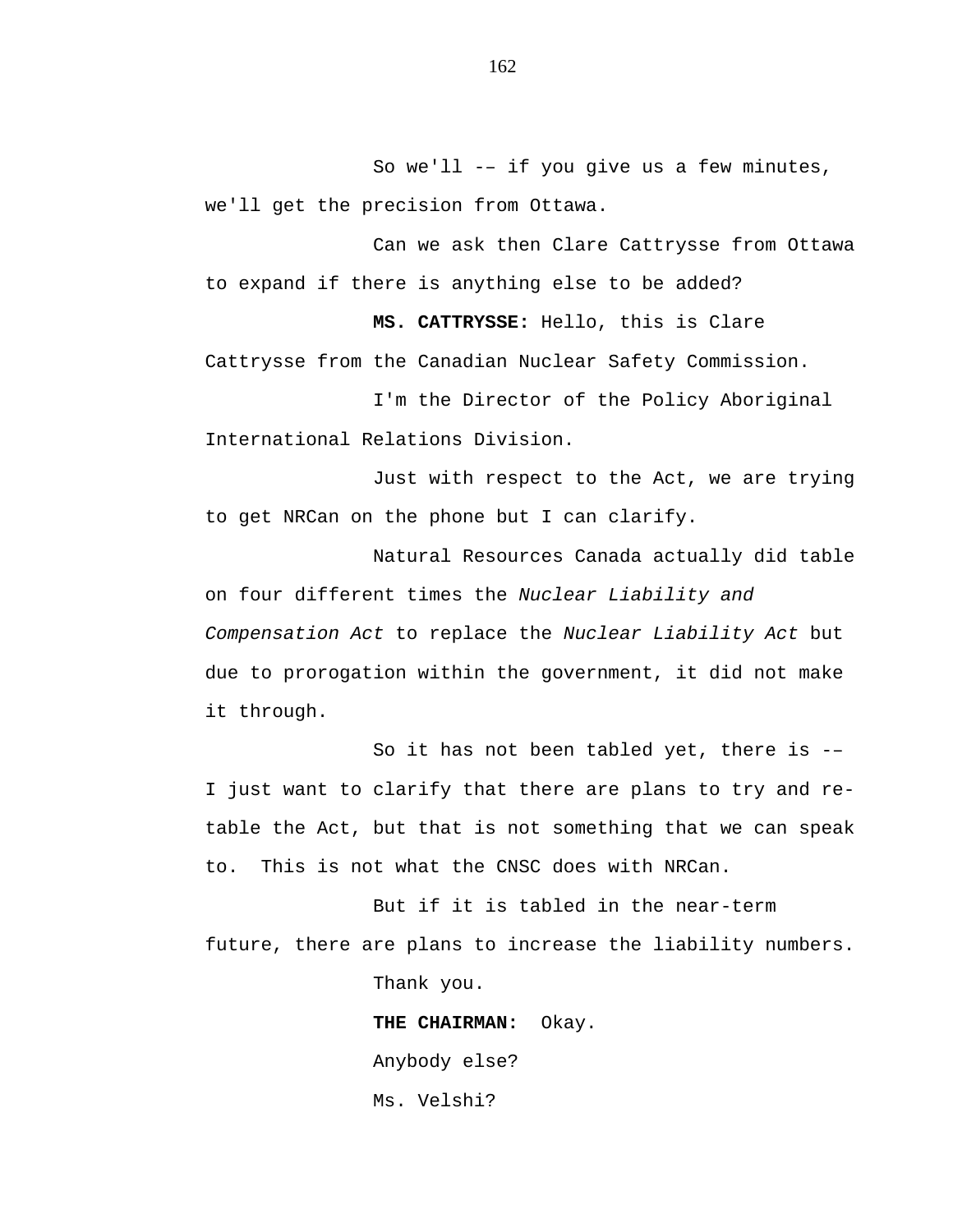**MEMBER VELSHI:** I have a question that I'll start with staff and then move to OPG.

Over the last few days, we've heard from a number of intervenors that 2020 may not be the last date of operation for these Pickering reactor units; that OPG may indeed come in front of us and ask for an additional extension, as this particular intervenor is alluding in the fourth-last paragraph.

And so –- as I said –- I'll start off with staff first. And I think it was Greenpeace, yesterday, said that there rumours that these units may just run during peak electricity demand times so that you haven't exhausted your –- whatever the revised fuel channel life estimate is.

Is that a possibility?

And if OPG can demonstrate fitness for service and demonstrate that the safety case is still robust, is there a possibility of post-2020?

**DR. RZENTKOWSKI:** Greg Rzentkowski, for the record.

If the safety can be demonstrated beyond any doubt -- so that means the fitness for service will be demonstrated and the data will be presented to us which will allow to extrapolate the safety case -- let's say towards maybe 2022 –- and all the regulatory requirements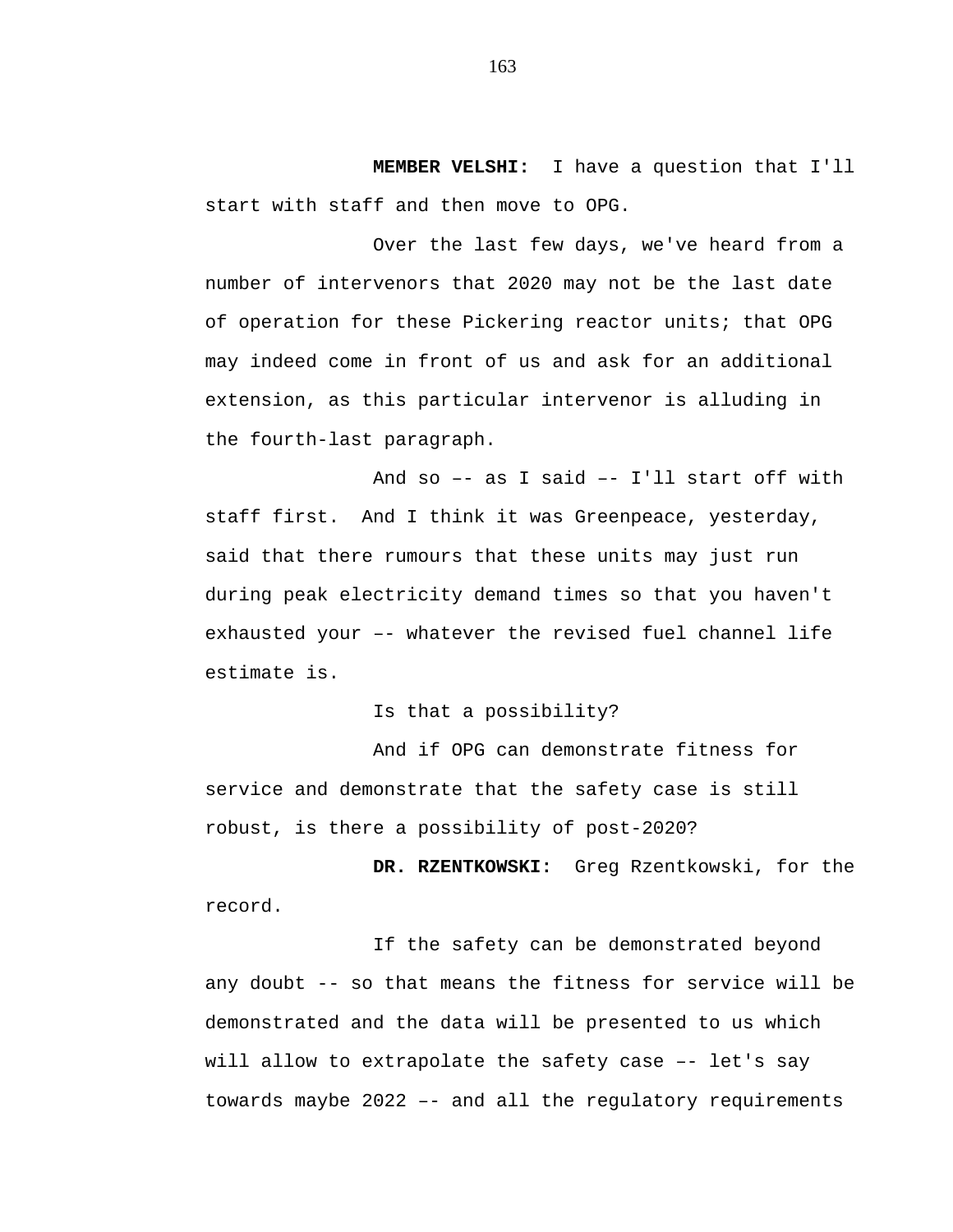will be met, there is no reason why we wouldn't issue a licence.

**MEMBER VELSHI:** Thank you.

OPG, do you want to add anything?

**MR. JAGER:** Glenn Jager, for the record.

The 2020 date is a date that was set by the Board of Directors of OPG. It is our business plan to operate to 2020 and, accordingly, all our business plans are positioned in that way, including the technical analysis and the Continued Operations Plan and the Sustainable Operations Plan.

So, right now, that is our business plan. It is to run to 2020.

As part of that operation, there are units which we would load manage in order to extend their operation out, from a calendar stand point, to 2020.

The degree to which we would have to load manage those units depends, of course, on force loss rate, outage duration and the planned outage duration and soforth.

So bottom line here, our business plan is set for –- to cease commercial operation at 2020, at which point, we move into the Stabilization Plan and that is the direction that we've received from the Board of Directors.

**MR. JAMMAL:** Mr. President, if my -- Dr.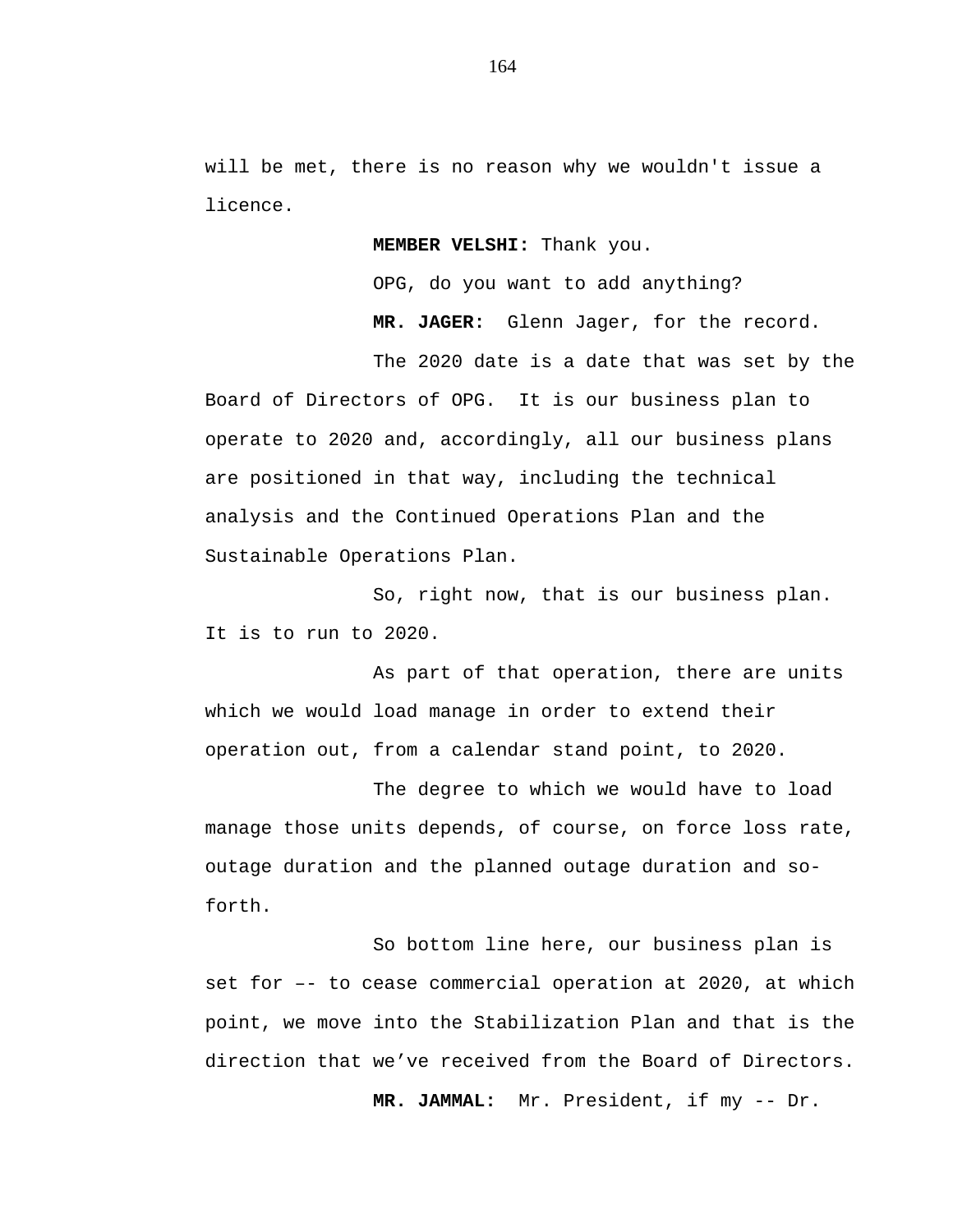Velshi if you'll allow me please. My colleague made a statement, staff do not issue the license. It's Ramzi Jammal, for the record.

We make recommendation to the Commission and you render the final decision with respect to -- the changes in the safety case is a change in the licensing basis hence it requires the Commission approval.

All we -- will do, evaluate, ensure safety, that there is unequivocally adequate safety and we'll make recommendations to the Commission.

**MEMBER VELSHI**: Thank you and all I say to OPG is that's what your current business plan is. Just as a former business plan had the Pickering A units running only up to 2014. So it could change.

**MR. JAGER:** Glenn Jager, for the record.

I can't speak for the Board of Directors but that is our business plan. And again that is what we as a company have done, all the analysis positioned, all our investment and positioned the technical supporting analyses for -- is to cease commercial operations in 2020.

I guess what -- you know, in summary what - - what the message is, it was a business decision undertaken by the Board of Directors and then as a company it's -- as an operator we have to ensure that we operate the plant safely and that is what we have done.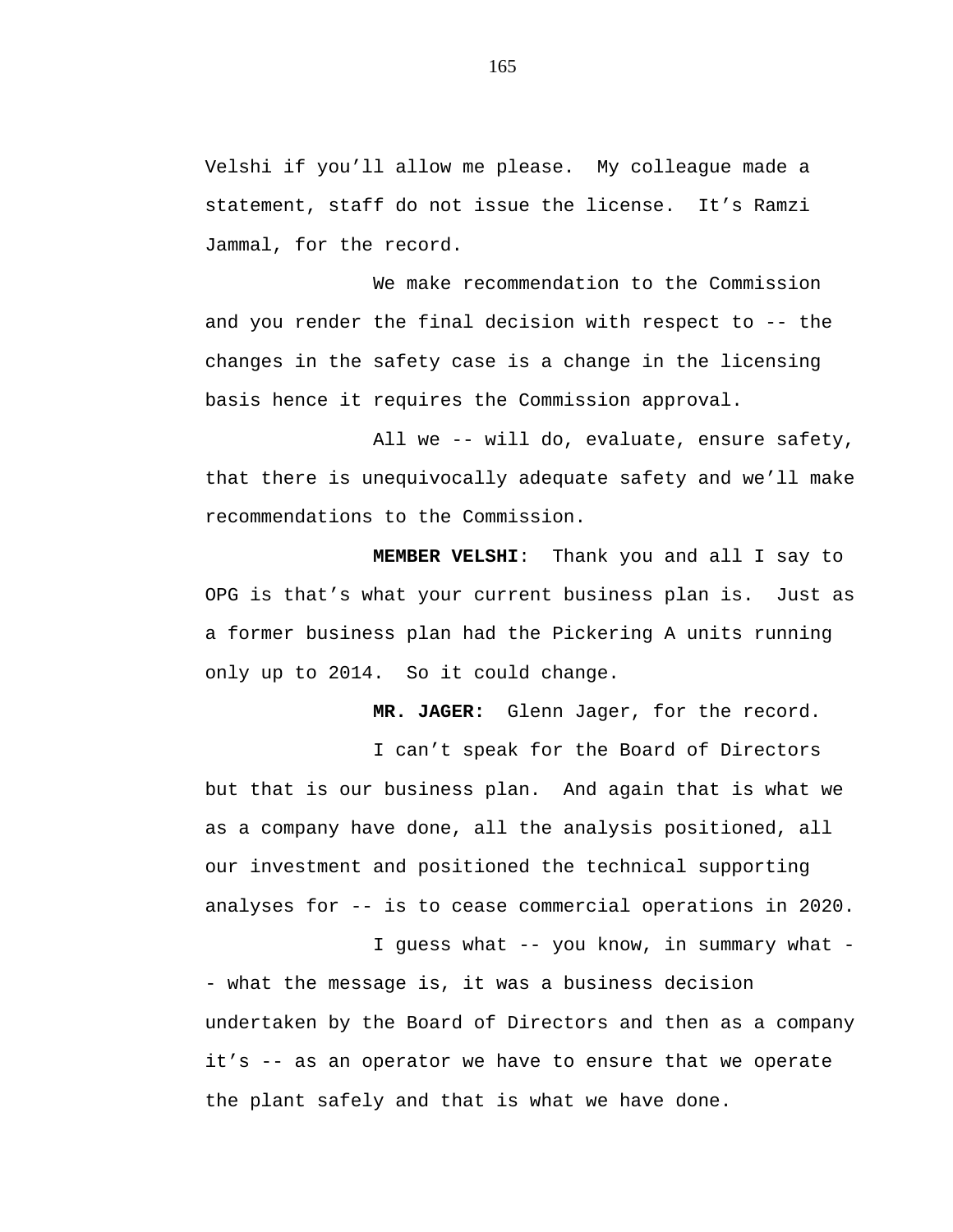We've put together a Continued Operations Plan and a Sustainable Operations Plan to safely operate those units right out through to 2020.

**THE CHAIRMAN:** But -- but just so we're absolutely clear, the business plan is a business plan but the safety plan is independent of the business plan?

The safety plan, if I understand correctly, and you better explain because you're now in the position that Quebec were, in other words, all the planning and all the safety et cetera, is now taking into account that you –- that the decision has been made to shut it down by 2020.

And if -- the hypothetical question, if you want to go beyond to 2025, I think we're now talking about refurbishment. So I just want to make sure that we do not make a business decision with a safety decision.

Did I get it right?

**MR. JAMMAL:** It's Ramzi Jammal, for the

record.

Yes, you got it right, Mr. President. Its business plan is -- it's the plan of -- I'm going to call them -- OPG. Our business and only plan is safety case and maintaining safety at all times.

It doesn't matter if it's, again, Day zero which is the end of 2020, whatever request for an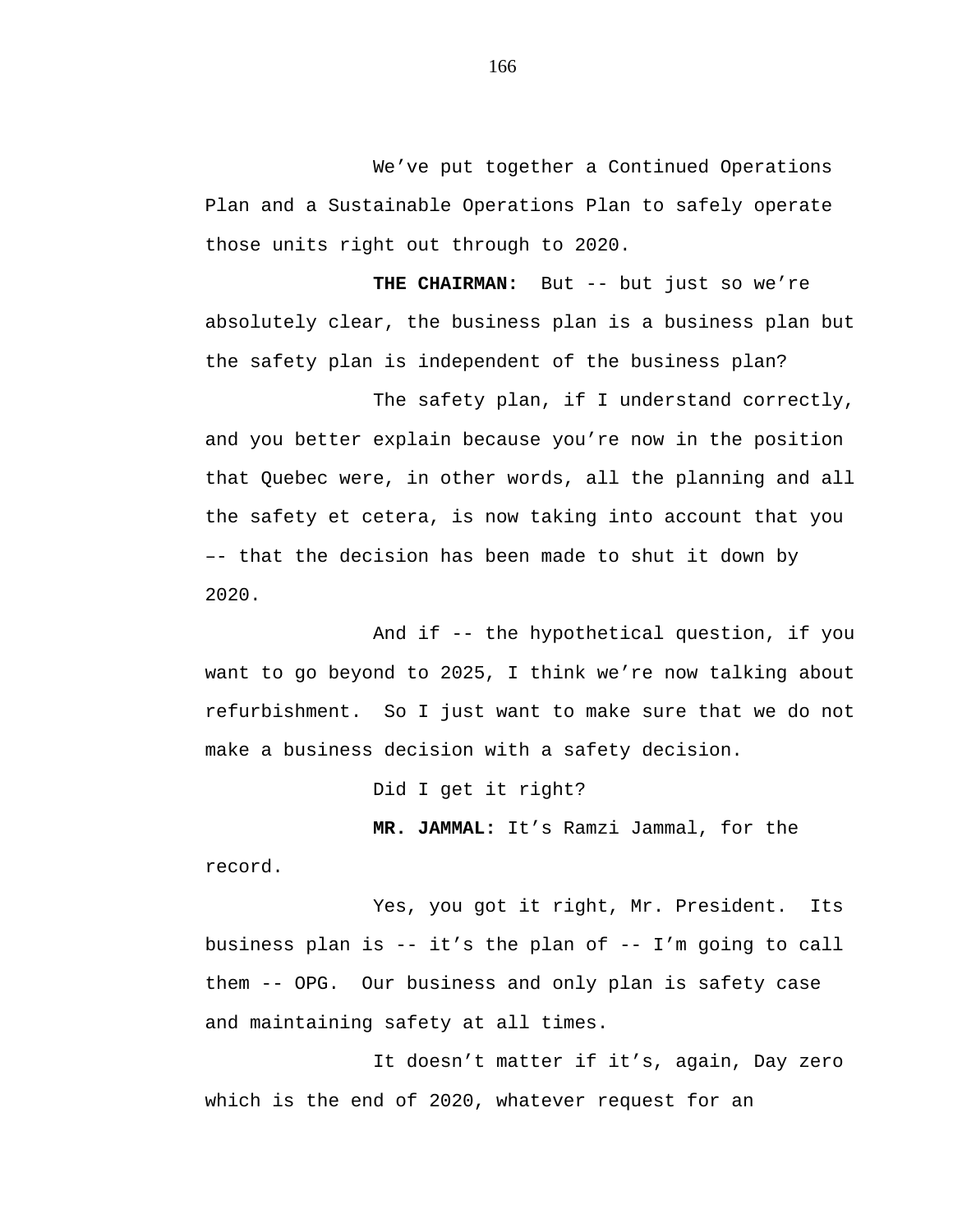operation, the safety case must be valid, must be proven, in order for the staff to provide recommendation to the Commission.

So the business plan is their business plan. Our plan is safety at every licensed activity. It doesn't matter if it's safe storage or in operation, it must be safe at all times.

### **THE CHAIRMAN:** OPG?

**MR. JAGER:** Glenn Jager, for the record.

That's absolutely correct. The safety case and the technical analysis is independent of the -- of the business plan, if you will.

The business plan basically provides direction. If we were -- we would not develop a safety case that takes us beyond that unless the business plan directed us to do that.

The safety case that we develop and supports operation to 2020, is strictly a technical analysis and demonstrates that it's safe to operate right through to 2020 for all the units that are -- to do so.

I can ask Mr. Mark Elliott, our Chief Nuclear Engineer to talk about the -- the details of the plan and how that's developed and basically how it takes us out to 2020, the framework.

**THE CHAIRMAN:** I think I'd like to reserve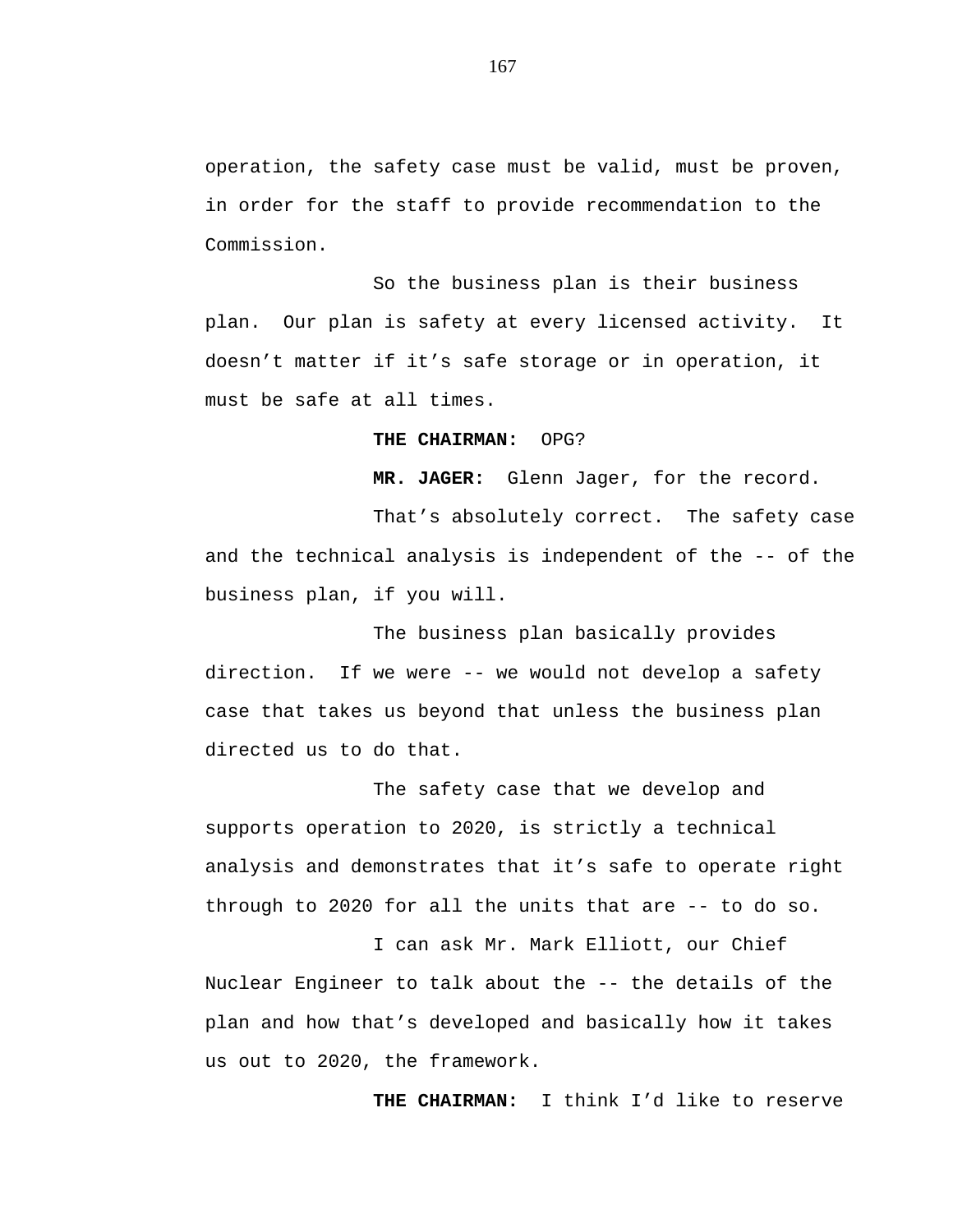this for the last round because we wanted -- we wanted to do the written material and break for -- and maybe we'll come back after lunch on this.

Okay, so Mark?

**MR. LEBLANC:** The next written submission is CMD 13-H2.131 from Zach Ruiter that was scheduled late yesterday.

**13-H2.31**

**Written Submission from**

**Zach Ruiter**

## **(SHORT PAUSE/COURTE PAUSE)**

**MR. LEBLANC**: So Members, any questions on this intervention?

# **(NO RESPONSE/AUCUNE RÉPONSE)**

**MR. LEBLANC:** So the next submission is the submission from Kelly Clune, 13-H2.69. That was also yesterday.

**13-H2.69**

**Written Submission from**

**Kelly Clune**

**MR. LEBLANC:** Any questions from the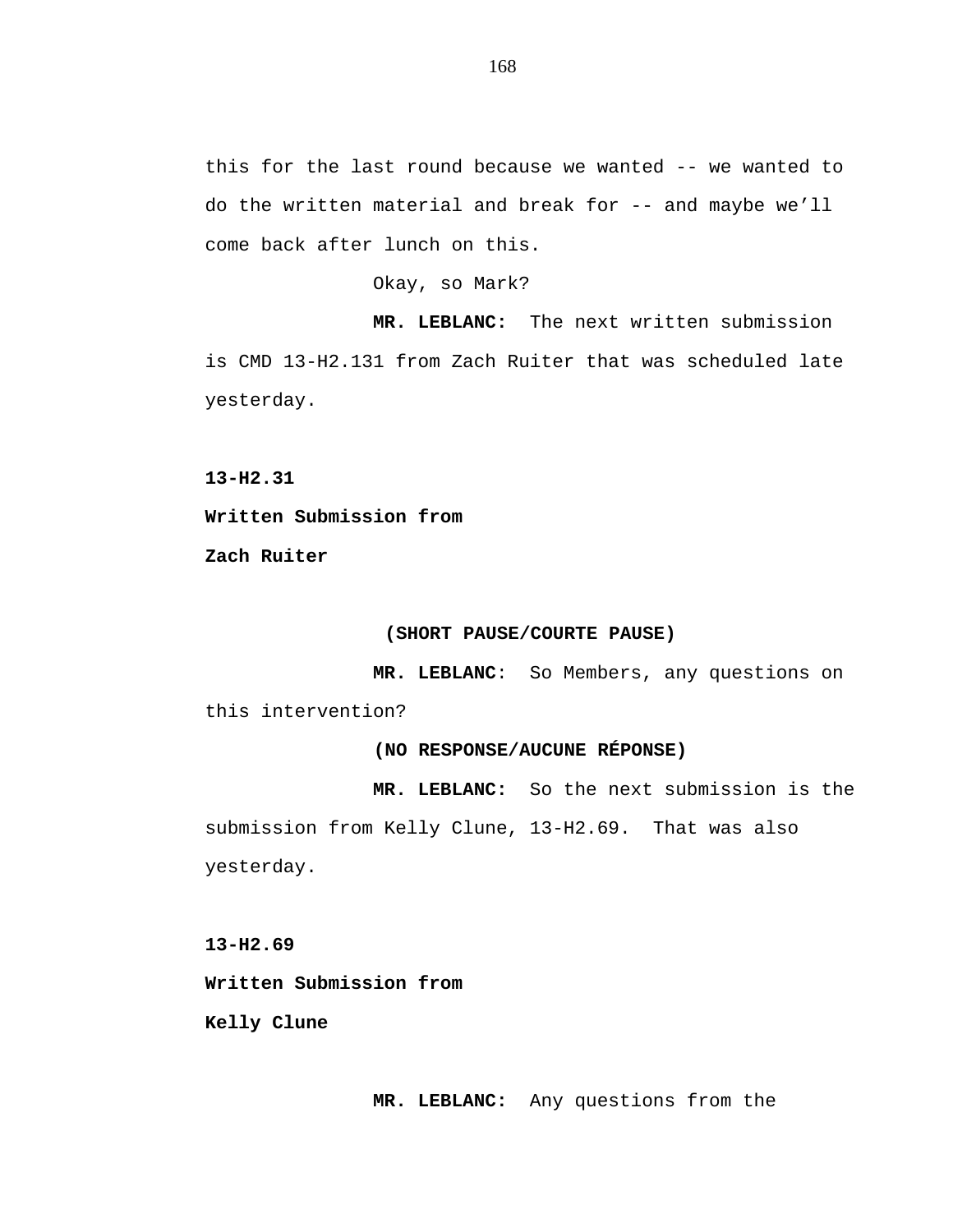Members on this submission?

**THE CHAIRMAN:** No.

**MR. LEBLANC:** The next submission is from Randi Luster 13-H2.53. That was early yesterday.

**13-H2.53**

**Written Submission from**

**Randi Luster**

#### **(SHORT PAUSE/COURTE PAUSE)**

**MR. LEBLANC:** Sorry; this is on Wednesday night -- was the third-last presentation as scheduled on Wednesday.

**THE CHAIRMAN:** Okay, let's start -- let's start again with the number?

**MR. LEBLANC:** Fifty-three (53).

**MR. JAMMAL:** Mr. President, I'd like to

give an update since you're looking for -- I believe NRCan is on the line now, available to give an update on the NLA.

THE CHAIRMAN: Okay, let's -- let's just finish 53.

**MR. LEBLANC:** So any questions on this intervention?

**THE CHAIRMAN:** No, no.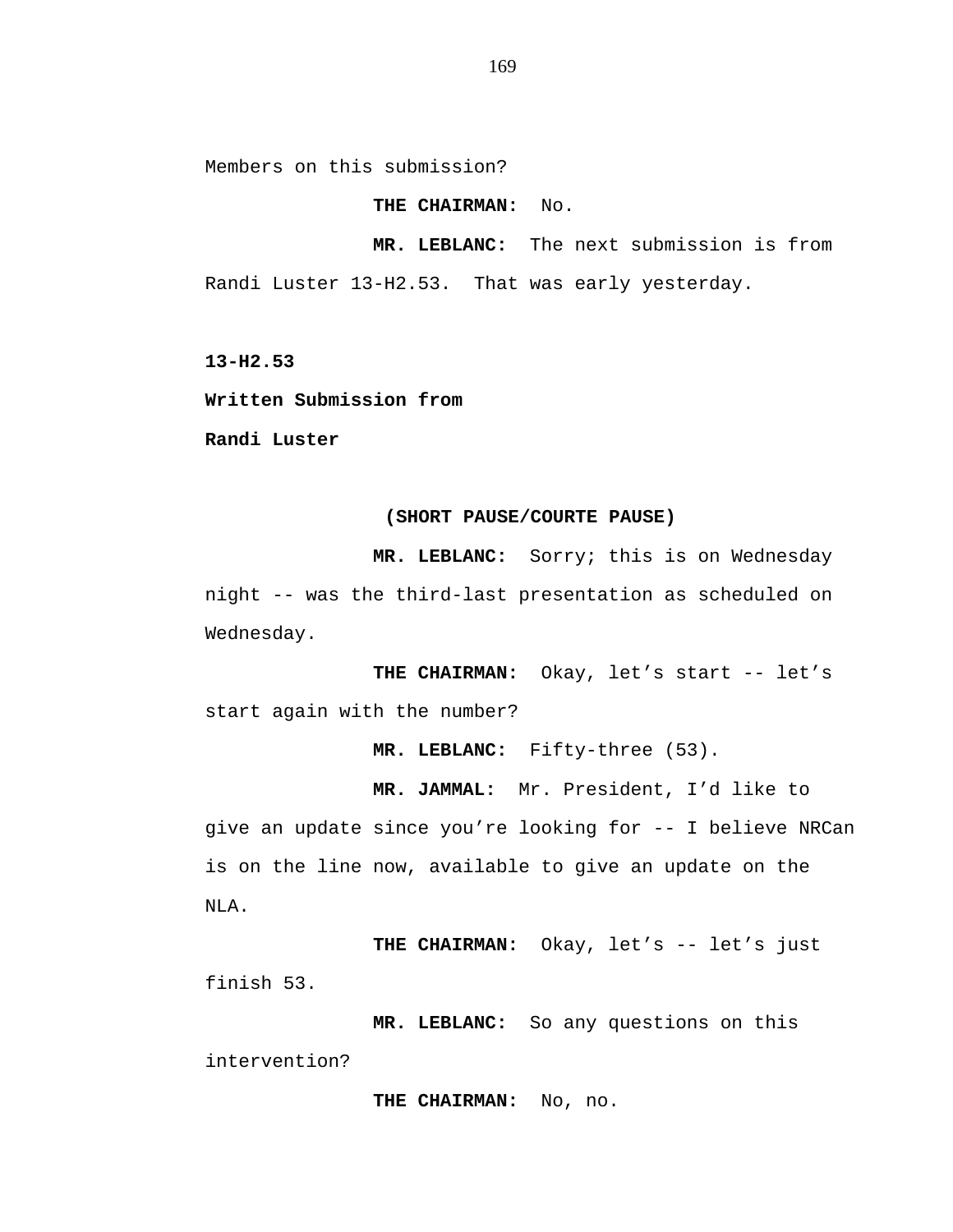## **MR. LEBLANC:** Okay.

So the last written was one that was scheduled also on the May  $29<sup>th</sup>$  evening. It was from Just One World H2.41. Which was just before dinner, so that would be at the two-thirds of your binder.

**13-H2.41**

**Written Submission from Just One World** 

**MR. LEBLANC:** Any questions from the members?

**THE CHAIRMAN:** Just one question. The intervenor is talking about relationship with the U.S. at the border, for example, the Fermi plant, et cetera.

What kind of relationship we have with the Americans about exchanging information?

**DR. RZENTKOWSKI:** In general, we have a very close relationship with U.S. NRC.

For example, personally I have bilateral meetings twice a year to exchange information particularly on operating experience.

In relation to environmental protection and releases, I will ask Dr. Patsy Thompson to provide this information.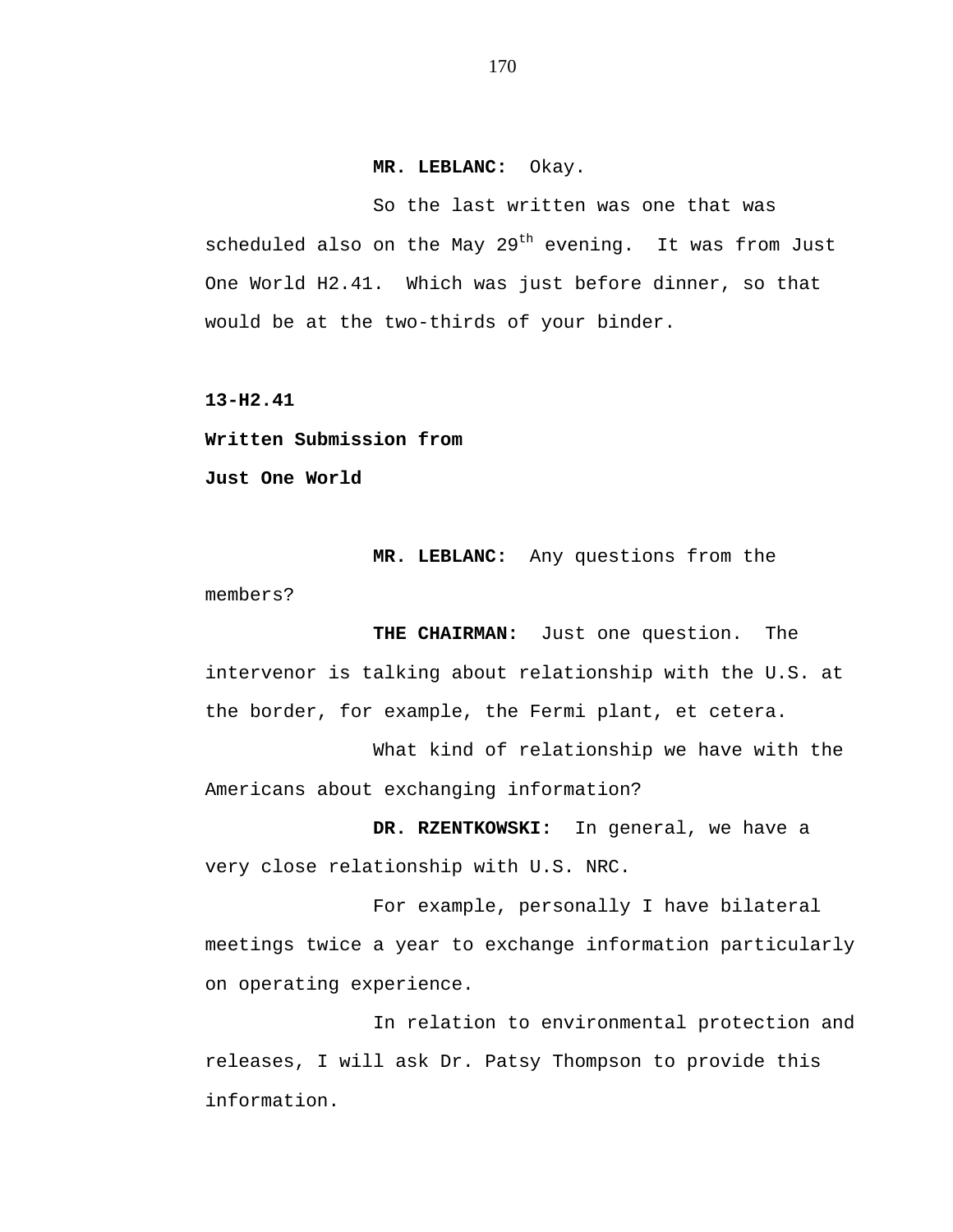**DR. THOMPSON:** Patsy Thompson, for the record.

Essentially in terms of any releases to the Great Lakes, there is a notification protocol in place. And we have been –- the process is to go through the -- Environment Canada is our point of entry for information.

And so there is a notification from the U.S. Environmental Agency to Environment Canada and then we're notified.

If there's a national emergency or a major spill, then there's an emergency notification between the two countries that are in place.

We have provided information, for example, to the International Joint Commission in terms of discharges from nuclear facilities and issues such as fish entrainment and impingement, the issues that were of interest to the IJC. But in terms of routine operations, we're involved if there's some kind of event that requires notification.

**THE CHAIRMAN:** Thank you.

Anybody else? Thank you.

We have NRCan on, please. So NRCan, can you –- a question was posed about the state of affairs for nuclear liability.

Can you bring us up to speed on this?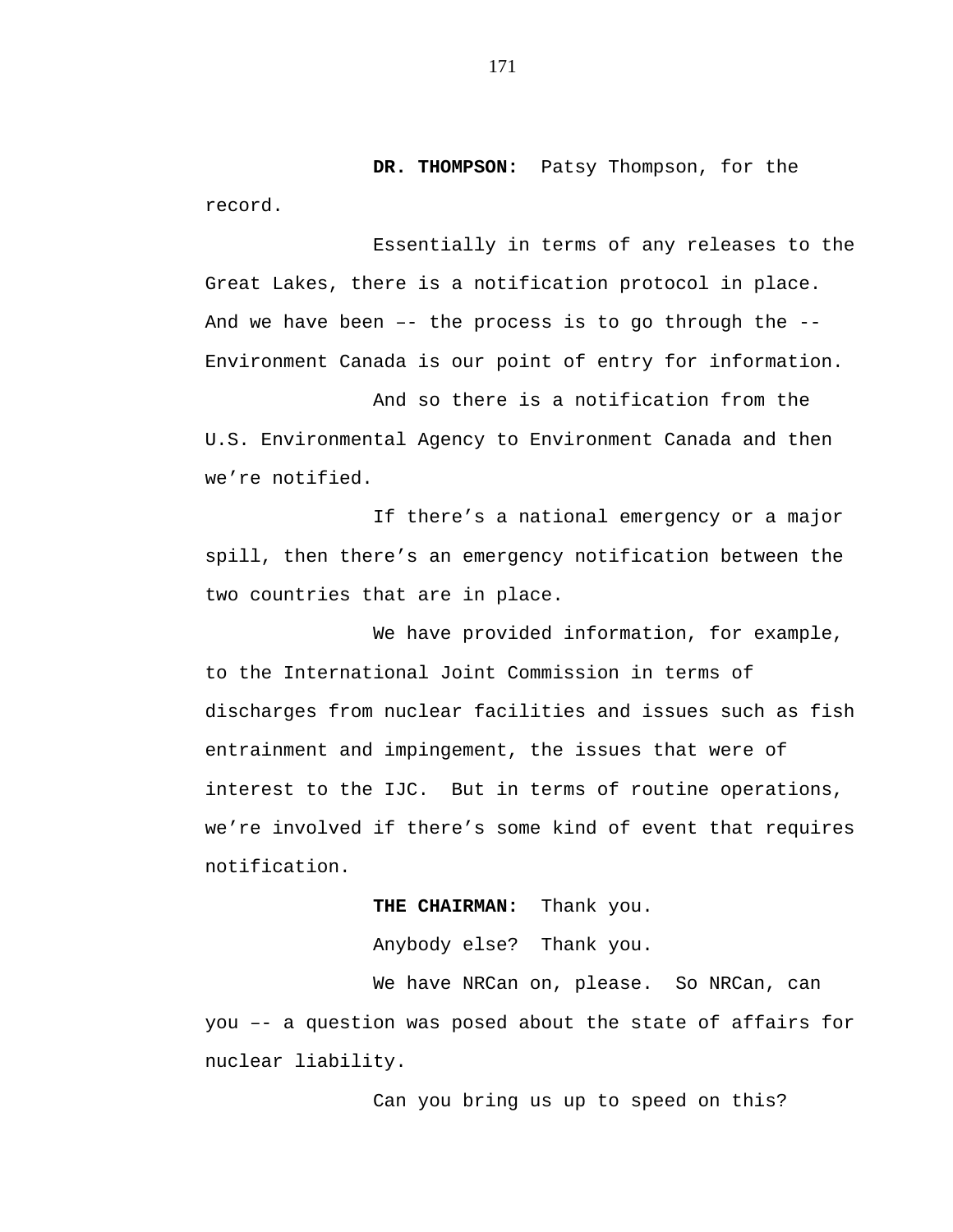**MR. McCAULEY:** Certainly. Dave McCauley from NRCan, for the record.

The government has made a commitment to update the existing legislation, the *Nuclear Liability Act*, to bring it up to international standards.

It has -- previously there have been four versions of a bill to do this that were brought before Parliament, but unfortunately they did not succeed due to prorogation, et cetera. But the government has indicated its commitment to bring forward new legislation.

**THE CHAIRMAN:** And the question also was asked that if an accident happened tomorrow, what happens beyond the 75 million?

**MR. McCAULEY:** Well, the absolute limit is \$75 million dollars. At that time, the government would have to make a decision as to whether additional funds would be committed or it would have to make a decision based on the case that is presented to it. But the limit of liability today is \$75 million.

**MEMBER McDILL:** That's the limit on the operator though, at the moment?

**MR. McCAULEY:** The legislation does not provide any other liability beyond the \$75 million, the current legislation.

What would have to happen would be that the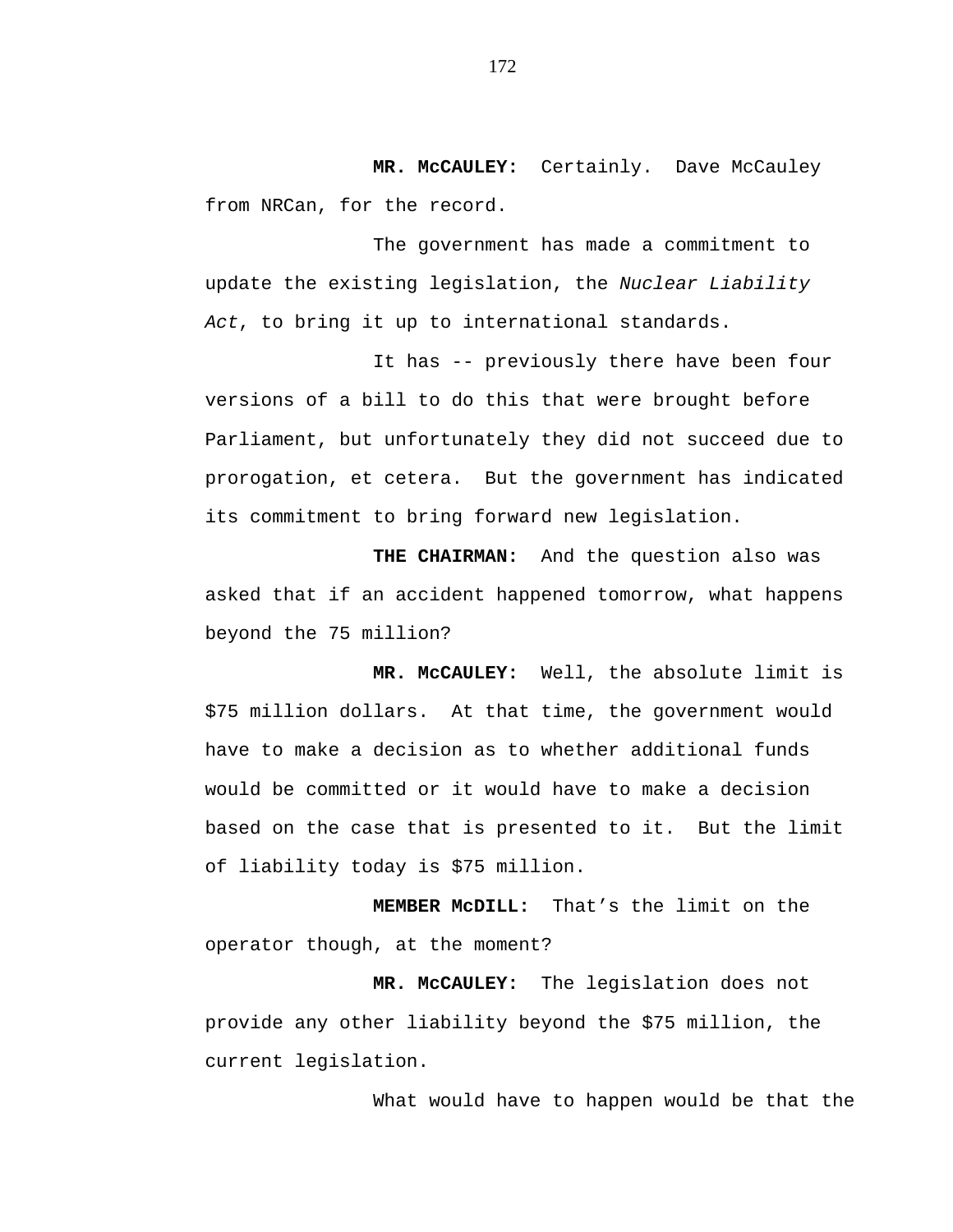government would consider the situation at the time of the incident and it would make a decision as to whether Parliament was going to appropriate additional funds or other arrangements might be made.

So unless Parliament decides otherwise, the limit is \$75 million in the current legislation.

**THE CHAIRMAN:** Okay. Thank you.

**MR. McCAULEY:** You're welcome.

**THE CHAIRMAN:** We will now break for lunch and come back at 1:30. Thank you.

--- Upon recessing at 12:41 p.m./

L'audience est suspendue à 12h41

--- Upon resuming at 1:31 p.m./

L'audience est reprise à 13h31

**MR. LEBLANC:** If you may take your seats, we're going to resume.

So this afternoon will be focussed on two elements. First, I am going to read into the record requests for rulings that the Commission has received pursuant to Section -- well, Rule 20 of the CNSC Rules of Procedure.

And obviously the rules also provide that the Applicant, in this case OPG, and in some instances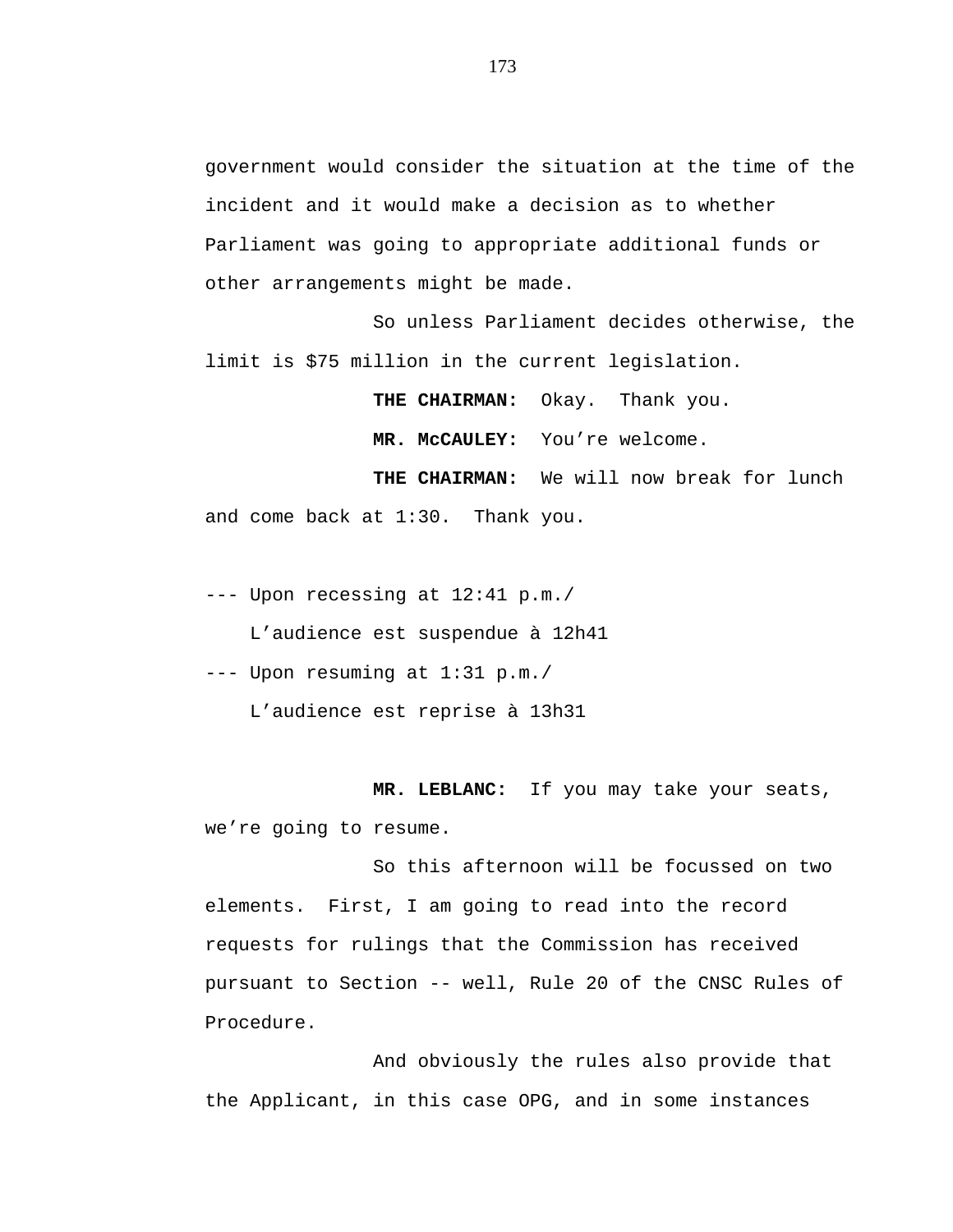other interested persons, perhaps the staff if something is for the staff to do, time to consider and to provide their responses.

So those responses need not be given today if you don't have a response today. And we will communicate with you to determine timeframe to receive those responses in writing.

So the first request is from CELA. I'm reading them into the record. Those could have been made orally today pursuant to Rule 3 of the Rules of Procedure.

In the interest of fairness and expeditiousness, I will be reading them into the record to make sure that we don't just restart going through some of those elements. And then you can always focus on these in your responses later.

So CELA, the first request is from –- it's a giant request from CELA, Greenpeace, Durham Nuclear Awareness, Northwatch and CCNB Action have requested under Section 23 or Rule 23 of the CNSC's Rule of Procedures a particular request.

Their request is that:

"OPG not be granted permission to operate beyond its design life without an additional public hearing once all of the missing data from the safety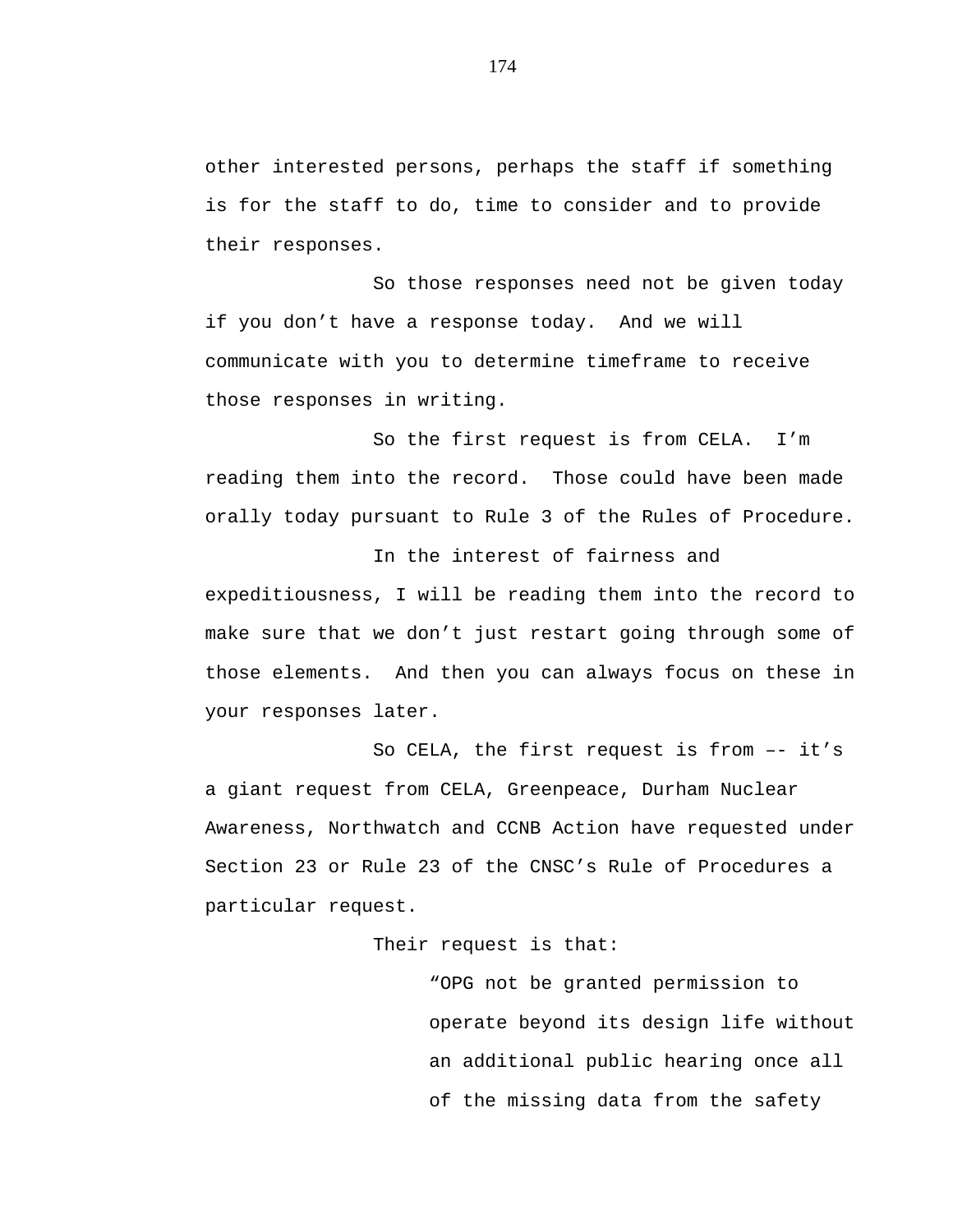case can be made public." And they have summarized the reasons as

follows:

"Pickering is one of the oldest nuclear stations in the world and is proximate to the major population centres of Pickering, Durham Region, as well as the City of Toronto. OPG has failed to provide a complete safety case to these hearings on the Pickering B reactor's ability to operate beyond their design life, which has resulted in a request for delegation to staff. OPG's most recent probabilistic risk assessment for the Pickering B reactors shows large radiation release potential as the Pickering B reactor approaches the traditional limits for reasonable risk. This site here under the *Canadian Nuclear and Safety Control Act*..."

I think it wanted to refer to the *Nuclear Safety and Control Act*.

"...if risk contributors omitted from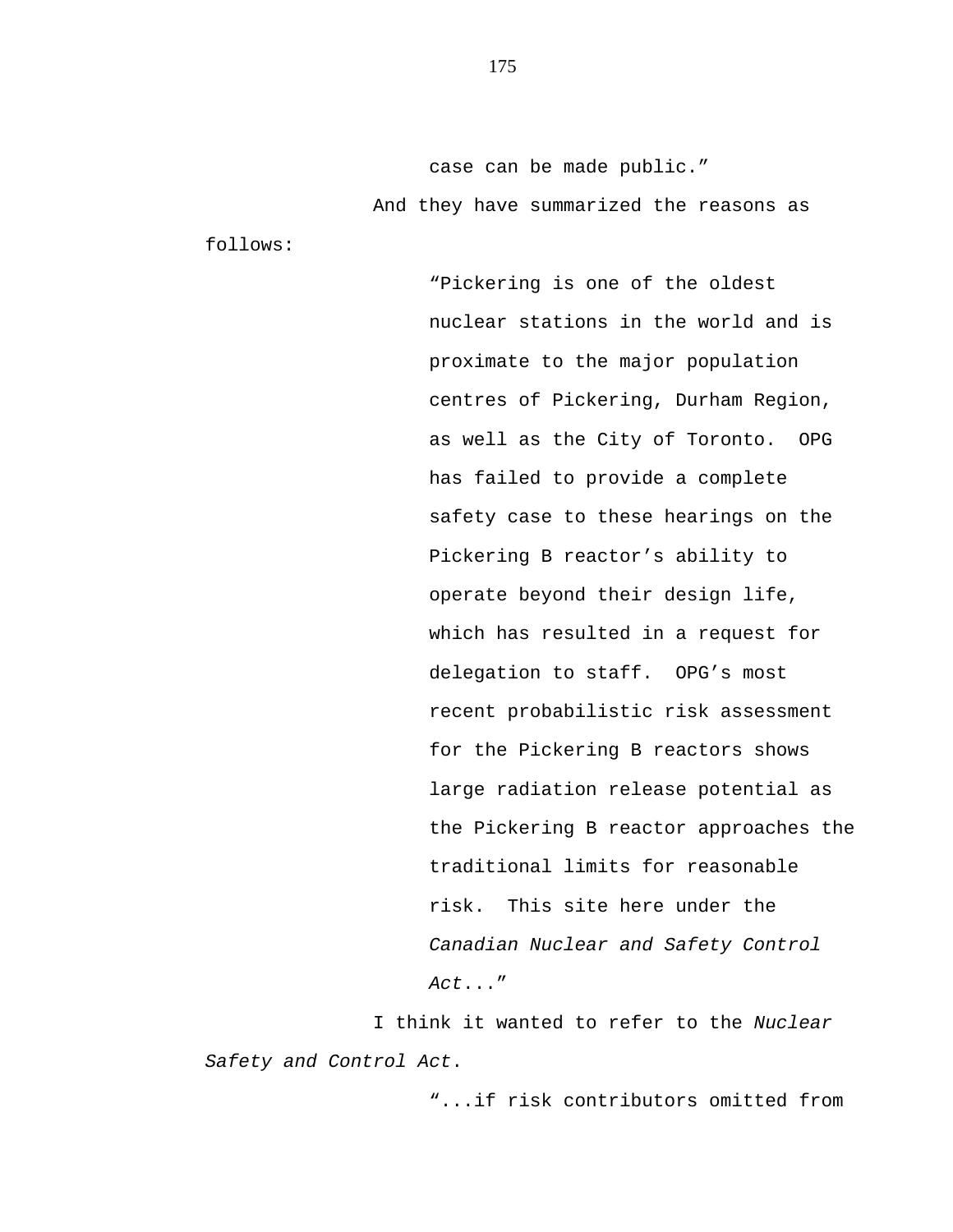the Pickering B risk review are included, the station exceeds regulatory limits. OPG has not provided a probabilistic risk review for the two Pickering A reactors to this hearing. Nuclear emergency plans are clearly inadequate, putting people at risk and that under the NSCA the Commission, not staff, are ultimately responsible for preventing unreasonable risk to Canadian Society. It is thus inappropriate for the Commission to delegate its responsibility for protecting Canadians to CNSC staff, given the known risk of the station and the clear lack of information related to the station's ability to operate beyond its design life."

So this was the ruling request made by this

group.

The second request comes from CCNB Action -– oh, sorry that's not the right one.

And the same –- the request is made under Section 20 or Rule 20 pursuant to the Rules of Procedure.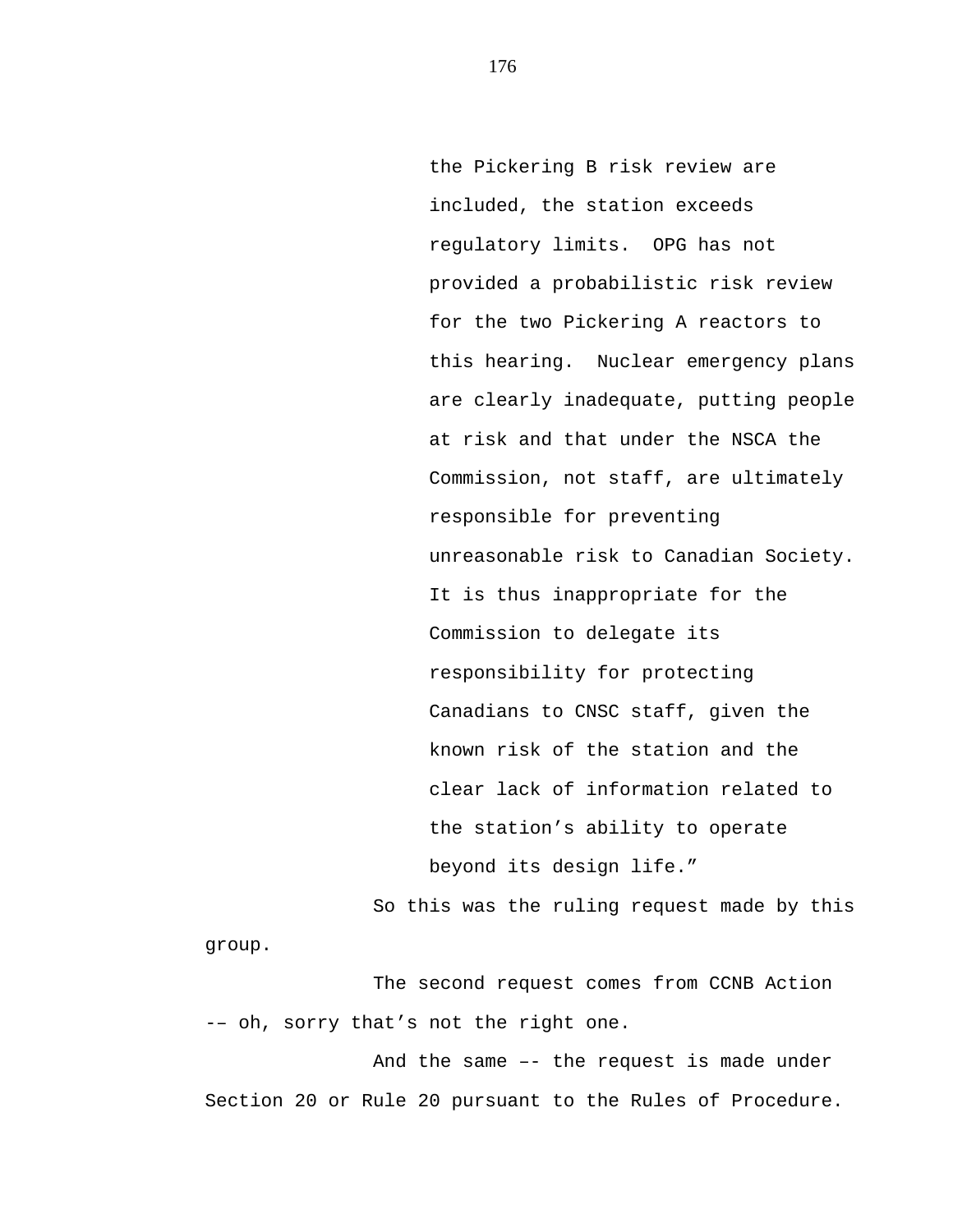Mr. Chris Rouse on behalf of CCNB wanted to make these presentations orally.

Again, for the reason I mentioned earlier, for the interest of expeditiousness and fairness, we'll just read them into the record:

> "We request a ruling that Pickering not be able to operate beyond its design life without the installation of a passive emergency filtered vent in addition to its current venting capabilities."

Also request a ruling that:

"Between the time that the draft Licence Condition Handbook has been presented to the Commission in the staff CMDs and when the licence is granted, that no changes to the draft Licence Condition Handbook be made unless it is noted in the Commission's Reasons for Decision. Also request a ruling that the windlarge release frequency be considered the same as the wind-core damage frequency, unless OPG can prove otherwise.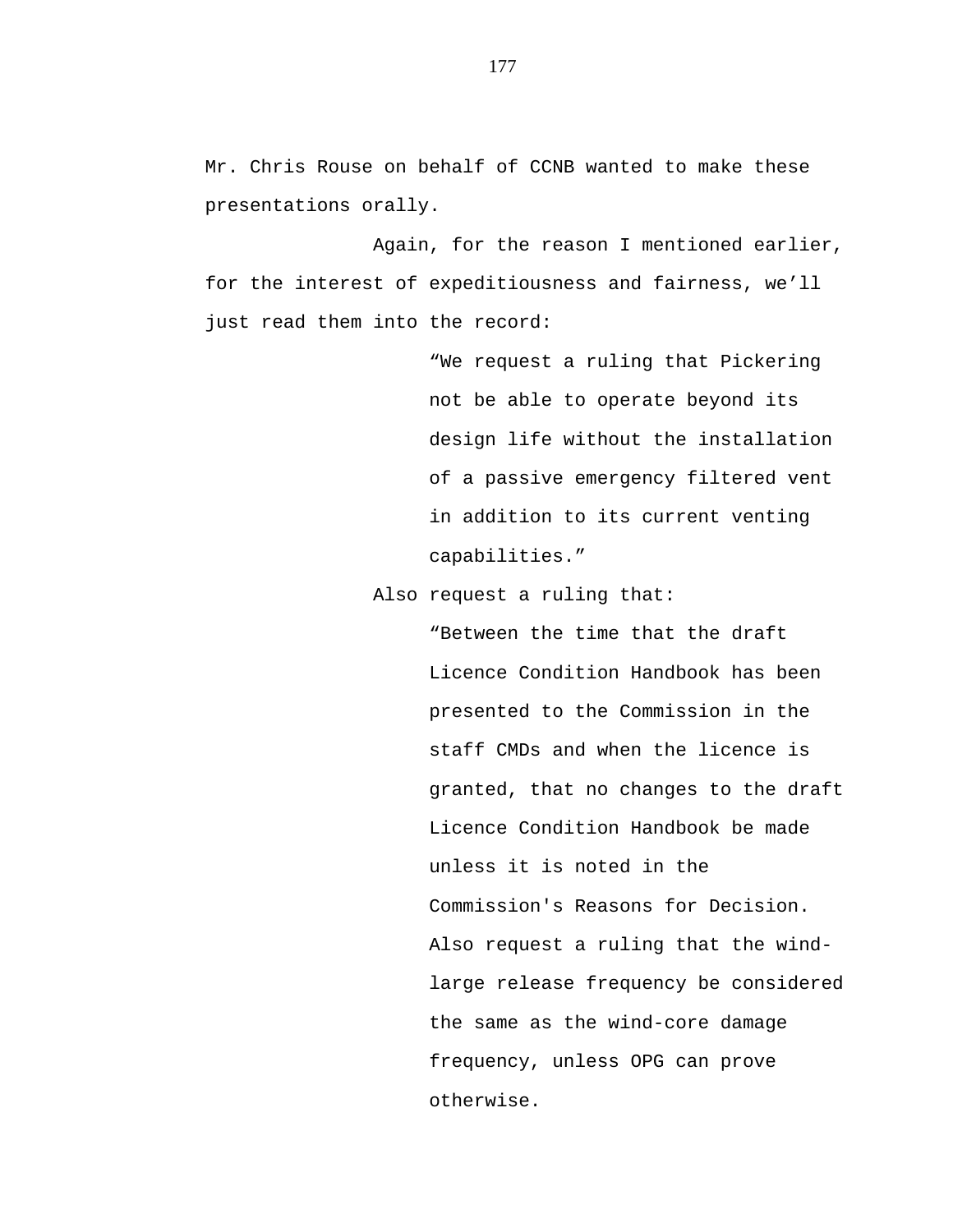Further request a ruling that the same or a revised wind-large release frequency be added to the large release frequency, so that the Commission can see if OPG's regulatory large release frequency limit is met." The Commission will consider those requests

for ruling as part of its deliberation on the hearing as a whole and will render its decision in due time after due consideration.

Thank you, Mr. President.

**THE CHAIRMAN:** Okay, most of those issues have been raised -- have been discussed extensively here. Nevertheless, I wonder if OPG want to make a quick comment on those requests.

**MR. JAGER:** Glenn Jager, for the record.

I want to ask Carlton Mathias, our legal counsel, to comment on those rulings.

**MR. MATHIAS:** Good afternoon. For the record, my name is Carlton Mathias. I'm in-house legal counsel at Ontario Power Generation.

The rulings requested buy Greenpeace yesterday and the one referenced by Mr. Leblanc just now by CELA, from the -- and a number of additional intervenors are essentially the same, as we understand it,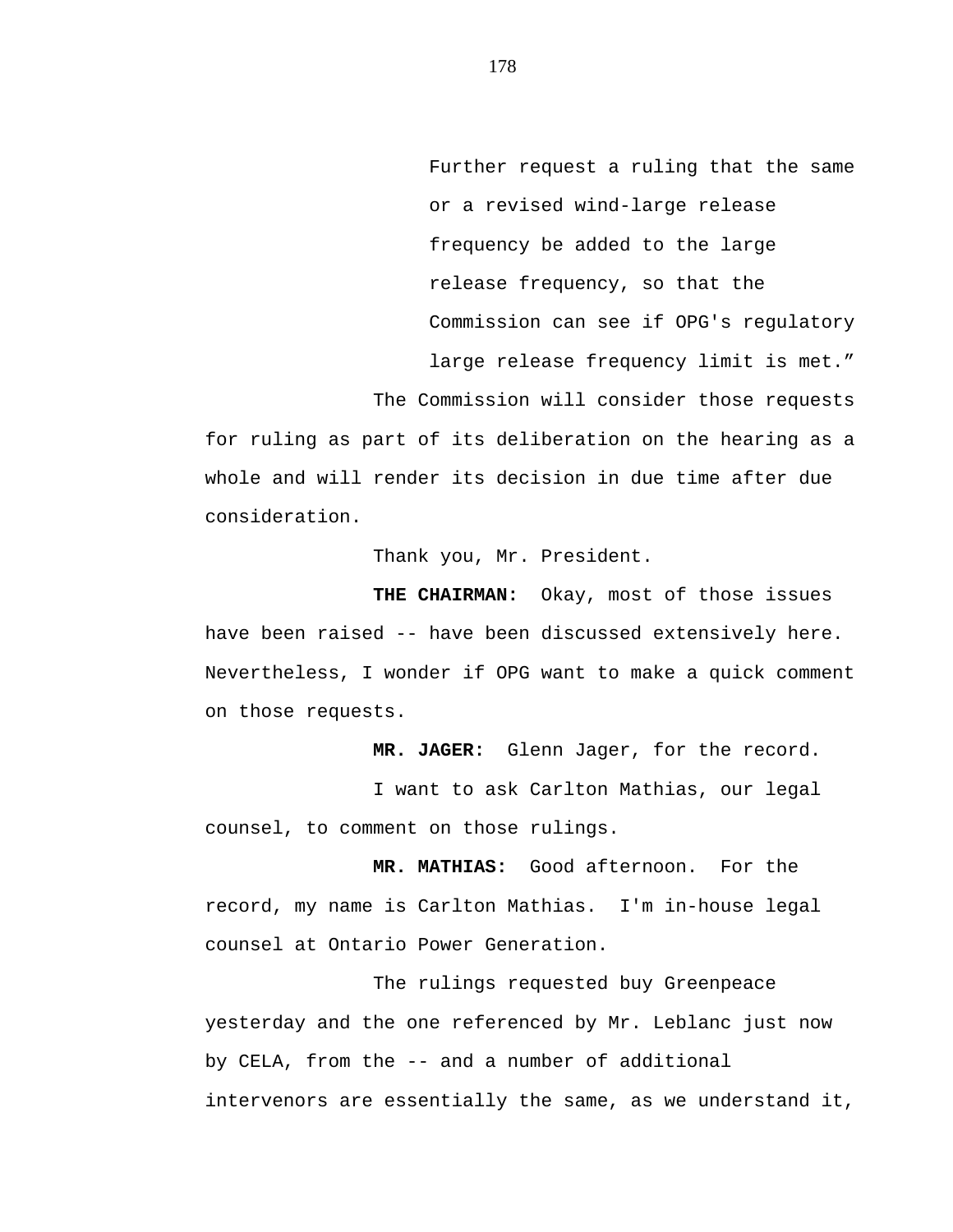as part of Greenpeace's written submission dated April 30th, 2013.

At the conclusion of Section 8 of the Greenpeace submission -- and, unfortunately, their submission does not have page numbers -- Greenpeace requested that the Commission should require CNSC staff to publish a site-level risk assessment for both the Pickering A and B reactors by the end of 2013, if it renews the licence for the Pickering NGS.

And then they repeat this at the Conclusion at Section 11 of their submission.

With respect to this submission -- this request for a ruling and the one from CELA referenced a few minutes ago, OPG's position and it submits to the Commission today that it should be considered as part of the intervenor's overall written submissions and oral presentations and not as a discrete matter that requires any interim determination or additional information or submissions.

OPG submits that the Commission should weigh all of the evidence and the submissions it has heard from the participants in the proceeding and that any determination on this ruling request may form part of the Commission's decision on OPG's Application.

To briefly summarize, as you've heard in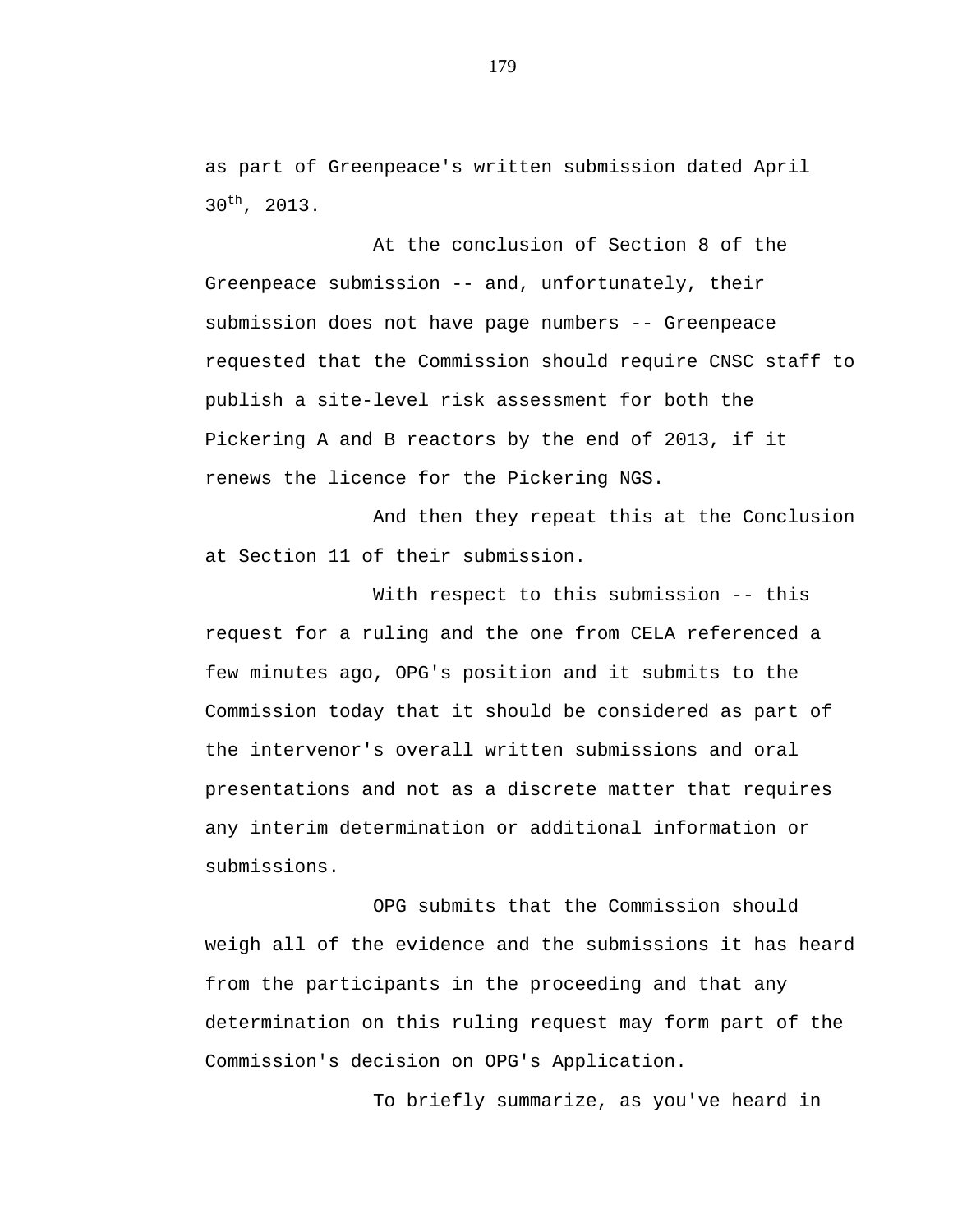this proceeding, OPG has met all the conditions and timelines specified by the CNSC and required by our licence.

OPG has completed the Pickering Units 5 to 8 PRA in accordance with the methodology accepted by the CNSC and regulatory document S-294.

The Units 1 to 4 updated PRA, using accepted methodology, is underway and is committed to be completed by the end of 2014 and is required in our licence.

We therefore submit that the licence conditions are sufficient and no additional conditions are required.

So that's with respect to the Request for Ruling by Greenpeace and CELA.

If the Commission is inclined to receive additional submissions or information on those two rulings, OPG would request, given the late notice for the Ruling Request, that we be provided seven days or seven business days to provide written submissions. But that would be an alternate submission to you.

The first is that you have all the material in the application materials before you already. If you feel you require additional information, we could provide that within seven business days.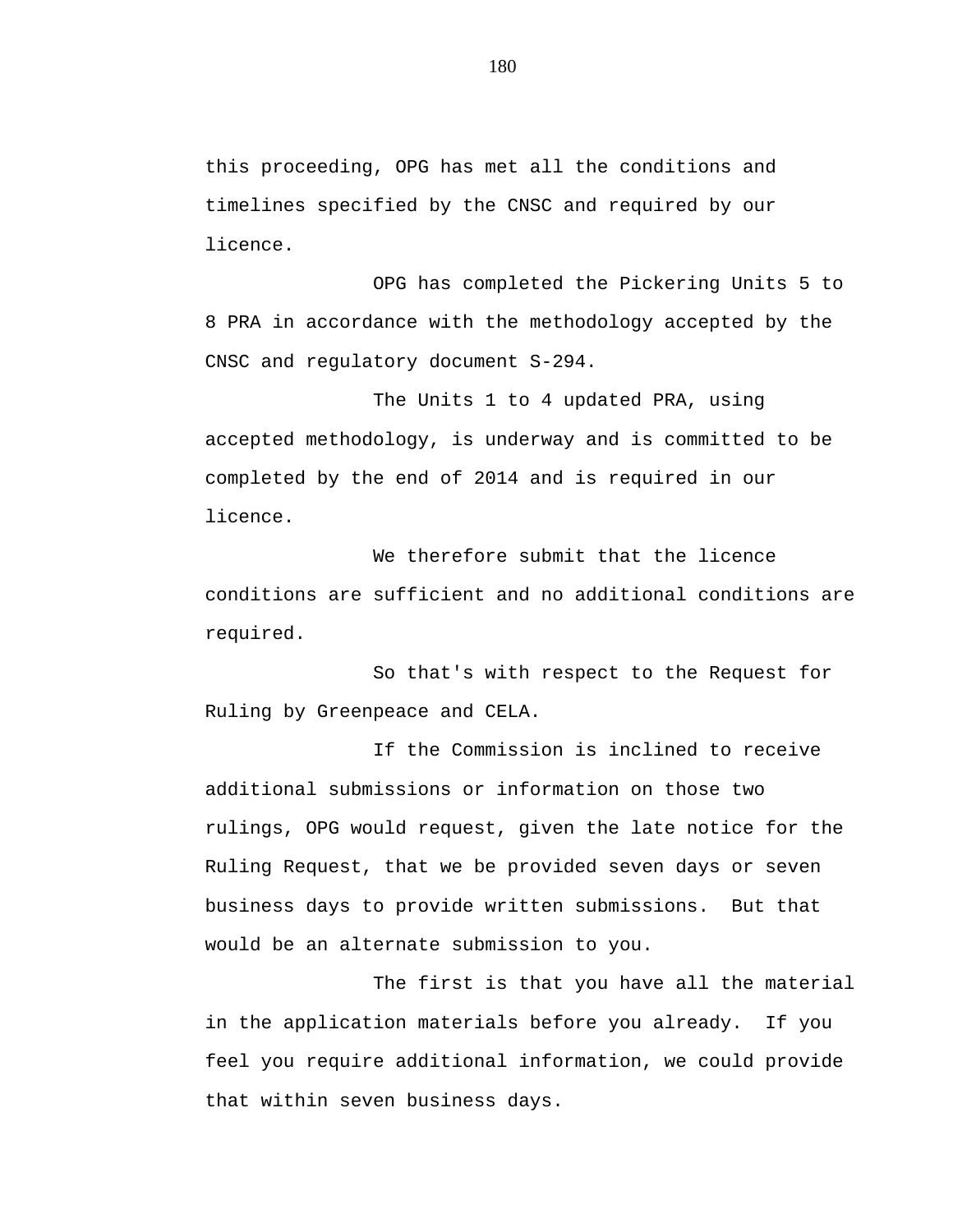With respect to the additional Request for Ruling, OPG has not received notice of that until we just heard it now, and that's the CCNB action -- several Requests for Ruling.

For those requests, we would need at least seven business days to be able to prepare written submissions in response to those rulings. If time permits, I suggest that 14 business days would probably be more appropriate.

**THE CHAIRMAN:** Okay. Thank you.

I think that we would like to leave this as such and maybe start our next round -- or the round.

I don't know if staff, if you want to comment on the only matter that's really directly deal with you and that's the licensing -- the LCH.

Do you want to talk about that?

**MR. JAMMAL:** Ramzi Jammal, for the record.

Mr. President, the matter that pertains to us is -- I would like to touch on the safety case aspect because there is a misinformation being presented to the Commission that the safety case is incomplete.

As a matter of fact, I want to confirm to the Commission that the safety case pertaining to this Application has been assessed by staff and is a complete safety case. I want to reconfirm the fact that the safety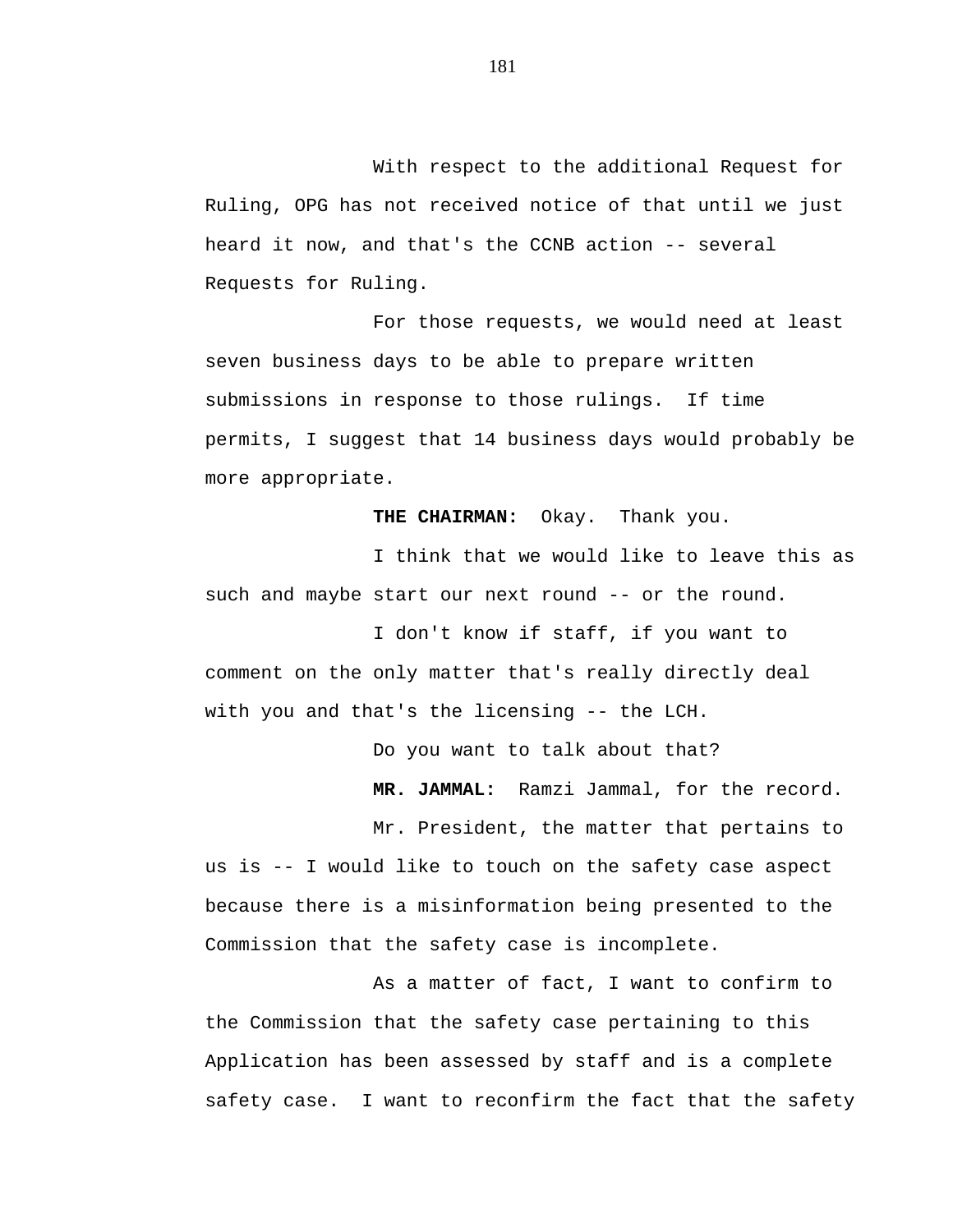case presented to you is a complete safety case.

There is a confusion between what we had as the discussions about PSA and PRAs and the tools that are being used for continuous enhancement.

But I do not want to -- anybody to leave with the fact nor misinform the Commission on the fact that the safety case before you is valid; otherwise, staff would not recommend to you to issue a licence, and we would not authorize OPG to operate.

So the enhancement that's being -- periodic enhancement that we request all our licensees to put in place are periodic enhancements and as part of the continuous regulatory philosophy of the CNSC and regulatory oversight.

But again, the existing safety case is still valid and is robust.

With respect to the -- we will provide a written response on the large release frequency, especially on CCNB. Again, they are asking for information that there is no international consensus, and you asked the question: "Is there a right way to do it?"

And we have our expertise specialist that the international community, international regulators are still discussing what is required to be done with respect to the methodology and how it's being done.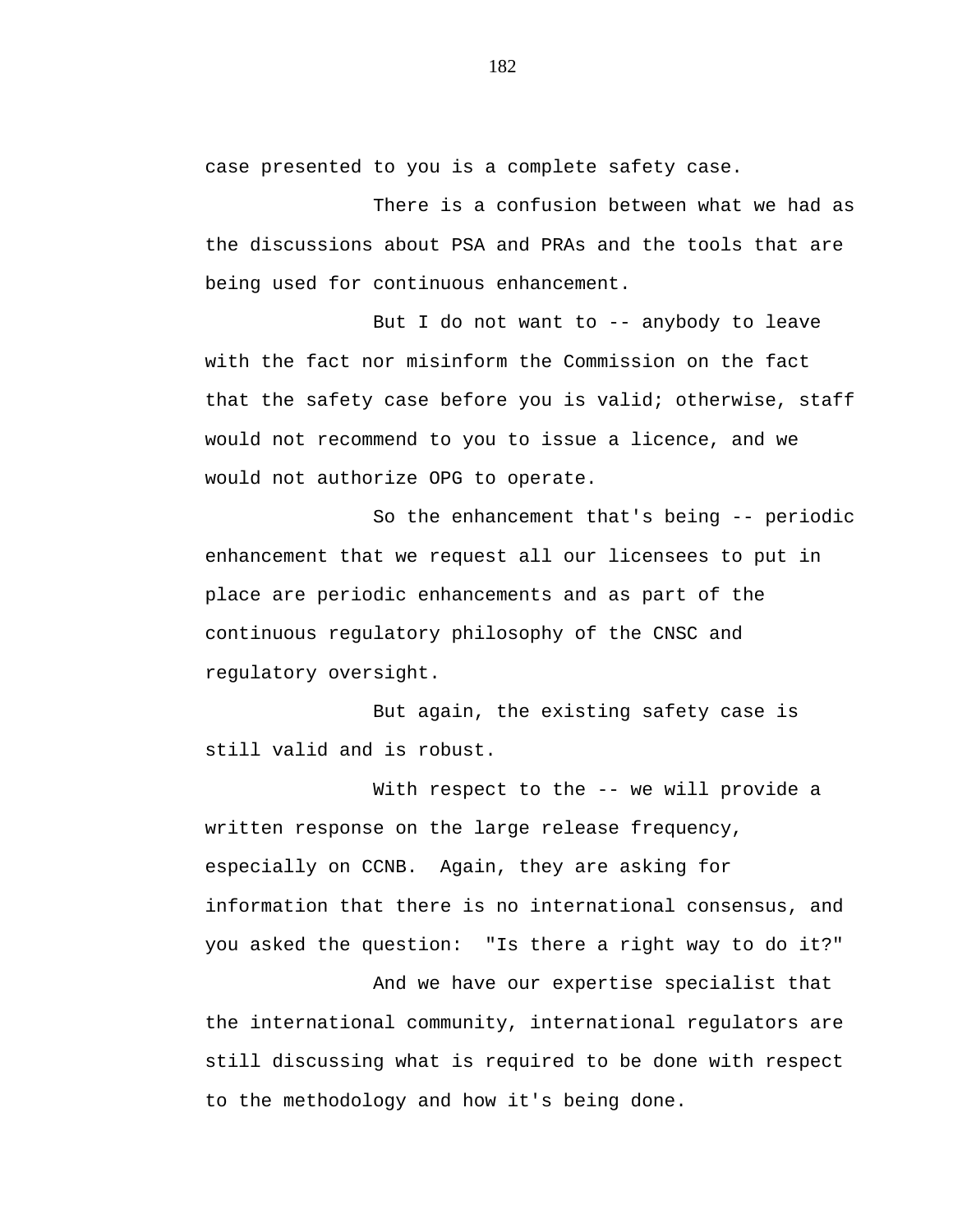So I've got to remind the Commission of this methodology is being developed and the international consensus on what is the best methodology or the values that is or are associated with this methodology.

So I want to conclude with the fact that the safety case before you, the safety case developed by staff in support of the Application is valid.

**THE CHAIRMAN:** Well, we are now going into the next round. That's why I want to have some questions about both the CMD submitted by staff and by OPG.

And we have some questions about it before we conclude this hearing and consider all the material and all the evidence that was provided to us.

**MR. JAMMAL:** Now, with respect to the LCH, sir, I ask to respond.

Again, I would like to reiterate the fact that, on the CMDs, the CMD itself is a document produced by staff; the licence is a proposed licence; the LCH associated with the licence is a staff guidance that clearly identifies the compliance verification requested of the licensee.

As I mentioned yesterday, the LCH and the licence are draft until the Commission renders its decision and we amend the LCH.

Again, the LCH itself is associated with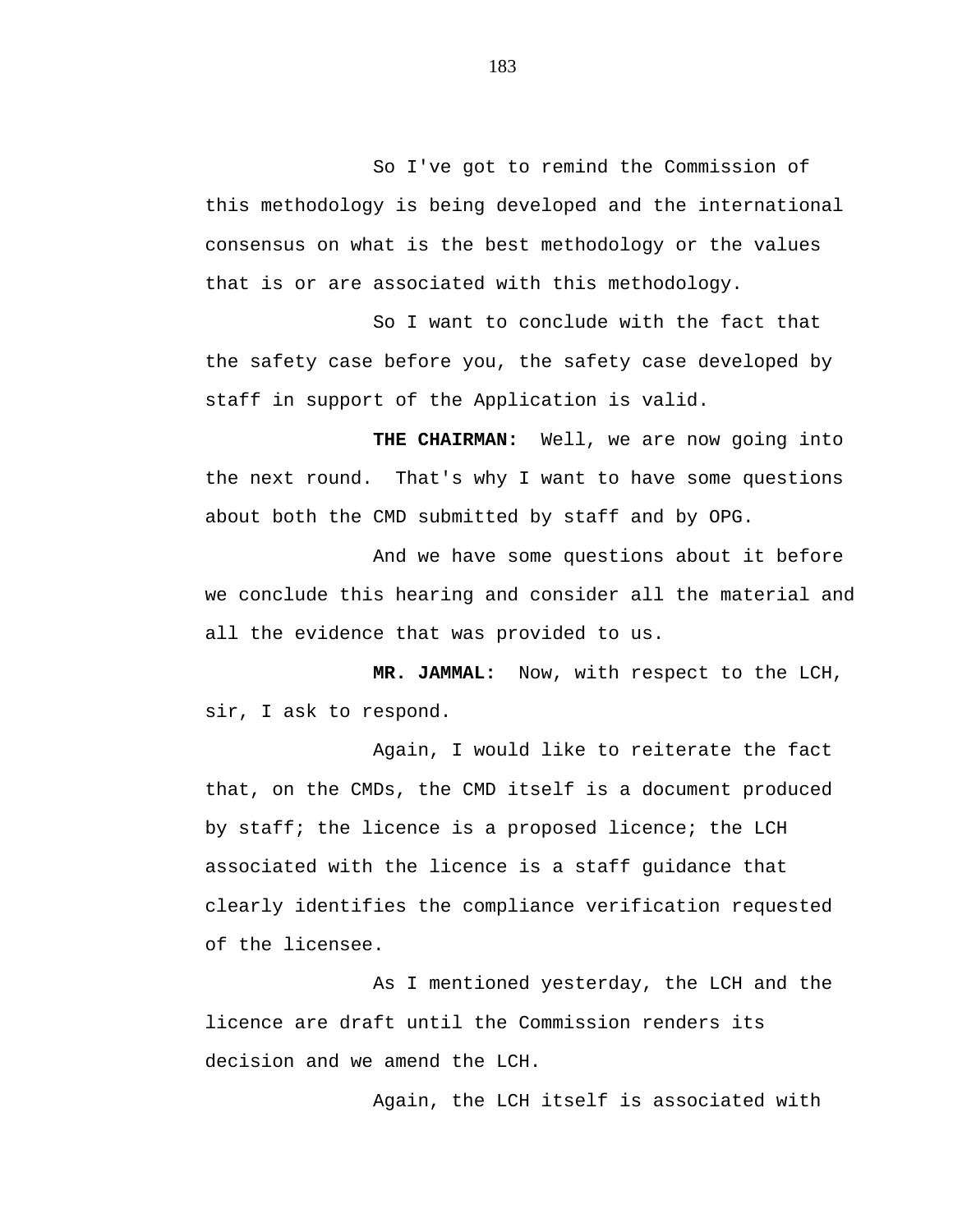the licence and, as I stated, modifications to the LCH is reported to the Commission on an annual basis with respect to regulatory changes or regulatory enhancement associated with the LCH.

### **THE CHAIRMAN:** Okay.

So I'd like to move on now to the last round of questions on OPG and staff.

And who wants to start?

Ms. Velshi, I thought you could start for

us?

**MEMBER VELSHI:** So given the discussion around safety case and PRA and PSA, I thought I'd start off with that.

And as I look at staff CMD 13-H2.B on page 5, the top paragraph says:

> "During the current licensing period, OPG was required to revise both Pickering A and B PSAs to align with S294."

And as we've heard, the Pickering B one has been submitted but staff need a year and a half or so to review it. So another year or so before we'll hear what the staff's final verdict is and the Pickering A is not due or not expected until the end of June 2014.

So a number of questions around that,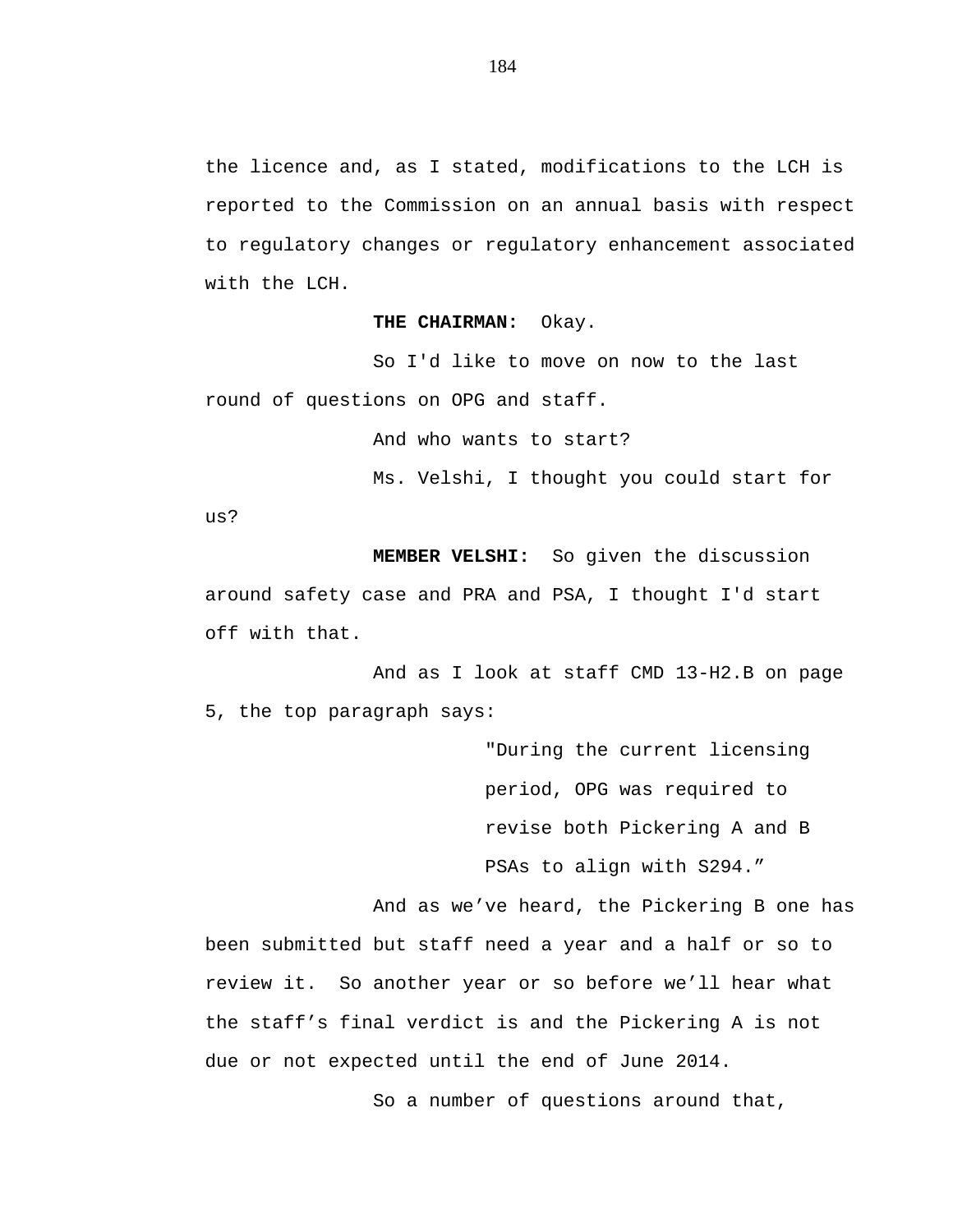before I get into the specifics, is so this was a licensing requirement, I gather, that was not met.

So what are the consequences of that and is that putting the Commission in an awkward situation today where the required information that would have helped us assess the strength of this application is missing?

**DR. RZENTKOWSKI**: Greg Rzentkowski, for the record.

Before I answer the question, let me explain maybe what is a safety case because we are referring to safety case, but we never really define what it is.

The safety case, in general, is the design basis of a facility and supporting safety analysis. So this is what is described in the safety analysis report.

PSA is not a part of the safety analysis report. PSA is not a part of the safety case. PSA is a tool which allows to identify potential enhancements to the design basis of the plant; so that means potential enhancements to the safety case.

That's true that in case of Pickering A we didn't get the revision of PSA as requested. However, the previous PSA was completed in 2009 and now OPG was working on extending this PSA analysis to include external hazards.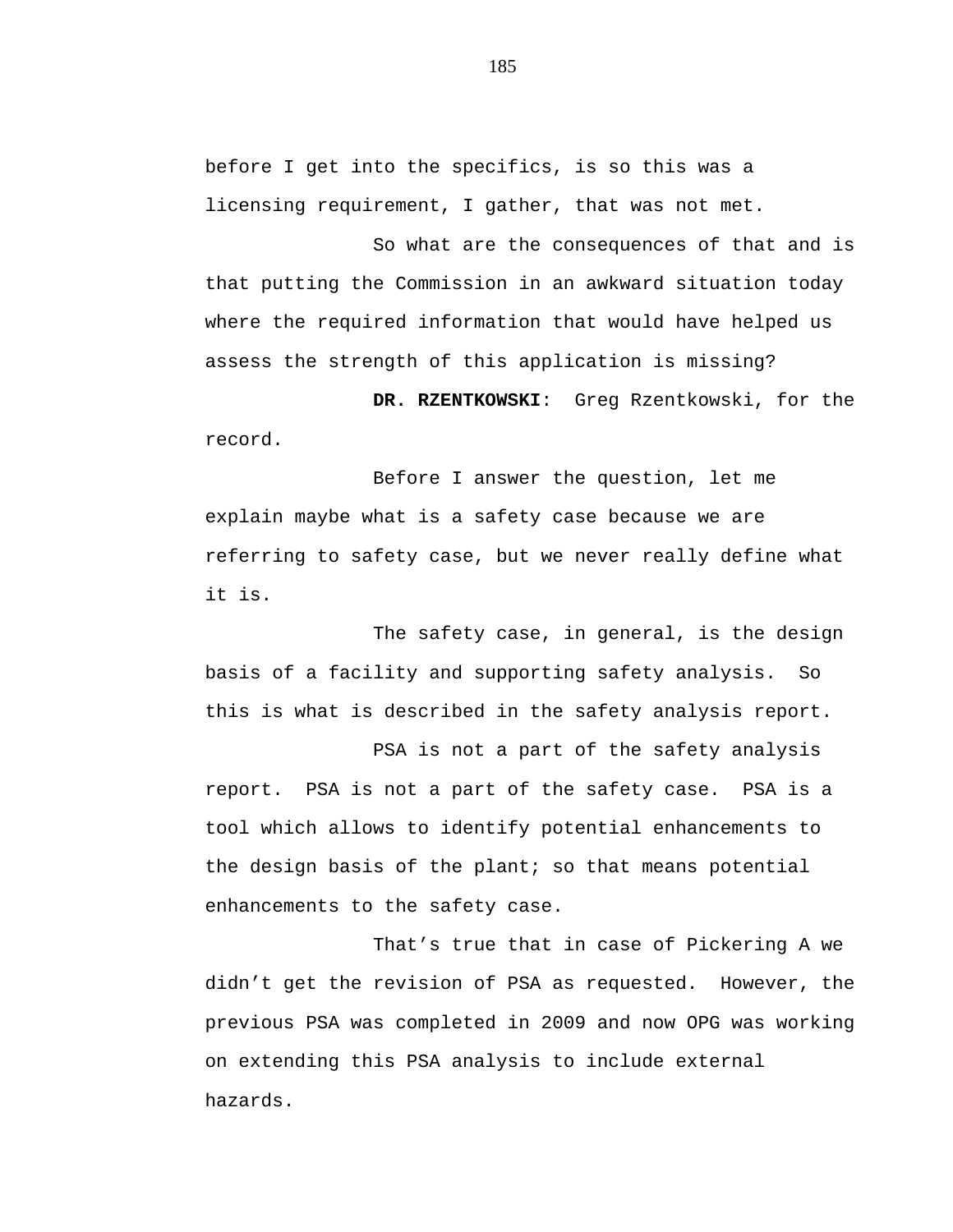In view of the lessons learned from Fukushima, the scope of this work has changed because we are reassessing the external hazard based on Fukushima actions and this external hazard has to be considered as the input to the PSA.

So there were many variables which affected the completion date for PSA for Pickering A, but I wanted to ensure the Commission that PSA for Pickering A exists.

However, it is not complete because, as I described yesterday, this is work in progress and OPG is still working developing methodologies for treatment of external hazards. That's in short.

And safety case is still valid because; how I explained PSA per se is not a part of the safety case. It's only a tool allowing to enhance the safety case.

**MEMBER VELSHI:** Right. So here is how Pickering in its -- or OPG in its submission describes what the PRA is:

> "It provides an integrated view of the adequacy of the safety of the current station design and operation."

So critical piece of information, you'll agree; right? Whether it's your safety case or not, critical piece of information.

And as we looked at the table that I know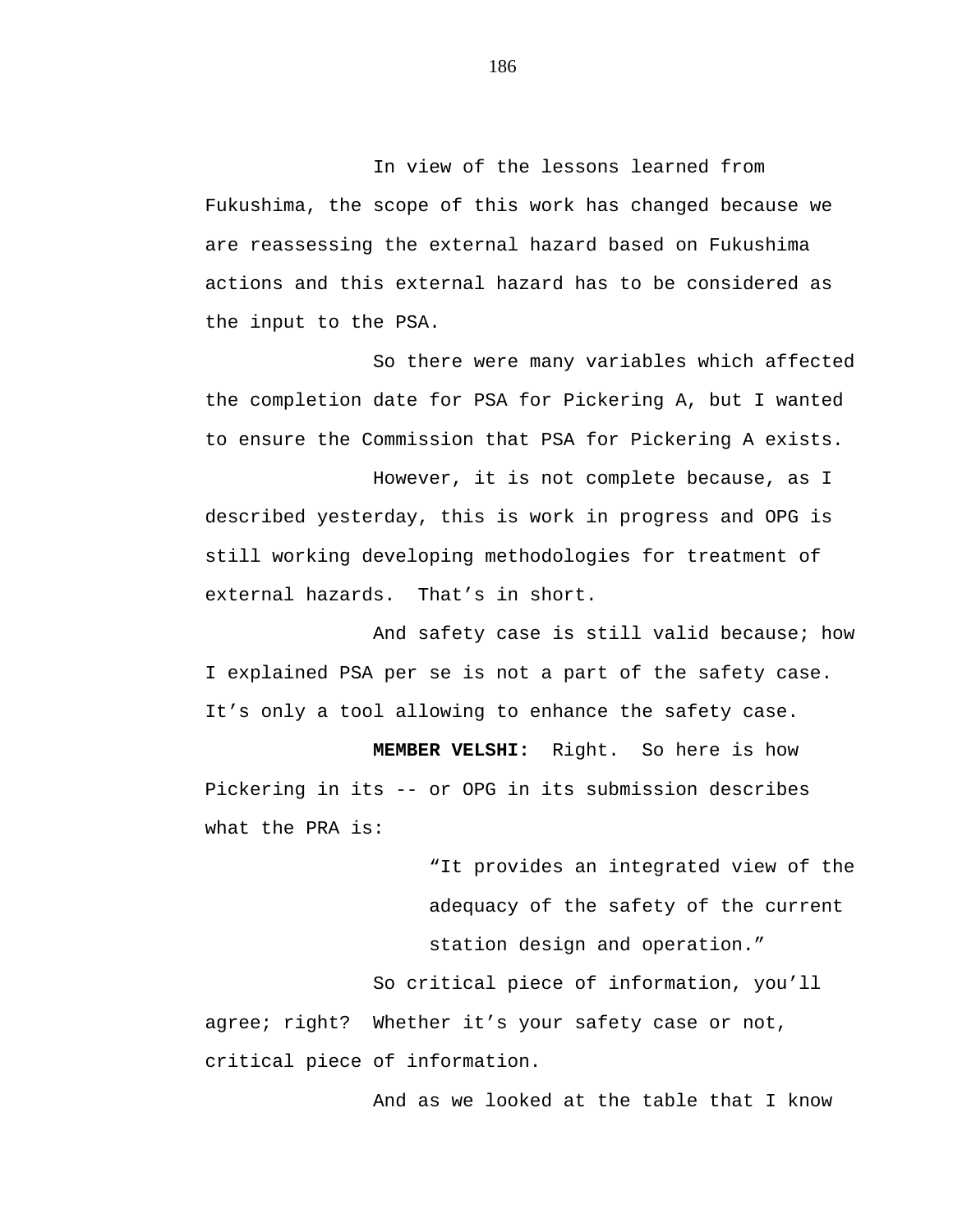is in staff CMD and Greenpeace used the table that shows what the goals and the limits and the targets and what the large release frequency is, what has been presented to us is that the total risk for large release frequencies is very close to the goal. I think it was .8E<sup>-5</sup> compared to a goal of  $1E^{-5}$ . And that for flooding and high wind that assessment has not been done.

But then we heard from OPG that there is a whole lot of other mitigating measures that are not reflected in these numbers.

So, again, the question is when can we, as the Commission, get numbers that are meaningful to us that we can assess what the picture, the integrated view is of the adequacy of the safety of the current station design and operation?

**DR. RZENTKOWSKI**: In accordance with the Fukushima Action Plan, the assessment of external hazards should be completed by the end of 2013 and PSA by the end of 2014.

In view of those discussions, however, I do recognize that we have to accelerate this work and, as you probably recall, there's a hold point in the licence.

I think we have to bring this information together before we get to the hold point to make sure that the story is very consistent and it takes all factor into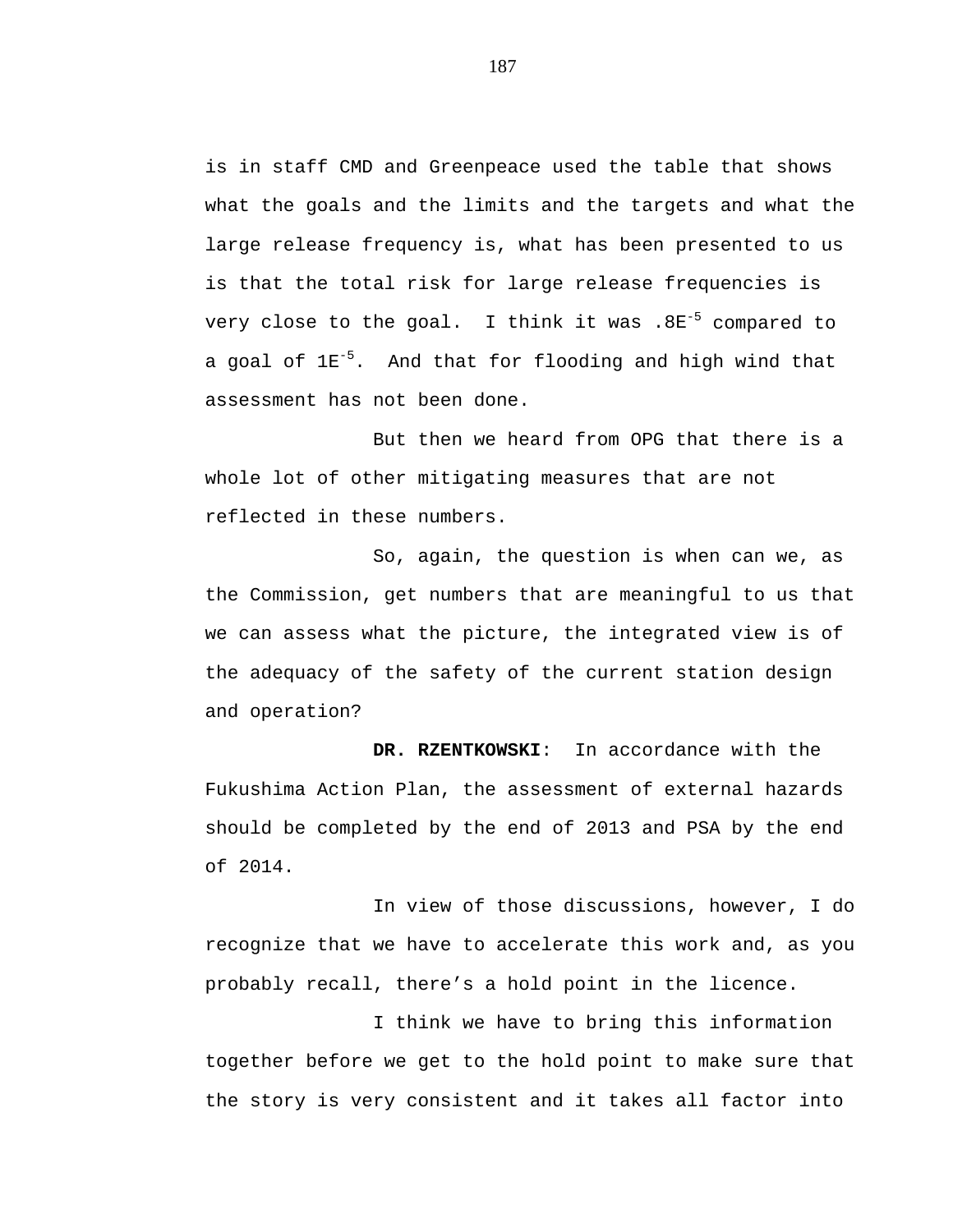account to define the safety case.

**THE CHAIRMAN**: I'd like a process question here. I want to understand how come that what was required under the licence was not delivered? And how come it was not monitored, inspected, and how come OPG did not deliver what the licence says? How about that?

And how come that was not told or raised up the line that they're not compliant with their requirement?

**MR. RZENTKOWSKI:** Yes, typically we use the Licence Condition Handbook to identify measures which are needed to transition to the new standard or to the new methodologies.

I will ask Mr. Miguel Santini to describe what happened in the case of PSA.

**MR. SANTINI**: Miguel Santini, for the record.

I think that we are confusing a little bit what is required within the current licence, what the licence application should consist of

In the licence, we required OPG to submit the PSA for Pickering A by the end of 2013. The timeline was prescribed in the LCH.

During conversation with AEC -- with OPG, and given that the condition was put in place prior to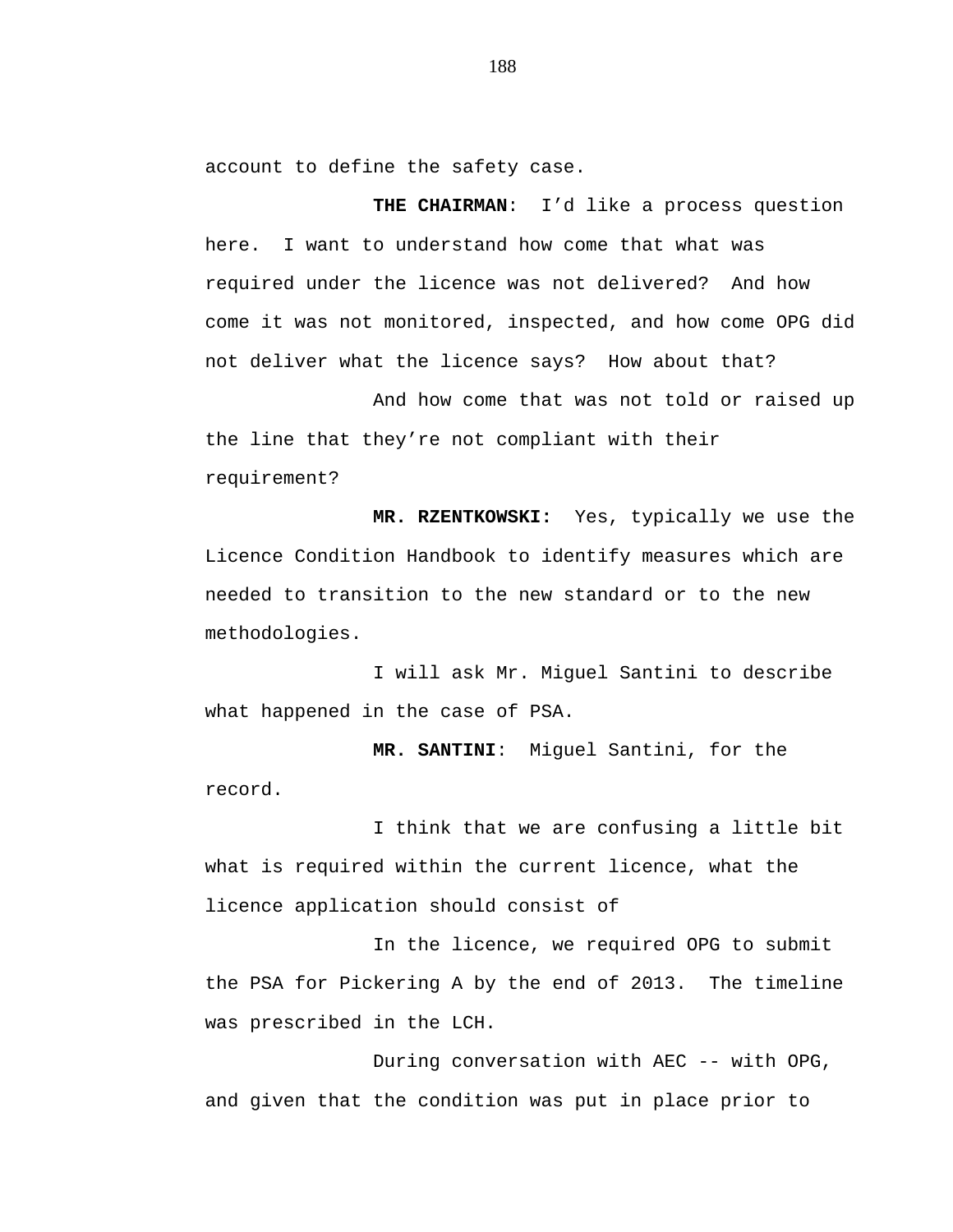Fukushima, OPG requested the completion of the PSA to be extended in order to allocate the resources to work on Fukushima-related tasks.

The three aspects that -- I am going to go Yolande Akl now to explain a bit more in detail what were the aspects that were postponed in the delivery of the PSA for Pickering A.

**THE CHAIRMAN**: While you are deliberating this, you have to understand from our perspective that you knew that the licence is coming up for renewal in June. You knew that we would like to know the PSA on Pickering A particularly because it's being the oldest kind of a thing.

So how could you allow that to allow for an extension before June licence renewal?

And by the way, and after that I'd like to hear from OPG that you knew about this particular date in June, that it's coming your way. I don't understand why you hold the files, including Fukushima, is not being spelled out to that particular moment so all the material, all the knowledge would be available in front of us right today.

So let me start with staff.

**MR**. **SANTINI**: Miguel Santini, for the

record.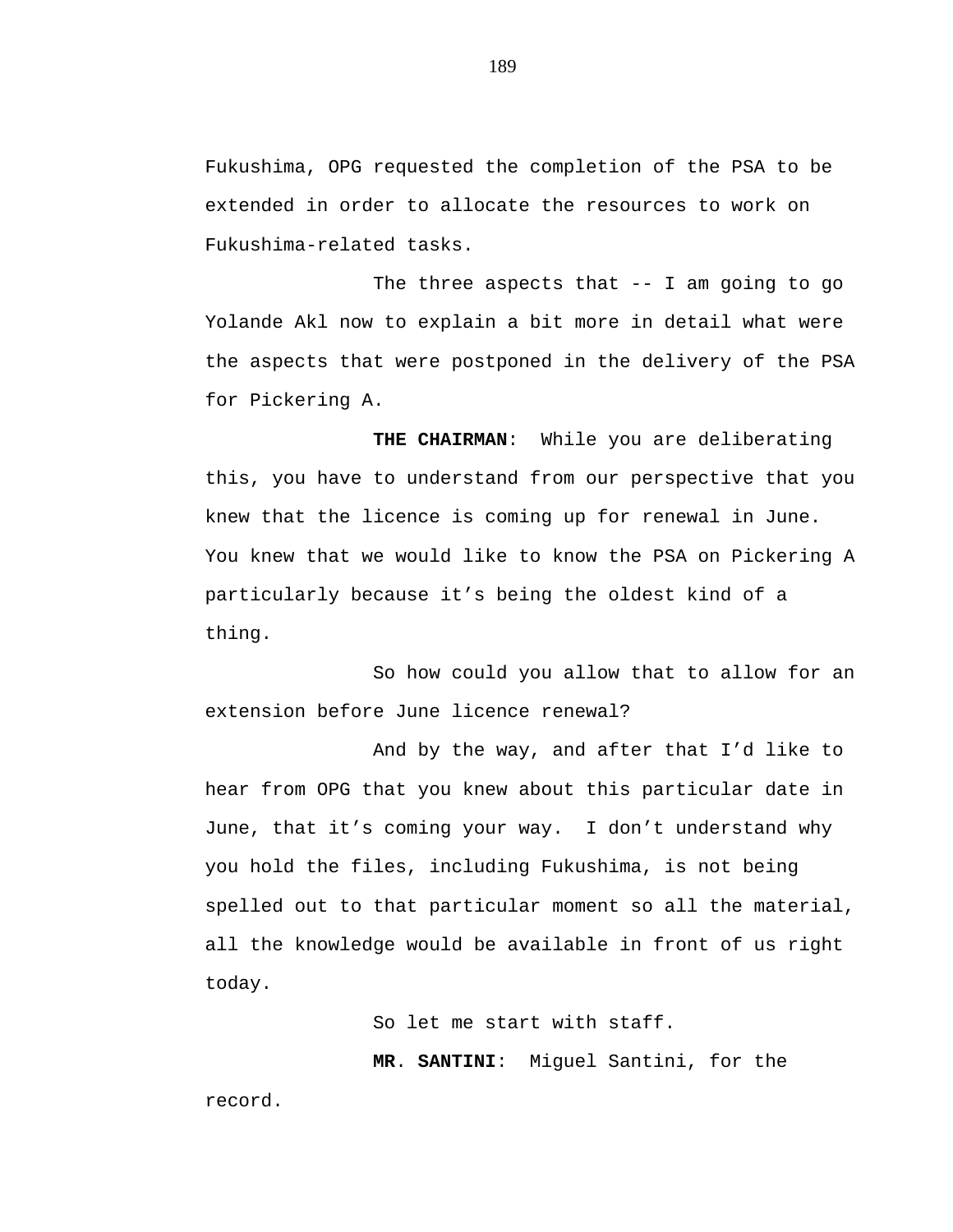I will pass on again to the specialist afterwards but just a reminder that the PSA is -- it's a tool to find what improvements could be introduced in the plant design.

**THE CHAIRMAN**: Don't keep saying this. We understand that it's a tool, but it's a tool, a design that post-Fukushima what is required to do enhancement to an ageing plant.

We understand that.

**MR**. **SANTINI**: So it is a thing that is done periodically. It is a major endeavour. It's several person years of effort to do and that's why it's done in a cyclical way. And every time the cycle is complete ---

**THE CHAIRMAN**: We understand that again. It's done in a normal situation when you don't have -- you get to end of life situation. It's normal. It's cyclical. You got the manual and you know what to do.

We are talking about an unusual situation. When you get to the end of life, life extension, this is not normal.

## **MR**. **SANTINI**: Okay.

**MS. AKL:** Good afternoon. Yolande Akl, for the record.

OPG will complete almost all the elements of the PSA by 2013 as per the licence. They ask for an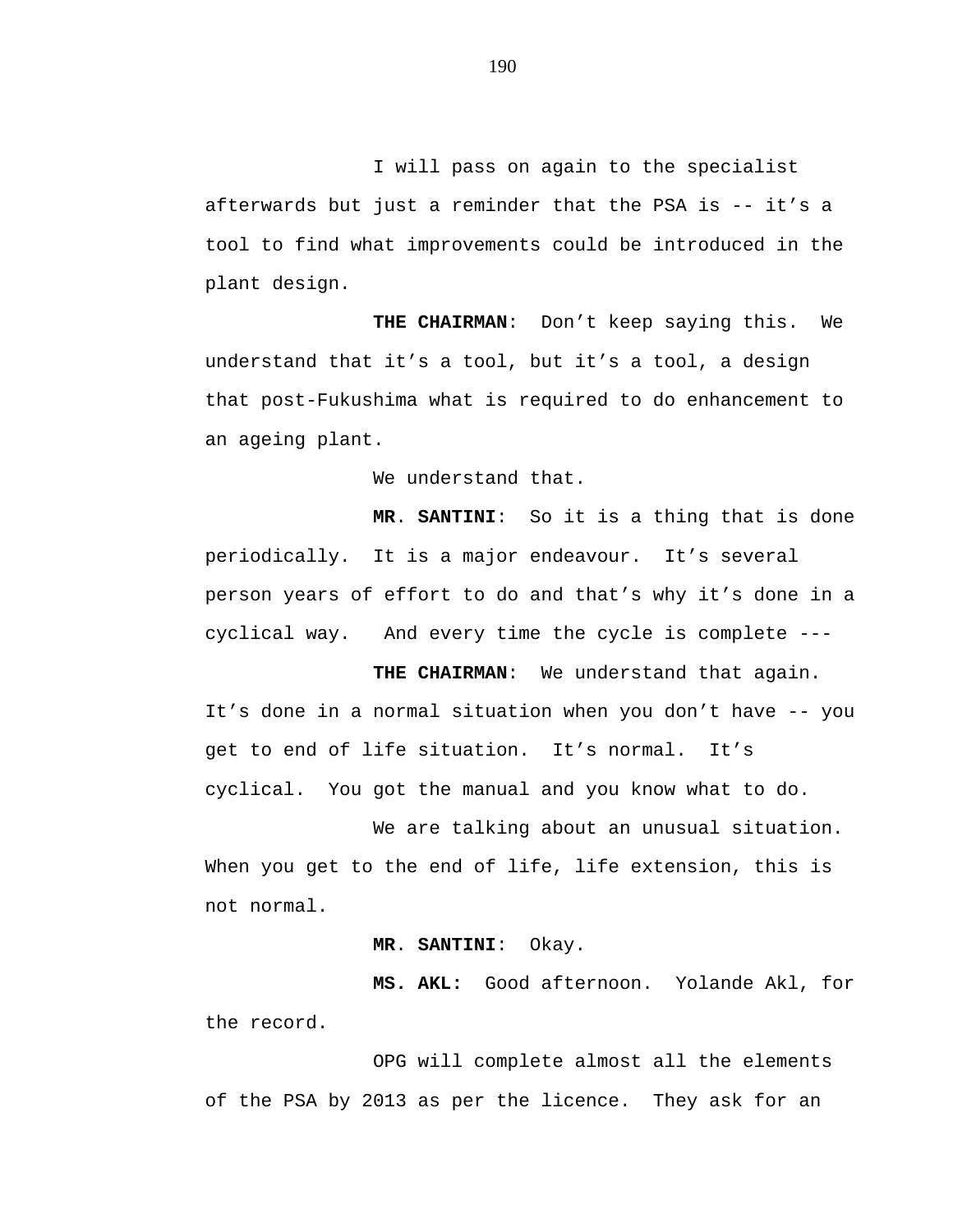extension for three elements and they gave us a reason. We accepted this because the risk of these three elements from their initiating event is too low. And how did they know that? They knew that from the Pickering B and the Darlington PSA.

In their request, they showed us that. They say the results of the Darlington PSA and the Pickering B PSA show that the Level 1 internal event at shutdown and the Level 1 and 2 fire PSA, Level 1 and 2 internal flood, was very low.

And the second reason is for to put their effort into working onto Fukushima Action items.

So this was the reason for which CNSC staff accepted the extension.

**THE CHAIRMAN**: To OPG. What was done is done. What I want to know is can you -- before you get to the 210,000 hold points, can you produce all the material, all the studies, and all the information that is required before that particular date, if I hear this end of year of 2013.

**MR. JAGER:** Glenn Jager, for the record. I'll ask Mark Elliott to comment on -- on our ability to meet that.

> **MR. ELLIOTT:** Mark Elliott, for the record. Just -- just to backing up, the -- the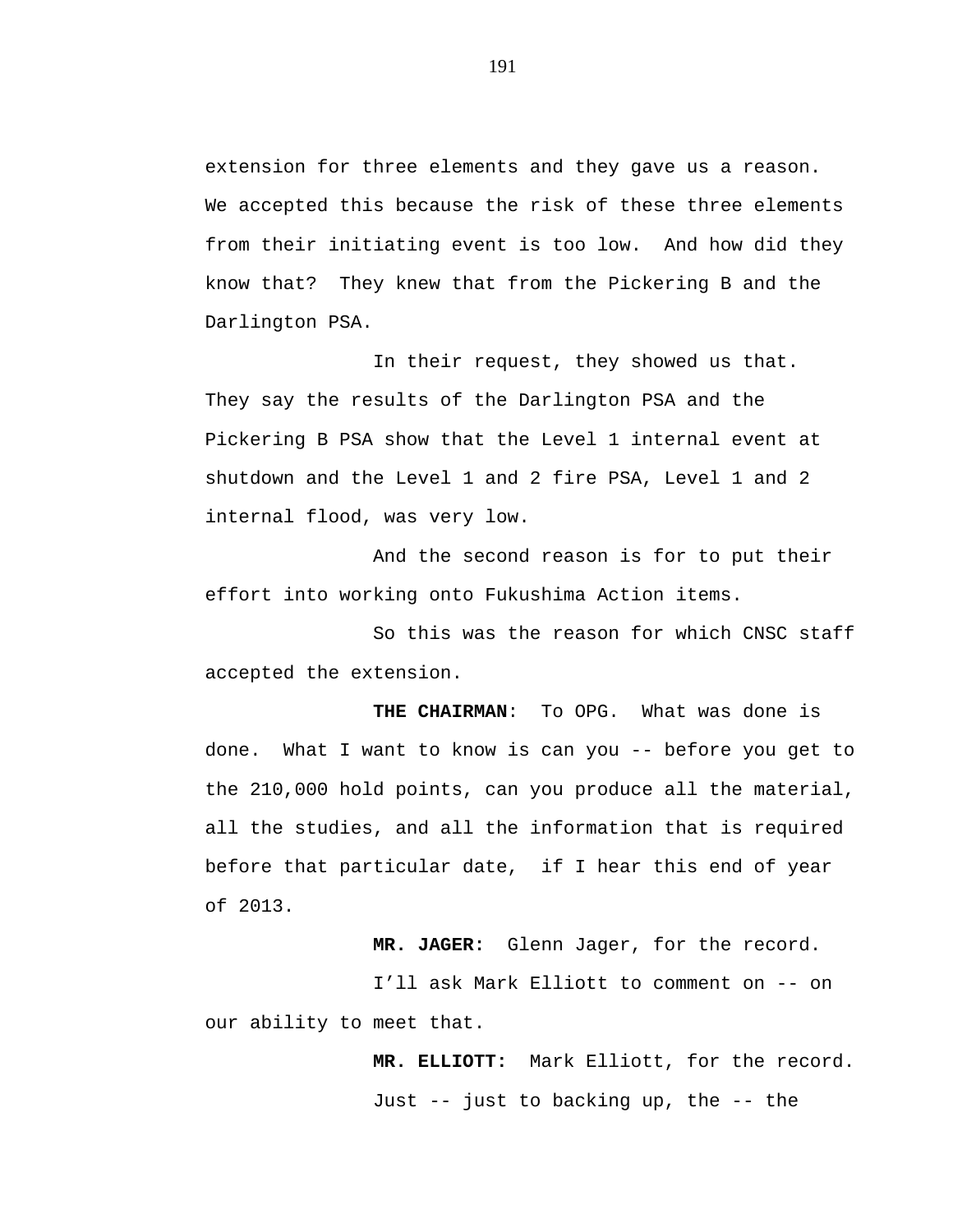request was made as, was discussed to -- to be able to do kind of a -- it was a risk-informed decision that we made. The lower risk items were the ones we asked to be deferred and had that deferred in writing, and that allowed us to carry on with what we thought was more significant work. For example, the analysis of containment on the Fukushima, so that we can come up with the right answer on containment-filtered venting, for example.

So it was that kind of basis that we -- on that kind of basis that we made the decision to request those three that were low risk to go into 2014.

And normally, we have a how before when that we -- we would get the people doing the work to map it all out and to be able to say, yes we can meet -- do this before the hold point.

Given -- given your request and given that we -- we have the rest of this year and -- and a little bit into next year, we'll do our best to make that -- get these three things done before the hold point.

> **THE CHAIRMAN:** Thank you. Ms. Velshi? M**EMBER VELSHI:** That's fine. **THE CHAIRMAN:** Dr. Barriault? **MEMBER BARRIAULT:** Thank you, Mr. Chairman. The question is quite simple really, it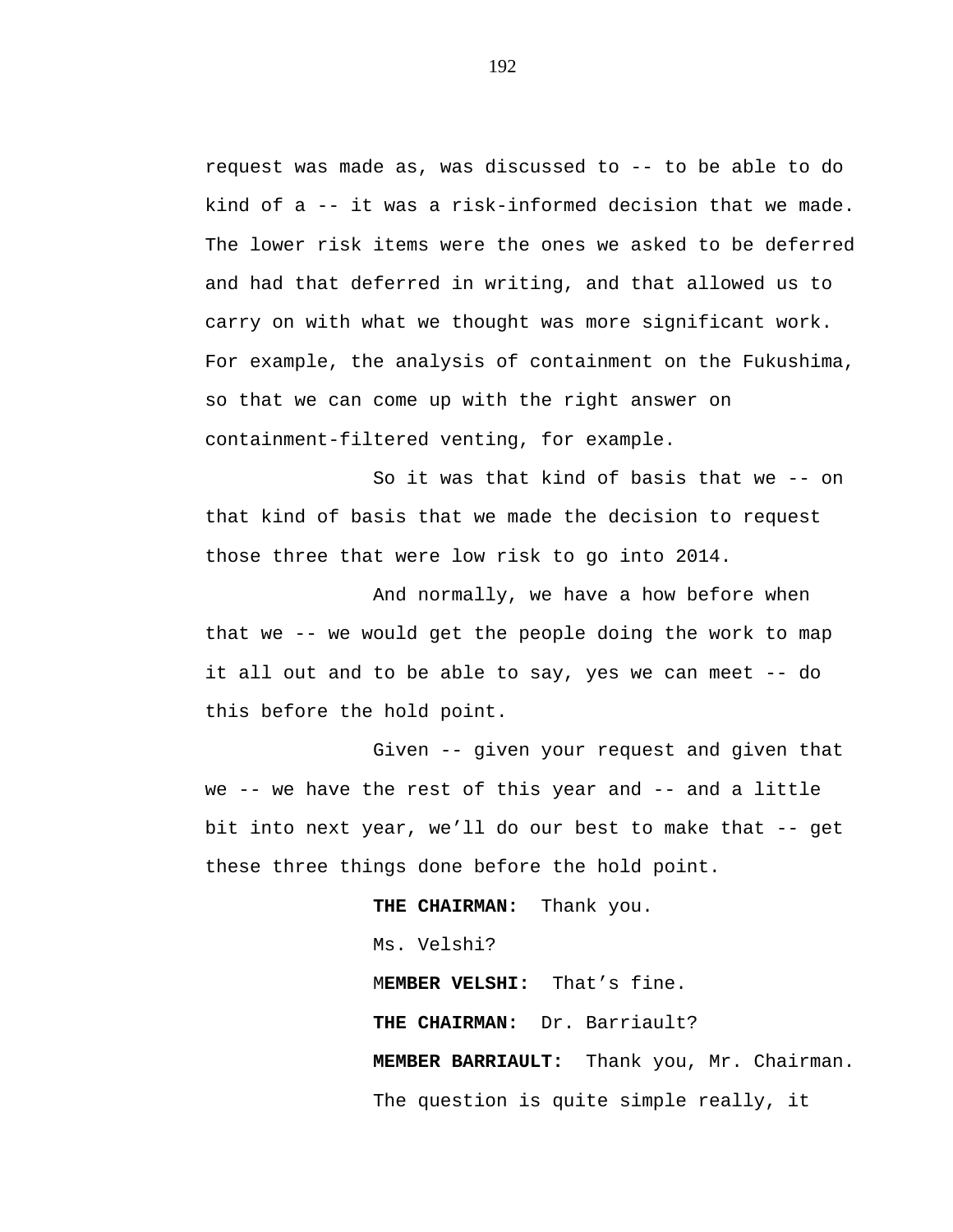deals with the issue of emergency management. And my understanding is that the licence requirement are such that OPG should be prepared to handle any emergency scenario. And post-Fukushima, obviously that involves as we discussed really, evacuations and whatnot.

Are you comfortable that this can be done ASAP prior to relicensing?

**MR. JAGER:** Glenn Jager, for the record.

Are you asking if -- if we have evacuation plans in place or ---

**MEMBER BARRIAULT:** That you have an evacuation plan and that you're satisfied that it will meet the requirements of a major disaster.

It's a difficult question, I know, because you're not the only player in this thing. But -- but my understanding is that it's the responsibility of the operator to make sure that that is done.

**MR. JAGER:** Glenn Jager, for the record.

We -- for all the information that we have available on accident sequences -- and I might ask Mark Elliott to talk about the -- the bounding limits of those -- those accident sequences -- we ensure that the necessary response and plans are in place and we work very closely with EMO and DMO -- DEMO to ensure that those plans are well integrated and we can respond within all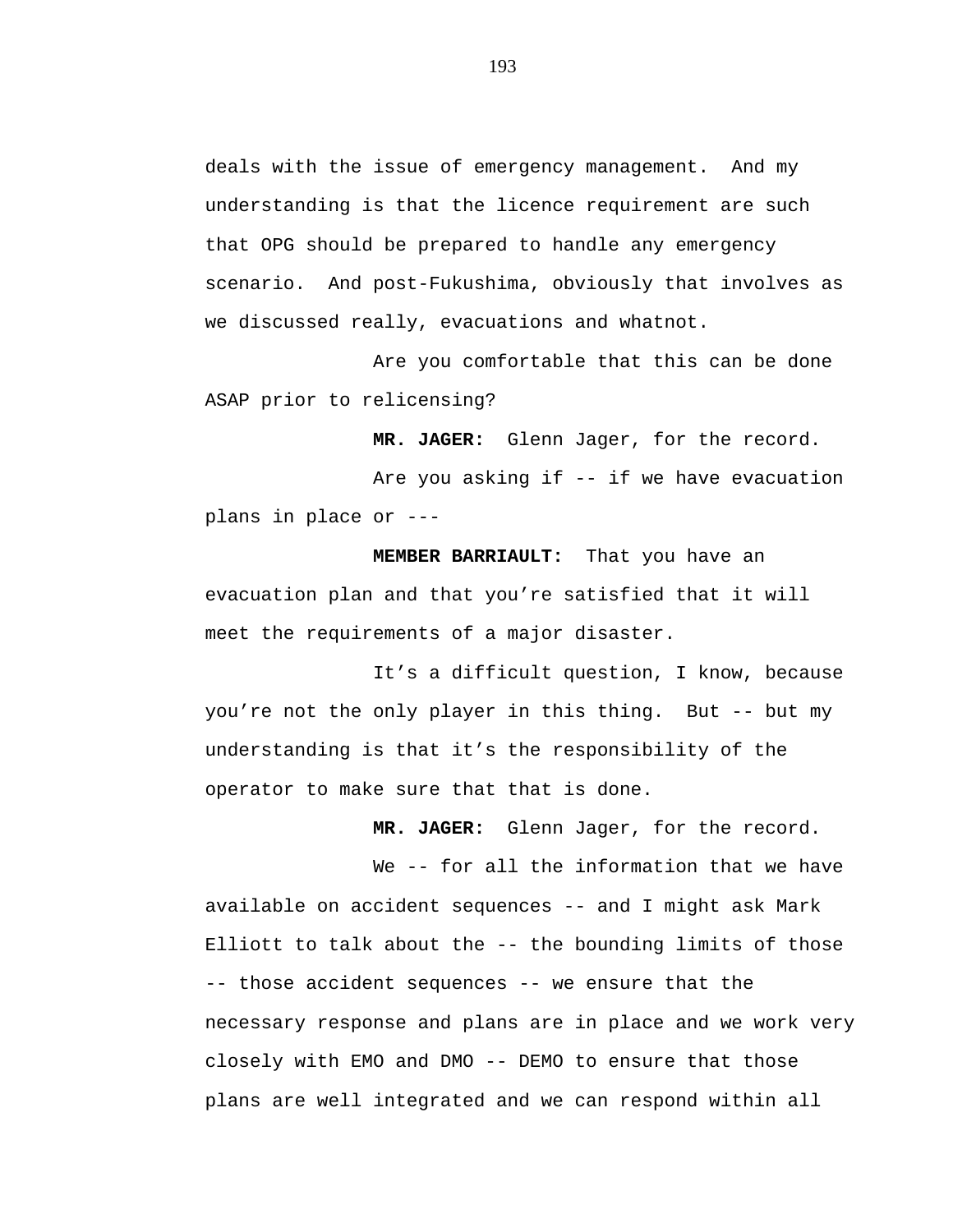the timeframes as per our analyses.

So I'd first ask Mr. Elliott, Chief Nuclear Engineer, to talk about the bounding limits and how we set that and then finally Mr. Jim Coles to talk about the evacuation plans and the development of those plans within those -- within those limits.

**MR. ELLIOTT:** Mark Elliott, for the record, Chief Nuclear Engineer.

We've talked a lot this week about a Fukushima style accident, station blackout is what we call it, and that we've put a lot of effort into analyzing that and the earliest release of -- of significant radioactivity would be the 18 hours and we talked a lot about how we  $-$ - how we would use time to alert and  $-$ - and evacuate.

I do want to bring another issue up related to that is that that was a kind of a special process that we did after -- after Fukushima. For -- you know, in our licensing basis we have lesser events as well, and people -- some people remember that they're called single failures and dual failures.

The dual failure is -- is a category where you would have a -- a process failure like a loss of coolant accident and a safety system doesn't work. And part of our licensing basis is even in that -- that kind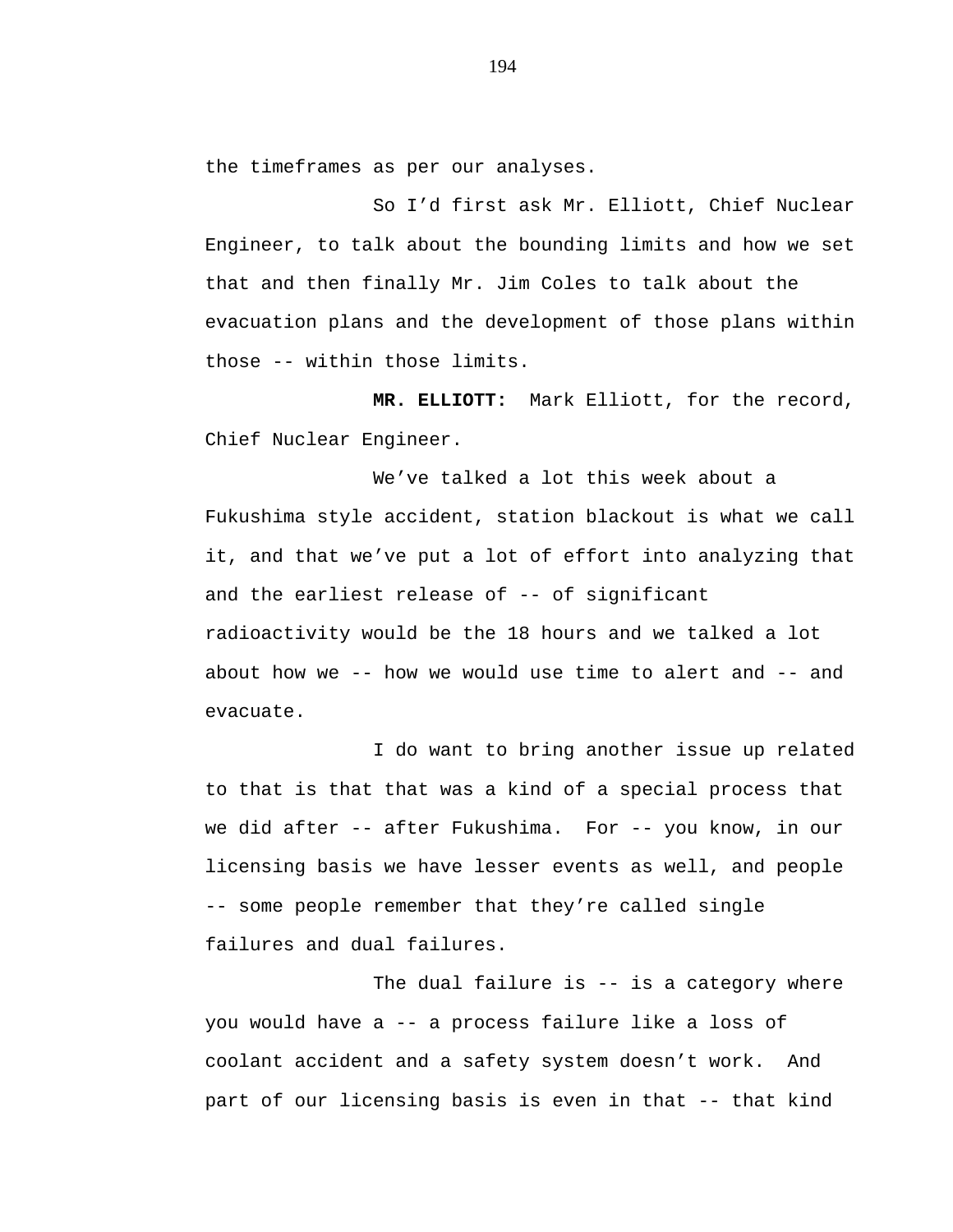of very unlikely situation, we -- the radiation that we would release would not hurt anyone. It's kind of the low end injurious dose, it's called.

So that's -- that's a dual failure. Now, when we -- in our licensing basis, some of those dual failures would actually require a release earlier than 18 hours and -- and so evacuation could be triggered by the province earlier than 18 hours. But it would be a limited evacuation confined to the zero to 3 kilometre zone, not a widespread, such a station blackout.

So I did want to bring that to the attention that we don't only focus on the -- the 18 hours, but these lesser events that could require evacuation.

I think you heard from EMO two days ago that -- that they don't really care about the time; when they get the word, they go into action. They see the results, they would start evacuating. So I think - there's no doubt that they can handle what's  $-$ - what we're telling them in this licensing basis, but I wanted to bring -- bring that to your attention.

**MEMBER BARRIAULT:** Thank you. Thank you.

If I could ask CNSC, would you recommend licensing if all the parameters of emergency management were not in place?

**DR. RZENTKOWSKI:** The licensee has to be in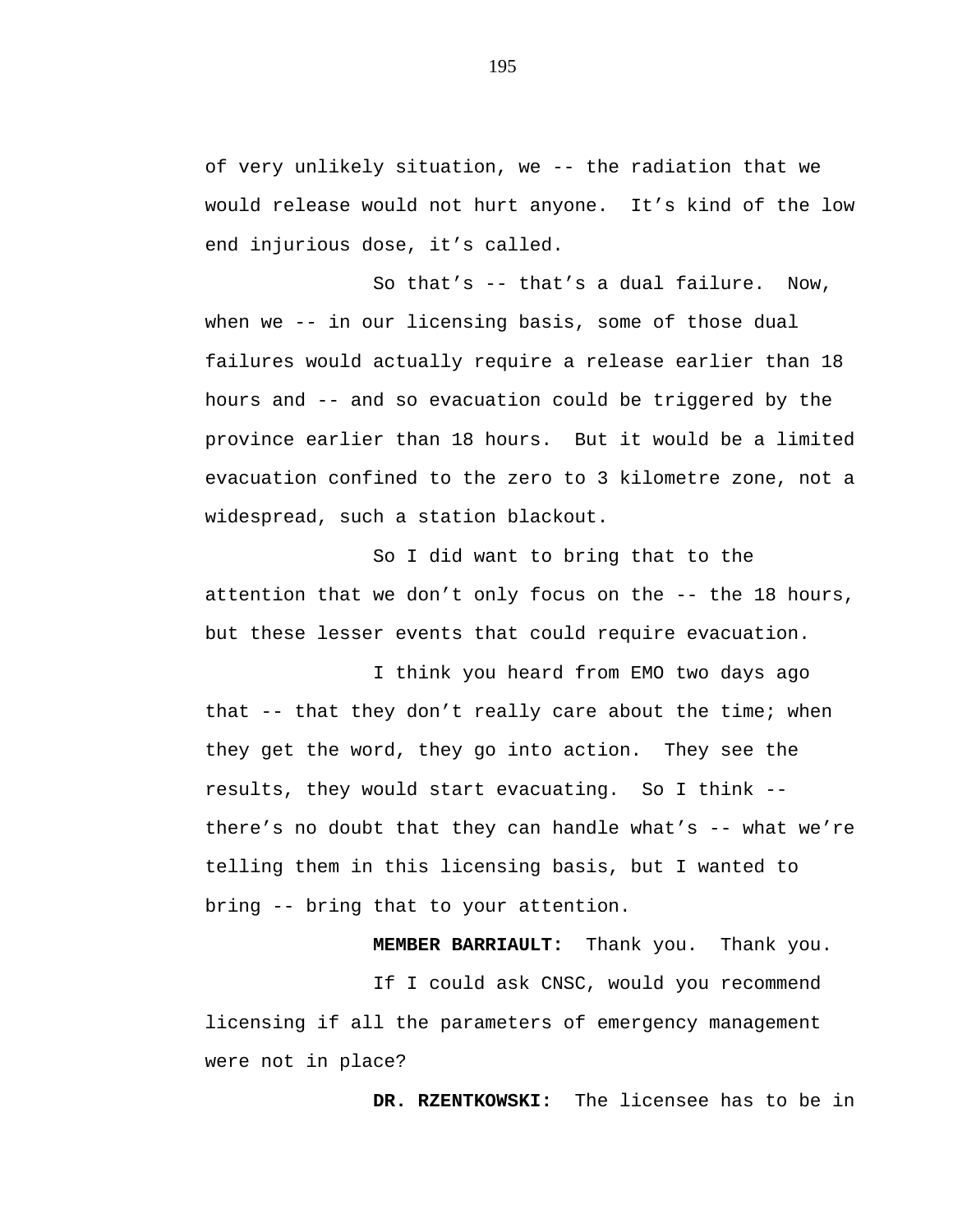compliance with the licence conditions which describe - which describe what needs to be put in place for an effective emergency response.

However there are also some other organizations involved in making sure that the emergency response plan is, in fact, effective and allows for a seamless transition from onsite emergency to offsite emergency. And that's where we have a problem because this particular aspect cannot be covered by the licence condition. We would like to see it happen ---

> **THE CHAIRMAN:** Okay, let me stop again --- **DR. RZENTKOWSKI:** Okay ---

**THE CHAIRMAN:** Because you heard CELA, a petty legal organization that says that's not true, that CNSC does have the authority.

Now, I don't want to get any legal debate here, but it was a presentation to us that we have the legal authority to -- on all players. Now, we also heard that one of the working group that's now dealing with putting a standard together will take a look at all of CELA, kind of set of recommendation, and try to design something that everybody will be happy with.

And I think this is the best outcome and I still would like to see, in August, the draft report and then if there's further things that's required to be done,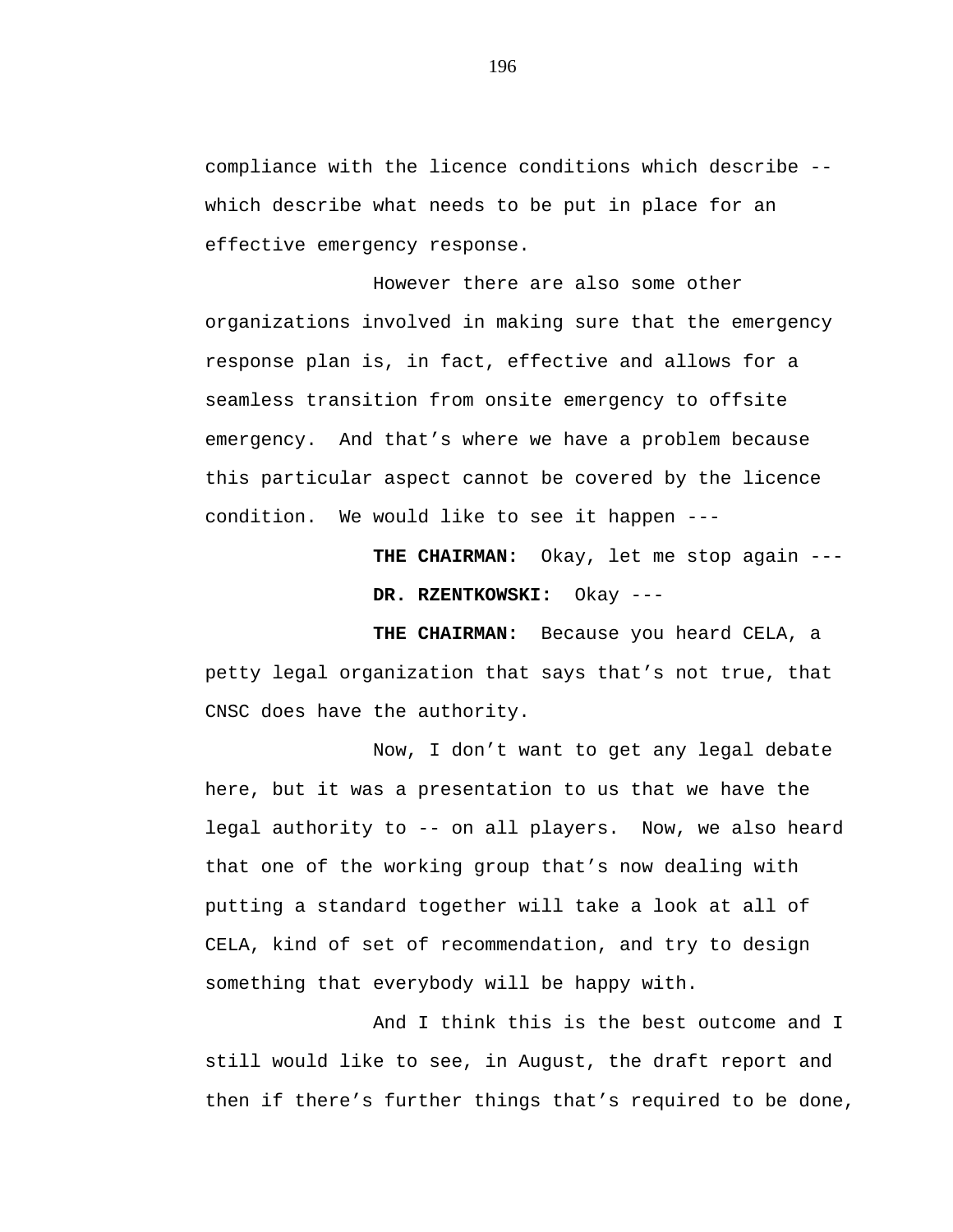we can then react to that.

I don't know how does one translate what I just said in expectation into an LCH or in a licence condition and I think this is what Dr. Barriault is after.

**MEMBER BARRIAULT:** Exactly, yes.

**MR. JAMMAL:** It's Ramzi Jammal, for the

record.

Dr. Barriault is asking a very pointed question. The answer is, if we were not satisfied that there is a plan in place, we will not be recommending to issue the licence and that's the key point here.

# **MEMBER BARRIAULT:** Exactly.

**MR. JAMMAL:** In its record of decision Darlington, the Commission asked to establish the plan. As we heard during the presentation that there is a plan in place, does it require refinement? Potentially. It will be -- but there is a plan in place and that's the key element.

As we progress -- as the whole work progresses with respect to emergency management and the integration of emergency management at all levels, refinements will take place.

However, in addition to the refinement of the plan itself, exercises have been conducted at licensee sites. One of them was recently at Bruce Power, and then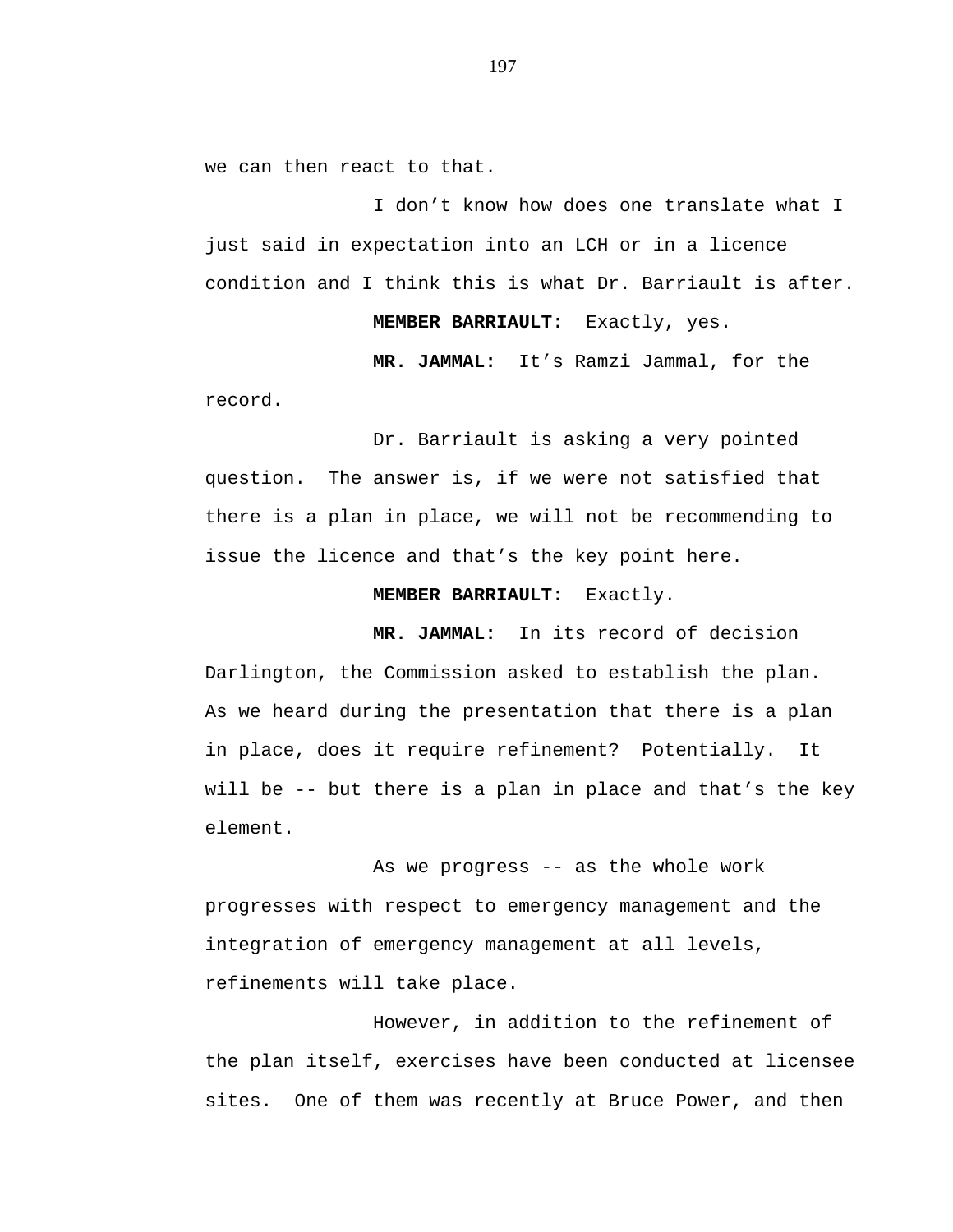there is planned exercises to be done in this area. But I will  $-$  I will refer it to  $-$  to my colleagues in the Emergency Management Division.

But again, we will never recommend to you the licence if the plan was deficient. So the plan does exist it is in place, and then the integration of the plan as you saw in the presentation has -- quite a bit improvement has taken place and that they -- they'll be tested, and it's going to be tested.

So I'll pass it on to Mr. Sigouin or Mr. Awad.

**MR. SIGOUIN:** Thank you, Ramzi. Luc Sigouin, for the record.

If we just back up, Dr. Barriault, to address all aspects of your question.

So OPG has extensive emergency plans to manage beyond design basis accidents onsite and -- that's right. And we've reviewed these plans and we've reviewed their performance during exercises and they meet our expectations. They're -- they're conforming.

We also heard from the joint presentation from EMO on -- on Day One, morning, that there is good integration between all the organizations so that they can make each other aware in a timely fashion.

The region and the province have nuclear-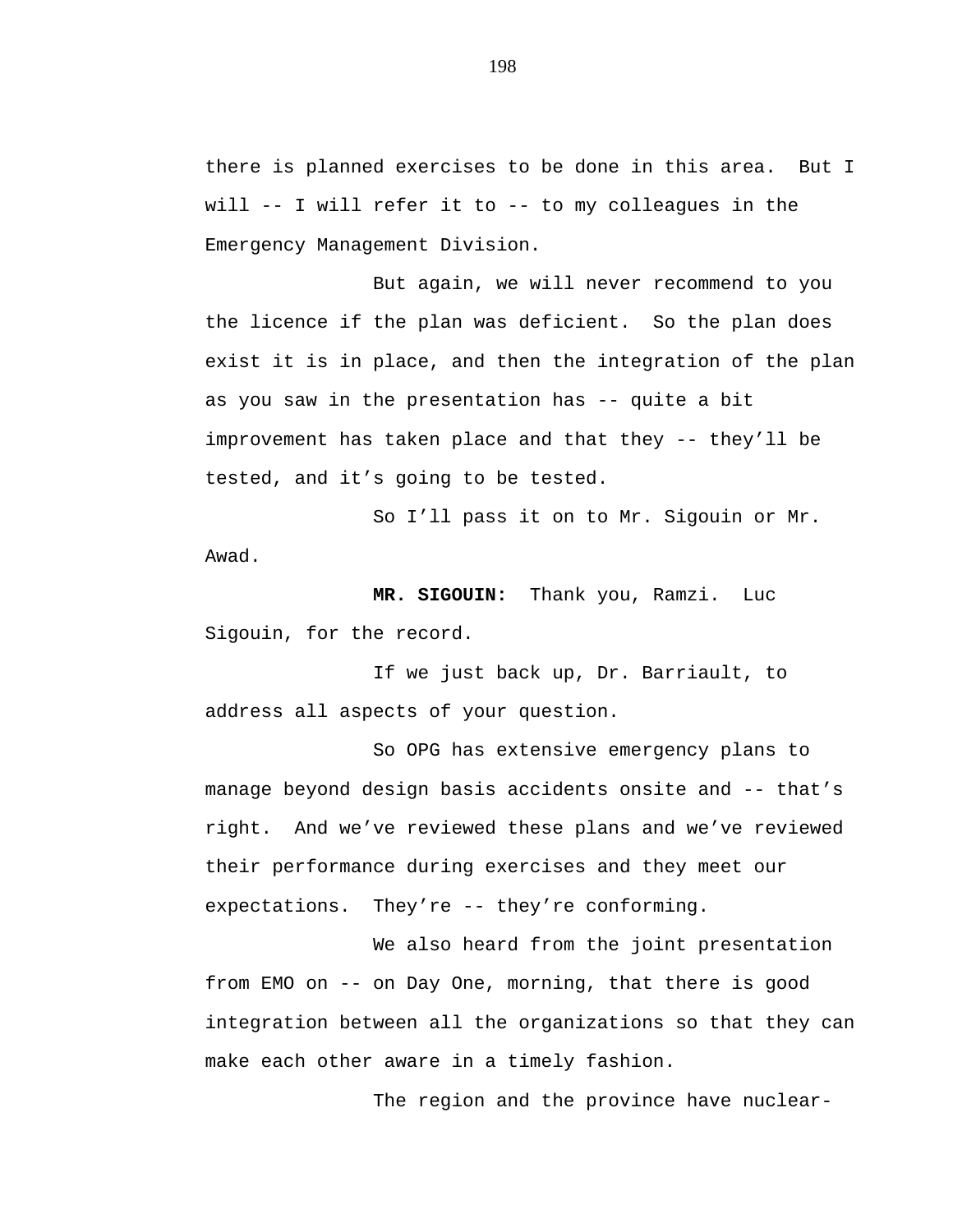specific plans in place that have evacuation-specific subplans that support them.

So the region and the province have evacuation plans in place for the 3-kilometre contiguous zone and for the 10-kilometre primary zone.

There have been traffic analysis that have been done -- one that was done by OPG -- that confirmed that an evacuation of the 10-kilometre zone of over 200,000 people could be completed within the times that we heard for some of the worst case accidents.

CNSC staff hired a contractor to do an independent peer review of OPG's study and that also confirmed that the timing was within the timing that we had heard.

So staff are of the opinion that Durham Emergency Management Office, the Province of Ontario's Emergency Management Organization are qualified. They're competent to undertake these -- these evacuations, if necessary. They have plans to do them.

I think, as Mr. Jammal has pointed out, there may be some refinements that are -- are required and I think what we've heard from a lot of intervenors is there's an issue of public awareness about how the plans are to be put into place.

But staff is satisfied that the plans are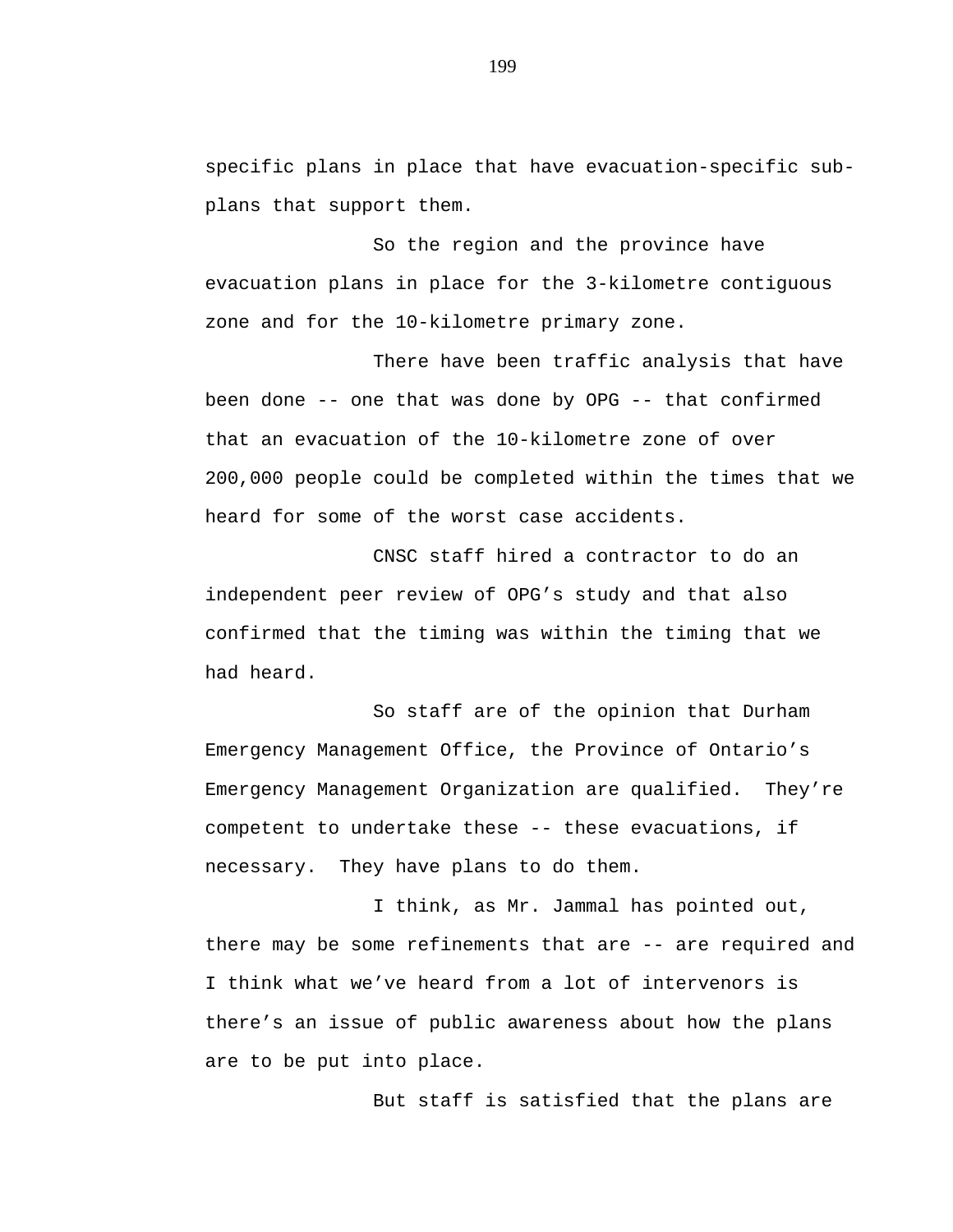there and that the authorities have the ability to execute them.

**MEMBER BARRIAULT:** You're satisfied the plans are there but are you satisfied that the evolution of the plan is up to scratch?

We've heard all kinds of -- potassium iodide pills, for example, are not available except at these four or five pharmacies.

We've heard, really, that in terms -- in terms of an evacuation, there'd be problems involved.

I guess it begs the question really that I'm not really comfortable with that "it's all in place".

I think the potential is there to have it all in place but I'm not sure that it is and I would like to get, I guess the -- the confirmation from the CNSC that they are sure that this would happen.

And I guess that's where I'm coming from and that's a bit of my anxiety, if I may say.

**DR. RZENTKOWSKI:** Greg Rzentkowski, for the record.

I would like to continue my response because what I was leading to is the seamless transition between onsite and offsite emergency response. This is really the last level of defense in depth.

In our responses, we are often referred to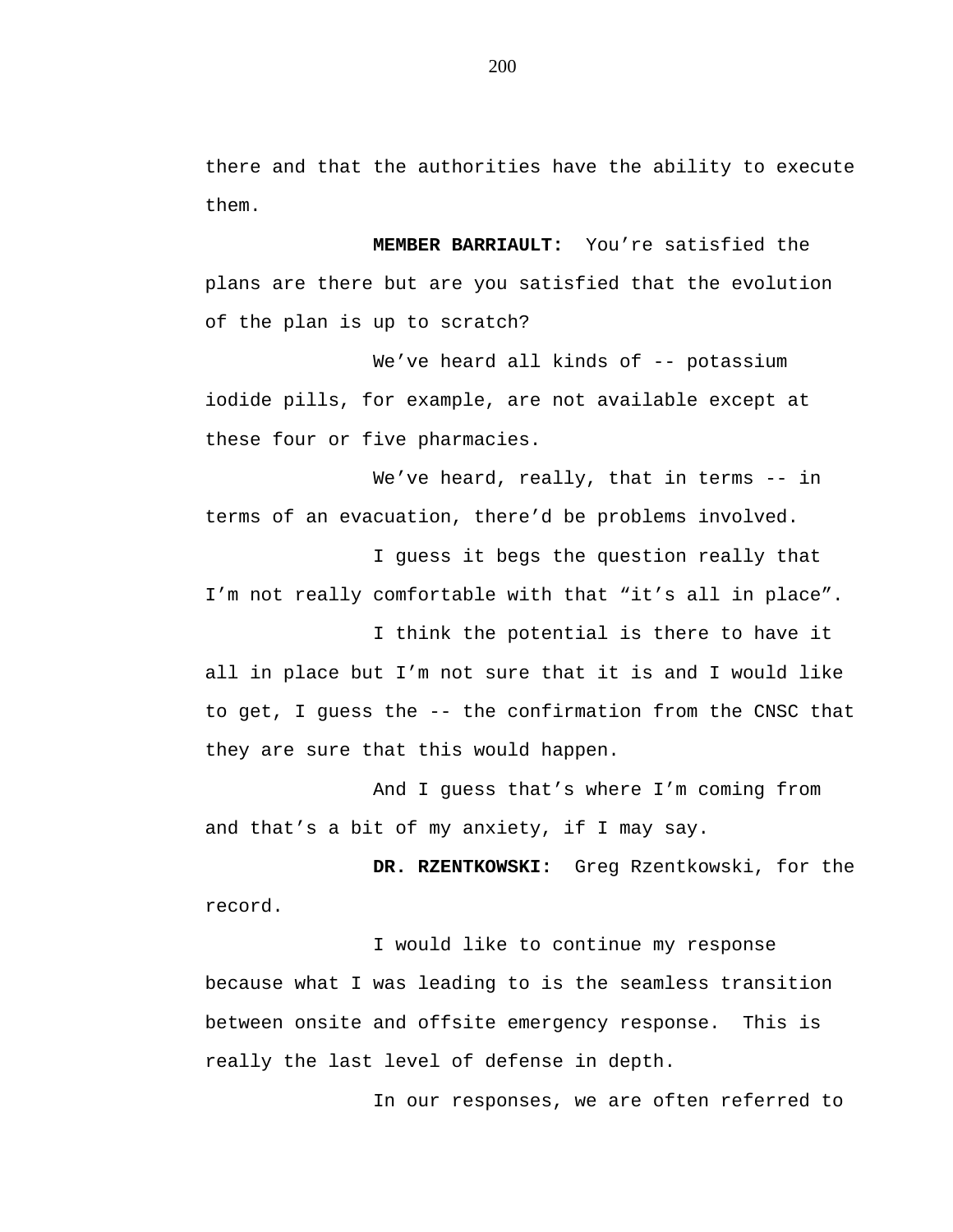defense in depth -- effective implementation of the defense in depth. And we are doing something about it because this is also an action under the Fukushima Action Plan; and that's where we are bringing all the players together, like this happened also yesterday here.

And I am very thankful that -- that all of them were present because this also allows us to advance this Fukushima action and bring it to closure.

I am quite confident that we will succeed but it's still work in progress. We made a huge progress but we are not there yet.

> **THE CHAIRMAN:** Okay, thank you. Monsieur Harvey? There was a follow-up? Dr. McDill?

**MEMBER McDILL:** Thank you.

My question or my comment is very much echoing the previous one.

It's clear to me there's a plan. It's clear to me that the -- the partner stakeholders believe in the plan. It's even clear to me, I think, that staff believe in the plan but the intervenors who've come before us are very engaged in the process and they -- as they are more engaged in the process and they have uncertainties, I can't imagine what the uncertainties would be like in the general public.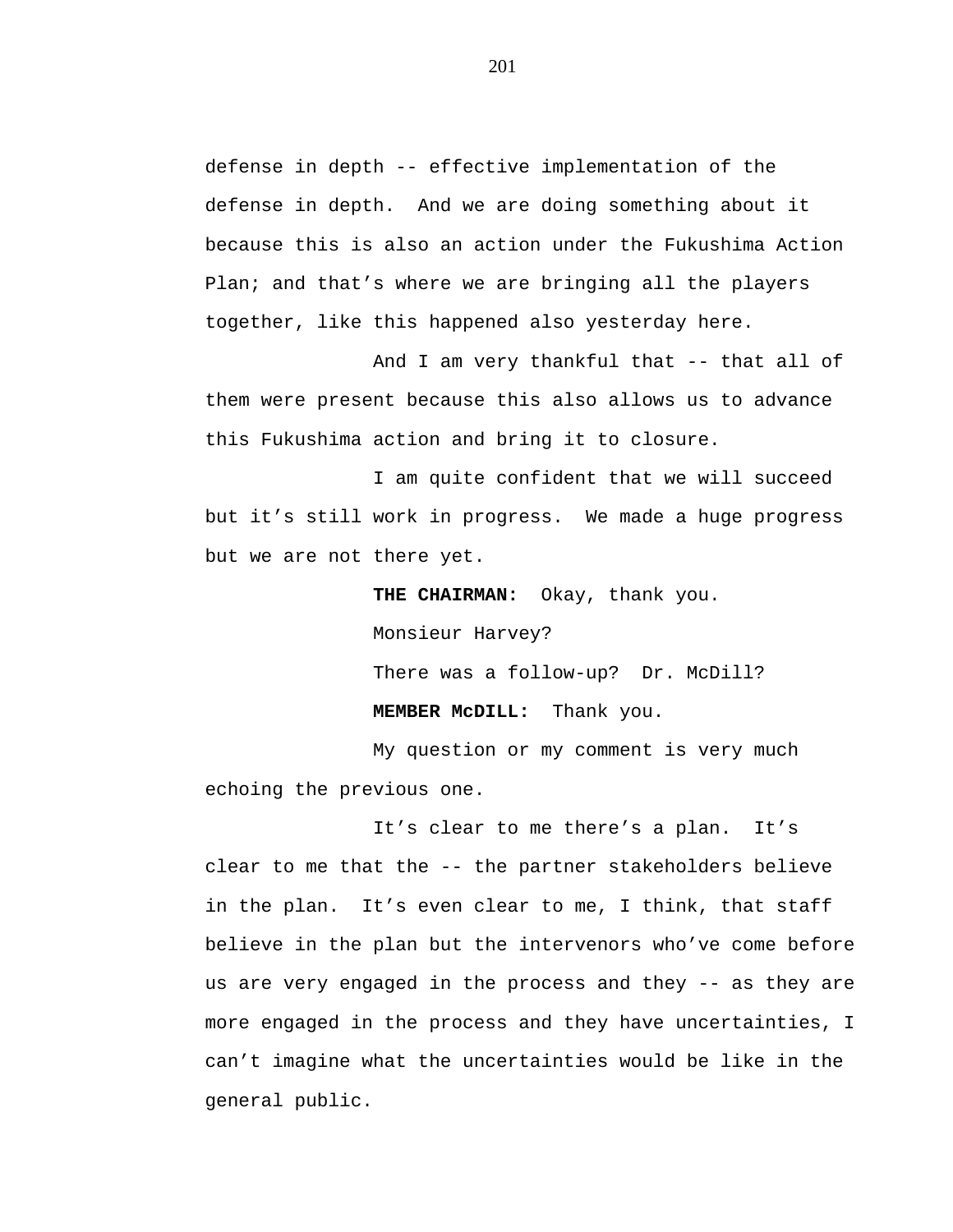If the people who are -- are intervenors who are engaged have these concerns.

So my comment is just to echo what we just heard. There are many questions and there are many uncertainties in the people who live here.

**THE CHAIRMAN:** Mr. Rzentkowski?

**DR. RZENTKOWSKI:** Greg Rzentkowski, for the record.

And we understand this concern. The plan which has been put in place can be only verified through exercises and many exercises are planned including the integrated one which will be conducted in 2014.

I will ask Mr. Luc Sigouin to describe precisely what would be the scope of this exercise.

**MR. JAMMAL:** Just before we pass it to Luc, Dr. McDill, you're asking a very valid question and we share the concern of the Commission and that's why we will be coming to you on multiple updates.

We will be providing you with an update on Fukushima -- Fukushima Action Plan on a yearly basis and so is the NPP Annual Report because the Fukushima Action Plan and requirements is one of the emergency management integration.

You're correct. The plan -- and if we believe in it and the other authorities engaged believe in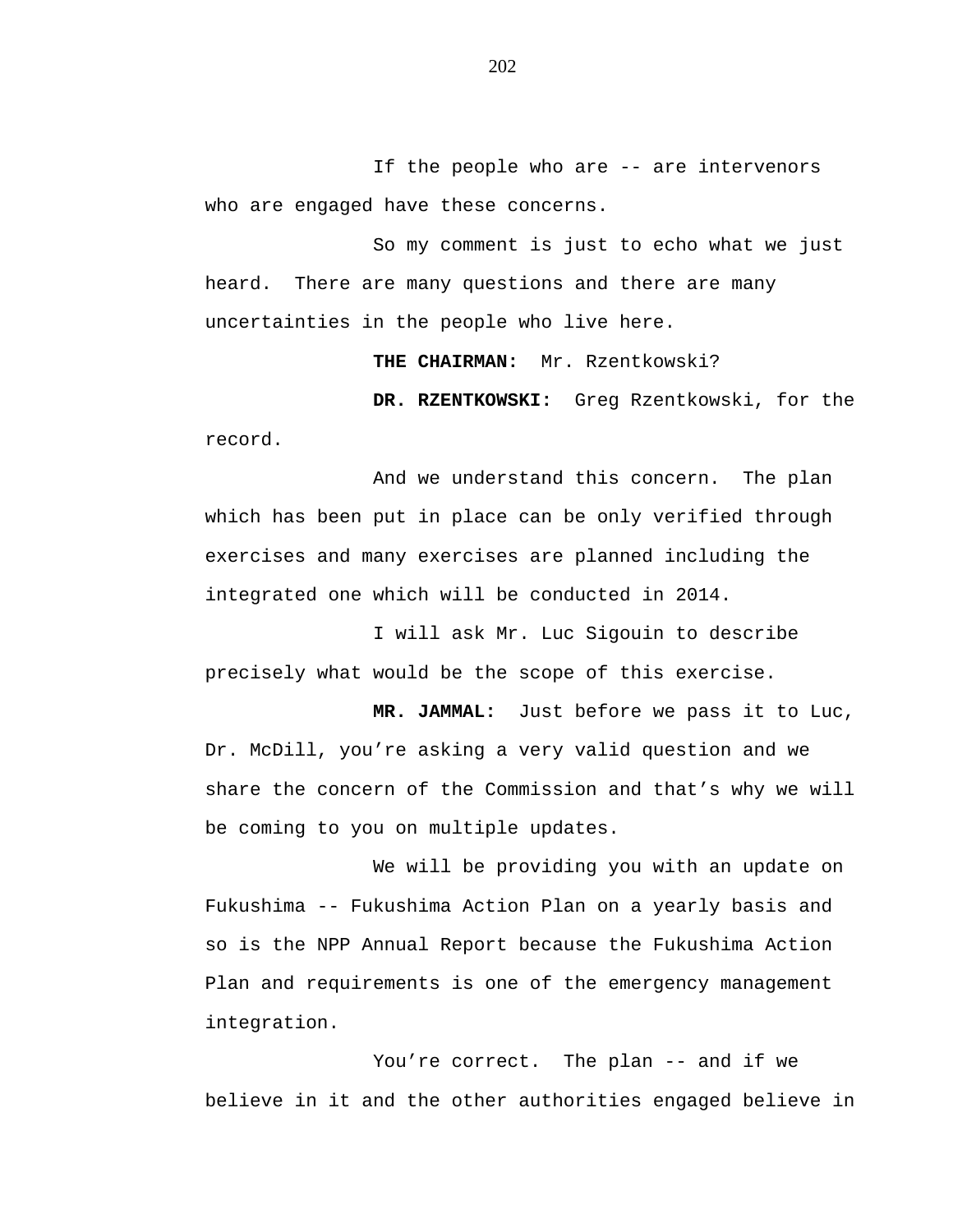it but the public does not know what to do, there is some things to be discussed here.

So as these exercises are taking place, as these plans are being tested, it does not mean that you cannot issue the license because of refinements that are required to be put in place.

Its continuous enhancement that will take place all the time. Exercises are already planned and that we'll be reporting back to the Commission on the progress of this integrated plan and the results of staff's assessment of these exercises.

I will pass you now to Mr. Luc Sigouin for any details.

**THE CHAIRMAN:** No, I think we've heard enough of this.

What I would recommend is, as a way forward, when the standard body come up with their August plan, I would strongly recommend that OPG, the Committee, staff, and EMO and DEMO, hold a public hearing or hold some community meetings and -- and socialize the plan and see what kind of reaction you get at least in understanding and what does it mean and that some of the consequences.

We're not talking about just a plan. We're talking about the medical, the sheltering, the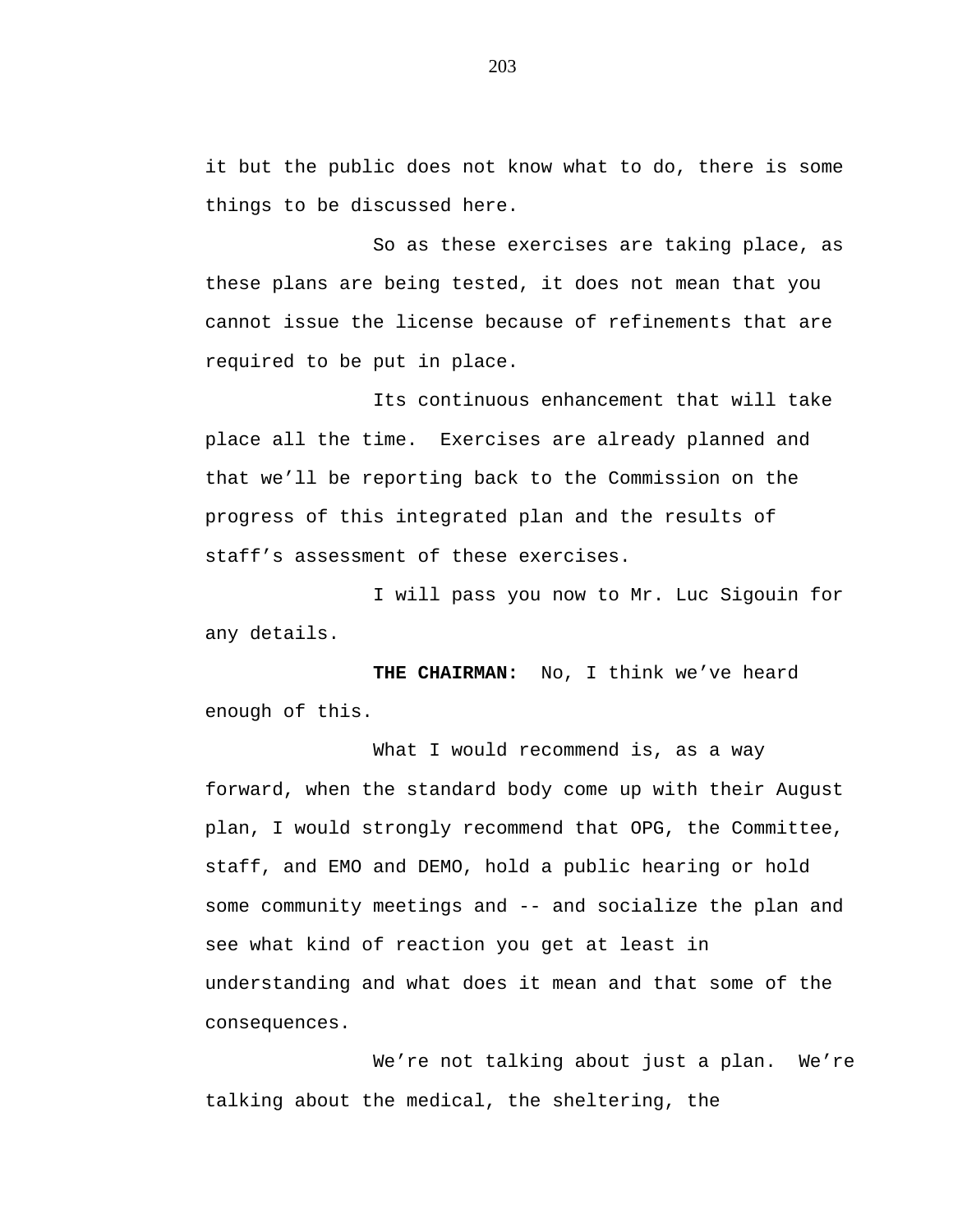transportation, the gridlock, all of the above.

You've got a lot of work to do in here and I think that getting the -- all the players together in one is just the beginning because the public outreach is going to be the difficult part here. You've got to maintain the knowledge and the awareness on an ongoing basis.

So I still look for the August as a first milestone to try to understand where we are in this file.

If everybody agree, I'd like -- any followup on that?

**MEMBER VELSHI:** Yes, just a quick question because my notes didn't reflect that and it was a question I'd had before: Does the EMO plan -- is the design basis for the plan the doomsday scenario?

I mean, is that what the plan is based on?

I know we heard beyond design basis but there's beyond design basis and there's this black swan event. So what is their plan base?

**DR. RZENTKOWSKI:** Greg Rzentkowski, for the record.

I understand two scenarios are taken under consideration. One is design basis accident and the second is beyond design basis accident or maybe even the doomsday scenario.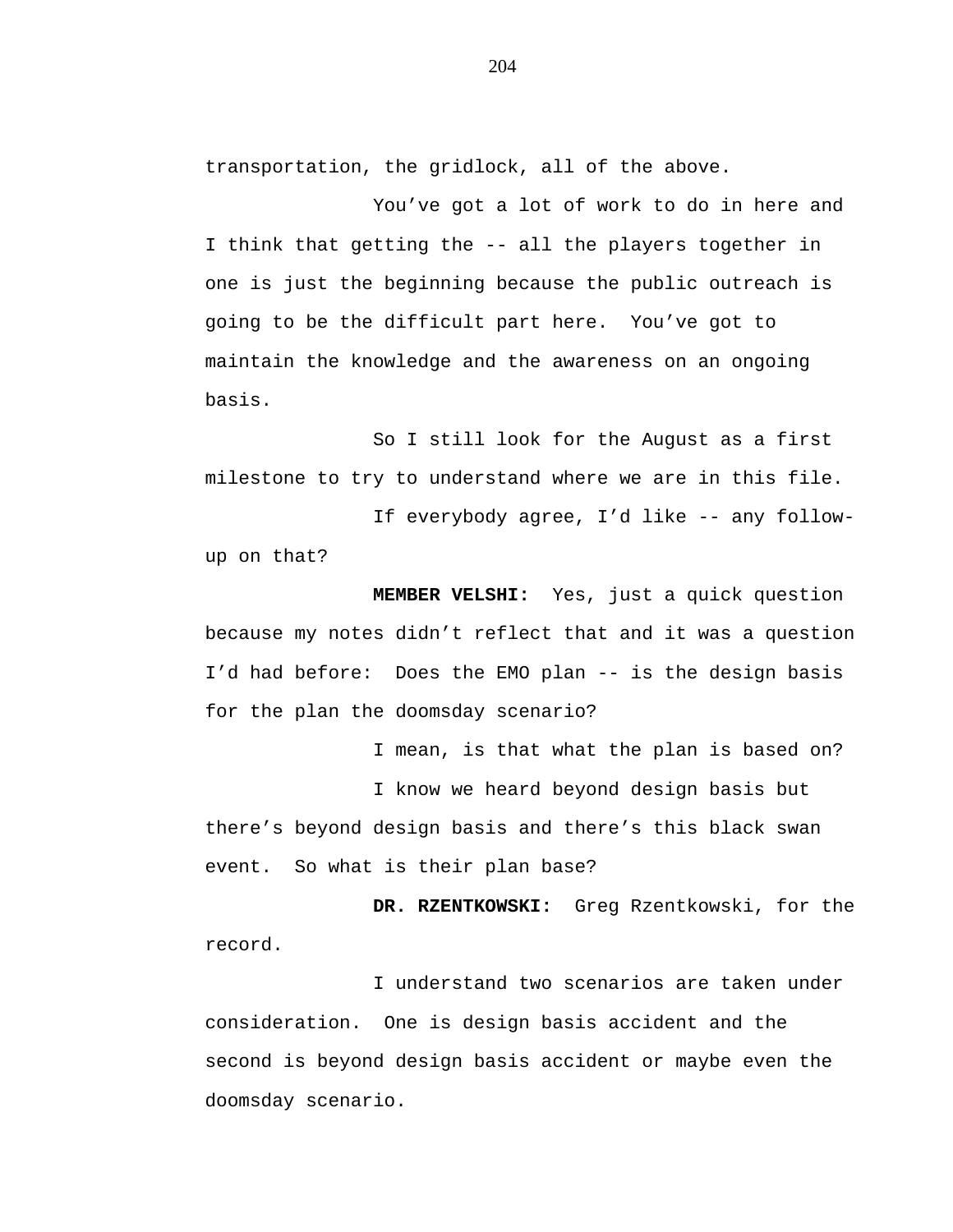I will ask Mr. Luc Sigouin to describe this in more detail.

**MR. SIGOUIN**: Luc Sigouin, for the record.

The -- I think it's important to remember that the -- EMO's plans, the provincial plan and the Durham plan are to address any emergency no matter what the initiating event.

EMO's on the phone and they can maybe provide more -- specific detail about the -- about the basis of their plan but, as I understand it and to put this into perspective, the -- when we met in Darlington and discussed the EA, we were talking about accidents that had an effect of a few millisieverts at 1kilometre from the -- from the station.

My understanding is that the planning basis that's used in the Ontario plan is an accident on the order of 250 millisieverts at 1 kilometre from the plant; so almost two orders of magnitude higher.

Does that constitute the doomsday scenario?

I don't know if that constitutes the doomsday scenario but it's certainly beyond design basis accident and it's certainly a very serious accident.

**THE CHAIRMAN:** Okay.

Anybody else? Any other questions? No, by -- yes.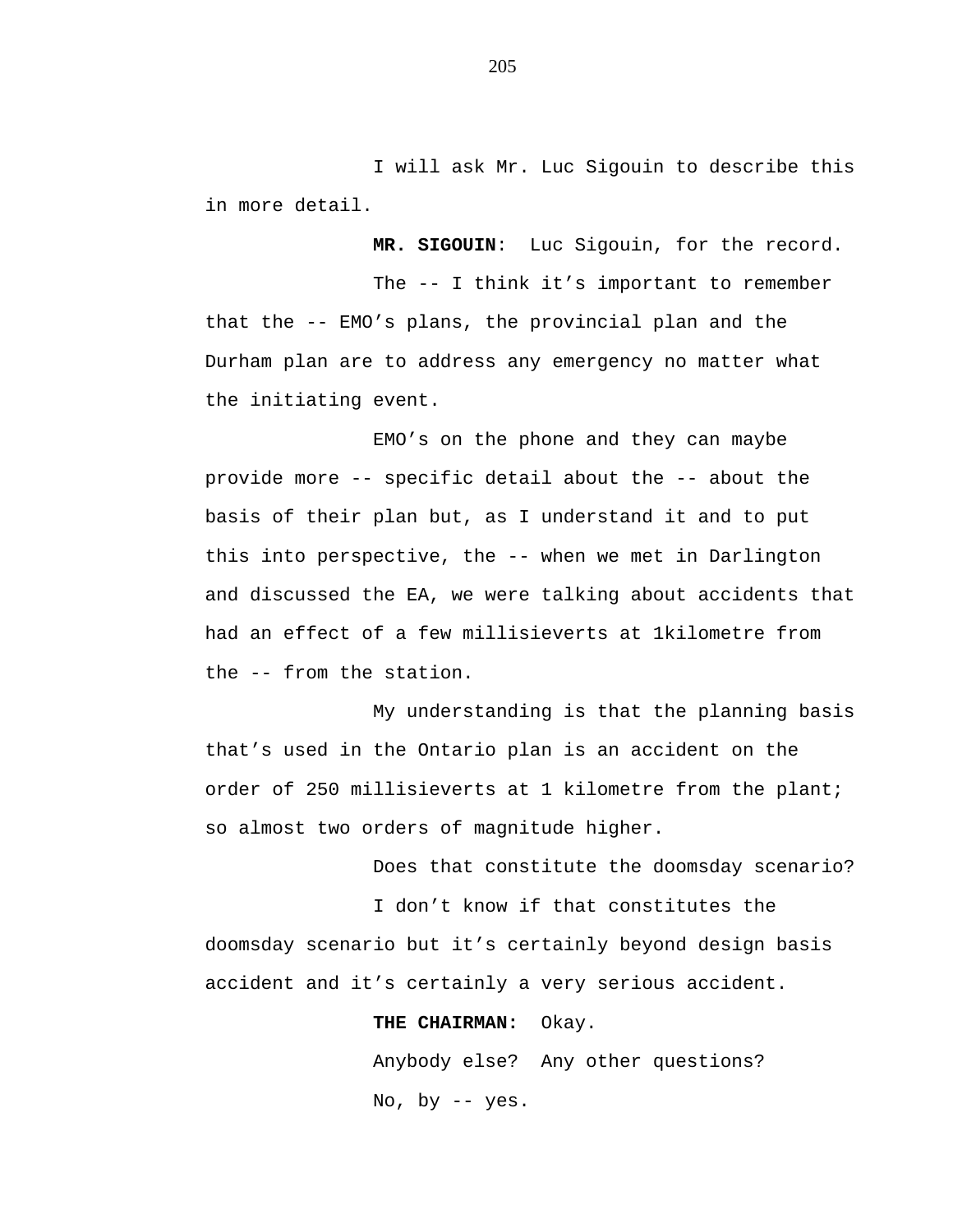#### **MEMBER HARVEY:** Thank you.

OPG has submitted to the staff three plans: a Continued Operation Plan, a Sustainable Operation Plan and decommissioning or a Decommissioning Plan.

So what is the status of the -- of the review of those plans?

Have been they -- they have been accepted or not? They are under revision and, if not, when will they be accepted?

**DR. RZENTKOWSKI:** I will refer this question to Mr. Miguel Santini.

**MR. SANTINI:** Miguel Santini, for the record.

Those plans are submitted by OPG on -- on an annual basis as they are -- these are leading documents as they are -- as they evolved.

The Continued Operations Plan is -- is a plan that is supposed -- or is planned to be completed by 2015. The Sustainable Operations Plan looks into -- into the organizational and the facility aspects that allows the facility to be operated until 2020.

Those plans again are submitted on a yearly basis. In the proposed licence condition, what we have is a condition to -- to do the tracking of the implementation of those plans.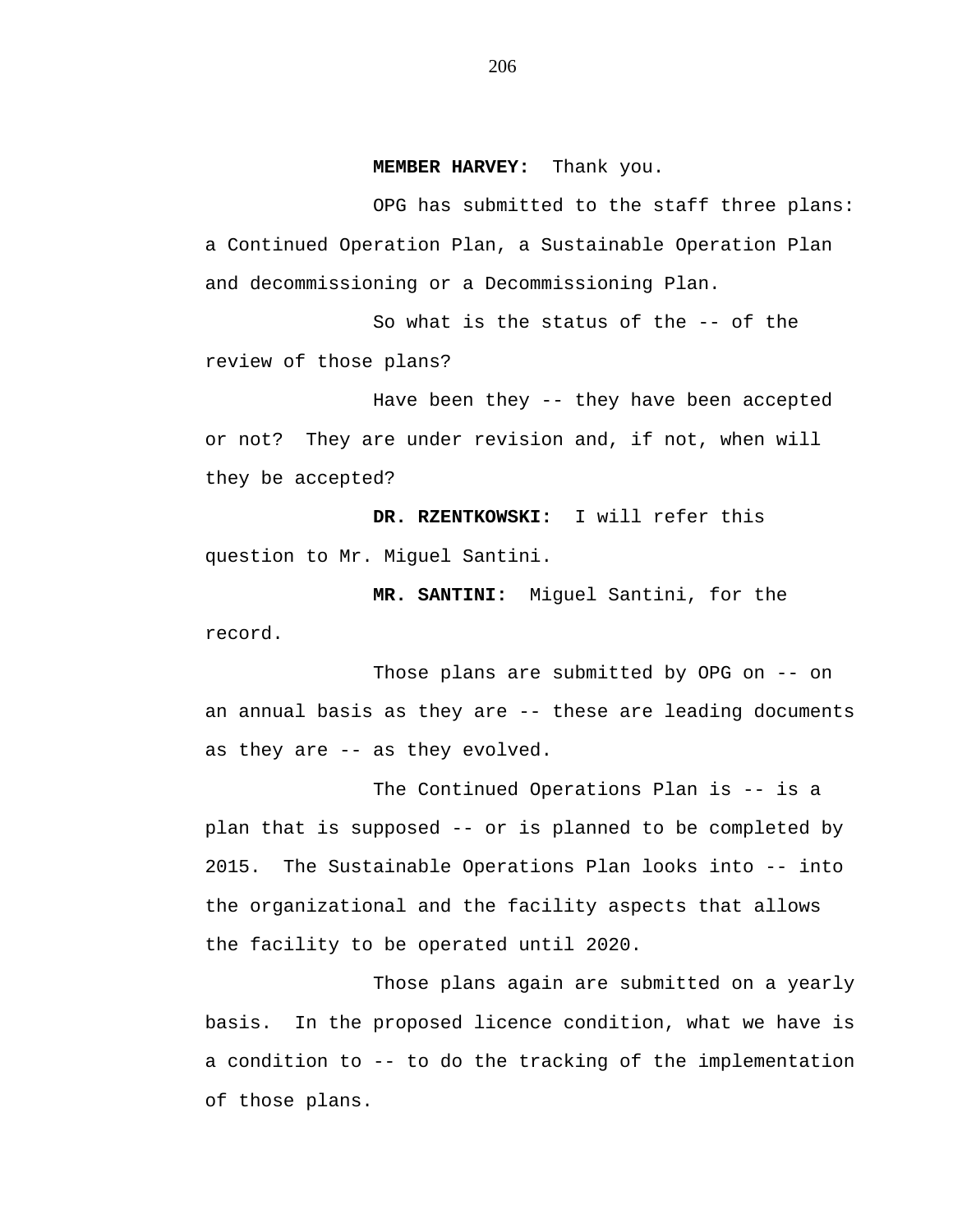Those plans are summarized what we call the end of life action log, and the condition refers to that particular –- to that action log. And that's the way we track the implementation of the plans.

The third document that I believe you were referring to is the decommissioning strategy. The decommissioning strategy, as has been described in our CMD, lays out the long-term plan until the release of the site in 2060, and we are in agreement with the proposed strategy.

**MEMBER HARVEY:** Is this to say that you don't have to accept those plans? You just accept –- they are submitted and you just verify if they are going to do what they have planned to do?

**MR. SANTINI:** Well, the first –- Miguel Santini, for the record.

The first step is the agreement with the – with the actions, which is equivalent to acceptance, and then the tracking of the implementation of them.

**MEMBER HARVEY:** But do you have any request or obligation or they are free to propose what they want to do?

**MR. SANTINI:** Miguel Santini, for the record.

The acceptance on the plan is a must. We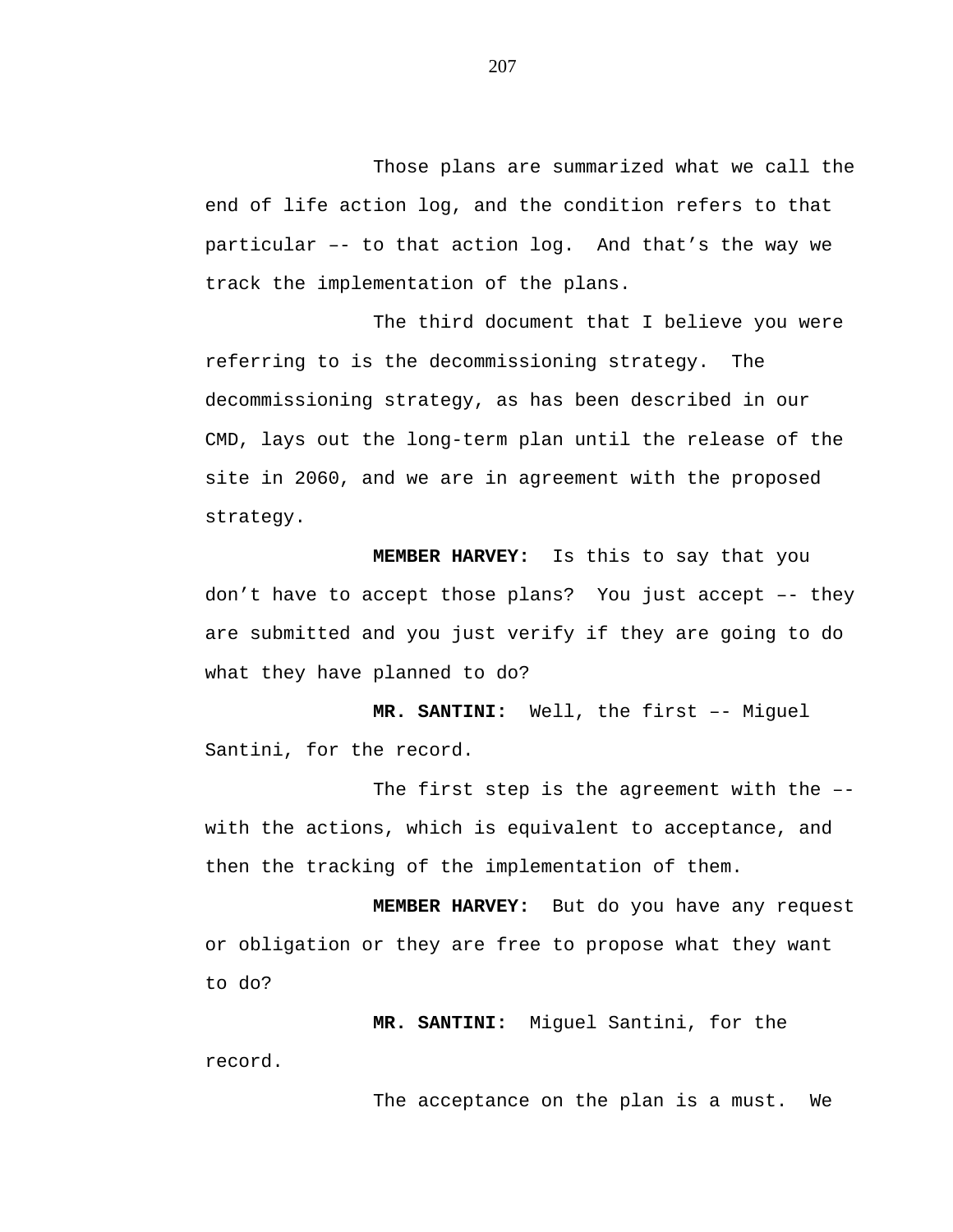are establishing right now a protocol with OPG to establish the timelines of the annual cyclical review of those plans. And we expect OPG to revise the plan, as per CNSC feedback, on a yearly basis.

**MEMBER HARVEY:** So it's a moving target. **THE CHAIRMAN:** Okay. Anybody else, any other questions?

**MEMBER HARVEY:** Yes, about the human performance management under initial certification examination:

> "OPG is currently implementing corrective action plan to address the deficiencies that were identified. Based on the information provided to date, CNSC staff conclude that the initial certification examination program at the Pickering NGS is improving."

I don't know it's satisfying but improving. "OPG is expected to provide the CSNC with further information by June 30."

So it's vague. I mean expect that and

there's no schedule. I mean, well, maybe I should ask OPG if it will be submitted in June. And well -– okay, go ahead.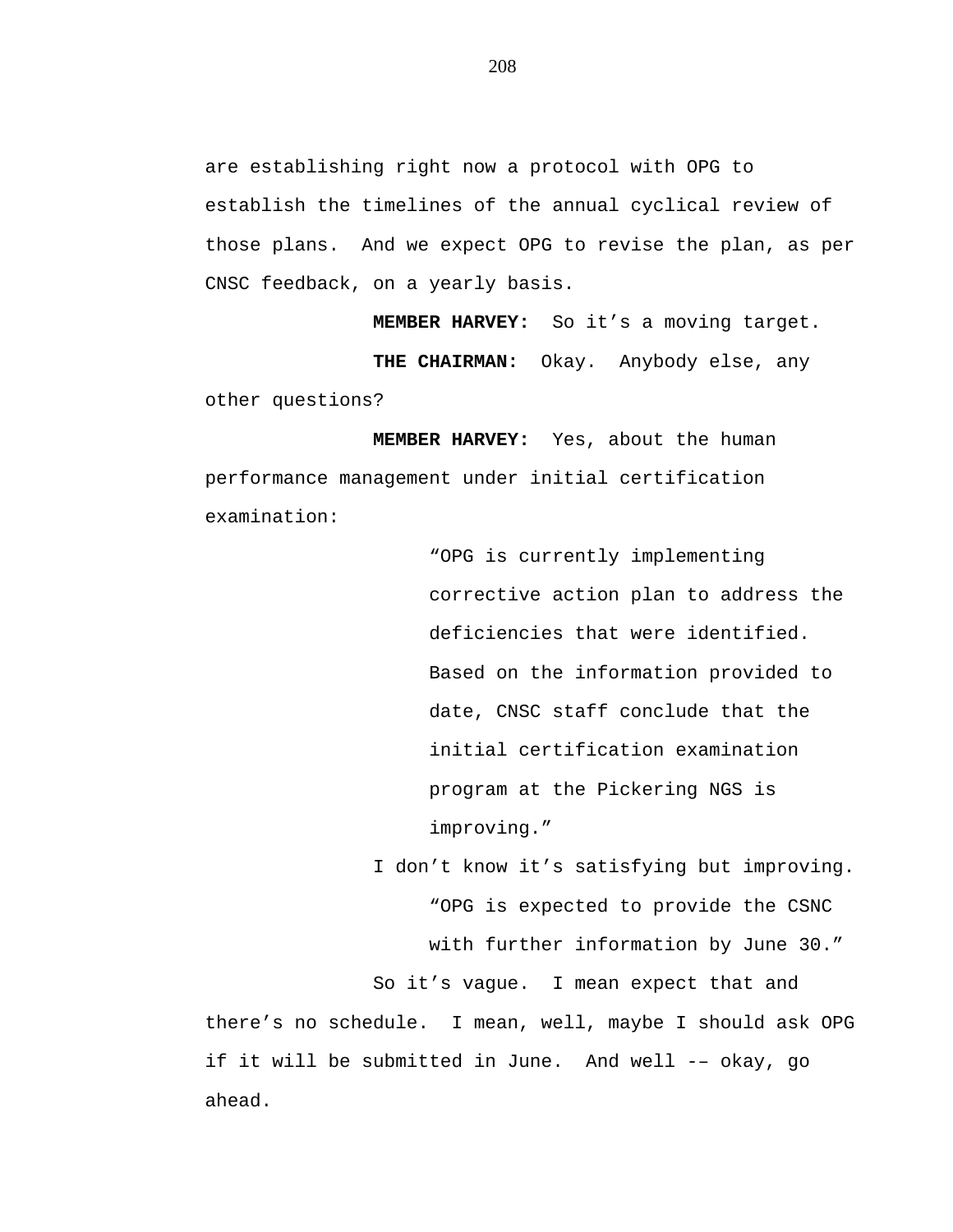**MR. JAGER:** Glenn Jager, for the record.

Just to begin with as a point of clarification, that is our initial training program. So our certified staff that currently stay and watch on the units are -- there is no question. They are fully qualified and competent.

So we're talking about individuals that were proceeding through the training program towards certification. That's where these issues were identified and we have been working on and I'll ask -- on all those issues to meet the satisfaction of the CNSC.

I'll ask Shane Ryder to discuss in detail what those issues were and the current status of those items.

**MR. RYDER:** Shane Ryder, for the record. I am Director of Ops and Maintenance at Pickering.

The CNSC identified some issues with our training program in 2011, how we conducted our training program and our examination process.

It also had implications for throughput on our program. In fact, we had low throughput through the training program which had impacts on our ability to put licensed personnel into position.

We conducted a root cause investigation following that discovery and we formulated actions from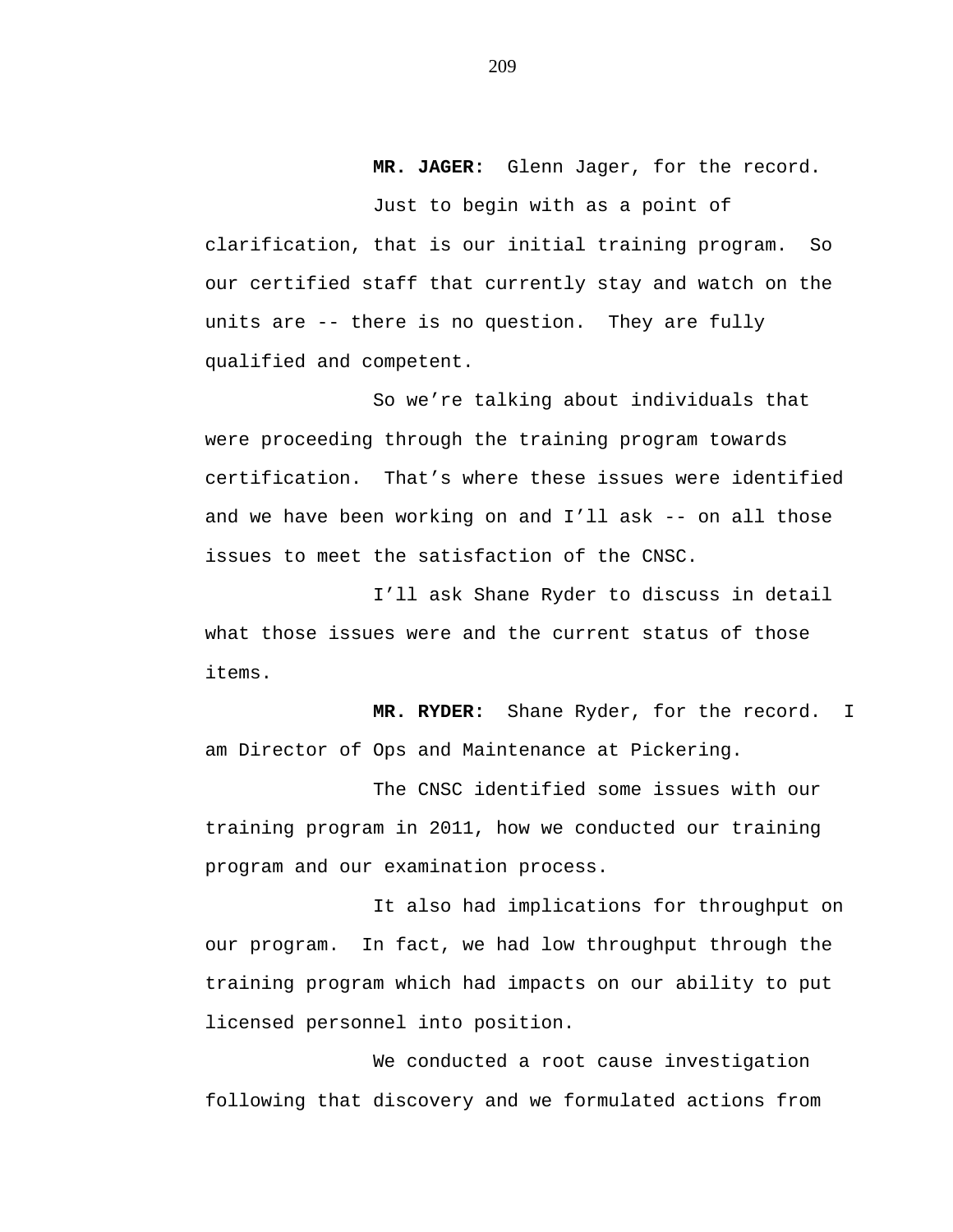that root cause investigation.

Those actions are essentially complete now. We're reporting out to the CNSC on target for June  $30<sup>th</sup>$ .

The main actions were revision of our entire initial training program for control room supervisors and also the process we use for selection and preparation of candidates before they go into the program.

Since we –- we took those actions in 2011 and, since that time, we have had a 100 percent success rate of the personnel that have gone through the program under the revision process.

Our actions in that program built on successes that we'd had at Pickering A and Darlington where their programs had run into problems in previous -– previous times and we built on that success. And so far the results are good and we'll continue to monitor that going forward.

**MEMBER HARVEY:** Thank you. Want to add something? If not, it's okay.

**MR. SANTINI:** Miguel Santini, for the record.

As described in the CMD, we have described -– found several deficiencies during the inspection on the initial certification exam. And before I go to the specialist in order to provide more technical details, I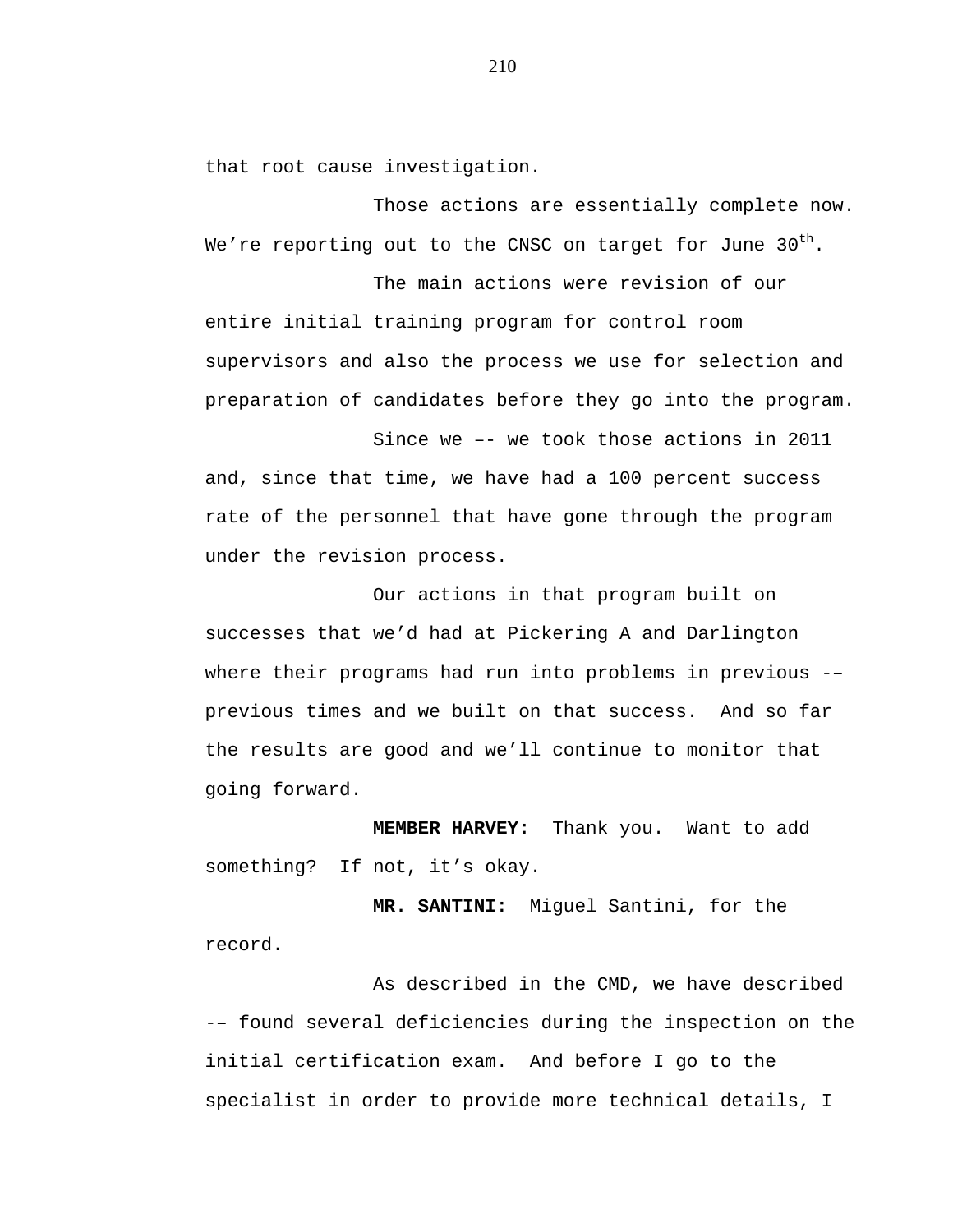would like to emphasize that this is with respect to the initial certification and before OPG makes the application to get those staff certified by the CNSC's designated officer.

And also I would like to emphasize that we are satisfied with the number of certified staff and qualified staff at OPG.

I would like to call on ---

**MEMBER HARVEY:** No, I think it's okay. I mean I don't think we have to go deeply in it.

**THE CHAIRMAN:** Anybody else, any other question?

I have one last, I should have asked it before.

Still on the KI pill, is it a problem to distribute the KI pill to all residents within the 10 kilometre zone? And does anybody know how many KI pills Ontario has? I mean, I'm just curious. Does anybody know? Is there inventory? How is it being kept track? And is their a national kind of bank or monitoring of this stuff?

**MR. JAGER:** Glenn Jager, for the record.

Let me begin by saying first of all -- and I echo what CNSC staff said -- is that, you know, we heard the intervenors and acknowledge that we can do more in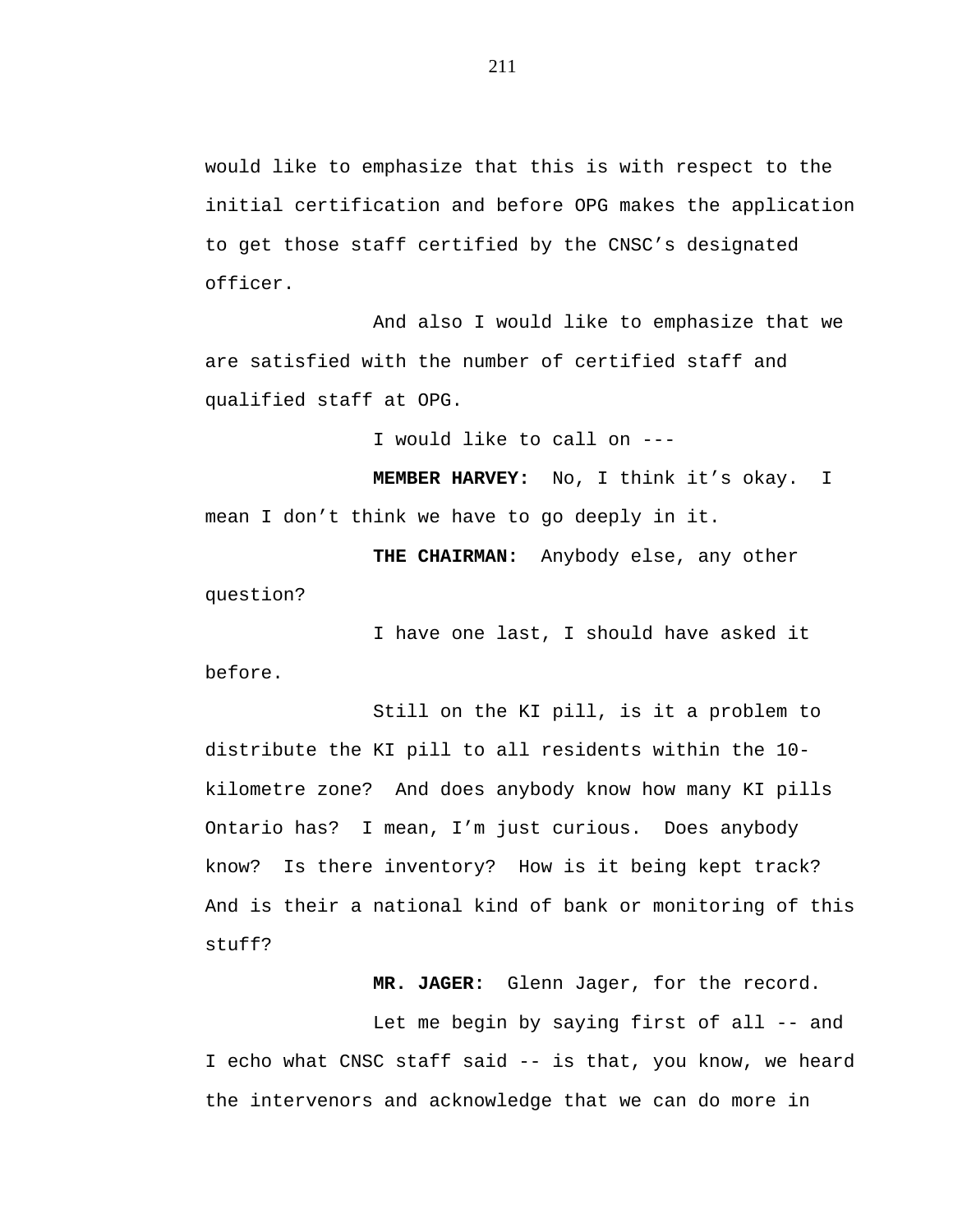terms of outreach and better informing on our emergency plans.

Our emergency plans we think are robust, adequate for all events that we would anticipate on both beyond design basis and within our design basis.

So we're very confident in our –- in our emergency plans, but we recognize that clearly we need to do more in terms of informing the public. And we'll undertake to do that with EMO and DEMO.

So I'll ask Jim Coles to respond in particular about the number of KI pills that we have available to deploy, whether it's prudent or otherwise to pre-distribute or how we should best approach that.

**MR. COLES:** Good afternoon. Jim Coles, Director of Emergency Management and Fire Protection.

Specifically, there are well over 700,000 KI pills available for the public in Durham Region.

Supplies are provided by OPG on a renewing basis because they have an expiry date. So as part of our requirements under the provincial plan, we provide that support to the region to ensure that there's adequate supplies for everybody, inside both the Pickering and Darlington 10-kilometre primary zones. So we do that.

There are additional supplies, I believe as mentioned earlier, that are housed at reception centres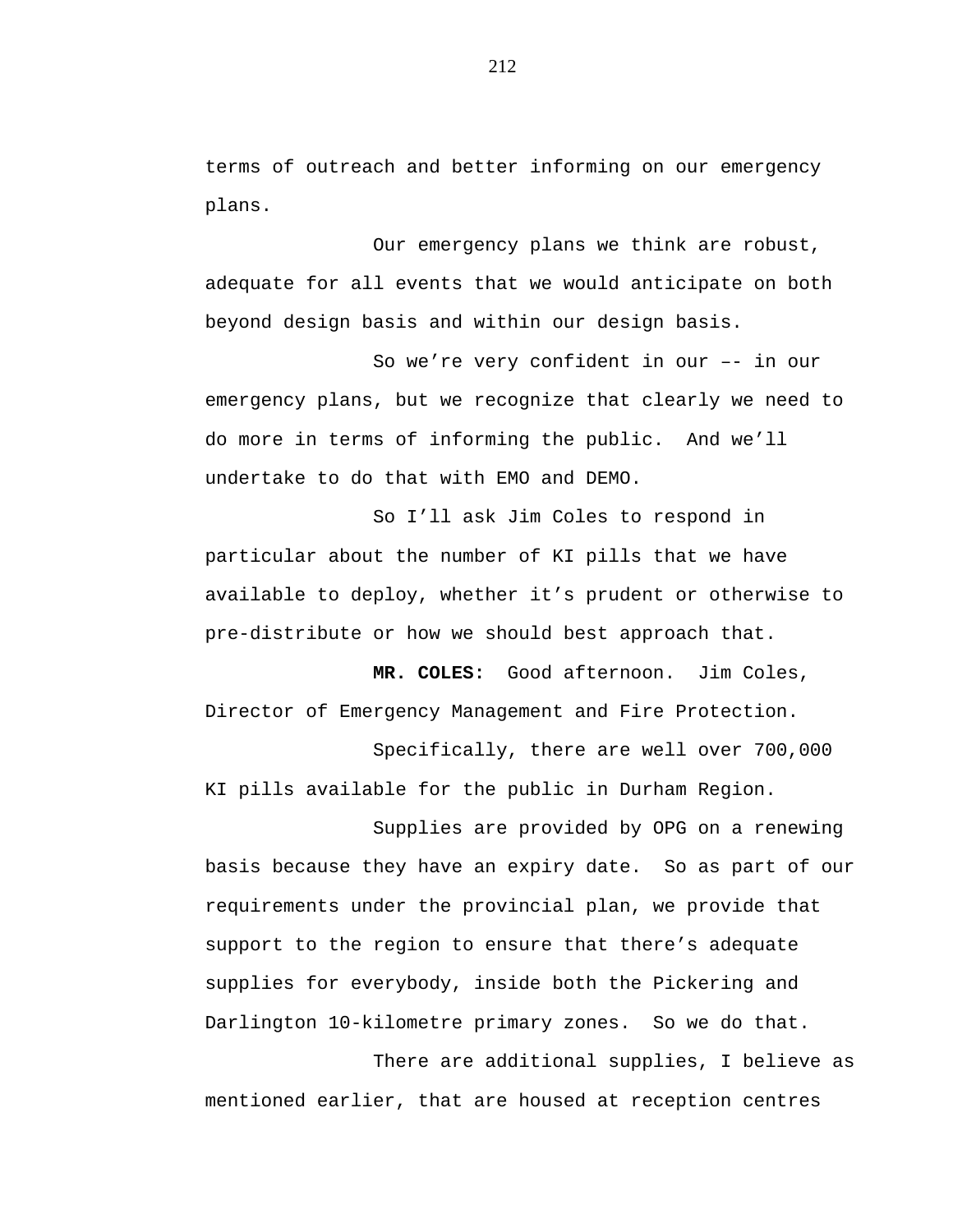that would be utilized and made available during an emergency. And I believe EMO's presentation highlighted on a map the locations of those centres.

In addition, it's my understanding as well that additional supplies are available from Health Canada in the event of an emergency and they could also be deployed.

**THE CHAIRMAN:** So just remind me, you did mention that in your working group you will look at the cost benefit. It seems to me -- and I'm not an expert in this -- that sending it via Canada Post to all households may be just as efficient as sending it to pharmacies and telling all citizens go and get it.

Am I missing something?

**MR. COLES:** Jim Coles, for the record.

Dr. Binder, you're not missing anything.

And I commit to you that, as the Chair of the Technical Committee for the CSA Standard N1600 development, we will have a hard look at KI distribution and what is the right thing to do for the public.

## **THE CHAIRMAN:** Thank you.

Okay, any -- all right. Well then, I think this -- Marc, unless you tell me otherwise, this completes the hearing. Thank you all for being so patient for this marathon.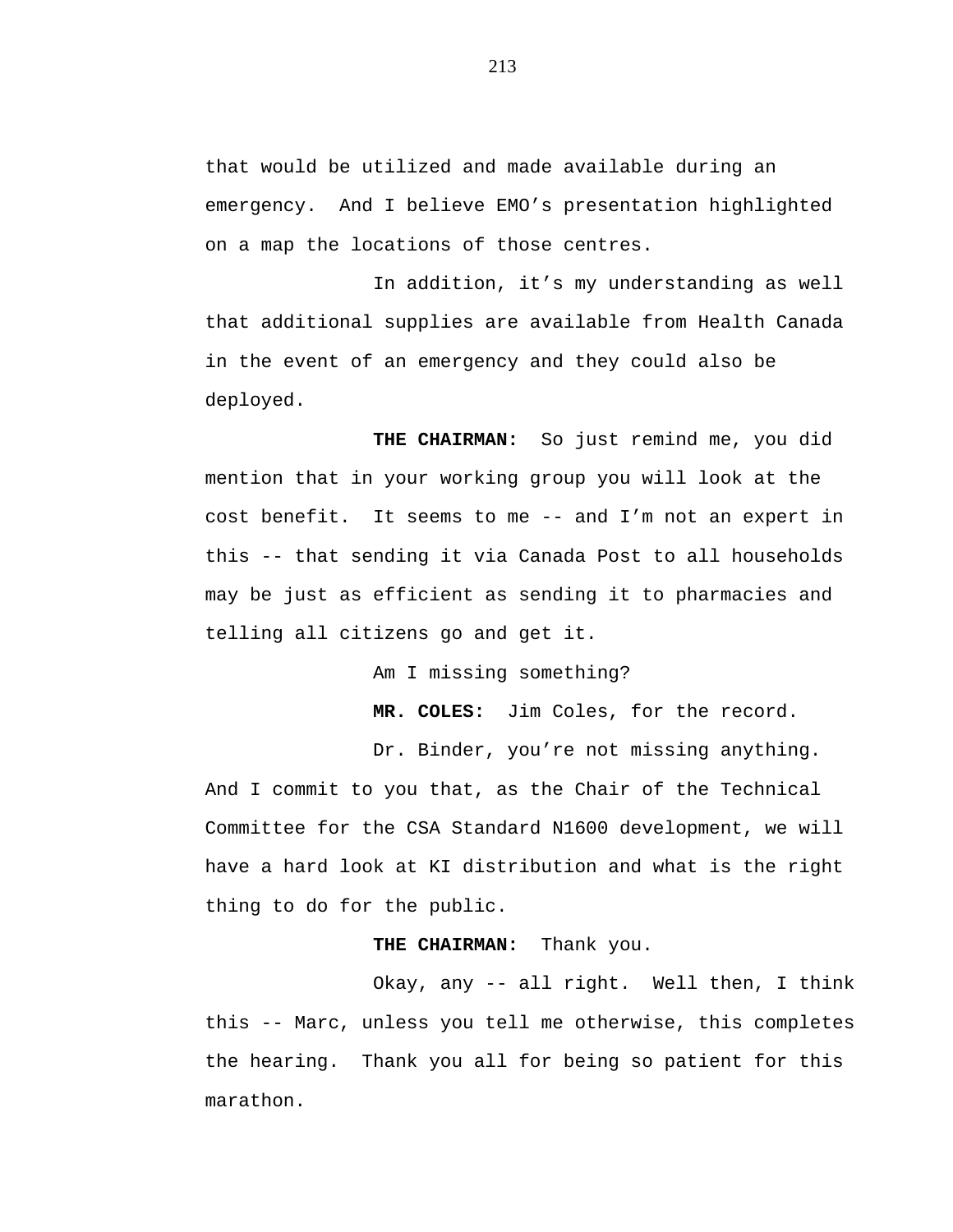## **(SHORT PAUSE/COURTE PAUSE)**

**THE CHAIRMAN:** And, actually, I stand corrected, you're right, absolutely, like everybody else, you have the final words here and I shouldn't deprive you of this.

I don't know if staff wants to say final words?

Okay, so I let you do the final words and you really will have the final words. Thank you.

**MR. JAMMAL:** It's Ramzi Jammal, for the record.

**THE CHAIRMAN:** Mr. Jammal.

**MR. JAMMAL:** Okay. Thank you, Mr.

President. For the record, it's Ramzi Jammal.

One thing I'd like to emphasize, you've heard before you a lot of interventions, a lot of unhappiness. However, CNSC staff will not compromise safety. So what is before you is: the safety case associated to this Application is valid and it's robust.

As part of our -- that's why in addition to the questions with respect to the full power pressure tube's life, we have a hold point -- we are proposing a hold point in place for a specific reason in order to demonstrate the condition assessment of these -- of the pipes.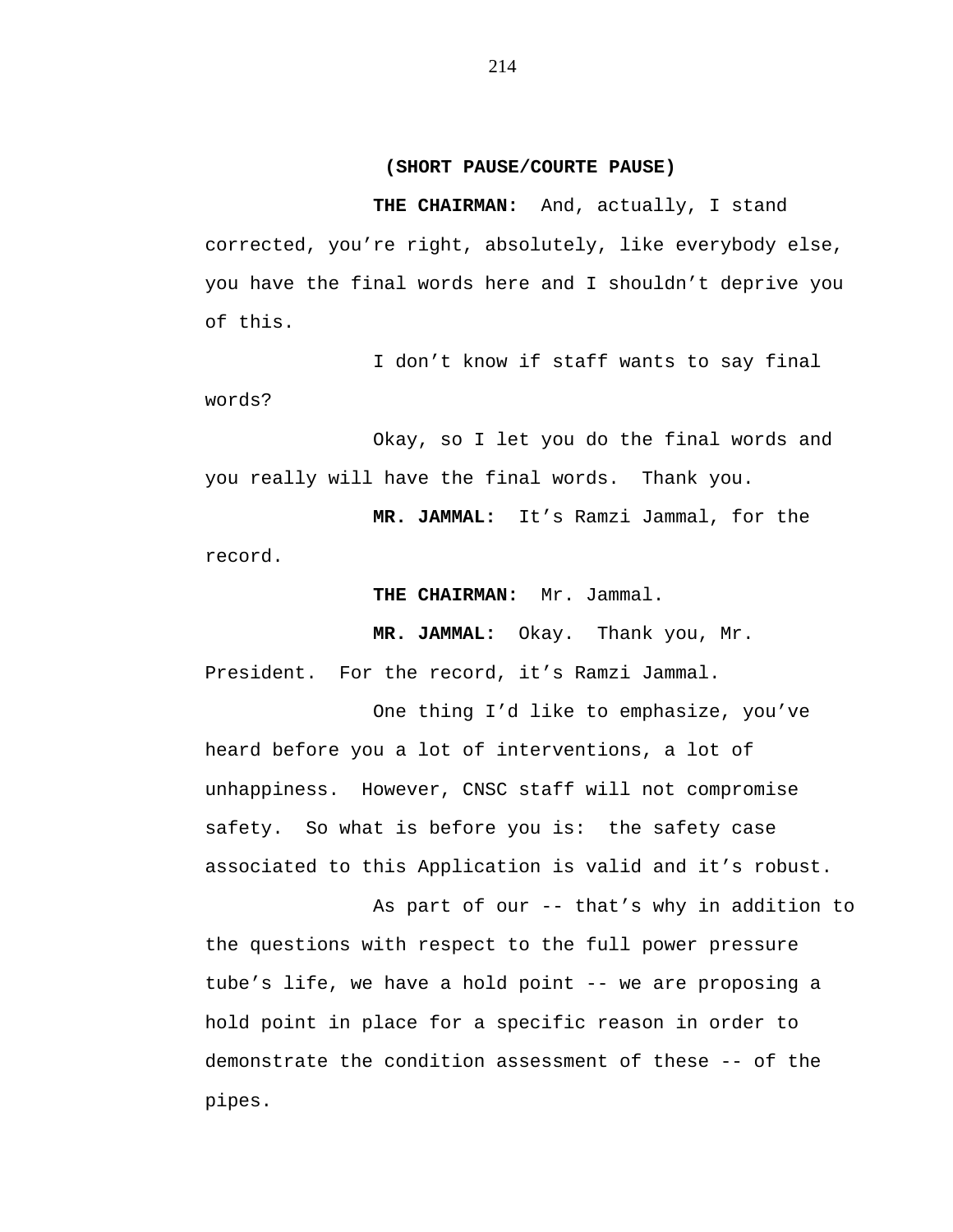However, first and foremost, is the recommendation of staff it is based on a solid safety case, taking into consideration the ongoing safety improvements.

> So that's the last word of the staff. **THE CHAIRMAN:** Thank you. OPG?

**MR. JAGER:** Glenn Jager, for the record.

Chairman Binder and Members of the Commission, I'd like to thank you for the fair and open way in which you've conducted these hearings.

I'd also like to personally thank Louise Levert and her team for her work in organizing these proceedings. It's a significant undertaking, clearly; and to the City of Pickering and the Pickering Recreation Complex for being good hosts.

I'd also like to thank the intervenors who have taken the time to participate in this open and transparent process. OPG appreciates hearing the diverse public perspectives and it reminds us of our obligation, and I think also accountability to operate safely on their behalf.

I'd like to take a few minutes to address a few of the issues that we heard before this hearing ends. OPG is able and ready to respond to events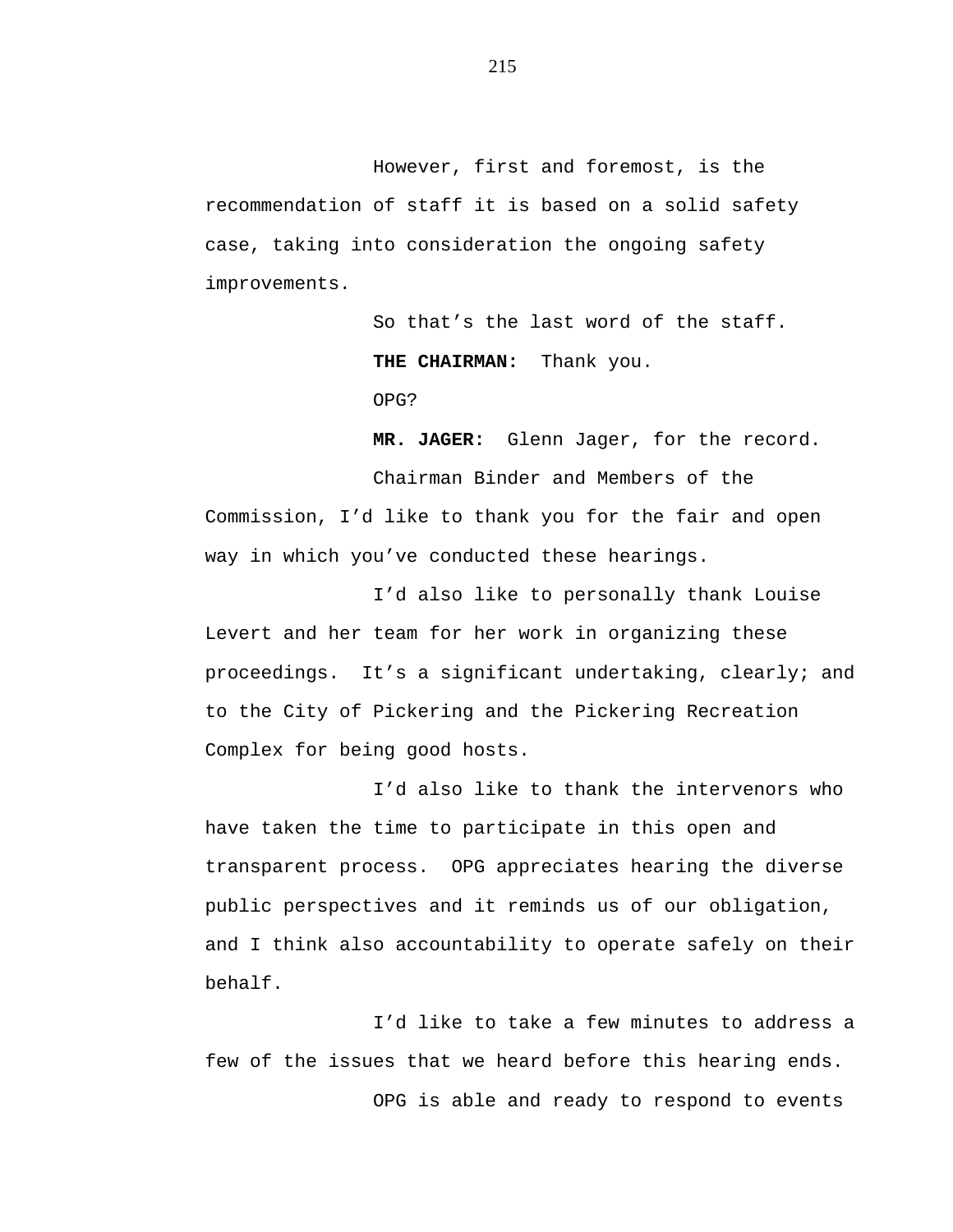that can happen at our plants. You've heard that there are integrated emergency response plans in place and there are sufficient supplies of KI pills.

However, we heard and acknowledge the concerns and the passion expressed by the public about communications around emergency planning.

As a result, I've directed staff to work with our partners to focus on public awareness of the emergency plan, how to proactively prepare and how to obtain the KI pills.

As discussed over the past three days, we are proud of our safety, environmental and operational performance and, at OPG, safety is a way of life.

Some have called into question the safety of operating Pickering until the end of 2020. I'd like to reemphasise that nuclear safety is and always has been our overriding priority.

Research, monitoring, inspection and maintenance programs are in place for the ageing management of fuel channels and critical plant components. We do not rely solely on our analysis, we confirm by looking at every opportunity that our components continue to meet or exceed the requirements necessary.

We will continue to inspect the fuel channels and other major components to confirm their

216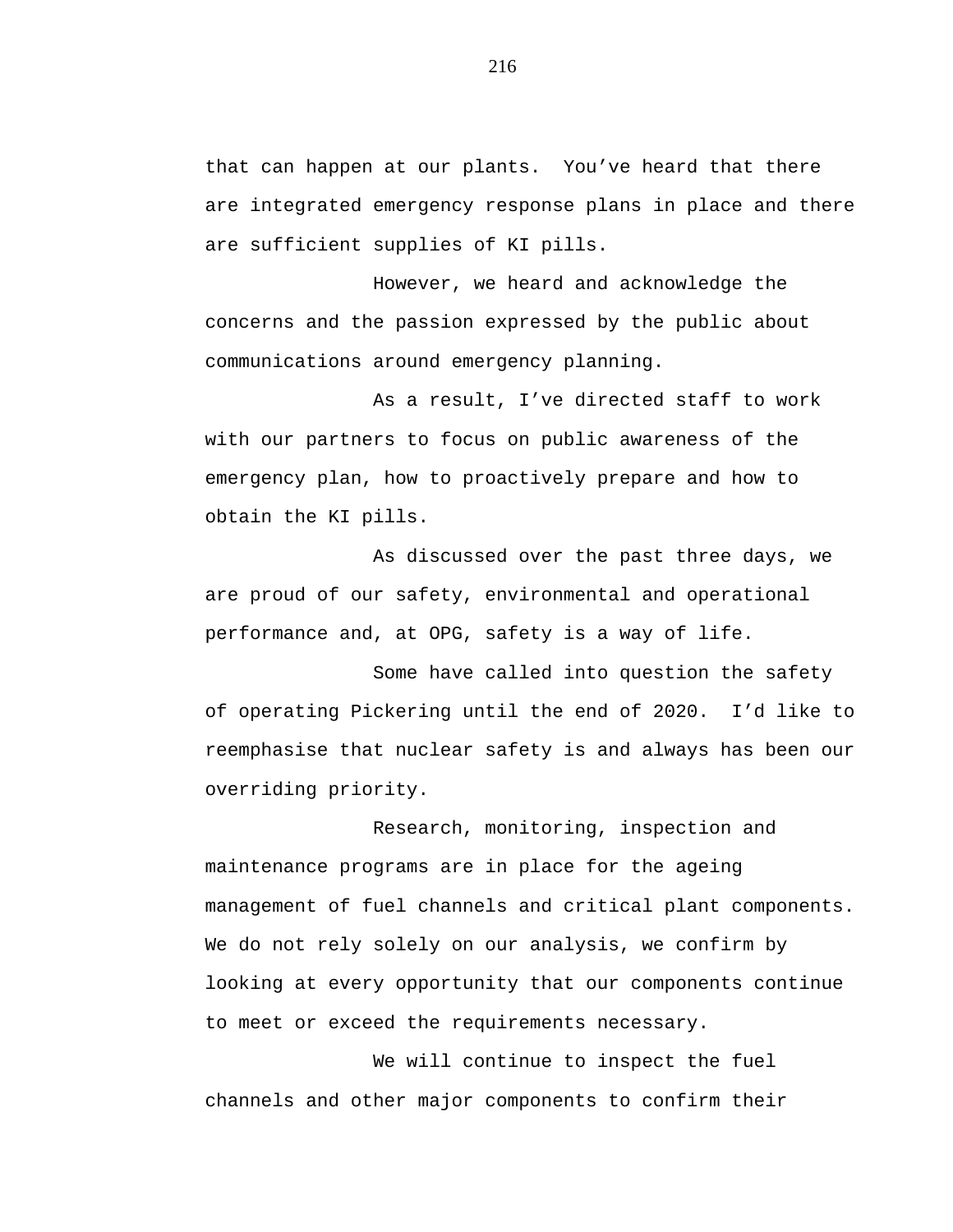integrity remains high and that our plant can safely operate to 2020 with safety margin.

I've heard a lot today and the previous days about PRA analysis. This analysis forms an important tool to assist us in identifying safety improvements and opportunities for our plant and we're already using it. We will continue to do this over the remaining life of Pickering in accordance with our licence.

We've listened carefully through these proceedings to the participants and heard their concerns regarding openness and transparency regarding our continued operation, safe storage and decommissioning.

We'll continue to work with other government agencies, stakeholders and interested parties to communicate our plans and receive their input. OPG believes in open and honest public communication and access to the information. We are a very transparent operator.

Some raised concerns about the availability of environmental data. As Dr. Thompson described earlier today, a CNSC project that has been launched to publish this information -- or, has been launched to publish this information. OPG is committed to ensuring that environmental data is made available to the public on a more frequent basis as the CNSC develops the requirements.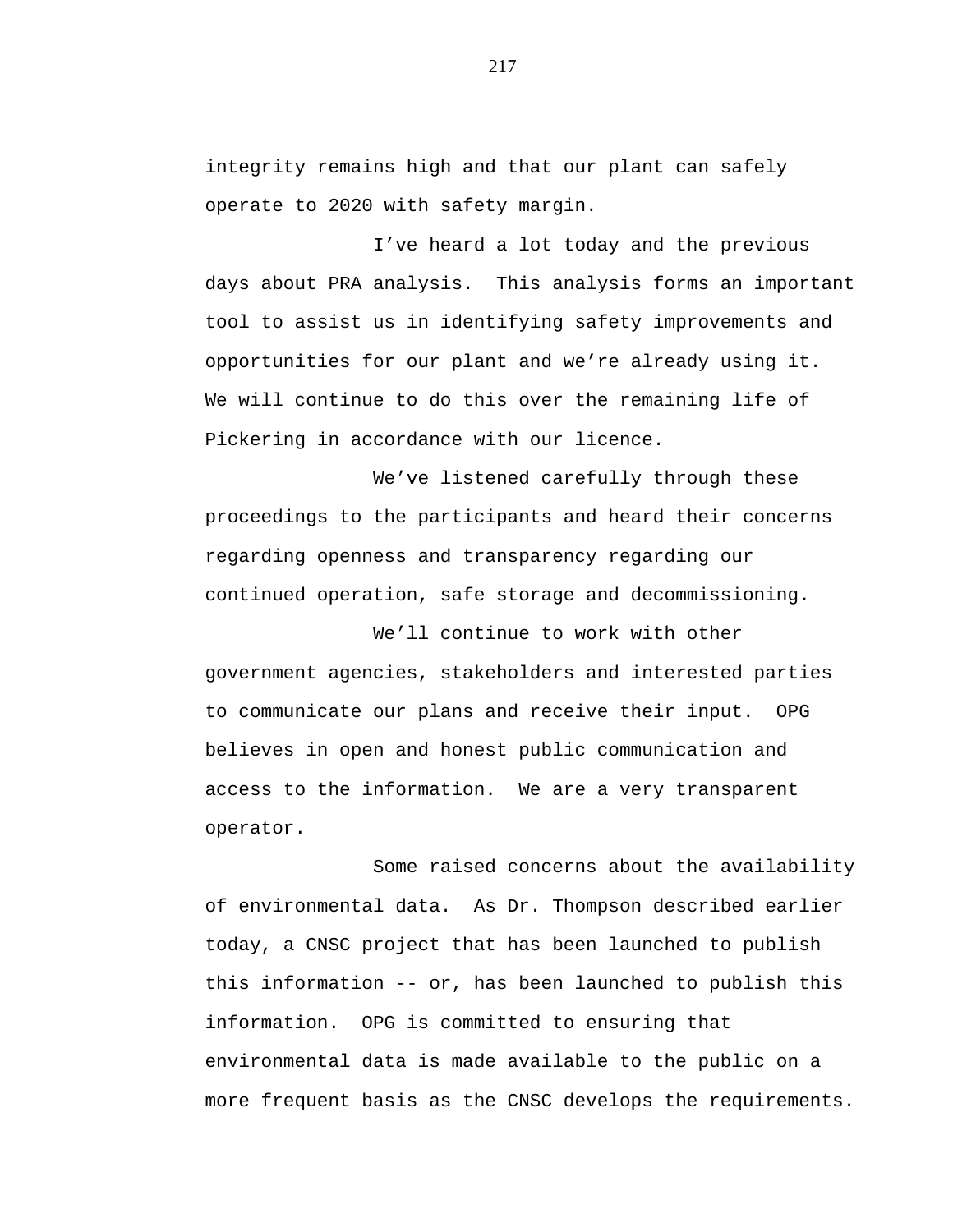Questions have been asked about our plans to manage nuclear waste. This is a responsibility we take very seriously. Nuclear waste is effectively managed at Pickering. OPG is currently weeding the Canadian industry in its plans to construct and operate a world-class deep geological repository, or DGR, for the storage of lowlevel and intermediate-level waste.

Our plans for Pickering safe storage and decommissioning are in the early planning stages. As we develop those plans, we will be working with our communities to ensure their input is considered and addressed. This will include addressing waste management activities.

In summary, Pickering nuclear generating station has an excellent safety performance that have been recognized by the CNSC and by external industry peers. Radiation dose to the public will continue to be low.

The Pickering Station is a significant public asset and OPG is committed to providing clean, reliable power in a safe, economic manner for the people of Ontario. OPG is the only rate-regulated electricity producer in the province and, as such, we're held accountable for our costs and investments to the province and the public.

We respect the Commission's mission for

218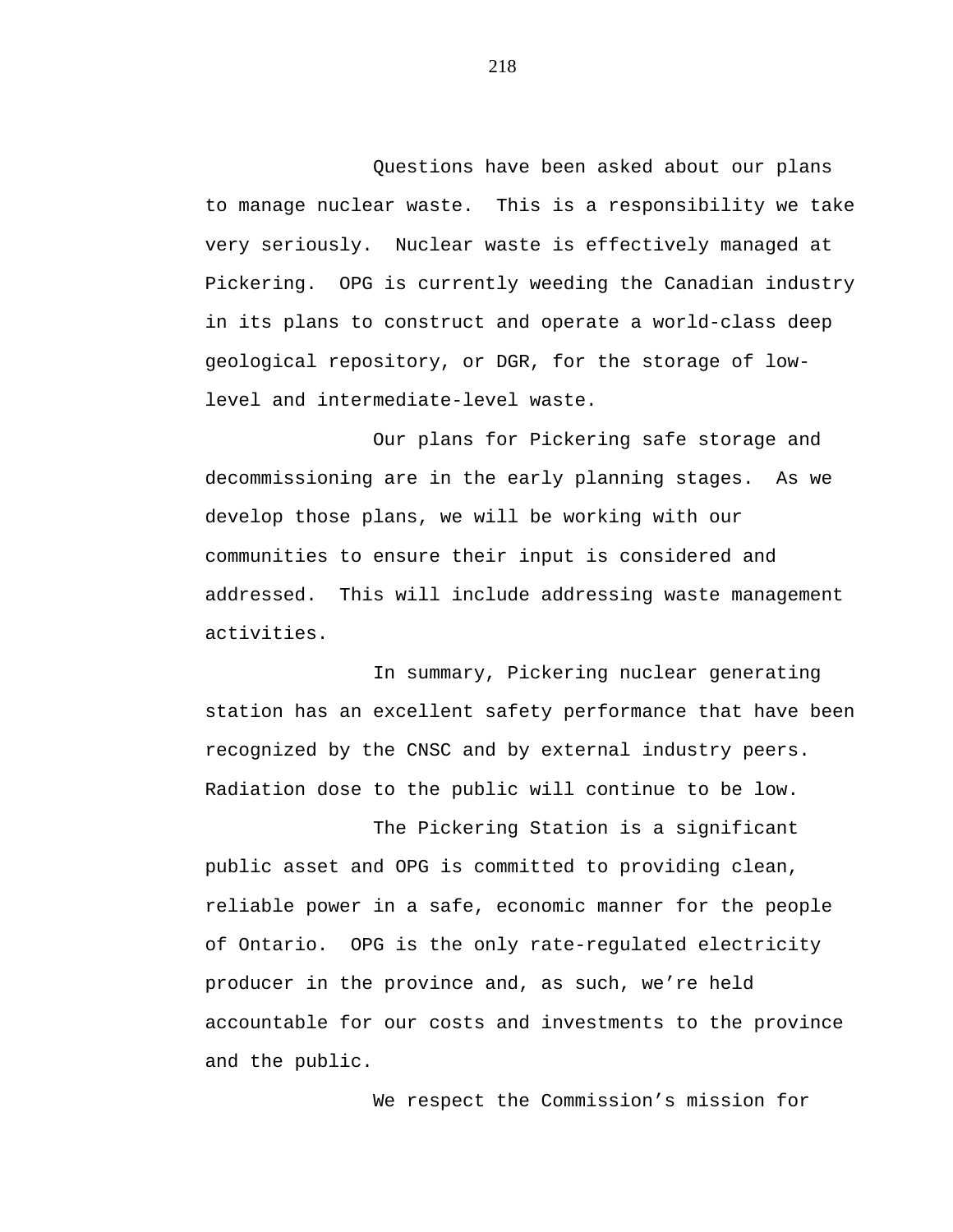nuclear safety and thus won't stake our case for nuclear power economics, but I'll only say that nuclear power provides real and substantial economic and environmental benefits to the citizens of Ontario.

We live and raise our families in this community and would never bring forward a proposal that is not safe or that does not add value to the people of Ontario. You have my commitment that we will continue to operate this plant with the high standards of today, including meeting the regulatory obligations up to the last day of operation in 2020.

We respectfully request the Commission approve the renewal of the Pickering Station licence for a five-year period.

Thank you very much.

**THE CHAIRMAN:** Thank you all.

**MR. LEBLANC:** So this brings to a close the public hearing.

With respect to this matter, the Commission will confer with regards to information that it has considered during the last three days and during Day 1 of the proceeding back in February and then determine if further information is needed or if the Commission is ready to proceed with a decision and we will advise accordingly in all respects.